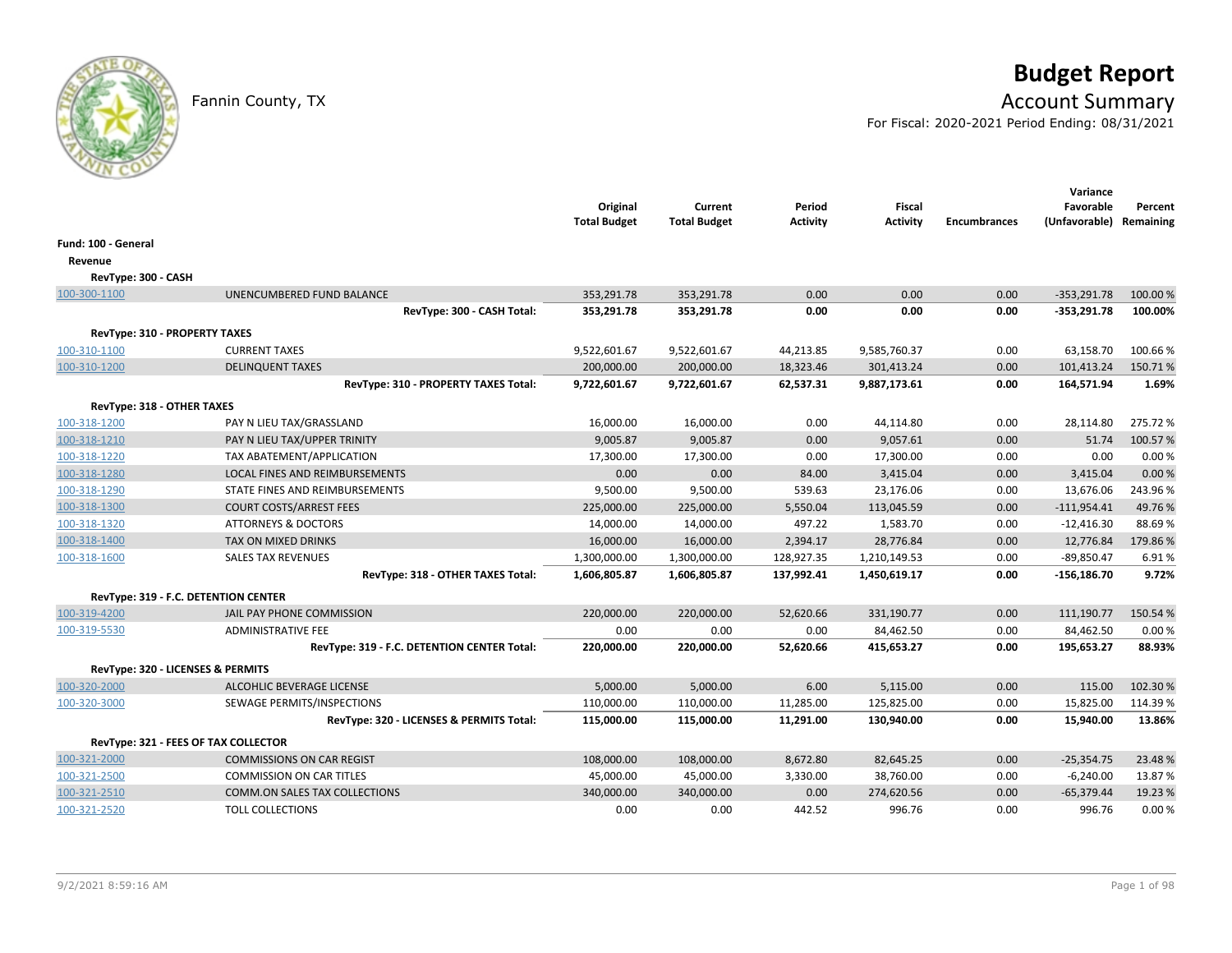|                               |                                                              | Original<br><b>Total Budget</b> | Current<br><b>Total Budget</b> | Period<br><b>Activity</b> | Fiscal<br><b>Activity</b> | <b>Encumbrances</b> | Variance<br>Favorable<br>(Unfavorable) Remaining | Percent           |
|-------------------------------|--------------------------------------------------------------|---------------------------------|--------------------------------|---------------------------|---------------------------|---------------------|--------------------------------------------------|-------------------|
| 100-321-9010                  | <b>TAX CERTIFICATES</b>                                      | 8,500.00                        | 8,500.00                       | 399.90                    | 9,002.73                  | 0.00                | 502.73                                           | 105.91%           |
|                               | RevType: 321 - FEES OF TAX COLLECTOR Total:                  | 501,500.00                      | 501,500.00                     | 12,845.22                 | 406,025.30                | 0.00                | $-95,474.70$                                     | 19.04%            |
| RevType: 330 - GRANTS         |                                                              |                                 |                                |                           |                           |                     |                                                  |                   |
| 100-330-4370                  | <b>INDIGENT DEFENSE GRANT</b>                                | 28,955.50                       | 28,955.50                      | 0.00                      | 40,259.25                 | 0.00                | 11,303.75                                        | 139.04 %          |
| 100-330-5590                  | <b>TEXAS VINE PROGRAM</b>                                    | 18,571.12                       | 18,571.12                      | 0.00                      | 18,583.05                 | 0.00                | 11.93                                            | 100.06%           |
|                               | RevType: 330 - GRANTS Total:                                 | 47,526.62                       | 47,526.62                      | 0.00                      | 58,842.30                 | 0.00                | 11,315.68                                        | 23.81%            |
|                               |                                                              |                                 |                                |                           |                           |                     |                                                  |                   |
| RevType: 340 - FEES OF OFFICE |                                                              |                                 |                                |                           |                           |                     |                                                  |                   |
| 100-340-1350<br>100-340-4000  | <b>FAMILY PROTECTION FEE</b><br><b>COUNTY JUDGE FEES</b>     | 0.00<br>0.00                    | 0.00                           | 0.00                      | 1,810.31                  | 0.00                | 1,810.31                                         | 0.00%             |
| 100-340-4030                  | <b>COUNTY CLERK FEES</b>                                     | 230,000.00                      | 0.00<br>230,000.00             | 94.84<br>41,119.96        | 238.84<br>88,077.29       | 0.00<br>0.00        | 238.84<br>$-141,922.71$                          | 0.00%<br>61.71%   |
| 100-340-4500                  | <b>DISTRICT CLERK FEES</b>                                   | 65,000.00                       | 65,000.00                      | 0.00                      | 59,508.98                 | 0.00                | $-5,491.02$                                      | 8.45 %            |
|                               | J. P. #1 FEES                                                |                                 |                                |                           |                           |                     |                                                  |                   |
| 100-340-4550                  |                                                              | 20,000.00                       | 20,000.00                      | 0.00                      | 7,774.61                  | 0.00                | $-12,225.39$                                     | 61.13%            |
| 100-340-4560                  | J. P. #2 FEES                                                | 5,000.00                        | 5,000.00                       | 0.00                      | 1,426.75                  | 0.00                | $-3,573.25$                                      | 71.47%            |
| 100-340-4570                  | J. P. #3 FEES                                                | 10,000.00                       | 10,000.00                      | 0.00                      | 3,946.63<br>576.13        | 0.00<br>0.00        | $-6,053.37$                                      | 60.53%<br>88.48%  |
| 100-340-4750                  | <b>DISTRICT ATTORNEY FEES</b>                                | 5,000.00<br>0.00                | 5,000.00                       | 322.89                    |                           | 0.00                | $-4,423.87$                                      |                   |
| 100-340-4800                  | <b>BOND APPLICATION FEE</b>                                  | 0.00                            | 0.00                           | 0.00<br>0.00              | 500.00                    | 0.00                | 500.00                                           | 0.00%             |
| 100-340-4840                  | <b>ELECTION REIMBURSEMENTS</b>                               |                                 | 0.00                           |                           | 7,050.59                  | 0.00                | 7,050.59                                         | 0.00%             |
| 100-340-5510<br>100-340-5520  | <b>CONSTABLE PCT. 1 FEES</b><br><b>CONSTABLE PCT. 2 FEES</b> | 10,000.00<br>2,900.00           | 10,000.00<br>2,900.00          | 0.00<br>0.00              | 7,447.25<br>1,020.00      | 0.00                | $-2,552.75$<br>$-1,880.00$                       | 25.53 %<br>64.83% |
|                               |                                                              |                                 |                                | 75.00                     | 1,840.52                  | 0.00                | $-659.48$                                        | 26.38%            |
| 100-340-5530                  | <b>CONSTABLE PCT. 3 FEES</b><br><b>SHERIFF FEES</b>          | 2,500.00                        | 2,500.00                       | 1,392.07                  |                           | 0.00                | $-25,257.52$                                     |                   |
| 100-340-5600                  | <b>BOND SUPERVISION FEES</b>                                 | 45,000.00                       | 45,000.00                      |                           | 19,742.48                 |                     |                                                  | 56.13%            |
| 100-340-5730                  |                                                              | 80,000.00                       | 80,000.00                      | 7,561.00                  | 90,622.00                 | 0.00                | 10,622.00                                        | 113.28%           |
| 100-340-6000                  | <b>D.C.6TH COURT OF APPEALS FEE</b>                          | 1,500.00                        | 1,500.00                       | 0.00                      | 1,489.67                  | 0.00                | $-10.33$<br>$-258.07$                            | 0.69%             |
| 100-340-6010                  | C.C.6TH COURT OF APPEALS FEE                                 | 500.00                          | 500.00                         | 76.93                     | 241.93                    | 0.00                |                                                  | 51.61%            |
| 100-340-6520                  | <b>SUBDIVISION FEES</b>                                      | 7,500.00                        | 7,500.00                       | 575.00                    | 6,335.00                  | 0.00                | $-1,165.00$                                      | 15.53 %           |
| 100-340-6530                  | ZONING APPLICATION FEES                                      | 600.00                          | 600.00                         | 0.00                      | 650.00                    | 0.00                | 50.00                                            | 108.33%           |
| 100-340-6540                  | <b>DEVELOPMENT PERMIT</b>                                    | 150.00                          | 150.00                         | 120.00                    | 1,020.00                  | 0.00                | 870.00                                           | 680.00 %          |
| 100-340-6550                  | <b>BUILDING PERMITS</b>                                      | 2,000.00                        | 2,000.00                       | 150.00                    | 1,050.00                  | 0.00                | $-950.00$                                        | 47.50%            |
|                               | RevType: 340 - FEES OF OFFICE Total:                         | 487,650.00                      | 487,650.00                     | 51,487.69                 | 302,368.98                | 0.00                | $-185,281.02$                                    | 37.99%            |
| RevType: 350 - FINES          |                                                              |                                 |                                |                           |                           |                     |                                                  |                   |
| 100-350-4550                  | J. P. #1 FINES                                               | 4,000.00                        | 4,000.00                       | 0.00                      | 686.60                    | 0.00                | $-3,313.40$                                      | 82.84%            |
| 100-350-4560                  | J. P. #2 FINES                                               | 500.00                          | 500.00                         | 0.00                      | 0.00                      | 0.00                | $-500.00$                                        | 100.00%           |
| 100-350-4570                  | J. P. #3 FINES                                               | 2,000.00                        | 2,000.00                       | 0.00                      | 0.00                      | 0.00                | $-2,000.00$                                      | 100.00%           |
|                               | RevType: 350 - FINES Total:                                  | 6,500.00                        | 6,500.00                       | 0.00                      | 686.60                    | 0.00                | $-5,813.40$                                      | 89.44%            |
|                               | RevType: 352 - FINES & FORFEITURES                           |                                 |                                |                           |                           |                     |                                                  |                   |
| 100-352-1000                  | SURETY BAIL BOND FEE                                         | 700.00                          | 700.00                         | 0.00                      | 0.00                      | 0.00                | $-700.00$                                        | 100.00%           |
| 100-352-2010                  | <b>BOND FORFEITURES</b>                                      | 7,500.00                        | 7,500.00                       | 5.00                      | 19.00                     | 0.00                | $-7,481.00$                                      | 99.75 %           |
|                               | RevType: 352 - FINES & FORFEITURES Total:                    | 8,200.00                        | 8,200.00                       | 5.00                      | 19.00                     | 0.00                | -8,181.00                                        | 99.77%            |
|                               | RevType: 360 - INTEREST EARNINGS                             |                                 |                                |                           |                           |                     |                                                  |                   |
| 100-360-1000                  | <b>INTEREST EARNINGS</b>                                     | 8,500.00                        | 8,500.00                       | 1.53                      | 6,088.45                  | 0.00                | $-2,411.55$                                      | 28.37%            |
|                               |                                                              |                                 |                                |                           |                           |                     |                                                  |                   |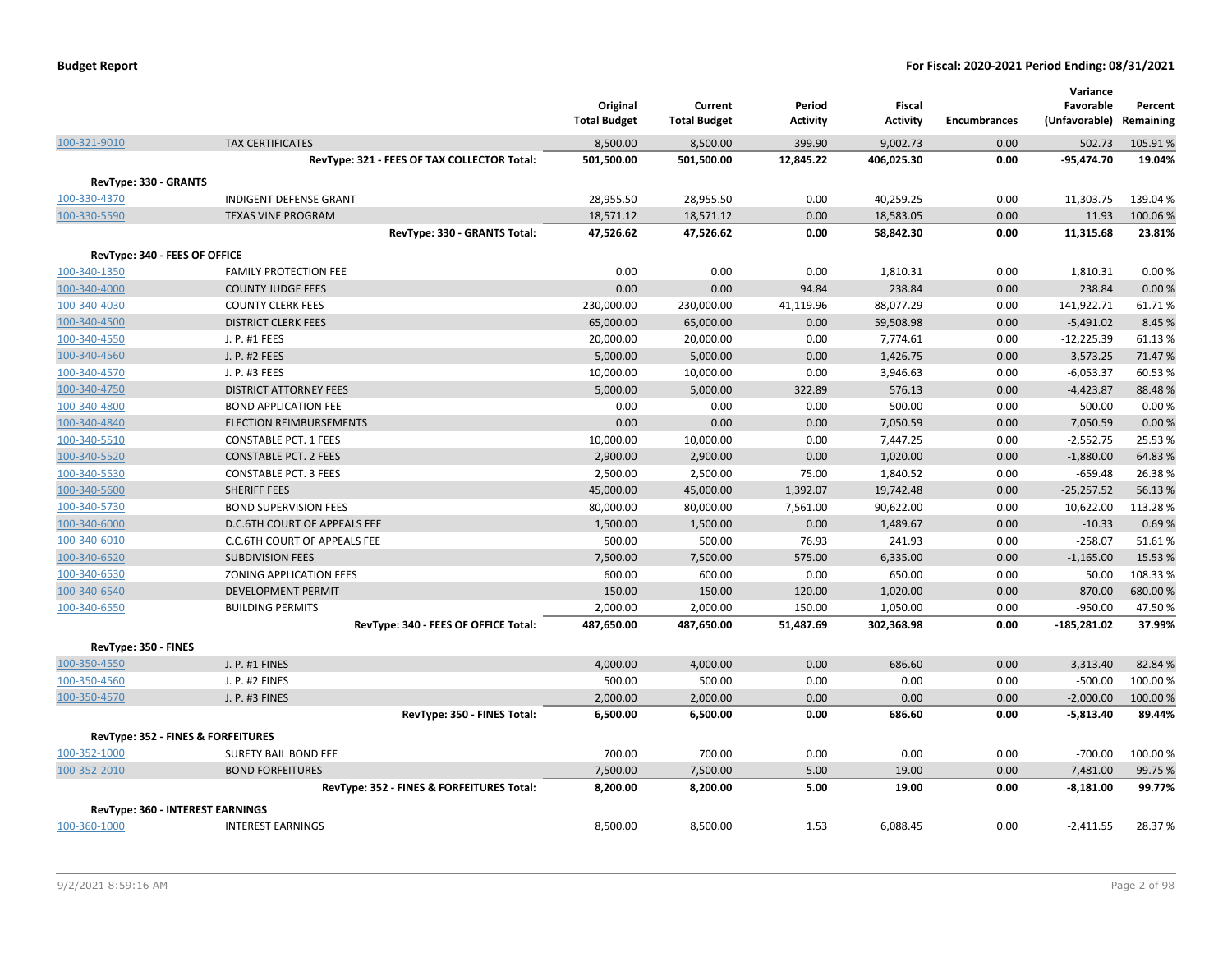| <b>Budget Report</b> |  |
|----------------------|--|
|----------------------|--|

|                                             |                              |                                                    | Original            | Current             | Period          | Fiscal     |                     | Variance<br>Favorable   | Percent              |
|---------------------------------------------|------------------------------|----------------------------------------------------|---------------------|---------------------|-----------------|------------|---------------------|-------------------------|----------------------|
|                                             |                              |                                                    | <b>Total Budget</b> | <b>Total Budget</b> | <b>Activity</b> | Activity   | <b>Encumbrances</b> | (Unfavorable) Remaining |                      |
| 100-360-1100                                |                              | INTEREST EARNINGS BUSINESS MONEY FU                | 500.00              | 500.00              | 0.00            | 743.76     | 0.00                | 243.76                  | 148.75 %             |
|                                             |                              | RevType: 360 - INTEREST EARNINGS Total:            | 9,000.00            | 9,000.00            | 1.53            | 6,832.21   | 0.00                | $-2,167.79$             | 24.09%               |
| RevType: 364 - SALE OF ASSETS LAND/BUILDING |                              |                                                    |                     |                     |                 |            |                     |                         |                      |
| 100-364-1630                                | <b>SALE OF EQUIPMENT</b>     |                                                    | 1,000.00            | 1,000.00            | 0.00            | 22,427.86  | 0.00                |                         | 21,427.86 2,242.79 % |
|                                             |                              | RevType: 364 - SALE OF ASSETS LAND/BUILDING Total: | 1,000.00            | 1,000.00            | 0.00            | 22,427.86  | 0.00                |                         | 21,427.86 2,142.79%  |
| RevType: 370 - MISCELLANEOUS                |                              |                                                    |                     |                     |                 |            |                     |                         |                      |
| 100-370-1000                                |                              | <b>KFYN-RADIO TOWER RENT</b>                       | 2,400.00            | 2,400.00            | 200.00          | 1,800.00   | 0.00                | $-600.00$               | 25.00 %              |
| 100-370-1120                                | <b>TOBACCO SETTLEMENT</b>    |                                                    | 19,703.58           | 19,703.58           | 0.00            | 32,891.60  | 0.00                | 13,188.02               | 166.93%              |
| 100-370-1150                                | <b>RENT- VERIZON TOWER</b>   |                                                    | 11,109.00           | 11,109.00           | 1,064.61        | 11,710.71  | 0.00                | 601.71                  | 105.42%              |
| 100-370-1200                                |                              | <b>CONTRIBUTION IHC TRUST</b>                      | 3,400.00            | 3,400.00            | 0.00            | 16,749.44  | 0.00                | 13,349.44               | 492.63%              |
| 100-370-1300                                |                              | <b>REFUNDS &amp; MISCELLANEOUS</b>                 | 6,000.00            | 6,300.00            | 0.00            | 16,836.80  | 0.00                | 10,536.80               | 267.25 %             |
| <b>Budget Adjustments</b>                   |                              |                                                    |                     |                     |                 |            |                     |                         |                      |
| <b>Number</b>                               | Date                         | <b>Description</b>                                 | Adjustment          |                     |                 |            |                     |                         |                      |
| BA0000056                                   | 02/18/2021                   | Firefighters Charitable Foundation Donati          | $-300.00$           |                     |                 |            |                     |                         |                      |
| 100-370-1301                                | <b>IHC REIMBURSEMENTS</b>    |                                                    | 0.00                | 0.00                | 0.00            | 1,590.25   | 0.00                | 1,590.25                | 0.00%                |
| 100-370-1310                                |                              | AUTOMOBILE INSURANCE LOSS PAYMENTS                 | 0.00                | 36,762.24           | 848.95          | 37,611.19  | 0.00                | 848.95                  | 102.31%              |
| <b>Budget Adjustments</b>                   |                              |                                                    |                     |                     |                 |            |                     |                         |                      |
| Number                                      | Date                         | Description                                        | Adjustment          |                     |                 |            |                     |                         |                      |
| BA0000051                                   | 12/16/2020                   | Auto Insurance Loss payment                        | $-16,168.69$        |                     |                 |            |                     |                         |                      |
| BA0000049                                   | 12/16/2020                   | Auto Insurance Loss payments to R&M Au             | 16,168.69           |                     |                 |            |                     |                         |                      |
| BA0000050                                   | 12/16/2020                   | To correct Auto Insurance Loss payments            | $-16,168.69$        |                     |                 |            |                     |                         |                      |
| BA0000052                                   | 01/29/2021                   | Add Insurance loss payment to Sheriff R&           | 1,841.93            |                     |                 |            |                     |                         |                      |
| BA0000055                                   | 01/29/2021                   | Auto Insurance Loss payment to Sheriff Ri          | $-1,841.93$         |                     |                 |            |                     |                         |                      |
| BA0000054                                   | 01/29/2021                   | To correct Auto Insurance loss payment to          | $-1,841.93$         |                     |                 |            |                     |                         |                      |
| BA0000057                                   | 02/26/2021                   | Sheriff Auto Loss Supplement check for U           | $-278.00$           |                     |                 |            |                     |                         |                      |
| BA0000073                                   | 07/27/2021                   | Development Svcs auto loss Approved 7/2            | $-6,619.40$         |                     |                 |            |                     |                         |                      |
| BA0000072                                   | 07/27/2021                   | Sheriff insurance loss payment Approved            | $-9,335.92$         |                     |                 |            |                     |                         |                      |
| BA0000092                                   | 08/30/2021                   | Development Svcs auto insurance loss pay           | $-2,518.30$         |                     |                 |            |                     |                         |                      |
| 100-370-1350                                |                              | HEALTH INS. SURPLUS DISTRIBUTION                   | 4,000.00            | 4,000.00            | 6,886.00        | 6,886.00   | 0.00                | 2,886.00                | 172.15 %             |
| 100-370-1390                                | <b>STATE JUROR REIMB.FEE</b> |                                                    | 10,000.00           | 10,000.00           | 2,686.00        | 5,236.00   | 0.00                | $-4,764.00$             | 47.64%               |
| 100-370-1420                                |                              | <b>CULVERT PERMITTING PROCESS</b>                  | 0.00                | 0.00                | 40.00           | 1,320.00   | 0.00                | 1,320.00                | 0.00%                |
| 100-370-1421                                |                              | <b>ROW PERMIT APPLICATION</b>                      | 0.00                | 0.00                | 0.00            | 20.00      | 0.00                | 20.00                   | 0.00%                |
| 100-370-1430                                | D.A.SALARY REIMB.            |                                                    | 27,500.00           | 27,500.00           | 0.00            | 27,499.98  | 0.00                | $-0.02$                 | 0.00%                |
| 100-370-1460                                |                              | SALE OF RECYCLED MATERIALS                         | 0.00                | 0.00                | 0.00            | 29.40      | 0.00                | 29.40                   | 0.00%                |
| 100-370-1470                                |                              | UTILITIES REIMBURSEMENT                            | 14,000.00           | 14,000.00           | 1,664.85        | 11,848.37  | 0.00                | $-2,151.63$             | 15.37%               |
| 100-370-1510                                | ASST. DA LONGEVITY PAY       |                                                    | 4,400.00            | 4,400.00            | 1,440.00        | 5,640.00   | 0.00                | 1,240.00                | 128.18%              |
| 100-370-1620                                |                              | <b>COURT REPORTER SERVICE FEE</b>                  | 6,000.00            | 6,000.00            | 231.21          | 5,199.82   | 0.00                | $-800.18$               | 13.34 %              |
| 100-370-4020                                |                              | UNCLAIMED PROP CAPITAL CREDITS                     | 0.00                | 0.00                | 122,009.21      | 122,009.21 | 0.00                | 122,009.21              | 0.00%                |
| 100-370-4080                                |                              | <b>COUNTY WELLNESS PROGRAM</b>                     | 1,100.00            | 2,520.00            | 0.00            | 2,520.00   | 0.00                | 0.00                    | 0.00%                |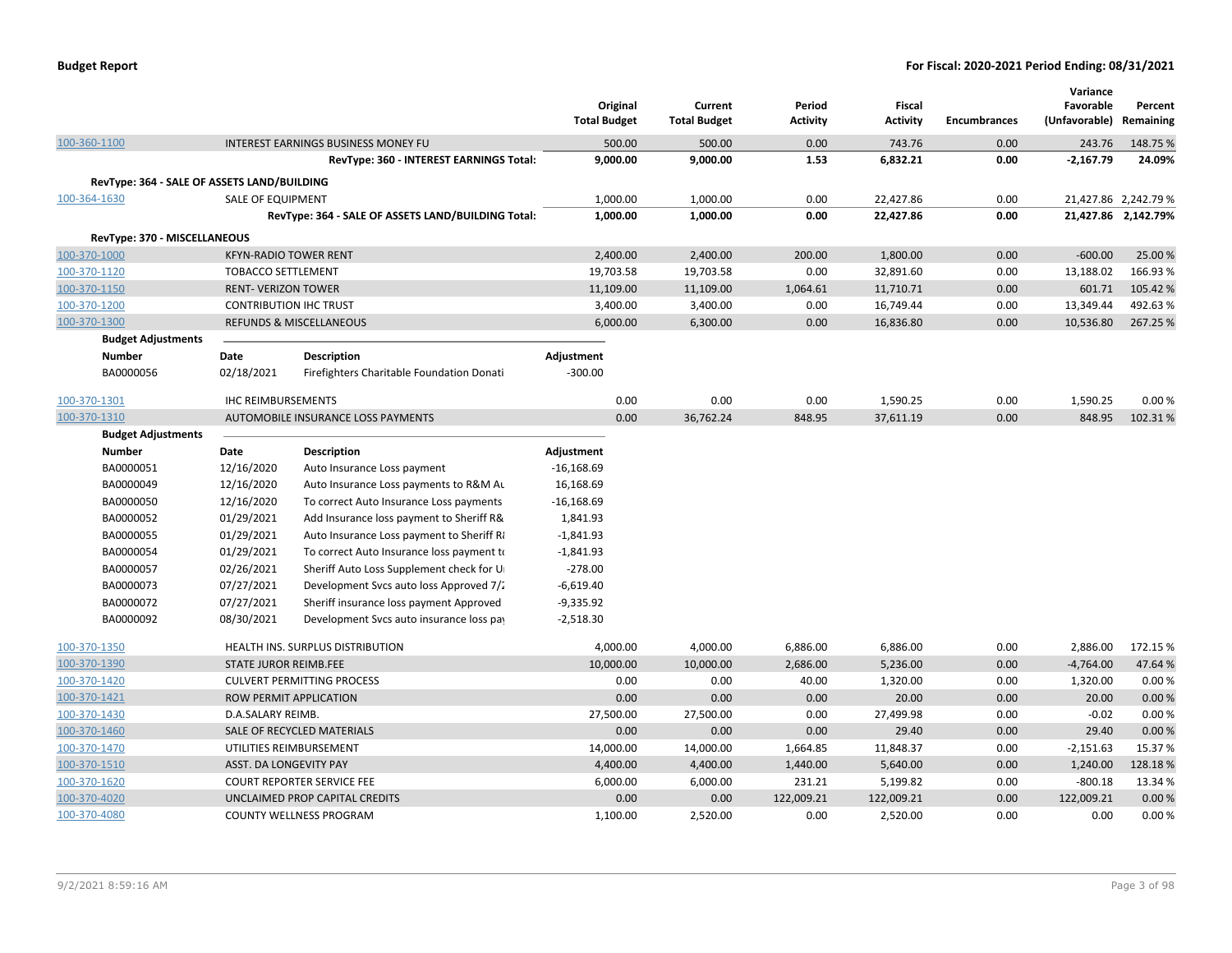| <b>Budget Adjustments</b>         |                         |                                          | Original<br><b>Total Budget</b> | Current<br><b>Total Budget</b> | Period<br><b>Activity</b> | <b>Fiscal</b><br><b>Activity</b> | <b>Encumbrances</b> | Variance<br>Favorable<br>(Unfavorable) Remaining | Percent           |
|-----------------------------------|-------------------------|------------------------------------------|---------------------------------|--------------------------------|---------------------------|----------------------------------|---------------------|--------------------------------------------------|-------------------|
| <b>Number</b>                     | Date                    | Description                              | Adjustment                      |                                |                           |                                  |                     |                                                  |                   |
| BA0000058                         | 03/04/2021              | Increasing County Wellness Program       | $-1,420.00$                     |                                |                           |                                  |                     |                                                  |                   |
| 100-370-4100                      |                         | CO CT AT LAW SUPPLEMENT                  | 84,000.00                       | 84,000.00                      | 0.00                      | 63,000.00                        | 0.00                | $-21,000.00$                                     | 25.00 %           |
| 100-370-4170                      | <b>EMS ALLOCATION</b>   |                                          | 600,000.00                      | 600,000.00                     | 0.00                      | 600,000.00                       | 0.00                | 0.00                                             | 0.00%             |
| 100-370-4320                      |                         | PROCEEDS OF SALE OF LIVESTOCK            | 0.00                            | 0.00                           | 0.00                      | 4,251.57                         | 0.00                | 4,251.57                                         | 0.00%             |
| 100-370-4500                      |                         | DIST. CLK. PASSPORT PHOTO                | 1,000.00                        | 1,000.00                       | 0.00                      | 70.00                            | 0.00                | $-930.00$                                        | 93.00%            |
| 100-370-4530                      |                         | REIMB.CEC ODYSSEY SAAS                   | 21,593.00                       | 21,593.00                      | 0.00                      | 27,457.39                        | 0.00                | 5,864.39                                         | 127.16%           |
| 100-370-5545                      |                         | REIMB JUV PROB COPIER POSTAGE            | 0.00                            | 0.00                           | 326.57                    | 326.57                           | 0.00                | 326.57                                           | 0.00%             |
| 100-370-5620                      |                         | STATE REIMB.OFFENDER TRANSPORT           | 8,000.00                        | 8,000.00                       | 0.00                      | 13,784.70                        | 0.00                | 5,784.70                                         | 172.31%           |
|                                   |                         | RevType: 370 - MISCELLANEOUS Total:      | 824,205.58                      | 862,687.82                     | 137,397.40                | 1,016,289.00                     | 0.00                | 153,601.18                                       | 17.80%            |
|                                   |                         | <b>Revenue Total:</b>                    | 13,903,281.52                   | 13,941,763.76                  | 466,178.22                | 13,697,877.30                    | 0.00                | $-243,886.46$                                    | 1.75%             |
| Expense                           |                         |                                          |                                 |                                |                           |                                  |                     |                                                  |                   |
| Department: 400 - County Judge    |                         |                                          |                                 |                                |                           |                                  |                     |                                                  |                   |
| 100-400-1010                      |                         | SALARY ELECTED OFFICIAL                  | 67,178.37                       | 67,178.37                      | 5,167.56                  | 62,010.72                        | 0.00                | 5,167.65                                         | 7.69%             |
| 100-400-1050                      | <b>SALARY SECRETARY</b> |                                          | 30,820.92                       | 30,820.92                      | 2,370.85                  | 28,450.08                        | 0.00                | 2,370.84                                         | 7.69%             |
| 100-400-2010                      | SOCIAL SECURITY TAXES   |                                          | 6,485.16                        | 6,485.16                       | 502.74                    | 6,016.11                         | 0.00                | 469.05                                           | 7.23 %            |
| 100-400-2020                      |                         | <b>GROUP HEALTH INSURANCE</b>            | 12,555.60                       | 12,555.60                      | 1,045.48                  | 11,500.28                        | 0.00                | 1,055.32                                         | 8.41%             |
| 100-400-2030                      | RETIREMENT              |                                          | 11,887.28                       | 11,887.28                      | 959.28                    | 11,240.49                        | 0.00                | 646.79                                           | 5.44 %            |
| 100-400-2040                      |                         | <b>WORKERS' COMPENSATION</b>             | 321.28                          | 321.28                         | 0.00                      | 288.08                           | 0.00                | 33.20                                            | 10.33%            |
| 100-400-2050                      | <b>MEDICARE TAX</b>     |                                          | 1,516.69                        | 1,516.69                       | 117.58                    | 1,407.01                         | 0.00                | 109.68                                           | 7.23 %            |
| 100-400-2250                      | <b>TRAVEL ALLOWANCE</b> |                                          | 4,200.00                        | 4,200.00                       | 350.00                    | 3,850.00                         | 0.00                | 350.00                                           | 8.33 %            |
| 100-400-3100                      | <b>OFFICE SUPPLIES</b>  |                                          | 800.00                          | 800.00                         | 0.00                      | 332.35                           | 57.23               | 410.42                                           | 51.30%            |
| 100-400-3110                      | <b>POSTAGE</b>          |                                          | 200.00                          | 200.00                         | 7.95                      | 10.35                            | 0.00                | 189.65                                           | 94.83%            |
| 100-400-4270                      | <b>PRINTING</b>         | OUT OF COUNTY TRAVEL/TRAINING            | 5,500.00<br>200.00              | 5,500.00<br>200.00             | 0.00<br>0.00              | 1,261.80<br>0.00                 | 0.00<br>0.00        | 4,238.20<br>200.00                               | 77.06%<br>100.00% |
| 100-400-4350                      |                         | JUVENILE BOARD SALARY                    |                                 | 2,400.00                       | 200.00                    | 2,200.00                         | 0.00                | 200.00                                           | 8.33%             |
| 100-400-4680<br>100-400-4810      | <b>DUES</b>             |                                          | 2,400.00<br>335.00              | 335.00                         | 0.00                      | 395.00                           | 0.00                | $-60.00$                                         | $-17.91%$         |
| 100-400-5720                      | OFFICE EQUIPMENT        |                                          | 200.00                          | 200.00                         | 0.00                      | 0.00                             | 0.00                | 200.00                                           | 100.00%           |
|                                   |                         | Department: 400 - County Judge Total:    | 144,600.30                      | 144,600.30                     | 10,721.44                 | 128,962.27                       | 57.23               | 15,580.80                                        | 10.78%            |
| Department: 401 - 911 Coordinator |                         |                                          |                                 |                                |                           |                                  |                     |                                                  |                   |
| 100-401-4030                      |                         | <b>TCOG RURAL ADDRESSING</b>             | 23,000.00                       | 23,000.00                      | 0.00                      | 23,000.00                        | 0.00                | 0.00                                             | 0.00%             |
|                                   |                         | Department: 401 - 911 Coordinator Total: | 23,000.00                       | 23,000.00                      | 0.00                      | 23,000.00                        | 0.00                | 0.00                                             | 0.00%             |
| Department: 403 - County Clerk    |                         |                                          |                                 |                                |                           |                                  |                     |                                                  |                   |
| 100-403-1010                      |                         | SALARY ELECTED OFFICIAL                  | 58,757.97                       | 58,757.97                      | 4,479.84                  | 53,758.08                        | 0.00                | 4,999.89                                         | 8.51%             |
| 100-403-1030                      | SALALRY CHIEF DEPUTY    |                                          | 30,970.16                       | 30,970.16                      | 2,382.32                  | 21,440.91                        | 0.00                | 9,529.25                                         | 30.77%            |
| 100-403-1040                      | <b>SALARY DEPUTIES</b>  |                                          | 138,901.46                      | 138,901.46                     | 10,068.64                 | 134,221.38                       | 0.00                | 4,680.08                                         | 3.37 %            |
| 100-403-1070                      | <b>SALARY PART-TIME</b> |                                          | 18,096.00                       | 18,096.00                      | 1,392.00                  | 17,040.00                        | 0.00                | 1,056.00                                         | 5.84 %            |
| 100-403-2010                      | SOCIAL SECURITY TAXES   |                                          | 15,296.99                       | 15,296.99                      | 1,095.52                  | 13,662.16                        | 0.00                | 1,634.83                                         | 10.69%            |
| 100-403-2020                      |                         | <b>GROUP HEALTH INSURANCE</b>            | 85,446.48                       | 85,446.48                      | 7,120.54                  | 78,325.94                        | 0.00                | 7,120.54                                         | 8.33%             |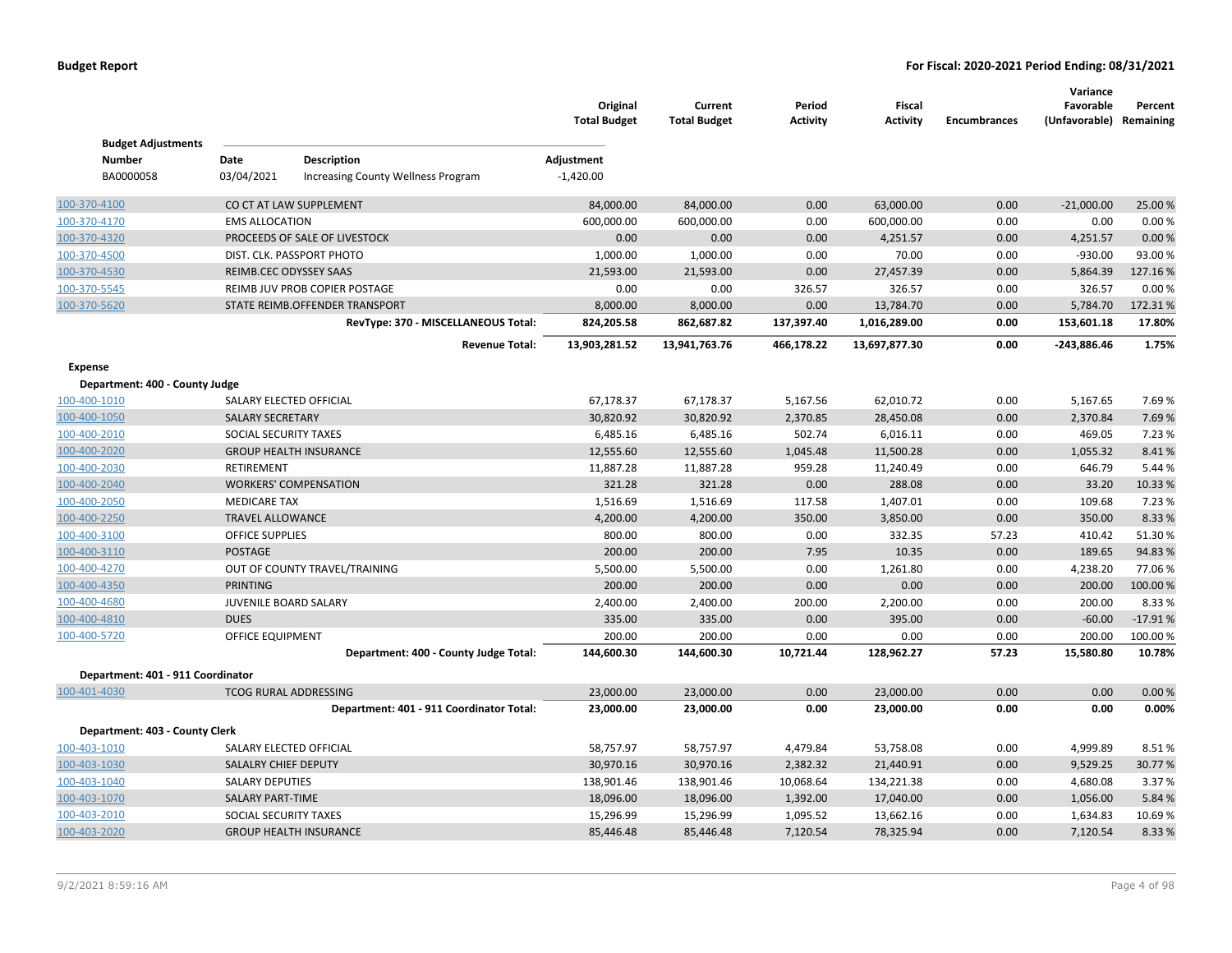|                            |                                                    | Original<br><b>Total Budget</b> | Current<br><b>Total Budget</b> | Period<br><b>Activity</b> | Fiscal<br><b>Activity</b> | <b>Encumbrances</b> | Variance<br>Favorable<br>(Unfavorable) Remaining | Percent   |
|----------------------------|----------------------------------------------------|---------------------------------|--------------------------------|---------------------------|---------------------------|---------------------|--------------------------------------------------|-----------|
| 100-403-2030               | RETIREMENT                                         | 29,212.31                       | 29,212.31                      | 2,173.08                  | 26,811.71                 | 0.00                | 2,400.60                                         | 8.22 %    |
| 100-403-2040               | <b>WORKERS COMPENSATION</b>                        | 789.52                          | 789.52                         | 0.00                      | 707.96                    | 0.00                | 81.56                                            | 10.33 %   |
| 100-403-2050               | <b>MEDICARE TAX</b>                                | 3,577.52                        | 3,577.52                       | 256.22                    | 3,105.95                  | 0.00                | 471.57                                           | 13.18 %   |
| 100-403-3100               | <b>OFFICE SUPPLIES</b>                             | 3,760.00                        | 3,760.00                       | 72.27                     | 3,178.23                  | 431.91              | 149.86                                           | 3.99%     |
| 100-403-3110               | POSTAGE                                            | 1,500.00                        | 1,500.00                       | 73.39                     | 907.20                    | 0.00                | 592.80                                           | 39.52 %   |
| 100-403-4270               | OUT OF COUNTY TRAVEL/TRAINING                      | 3,500.00                        | 3,500.00                       | 920.80                    | 2,360.48                  | 0.00                | 1,139.52                                         | 32.56 %   |
| 100-403-4350               | PRINTING                                           | 1,400.00                        | 1,400.00                       | 0.00                      | 1,429.16                  | 0.00                | $-29.16$                                         | $-2.08%$  |
| 100-403-4800               | <b>BOND</b>                                        | 157.50                          | 157.50                         | 0.00                      | 157.50                    | 0.00                | 0.00                                             | 0.00%     |
| 100-403-4810               | <b>DUES</b>                                        | 225.00                          | 225.00                         | 0.00                      | 175.00                    | 0.00                | 50.00                                            | 22.22 %   |
| 100-403-5720               | <b>OFFICE EQUIPMENT</b>                            | 200.00                          | 200.00                         | 0.00                      | 228.26                    | 0.00                | $-28.26$                                         | $-14.13%$ |
|                            | Department: 403 - County Clerk Total:              | 391,790.91                      | 391,790.91                     | 30,034.62                 | 357,509.92                | 431.91              | 33,849.08                                        | 8.64%     |
| Department: 404 - Election |                                                    |                                 |                                |                           |                           |                     |                                                  |           |
| 100-404-1090               | SALARY-ELECTION WORKERS                            | 15,900.00                       | 15,900.00                      | 0.00                      | 20,581.00                 | 0.00                | $-4,681.00$                                      | $-29.44%$ |
| 100-404-2010               | SOCIAL SECURITY TAXES                              | 625.00                          | 625.00                         | 0.00                      | 100.09                    | 0.00                | 524.91                                           | 83.99 %   |
| 100-404-2050               | <b>MEDICARE TAX</b>                                | 175.00                          | 175.00                         | 0.00                      | $-5.51$                   | 0.00                | 180.51                                           | 103.15 %  |
| 100-404-3100               | <b>ELECTION SUPPLIES</b>                           | 5,500.00                        | 5,500.00                       | 407.64                    | 5,153.23                  | 0.00                | 346.77                                           | 6.30%     |
| 100-404-3110               | POSTAGE                                            | 8,500.00                        | 8,500.00                       | 146.22                    | 2,685.81                  | 0.00                | 5,814.19                                         | 68.40%    |
| 100-404-4210               | <b>ELECTION INTERNET</b>                           | 925.00                          | 925.00                         | 113.97                    | 1,253.73                  | 0.00                | $-328.73$                                        | $-35.54%$ |
| 100-404-4270               | ELECTION TRAVEL/TRAINING                           | 2,500.00                        | 2,500.00                       | 0.00                      | 877.28                    | 0.00                | 1,622.72                                         | 64.91%    |
| 100-404-4300               | <b>BIDS AND NOTICES</b>                            | 600.00                          | 600.00                         | 0.00                      | 599.23                    | 0.00                | 0.77                                             | 0.13%     |
| 100-404-4420               | PROFESSIONAL SERVICE/TRANSLATOR                    | 200.00                          | 200.00                         | 0.00                      | 106.25                    | 0.00                | 93.75                                            | 46.88%    |
| 100-404-4810               | <b>DUES</b>                                        | 300.00                          | 300.00                         | 0.00                      | 300.00                    | 0.00                | 0.00                                             | 0.00 %    |
| 100-404-4830               | <b>VOTER REGISTRATION</b>                          | 2,000.00                        | 2,000.00                       | 0.00                      | 0.00                      | 0.00                | 2,000.00                                         | 100.00%   |
| 100-404-4850               | <b>ELECTION MAINT. AGREEMENT</b>                   | 16,221.00                       | 16,221.00                      | 0.00                      | 16,348.00                 | 0.00                | $-127.00$                                        | $-0.78%$  |
|                            | Department: 404 - Election Total:                  | 53,446.00                       | 53,446.00                      | 667.83                    | 47,999.11                 | 0.00                | 5,446.89                                         | 10.19%    |
|                            | Department: 405 - Veterans' Service Officer        |                                 |                                |                           |                           |                     |                                                  |           |
| 100-405-1020               | SALARY VETERANS' SERVICE OFFICER                   | 40,375.92                       | 40,375.92                      | 3,105.84                  | 37,270.09                 | 0.00                | 3,105.83                                         | 7.69%     |
| 100-405-2010               | SOCIAL SECURITY TAXES                              | 2,503.31                        | 2,503.31                       | 189.58                    | 2,277.94                  | 0.00                | 225.37                                           | 9.00 %    |
| 100-405-2020               | <b>GROUP HEALTH INSURANCE</b>                      | 12,206.64                       | 12,206.64                      | 1,017.22                  | 11,189.42                 | 0.00                | 1,017.22                                         | 8.33 %    |
| 100-405-2030               | <b>RETIREMENT</b>                                  | 4,780.51                        | 4,780.51                       | 368.36                    | 4,412.69                  | 0.00                | 367.82                                           | 7.69%     |
| 100-405-2040               | <b>WORKERS' COMPENSATION</b>                       | 129.20                          | 129.20                         | 0.00                      | 115.86                    | 0.00                | 13.34                                            | 10.33 %   |
| 100-405-2050               | <b>MEDICARE TAX</b>                                | 585.45                          | 585.45                         | 44.34                     | 532.78                    | 0.00                | 52.67                                            | 9.00 %    |
| 100-405-3100               | <b>OFFICE SUPPLIES</b>                             | 150.00                          | 150.00                         | 0.00                      | 112.73                    | 0.00                | 37.27                                            | 24.85 %   |
| 100-405-3110               | POSTAGE                                            | 100.00                          | 100.00                         | 0.00                      | 0.00                      | 0.00                | 100.00                                           | 100.00 %  |
| 100-405-4270               | OUT OF COUNTY TRAVEL/TRAINING                      | 1,250.00                        | 1,250.00                       | 0.00                      | 0.00                      | 0.00                | 1,250.00                                         | 100.00 %  |
| 100-405-5720               | <b>OFFICE EQUIPMENT</b>                            | 200.00                          | 200.00                         | 0.00                      | 0.00                      | 0.00                | 200.00                                           | 100.00 %  |
|                            | Department: 405 - Veterans' Service Officer Total: | 62,281.03                       | 62,281.03                      | 4,725.34                  | 55,911.51                 | 0.00                | 6,369.52                                         | 10.23%    |
|                            | Department: 406 - Emergency Management             |                                 |                                |                           |                           |                     |                                                  |           |
| 100-406-1020               | SALARY-EMERGENCY MANAGEMENT COORDINATOR            | 33,748.00                       | 33,748.00                      | 2,555.62                  | 30,667.41                 | 0.00                | 3,080.59                                         | 9.13 %    |
| 100-406-2010               | SOCIAL SECURITY TAXES                              | 2,092.38                        | 2,092.38                       | 158.44                    | 1,901.28                  | 0.00                | 191.10                                           | 9.13 %    |
| 100-406-2020               | <b>GROUP HEALTH INSURANCE</b>                      | 12,206.64                       | 12,206.64                      | 1,017.22                  | 13,223.86                 | 0.00                | $-1,017.22$                                      | $-8.33%$  |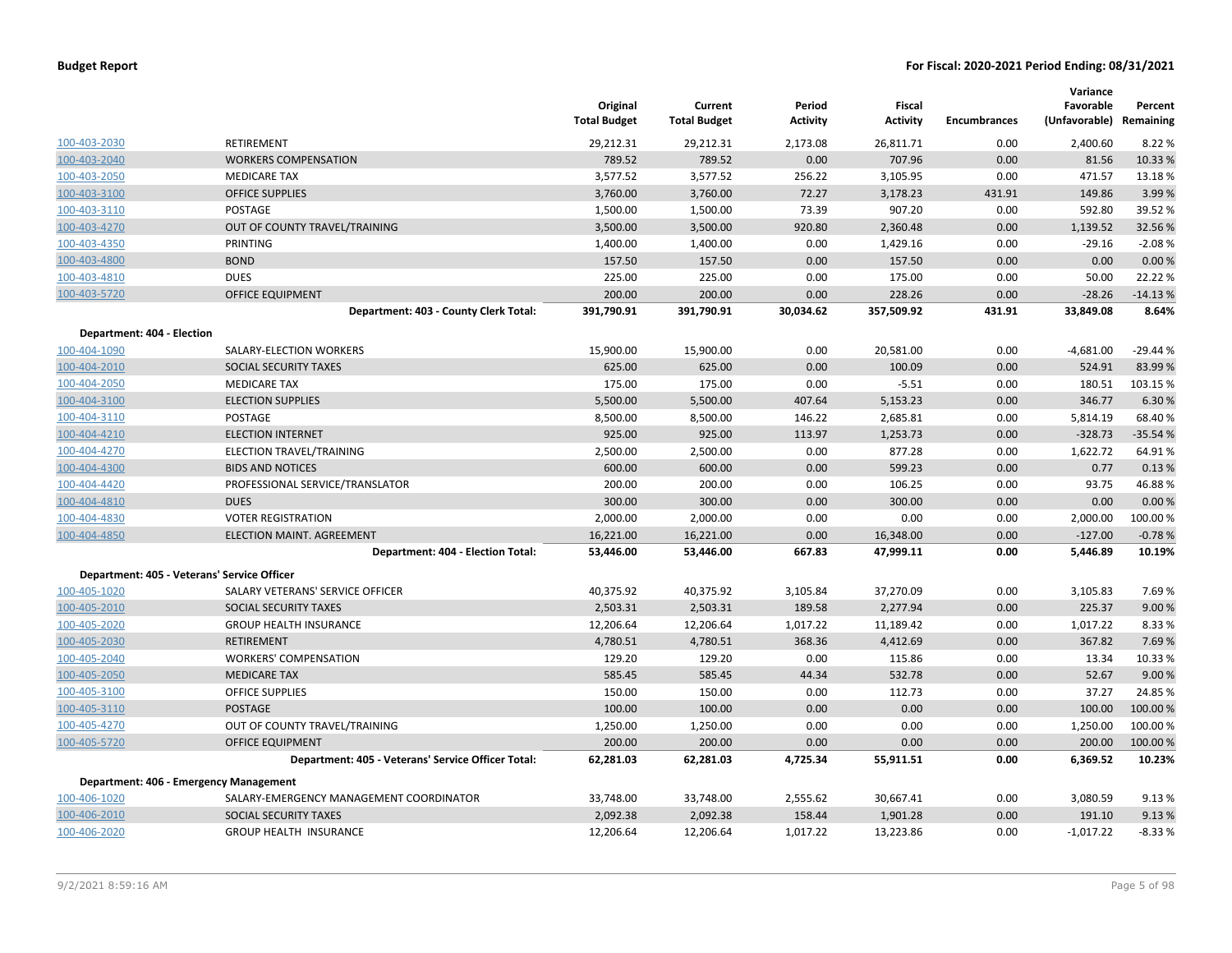|                                    |                               |                                               | Original<br><b>Total Budget</b> | Current<br><b>Total Budget</b> | Period<br><b>Activity</b> | Fiscal<br><b>Activity</b> | <b>Encumbrances</b> | Variance<br>Favorable<br>(Unfavorable) Remaining | Percent   |
|------------------------------------|-------------------------------|-----------------------------------------------|---------------------------------|--------------------------------|---------------------------|---------------------------|---------------------|--------------------------------------------------|-----------|
| 100-406-2030                       | <b>RETIREMENT</b>             |                                               | 3,995.76                        | 3,995.76                       | 303.10                    | 3,630.90                  | 0.00                | 364.86                                           | 9.13 %    |
| 100-406-2040                       |                               | <b>WORKERS' COMPENSATION</b>                  | 107.99                          | 107.99                         | 0.00                      | 96.84                     | 0.00                | 11.15                                            | 10.33 %   |
| 100-406-2050                       | <b>MEDICARE TAX</b>           |                                               | 489.35                          | 489.35                         | 37.06                     | 444.72                    | 0.00                | 44.63                                            | 9.12%     |
| 100-406-3100                       | <b>OFFICE SUPPLIES</b>        |                                               | 200.00                          | 200.00                         | 0.00                      | 110.98                    | 0.00                | 89.02                                            | 44.51%    |
| 100-406-3110                       | <b>POSTAGE</b>                |                                               | 50.00                           | 50.00                          | 0.00                      | 0.00                      | 0.00                | 50.00                                            | 100.00%   |
| 100-406-3300                       | AUTO EXPENSE-GAS & OIL        |                                               | 800.00                          | 800.00                         | 148.74                    | 922.64                    | 0.00                | $-122.64$                                        | $-15.33%$ |
| 100-406-4200                       | SATELLITE TELEPHONE           |                                               | 175.00                          | 175.00                         | 0.00                      | 175.59                    | 0.00                | $-0.59$                                          | $-0.34%$  |
| 100-406-4210                       | <b>EMERGENCY INTERNET</b>     |                                               | 460.00                          | 460.00                         | 37.99                     | 417.93                    | 0.00                | 42.07                                            | 9.15%     |
| 100-406-4270                       |                               | OUT OF COUNTY TRAVEL/TRAINING                 | 1,000.00                        | 1,000.00                       | 0.00                      | 0.00                      | 0.00                | 1,000.00                                         | 100.00%   |
| 100-406-4530                       | <b>R&amp;M EQUIPMENT</b>      |                                               | 200.00                          | 200.00                         | 0.00                      | 306.00                    | 0.00                | $-106.00$                                        | $-53.00%$ |
| 100-406-4540                       | <b>R&amp;M AUTO</b>           |                                               | 1,000.00                        | 1,000.00                       | 0.00                      | 727.75                    | 0.00                | 272.25                                           | 27.23 %   |
| 100-406-4870                       |                               | TRAILER/AUTO INSURANCE                        | 650.00                          | 650.00                         | 0.00                      | 619.00                    | 0.00                | 31.00                                            | 4.77 %    |
| 100-406-4890                       |                               | CODE RED EARLY WARNING SYSTEM                 | 12,768.00                       | 12,768.00                      | 0.00                      | 13,406.40                 | 0.00                | $-638.40$                                        | $-5.00%$  |
| 100-406-5750                       |                               | PURCHASE OF AUTOMOBILES                       | 0.00                            | 34,400.67                      | 0.00                      | 34,400.67                 | 0.00                | 0.00                                             | 0.00%     |
| <b>Budget Adjustments</b>          |                               |                                               |                                 |                                |                           |                           |                     |                                                  |           |
| <b>Number</b>                      | Date                          | <b>Description</b>                            | Adjustment                      |                                |                           |                           |                     |                                                  |           |
| BA0000036                          | 10/06/2020                    | <b>Emergency Management Vehicle</b>           | 34,400.67                       |                                |                           |                           |                     |                                                  |           |
| Department: 409 - Non-Departmental |                               | Department: 406 - Emergency Management Total: | 69,943.12                       | 104,343.79                     | 4,258.17                  | 101,051.97                | 0.00                | 3,291.82                                         | 3.15%     |
| 100-409-2040                       |                               | <b>WORKERS' COMPENSATION</b>                  | 1,000.00                        | 1,000.00                       | 0.00                      | 730.70                    | 0.00                | 269.30                                           | 26.93 %   |
| 100-409-2060                       |                               | UNEMPLOYMENT EXPENSE                          | 1,000.00                        | 1,000.00                       | 0.00                      | 8,796.50                  | 0.00                | $-7,796.50$                                      | -779.65 % |
| 100-409-3990                       | <b>CLAIMS SETTLEMENTS</b>     |                                               | 5,000.00                        | 5,000.00                       | 0.00                      | 1,000.00                  | 0.00                | 4,000.00                                         | 80.00%    |
| 100-409-4000                       | <b>LEGAL FEES</b>             |                                               | 13,000.00                       | 13,000.00                      | 0.00                      | 110.31                    | 0.00                | 12,889.69                                        | 99.15 %   |
| 100-409-4010                       | <b>AUDIT EXPENSE</b>          |                                               | 45,000.00                       | 45,000.00                      | 0.00                      | 49,000.00                 | 0.00                | $-4,000.00$                                      | $-8.89%$  |
| 100-409-4040                       | 911 EMERGENCY SERVICE         |                                               | 8,917.00                        | 8,917.00                       | 2,229.25                  | 8,917.00                  | 0.00                | 0.00                                             | 0.00%     |
| 100-409-4055                       | PILT SCHOOL DISTRICTS         |                                               | 0.00                            | 0.00                           | 0.00                      | 25,192.00                 | 0.00                | $-25,192.00$                                     | 0.00%     |
| 100-409-4060                       | <b>TAX APPRAISAL DISTRICT</b> |                                               | 487,712.16                      | 487,712.16                     | 96,486.00                 | 487,712.16                | 0.00                | 0.00                                             | 0.00%     |
| 100-409-4080                       |                               | <b>COUNTY WELLNESS PROGRAM</b>                | 1,100.00                        | 2,520.00                       | 897.15                    | 2,099.39                  | 0.00                | 420.61                                           | 16.69%    |
| <b>Budget Adjustments</b>          |                               |                                               |                                 |                                |                           |                           |                     |                                                  |           |
| <b>Number</b>                      | Date                          | <b>Description</b>                            | Adjustment                      |                                |                           |                           |                     |                                                  |           |
| BA0000058                          | 03/04/2021                    | <b>Increasing County Wellness Program</b>     | 1,420.00                        |                                |                           |                           |                     |                                                  |           |
| 100-409-4260                       | PROFESSIONAL FEES             |                                               | 20,000.00                       | 103,330.00                     | 83,381.00                 | 83,381.00                 | 0.00                | 19,949.00                                        | 19.31%    |
| <b>Budget Adjustments</b>          |                               |                                               |                                 |                                |                           |                           |                     |                                                  |           |
| <b>Number</b>                      | Date                          | <b>Description</b>                            | Adjustment                      |                                |                           |                           |                     |                                                  |           |
| BA0000075                          | 07/30/2021                    | ArchiTexas invoice 2117.01 Justice Cnt        | 83,330.00                       |                                |                           |                           |                     |                                                  |           |
| 100-409-4300                       | <b>BIDS &amp; NOTICES</b>     |                                               | 1,500.00                        | 1,500.00                       | 0.00                      | 2,115.86                  | 0.00                | $-615.86$                                        | $-41.06%$ |
| 100-409-4502                       | <b>LAWN MAINTENANCE</b>       |                                               | 0.00                            | 3,500.00                       | 980.00                    | 2,130.00                  | 1,370.00            | 0.00                                             | 0.00%     |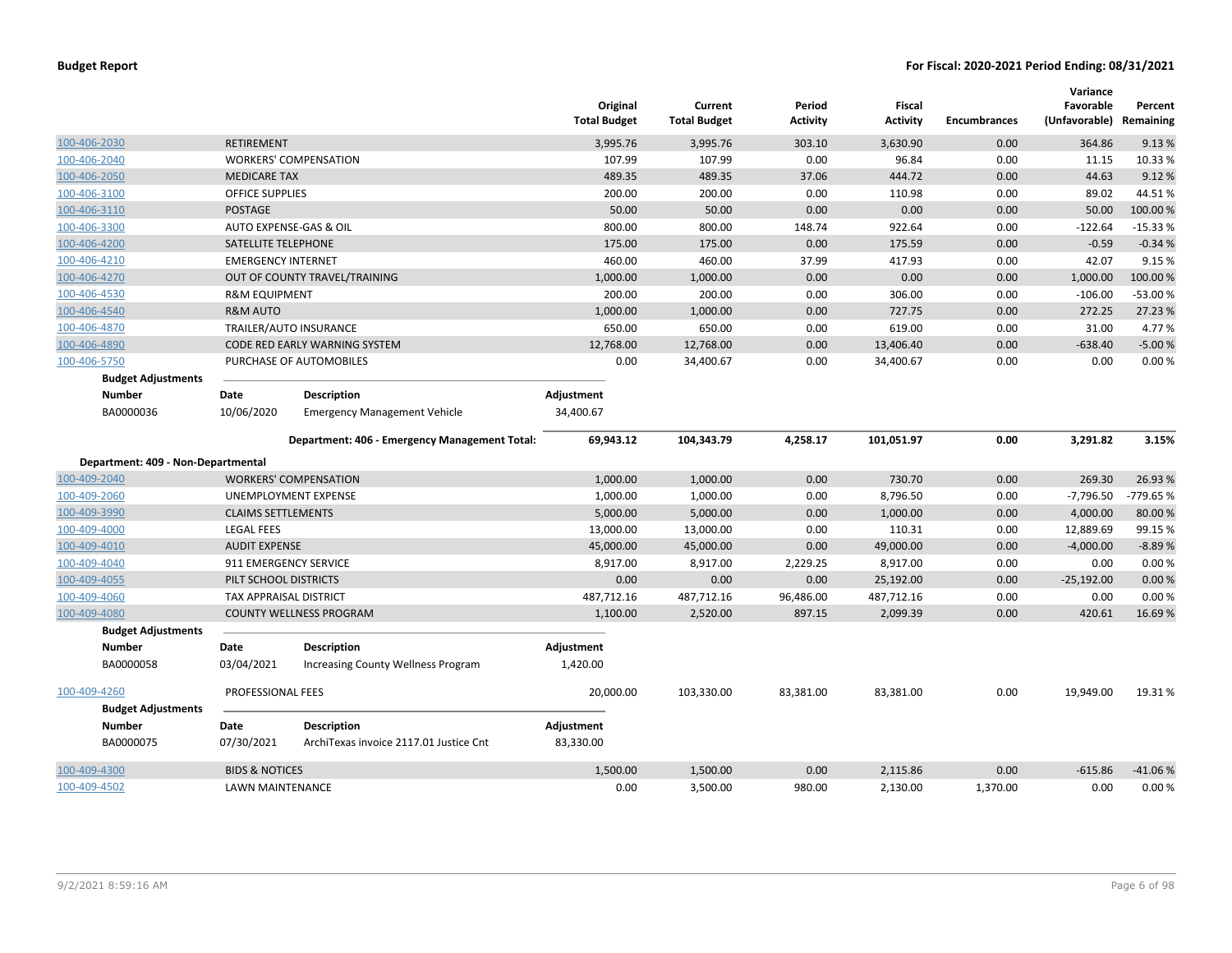|                                            |                              |                                           | Original<br><b>Total Budget</b> | Current<br><b>Total Budget</b> | Period<br>Activity | <b>Fiscal</b><br><b>Activity</b> | <b>Encumbrances</b> | Variance<br>Favorable<br>(Unfavorable) Remaining | Percent    |
|--------------------------------------------|------------------------------|-------------------------------------------|---------------------------------|--------------------------------|--------------------|----------------------------------|---------------------|--------------------------------------------------|------------|
| <b>Budget Adjustments</b><br><b>Number</b> | Date                         | <b>Description</b>                        | Adjustment                      |                                |                    |                                  |                     |                                                  |            |
| BA0000067                                  | 05/25/2021                   | Move money from Contingency to Law M      | 3,500.00                        |                                |                    |                                  |                     |                                                  |            |
| 100-409-4810                               | <b>DUES</b>                  |                                           | 7,800.00                        | 7,800.00                       | 0.00               | 6,893.67                         | 0.00                | 906.33                                           | 11.62%     |
| 100-409-4830                               | PUBLIC OFFICIALS INS.        |                                           | 16,000.00                       | 16,000.00                      | 0.00               | 14,225.80                        | 0.00                | 1,774.20                                         | 11.09%     |
| 100-409-4840                               |                              | <b>GENERAL LIABILITY INSURANCE</b>        | 7,500.00                        | 7,500.00                       | 0.00               | 7,252.00                         | 0.00                | 248.00                                           | 3.31%      |
| 100-409-4850                               | <b>WATER SUPPLY AGENCY</b>   |                                           | 1,000.00                        | 1,000.00                       | 0.00               | 0.00                             | 0.00                | 1,000.00                                         | 100.00%    |
| 100-409-4890                               |                              | <b>COURT COSTS/ARREST FEES</b>            | 225,000.00                      | 225,000.00                     | 53,442.53          | 148,198.32                       | 0.00                | 76,801.68                                        | 34.13%     |
| 100-409-4920                               |                              | 6TH COURT OF APPEALS FEE                  | 2,500.00                        | 2,500.00                       | 0.00               | 1,277.36                         | 0.00                | 1,222.64                                         | 48.91%     |
| 100-409-4940                               |                              | TCEQ PERMITS ENVIRONMENTAL DEV            | 800.00                          | 800.00                         | 0.00               | 3,010.00                         | 0.00                | $-2,210.00$                                      | $-276.25%$ |
| 100-409-4990                               | <b>BANK SERVICE FEES</b>     |                                           | 8,775.00                        | 8,775.00                       | 700.00             | 7,751.00                         | 0.00                | 1,024.00                                         | 11.67%     |
| 100-409-6540                               | <b>DEVELOPMENT PERMIT</b>    |                                           | 0.00                            | 0.00                           | 0.00               | 210.00                           | 0.00                | $-210.00$                                        | 0.00%      |
|                                            |                              | Department: 409 - Non-Departmental Total: | 853,604.16                      | 941,854.16                     | 238,115.93         | 860,003.07                       | 1,370.00            | 80,481.09                                        | 8.54%      |
| Department: 410 - County Court at Law      |                              |                                           |                                 |                                |                    |                                  |                     |                                                  |            |
| 100-410-1010                               |                              | SALARY ELECTED OFFICIAL                   | 167,000.00                      | 167,000.00                     | 12,846.16          | 154,153.92                       | 0.00                | 12,846.08                                        | 7.69%      |
| 100-410-1030                               |                              | SALARY COURT COORDINATOR                  | 32,759.08                       | 32,759.08                      | 2,519.94           | 30,239.23                        | 0.00                | 2,519.85                                         | 7.69%      |
| 100-410-1100                               |                              | <b>SALARY COURT REPORTER</b>              | 67,566.10                       | 67,566.10                      | 5,153.84           | 58,117.40                        | 0.00                | 9,448.70                                         | 13.98%     |
| 100-410-1300                               | <b>BAILIFF</b>               |                                           | 40,868.41                       | 40,868.41                      | 3,143.72           | 37,724.71                        | 0.00                | 3,143.70                                         | 7.69%      |
| 100-410-2010                               | SOCIAL SECURITY TAXES        |                                           | 18,537.60                       | 18,537.60                      | 1,478.43           | 15,560.98                        | 0.00                | 2,976.62                                         | 16.06%     |
| 100-410-2020                               |                              | <b>GROUP HEALTH INSURANCE</b>             | 42,723.24                       | 42,723.24                      | 3,590.58           | 39,496.30                        | 0.00                | 3,226.94                                         | 7.55 %     |
| 100-410-2030                               | RETIREMENT                   |                                           | 36,774.28                       | 36,774.28                      | 2,830.22           | 33,381.99                        | 0.00                | 3,392.29                                         | 9.22 %     |
| 100-410-2040                               |                              | <b>WORKERS COMPENSATION</b>               | 993.90                          | 993.90                         | 0.00               | 891.22                           | 0.00                | 102.68                                           | 10.33 %    |
| 100-410-2050                               | <b>MEDICARE TAX</b>          |                                           | 4,503.61                        | 4,503.61                       | 345.79             | 4,125.36                         | 0.00                | 378.25                                           | 8.40%      |
| 100-410-3100                               | <b>OFFICE SUPPLIES</b>       |                                           | 0.00                            | 0.00                           | 0.00               | 308.06                           | 0.00                | $-308.06$                                        | 0.00 %     |
| 100-410-3150                               | <b>COPIER RENTAL</b>         |                                           | 1,300.00                        | 1,300.00                       | 105.24             | 1,127.57                         | 0.00                | 172.43                                           | 13.26 %    |
| 100-410-3190                               | <b>JURY EXPENSE</b>          |                                           | 2,000.00                        | 2,000.00                       | 370.00             | 860.00                           | 0.00                | 1,140.00                                         | 57.00 %    |
| 100-410-4240                               |                              | <b>INDIGENT ATTORNEY FEES</b>             | 55,000.00                       | 55,000.00                      | 8,040.00           | 49,416.33                        | 0.00                | 5,583.67                                         | 10.15 %    |
| 100-410-4250                               | PROFESSIONAL SERVICES        |                                           | 1,200.00                        | 1,200.00                       | 75.00              | 1,145.00                         | 0.00                | 55.00                                            | 4.58%      |
| 100-410-4270                               |                              | OUT OF COUNTY TRAVEL/TRAINING             | 2,000.00                        | 2,000.00                       | 0.00               | 0.00                             | 0.00                | 2,000.00                                         | 100.00%    |
| 100-410-4350                               | <b>PRINTING</b>              |                                           | 150.00                          | 150.00                         | 0.00               | 0.00                             | 0.00                | 150.00                                           | 100.00 %   |
| 100-410-4380                               |                              | <b>COURT REPORTER EXPENSE</b>             | 3,500.00                        | 3,500.00                       | 0.00               | 1,050.00                         | 0.00                | 2,450.00                                         | 70.00%     |
| 100-410-4390                               | <b>WITNESS EXPENSE</b>       |                                           | 500.00                          | 500.00                         | 0.00               | 0.00                             | 0.00                | 500.00                                           | 100.00 %   |
| 100-410-4530                               | <b>COMPUTER SOFTWARE</b>     |                                           | 200.00                          | 200.00                         | 0.00               | 512.50                           | 0.00                | $-312.50$                                        | $-156.25%$ |
| <b>Budget Adjustments</b>                  |                              |                                           |                                 |                                |                    |                                  |                     |                                                  |            |
| <b>Number</b>                              | Date                         | <b>Description</b>                        | Adjustment                      |                                |                    |                                  |                     |                                                  |            |
| BA0000038                                  | 10/29/2020                   | Adjust Adopted 2021technology to compi    | 3,000.00                        |                                |                    |                                  |                     |                                                  |            |
| BA0000039                                  | 10/29/2020                   | Correct budget adjustment from equip to   | $-3,000.00$                     |                                |                    |                                  |                     |                                                  |            |
| 100-410-4670                               | <b>VISITING JUDGE</b>        |                                           | 1,200.00                        | 1,200.00                       | 0.00               | 0.00                             | 0.00                | 1,200.00                                         | 100.00%    |
| 100-410-4680                               | <b>JUVENILE BOARD SALARY</b> |                                           | 2,400.00                        | 2,400.00                       | 200.00             | 2,200.00                         | 0.00                | 200.00                                           | 8.33%      |
| 100-410-4800                               | <b>BONDS</b>                 |                                           | 100.00                          | 100.00                         | 0.00               | 102.50                           | 0.00                | $-2.50$                                          | $-2.50%$   |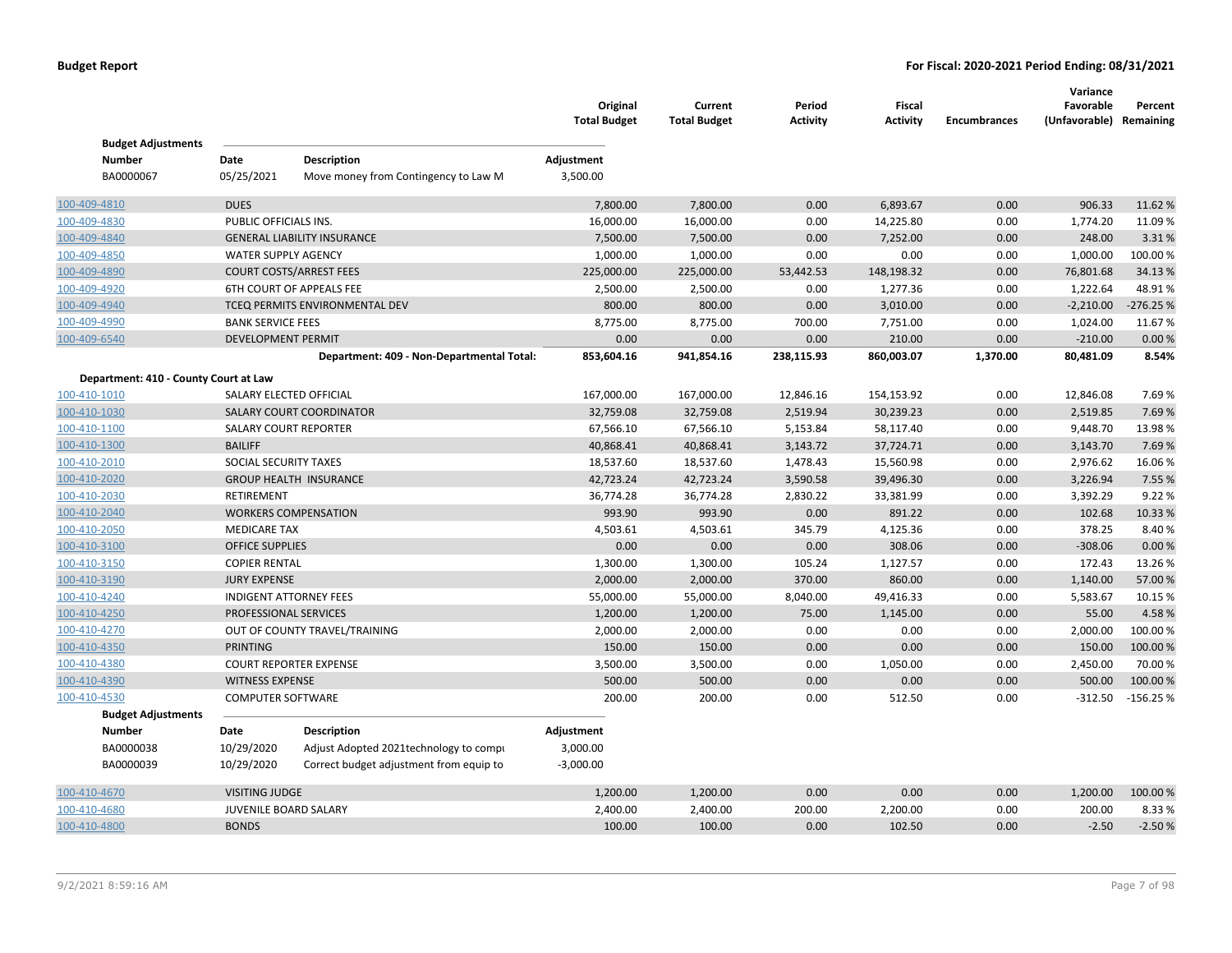|                                                       |                               |                                               | Original<br><b>Total Budget</b> | Current<br><b>Total Budget</b> | Period<br><b>Activity</b> | Fiscal<br><b>Activity</b> | <b>Encumbrances</b> | Variance<br>Favorable<br>(Unfavorable) | Percent<br>Remaining |
|-------------------------------------------------------|-------------------------------|-----------------------------------------------|---------------------------------|--------------------------------|---------------------------|---------------------------|---------------------|----------------------------------------|----------------------|
| 100-410-5740                                          | <b>TECHNOLOGY</b>             |                                               | 3,000.00                        | 3,000.00                       | 0.00                      | 3,000.00                  | 0.00                | 0.00                                   | 0.00%                |
| <b>Budget Adjustments</b>                             |                               |                                               |                                 |                                |                           |                           |                     |                                        |                      |
| <b>Number</b>                                         | Date                          | <b>Description</b>                            | Adjustment                      |                                |                           |                           |                     |                                        |                      |
| BA0000038                                             | 10/29/2020                    | Adjust Adopted 2021technology to compi        | $-3,000.00$                     |                                |                           |                           |                     |                                        |                      |
| BA0000039                                             | 10/29/2020                    | Correct budget adjustment from equip to       | 3,000.00                        |                                |                           |                           |                     |                                        |                      |
|                                                       |                               | Department: 410 - County Court at Law Total:  | 484,276.22                      | 484,276.22                     | 40,698.92                 | 433,413.07                | 0.00                | 50,863.15                              | 10.50%               |
| Department: 425 - Court Administration                |                               |                                               |                                 |                                |                           |                           |                     |                                        |                      |
| 100-425-3110                                          | <b>JURY POSTAGE</b>           |                                               | 3,500.00                        | 3,500.00                       | 548.96                    | 2,658.36                  | 0.00                | 841.64                                 | 24.05 %              |
| 100-425-3140                                          | PETIT JURY EXPENSE            |                                               | 25,000.00                       | 25,000.00                      | 340.00                    | 4,883.00                  | 0.00                | 20,117.00                              | 80.47%               |
| 100-425-3180                                          | J.P. JURY EXPENSE             |                                               |                                 | 800.00<br>800.00               | 0.00                      | 0.00                      | 0.00                | 800.00                                 | 100.00%              |
| 100-425-4220                                          |                               | REGIONAL INDIGENT DEFENSE PROGRAM             | 14,461.00                       | 14,461.00                      | 0.00                      | 14,461.00                 | 0.00                | 0.00                                   | 0.00%                |
| 100-425-4350                                          |                               | PRINTING-DISTRICT COURT JUROR CARDS           | 1,200.00                        | 1,200.00                       | 0.00                      | 0.00                      | 0.00                | 1,200.00                               | 100.00 %             |
| 100-425-4650                                          | PHYSICAL EVID. ANALYSES       |                                               |                                 | 800.00<br>800.00               | 0.00                      | 0.00                      | 0.00                | 800.00                                 | 100.00%              |
| 100-425-4660                                          | <b>AUTOPSIES</b>              |                                               | 50,000.00                       | 50,000.00                      | 6,381.50                  | 58,434.00                 | 0.00                | $-8,434.00$                            | $-16.87%$            |
|                                                       |                               | Department: 425 - Court Administration Total: | 95,761.00                       | 95,761.00                      | 7,270.46                  | 80,436.36                 | 0.00                | 15,324.64                              | 16.00%               |
| Department: 435 - 336th District Court Administration |                               |                                               |                                 |                                |                           |                           |                     |                                        |                      |
| 100-435-1030                                          |                               | SALARY COURT COORDINATOR                      | 37,973.37                       | 37,973.37                      | 2,921.03                  | 35,052.32                 | 0.00                | 2,921.05                               | 7.69%                |
| 100-435-1100                                          | <b>SALARY COURT REPORTER</b>  |                                               | 88,602.42                       | 88,602.42                      | 6,815.58                  | 81,278.73                 | 0.00                | 7,323.69                               | 8.27 %               |
| 100-435-1300                                          | <b>BAILIFF</b>                |                                               | 41,797.08                       | 41,797.08                      | 3,215.16                  | 38,581.94                 | 0.00                | 3,215.14                               | 7.69%                |
| 100-435-2010                                          | SOCIAL SECURITY               |                                               | 10,662.32                       | 10,662.32                      | 783.42                    | 9,548.60                  | 0.00                | 1,113.72                               | 10.45 %              |
| 100-435-2020                                          |                               | <b>GROUP HEALTH INSURANCE</b>                 | 36,619.92                       | 36,619.92                      | 3,051.66                  | 33,568.26                 | 0.00                | 3,051.66                               | 8.33%                |
| 100-435-2030                                          | <b>RETIREMENT</b>             |                                               | 20,361.59                       | 20,361.59                      | 1,571.66                  | 18,732.07                 | 0.00                | 1,629.52                               | 8.00 %               |
| 100-435-2040                                          |                               | <b>WORKERS COMPENSATION</b>                   |                                 | 538.79<br>538.79               | 0.00                      | 483.14                    | 0.00                | 55.65                                  | 10.33%               |
| 100-435-2050                                          | <b>MEDICARE TAX</b>           |                                               | 2,493.61                        | 2,493.61                       | 183.24                    | 2,233.31                  | 0.00                | 260.30                                 | 10.44 %              |
| 100-435-3100                                          | <b>OFFICE SUPPLIES</b>        |                                               | 1,500.00                        | 1,500.00                       | 0.00                      | 1,078.58                  | 285.12              | 136.30                                 | 9.09%                |
| 100-435-3110                                          | <b>POSTAGE</b>                |                                               |                                 | 250.00<br>650.00               | 314.87                    | 754.18                    | 0.00                | $-104.18$                              | $-16.03%$            |
| <b>Budget Adjustments</b>                             |                               |                                               |                                 |                                |                           |                           |                     |                                        |                      |
| <b>Number</b>                                         | Date                          | <b>Description</b>                            | Adjustment                      |                                |                           |                           |                     |                                        |                      |
| BA0000086                                             | 08/04/2021                    | Dept 435 move money between jury supr         | 400.00                          |                                |                           |                           |                     |                                        |                      |
| 100-435-3120                                          | <b>DISTRICT JURY SUPPLIES</b> |                                               | 1,000.00                        | 600.00                         | 0.00                      | 313.00                    | 0.00                | 287.00                                 | 47.83%               |
| <b>Budget Adjustments</b>                             |                               |                                               |                                 |                                |                           |                           |                     |                                        |                      |
| <b>Number</b>                                         | Date                          | <b>Description</b>                            | Adjustment                      |                                |                           |                           |                     |                                        |                      |
| BA0000086                                             | 08/04/2021                    | Dept 435 move money between jury supr         | $-400.00$                       |                                |                           |                           |                     |                                        |                      |
| 100-435-3520                                          | <b>GPS/SCRAM MONITORS</b>     |                                               |                                 | 0.00<br>948.00                 | 0.00                      | 948.00                    | 0.00                | 0.00                                   | 0.00%                |
| <b>Budget Adjustments</b>                             |                               |                                               |                                 |                                |                           |                           |                     |                                        |                      |
| <b>Number</b>                                         | Date                          | <b>Description</b>                            | Adjustment                      |                                |                           |                           |                     |                                        |                      |
| BA0000045                                             | 12/01/2020                    | Adjustment District Court Scram               | 948.00                          |                                |                           |                           |                     |                                        |                      |
| 100-435-3950                                          | <b>BAILIFF UNIFORMS</b>       |                                               |                                 | 400.00<br>400.00               | 0.00                      | 173.96                    | 0.00                | 226.04                                 | 56.51%               |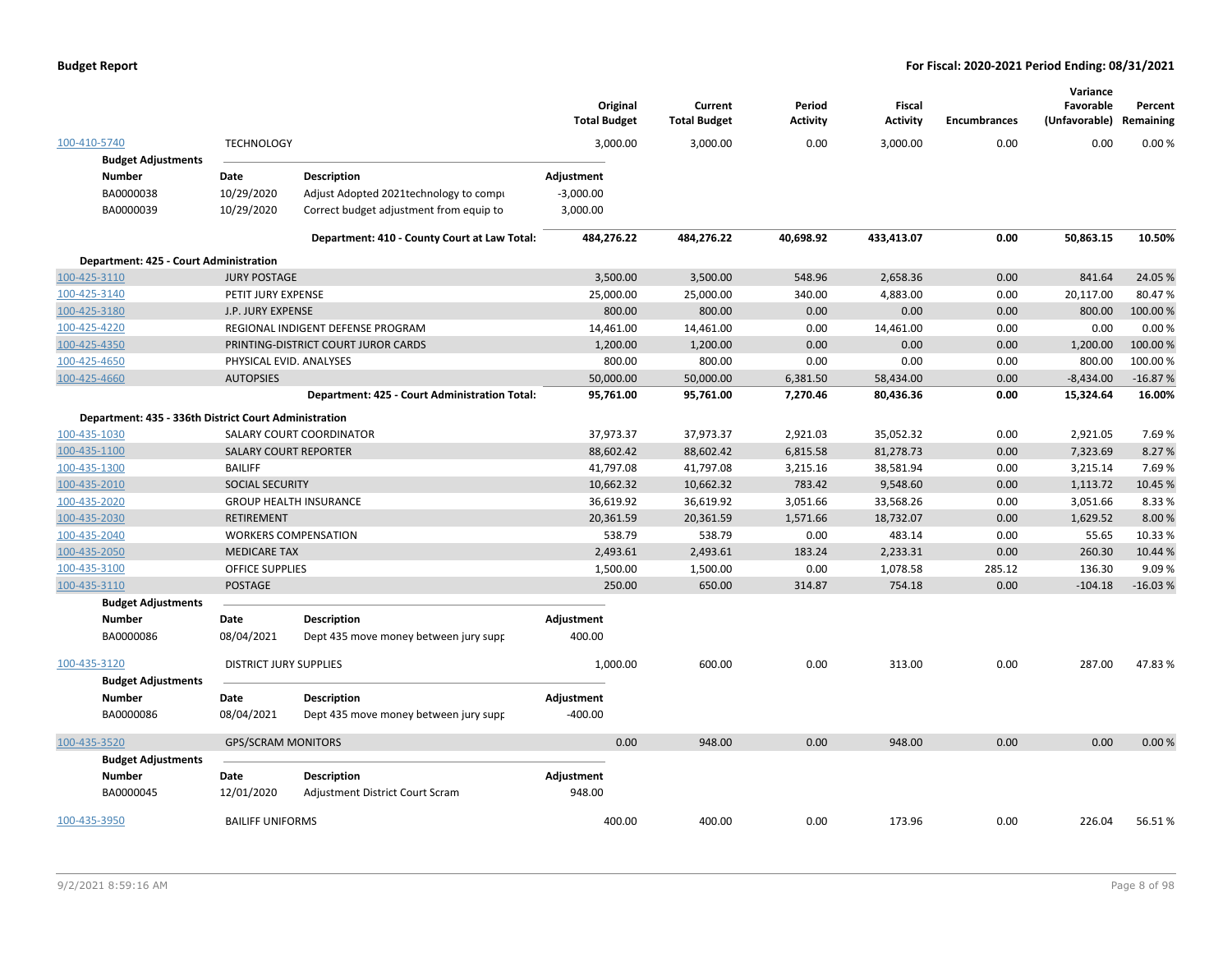|                                  |                               |                                                              | Original<br><b>Total Budget</b> | Current<br><b>Total Budget</b> | Period<br><b>Activity</b> | <b>Fiscal</b><br><b>Activity</b> | <b>Encumbrances</b> | Variance<br>Favorable<br>(Unfavorable) | Percent<br>Remaining |
|----------------------------------|-------------------------------|--------------------------------------------------------------|---------------------------------|--------------------------------|---------------------------|----------------------------------|---------------------|----------------------------------------|----------------------|
| 100-435-4270                     |                               | OUT OF CO TRAVEL/TRAINING                                    | 5,000.00                        | 5,000.00                       | 0.00                      | 2,764.36                         | 0.00                | 2,235.64                               | 44.71%               |
| 100-435-4320                     | <b>ATTORNEY FEES JUVENILE</b> |                                                              | 20,000.00                       | 20,000.00                      | 0.00                      | 2,817.50                         | 0.00                | 17,182.50                              | 85.91%               |
| 100-435-4340                     |                               | APPEAL COURT TRANSCRIPTS                                     | 20,000.00                       | 20,000.00                      | 0.00                      | 2,189.00                         | 0.00                | 17,811.00                              | 89.06%               |
| 100-435-4350                     |                               | ATTORNEYS FEES APPEALS CT                                    | 15,000.00                       | 15,000.00                      | 0.00                      | 2,710.00                         | 0.00                | 12,290.00                              | 81.93%               |
| 100-435-4360                     |                               | <b>ATTORNEY FEES- CPS CASES</b>                              | 375,000.00                      | 375,000.00                     | 38,101.25                 | 292,202.37                       | 0.00                | 82,797.63                              | 22.08%               |
| 100-435-4370                     | <b>ATTORNEY FEES</b>          |                                                              | 200,000.00                      | 200,000.00                     | 54,514.71                 | 240,317.18                       | 0.00                | $-40,317.18$                           | $-20.16%$            |
| 100-435-4380                     |                               | <b>COURT REPORTER EXPENSE</b>                                | 7,500.00                        | 7,500.00                       | 0.00                      | 3,908.00                         | 0.00                | 3,592.00                               | 47.89%               |
| 100-435-4390                     | <b>INVESTIGATOR EXPENSE</b>   |                                                              | 5,000.00                        | 5,000.00                       | 1,564.15                  | 2,189.15                         | 0.00                | 2,810.85                               | 56.22%               |
| 100-435-4420                     |                               | OTHER PROFESSIONAL SERV.                                     | 20,000.00                       | 19,052.00                      | 4,647.50                  | 20,444.25                        | 0.00                | $-1,392.25$                            | $-7.31%$             |
| <b>Budget Adjustments</b>        |                               |                                                              |                                 |                                |                           |                                  |                     |                                        |                      |
| <b>Number</b>                    | Date                          | <b>Description</b>                                           | Adjustment                      |                                |                           |                                  |                     |                                        |                      |
| BA0000045                        | 12/01/2020                    | Adjustment District Court Scram                              | $-948.00$                       |                                |                           |                                  |                     |                                        |                      |
| 100-435-4530                     | <b>COMPUTER SOFTWARE</b>      |                                                              | 0.00                            | 3,000.00                       | 0.00                      | 2,075.62                         | 0.00                | 924.38                                 | 30.81%               |
| <b>Budget Adjustments</b>        |                               |                                                              |                                 |                                |                           |                                  |                     |                                        |                      |
| <b>Number</b>                    | Date                          | <b>Description</b>                                           | Adjustment                      |                                |                           |                                  |                     |                                        |                      |
| BA0000039                        | 10/29/2020                    | Correct budget adjustment from equip to                      | 3,000.00                        |                                |                           |                                  |                     |                                        |                      |
| 100-435-4670                     | <b>VISITING JUDGE</b>         |                                                              | 2,000.00                        | 2,000.00                       | 0.00                      | 75.04                            | 0.00                | 1,924.96                               | 96.25 %              |
| 100-435-4680                     | JUVENILE BOARD SALARY         |                                                              | 3,600.00                        | 3,600.00                       | 300.00                    | 3,300.00                         | 0.00                | 300.00                                 | 8.33%                |
| 100-435-4810                     | <b>DUES</b>                   |                                                              | 525.00                          | 525.00                         | 0.00                      | 70.00                            | 0.00                | 455.00                                 | 86.67%               |
| 100-435-5720                     | <b>OFFICE EQUIPMENT</b>       |                                                              | 200.00                          | 200.00                         | 0.00                      | 0.00                             | 0.00                | 200.00                                 | 100.00%              |
| 100-435-5740                     | <b>TECHNOLOGY</b>             |                                                              | 3,000.00                        | 0.00                           | 0.00                      | 0.00                             | 0.00                | 0.00                                   | 0.00%                |
| <b>Budget Adjustments</b>        |                               |                                                              |                                 |                                |                           |                                  |                     |                                        |                      |
| <b>Number</b>                    | Date                          | <b>Description</b>                                           | Adjustment                      |                                |                           |                                  |                     |                                        |                      |
| BA0000039                        | 10/29/2020                    | Correct budget adjustment from equip to                      | $-3,000.00$                     |                                |                           |                                  |                     |                                        |                      |
| 100-435-5900                     | <b>DISTRICT JUDGE BOOKS</b>   |                                                              | 500.00                          | 500.00                         | 102.00                    | 102.00                           | 57.00               | 341.00                                 | 68.20%               |
|                                  |                               | Department: 435 - 336th District Court Administration Total: | 919,524.10                      | 919,524.10                     | 118,086.23                | 797,910.56                       | 342.12              | 121,271.42                             | 13.19%               |
| Department: 450 - District Clerk |                               |                                                              |                                 |                                |                           |                                  |                     |                                        |                      |
| 100-450-1010                     |                               | SALARY ELECTED OFFICIAL                                      | 58,757.97                       | 58,757.97                      | 4,519.84                  | 54,238.08                        | 0.00                | 4,519.89                               | 7.69%                |
| 100-450-1030                     | SALARY CHIEF DEPUTY           |                                                              | 41,086.53                       | 41,086.53                      | 3,101.24                  | 37,590.07                        | 0.00                | 3,496.46                               | 8.51%                |
| 100-450-1040                     | <b>SALARIES DEPUTIES</b>      |                                                              | 173,835.78                      | 173,835.78                     | 13,287.71                 | 159,826.83                       | 0.00                | 14,008.95                              | 8.06%                |
| 100-450-1070                     | <b>SALARY PART-TIME</b>       |                                                              | 29,952.00                       | 29,952.00                      | 1,392.00                  | 19,953.00                        | 0.00                | 9,999.00                               | 33.38%               |
| 100-450-2010                     | SOCIAL SECURITY TAXES         |                                                              | 18,825.20                       | 18,825.20                      | 1,301.16                  | 15,922.64                        | 0.00                | 2,902.56                               | 15.42 %              |
| 100-450-2020                     |                               | <b>GROUP HEALTH INSURANCE</b>                                | 97,653.12                       | 97,653.12                      | 7,958.04                  | 88,555.66                        | 0.00                | 9,097.46                               | 9.32%                |
| 100-450-2030                     | <b>RETIREMENT</b>             |                                                              | 35,950.06                       | 35,950.06                      | 2,644.90                  | 32,157.73                        | 0.00                | 3,792.33                               | 10.55 %              |
| 100-450-2040                     |                               | <b>WORKERS COMPENSATION</b>                                  | 971.62                          | 971.62                         | 0.00                      | 871.26                           | 0.00                | 100.36                                 | 10.33 %              |
| 100-450-2050                     | <b>MEDICARE TAX</b>           |                                                              | 4,402.67                        | 4,402.67                       | 304.31                    | 3,724.00                         | 0.00                | 678.67                                 | 15.41%               |
| 100-450-3100                     | OFFICE SUPPLIES               |                                                              | 4,000.00                        | 4,000.00                       | 376.60                    | 2,867.99                         | 826.45              | 305.56                                 | 7.64%                |
| 100-450-3110                     | <b>POSTAGE</b>                |                                                              | 4,000.00                        | 4,000.00                       | 274.54                    | 2,232.45                         | 0.00                | 1,767.55                               | 44.19%               |
| 100-450-3130                     |                               | PASSPORT PHOTO SUPPLIES                                      | 600.00                          | 600.00                         | 0.00                      | 0.00                             | 0.00                | 600.00                                 | 100.00 %             |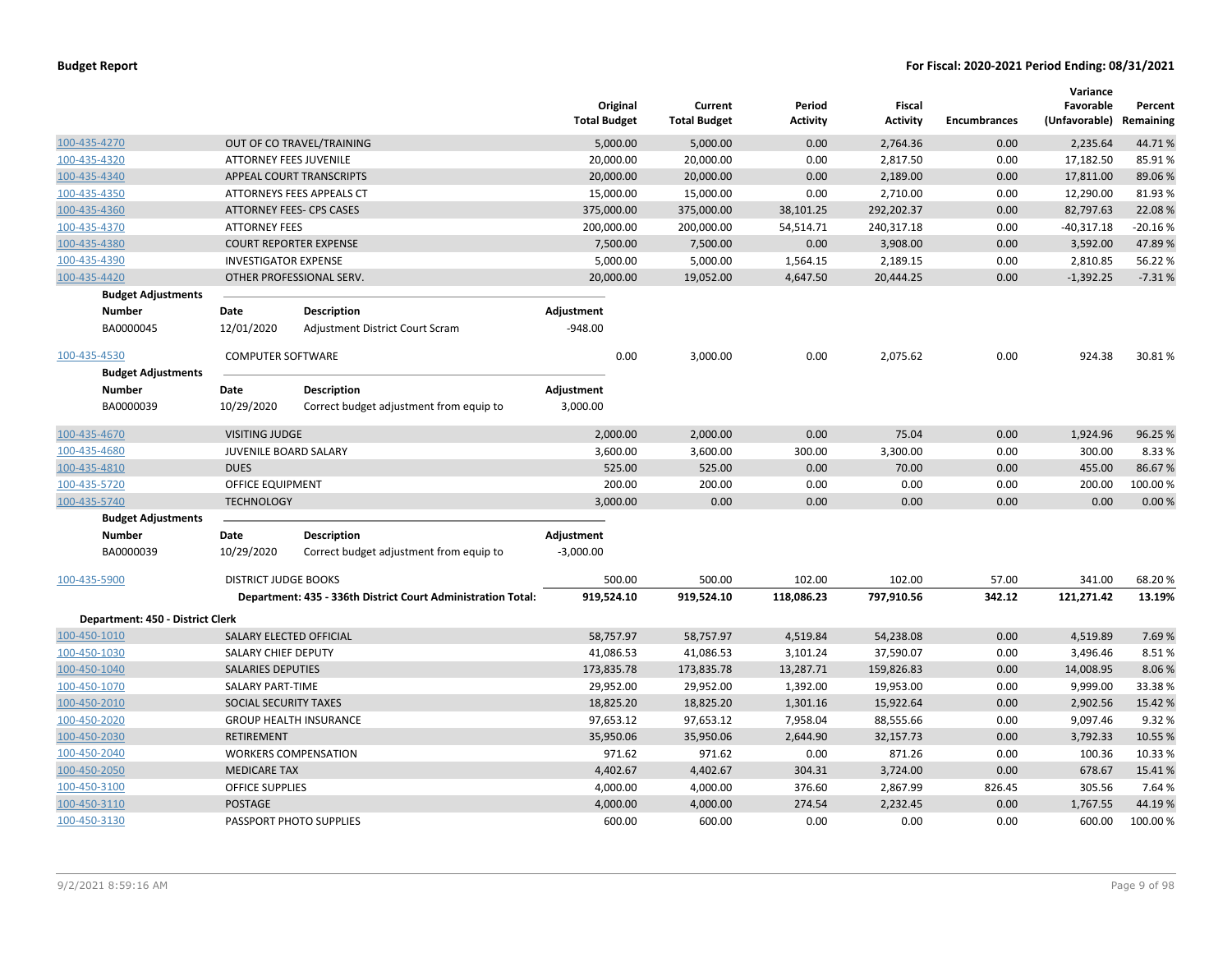|              |                                                      | Original<br><b>Total Budget</b> | Current<br><b>Total Budget</b> | Period<br><b>Activity</b> | Fiscal<br><b>Activity</b> | <b>Encumbrances</b> | Variance<br>Favorable<br>(Unfavorable) | Percent<br>Remaining |
|--------------|------------------------------------------------------|---------------------------------|--------------------------------|---------------------------|---------------------------|---------------------|----------------------------------------|----------------------|
| 100-450-4270 | OUT OF COUNTY TRAVEL/TRAINING                        | 4,000.00                        | 4,000.00                       | 835.54                    | 3,312.54                  | 0.00                | 687.46                                 | 17.19 %              |
| 100-450-4350 | PRINTING                                             | 2,000.00                        | 2,000.00                       | 0.00                      | 0.00                      | 0.00                | 2,000.00                               | 100.00%              |
| 100-450-4800 | <b>BONDS</b>                                         | 157.50                          | 157.50                         | 0.00                      | 140.00                    | 0.00                | 17.50                                  | 11.11%               |
| 100-450-4810 | <b>DUES</b>                                          | 225.00                          | 225.00                         | 0.00                      | 225.00                    | 0.00                | 0.00                                   | 0.00%                |
| 100-450-5720 | <b>OFFICE EQUIPMENT</b>                              | 200.00                          | 200.00                         | 0.00                      | 198.65                    | 0.00                | 1.35                                   | 0.68%                |
|              | Department: 450 - District Clerk Total:              | 476,617.45                      | 476,617.45                     | 35,995.88                 | 421,815.90                | 826.45              | 53,975.10                              | 11.32%               |
|              | Department: 455 - Justice of the Peace Pct. 1        |                                 |                                |                           |                           |                     |                                        |                      |
| 100-455-1010 | SALARY ELECTED OFFICIAL                              | 45,003.43                       | 45,003.43                      | 3,461.80                  | 41,541.60                 | 0.00                | 3,461.83                               | 7.69%                |
| 100-455-1030 | <b>SALARY CHIEF DEPUTY</b>                           | 39,934.14                       | 39,934.14                      | 3,071.85                  | 36,862.29                 | 0.00                | 3,071.85                               | 7.69%                |
| 100-455-1040 | <b>SALARY DEPUTY</b>                                 | 25,344.80                       | 25,344.80                      | 2,166.24                  | 25,994.89                 | 0.00                | $-650.09$                              | $-2.56%$             |
| 100-455-2010 | SOCIAL SECURITY TAXES                                | 6,811.70                        | 6,811.70                       | 545.80                    | 6,543.22                  | 0.00                | 268.48                                 | 3.94 %               |
| 100-455-2020 | <b>GROUP HEALTH INSURANCE</b>                        | 35,399.26                       | 35,399.26                      | 2,036.98                  | 22,406.78                 | 0.00                | 12,992.48                              | 36.70%               |
| 100-455-2030 | <b>RETIREMENT</b>                                    | 12,723.98                       | 12,723.98                      | 1,055.52                  | 12,514.50                 | 0.00                | 209.48                                 | 1.65 %               |
| 100-455-2040 | <b>WORKERS' COMPENSATION</b>                         | 343.89                          | 343.89                         | 0.00                      | 316.44                    | 0.00                | 27.45                                  | 7.98%                |
| 100-455-2050 | <b>MEDICARE TAX</b>                                  | 1,593.05                        | 1,593.05                       | 127.66                    | 1,530.42                  | 0.00                | 62.63                                  | 3.93 %               |
| 100-455-2250 | <b>TRAVEL ALLOWANCE</b>                              | 2,400.00                        | 2,400.00                       | 200.00                    | 2,200.00                  | 0.00                | 200.00                                 | 8.33 %               |
| 100-455-3100 | <b>OFFICE SUPPLIES</b>                               | 700.00                          | 700.00                         | 93.44                     | 650.21                    | 12.98               | 36.81                                  | 5.26 %               |
| 100-455-3110 | POSTAGE                                              | 400.00                          | 400.00                         | 44.26                     | 322.07                    | 0.00                | 77.93                                  | 19.48%               |
| 100-455-4270 | OUT OF COUNTY TRAVEL/TRAINING                        | 3,000.00                        | 3,000.00                       | 343.36                    | 1,355.16                  | 0.00                | 1,644.84                               | 54.83 %              |
| 100-455-4350 | PRINTING                                             | 300.00                          | 300.00                         | 0.00                      | 105.00                    | 0.00                | 195.00                                 | 65.00 %              |
| 100-455-4800 | <b>BOND</b>                                          | 265.00                          | 265.00                         | 0.00                      | 256.00                    | 0.00                | 9.00                                   | 3.40 %               |
| 100-455-4810 | <b>DUES</b>                                          | 135.00                          | 135.00                         | 0.00                      | 60.00                     | 0.00                | 75.00                                  | 55.56 %              |
| 100-455-5720 | <b>OFFICE EQUIPMENT</b>                              | 200.00                          | 200.00                         | 0.00                      | 27.99                     | 0.00                | 172.01                                 | 86.01%               |
|              | Department: 455 - Justice of the Peace Pct. 1 Total: | 174,554.25                      | 174,554.25                     | 13,146.91                 | 152,686.57                | 12.98               | 21,854.70                              | 12.52%               |
|              | Department: 456 - Justice of the Peace Pct. 2        |                                 |                                |                           |                           |                     |                                        |                      |
| 100-456-1010 | SALARY ELECTED OFFICIAL                              | 45,003.43                       | 45,003.43                      | 3,461.80                  | 41,541.60                 | 0.00                | 3,461.83                               | 7.69%                |
| 100-456-1030 | <b>SALARY CHIEF DEPUTY</b>                           | 41,085.13                       | 41,085.13                      | 3,160.39                  | 37,924.70                 | 0.00                | 3,160.43                               | 7.69%                |
| 100-456-2010 | SOCIAL SECURITY TAXES                                | 5,486.29                        | 5,486.29                       | 422.98                    | 5,063.36                  | 0.00                | 422.93                                 | 7.71%                |
| 100-456-2020 | <b>GROUP HEALTH INSURANCE</b>                        | 24,413.28                       | 24,413.28                      | 2,032.54                  | 22,357.94                 | 0.00                | 2,055.34                               | 8.42 %               |
| 100-456-2030 | RETIREMENT                                           | 10,192.89                       | 10,192.89                      | 809.10                    | 9,562.55                  | 0.00                | 630.34                                 | 6.18%                |
| 100-456-2040 | <b>WORKERS' COMPENSATION</b>                         | 275.48                          | 275.48                         | 0.00                      | 247.02                    | 0.00                | 28.46                                  | 10.33 %              |
| 100-456-2050 | <b>MEDICARE TAX</b>                                  | 1,283.08                        | 1,283.08                       | 98.92                     | 1,184.14                  | 0.00                | 98.94                                  | 7.71 %               |
| 100-456-2250 | <b>TRAVEL ALLOWANCE</b>                              | 2,400.00                        | 2,400.00                       | 200.00                    | 2,200.00                  | 0.00                | 200.00                                 | 8.33 %               |
| 100-456-3100 | <b>OFFICE SUPPLIES</b>                               | 600.00                          | 600.00                         | 0.00                      | 337.97                    | 0.00                | 262.03                                 | 43.67%               |
| 100-456-3110 | <b>POSTAGE</b>                                       | 300.00                          | 300.00                         | 0.00                      | 141.00                    | 0.00                | 159.00                                 | 53.00 %              |
| 100-456-4210 | <b>INTERNET</b>                                      | 1,000.00                        | 1,000.00                       | 81.95                     | 901.45                    | 0.00                | 98.55                                  | 9.86%                |
| 100-456-4220 | R & M RADIO                                          | 100.00                          | 100.00                         | 0.00                      | 0.00                      | 0.00                | 100.00                                 | 100.00 %             |
| 100-456-4270 | OUT OF COUNTY TRAVEL/TRAINING                        | 2,000.00                        | 2,000.00                       | 799.76                    | 1,646.41                  | 0.00                | 353.59                                 | 17.68%               |
| 100-456-4350 | <b>PRINTING</b>                                      | 200.00                          | 200.00                         | 0.00                      | 0.00                      | 0.00                | 200.00                                 | 100.00 %             |
| 100-456-4600 | <b>OFFICE RENTAL</b>                                 | 4,200.00                        | 4,200.00                       | 350.00                    | 3,850.00                  | 0.00                | 350.00                                 | 8.33 %               |
| 100-456-4800 | <b>BOND</b>                                          | 100.00                          | 100.00                         | 0.00                      | 100.00                    | 0.00                | 0.00                                   | 0.00%                |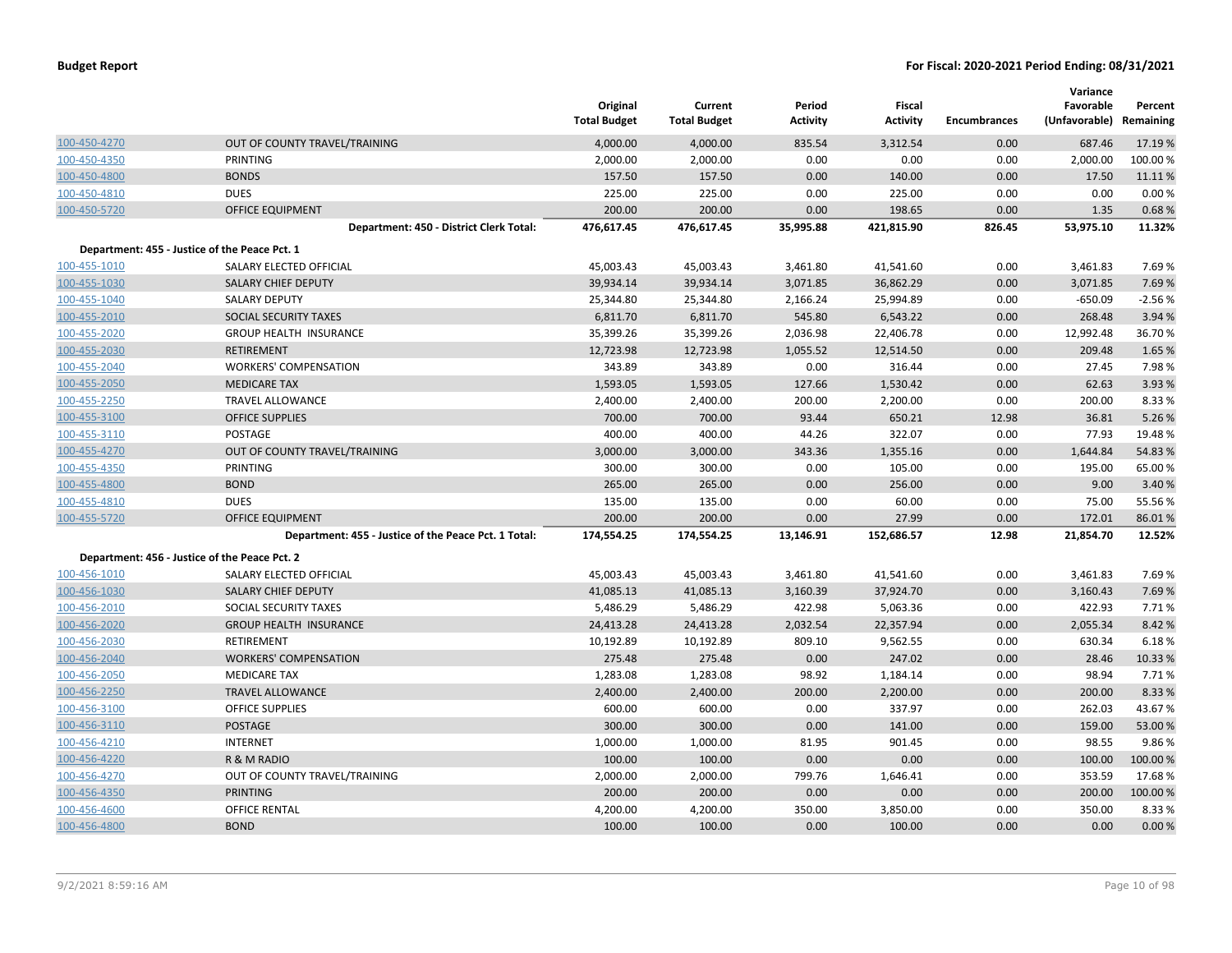| <b>Budget Report</b> |  |
|----------------------|--|
|----------------------|--|

|                                     |                                                      | Original<br><b>Total Budget</b> | Current<br><b>Total Budget</b> | Period<br><b>Activity</b> | <b>Fiscal</b><br><b>Activity</b> | <b>Encumbrances</b> | Variance<br>Favorable<br>(Unfavorable) | Percent<br>Remaining |
|-------------------------------------|------------------------------------------------------|---------------------------------|--------------------------------|---------------------------|----------------------------------|---------------------|----------------------------------------|----------------------|
| 100-456-4810                        | <b>DUES</b>                                          | 95.00                           | 95.00                          | 0.00                      | 95.00                            | 0.00                | 0.00                                   | 0.00%                |
| 100-456-5720                        | <b>OFFICE EQUIPMENT</b>                              | 200.00                          | 200.00                         | 0.00                      | 0.00                             | 0.00                | 200.00                                 | 100.00%              |
| 100-456-5910                        | <b>ONLINE RESEARCH</b>                               | 1,100.00                        | 1,100.00                       | 0.00                      | 93.73                            | 0.00                | 1,006.27                               | 91.48%               |
|                                     | Department: 456 - Justice of the Peace Pct. 2 Total: | 140,034.58                      | 140,034.58                     | 11,417.44                 | 127,246.87                       | 0.00                | 12,787.71                              | 9.13%                |
|                                     | Department: 457 - Justice of the Peace Pct. 3        |                                 |                                |                           |                                  |                     |                                        |                      |
| 100-457-1010                        | SALARY ELECTED OFFICIAL                              | 45,003.43                       | 45,003.43                      | 3,461.80                  | 41,541.60                        | 0.00                | 3,461.83                               | 7.69%                |
| 100-457-1030                        | SALARY CHIEF DEPUTY                                  | 28,520.00                       | 28,520.00                      | 2,193.84                  | 26,243.82                        | 0.00                | 2,276.18                               | 7.98%                |
| 100-457-2010                        | SOCIAL SECURITY TAXES                                | 4,707.25                        | 4,707.25                       | 363.06                    | 4,339.22                         | 0.00                | 368.03                                 | 7.82%                |
| 100-457-2020                        | <b>GROUP HEALTH INSURANCE</b>                        | 24,413.28                       | 24,413.28                      | 2,034.44                  | 22,378.84                        | 0.00                | 2,034.44                               | 8.33%                |
| 100-457-2030                        | <b>RETIREMENT</b>                                    | 8,705.17                        | 8,705.17                       | 694.46                    | 8,179.52                         | 0.00                | 525.65                                 | 6.04%                |
| 100-457-2040                        | <b>WORKERS' COMPENSATION</b>                         | 235.27                          | 235.27                         | 0.00                      | 210.96                           | 0.00                | 24.31                                  | 10.33 %              |
| 100-457-2050                        | <b>MEDICARE TAX</b>                                  | 1,100.89                        | 1,100.89                       | 84.92                     | 1,014.94                         | 0.00                | 85.95                                  | 7.81%                |
| 100-457-2250                        | <b>TRAVEL ALLOWANCE</b>                              | 2,400.00                        | 2,400.00                       | 200.00                    | 2,200.00                         | 0.00                | 200.00                                 | 8.33%                |
| 100-457-3100                        | <b>OFFICE SUPPLIES</b>                               | 500.00                          | 500.00                         | 0.00                      | 144.42                           | 0.00                | 355.58                                 | 71.12%               |
| 100-457-3110                        | POSTAGE                                              | 350.00                          | 350.00                         | 0.00                      | 131.00                           | 0.00                | 219.00                                 | 62.57%               |
| 100-457-4210                        | <b>INTERNET</b>                                      | 456.00                          | 456.00                         | 37.99                     | 417.89                           | 0.00                | 38.11                                  | 8.36%                |
| 100-457-4270                        | OUT OF COUNTY TRAVEL/TRAINING                        | 2,000.00                        | 2,000.00                       | 0.00                      | 853.44                           | 0.00                | 1,146.56                               | 57.33 %              |
| 100-457-4350                        | PRINTING                                             | 250.00                          | 250.00                         | 0.00                      | 0.00                             | 0.00                | 250.00                                 | 100.00%              |
| 100-457-4800                        | <b>BOND</b>                                          | 50.00                           | 50.00                          | 0.00                      | 50.00                            | 0.00                | 0.00                                   | 0.00%                |
| 100-457-4810                        | <b>DUES</b>                                          | 60.00                           | 60.00                          | 0.00                      | 60.00                            | 0.00                | 0.00                                   | 0.00%                |
| 100-457-5720                        | OFFICE EQUIPMENT                                     | 200.00                          | 200.00                         | 0.00                      | 0.00                             | 0.00                | 200.00                                 | 100.00%              |
|                                     | Department: 457 - Justice of the Peace Pct. 3 Total: | 118,951.29                      | 118,951.29                     | 9,070.51                  | 107,765.65                       | 0.00                | 11,185.64                              | 9.40%                |
| Department: 475 - District Attorney |                                                      |                                 |                                |                           |                                  |                     |                                        |                      |
| 100-475-1011                        | DA. SALARY SUPPLEMENT                                | 6,770.00                        | 6,770.00                       | 520.76                    | 6,249.12                         | 0.00                | 520.88                                 | 7.69%                |
| 100-475-1012                        | DA SALARY REIMB. GC CH 46                            | 27,500.00                       | 27,500.00                      | 2,115.38                  | 25,384.56                        | 0.00                | 2,115.44                               | 7.69%                |
| 100-475-1030                        | SALARY ASSISTANT D.A.                                | 311,258.12                      | 311,258.12                     | 16,749.55                 | 276,588.06                       | 0.00                | 34,670.06                              | 11.14 %              |
| 100-475-1031                        | <b>INVESTIGATOR</b>                                  | 61,963.53                       | 61,963.53                      | 4,766.44                  | 57,197.25                        | 0.00                | 4,766.28                               | 7.69%                |
| 100-475-1032                        | ASST. DA LONGEVITY PAY                               | 5,080.00                        | 5,080.00                       | 200.00                    | 5,090.00                         | 0.00                | $-10.00$                               | $-0.20%$             |
| 100-475-1050                        | SALARIES SECRETARIES                                 | 189,664.91                      | 189,664.91                     | 13,907.50                 | 167,792.55                       | 0.00                | 21,872.36                              | 11.53 %              |
| 100-475-1051                        | <b>DISCOVERY CLERK</b>                               | 37,731.20                       | 37,731.20                      | 2,902.40                  | 34,828.80                        | 0.00                | 2,902.40                               | 7.69%                |
| 100-475-1070                        | SALARY PART-TIME                                     | 18,096.00                       | 18,096.00                      | 1,200.00                  | 17,130.00                        | 0.00                | 966.00                                 | 5.34 %               |
| 100-475-2010                        | SOCIAL SECURITY TAXES                                | 40,187.39                       | 40,187.39                      | 2,555.98                  | 35,548.33                        | 0.00                | 4,639.06                               | 11.54 %              |
| 100-475-2020                        | <b>GROUP HEALTH INSURANCE</b>                        | 134,273.04                      | 134,273.04                     | 10,060.33                 | 119,485.81                       | 0.00                | 14,787.23                              | 11.01%               |
| 100-475-2030                        | <b>RETIREMENT</b>                                    | 76,744.96                       | 76,744.96                      | 5,054.38                  | 70,081.84                        | 0.00                | 6,663.12                               | 8.68%                |
| 100-475-2040                        | <b>WORKERS' COMPENSATION</b>                         | 1,334.94                        | 1,334.94                       | 0.00                      | 1,203.98                         | 0.00                | 130.96                                 | 9.81%                |
| 100-475-2050                        | <b>MEDICARE TAX</b>                                  | 9,398.66                        | 9,398.66                       | 597.83                    | 8,314.09                         | 0.00                | 1,084.57                               | 11.54 %              |
| 100-475-2250                        | <b>TRAVEL ALLOWANCE</b>                              | 3,060.00                        | 3,060.00                       | 255.00                    | 2,805.00                         | 0.00                | 255.00                                 | 8.33%                |
| 100-475-3100                        | <b>OFFICE SUPPLIES</b>                               | 9,000.00                        | 9,000.00                       | 2,010.54                  | 7,077.45                         | 268.99              | 1,653.56                               | 18.37%               |
| 100-475-3110                        | POSTAGE                                              | 2,400.00                        | 2,400.00                       | 60.64                     | 1,097.08                         | 0.00                | 1,302.92                               | 54.29%               |
| 100-475-3130                        | <b>GRAND JURY EXPENSE</b>                            | 5,500.00                        | 5,500.00                       | 383.98                    | 4,861.14                         | 0.00                | 638.86                                 | 11.62 %              |
| 100-475-3150                        | <b>COPIER EXPENSE</b>                                | 1,400.00                        | 1,400.00                       | 107.50                    | 1,170.36                         | 0.00                | 229.64                                 | 16.40%               |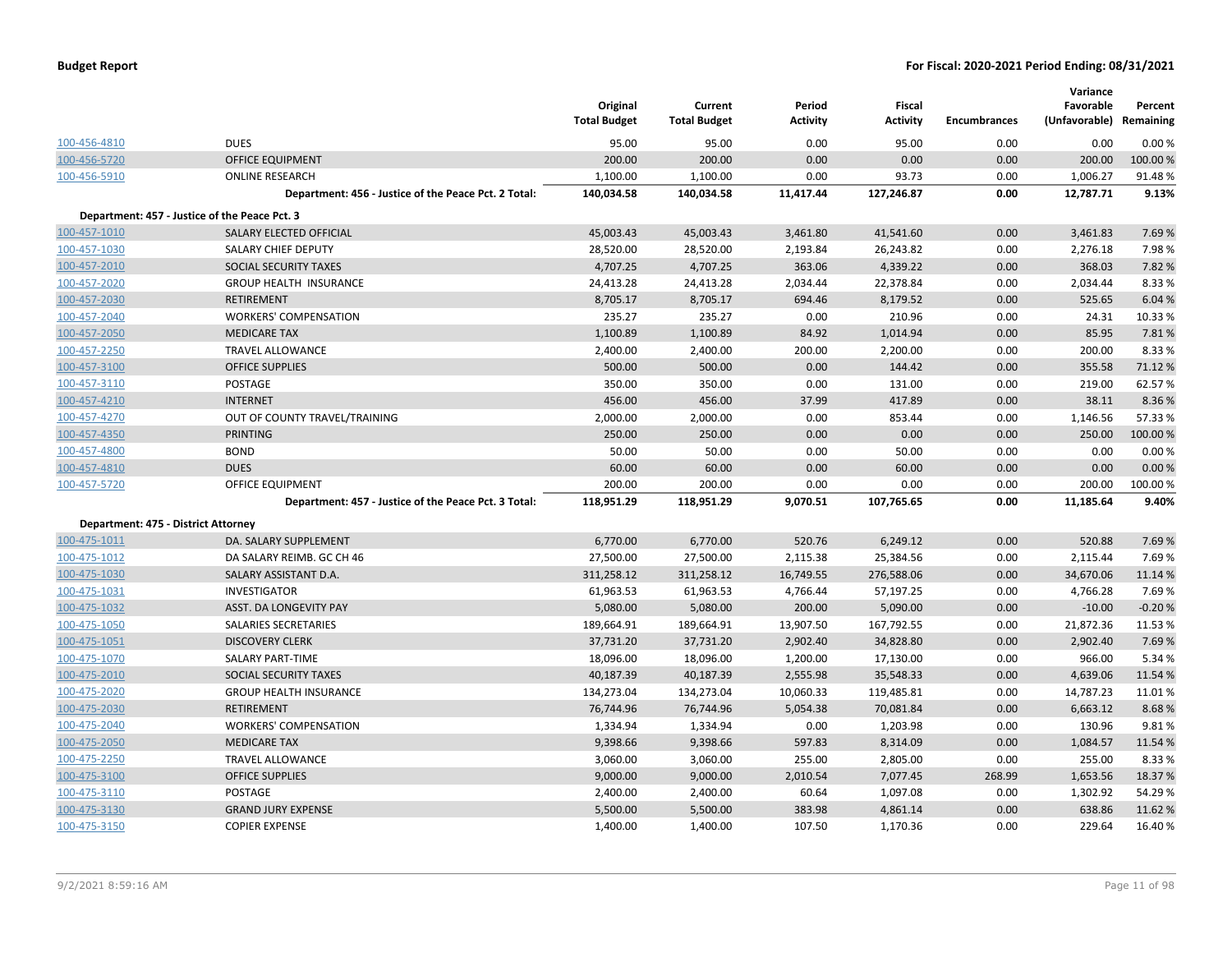|                                  |                                            | Original<br><b>Total Budget</b> | Current<br><b>Total Budget</b> | Period<br><b>Activity</b> | Fiscal<br><b>Activity</b> | <b>Encumbrances</b> | Variance<br>Favorable<br>(Unfavorable) | Percent<br>Remaining |
|----------------------------------|--------------------------------------------|---------------------------------|--------------------------------|---------------------------|---------------------------|---------------------|----------------------------------------|----------------------|
| 100-475-4270                     | OUT OF COUNTY TRAVEL/TRAINING              | 10,000.00                       | 10,000.00                      | 175.00                    | 3,559.30                  | 0.00                | 6,440.70                               | 64.41%               |
| 100-475-4350                     | PRINTING                                   | 500.00                          | 500.00                         | 0.00                      | 214.20                    | 0.00                | 285.80                                 | 57.16%               |
| 100-475-4380                     | <b>CT.REPORTER-TRANSCRIPTS</b>             | 5,000.00                        | 5,000.00                       | 81.00                     | 361.50                    | 0.00                | 4,638.50                               | 92.77%               |
| 100-475-4390                     | <b>WITNESS EXPENSE</b>                     | 3,000.00                        | 3,000.00                       | 0.00                      | 0.00                      | 0.00                | 3,000.00                               | 100.00 %             |
| 100-475-4650                     | PHYS.EVIDENCE ANALYSIS                     | 4,000.00                        | 4,000.00                       | 0.00                      | 176.37                    | 0.00                | 3,823.63                               | 95.59%               |
| 100-475-4800                     | <b>BOND</b>                                | 445.00                          | 445.00                         | 0.00                      | 441.50                    | 0.00                | 3.50                                   | 0.79%                |
| 100-475-4810                     | <b>DUES</b>                                | 3,500.00                        | 3,500.00                       | 0.00                      | 1,978.00                  | 0.00                | 1,522.00                               | 43.49 %              |
| 100-475-5720                     | OFFICE EQUIPMENT                           | 200.00                          | 200.00                         | 0.00                      | 1,071.30                  | 0.00                | $-871.30$                              | -435.65 %            |
| 100-475-5740                     | <b>TECHNOLOGY</b>                          | 200.00                          | 200.00                         | 0.00                      | 0.00                      | 0.00                | 200.00                                 | 100.00%              |
| 100-475-5900                     | <b>BOOKS</b>                               | 750.00                          | 750.00                         | 0.00                      | 615.00                    | 0.00                | 135.00                                 | 18.00%               |
| 100-475-5910                     | <b>ONLINE RESEARCH</b>                     | 9,060.00                        | 9,060.00                       | 756.37                    | 7,545.97                  | 0.00                | 1,514.03                               | 16.71%               |
|                                  | Department: 475 - District Attorney Total: | 978,017.75                      | 978,017.75                     | 64,460.58                 | 857,868.56                | 268.99              | 119,880.20                             | 12.26%               |
| Department: 495 - County Auditor |                                            |                                 |                                |                           |                           |                     |                                        |                      |
| 100-495-1020                     | SALARY APPOINTED OFFICIAL                  | 73,778.37                       | 73,778.37                      | 5,675.26                  | 68,103.12                 | 0.00                | 5,675.25                               | 7.69%                |
| 100-495-1030                     | SALARIES ASSISTANTS                        | 150,158.45                      | 150,158.45                     | 11,550.63                 | 138,645.49                | 0.00                | 11,512.96                              | 7.67%                |
| 100-495-2010                     | SOCIAL SECURITY TAXES                      | 13,884.08                       | 13,884.08                      | 950.90                    | 11,751.94                 | 0.00                | 2,132.14                               | 15.36%               |
| 100-495-2020                     | <b>GROUP HEALTH INSURANCE</b>              | 48,826.56                       | 48,826.56                      | 4,068.88                  | 44,757.68                 | 0.00                | 4,068.88                               | 8.33 %               |
| 100-495-2030                     | RETIREMENT                                 | 26,514.12                       | 26,514.12                      | 2,042.98                  | 24,478.16                 | 0.00                | 2,035.96                               | 7.68%                |
| 100-495-2040                     | <b>WORKERS COMPENSATION</b>                | 716.60                          | 716.60                         | 0.00                      | 642.58                    | 0.00                | 74.02                                  | 10.33 %              |
| 100-495-2050                     | <b>MEDICARE TAX</b>                        | 3,247.08                        | 3,247.08                       | 222.38                    | 2,748.41                  | 0.00                | 498.67                                 | 15.36%               |
| 100-495-3100                     | <b>OFFICE SUPPLIES</b>                     | 700.00                          | 700.00                         | 197.42                    | 556.37                    | 0.00                | 143.63                                 | 20.52 %              |
| 100-495-4270                     | OUT OF COUNTY TRAVEL/TRAINING              | 4,000.00                        | 4,000.00                       | 640.92                    | 1,095.92                  | 0.00                | 2,904.08                               | 72.60%               |
| 100-495-4350                     | PRINTING                                   | 50.00                           | 50.00                          | 0.00                      | 0.00                      | 0.00                | 50.00                                  | 100.00%              |
| 100-495-4520                     | R & M EQUIPMENT                            | 50.00                           | 50.00                          | 0.00                      | 0.00                      | 0.00                | 50.00                                  | 100.00%              |
| 100-495-4800                     | <b>BOND</b>                                | 383.00                          | 383.00                         | 0.00                      | 329.00                    | 0.00                | 54.00                                  | 14.10%               |
| 100-495-4810                     | <b>DUES</b>                                | 340.00                          | 340.00                         | 0.00                      | 340.00                    | 0.00                | 0.00                                   | 0.00%                |
| 100-495-5720                     | <b>OFFICE EQUIPMENT</b>                    | 200.00                          | 200.00                         | 0.00                      | 0.00                      | 0.00                | 200.00                                 | 100.00%              |
|                                  | Department: 495 - County Auditor Total:    | 322,848.26                      | 322,848.26                     | 25,349.37                 | 293,448.67                | 0.00                | 29,399.59                              | 9.11%                |
|                                  | Department: 496 - County Purchasing        |                                 |                                |                           |                           |                     |                                        |                      |
| 100-496-1020                     | SALARY PURCHASING AGENT                    | 53,254.76                       | 53,254.76                      | 4,096.52                  | 49,158.30                 | 0.00                | 4,096.46                               | 7.69%                |
| 100-496-2010                     | <b>SOCIAL SECURITY TAXES</b>               | 3,301.80                        | 3,301.80                       | 249.96                    | 3,000.52                  | 0.00                | 301.28                                 | 9.12%                |
| 100-496-2020                     | <b>GROUP HEALTH INSURANCE</b>              | 12,206.64                       | 12,206.64                      | 1,017.22                  | 11,189.42                 | 0.00                | 1,017.22                               | 8.33%                |
| 100-496-2030                     | <b>RETIREMENT</b>                          | 6,305.36                        | 6,305.36                       | 485.84                    | 5,820.08                  | 0.00                | 485.28                                 | 7.70%                |
| 100-496-2040                     | <b>WORKERS' COMPENSATION</b>               | 170.42                          | 170.42                         | 0.00                      | 152.82                    | 0.00                | 17.60                                  | 10.33 %              |
| 100-496-2050                     | <b>MEDICARE TAX</b>                        | 772.19                          | 772.19                         | 58.46                     | 701.73                    | 0.00                | 70.46                                  | 9.12%                |
| 100-496-3100                     | <b>OFFICE SUPPLIES</b>                     | 250.00                          | 250.00                         | 0.00                      | 25.96                     | 248.22              | $-24.18$                               | $-9.67%$             |
| 100-496-4270                     | OUT OF COUNTY TRAVEL/TRAINING              | 2,400.00                        | 2,400.00                       | 155.00                    | 377.37                    | 0.00                | 2,022.63                               | 84.28%               |
| 100-496-4350                     | PRINTING                                   | 35.00                           | 35.00                          | 0.00                      | 0.00                      | 0.00                | 35.00                                  | 100.00%              |
| 100-496-4800                     | <b>BOND</b>                                | 93.00                           | 93.00                          | 0.00                      | 93.00                     | 0.00                | 0.00                                   | 0.00%                |
| 100-496-4810                     | <b>DUES</b>                                | 450.00                          | 450.00                         | 0.00                      | 365.00                    | 0.00                | 85.00                                  | 18.89%               |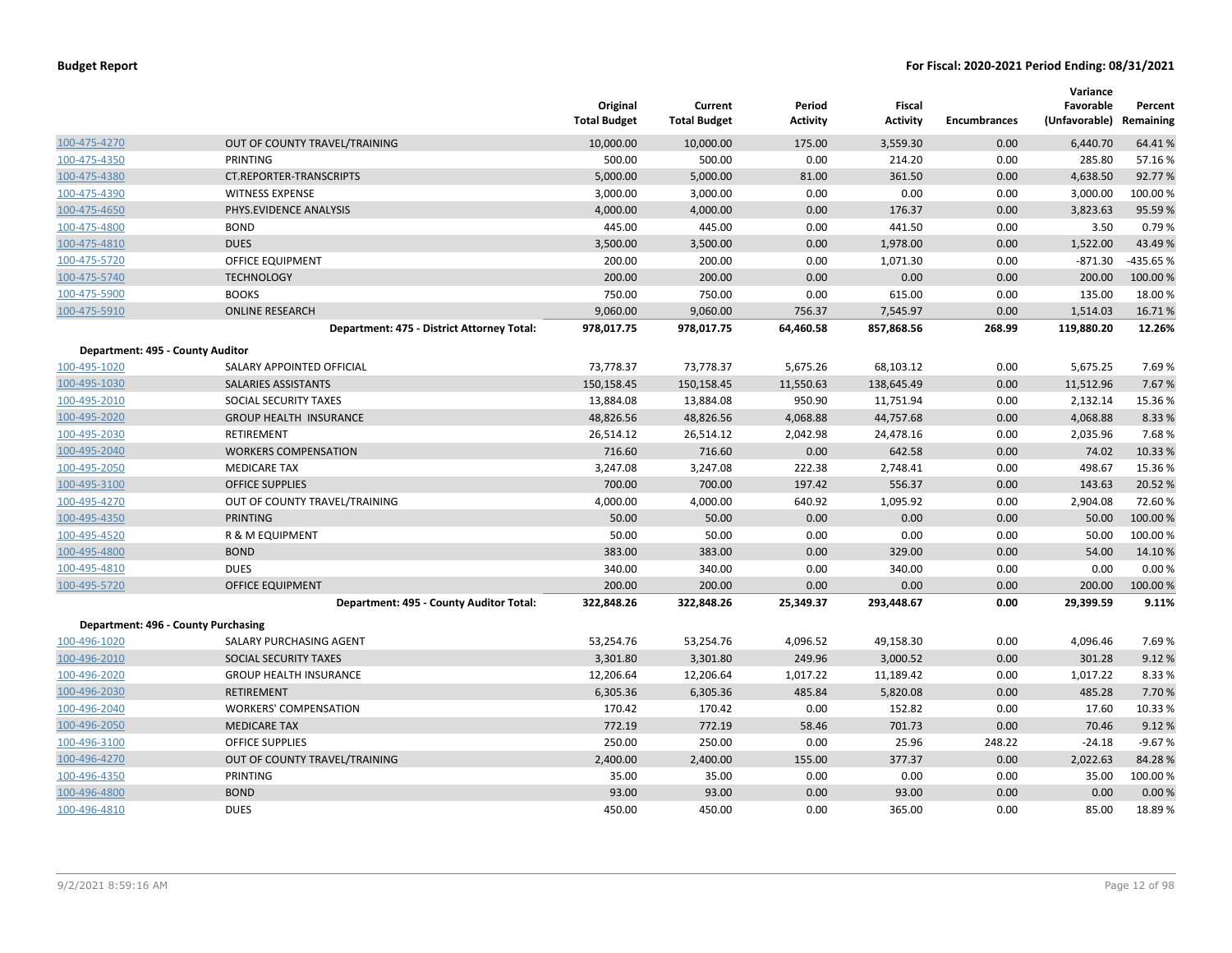|                                    |                                                 | Original<br><b>Total Budget</b> | Current<br><b>Total Budget</b> | Period<br><b>Activity</b> | Fiscal<br><b>Activity</b> | <b>Encumbrances</b> | Variance<br>Favorable<br>(Unfavorable) | Percent<br>Remaining |
|------------------------------------|-------------------------------------------------|---------------------------------|--------------------------------|---------------------------|---------------------------|---------------------|----------------------------------------|----------------------|
| 100-496-5720                       | <b>OFFICE EQUIPMENT</b>                         | 200.00                          | 200.00                         | 0.00                      | 0.00                      | 0.00                | 200.00                                 | 100.00 %             |
|                                    | Department: 496 - County Purchasing Total:      | 79,439.17                       | 79,439.17                      | 6,063.00                  | 70,884.20                 | 248.22              | 8,306.75                               | 10.46%               |
| Department: 497 - County Treasurer |                                                 |                                 |                                |                           |                           |                     |                                        |                      |
| 100-497-1010                       | SALARY ELECTED OFFICIAL                         | 58,757.97                       | 58,757.97                      | 4,519.84                  | 54,238.08                 | 0.00                | 4,519.89                               | 7.69 %               |
| 100-497-2010                       | SOCIAL SECURITY TAXES                           | 3,642.99                        | 3,642.99                       | 222.46                    | 2,736.96                  | 0.00                | 906.03                                 | 24.87%               |
| 100-497-2020                       | <b>GROUP HEALTH INSURANCE</b>                   | 12,206.64                       | 12,206.64                      | 1,016.34                  | 11,179.74                 | 0.00                | 1,026.90                               | 8.41%                |
| 100-497-2030                       | <b>RETIREMENT</b>                               | 6,956.94                        | 6,956.94                       | 536.06                    | 6,421.59                  | 0.00                | 535.35                                 | 7.70 %               |
| 100-497-2040                       | <b>WORKERS' COMPENSATION</b>                    | 188.03                          | 188.03                         | 0.00                      | 168.60                    | 0.00                | 19.43                                  | 10.33 %              |
| 100-497-2050                       | <b>MEDICARE TAX</b>                             | 851.99                          | 851.99                         | 52.02                     | 640.03                    | 0.00                | 211.96                                 | 24.88%               |
| 100-497-3100                       | <b>OFFICE SUPPLIES</b>                          | 300.00                          | 300.00                         | 0.00                      | 218.49                    | 0.00                | 81.51                                  | 27.17%               |
| 100-497-4270                       | OUT OF COUNTY TRAVEL/TRAINING                   | 1,500.00                        | 1,500.00                       | 0.00                      | 946.80                    | 0.00                | 553.20                                 | 36.88%               |
| 100-497-4350                       | PRINTING                                        | 100.00                          | 100.00                         | 0.00                      | 60.00                     | 0.00                | 40.00                                  | 40.00 %              |
| 100-497-4520                       | <b>R&amp;M EQUIPMENT</b>                        | 50.00                           | 50.00                          | 0.00                      | 0.00                      | 0.00                | 50.00                                  | 100.00%              |
| 100-497-4810                       | <b>DUES</b>                                     | 200.00                          | 200.00                         | 0.00                      | 175.00                    | 0.00                | 25.00                                  | 12.50%               |
|                                    | Department: 497 - County Treasurer Total:       | 84,754.56                       | 84,754.56                      | 6,346.72                  | 76,785.29                 | 0.00                | 7,969.27                               | 9.40%                |
|                                    | Department: 499 - Tax Assessor Collector        |                                 |                                |                           |                           |                     |                                        |                      |
| 100-499-1010                       | SALARY ELECTED OFFICIAL                         | 58,757.97                       | 58,757.97                      | 4,519.84                  | 54,238.08                 | 0.00                | 4,519.89                               | 7.69%                |
| 100-499-1030                       | SALARIES CHIEF DEPUTY                           | 42,272.36                       | 42,272.36                      | 3,251.72                  | 39,020.70                 | 0.00                | 3,251.66                               | 7.69 %               |
| 100-499-1040                       | <b>SALARIES DEPUTIES</b>                        | 102,426.15                      | 102,426.15                     | 7,878.95                  | 94,547.30                 | 0.00                | 7,878.85                               | 7.69%                |
| 100-499-1070                       | <b>SALARY PART-TIME</b>                         | 18,096.00                       | 18,096.00                      | 0.00                      | 1,365.72                  | 0.00                | 16,730.28                              | 92.45 %              |
| 100-499-2010                       | SOCIAL SECURITY TAXES                           | 13,736.25                       | 13,736.25                      | 937.35                    | 11,331.37                 | 0.00                | 2,404.88                               | 17.51%               |
| 100-499-2020                       | <b>GROUP HEALTH INSURANCE</b>                   | 61,033.20                       | 61,033.20                      | 5,086.10                  | 55,947.10                 | 0.00                | 5,086.10                               | 8.33 %               |
| 100-499-2030                       | <b>RETIREMENT</b>                               | 26,231.81                       | 26,231.81                      | 1,856.16                  | 22,397.08                 | 0.00                | 3,834.73                               | 14.62%               |
| 100-499-2040                       | <b>WORKERS COMPENSATION</b>                     | 708.97                          | 708.97                         | 0.00                      | 635.74                    | 0.00                | 73.23                                  | 10.33 %              |
| 100-499-2050                       | <b>MEDICARE TAX</b>                             | 3,212.51                        | 3,212.51                       | 219.22                    | 2,650.14                  | 0.00                | 562.37                                 | 17.51%               |
| 100-499-2251                       | LEONARD OFFICE TRAVEL                           | 550.00                          | 550.00                         | 0.00                      | 55.22                     | 0.00                | 494.78                                 | 89.96%               |
| 100-499-3100                       | <b>OFFICE SUPPLIES</b>                          | 1,200.00                        | 1,200.00                       | 491.65                    | 1,148.05                  | $-0.50$             | 52.45                                  | 4.37%                |
| 100-499-3110                       | POSTAGE                                         | 2,400.00                        | 2,400.00                       | 238.37                    | 2,278.98                  | 0.00                | 121.02                                 | 5.04 %               |
| 100-499-3150                       | <b>COPIER EXPENSE</b>                           | 1,200.00                        | 1,200.00                       | 98.27                     | 1,041.10                  | 0.00                | 158.90                                 | 13.24 %              |
| 100-499-4270                       | OUT OF COUNTY TRAVEL/TRAINING                   | 4,000.00                        | 4,000.00                       | 0.00                      | 4,134.24                  | 0.00                | $-134.24$                              | $-3.36%$             |
| 100-499-4350                       | <b>PRINTING</b>                                 | 200.00                          | 200.00                         | 0.00                      | 0.00                      | 0.00                | 200.00                                 | 100.00%              |
| 100-499-4600                       | <b>LEONARD OFFICE RENT</b>                      | 1,200.00                        | 1,200.00                       | 0.00                      | 300.00                    | 0.00                | 900.00                                 | 75.00 %              |
| 100-499-4800                       | <b>BOND</b>                                     | 3,918.00                        | 3,918.00                       | 368.00                    | 3,918.00                  | 0.00                | 0.00                                   | 0.00%                |
| 100-499-4810                       | <b>DUES</b>                                     | 225.00                          | 225.00                         | 0.00                      | 175.00                    | 0.00                | 50.00                                  | 22.22 %              |
| 100-499-5720                       | <b>OFFICE EQUIPMENT</b>                         | 200.00                          | 200.00                         | 154.26                    | 154.26                    | 0.00                | 45.74                                  | 22.87%               |
|                                    | Department: 499 - Tax Assessor Collector Total: | 341,568.22                      | 341,568.22                     | 25,099.89                 | 295,338.08                | $-0.50$             | 46,230.64                              | 13.53%               |
|                                    | Department: 503 - Computer/IT Dept.             |                                 |                                |                           |                           |                     |                                        |                      |
| 100-503-1020                       | SALARY-TECHNICIAN                               | 42,817.02                       | 42,817.02                      | 3,293.63                  | 39,523.50                 | 0.00                | 3,293.52                               | 7.69 %               |
| 100-503-1070                       | SALARY PART-TIME TECHNICIAN                     | 12,000.00                       | 12,000.00                      | 900.00                    | 9,346.91                  | 0.00                | 2,653.09                               | 22.11%               |
| 100-503-2010                       | <b>SOCIAL SECURITY</b>                          | 3,900.96                        | 3,900.96                       | 180.46                    | 2,189.26                  | 0.00                | 1,711.70                               | 43.88%               |
| 100-503-2020                       | <b>GROUP HEALTH INSURANCE</b>                   | 12,206.64                       | 12,206.64                      | 1,017.22                  | 11,189.42                 | 0.00                | 1,017.22                               | 8.33 %               |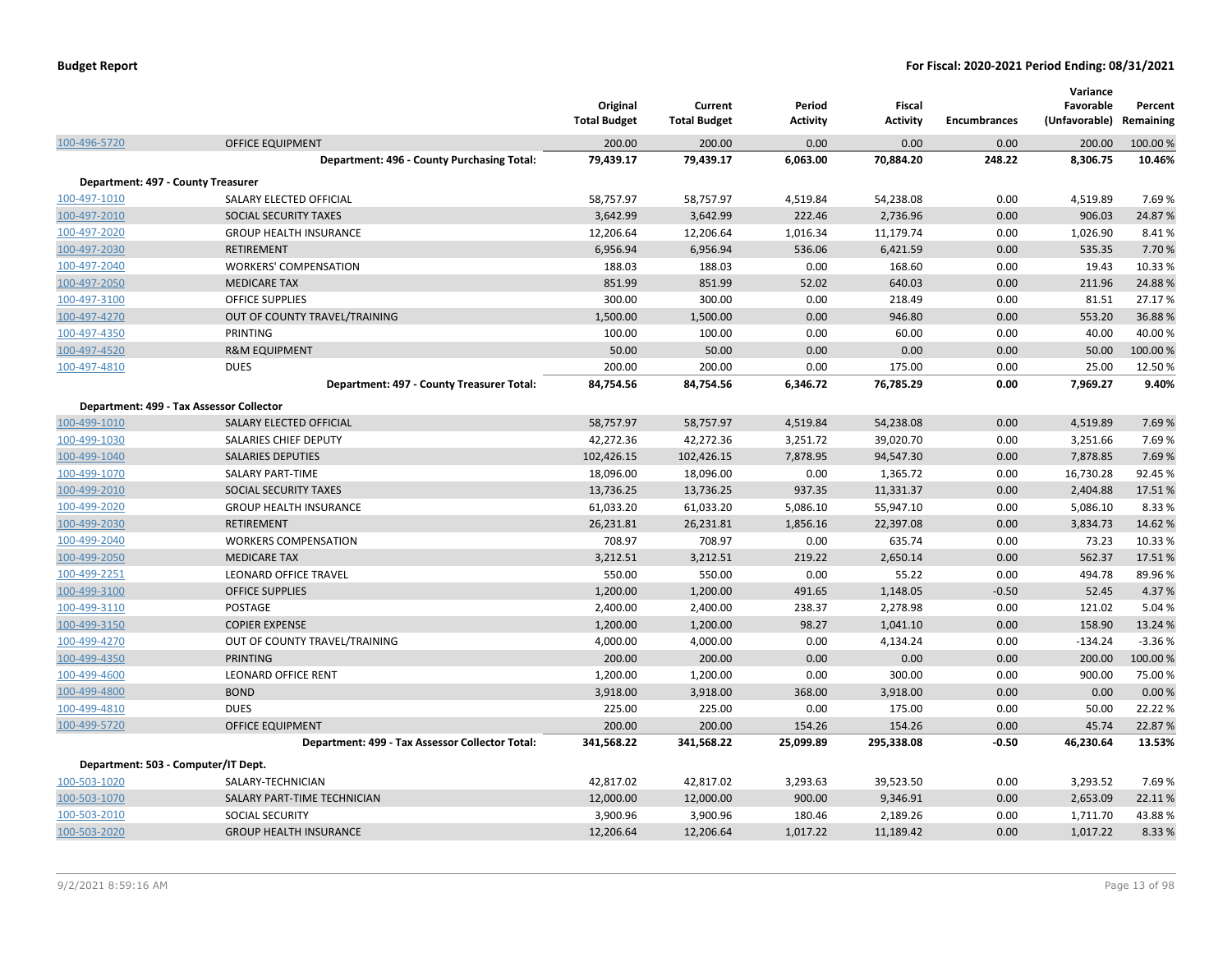|                               |                             |                                            | Original<br><b>Total Budget</b> | Current<br><b>Total Budget</b> | Period<br><b>Activity</b> | <b>Fiscal</b><br><b>Activity</b> | <b>Encumbrances</b> | Variance<br>Favorable<br>(Unfavorable) | Percent<br>Remaining |
|-------------------------------|-----------------------------|--------------------------------------------|---------------------------------|--------------------------------|---------------------------|----------------------------------|---------------------|----------------------------------------|----------------------|
| 100-503-2030                  | <b>RETIREMENT</b>           |                                            | 7,449.57                        | 7,449.57                       | 395.36                    | 4,710.20                         | 0.00                | 2,739.37                               | 36.77%               |
| 100-503-2040                  |                             | <b>WORKERS COMPENSATION</b>                | 201.34                          | 201.34                         | 0.00                      | 126.48                           | 0.00                | 74.86                                  | 37.18%               |
| 100-503-2050                  | <b>MEDICARE TAX</b>         |                                            | 912.32                          | 912.32                         | 42.20                     | 511.96                           | 0.00                | 400.36                                 | 43.88%               |
| 100-503-2250                  | <b>TRAVEL ALLOWANCE</b>     |                                            | 828.00                          | 828.00                         | 40.00                     | 440.00                           | 0.00                | 388.00                                 | 46.86%               |
| 100-503-3100                  | OFFICE SUPPLIES             |                                            | 100.00                          | 100.00                         | 0.00                      | 0.00                             | 0.00                | 100.00                                 | 100.00%              |
| 100-503-4210                  | <b>EMERGENCY INTERNET</b>   |                                            | 455.88                          | 455.88                         | 37.99                     | 417.99                           | 0.00                | 37.89                                  | 8.31%                |
| 100-503-4270                  |                             | OUT OF COUNTY TRAVEL/TRAINING              | 1,200.00                        | 1,200.00                       | 0.00                      | 0.00                             | 0.00                | 1,200.00                               | 100.00 %             |
| 100-503-4810                  | <b>DUES</b>                 |                                            | 175.00                          | 175.00                         | 0.00                      | 0.00                             | 0.00                | 175.00                                 | 100.00 %             |
| 100-503-5720                  | <b>OFFICE EQUIPMENT</b>     |                                            | 200.00                          | 200.00                         | 0.00                      | 89.94                            | 62.19               | 47.87                                  | 23.94 %              |
| 100-503-5740                  |                             | <b>COMPUTER/WEB SOFTWARE</b>               | 5,000.00                        | 5,000.00                       | 3.00                      | 3,553.29                         | 0.00                | 1,446.71                               | 28.93%               |
| 100-503-5760                  |                             | COUNTY COMPUTER REPLACEMENT                | 32,500.00                       | 32,500.00                      | 0.00                      | 1,321.22                         | 0.00                | 31,178.78                              | 95.93%               |
|                               |                             | Department: 503 - Computer/IT Dept. Total: | 119,946.73                      | 119,946.73                     | 5,909.86                  | 73,420.17                        | 62.19               | 46,464.37                              | 38.74%               |
| Department: 509 - Contingency |                             |                                            |                                 |                                |                           |                                  |                     |                                        |                      |
| 100-509-4750                  | <b>CONTINGENCY</b>          |                                            | 279,000.00                      | 129,646.03                     | 0.00                      | 1,239.00                         | 0.00                | 128,407.03                             | 99.04 %              |
| <b>Budget Adjustments</b>     |                             |                                            |                                 |                                |                           |                                  |                     |                                        |                      |
| <b>Number</b>                 | Date                        | <b>Description</b>                         | Adjustment                      |                                |                           |                                  |                     |                                        |                      |
| BA0000036                     | 10/06/2020                  | <b>Emergency Management Vehicle</b>        | $-34,400.67$                    |                                |                           |                                  |                     |                                        |                      |
| BA0000067                     | 05/25/2021                  | Move money from Contingency to Law M       | $-3,500.00$                     |                                |                           |                                  |                     |                                        |                      |
| BA0000070                     | 07/27/2021                  | Contingency to S Annex door/awning App     | $-15,623.30$                    |                                |                           |                                  |                     |                                        |                      |
| BA0000071                     | 07/27/2021                  | Contingency to S. Jail-AC unit Approved 5, | $-12,500.00$                    |                                |                           |                                  |                     |                                        |                      |
| BA0000075                     | 07/30/2021                  | ArchiTexas invoice 2117.01 Justice Cnt     | $-83,330.00$                    |                                |                           |                                  |                     |                                        |                      |
|                               |                             | Department: 509 - Contingency Total:       | 279,000.00                      | 129,646.03                     | 0.00                      | 1,239.00                         | 0.00                | 128,407.03                             | 99.04%               |
| Department: 510 - Courthouse  |                             |                                            |                                 |                                |                           |                                  |                     |                                        |                      |
| 100-510-1070                  | SALARY PART-TIME            |                                            | 16,291.86                       | 16,291.86                      | 1,392.00                  | 16,752.96                        | 0.00                | $-461.10$                              | $-2.83%$             |
| 100-510-1150                  | <b>SALARY JANITOR</b>       |                                            | 41,087.92                       | 41,087.92                      | 3,160.62                  | 37,927.31                        | 0.00                | 3,160.61                               | 7.69%                |
| 100-510-2010                  | SOCIAL SECURITY TAXES       |                                            | 3,557.94                        | 3,557.94                       | 279.28                    | 3,357.39                         | 0.00                | 200.55                                 | 5.64 %               |
| 100-510-2020                  |                             | <b>GROUP HEALTH INSURANCE</b>              | 12,206.64                       | 12,206.64                      | 1,017.22                  | 11,189.42                        | 0.00                | 1,017.22                               | 8.33%                |
| 100-510-2030                  | RETIREMENT                  |                                            | 6,830.40                        | 6,830.40                       | 539.94                    | 6,473.98                         | 0.00                | 356.42                                 | 5.22%                |
| 100-510-2040                  |                             | <b>WORKERS' COMPENSATION</b>               | 2,114.69                        | 2,114.69                       | 0.00                      | 1,962.98                         | 0.00                | 151.71                                 | 7.17%                |
| 100-510-2050                  | <b>MEDICARE TAX</b>         |                                            | 832.00                          | 832.00                         | 65.32                     | 785.24                           | 0.00                | 46.76                                  | 5.62%                |
| 100-510-3100                  | <b>OFFICE SUPPLIES</b>      |                                            | 3,500.00                        | 3,500.00                       | 276.56                    | 2,773.11                         | 599.25              | 127.64                                 | 3.65 %               |
| 100-510-3110                  | POSTAGE                     |                                            | 5,000.00                        | 5,000.00                       | 3,820.65                  | 143.44                           | 0.00                | 4,856.56                               | 97.13%               |
| 100-510-3150                  | <b>COPIER RENTAL</b>        |                                            | 8,000.00                        | 8,000.00                       | 582.95                    | 7,185.41                         | 0.00                | 814.59                                 | 10.18%               |
| 100-510-3160                  |                             | <b>EMPLOYEE AWARDS BANQUET</b>             | 2,400.00                        | 2,400.00                       | 0.00                      | 482.60                           | 0.00                | 1,917.40                               | 79.89%               |
| 100-510-3300                  | <b>EXPENSE-GAS AND OIL</b>  |                                            | 200.00                          | 200.00                         | 0.00                      | 0.00                             | 0.00                | 200.00                                 | 100.00%              |
| 100-510-4200                  | <b>TELEPHONE</b>            |                                            | 44,140.00                       | 44,140.00                      | 3,576.75                  | 39,710.18                        | 0.00                | 4,429.82                               | 10.04%               |
| 100-510-4210                  | <b>INTERNET</b>             |                                            | 1,500.00                        | 1,500.00                       | 0.00                      | 0.00                             | 0.00                | 1,500.00                               | 100.00%              |
| 100-510-4231                  | <b>CELL PHONE - JANITOR</b> |                                            | 0.00                            | 0.00                           | 0.00                      | $-8.11$                          | 0.00                | 8.11                                   | 0.00%                |
| 100-510-4400                  | UTILITIES ELECTRICITY       |                                            | 5,250.00                        | 5,250.00                       | 210.71                    | 1,995.77                         | 0.00                | 3,254.23                               | 61.99%               |
| 100-510-4420                  | UTILITIES WATER             |                                            | 840.00                          | 840.00                         | 0.00                      | 0.00                             | 0.00                | 840.00                                 | 100.00%              |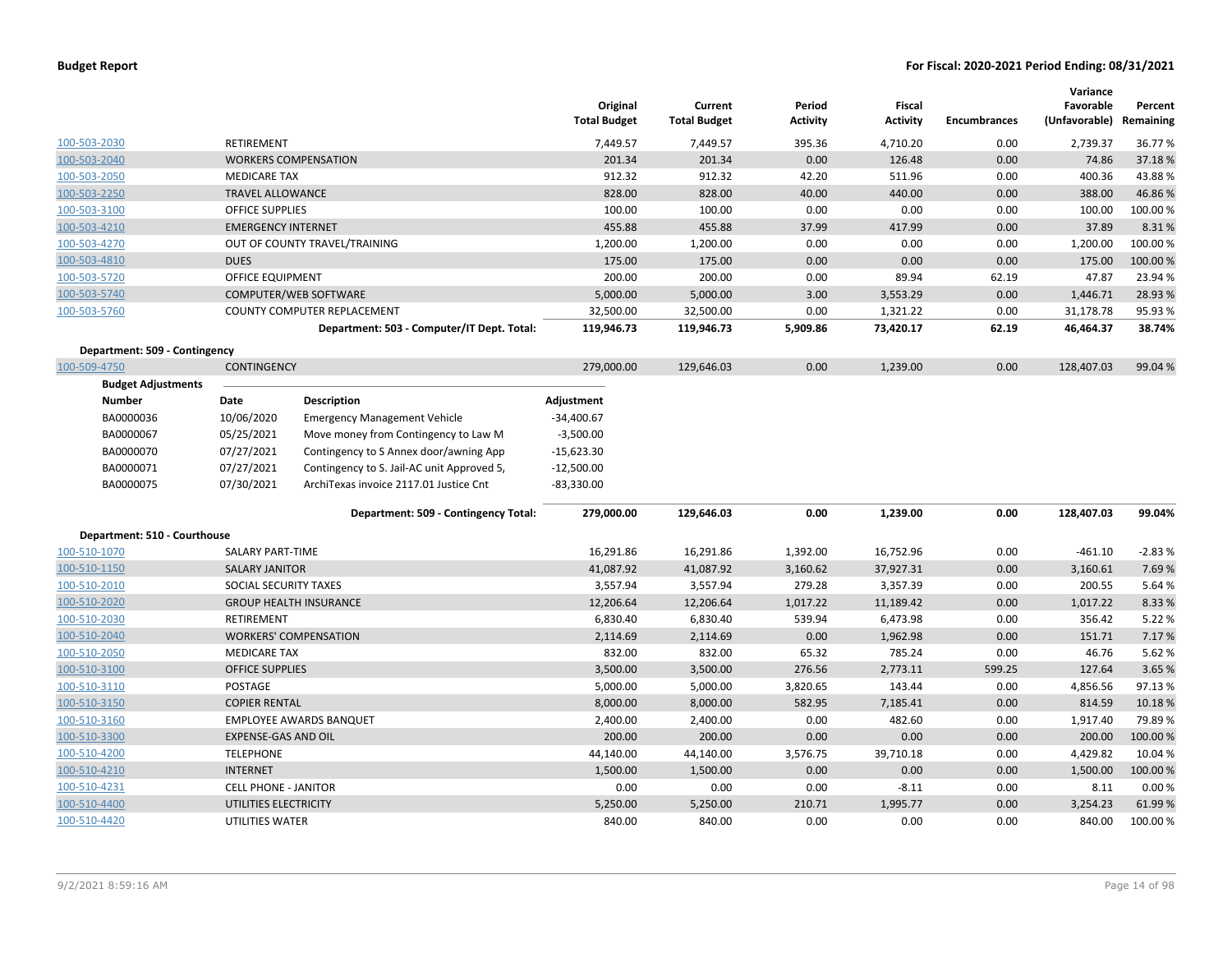| <b>Budget Report</b> |  |
|----------------------|--|
|----------------------|--|

|                                          |                              |                                                 | Original<br><b>Total Budget</b> | Current<br><b>Total Budget</b> | Period<br>Activity | Fiscal<br><b>Activity</b> | <b>Encumbrances</b> | Variance<br>Favorable<br>(Unfavorable) | Percent<br>Remaining |
|------------------------------------------|------------------------------|-------------------------------------------------|---------------------------------|--------------------------------|--------------------|---------------------------|---------------------|----------------------------------------|----------------------|
| 100-510-4430                             | <b>TRASH PICK-UP</b>         |                                                 | 1,050.00                        | 1,050.00                       | 0.00               | 612.92                    | 0.00                | 437.08                                 | 41.63%               |
| 100-510-4501                             | <b>PEST CONTROL</b>          |                                                 | 150.00                          | 150.00                         | 0.00               | 0.00                      | 0.00                | 150.00                                 | 100.00%              |
| 100-510-4530                             | <b>COMPUTER SOFTWARE</b>     |                                                 | 220,000.00                      | 220,000.00                     | 0.00               | 239,252.73                | 9,382.50            | $-28,635.23$                           | $-13.02%$            |
| 100-510-4820                             | <b>FIRE INSURANCE</b>        |                                                 | 28,500.00                       | 28,500.00                      | 0.00               | 25,785.00                 | 0.00                | 2,715.00                               | 9.53%                |
| 100-510-5770                             | <b>JANITOR EQUIPMENT</b>     |                                                 | 300.00                          | 300.00                         | 0.00               | 233.71                    | 0.00                | 66.29                                  | 22.10%               |
|                                          |                              | Department: 510 - Courthouse Total:             | 403,751.45                      | 403,751.45                     | 14,922.00          | 396,616.04                | 9,981.75            | $-2,846.34$                            | $-0.70%$             |
| Department: 511 - County Office Building |                              |                                                 |                                 |                                |                    |                           |                     |                                        |                      |
| 100-511-2251                             | <b>JANITOR TRAVEL</b>        |                                                 | 180.00                          | 180.00                         | 0.00               | 45.58                     | 0.00                | 134.42                                 | 74.68%               |
| 100-511-3320                             | <b>JANITOR SUPPLIES</b>      |                                                 | 1,000.00                        | 1,000.00                       | 35.22              | 702.24                    | 28.23               | 269.53                                 | 26.95 %              |
| 100-511-4400                             | UTILITIES ELECTRICITY        |                                                 | 4,500.00                        | 4,500.00                       | 443.95             | 3,588.87                  | 0.00                | 911.13                                 | 20.25 %              |
| 100-511-4410                             | <b>UTILITIES GAS</b>         |                                                 | 1,000.00                        | 1,000.00                       | 61.47              | 907.34                    | 0.00                | 92.66                                  | 9.27%                |
| 100-511-4420                             | UTILITIES WATER              |                                                 | 1,100.00                        | 1,100.00                       | 57.58              | 575.80                    | 0.00                | 524.20                                 | 47.65 %              |
| 100-511-4430                             | <b>TRASH PICK-UP SERVICE</b> |                                                 | 540.00                          | 540.00                         | 43.78              | 437.80                    | 0.00                | 102.20                                 | 18.93 %              |
| 100-511-4500                             | R & M BUILDING               |                                                 | 1,000.00                        | 1,000.00                       | 0.00               | 726.42                    | 0.00                | 273.58                                 | 27.36 %              |
| 100-511-4501                             | PEST CONTROL                 |                                                 | 268.00                          | 268.00                         | 0.00               | 201.00                    | 0.00                | 67.00                                  | 25.00 %              |
| 100-511-4820                             | <b>FIRE INSURANCE</b>        |                                                 | 1,050.00                        | 1,050.00                       | 0.00               | 1,047.00                  | 0.00                | 3.00                                   | 0.29%                |
|                                          |                              | Department: 511 - County Office Building Total: | 10,638.00                       | 10,638.00                      | 642.00             | 8,232.05                  | 28.23               | 2,377.72                               | 22.35%               |
| Department: 512 - Co-Op Office Building  |                              |                                                 |                                 |                                |                    |                           |                     |                                        |                      |
| 100-512-3320                             | <b>JANITOR SUPPLIES</b>      |                                                 | 0.00                            | 0.00                           | 0.00               | 106.11                    | 12.98               | $-119.09$                              | 0.00%                |
| 100-512-4400                             | UTILITIES ELECTRICITY        |                                                 | 720.00                          | 720.00                         | 73.23              | 3,793.39                  | 0.00                | $-3,073.39$                            | -426.86%             |
| 100-512-4420                             | <b>UTILITIES WATER</b>       |                                                 | 0.00                            | 0.00                           | 0.00               | 403.06                    | 0.00                | $-403.06$                              | 0.00 %               |
| 100-512-4501                             | PEST CONTROL                 |                                                 | 0.00                            | 0.00                           | 0.00               | 140.00                    | 0.00                | $-140.00$                              | 0.00%                |
| 100-512-4820                             | <b>FIRE INSURANCE</b>        |                                                 | 1,450.00                        | 1,450.00                       | 0.00               | 1,477.00                  | 0.00                | $-27.00$                               | $-1.86%$             |
|                                          |                              | Department: 512 - Co-Op Office Building Total:  | 2,170.00                        | 2,170.00                       | 73.23              | 5,919.56                  | 12.98               | $-3,762.54$                            | -173.39%             |
| Department: 513 - Courthouse South Annex |                              |                                                 |                                 |                                |                    |                           |                     |                                        |                      |
| 100-513-3110                             | <b>POSTAGE</b>               |                                                 | 2,000.00                        | 2,000.00                       | 1,360.27           | $-1,523.93$               | 0.00                | 3,523.93                               | 176.20%              |
| 100-513-3150                             | <b>COPIER RENTAL</b>         |                                                 | 1,500.00                        | 1,500.00                       | 108.35             | 1,187.32                  | 0.00                | 312.68                                 | 20.85 %              |
| 100-513-3320                             | <b>JANITOR SUPPLIES</b>      |                                                 | 1,500.00                        | 1,500.00                       | 35.22              | 1,145.39                  | 58.86               | 295.75                                 | 19.72 %              |
| 100-513-4210                             | <b>INTERNET</b>              |                                                 | 3,300.00                        | 3,300.00                       | 231.43             | 2,545.73                  | 0.00                | 754.27                                 | 22.86%               |
| 100-513-4400                             | UTILITIES ELECTRICITY        |                                                 | 5,600.00                        | 5,600.00                       | 703.85             | 5,082.51                  | 0.00                | 517.49                                 | 9.24 %               |
| 100-513-4410                             | UTILITIES GAS                |                                                 | 1,300.00                        | 1,300.00                       | 134.61             | 1,424.67                  | 0.00                | $-124.67$                              | $-9.59%$             |
| 100-513-4420                             | UTILITIES WATER              |                                                 | 1,225.00                        | 1,225.00                       | 88.08              | 980.74                    | 0.00                | 244.26                                 | 19.94 %              |
| 100-513-4430                             | <b>TRASH PICKUP SERVICE</b>  |                                                 | 1,050.00                        | 1,050.00                       | 87.56              | 875.60                    | 0.00                | 174.40                                 | 16.61%               |
| 100-513-4500                             | <b>R&amp;M BUILDING</b>      |                                                 | 1,000.00                        | 16,623.30                      | 702.50             | 3,837.02                  | 0.00                | 12,786.28                              | 76.92%               |
| <b>Budget Adjustments</b>                |                              |                                                 |                                 |                                |                    |                           |                     |                                        |                      |
| <b>Number</b>                            | Date                         | <b>Description</b>                              | Adjustment                      |                                |                    |                           |                     |                                        |                      |
| BA0000070                                | 07/27/2021                   | Contingency to S Annex door/awning App          | 15,623.30                       |                                |                    |                           |                     |                                        |                      |
| 100-513-4501                             | PEST CONTROL                 |                                                 | 380.00                          | 380.00                         | 0.00               | 285.00                    | 0.00                | 95.00                                  | 25.00 %              |
| 100-513-4820                             | <b>FIRE INSURANCE</b>        |                                                 | 2,700.00                        | 2,700.00                       | 0.00               | 2,689.00                  | 0.00                | 11.00                                  | 0.41%                |
|                                          |                              | Department: 513 - Courthouse South Annex Total: | 21,555.00                       | 37,178.30                      | 3,451.87           | 18,529.05                 | 58.86               | 18,590.39                              | 50.00%               |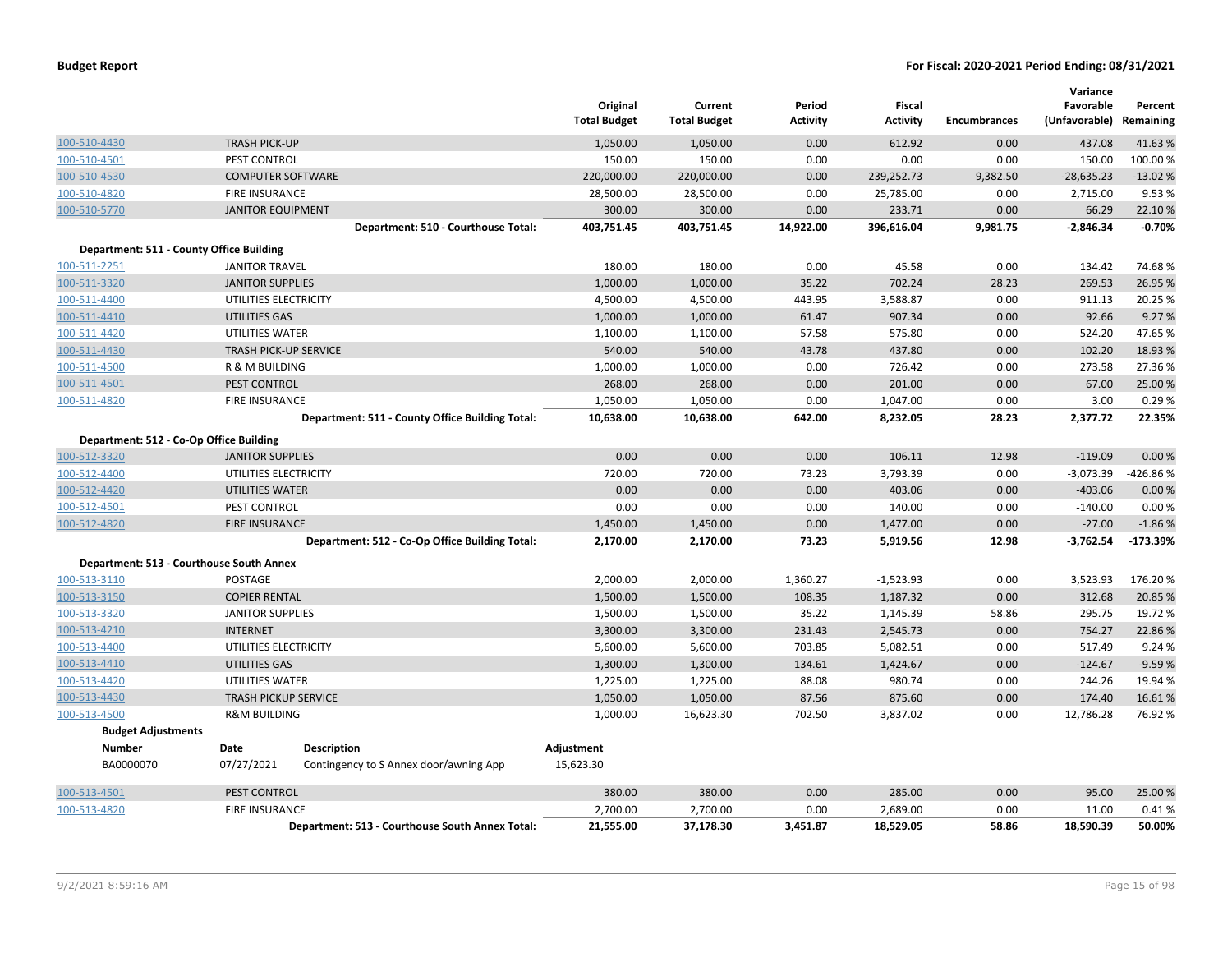|                                   |                                                      | Original<br><b>Total Budget</b> | Current<br><b>Total Budget</b> | Period<br><b>Activity</b> | Fiscal<br>Activity | <b>Encumbrances</b> | Variance<br>Favorable<br>(Unfavorable) Remaining | Percent   |
|-----------------------------------|------------------------------------------------------|---------------------------------|--------------------------------|---------------------------|--------------------|---------------------|--------------------------------------------------|-----------|
| Department: 514 - City Hall Annex |                                                      |                                 |                                |                           |                    |                     |                                                  |           |
| 100-514-4210                      | <b>INTERNET</b>                                      | 800.00                          | 800.00                         | 82.69                     | 909.59             | 0.00                | $-109.59$                                        | $-13.70%$ |
|                                   | Department: 514 - City Hall Annex Total:             | 800.00                          | 800.00                         | 82.69                     | 909.59             | 0.00                | $-109.59$                                        | $-13.70%$ |
|                                   | Department: 515 - Windom County Building             |                                 |                                |                           |                    |                     |                                                  |           |
| 100-515-3320                      | <b>JANITOR SUPPLIES</b>                              | 1,000.00                        | 1,000.00                       | 0.00                      | 0.00               | 0.00                | 1,000.00                                         | 100.00%   |
| 100-515-4210                      | <b>INTERNET</b>                                      | 565.00                          | 565.00                         | 46.95                     | 516.45             | 0.00                | 48.55                                            | 8.59%     |
| 100-515-4400                      | UTILITIES ELECTRICITY                                | 3,000.00                        | 3,000.00                       | 438.07                    | 2,874.53           | 0.00                | 125.47                                           | 4.18%     |
| 100-515-4410                      | UTILITIES GAS                                        | 2,000.00                        | 2,000.00                       | 63.07                     | 1,238.34           | 0.00                | 761.66                                           | 38.08%    |
| 100-515-4420                      | UTILITIES WATER                                      | 800.00                          | 800.00                         | 41.50                     | 415.00             | 0.00                | 385.00                                           | 48.13%    |
| 100-515-4500                      | <b>R&amp;M BUILDING</b>                              | 1,000.00                        | 1,000.00                       | 0.00                      | 0.00               | 0.00                | 1,000.00                                         | 100.00 %  |
| 100-515-4501                      | PEST CONTROL                                         | 260.00                          | 260.00                         | 0.00                      | 65.00              | 0.00                | 195.00                                           | 75.00%    |
| 100-515-4502                      | <b>LAWN MAINTENANCE</b>                              | 800.00                          | 800.00                         | 180.00                    | 800.00             | 0.00                | 0.00                                             | 0.00 %    |
| 100-515-4503                      | FIRE EXTINGUISHER INSPECTION                         | 0.00                            | 0.00                           | 116.00                    | 116.00             | 0.00                | $-116.00$                                        | 0.00%     |
| 100-515-4820                      | <b>FIRE INSURANCE</b>                                | 1,775.00                        | 1,775.00                       | 0.00                      | 1,845.00           | 0.00                | $-70.00$                                         | $-3.94%$  |
|                                   | Department: 515 - Windom County Building Total:      | 11,200.00                       | 11,200.00                      | 885.59                    | 7,870.32           | 0.00                | 3,329.68                                         | 29.73%    |
|                                   | Department: 516 - Agrilife Extension Building        |                                 |                                |                           |                    |                     |                                                  |           |
| 100-516-2251                      | <b>JANITOR TRAVEL</b>                                | 265.00                          | 265.00                         | 0.00                      | 57.20              | 0.00                | 207.80                                           | 78.42%    |
| 100-516-3320                      | <b>JANITOR SUPPLIES</b>                              | 500.00                          | 500.00                         | 0.00                      | 363.97             | 0.00                | 136.03                                           | 27.21%    |
| 100-516-4400                      | UTILITIES ELECTRICITY                                | 5,100.00                        | 5,100.00                       | 314.46                    | 4,664.82           | 0.00                | 435.18                                           | 8.53%     |
| 100-516-4420                      | UTILITIES WATER                                      | 720.00                          | 720.00                         | 57.58                     | 575.80             | 0.00                | 144.20                                           | 20.03 %   |
| 100-516-4500                      | <b>R&amp;M BUILDING</b>                              | 500.00                          | 500.00                         | 0.00                      | 148.16             | 0.00                | 351.84                                           | 70.37%    |
| 100-516-4501                      | <b>PEST CONTROL</b>                                  | 228.00                          | 228.00                         | 0.00                      | 228.00             | 0.00                | 0.00                                             | 0.00 %    |
| 100-516-4820                      | <b>FIRE INSURANCE</b>                                | 1,100.00                        | 1,100.00                       | 0.00                      | 1,006.00           | 0.00                | 94.00                                            | 8.55 %    |
|                                   | Department: 516 - Agrilife Extension Building Total: | 8,413.00                        | 8,413.00                       | 372.04                    | 7,043.95           | 0.00                | 1,369.05                                         | 16.27%    |
|                                   | Department: 518 - County Offices Relocation          |                                 |                                |                           |                    |                     |                                                  |           |
| 100-518-3110                      | <b>POSTAGE</b>                                       | 350.00                          | 350.00                         | 0.00                      | 336.00             | 0.00                | 14.00                                            | 4.00%     |
| 100-518-3320                      | <b>JANITOR SUPPLIES</b>                              | 3,000.00                        | 3,000.00                       | 500.90                    | 2,932.60           | 0.00                | 67.40                                            | 2.25 %    |
| 100-518-4210                      | <b>INTERNET</b>                                      | 13,500.00                       | 13,500.00                      | 1,046.18                  | 11,523.98          | 0.00                | 1,976.02                                         | 14.64 %   |
| 100-518-4400                      | UTILITIES ELECTRICITY                                | 30,000.00                       | 30,000.00                      | 3,151.60                  | 19,258.51          | 0.00                | 10,741.49                                        | 35.80%    |
| 100-518-4410                      | UTILITIES GAS                                        | 3,500.00                        | 3,500.00                       | 382.02                    | 2,828.87           | 0.00                | 671.13                                           | 19.18%    |
| 100-518-4420                      | UTILITIES WATER                                      | 7,000.00                        | 7,000.00                       | 638.81                    | 4,422.90           | 0.00                | 2,577.10                                         | 36.82%    |
| 100-518-4430                      | <b>TRASH PICKUP SERVICE</b>                          | 2,150.00                        | 2,150.00                       | 320.24                    | 1,774.61           | 0.00                | 375.39                                           | 17.46 %   |
| 100-518-4500                      | R & M BUILDING                                       | 1,000.00                        | 1,000.00                       | 0.00                      | 530.87             | 61.28               | 407.85                                           | 40.79%    |
| 100-518-4501                      | PEST CONTROL                                         | 1,000.00                        | 1,000.00                       | 145.00                    | 850.00             | 0.00                | 150.00                                           | 15.00 %   |
| 100-518-4600                      | <b>MOVING EXPENSES</b>                               | 35,000.00                       | 35,000.00                      | 0.00                      | 0.00               | 0.00                | 35,000.00                                        | 100.00%   |
| 100-518-4700                      | <b>OFFICE SPACE LEASE</b>                            | 137,850.00                      | 137,850.00                     | 9,400.00                  | 117,800.00         | 0.00                | 20,050.00                                        | 14.54 %   |
| 100-518-4830                      | <b>ALARM MONITORING</b>                              | 900.00                          | 900.00                         | 0.00                      | 885.60             | 0.00                | 14.40                                            | 1.60%     |
|                                   | Department: 518 - County Offices Relocation Total:   | 235,250.00                      | 235,250.00                     | 15,584.75                 | 163,143.94         | 61.28               | 72.044.78                                        | 30.62%    |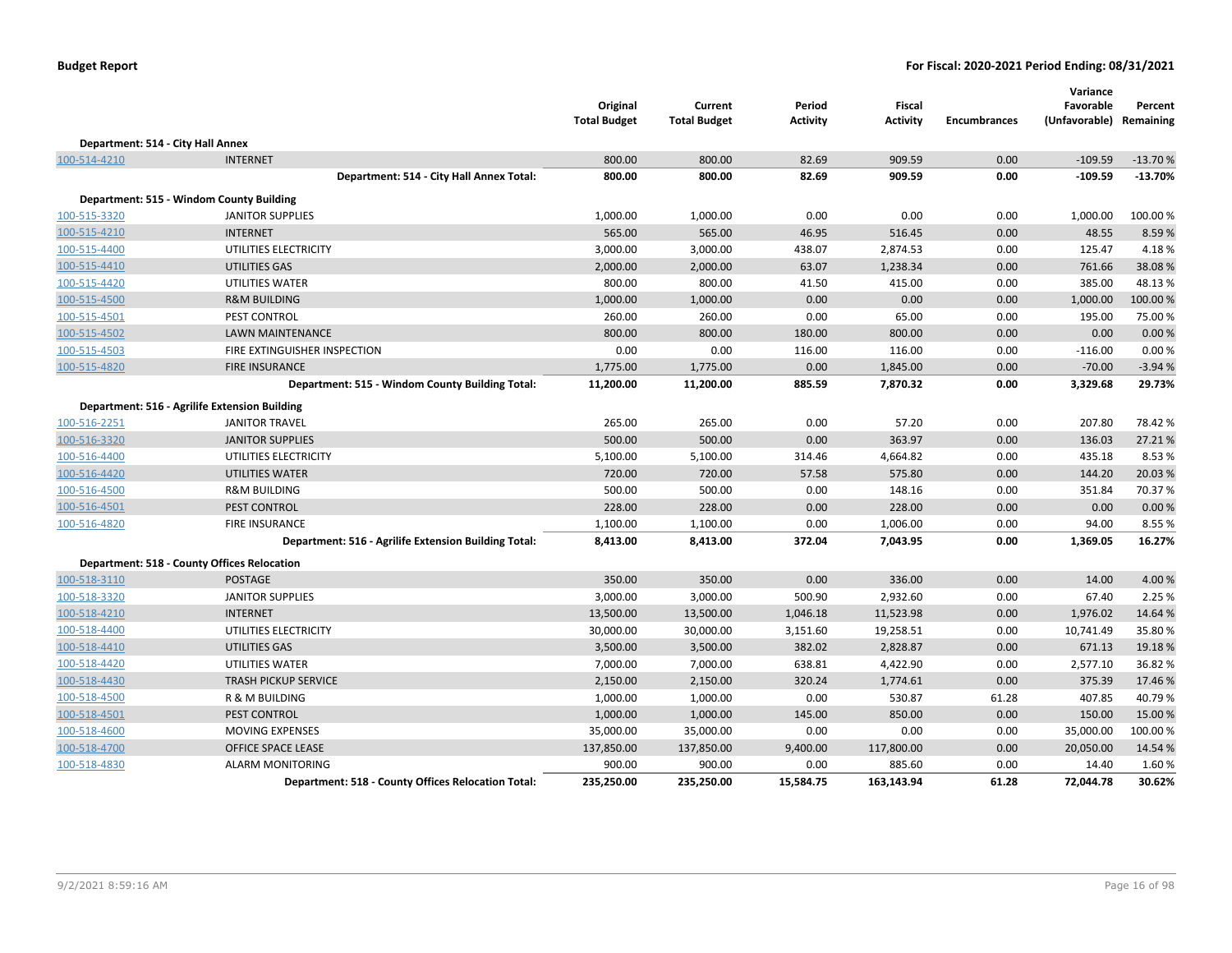|                                     |                                |                                            | Original<br><b>Total Budget</b> | Current<br><b>Total Budget</b> | Period<br><b>Activity</b> | <b>Fiscal</b><br><b>Activity</b> | <b>Encumbrances</b> | Variance<br>Favorable<br>(Unfavorable) Remaining | Percent              |
|-------------------------------------|--------------------------------|--------------------------------------------|---------------------------------|--------------------------------|---------------------------|----------------------------------|---------------------|--------------------------------------------------|----------------------|
| Department: 520 - Lake Fannin       |                                |                                            |                                 |                                |                           |                                  |                     |                                                  |                      |
| 100-520-4890                        | <b>LOCAL FUNDING</b>           |                                            | 5,000.00                        | 5,000.00                       | 0.00                      | 5,000.00                         | 0.00                | 0.00                                             | 0.00%                |
|                                     |                                | Department: 520 - Lake Fannin Total:       | 5,000.00                        | 5,000.00                       | 0.00                      | 5,000.00                         | 0.00                | 0.00                                             | 0.00%                |
| Department: 540 - Ambulance Service |                                |                                            |                                 |                                |                           |                                  |                     |                                                  |                      |
| 100-540-4170                        | <b>EMS SERVICE</b>             |                                            | 740,000.00                      | 740,000.00                     | 123,333.34                | 678,333.37                       | 0.00                | 61,666.63                                        | 8.33 %               |
| 100-540-4400                        | UTILITIES ELECTRICITY          |                                            | 6,000.00                        | 6,000.00                       | 356.93                    | 3,640.27                         | 0.00                | 2,359.73                                         | 39.33 %              |
| 100-540-4410                        | UTILITIES GAS                  |                                            | 3,600.00                        | 3,600.00                       | 0.00                      | 0.00                             | 0.00                | 3,600.00                                         | 100.00%              |
|                                     |                                | Department: 540 - Ambulance Service Total: | 749,600.00                      | 749,600.00                     | 123,690.27                | 681,973.64                       | 0.00                | 67,626.36                                        | 9.02%                |
| Department: 543 - Fire Protection   |                                |                                            |                                 |                                |                           |                                  |                     |                                                  |                      |
| 100-543-4160                        |                                | FIRE PROTECTION SERVICE                    | 131,320.00                      | 131,320.00                     | 32,829.94                 | 131,319.76                       | 0.00                | 0.24                                             | 0.00%                |
| 100-543-4220                        | <b>R&amp;M RADIO/TOWER</b>     |                                            | 700.00                          | 700.00                         | 0.00                      | 386.90                           | 0.00                | 313.10                                           | 44.73%               |
| 100-543-4950                        | <b>DONATIONS</b>               |                                            | 0.00                            | 300.00                         | 0.00                      | 0.00                             | 0.00                | 300.00                                           | 100.00 %             |
| <b>Budget Adjustments</b>           |                                |                                            |                                 |                                |                           |                                  |                     |                                                  |                      |
| <b>Number</b>                       | Date                           | <b>Description</b>                         | Adjustment                      |                                |                           |                                  |                     |                                                  |                      |
| BA0000056                           | 02/18/2021                     | Firefighters Charitable Foundation Donati  | 300.00                          |                                |                           |                                  |                     |                                                  |                      |
|                                     |                                | Department: 543 - Fire Protection Total:   | 132,020.00                      | 132,320.00                     | 32,829.94                 | 131,706.66                       | 0.00                | 613.34                                           | 0.46%                |
|                                     |                                |                                            |                                 |                                |                           |                                  |                     |                                                  |                      |
| Department: 551 - Constable Pct.1   |                                |                                            |                                 |                                |                           |                                  |                     |                                                  |                      |
| 100-551-1010                        |                                | SALARY ELECTED OFFICIAL                    | 33,674.57                       | 33,674.57                      | 2,590.36                  | 31,084.32                        | 0.00                | 2,590.25                                         | 7.69%                |
| 100-551-2010                        | SOCIAL SECURITY TAXES          |                                            | 2,236.62                        | 2,236.62                       | 166.20                    | 1,993.69                         | 0.00                | 242.93                                           | 10.86%               |
| 100-551-2020                        |                                | <b>GROUP HEALTH INSURANCE</b>              | 6,103.32                        | 6,103.32                       | 478.30                    | 5,261.38                         | 0.00                | 841.94                                           | 13.79%               |
| 100-551-2030                        | <b>RETIREMENT</b>              |                                            | 3,987.07                        | 3,987.07                       | 330.94                    | 3,890.76                         | 0.00                | 96.31                                            | 2.42 %               |
| 100-551-2040                        |                                | <b>WORKERS' COMPENSATION</b>               | 606.14                          | 606.14                         | 0.00                      | 545.66                           | 0.00                | 60.48                                            | 9.98%                |
| 100-551-2050                        | <b>MEDICARE TAX</b>            |                                            | 523.08                          | 523.08                         | 38.86                     | 466.20                           | 0.00                | 56.88                                            | 10.87%               |
| 100-551-2250                        | <b>TRAVEL ALLOWANCE</b>        |                                            | 2,400.00                        | 2,400.00                       | 200.00                    | 2,200.00                         | 0.00                | 200.00                                           | 8.33%                |
| 100-551-3100                        | <b>OFFICE SUPPLIES</b>         |                                            | 50.00                           | 50.00                          | 0.00                      | 0.00                             | 0.00                | 50.00                                            | 100.00 %             |
| 100-551-3110                        | POSTAGE                        |                                            | 150.00                          | 150.00                         | 4.76                      | 28.83                            | 0.00                | 121.17                                           | 80.78%               |
| 100-551-3300                        |                                | AUTO EXPENSE-GAS AND OIL                   | 1,500.00                        | 1,500.00                       | 0.00                      | 863.35                           | 0.00                | 636.65                                           | 42.44 %              |
| 100-551-4220                        | R & M RADIO<br><b>PRINTING</b> |                                            | 100.00<br>50.00                 | 100.00<br>50.00                | 0.00<br>0.00              | 125.00<br>0.00                   | 0.00<br>0.00        | $-25.00$<br>50.00                                | $-25.00%$<br>100.00% |
| 100-551-4350                        | <b>BOND</b>                    |                                            | 178.00                          | 178.00                         | 0.00                      | 177.50                           | 0.00                | 0.50                                             | 0.28%                |
| 100-551-4800<br>100-551-4880        |                                | <b>LAW ENFORCEMENT INSURANCE</b>           | 500.00                          | 500.00                         | 0.00                      | 462.96                           | 0.00                | 37.04                                            | 7.41%                |
| 100-551-5910                        | <b>ONLINE RESEARCH</b>         |                                            | 600.00                          | 600.00                         | 50.00                     | 500.00                           | 0.00                | 100.00                                           | 16.67%               |
|                                     |                                | Department: 551 - Constable Pct.1 Total:   | 52,658.80                       | 52,658.80                      | 3,859.42                  | 47,599.65                        | 0.00                | 5,059.15                                         | 9.61%                |
|                                     |                                |                                            |                                 |                                |                           |                                  |                     |                                                  |                      |
| Department: 552 - Constable Pct.2   |                                |                                            |                                 |                                |                           |                                  |                     |                                                  |                      |
| 100-552-1010                        |                                | SALARY ELECTED OFFICIAL                    | 16,619.05                       | 16,619.05                      | 1,278.38                  | 15,340.56                        | 0.00                | 1,278.49                                         | 7.69%                |
| 100-552-2010                        | SOCIAL SECURITY TAXES          |                                            | 1,030.38                        | 1,030.38                       | 79.26                     | 951.12                           | 0.00                | 79.26                                            | 7.69%                |
| 100-552-2020                        |                                | <b>GROUP HEALTH INSURANCE</b>              | 12,206.64                       | 12,206.64                      | 1,017.22                  | 11,189.42                        | 0.00                | 1,017.22                                         | 8.33%                |
| 100-552-2030                        | <b>RETIREMENT</b>              |                                            | 1,967.70                        | 1,967.70                       | 151.62                    | 1,816.29                         | 0.00                | 151.41                                           | 7.69%                |
| 100-552-2040                        |                                | <b>WORKERS' COMPENSATION</b>               | 299.14                          | 299.14                         | 0.00                      | 269.30                           | 0.00                | 29.84                                            | 9.98%                |
| 100-552-2050                        | <b>MEDICARE TAX</b>            |                                            | 240.98                          | 240.98                         | 18.54                     | 222.48                           | 0.00                | 18.50                                            | 7.68%                |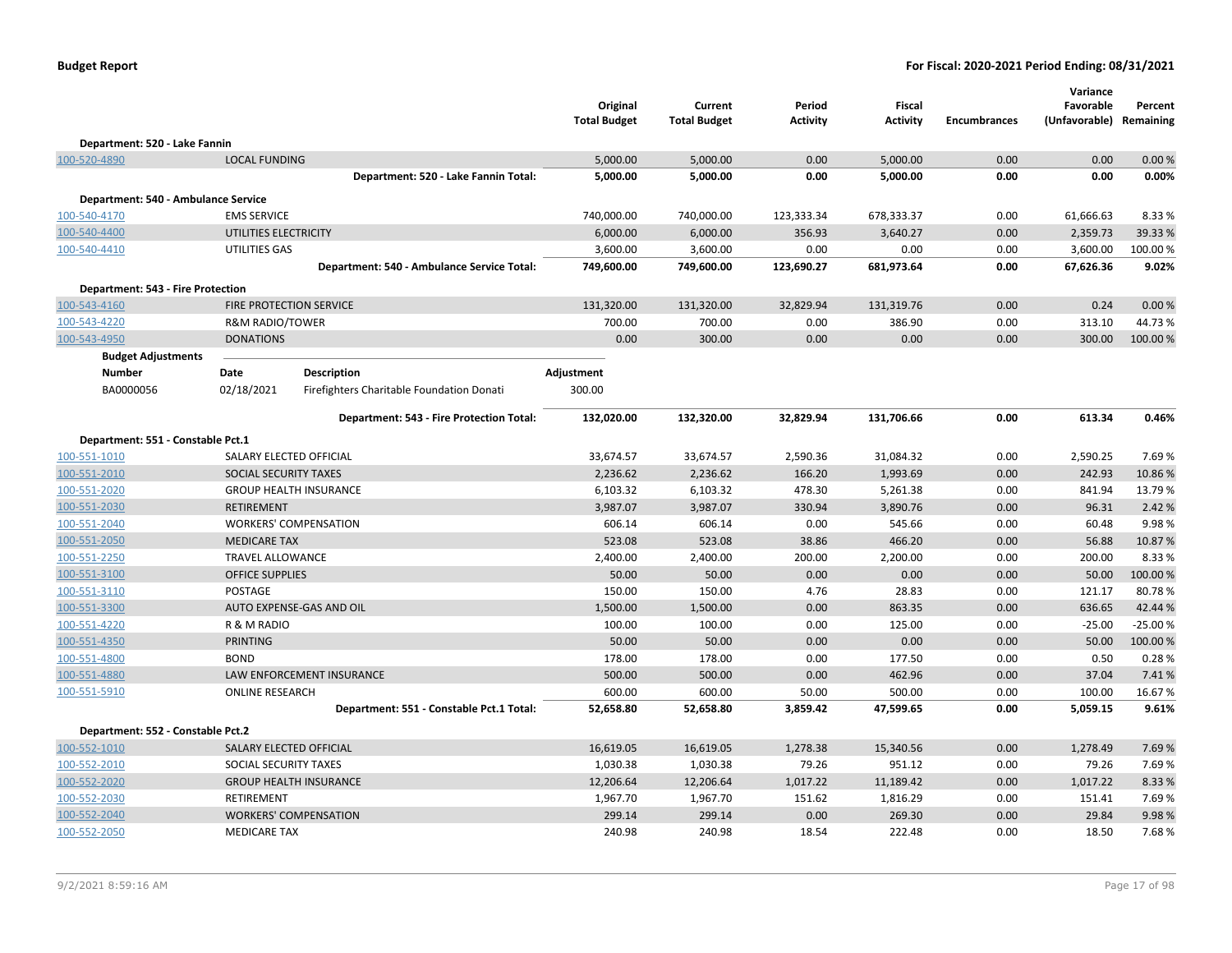|                                   |                                                 | Original<br><b>Total Budget</b> | Current<br><b>Total Budget</b> | Period<br><b>Activity</b> | Fiscal<br><b>Activity</b> | <b>Encumbrances</b> | Variance<br>Favorable<br>(Unfavorable) | Percent<br>Remaining |
|-----------------------------------|-------------------------------------------------|---------------------------------|--------------------------------|---------------------------|---------------------------|---------------------|----------------------------------------|----------------------|
| 100-552-3100                      | <b>OFFICE SUPPLIES</b>                          | 100.00                          | 100.00                         | 0.00                      | 0.00                      | 0.00                | 100.00                                 | 100.00 %             |
| 100-552-3110                      | <b>POSTAGE</b>                                  | 250.00                          | 250.00                         | 0.00                      | 0.00                      | 0.00                | 250.00                                 | 100.00 %             |
| 100-552-3300                      | AUTO EXPENSE-GAS AND OIL                        | 1,000.00                        | 1,000.00                       | 0.00                      | 30.00                     | 0.00                | 970.00                                 | 97.00%               |
| 100-552-4220                      | R & M RADIO                                     | 100.00                          | 100.00                         | 0.00                      | 0.00                      | 0.00                | 100.00                                 | 100.00%              |
| 100-552-4270                      | OUT OF COUNTY TRAVEL/TRAINING                   | 228.00                          | 228.00                         | 0.00                      | 0.00                      | 0.00                | 228.00                                 | 100.00 %             |
| 100-552-4350                      | PRINTING                                        | 100.00                          | 100.00                         | 0.00                      | 0.00                      | 0.00                | 100.00                                 | 100.00 %             |
| 100-552-4540                      | <b>R&amp;M AUTO</b>                             | 1,000.00                        | 1,000.00                       | 0.00                      | 7.00                      | 0.00                | 993.00                                 | 99.30%               |
| 100-552-4800                      | <b>BOND</b>                                     | 178.00                          | 178.00                         | 0.00                      | 0.00                      | 0.00                | 178.00                                 | 100.00%              |
| 100-552-4870                      | <b>AUTO INSURANCE</b>                           | 425.00                          | 425.00                         | 0.00                      | 403.00                    | 0.00                | 22.00                                  | 5.18%                |
| 100-552-4880                      | LAW ENFOREMENT INSURANCE                        | 500.00                          | 500.00                         | 0.00                      | 462.96                    | 0.00                | 37.04                                  | 7.41%                |
|                                   | Department: 552 - Constable Pct.2 Total:        | 36,244.89                       | 36,244.89                      | 2,545.02                  | 30,692.13                 | 0.00                | 5,552.76                               | 15.32%               |
| Department: 553 - Constable Pct.3 |                                                 |                                 |                                |                           |                           |                     |                                        |                      |
| 100-553-1010                      | SALARY ELECTED OFFICIAL                         | 14,830.57                       | 14,830.57                      | 1,140.82                  | 13,689.84                 | 0.00                | 1,140.73                               | 7.69%                |
| 100-553-2010                      | SOCIAL SECURITY TAXES                           | 1,068.30                        | 1,068.30                       | 83.14                     | 985.28                    | 0.00                | 83.02                                  | 7.77%                |
| 100-553-2020                      | <b>GROUP HEALTH INSURANCE</b>                   | 12,206.64                       | 12,206.64                      | 1,017.22                  | 11,189.42                 | 0.00                | 1,017.22                               | 8.33 %               |
| 100-553-2030                      | <b>RETIREMENT</b>                               | 1,755.94                        | 1,755.94                       | 159.02                    | 1,774.98                  | 0.00                | $-19.04$                               | $-1.08%$             |
| 100-553-2040                      | <b>WORKERS' COMPENSATION</b>                    | 266.95                          | 266.95                         | 0.00                      | 240.32                    | 0.00                | 26.63                                  | 9.98%                |
| 100-553-2050                      | <b>MEDICARE TAX</b>                             | 249.84                          | 249.84                         | 19.44                     | 230.38                    | 0.00                | 19.46                                  | 7.79%                |
| 100-553-2250                      | <b>TRAVEL ALLOWANCE</b>                         | 2,400.00                        | 2,400.00                       | 200.00                    | 2,200.00                  | 0.00                | 200.00                                 | 8.33%                |
| 100-553-3100                      | <b>OFFICE SUPPLIES</b>                          | 40.00                           | 40.00                          | 0.00                      | 0.00                      | 0.00                | 40.00                                  | 100.00%              |
| 100-553-3110                      | <b>POSTAGE</b>                                  | 150.00                          | 150.00                         | 0.00                      | 0.00                      | 0.00                | 150.00                                 | 100.00%              |
| 100-553-3300                      | AUTO EXPENSE-GAS AND OIL                        | 200.00                          | 200.00                         | 0.00                      | 0.00                      | 0.00                | 200.00                                 | 100.00 %             |
| 100-553-4210                      | <b>INTERNET</b>                                 | 0.00                            | 0.00                           | 37.99                     | 196.08                    | 0.00                | $-196.08$                              | 0.00%                |
| 100-553-4350                      | PRINTING                                        | 50.00                           | 50.00                          | 0.00                      | 0.00                      | 0.00                | 50.00                                  | 100.00%              |
| 100-553-4530                      | <b>COMPUTER SOFTWARE</b>                        | 1,152.00                        | 1,152.00                       | 0.00                      | 781.00                    | 0.00                | 371.00                                 | 32.20%               |
| 100-553-4800                      | <b>BOND</b>                                     | 178.00                          | 178.00                         | 0.00                      | 178.00                    | 0.00                | 0.00                                   | 0.00%                |
| 100-553-4810                      | <b>DUES</b>                                     | 60.00                           | 60.00                          | 0.00                      | 60.00                     | 0.00                | 0.00                                   | 0.00%                |
| 100-553-4880                      | LAW ENFORCEMENT INSURANCE                       | 500.00                          | 500.00                         | 0.00                      | 462.96                    | 0.00                | 37.04                                  | 7.41%                |
| 100-553-5720                      | <b>OFFICE EQUIPMENT</b>                         | 200.00                          | 200.00                         | 0.00                      | 0.00                      | 0.00                | 200.00                                 | 100.00%              |
|                                   | Department: 553 - Constable Pct.3 Total:        | 35,308.24                       | 35,308.24                      | 2,657.63                  | 31,988.26                 | 0.00                | 3,319.98                               | 9.40%                |
|                                   | Department: 555 - Animal Control Officer        |                                 |                                |                           |                           |                     |                                        |                      |
| 100-555-4410                      | ANIMAL CONTROL OFFICER/SERVICES                 | 3,000.00                        | 3,000.00                       | 0.00                      | 1,552.36                  | 0.00                | 1,447.64                               | 48.25 %              |
|                                   | Department: 555 - Animal Control Officer Total: | 3,000.00                        | 3,000.00                       | 0.00                      | 1,552.36                  | 0.00                | 1,447.64                               | 48.25%               |
|                                   | Department: 559 - Texas VINE Program            |                                 |                                |                           |                           |                     |                                        |                      |
| 100-559-4950                      | VINE AUTOMATED VICTIM NOTIF. SERV.              | 18,571.12                       | 18,571.12                      | 4,642.78                  | 18,571.12                 | 0.00                | 0.00                                   | 0.00%                |
|                                   | Department: 559 - Texas VINE Program Total:     | 18,571.12                       | 18,571.12                      | 4,642.78                  | 18,571.12                 | 0.00                | 0.00                                   | 0.00%                |
| Department: 560 - County Sheriff  |                                                 |                                 |                                |                           |                           |                     |                                        |                      |
| 100-560-1010                      | SALARY ELECTED OFFICIAL                         | 60,513.98                       | 60,513.98                      | 4,654.92                  | 55,859.04                 | 0.00                | 4,654.94                               | 7.69%                |
| 100-560-1030                      | <b>SALARY CHIEF DEPUTY</b>                      | 52,500.00                       | 52,500.00                      | 4,038.46                  | 48,461.46                 | 0.00                | 4,038.54                               | 7.69%                |
| 100-560-1040                      | SALARIES DEPUTIES                               | 683,192.21                      | 683,192.21                     | 52,264.50                 | 604,222.26                | 0.00                | 78,969.95                              | 11.56%               |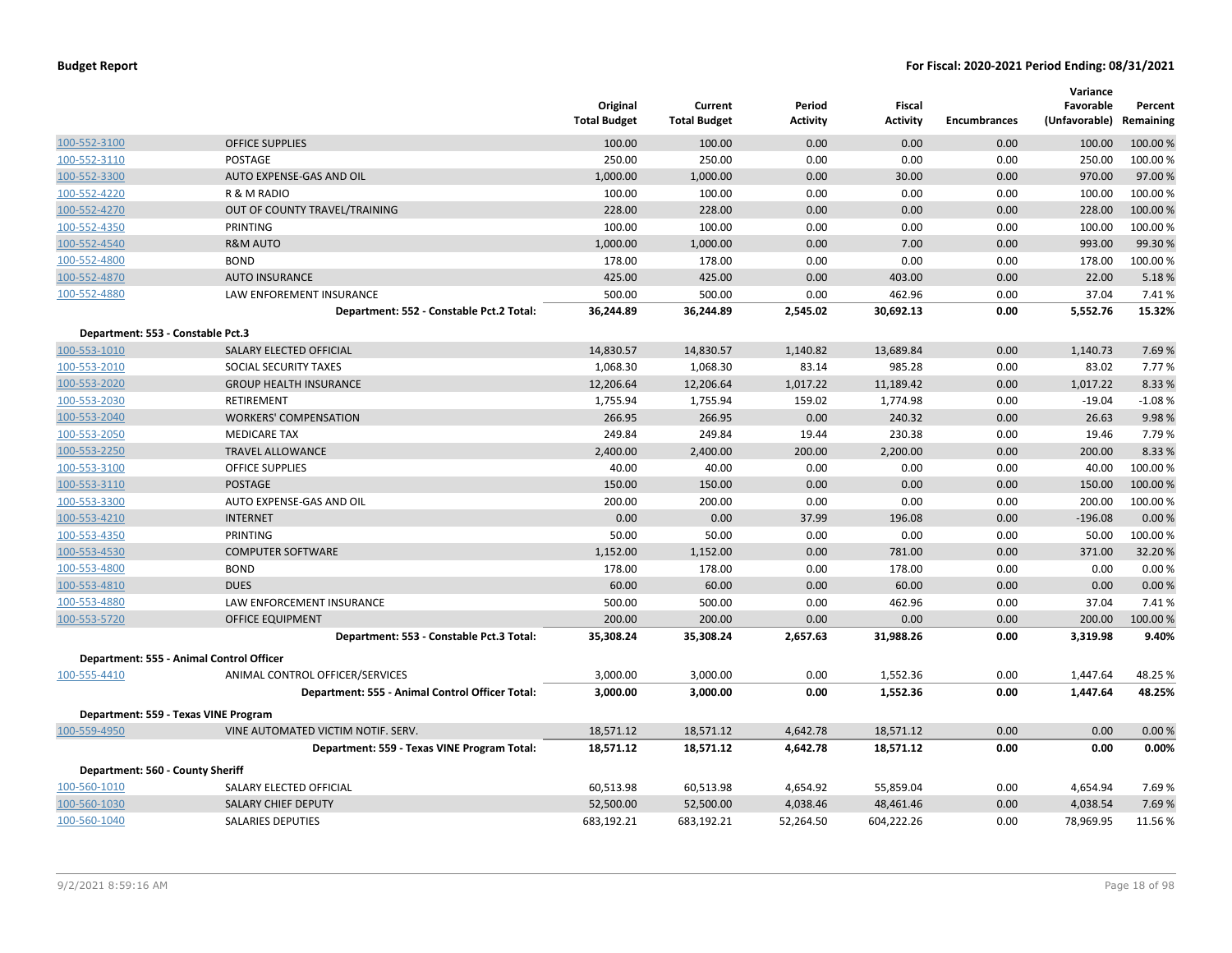|                           |                           |                                          | Original<br><b>Total Budget</b> | Current<br><b>Total Budget</b> | Period<br><b>Activity</b> | Fiscal<br><b>Activity</b> | <b>Encumbrances</b> | Variance<br>Favorable<br>(Unfavorable) Remaining | Percent   |
|---------------------------|---------------------------|------------------------------------------|---------------------------------|--------------------------------|---------------------------|---------------------------|---------------------|--------------------------------------------------|-----------|
| 100-560-1050              |                           | SALARY ADMINISTRATIVE SECRETARY          | 43,020.00                       | 43,020.00                      | 2,692.32                  | 38,892.91                 | 0.00                | 4,127.09                                         | 9.59%     |
| 100-560-1051              | SALARY EVIDENCE CLERK     |                                          | 25,480.00                       | 25,480.00                      | 1,834.62                  | 20,859.24                 | 0.00                | 4,620.76                                         | 18.13%    |
| 100-560-1070              | <b>SALARY PART-TIME</b>   |                                          | 0.00                            | 0.00                           | 240.00                    | 16,239.00                 | 0.00                | $-16,239.00$                                     | 0.00%     |
| 100-560-1080              |                           | COMPENSATION/HOLIDAY PAY                 | 138,719.27                      | 138,719.27                     | 2,039.89                  | 23,723.98                 | 0.00                | 114,995.29                                       | 82.90%    |
| 100-560-1110              | <b>SALARY LIEUTENANT</b>  |                                          | 47,200.00                       | 47,200.00                      | 3,630.76                  | 43,886.87                 | 0.00                | 3,313.13                                         | 7.02%     |
| 100-560-1130              |                           | SALARY TRANSPORT OFFICER                 | 38,292.67                       | 38,292.67                      | 0.00                      | 31,090.23                 | 0.00                | 7,202.44                                         | 18.81%    |
| 100-560-1140              |                           | SALARY PROF. STANDARDS OFFICER           | 38,292.67                       | 38,292.67                      | 2,945.59                  | 35,347.18                 | 0.00                | 2,945.49                                         | 7.69%     |
| 100-560-1200              | <b>SALARY DISPATCHER</b>  |                                          | 291,683.00                      | 291,683.00                     | 17,472.25                 | 207,101.27                | 0.00                | 84,581.73                                        | 29.00 %   |
| 100-560-2010              | SOCIAL SECURITY TAXES     |                                          | 85,608.01                       | 85,608.01                      | 5,473.64                  | 68,376.68                 | 0.00                | 17,231.33                                        | 20.13 %   |
| 100-560-2020              |                           | <b>GROUP HEALTH INSURANCE</b>            | 366,199.20                      | 366,199.20                     | 31,120.41                 | 322,486.82                | 0.00                | 43,712.38                                        | 11.94 %   |
| 100-560-2030              | <b>RETIREMENT</b>         |                                          | 151,573.02                      | 151,573.02                     | 10,889.01                 | 133,275.75                | 0.00                | 18,297.27                                        | 12.07%    |
| 100-560-2040              |                           | <b>WORKERS' COMPENSATION</b>             | 26,018.53                       | 26,018.53                      | 0.00                      | 15,430.36                 | 0.00                | 10,588.17                                        | 40.69%    |
| 100-560-2050              | <b>MEDICARE TAX</b>       |                                          | 18,562.57                       | 18,562.57                      | 1,280.14                  | 14,456.50                 | 0.00                | 4,106.07                                         | 22.12 %   |
| 100-560-2060              |                           | UNEMPLOYMENT EXPENSE                     | 5,000.00                        | 5,000.00                       | 0.00                      | $-92.59$                  | 0.00                | 5,092.59                                         | 101.85%   |
| 100-560-2500              | <b>EMPLOYEE PHYSICALS</b> |                                          | 1,000.00                        | 1,000.00                       | 250.00                    | 1,434.00                  | 0.00                | $-434.00$                                        | $-43.40%$ |
| 100-560-3100              | <b>OFFICE SUPPLIES</b>    |                                          | 8,000.00                        | 8,000.00                       | 49.68                     | 8,626.58                  | 73.45               | $-700.03$                                        | $-8.75%$  |
| 100-560-3110              | <b>POSTAGE</b>            |                                          | 1,700.00                        | 1,700.00                       | 117.65                    | 2,706.41                  | 0.00                | $-1,006.41$                                      | -59.20%   |
| 100-560-3200              | <b>WEAPONS SUPPLIES</b>   |                                          | 3,000.00                        | 3,000.00                       | 45.00                     | 2,701.13                  | 1,536.30            | $-1,237.43$                                      | $-41.25%$ |
| 100-560-3210              | <b>PATROL SUPPLIES</b>    |                                          | 3,800.00                        | 3,800.00                       | 725.06                    | 1,489.95                  | 0.00                | 2,310.05                                         | 60.79%    |
| 100-560-3300              |                           | AUTO EXPENSE GAS & OIL                   | 70,000.00                       | 70,000.00                      | 6,833.13                  | 57,168.30                 | 0.00                | 12,831.70                                        | 18.33 %   |
| 100-560-3320              |                           | SHERIFF JANITOR SUPPLIES                 | 1,750.00                        | 1,750.00                       | 0.00                      | 1,437.04                  | 0.00                | 312.96                                           | 17.88%    |
| 100-560-3950              | UNIFORMS/OTHER            |                                          | 6,300.00                        | 6,300.00                       | 0.00                      | 7,137.07                  | 1,128.73            | $-1,965.80$                                      | $-31.20%$ |
| 100-560-4210              | <b>INTERNET SERVICE</b>   |                                          | 9,500.00                        | 9,500.00                       | 901.83                    | 9,661.86                  | 0.00                | $-161.86$                                        | $-1.70%$  |
| 100-560-4220              | R & M RADIO               |                                          | 1,000.00                        | 1,000.00                       | 0.00                      | 220.00                    | 0.00                | 780.00                                           | 78.00 %   |
| 100-560-4250              |                           | PROFESSIONAL SERVICES/INTERPRETER        | 100.00                          | 100.00                         | 0.00                      | 0.00                      | 0.00                | 100.00                                           | 100.00 %  |
| 100-560-4270              |                           | OUT OF COUNTY TRAVEL/TRAINING            | 4,000.00                        | 4,000.00                       | 120.00                    | 209.25                    | 0.00                | 3,790.75                                         | 94.77%    |
| 100-560-4280              | PRISONER TRANSPORT        |                                          | 8,500.00                        | 8,500.00                       | 629.18                    | 9,457.66                  | 0.00                | $-957.66$                                        | $-11.27%$ |
| 100-560-4300              | <b>BIDS AND NOTICES</b>   |                                          | 500.00                          | 500.00                         | 0.00                      | 67.42                     | 0.00                | 432.58                                           | 86.52%    |
| 100-560-4320              |                           | <b>IMPOUNDMENT OF ESTRAY LIVESTOCK</b>   | 10,000.00                       | 10,000.00                      | 0.00                      | 11,325.00                 | 0.00                | $-1,325.00$                                      | $-13.25%$ |
| 100-560-4350              | PRINTING                  |                                          | 1,000.00                        | 1,000.00                       | 0.00                      | 0.00                      | 0.00                | 1,000.00                                         | 100.00%   |
| 100-560-4420              | UTILITIES WATER           |                                          | 3,000.00                        | 3,000.00                       | 339.52                    | 1,867.31                  | 0.00                | 1,132.69                                         | 37.76%    |
| 100-560-4430              | SHERIFF TRASH PICKUP      |                                          | 1,500.00                        | 1,500.00                       | 120.84                    | 1,208.40                  | 0.00                | 291.60                                           | 19.44 %   |
| 100-560-4500              | R & M BUILDING            |                                          | 5,000.00                        | 5,000.00                       | 948.38                    | 6,185.96                  | 0.00                | $-1,185.96$                                      | $-23.72%$ |
| 100-560-4501              | PEST CONTROL              |                                          | 320.00                          | 320.00                         | 0.00                      | 240.00                    | 0.00                | 80.00                                            | 25.00 %   |
| 100-560-4530              |                           | TYLER/CAD MAINTENANCE                    | 15,347.62                       | 15,347.62                      | 0.00                      | 16,152.80                 | 0.00                | $-805.18$                                        | $-5.25%$  |
| 100-560-4540              | R & M AUTOMOBILES         |                                          | 45,000.00                       | 72,624.54                      | 7,901.67                  | 66,793.11                 | 805.44              | 5,025.99                                         | 6.92%     |
| <b>Budget Adjustments</b> |                           |                                          |                                 |                                |                           |                           |                     |                                                  |           |
| <b>Number</b>             | Date                      | <b>Description</b>                       | Adjustment                      |                                |                           |                           |                     |                                                  |           |
| BA0000048                 | 12/16/2020                | Auto Insurance Loss payments to R&M A    | 16,168.69                       |                                |                           |                           |                     |                                                  |           |
| BA0000052                 | 01/29/2021                | Add Insurance loss payment to Sheriff R& | 1,841.93                        |                                |                           |                           |                     |                                                  |           |
| BA0000057                 | 02/26/2021                | Sheriff Auto Loss Supplement check for U | 278.00                          |                                |                           |                           |                     |                                                  |           |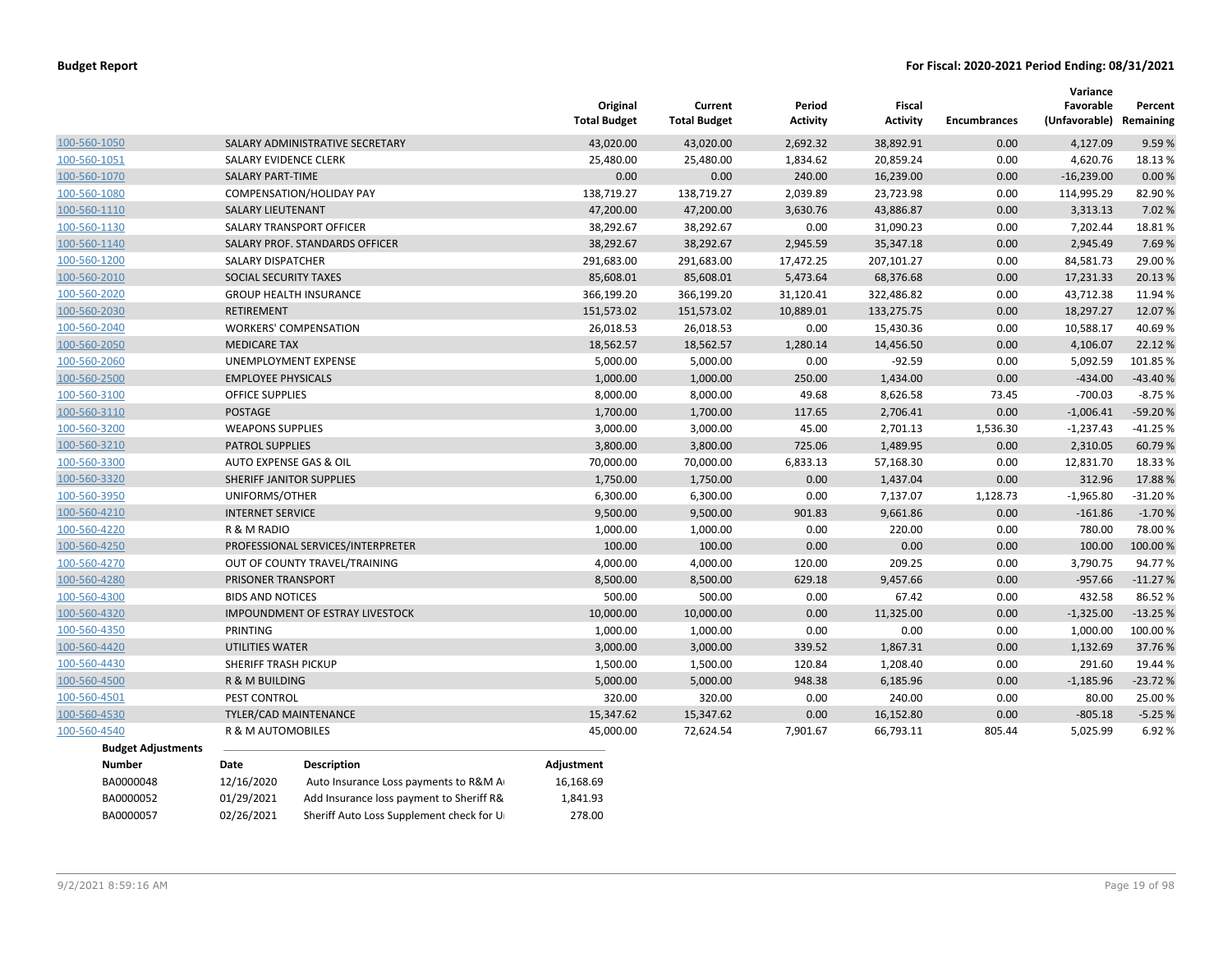| BA0000072                                | 07/27/2021                   | Sheriff insurance loss payment Approved    | Original<br><b>Total Budget</b><br>9,335.92 | Current<br><b>Total Budget</b> | Period<br>Activity | <b>Fiscal</b><br><b>Activity</b> | <b>Encumbrances</b> | Variance<br>Favorable<br>(Unfavorable) Remaining | Percent   |
|------------------------------------------|------------------------------|--------------------------------------------|---------------------------------------------|--------------------------------|--------------------|----------------------------------|---------------------|--------------------------------------------------|-----------|
| 100-560-4800                             | <b>BOND</b>                  |                                            | 435.00                                      | 435.00                         | 0.00               | 537.50                           | 0.00                | $-102.50$                                        | $-23.56%$ |
| 100-560-4820                             | <b>FIRE INSURANCE</b>        |                                            | 325.00                                      | 325.00                         | 0.00               | 292.00                           | 0.00                | 33.00                                            | 10.15 %   |
| 100-560-4870                             |                              | <b>AUTOMOBILE INSURANCE</b>                | 10,500.00                                   | 10,500.00                      | 0.00               | 9,266.00                         | 0.00                | 1,234.00                                         | 11.75 %   |
| 100-560-4880                             |                              | LAW ENFORCEMENT INSURANCE                  | 15,000.00                                   | 15,000.00                      | 0.00               | 15,983.68                        | 0.00                | $-983.68$                                        | $-6.56%$  |
| 100-560-4890                             | <b>LOCAL FUNDING 562</b>     |                                            | 36,287.76                                   | 36,287.76                      | 0.00               | 36,287.76                        | 0.00                | 0.00                                             | 0.00%     |
| 100-560-5720                             | OFFICE EQUIPMENT             |                                            | 200.00                                      | 200.00                         | 0.00               | 59.95                            | 0.00                | 140.05                                           | 70.03%    |
| 100-560-5740                             | <b>TECHNOLOGY</b>            |                                            | 16,000.00                                   | 16,000.00                      | 0.00               | 9,698.88                         | 0.00                | 6,301.12                                         | 39.38%    |
| 100-560-5750                             |                              | PURCHASE OF AUTOMOBILES                    | 50,000.00                                   | 50,000.00                      | 0.00               | 50,341.31                        | 0.00                | $-341.31$                                        | $-0.68%$  |
| 100-560-5790                             | <b>WEAPONS</b>               |                                            | 2,000.00                                    | 2,000.00                       | 0.00               | 311.12                           | 548.60              | 1,140.28                                         | 57.01%    |
|                                          |                              | Department: 560 - County Sheriff Total:    | 2,402,920.51                                | 2,430,545.05                   | 159,558.45         | 2,008,484.41                     | 4,092.52            | 417,968.12                                       | 17.20%    |
| <b>Department: 565 - Jail Operations</b> |                              |                                            |                                             |                                |                    |                                  |                     |                                                  |           |
| 100-565-3800                             | PRISONER HOUSING             |                                            | 2,550,000.00                                | 2,550,000.00                   | 182,103.80         | 1,743,449.54                     | 0.00                | 806,550.46                                       | 31.63%    |
| 100-565-4000                             |                              | PRISONER TRANSPORT/GUARD                   | 25,000.00                                   | 25,000.00                      | 615.88             | 18,553.93                        | 0.00                | 6,446.07                                         | 25.78%    |
| 100-565-4050                             | PRISONER MEDICAL             |                                            | 175,000.00                                  | 175,000.00                     | 17,377.56          | 150,386.71                       | 0.00                | 24,613.29                                        | 14.06%    |
| 100-565-4500                             | <b>R&amp;M BUILDING</b>      |                                            | 1,000.00                                    | 13,500.00                      | 467.21             | 14,383.81                        | 0.00                | $-883.81$                                        | $-6.55%$  |
| <b>Budget Adjustments</b>                |                              |                                            |                                             |                                |                    |                                  |                     |                                                  |           |
| <b>Number</b>                            | Date                         | <b>Description</b>                         | Adjustment                                  |                                |                    |                                  |                     |                                                  |           |
| BA0000071                                | 07/27/2021                   | Contingency to S. Jail-AC unit Approved 5, | 12,500.00                                   |                                |                    |                                  |                     |                                                  |           |
| 100-565-4501                             | PEST CONTROL                 |                                            | 580.00                                      | 580.00                         | 0.00               | 0.00                             | 0.00                | 580.00                                           | 100.00 %  |
|                                          |                              | Department: 565 - Jail Operations Total:   | 2,751,580.00                                | 2,764,080.00                   | 200,564.45         | 1,926,773.99                     | 0.00                | 837,306.01                                       | 30.29%    |
| Department: 573 - Bond Supervision       |                              |                                            |                                             |                                |                    |                                  |                     |                                                  |           |
| 100-573-1020                             |                              | SALARY-BOND SUPERVISOR                     | 38,244.95                                   | 22,960.95                      | 0.00               | 22,144.38                        | 0.00                | 816.57                                           | 3.56%     |
| <b>Budget Adjustments</b>                |                              |                                            |                                             |                                |                    |                                  |                     |                                                  |           |
| <b>Number</b>                            | Date                         | <b>Description</b>                         | Adjustment                                  |                                |                    |                                  |                     |                                                  |           |
| BA0000079                                | 08/03/2021                   | Move money from salary to Funding CSCE     | $-15,284.00$                                |                                |                    |                                  |                     |                                                  |           |
| 100-573-1070                             | Part Time                    |                                            | 2,816.32                                    | 2,816.32                       | 0.00               | 0.00                             | 0.00                | 2,816.32                                         | 100.00 %  |
| 100-573-2010                             | SOCIAL SECURITY TAXES        |                                            | 2,545.80                                    | 2,545.80                       | 0.00               | 1,358.56                         | 0.00                | 1,187.24                                         | 46.64%    |
| 100-573-2020                             |                              | <b>GROUP HEALTH INSURANCE</b>              | 13,427.30                                   | 9,624.30                       | 0.00               | 5,086.10                         | 0.00                | 4,538.20                                         | 47.15%    |
| <b>Budget Adjustments</b>                |                              |                                            |                                             |                                |                    |                                  |                     |                                                  |           |
| <b>Number</b>                            | Date                         | Description                                | Adjustment                                  |                                |                    |                                  |                     |                                                  |           |
| BA0000096                                | 08/31/2021                   | Moving money from Health Ins to Funding    | $-3,803.00$                                 |                                |                    |                                  |                     |                                                  |           |
| 100-573-2030                             | <b>RETIREMENT</b>            |                                            | 4,861.65                                    | 4,861.65                       | 0.00               | 2,619.16                         | 0.00                | 2,242.49                                         | 46.13%    |
| 100-573-2040                             |                              | <b>WORKERS' COMPENSATION</b>               | 131.39                                      | 131.39                         | 0.00               | 109.74                           | 0.00                | 21.65                                            | 16.48%    |
| 100-573-2050                             | <b>MEDICARE TAX</b>          |                                            | 595.39                                      | 595.39                         | 0.00               | 317.66                           | 0.00                | 277.73                                           | 46.65%    |
| 100-573-3100                             | <b>OFFICE SUPPLIES</b>       |                                            | 700.00                                      | 700.00                         | 179.99             | 548.38                           | 0.00                | 151.62                                           | 21.66%    |
| 100-573-3130                             | <b>DRUG TESTING SUPPLIES</b> |                                            | 4,000.00                                    | 4,000.00                       | 0.00               | 1,610.00                         | 2,880.00            | $-490.00$                                        | $-12.25%$ |
| 100-573-3400                             | <b>EVALUATIONS</b>           |                                            | 1,000.00                                    | 1,000.00                       | 0.00               | 0.00                             | 0.00                | 1,000.00                                         | 100.00 %  |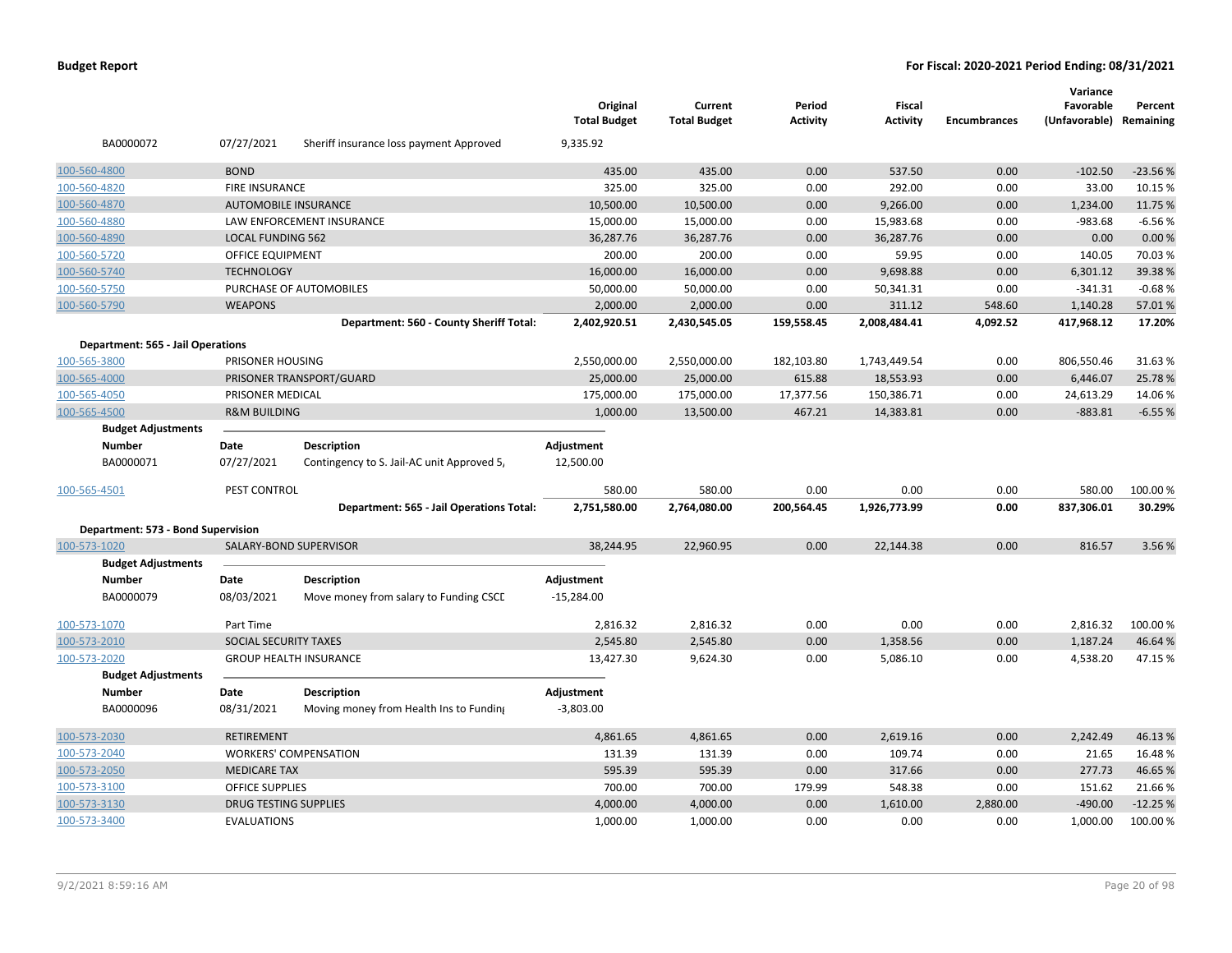|              |                                             |                          |                                             | Original<br><b>Total Budget</b> | Current<br><b>Total Budget</b> | Period<br>Activity | <b>Fiscal</b><br><b>Activity</b> | <b>Encumbrances</b> | Variance<br>Favorable<br>(Unfavorable) | Percent<br>Remaining |
|--------------|---------------------------------------------|--------------------------|---------------------------------------------|---------------------------------|--------------------------------|--------------------|----------------------------------|---------------------|----------------------------------------|----------------------|
| 100-573-4270 |                                             |                          | OUT OF COUNTY TRAVEL/TRAINING               | 1,900.00                        | 1,900.00                       | 0.00               | 0.00                             | 0.00                | 1,900.00                               | 100.00 %             |
| 100-573-4530 |                                             | <b>COMPUTER SOFTWARE</b> |                                             | 1,284.00                        | 1,284.00                       | 107.00             | 1,284.00                         | 0.00                | 0.00                                   | 0.00%                |
| 100-573-4800 |                                             | <b>BOND</b>              |                                             | 50.00                           | 50.00                          | 0.00               | 0.00                             | 0.00                | 50.00                                  | 100.00 %             |
| 100-573-4810 |                                             | <b>DUES</b>              |                                             | 75.00                           | 75.00                          | 0.00               | 0.00                             | 0.00                | 75.00                                  | 100.00 %             |
| 100-573-4811 |                                             | <b>FUNDING CSCD</b>      |                                             | 0.00                            | 19,087.00                      | 3,803.00           | 19,087.00                        | 0.00                | 0.00                                   | 0.00%                |
|              | <b>Budget Adjustments</b>                   |                          |                                             |                                 |                                |                    |                                  |                     |                                        |                      |
|              | <b>Number</b>                               | Date                     | <b>Description</b>                          | Adjustment                      |                                |                    |                                  |                     |                                        |                      |
|              | BA0000079                                   | 08/03/2021               | Move money from salary to Funding CSCL      | 15,284.00                       |                                |                    |                                  |                     |                                        |                      |
|              | BA0000096                                   | 08/31/2021               | Moving money from Health Ins to Funding     | 3,803.00                        |                                |                    |                                  |                     |                                        |                      |
|              |                                             |                          | Department: 573 - Bond Supervision Total:   | 71,631.80                       | 71,631.80                      | 4,089.99           | 54,164.98                        | 2,880.00            | 14,586.82                              | 20.36%               |
|              | Department: 575 - Juvenile Probation        |                          |                                             |                                 |                                |                    |                                  |                     |                                        |                      |
| 100-575-3110 |                                             | <b>POSTAGE</b>           |                                             | 0.00                            | 0.00                           | 3.06               | 35.95                            | 0.00                | $-35.95$                               | 0.00%                |
| 100-575-3150 |                                             | <b>COPIER RENTAL</b>     |                                             | 0.00                            | 0.00                           | 27.45              | 293.68                           | 0.00                | $-293.68$                              | 0.00%                |
| 100-575-9950 |                                             |                          | JUVENILE PROBATION FUNDING                  | 170,000.00                      | 170,000.00                     | 0.00               | 170,000.00                       | 0.00                | 0.00                                   | 0.00%                |
|              |                                             |                          | Department: 575 - Juvenile Probation Total: | 170,000.00                      | 170,000.00                     | 30.51              | 170,329.63                       | 0.00                | $-329.63$                              | $-0.19%$             |
|              | Department: 590 - Environmental Development |                          |                                             |                                 |                                |                    |                                  |                     |                                        |                      |
| 100-590-1020 |                                             | <b>SALARY DIRECTOR</b>   |                                             | 30,248.92                       | 30,248.92                      | 2,326.84           | 27,922.06                        | 0.00                | 2,326.86                               | 7.69%                |
| 100-590-1040 |                                             | <b>SALARIES DEPUTIES</b> |                                             | 40,681.56                       | 40,681.56                      | 3,129.36           | 37,552.33                        | 0.00                | 3,129.23                               | 7.69%                |
| 100-590-1070 |                                             | <b>SALARY PART-TIME</b>  |                                             | 18,096.00                       | 18,052.55                      | 1,392.00           | 9,453.72                         | 0.00                | 8,598.83                               | 47.63%               |
|              | <b>Budget Adjustments</b>                   |                          |                                             |                                 |                                |                    |                                  |                     |                                        |                      |
|              | <b>Number</b>                               | Date                     | <b>Description</b>                          | Adjustment                      |                                |                    |                                  |                     |                                        |                      |
|              | BA0000090                                   | 08/30/2021               | To move funds from PT salary to R&M Au      | $-43.45$                        |                                |                    |                                  |                     |                                        |                      |
| 100-590-2010 |                                             | SOCIAL SECURITY TAXES    |                                             | 5,519.64                        | 5,519.64                       | 416.16             | 4,512.62                         | 0.00                | 1,007.02                               | 18.24 %              |
| 100-590-2020 |                                             |                          | <b>GROUP HEALTH INSURANCE</b>               | 24,413.28                       | 24,413.28                      | 2,034.44           | 22,549.70                        | 0.00                | 1,863.58                               | 7.63%                |
| 100-590-2030 |                                             | <b>RETIREMENT</b>        |                                             | 10,540.74                       | 10,540.74                      | 812.20             | 8,872.61                         | 0.00                | 1,668.13                               | 15.83 %              |
| 100-590-2040 |                                             |                          | <b>WORKERS' COMPENSATION</b>                | 272.79                          | 272.79                         | 0.00               | 245.24                           | 0.00                | 27.55                                  | 10.10%               |
| 100-590-2050 |                                             | <b>MEDICARE TAX</b>      |                                             | 1,290.88                        | 1,290.88                       | 97.32              | 1,115.88                         | 0.00                | 175.00                                 | 13.56%               |
| 100-590-3100 |                                             | <b>OFFICE SUPPLIES</b>   |                                             | 850.00                          | 850.00                         | 0.00               | 598.59                           | 129.93              | 121.48                                 | 14.29%               |
| 100-590-3110 |                                             | POSTAGE                  |                                             | 1,700.00                        | 1,700.00                       | 95.37              | 1,212.64                         | 0.00                | 487.36                                 | 28.67%               |
| 100-590-3150 |                                             | <b>COPIER RENTAL</b>     |                                             | 1,000.00                        | 1,000.00                       | 74.64              | 826.30                           | 0.00                | 173.70                                 | 17.37%               |
| 100-590-3300 |                                             | AUTO EXPENSE GAS & OIL   |                                             | 1,100.00                        | 1,100.00                       | 47.00              | 691.70                           | 0.00                | 408.30                                 | 37.12%               |
| 100-590-4270 |                                             |                          | OUT OF COUNTY TRAVEL/TRAINING               | 1,500.00                        | 1,500.00                       | 0.00               | 743.75                           | 0.00                | 756.25                                 | 50.42%               |
| 100-590-4350 |                                             | PRINTING                 |                                             | 200.00                          | 200.00                         | 0.00               | 0.00                             | 0.00                | 200.00                                 | 100.00%              |
| 100-590-4530 |                                             | <b>COMPUTER SOFTWARE</b> |                                             | 300.00                          | 300.00                         | 0.00               | 300.00                           | 0.00                | 0.00                                   | 0.00%                |
| 100-590-4540 |                                             | <b>R&amp;M AUTO</b>      |                                             | 1,000.00                        | 1,043.45                       | 712.00             | 1,043.45                         | 0.00                | 0.00                                   | 0.00%                |
|              | <b>Budget Adjustments</b>                   |                          |                                             |                                 |                                |                    |                                  |                     |                                        |                      |
|              | <b>Number</b>                               | Date                     | <b>Description</b>                          | Adjustment                      |                                |                    |                                  |                     |                                        |                      |
|              | BA0000090                                   | 08/30/2021               | To move funds from PT salary to R&M Au      | 43.45                           |                                |                    |                                  |                     |                                        |                      |
| 100-590-4670 |                                             |                          | VISITING HEALTH INSPECTOR                   | 300.00                          | 300.00                         | 0.00               | 0.00                             | 0.00                | 300.00                                 | 100.00%              |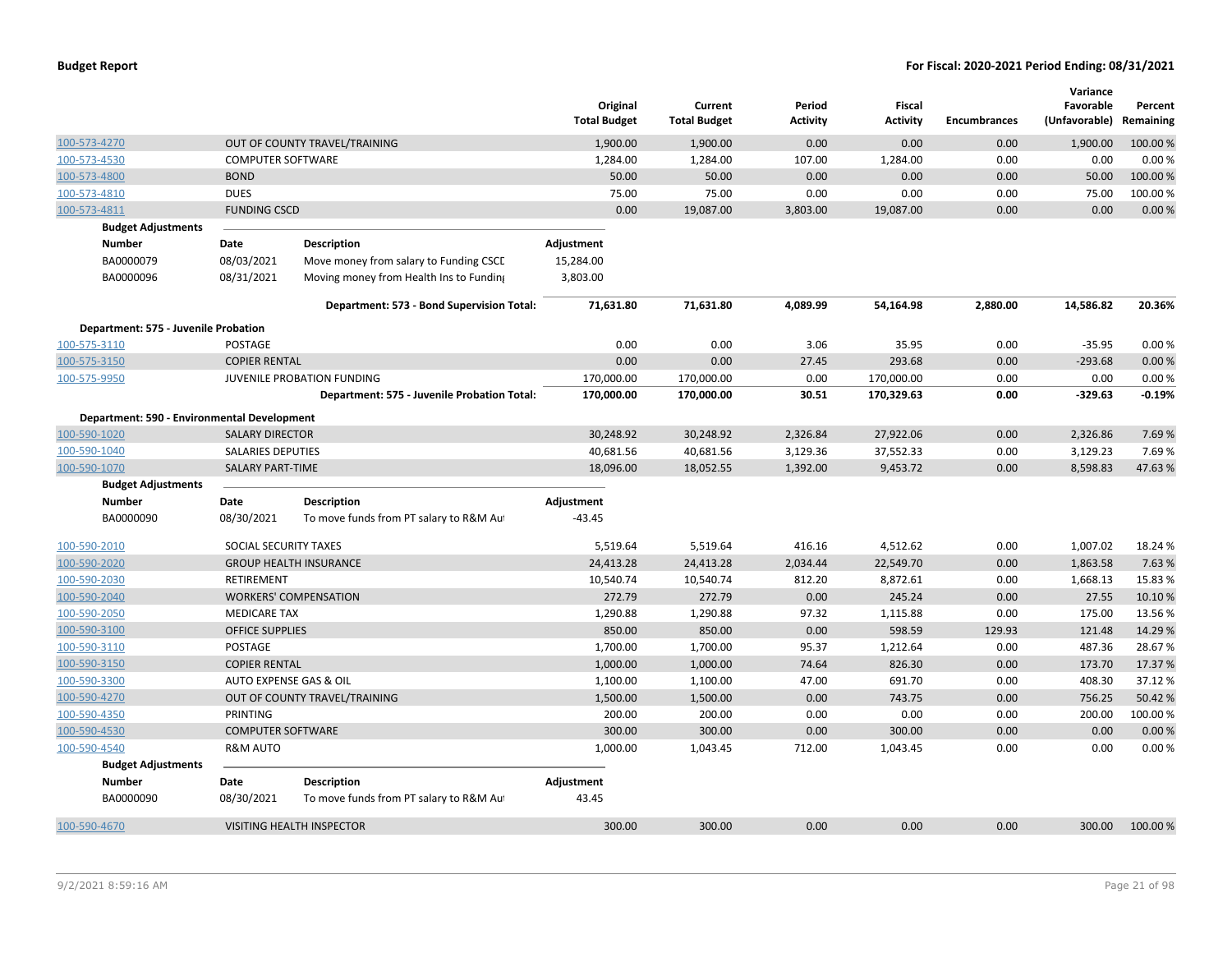|                                               |                              |                                                    | Original<br><b>Total Budget</b> | Current<br><b>Total Budget</b> | Period<br><b>Activity</b> | <b>Fiscal</b><br><b>Activity</b> | <b>Encumbrances</b> | Variance<br>Favorable<br>(Unfavorable) Remaining | Percent  |
|-----------------------------------------------|------------------------------|----------------------------------------------------|---------------------------------|--------------------------------|---------------------------|----------------------------------|---------------------|--------------------------------------------------|----------|
| 100-590-4800                                  | <b>BOND</b>                  |                                                    | 100.00                          | 100.00                         | 100.00                    | 100.00                           | 0.00                | 0.00                                             | 0.00%    |
| 100-590-4810                                  | <b>DUES</b>                  |                                                    | 111.00                          | 111.00                         | 0.00                      | 0.00                             | 0.00                | 111.00                                           | 100.00%  |
| 100-590-4870                                  | AUTOMOBILE INSURANCE         |                                                    | 225.00                          | 225.00                         | 0.00                      | 188.00                           | 0.00                | 37.00                                            | 16.44 %  |
| 100-590-5720                                  | <b>OFFICE EQUIPMENT</b>      |                                                    | 200.00                          | 200.00                         | 0.00                      | 0.00                             | 0.00                | 200.00                                           | 100.00 % |
|                                               |                              | Department: 590 - Environmental Development Total: | 139,649.81                      | 139,649.81                     | 11,237.33                 | 117,928.59                       | 129.93              | 21,591.29                                        | 15.46%   |
| <b>Department: 591 - Development Services</b> |                              |                                                    |                                 |                                |                           |                                  |                     |                                                  |          |
| 100-591-1020                                  | SALARY DIRECTOR              |                                                    | 36,834.94                       | 36,834.94                      | 2,326.84                  | 29,550.07                        | 0.00                | 7,284.87                                         | 19.78%   |
| 100-591-2010                                  | SOCIAL SECURITY TAXES        |                                                    | 2,283.77                        | 2,283.77                       | 144.26                    | 2,394.64                         | 0.00                | $-110.87$                                        | $-4.85%$ |
| 100-591-2020                                  |                              | <b>GROUP HEALTH INSURANCE</b>                      | 12,206.64                       | 12,206.64                      | 1,017.22                  | 12,035.78                        | 0.00                | 170.86                                           | 1.40%    |
| 100-591-2030                                  | RETIREMENT                   |                                                    | 4,361.26                        | 4,361.26                       | 275.96                    | 3,497.79                         | 0.00                | 863.47                                           | 19.80%   |
| 100-591-2040                                  | <b>WORKERS' COMPENSATION</b> |                                                    | 117.87                          | 117.87                         | 0.00                      | 105.70                           | 0.00                | 12.17                                            | 10.32%   |
| 100-591-2050                                  | <b>MEDICARE TAX</b>          |                                                    | 534.11                          | 534.11                         | 33.74                     | 277.03                           | 0.00                | 257.08                                           | 48.13%   |
| 100-591-3100                                  | <b>OFFICE SUPPLIES</b>       |                                                    | 500.00                          | 500.00                         | 165.80                    | 330.04                           | 0.00                | 169.96                                           | 33.99%   |
| 100-591-3110                                  | <b>POSTAGE</b>               |                                                    | 300.00                          | 300.00                         | 0.00                      | 0.00                             | 0.00                | 300.00                                           | 100.00%  |
| 100-591-3300                                  | AUTO EXPENSE GAS & OIL       |                                                    | 700.00                          | 700.00                         | 0.00                      | 254.34                           | 0.00                | 445.66                                           | 63.67%   |
| 100-591-4270                                  |                              | OUT OF COUNTY TRAVEL/TRAINING                      | 1,500.00                        | 1,500.00                       | 0.00                      | 0.00                             | 0.00                | 1,500.00                                         | 100.00 % |
| 100-591-4350                                  | PRINTING                     |                                                    | 100.00                          | 100.00                         | 0.00                      | 23.00                            | 0.00                | 77.00                                            | 77.00 %  |
| 100-591-4530                                  | <b>COMPUTER SOFTWARE</b>     |                                                    | 100.00                          | 100.00                         | 0.00                      | 100.00                           | 0.00                | 0.00                                             | 0.00%    |
| 100-591-4540                                  | <b>R&amp;M AUTO</b>          |                                                    | 250.00                          | 9,387.70                       | 0.00                      | 7,633.90                         | 0.00                | 1,753.80                                         | 18.68%   |
| <b>Budget Adjustments</b>                     |                              |                                                    |                                 |                                |                           |                                  |                     |                                                  |          |
| <b>Number</b>                                 | Date                         | <b>Description</b>                                 | Adjustment                      |                                |                           |                                  |                     |                                                  |          |
| BA0000073                                     | 07/27/2021                   | Development Svcs auto loss Approved 7/2            | 6,619.40                        |                                |                           |                                  |                     |                                                  |          |
| BA0000092                                     | 08/30/2021                   | Development Svcs auto insurance loss pay           | 2,518.30                        |                                |                           |                                  |                     |                                                  |          |
| 100-591-4800                                  | <b>BOND</b>                  |                                                    | 50.00                           | 50.00                          | 0.00                      | 0.00                             | 0.00                | 50.00                                            | 100.00 % |
| 100-591-4810                                  | <b>DUES</b>                  |                                                    | 50.00                           | 50.00                          | 0.00                      | 0.00                             | 0.00                | 50.00                                            | 100.00 % |
| 100-591-4870                                  | <b>AUTOMOBILE INSURANCE</b>  |                                                    | 275.00                          | 275.00                         | 0.00                      | 220.00                           | 0.00                | 55.00                                            | 20.00 %  |
|                                               |                              | Department: 591 - Development Services Total:      | 60,163.59                       | 69,301.29                      | 3,963.82                  | 56,422.29                        | 0.00                | 12,879.00                                        | 18.58%   |
| <b>Department: 640 - County Services</b>      |                              |                                                    |                                 |                                |                           |                                  |                     |                                                  |          |
| 100-640-4100                                  |                              | FANNIN CO. CHILDRENS CTR                           | 1,000.00                        | 1,000.00                       | 0.00                      | 1,000.00                         | 0.00                | 0.00                                             | 0.00%    |
| 100-640-4110                                  |                              | <b>FANNIN CO. WELFARE BOARD</b>                    | 1,000.00                        | 1,000.00                       | 0.00                      | 0.00                             | 0.00                | 1,000.00                                         | 100.00%  |
| 100-640-4120                                  |                              | FANNIN CO. HISTORICAL SOC                          | 4,500.00                        | 4,500.00                       | 0.00                      | 4,500.00                         | 0.00                | 0.00                                             | 0.00%    |
| 100-640-4130                                  |                              | TEXOMA COMMUNITY CENTER(M.H.M.R.)                  | 22,500.00                       | 22,500.00                      | 0.00                      | 22,500.00                        | 0.00                | 0.00                                             | 0.00%    |
| 100-640-4140                                  |                              | <b>FANNIN COUNTY CRISIS CENTER</b>                 | 1,000.00                        | 1,000.00                       | 1,000.00                  | 1,000.00                         | 0.00                | 0.00                                             | 0.00%    |
| 100-640-4150                                  | <b>TAPS PUBLIC TRANSIT</b>   |                                                    | 5,000.00                        | 5,000.00                       | 0.00                      | 5,000.00                         | 0.00                | 0.00                                             | 0.00 %   |
| 100-640-4160                                  | <b>TRI-COUNTY SNAP</b>       |                                                    | 2,400.00                        | 2,400.00                       | 0.00                      | 0.00                             | 0.00                | 2,400.00                                         | 100.00%  |
| 100-640-4170                                  | <b>OPEN ARMS SHELTER</b>     |                                                    | 1,000.00                        | 1,000.00                       | 0.00                      | 0.00                             | 0.00                | 1,000.00                                         | 100.00%  |
| 100-640-4180                                  |                              | FANNIN CO COMMUNITY MINISTRIES, INC                | 1,000.00                        | 1,000.00                       | 0.00                      | 1,000.00                         | 0.00                | 0.00                                             | 0.00%    |
| 100-640-4400                                  | UTILITIES ELECTRICITY        |                                                    | 8,500.00                        | 8,500.00                       | 642.72                    | 5,428.37                         | 0.00                | 3,071.63                                         | 36.14%   |
| 100-640-4410                                  | UTILITIES GAS                |                                                    | 2,000.00                        | 2,000.00                       | 65.30                     | 1,673.91                         | 0.00                | 326.09                                           | 16.30%   |
| 100-640-4420                                  | <b>UTILITIES WATER</b>       |                                                    | 4,000.00                        | 4,000.00                       | 305.31                    | 3,050.13                         | 0.00                | 949.87                                           | 23.75%   |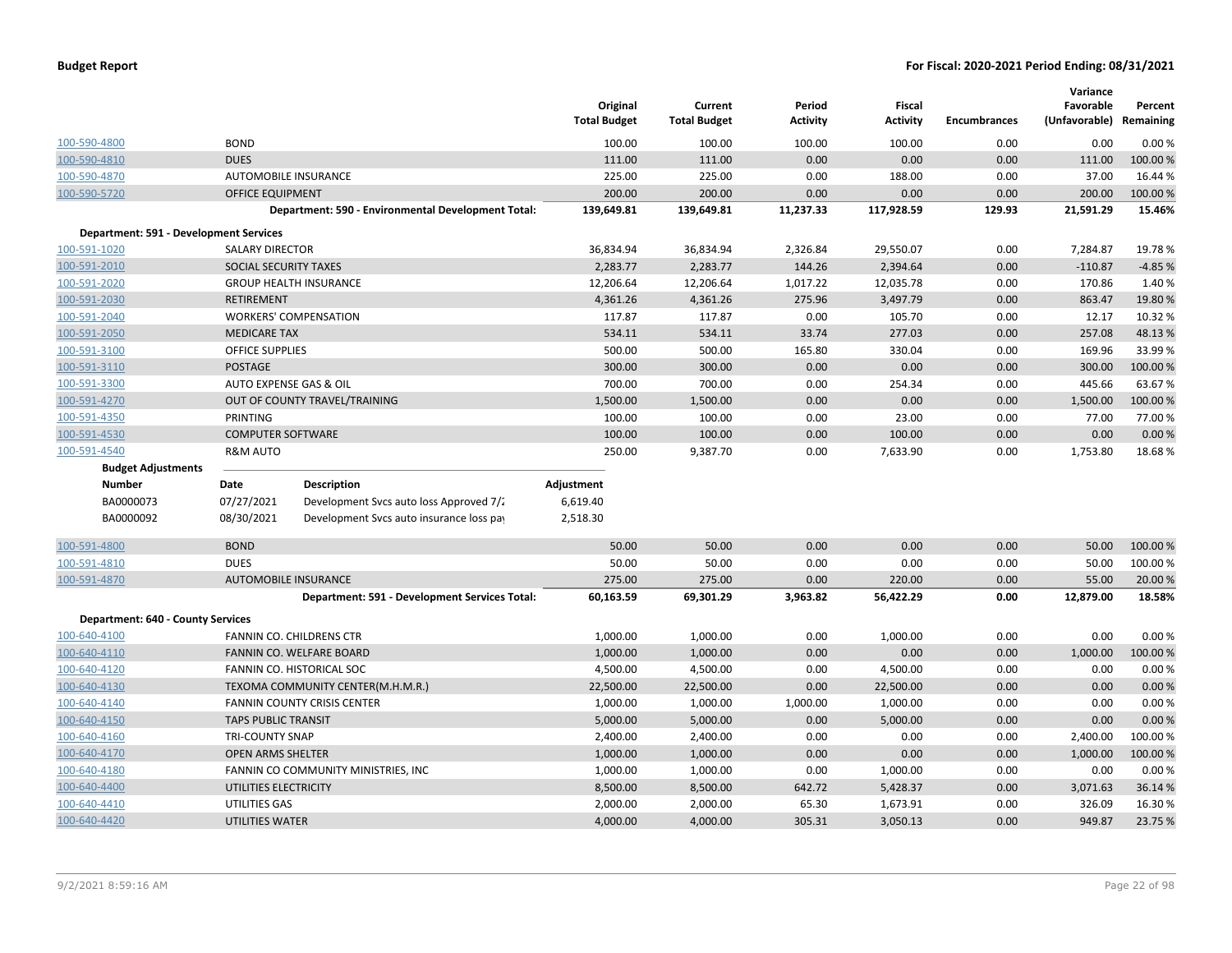|  | <b>Budget Report</b> |
|--|----------------------|
|--|----------------------|

|                                  |                                               |                     |                     |                 |                 |                     | Variance      |            |
|----------------------------------|-----------------------------------------------|---------------------|---------------------|-----------------|-----------------|---------------------|---------------|------------|
|                                  |                                               | Original            | Current             | Period          | <b>Fiscal</b>   |                     | Favorable     | Percent    |
|                                  |                                               | <b>Total Budget</b> | <b>Total Budget</b> | <b>Activity</b> | <b>Activity</b> | <b>Encumbrances</b> | (Unfavorable) | Remaining  |
| 100-640-4430                     | <b>TRASH PICK-UP</b>                          | 525.00              | 525.00              | 43.78           | 437.80          | 0.00                | 87.20         | 16.61%     |
| 100-640-4820                     | <b>FIRE INSURANCE</b>                         | 2,600.00            | 2,600.00            | 0.00            | 2,315.00        | 0.00                | 285.00        | 10.96%     |
|                                  | Department: 640 - County Services Total:      | 57,025.00           | 57,025.00           | 2,057.11        | 47,905.21       | 0.00                | 9,119.79      | 15.99%     |
| Department: 641 - Health Officer |                                               |                     |                     |                 |                 |                     |               |            |
| 100-641-1020                     | SALARY APPOINTED OFFICIAL                     | 2,400.00            | 2,400.00            | 200.00          | 2,200.00        | 0.00                | 200.00        | 8.33 %     |
|                                  | Department: 641 - Health Officer Total:       | 2,400.00            | 2,400.00            | 200.00          | 2,200.00        | 0.00                | 200.00        | 8.33%      |
|                                  | Department: 645 - Indigent Health Care        |                     |                     |                 |                 |                     |               |            |
| 100-645-1020                     | <b>SALARY IHC DIRECTOR</b>                    | 18,096.00           | 18,096.00           | 1,392.00        | 16,704.00       | 0.00                | 1,392.00      | 7.69%      |
| 100-645-2010                     | SOCIAL SECURITY TAX                           | 1,121.95            | 1,121.95            | 86.30           | 1,035.60        | 0.00                | 86.35         | 7.70%      |
| 100-645-2030                     | RETIREMENT                                    | 2,142.57            | 2,142.57            | 165.10          | 1,977.77        | 0.00                | 164.80        | 7.69%      |
| 100-645-2040                     | <b>WORKER'S COMP</b>                          | 57.91               | 57.91               | 0.00            | 51.92           | 0.00                | 5.99          | 10.34 %    |
| 100-645-2050                     | <b>MEDICARE TAX</b>                           | 262.39              | 262.39              | 20.18           | 242.16          | 0.00                | 20.23         | 7.71%      |
| 100-645-3100                     | <b>OFFICE SUPPLIES</b>                        | 400.00              | 400.00              | 0.00            | 527.79          | 0.00                | $-127.79$     | $-31.95%$  |
| 100-645-3110                     | <b>POSTAGE</b>                                | 75.00               | 75.00               | 0.00            | 136.08          | 0.00                | $-61.08$      | $-81.44%$  |
| 100-645-4090                     | <b>DIABETIC SUPPLIES</b>                      | 3,000.00            | 3,000.00            | 60.11           | 1,685.22        | 0.00                | 1,314.78      | 43.83%     |
| 100-645-4100                     | CERT. REG. NURSE ANES.                        | 500.00              | 500.00              | 0.00            | 0.00            | 0.00                | 500.00        | 100.00%    |
| 100-645-4110                     | PHYSICIAN, NON-EMERGENCY                      | 15,000.00           | 15,000.00           | 5,956.61        | 52,941.26       | 0.00                | $-37,941.26$  | $-252.94%$ |
| 100-645-4120                     | PRESCRIPTIONS, DRUGS                          | 20,000.00           | 20,000.00           | 4,863.06        | 27,659.49       | 0.00                | $-7,659.49$   | $-38.30%$  |
| 100-645-4130                     | HOSPITAL, INPATIENT                           | 45,000.00           | 45,000.00           | 9,593.47        | 72,630.85       | 0.00                | $-27,630.85$  | $-61.40%$  |
| 100-645-4140                     | HOSPITAL, OUTPATIENT                          | 60,000.00           | 60,000.00           | 12,364.60       | 125,850.18      | 0.00                | $-65,850.18$  | $-109.75%$ |
| 100-645-4150                     | LABORATORY/X-RAY                              | 4,000.00            | 4,000.00            | 394.68          | 2,995.05        | 0.00                | 1,004.95      | 25.12%     |
| 100-645-4165                     | SKILLED NURSING FACILITY                      | 0.00                | 0.00                | 0.00            | 1,180.00        | 0.00                | $-1,180.00$   | 0.00%      |
| 100-645-4180                     | FED. QUALIFIED HEALTH CENTER                  | 5,000.00            | 5,000.00            | 0.00            | 0.00            | 0.00                | 5,000.00      | 100.00%    |
| 100-645-4210                     | <b>INTERNET</b>                               | 948.00              | 948.00              | 93.94           | 1,003.34        | 0.00                | $-55.34$      | $-5.84%$   |
| 100-645-4270                     | OUT OF COUNTY TRAVEL/TRAINING                 | 1,000.00            | 1,000.00            | 0.00            | 0.00            | 0.00                | 1,000.00      | 100.00 %   |
| 100-645-4300                     | <b>BIDS &amp; NOTICES</b>                     | 75.00               | 75.00               | 0.00            | 0.00            | 0.00                | 75.00         | 100.00%    |
| 100-645-4530                     | <b>COMPUTER SOFTWARE</b>                      | 12,708.00           | 12,708.00           | 1,059.00        | 12,708.00       | 0.00                | 0.00          | 0.00%      |
|                                  | Department: 645 - Indigent Health Care Total: | 189,386.82          | 189,386.82          | 36,049.05       | 319,328.71      | 0.00                | $-129,941.89$ | $-68.61%$  |
| Department: 665 - County Agents  |                                               |                     |                     |                 |                 |                     |               |            |
| 100-665-1050                     | <b>SALARY SECRETARY</b>                       | 28,296.90           | 28,296.90           | 2,176.67        | 20,133.29       | 0.00                | 8,163.61      | 28.85%     |
| 100-665-1500                     | CO. AGENTS SALARIES                           | 51,811.65           | 51,811.65           | 3,985.52        | 47,826.24       | 0.00                | 3,985.41      | 7.69%      |
| 100-665-2010                     | SOCIAL SECURITY TAXES                         | 4,966.73            | 4,966.73            | 323.26          | 3,684.32        | 0.00                | 1,282.41      | 25.82 %    |
| 100-665-2020                     | <b>GROUP HEALTH INSURANCE</b>                 | 12,206.64           | 12,206.64           | 1,017.22        | 11,189.42       | 0.00                | 1,017.22      | 8.33 %     |
| 100-665-2030                     | <b>RETIREMENT</b>                             | 3,350.35            | 3,350.35            | 258.16          | 2,384.92        | 0.00                | 965.43        | 28.82%     |
| 100-665-2040                     | <b>WORKERS' COMPENSATION</b>                  | 90.55               | 90.55               | 0.00            | 81.20           | 0.00                | 9.35          | 10.33 %    |
| 100-665-2050                     | <b>MEDICARE TAX</b>                           | 1,161.57            | 1,161.57            | 75.61           | 861.78          | 0.00                | 299.79        | 25.81%     |
| 100-665-3100                     | OFFICE SUPPLIES                               | 1,100.00            | 1,100.00            | 546.82          | 1,079.71        | 14.54               | 5.75          | 0.52%      |
| 100-665-3110                     | POSTAGE                                       | 300.00              | 300.00              | 0.00            | 110.00          | 0.00                | 190.00        | 63.33%     |
| 100-665-3150                     | <b>COPIER RENTAL</b>                          | 1,800.00            | 1,800.00            | 96.41           | 1,120.85        | 0.00                | 679.15        | 37.73%     |
| 100-665-3350                     | PROGRAM SUPPLIES                              | 500.00              | 500.00              | 0.00            | 0.00            | 0.00                | 500.00        | 100.00%    |
| 100-665-4210                     | <b>INTERNET</b>                               | 800.00              | 800.00              | 64.99           | 714.89          | 0.00                | 85.11         | 10.64%     |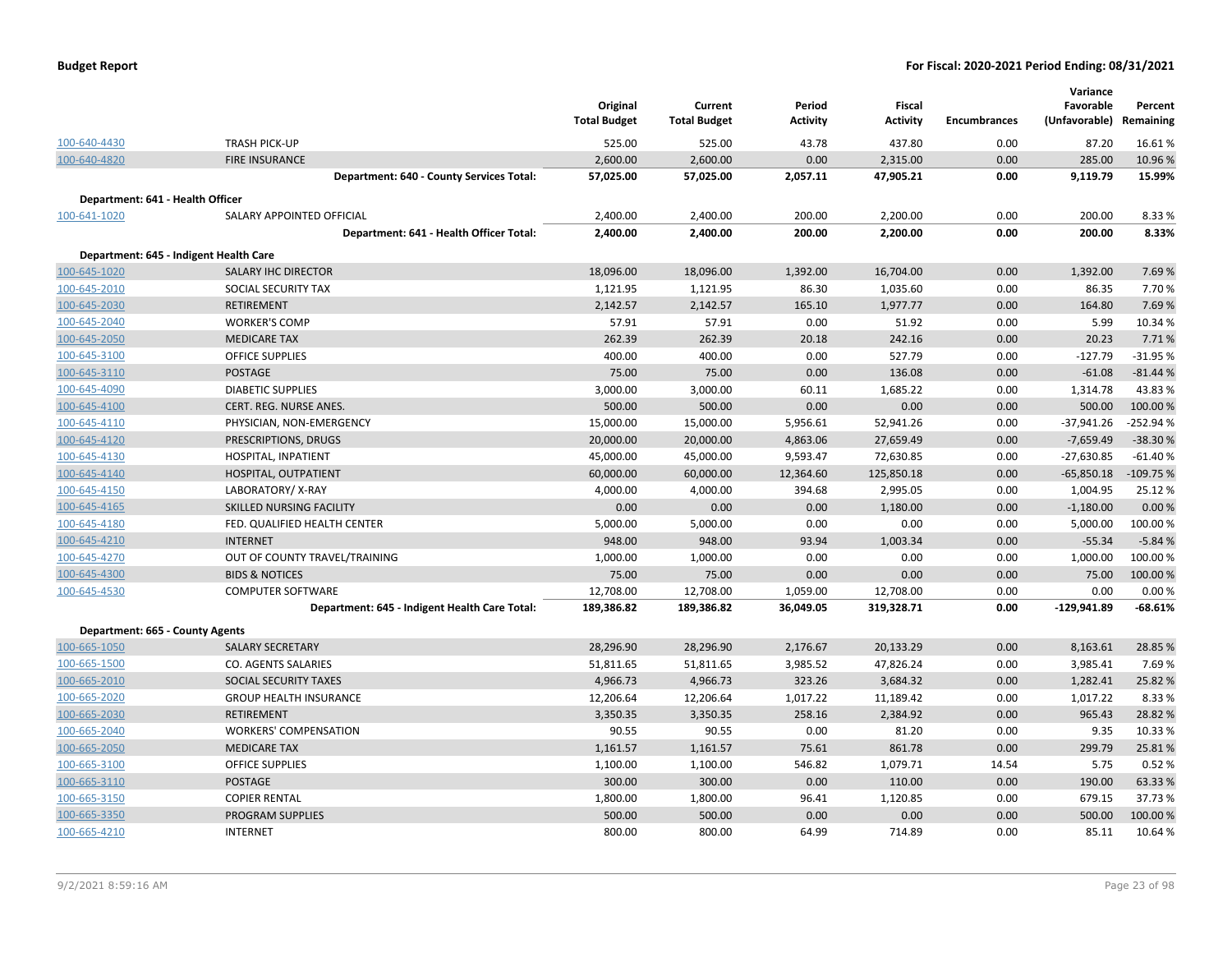| <b>Budget Report</b> |
|----------------------|
|----------------------|

|                                                    |                              |                                                           | Original<br><b>Total Budget</b> | Current<br><b>Total Budget</b> | Period<br><b>Activity</b> | <b>Fiscal</b><br><b>Activity</b> | <b>Encumbrances</b> | Variance<br>Favorable<br>(Unfavorable) | Percent<br>Remaining |
|----------------------------------------------------|------------------------------|-----------------------------------------------------------|---------------------------------|--------------------------------|---------------------------|----------------------------------|---------------------|----------------------------------------|----------------------|
| 100-665-4270                                       |                              | IN/OUT CO.TRAVEL/TRAINING-AG.                             | 3,000.00                        | 3,000.00                       | 0.00                      | 137.50                           | 0.00                | 2,862.50                               | 95.42 %              |
| 100-665-4280                                       |                              | IN/OUT CO.TRAVEL/TRAINING-F.C.S.                          | 3,000.00                        | 3,000.00                       | 263.94                    | 1,458.54                         | 0.00                | 1,541.46                               | 51.38%               |
| 100-665-4290                                       |                              | IN/OUT CO.TRAVEL/TRAINING-4-H                             | 3,000.00                        | 3,000.00                       | 17.50                     | 2,174.38                         | 0.00                | 825.62                                 | 27.52 %              |
|                                                    |                              | Department: 665 - County Agents Total:                    | 115,384.39                      | 115,384.39                     | 8,826.10                  | 92,957.04                        | 14.54               | 22,412.81                              | 19.42%               |
| <b>Department: 696 - Donations and Allocations</b> |                              |                                                           |                                 |                                |                           |                                  |                     |                                        |                      |
| 100-696-4910                                       |                              | SOIL & WATER CONSERVATION                                 | 1,000.00                        | 1,000.00                       | 0.00                      | 0.00                             | 0.00                | 1,000.00                               | 100.00%              |
| 100-696-4920                                       | <b>INDIGENT BURIAL</b>       |                                                           | 2,000.00                        | 2,000.00                       | 0.00                      | 500.00                           | 0.00                | 1,500.00                               | 75.00 %              |
|                                                    |                              | <b>Department: 696 - Donations and Allocations Total:</b> | 3,000.00                        | 3,000.00                       | 0.00                      | 500.00                           | 0.00                | 2,500.00                               | 83.33%               |
|                                                    |                              | <b>Expense Total:</b>                                     | 13,903,281.52                   | 13,941,763.76                  | 1,290,255.14              | 11,719,039.97                    | 20,879.68           | 2,201,844.11                           | 15.79%               |
|                                                    |                              | Fund: 100 - General Surplus (Deficit):                    | 0.00                            | 0.00                           | $-824,076.92$             | 1,978,837.33                     | $-20,879.68$        | 1,957,957.65                           | 0.00%                |
|                                                    |                              |                                                           |                                 |                                |                           |                                  |                     |                                        |                      |
| Fund: 110 - Courthouse Security                    |                              |                                                           |                                 |                                |                           |                                  |                     |                                        |                      |
| Revenue                                            |                              |                                                           |                                 |                                |                           |                                  |                     |                                        |                      |
| RevType: 300 - CASH                                |                              |                                                           |                                 |                                |                           |                                  |                     |                                        |                      |
| 110-300-1110                                       |                              | BEGINNING CASH BALANCE                                    | 26,650.00                       | 55,064.66                      | 0.00                      | 0.00                             | 0.00                | $-55,064.66$                           | 100.00%              |
| <b>Budget Adjustments</b><br><b>Number</b>         | Date                         | <b>Description</b>                                        | Adjustment                      |                                |                           |                                  |                     |                                        |                      |
| BA0000059                                          | 03/05/2021                   | Increase budget for CCTV and access cont                  | $-28,414.66$                    |                                |                           |                                  |                     |                                        |                      |
|                                                    |                              |                                                           |                                 |                                |                           |                                  |                     |                                        |                      |
|                                                    |                              | RevType: 300 - CASH Total:                                | 26,650.00                       | 55,064.66                      | 0.00                      | 0.00                             | 0.00                | $-55,064.66$                           | 100.00%              |
| RevType: 340 - FEES OF OFFICE                      |                              |                                                           |                                 |                                |                           |                                  |                     |                                        |                      |
| 110-340-6000                                       | <b>COUNTY CLERK FEES</b>     |                                                           | 4,000.00                        | 4,000.00                       | 1,601.70                  | 4,324.91                         | 0.00                | 324.91                                 | 108.12%              |
| 110-340-6500                                       | <b>DISTRICT CLERK FEES</b>   |                                                           | 2,200.00                        | 2,200.00                       | 0.00                      | 2,556.26                         | 0.00                | 356.26                                 | 116.19%              |
| 110-340-6510                                       | <b>JUSTICE OF PEACE FEES</b> |                                                           | 2,100.00                        | 2,100.00                       | 0.00                      | 110.83                           | 0.00                | $-1,989.17$                            | 94.72%               |
|                                                    |                              | RevType: 340 - FEES OF OFFICE Total:                      | 8,300.00                        | 8,300.00                       | 1,601.70                  | 6,992.00                         | 0.00                | $-1,308.00$                            | 15.76%               |
| RevType: 360 - INTEREST EARNINGS                   |                              |                                                           |                                 |                                |                           |                                  |                     |                                        |                      |
| 110-360-1000                                       | <b>INTEREST EARNINGS</b>     |                                                           | 50.00                           | 50.00                          | 0.00                      | 0.00                             | 0.00                | $-50.00$                               | 100.00%              |
|                                                    |                              | RevType: 360 - INTEREST EARNINGS Total:                   | 50.00                           | 50.00                          | 0.00                      | 0.00                             | 0.00                | $-50.00$                               | 100.00%              |
|                                                    |                              | <b>Revenue Total:</b>                                     | 35,000.00                       | 63,414.66                      | 1,601.70                  | 6,992.00                         | 0.00                | $-56,422.66$                           | 88.97%               |
| <b>Expense</b>                                     |                              |                                                           |                                 |                                |                           |                                  |                     |                                        |                      |
| Department: 541 - Courthouse Security Part-Time    |                              |                                                           |                                 |                                |                           |                                  |                     |                                        |                      |
| 110-541-1070                                       | <b>SALARY PART-TIME</b>      |                                                           | 35,000.00                       | 35,000.00                      | 4,451.36                  | 6,948.78                         | 0.00                | 28,051.22                              | 80.15 %              |
|                                                    |                              | Department: 541 - Courthouse Security Part-Time Total:    | 35,000.00                       | 35,000.00                      | 4,451.36                  | 6,948.78                         | 0.00                | 28,051.22                              | 80.15%               |
| Department: 542 - Security Equipment               |                              |                                                           |                                 |                                |                           |                                  |                     |                                        |                      |
| 110-542-4830                                       | <b>ALARM MONITORING</b>      |                                                           | 0.00                            | 0.00                           | 0.00                      | 359.40                           | 0.00                | $-359.40$                              | 0.00%                |
| 110-542-5710                                       | <b>EQUIPMENT</b>             |                                                           | 0.00                            | 28,414.66                      | 0.00                      | 28,414.85                        | 0.00                | $-0.19$                                | 0.00%                |
|                                                    |                              |                                                           |                                 |                                |                           |                                  |                     |                                        |                      |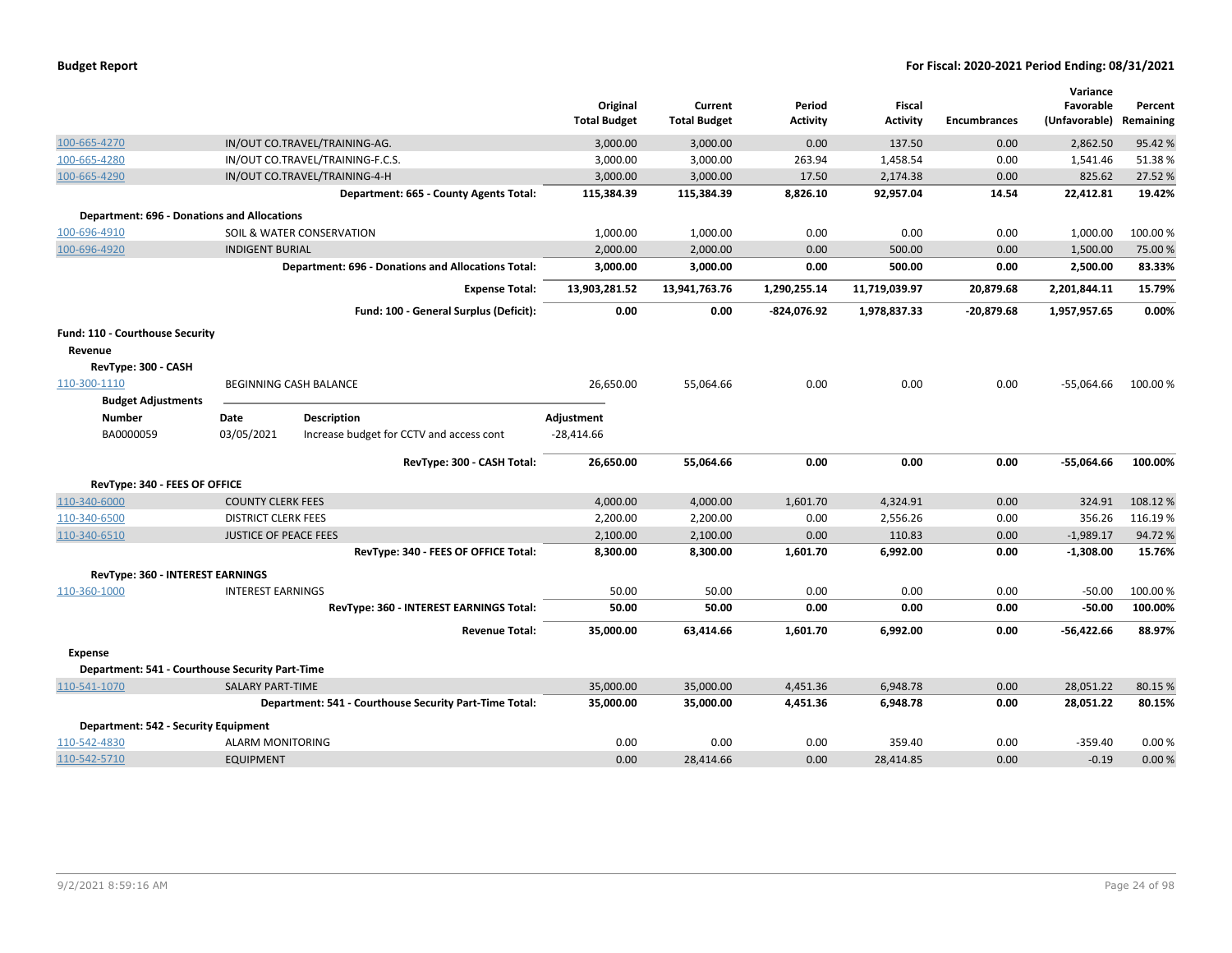|                                             |                             |                                                                | Original<br><b>Total Budget</b> | Current<br><b>Total Budget</b> | Period<br><b>Activity</b> | Fiscal<br><b>Activity</b> | <b>Encumbrances</b> | Variance<br>Favorable<br>(Unfavorable) Remaining | Percent  |
|---------------------------------------------|-----------------------------|----------------------------------------------------------------|---------------------------------|--------------------------------|---------------------------|---------------------------|---------------------|--------------------------------------------------|----------|
| <b>Budget Adjustments</b><br><b>Number</b>  | Date                        |                                                                |                                 |                                |                           |                           |                     |                                                  |          |
| BA0000059                                   | 03/05/2021                  | Description<br>Increase budget for CCTV and access cont        | Adjustment<br>28,414.66         |                                |                           |                           |                     |                                                  |          |
|                                             |                             |                                                                |                                 |                                |                           |                           |                     |                                                  |          |
|                                             |                             | Department: 542 - Security Equipment Total:                    | 0.00                            | 28,414.66                      | 0.00                      | 28,774.25                 | 0.00                | $-359.59$                                        | $-1.27%$ |
|                                             |                             | <b>Expense Total:</b>                                          | 35,000.00                       | 63,414.66                      | 4,451.36                  | 35,723.03                 | 0.00                | 27,691.63                                        | 43.67%   |
|                                             |                             | Fund: 110 - Courthouse Security Surplus (Deficit):             | 0.00                            | 0.00                           | $-2,849.66$               | -28,731.03                | 0.00                | -28,731.03                                       | 0.00%    |
| Fund: 111 - Justice Court Building Security |                             |                                                                |                                 |                                |                           |                           |                     |                                                  |          |
| Revenue                                     |                             |                                                                |                                 |                                |                           |                           |                     |                                                  |          |
| RevType: 300 - CASH                         |                             |                                                                |                                 |                                |                           |                           |                     |                                                  |          |
| 111-300-1140                                | <b>BEGINNING CASH</b>       |                                                                | 3,650.00                        | 3,650.00                       | 0.00                      | 0.00                      | 0.00                | $-3,650.00$                                      | 100.00 % |
|                                             |                             | RevType: 300 - CASH Total:                                     | 3,650.00                        | 3,650.00                       | 0.00                      | 0.00                      | 0.00                | $-3,650.00$                                      | 100.00%  |
| RevType: 370 - MISCELLANEOUS                |                             |                                                                |                                 |                                |                           |                           |                     |                                                  |          |
| 111-370-4550                                | <b>JP1 SECURITY FEE</b>     |                                                                | 500.00                          | 500.00                         | 0.00                      | 467.72                    | 0.00                | $-32.28$                                         | 6.46%    |
| 111-370-4560                                | <b>JP2 SECURITY FEE</b>     |                                                                | 150.00                          | 150.00                         | 0.00                      | 85.90                     | 0.00                | $-64.10$                                         | 42.73%   |
| 111-370-4570                                | <b>JP3 SECURITY FEE</b>     |                                                                | 200.00                          | 200.00                         | 0.00                      | 362.30                    | 0.00                | 162.30                                           | 181.15 % |
|                                             |                             | RevType: 370 - MISCELLANEOUS Total:                            | 850.00                          | 850.00                         | 0.00                      | 915.92                    | 0.00                | 65.92                                            | 7.76%    |
|                                             |                             | <b>Revenue Total:</b>                                          | 4,500.00                        | 4,500.00                       | 0.00                      | 915.92                    | 0.00                | $-3,584.08$                                      | 79.65%   |
| <b>Expense</b>                              |                             |                                                                |                                 |                                |                           |                           |                     |                                                  |          |
| Department: 454 - Justice Ct Bldg Expense   |                             |                                                                |                                 |                                |                           |                           |                     |                                                  |          |
| 111-454-3200                                | JP1 SECURITY EXPENSE        |                                                                | 1,000.00                        | 1,000.00                       | 0.00                      | 0.00                      | 0.00                | 1,000.00                                         | 100.00 % |
| 111-454-3210                                | JP2 SECURITY EXPENSE        |                                                                | 1,000.00                        | 1,000.00                       | 0.00                      | 0.00                      | 0.00                | 1,000.00                                         | 100.00 % |
| 111-454-3220                                | <b>JP3 SECURITY EXPENSE</b> |                                                                | 2,500.00                        | 2,500.00                       | 0.00                      | 0.00                      | 0.00                | 2,500.00                                         | 100.00 % |
|                                             |                             | Department: 454 - Justice Ct Bldg Expense Total:               | 4,500.00                        | 4,500.00                       | 0.00                      | 0.00                      | 0.00                | 4,500.00                                         | 100.00%  |
|                                             |                             | <b>Expense Total:</b>                                          | 4,500.00                        | 4,500.00                       | 0.00                      | 0.00                      | 0.00                | 4,500.00                                         | 100.00%  |
|                                             |                             | Fund: 111 - Justice Court Building Security Surplus (Deficit): | 0.00                            | 0.00                           | 0.00                      | 915.92                    | 0.00                | 915.92                                           | 0.00%    |
| Fund: 120 - County Clerk Vital Statistics   |                             |                                                                |                                 |                                |                           |                           |                     |                                                  |          |
| Revenue                                     |                             |                                                                |                                 |                                |                           |                           |                     |                                                  |          |
| RevType: 300 - CASH                         |                             |                                                                |                                 |                                |                           |                           |                     |                                                  |          |
| 120-300-1120                                |                             | <b>BEGINNING CASH BALANCE</b>                                  | 2,995.00                        | 2,995.00                       | 0.00                      | 0.00                      | 0.00                | $-2,995.00$                                      | 100.00 % |
|                                             |                             | RevType: 300 - CASH Total:                                     | 2,995.00                        | 2,995.00                       | 0.00                      | 0.00                      | 0.00                | $-2,995.00$                                      | 100.00%  |
| RevType: 360 - INTEREST EARNINGS            |                             |                                                                |                                 |                                |                           |                           |                     |                                                  |          |
| 120-360-1000                                | <b>INTEREST EARNINGS</b>    |                                                                | 5.00                            | 5.00                           | 0.00                      | 0.00                      | 0.00                | $-5.00$                                          | 100.00 % |
|                                             |                             | RevType: 360 - INTEREST EARNINGS Total:                        | 5.00                            | 5.00                           | 0.00                      | 0.00                      | 0.00                | $-5.00$                                          | 100.00%  |
| RevType: 370 - MISCELLANEOUS                |                             |                                                                |                                 |                                |                           |                           |                     |                                                  |          |
| 120-370-1340                                | CO.CLK.VITAL STAT.FEE       |                                                                | 500.00                          | 500.00                         | 133.00                    | 263.00                    | 0.00                | $-237.00$                                        | 47.40%   |
|                                             |                             | RevType: 370 - MISCELLANEOUS Total:                            | 500.00                          | 500.00                         | 133.00                    | 263.00                    | 0.00                | $-237.00$                                        | 47.40%   |
|                                             |                             | <b>Revenue Total:</b>                                          | 3,500.00                        | 3,500.00                       | 133.00                    | 263.00                    | 0.00                | $-3,237.00$                                      | 92.49%   |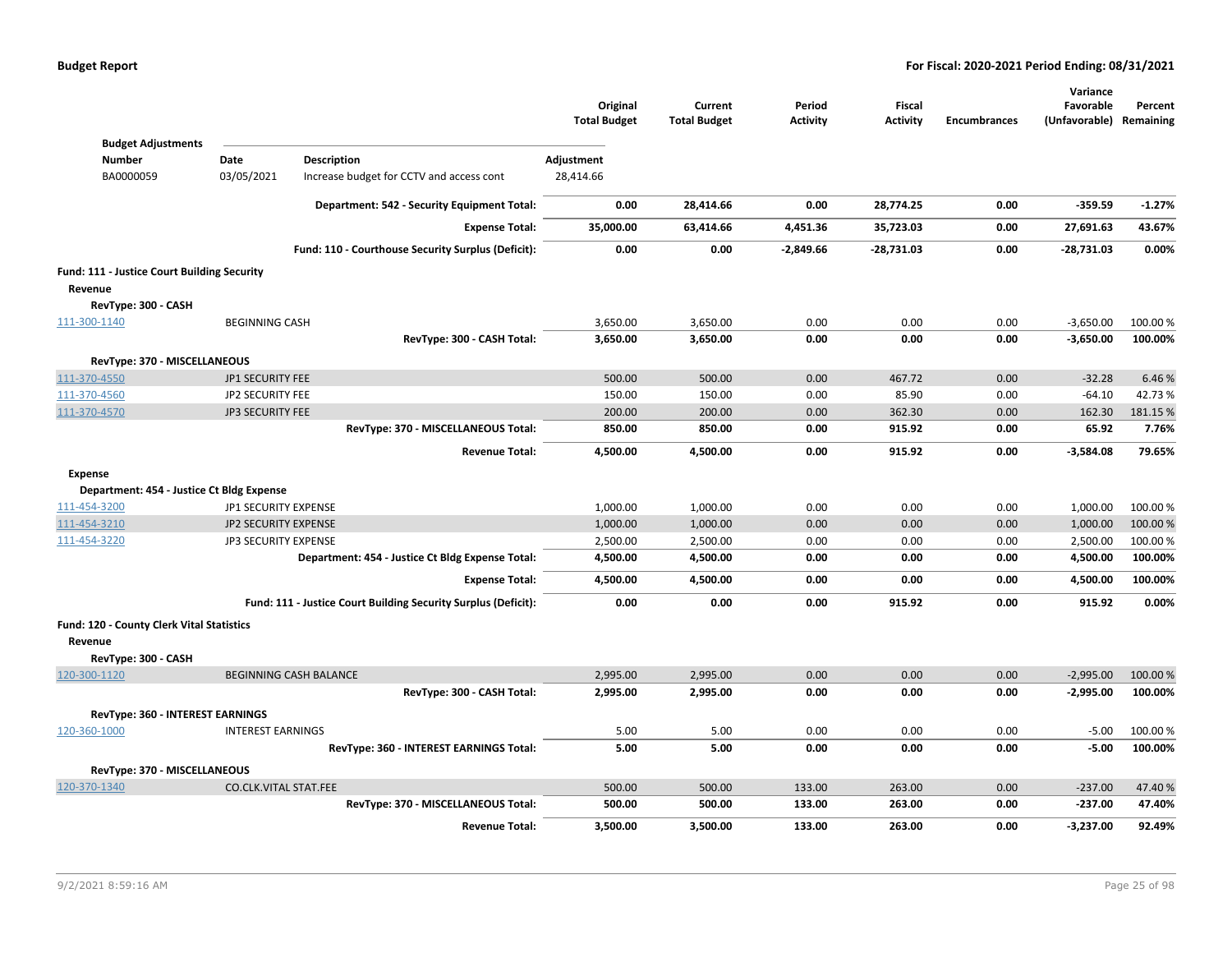|                                                    | Fund: 121 - County Clerk Records Management Surplus (Deficit):        | 0.00                   | 0.00                   | -939.80                | $-55,211.38$           | 0.00                | $-55,211.38$                 | 0.00%            |
|----------------------------------------------------|-----------------------------------------------------------------------|------------------------|------------------------|------------------------|------------------------|---------------------|------------------------------|------------------|
|                                                    | <b>Expense Total:</b>                                                 | 95,689.08              | 95,689.08              | 16,247.82              | 91,860.37              | 0.00                | 3,828.71                     | 4.00%            |
|                                                    | Department: 402 - Co.Clerk Records Mgt. Exp. Total:                   | 95,689.08              | 95,689.08              | 16,247.82              | 91,860.37              | 0.00                | 3,828.71                     | 4.00%            |
| 121-402-5740                                       | <b>TECHNOLOGY</b>                                                     | 400.00                 | 400.00                 | 0.00                   | 0.00                   | 0.00                | 400.00                       | 100.00%          |
| 121-402-3150                                       | <b>COPIER MAINTENANCE</b>                                             | 435.60                 | 435.60                 | 0.00                   | 579.79                 | 0.00                | $-144.19$                    | $-33.10%$        |
| 121-402-3120                                       | <b>IMAGING SYSTEM</b>                                                 | 51,204.00              | 51,204.00              | 12,864.00              | 51,456.00              | 0.00                | $-252.00$                    | $-0.49%$         |
| 121-402-3100                                       | <b>OFFICE SUPPLIES</b>                                                | 600.00                 | 600.00                 | 0.00                   | 166.95                 | 0.00                | 433.05                       | 72.18%           |
| 121-402-2050                                       | <b>MEDICARE TAX</b>                                                   | 373.28                 | 373.28                 | 28.72                  | 344.64                 | 0.00                | 28.64                        | 7.67%            |
| 121-402-2040                                       | <b>WORKERS COMPENSATION</b>                                           | 82.38                  | 82.38                  | 0.00                   | 73.86                  | 0.00                | 8.52                         | 10.34 %          |
| 121-402-2030                                       | <b>RETIREMENT</b>                                                     | 3,047.99               | 3,047.99               | 234.86                 | 2,813.48               | 0.00                | 234.51                       | 7.69%            |
| 121-402-2020                                       | <b>GROUP HEALTH INSURANCE</b>                                         | 12,206.64              | 12,206.64              | 1,017.22               | 11,189.42              | 0.00                | 1,017.22                     | 8.33%            |
| 121-402-2010                                       | SOCIAL SECURITY TAXES                                                 | 1,596.07               | 1,596.07               | 122.78                 | 1,473.36               | 0.00                | 122.71                       | 7.69%            |
| 121-402-1040                                       | Department: 402 - Co.Clerk Records Mgt. Exp.<br><b>SALARY DEPUTY</b>  | 25,743.12              | 25,743.12              | 1,980.24               | 23,762.87              | 0.00                | 1,980.25                     | 7.69%            |
| <b>Expense</b>                                     |                                                                       |                        |                        |                        |                        |                     |                              |                  |
|                                                    | RevType: 370 - MISCELLANEOUS Total:<br><b>Revenue Total:</b>          | 57,500.00<br>95,689.08 | 57,500.00<br>95,689.08 | 15,308.02<br>15,308.02 | 36,648.99<br>36,648.99 | 0.00<br>0.00        | $-20,851.01$<br>$-59,040.09$ | 36.26%<br>61.70% |
| 121-370-1330                                       | <b>CO.CLERK PRESERVE REC FEE</b>                                      | 55,000.00              | 55,000.00              | 14,672.02              | 22,865.99              | 0.00                | $-32,134.01$                 | 58.43%           |
| 121-370-1310                                       | SUBSCRIPTION/IMAGES FEES                                              | 2,500.00               | 2,500.00               | 636.00                 | 13,783.00              | 0.00                | 11,283.00                    | 551.32%          |
| RevType: 370 - MISCELLANEOUS                       |                                                                       |                        |                        |                        |                        |                     |                              |                  |
|                                                    | RevType: 360 - INTEREST EARNINGS Total:                               | 50.00                  | 50.00                  | 0.00                   | 0.00                   | 0.00                | $-50.00$                     | 100.00%          |
| 121-360-1000                                       | <b>INTEREST EARNINGS</b>                                              | 50.00                  | 50.00                  | 0.00                   | 0.00                   | 0.00                | $-50.00$                     | 100.00 %         |
|                                                    | <b>RevType: 360 - INTEREST EARNINGS</b>                               |                        |                        |                        |                        |                     |                              |                  |
|                                                    | RevType: 300 - CASH Total:                                            | 38,139.08              | 38,139.08              | 0.00                   | 0.00                   | 0.00                | $-38,139.08$                 | 100.00%          |
| 121-300-1180                                       | BEGINNING CASH BALANCE                                                | 38,139.08              | 38,139.08              | 0.00                   | 0.00                   | 0.00                | $-38,139.08$                 | 100.00 %         |
| RevType: 300 - CASH                                |                                                                       |                        |                        |                        |                        |                     |                              |                  |
| Revenue                                            |                                                                       |                        |                        |                        |                        |                     |                              |                  |
| <b>Fund: 121 - County Clerk Records Management</b> |                                                                       |                        |                        |                        |                        |                     |                              |                  |
|                                                    | Fund: 120 - County Clerk Vital Statistics Surplus (Deficit):          | 0.00                   | 0.00                   | $-133.04$              | $-1,433.11$            | $-9.97$             | $-1,443.08$                  | 0.00%            |
|                                                    | Department: 411 - Vital Stats Expense Total:<br><b>Expense Total:</b> | 3,500.00<br>3,500.00   | 3,500.00<br>3,500.00   | 266.04<br>266.04       | 1,696.11<br>1,696.11   | 9.97<br>9.97        | 1,793.92<br>1,793.92         | 51.25%<br>51.25% |
| 120-411-4270                                       | <b>OUT OF COUNTY TRAVEL</b>                                           | 1,000.00               | 1,000.00               | 0.00                   | 0.00                   | 0.00                | 1,000.00                     | 100.00%          |
| 120-411-3100                                       | <b>OFFICE SUPPLIES</b>                                                | 2,500.00               | 2,500.00               | 266.04                 | 1,696.11               | 9.97                | 793.92                       | 31.76%           |
| Department: 411 - Vital Stats Expense              |                                                                       |                        |                        |                        |                        |                     |                              |                  |
| Expense                                            |                                                                       |                        |                        |                        |                        |                     |                              |                  |
|                                                    |                                                                       | <b>Total Budget</b>    | <b>Total Budget</b>    | <b>Activity</b>        | <b>Activity</b>        | <b>Encumbrances</b> | (Unfavorable) Remaining      |                  |
|                                                    |                                                                       | Original               | Current                | Period                 | <b>Fiscal</b>          |                     | Favorable                    | Percent          |
|                                                    |                                                                       |                        |                        |                        |                        |                     | Variance                     |                  |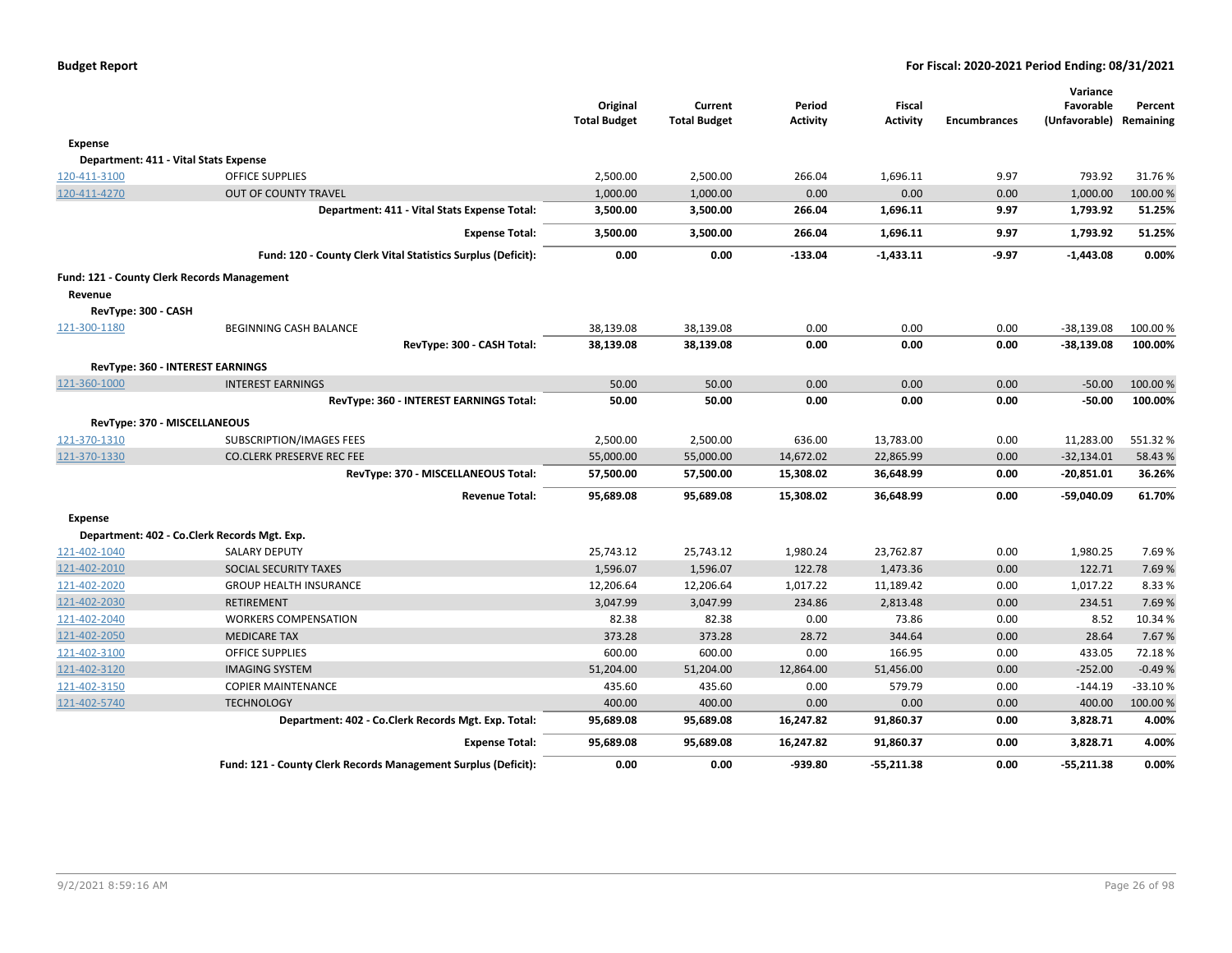|                                                     |                         |                                                            | Original<br><b>Total Budget</b> | Current<br><b>Total Budget</b> | Period<br>Activity | <b>Fiscal</b><br><b>Activity</b> | <b>Encumbrances</b> | Variance<br>Favorable<br>(Unfavorable) | Percent<br>Remaining      |
|-----------------------------------------------------|-------------------------|------------------------------------------------------------|---------------------------------|--------------------------------|--------------------|----------------------------------|---------------------|----------------------------------------|---------------------------|
| Fund: 122 - Chapter 19 Funds                        |                         |                                                            |                                 |                                |                    |                                  |                     |                                        |                           |
| Revenue                                             |                         |                                                            |                                 |                                |                    |                                  |                     |                                        |                           |
| RevType: 330 - GRANTS                               |                         |                                                            |                                 |                                |                    |                                  |                     |                                        |                           |
| 122-330-4030                                        | <b>CHAPTER 19 FUNDS</b> |                                                            | 1,205.96                        | 1,205.96                       | 0.00               | 0.00                             | 0.00                | $-1,205.96$                            | 100.00 %                  |
|                                                     |                         | RevType: 330 - GRANTS Total:                               | 1,205.96                        | 1,205.96                       | 0.00               | 0.00                             | 0.00                | $-1,205.96$                            | 100.00%                   |
|                                                     |                         | <b>Revenue Total:</b>                                      | 1,205.96                        | 1,205.96                       | 0.00               | 0.00                             | 0.00                | $-1,205.96$                            | 100.00%                   |
| <b>Expense</b>                                      |                         |                                                            |                                 |                                |                    |                                  |                     |                                        |                           |
| Department: 403 - County Clerk                      |                         |                                                            |                                 |                                |                    |                                  |                     |                                        |                           |
| 122-403-1070                                        | <b>SALARY PART-TIME</b> |                                                            | 470.00                          | 470.00                         | 0.00               | 0.00                             | 0.00                | 470.00                                 | 100.00 %                  |
| 122-403-2010                                        | SOCIAL SECURITY TAXES   |                                                            | 29.14                           | 29.14                          | 0.00               | 0.00                             | 0.00                | 29.14                                  | 100.00%                   |
| 122-403-2050                                        | <b>MEDICARE TAX</b>     |                                                            | 6.82                            | 6.82                           | 0.00               | 0.00                             | 0.00                | 6.82                                   | 100.00 %                  |
| 122-403-3100                                        | <b>OFFICE SUPPLIES</b>  |                                                            | 700.00                          | 700.00                         | 0.00               | 1,260.00                         | 0.00                | $-560.00$                              | $-80.00%$                 |
|                                                     |                         | Department: 403 - County Clerk Total:                      | 1,205.96                        | 1,205.96                       | 0.00               | 1,260.00                         | 0.00                | $-54.04$                               | $-4.48%$                  |
| Department: 478 - HAVA CARES Act Coronavirus Relief |                         |                                                            |                                 |                                |                    |                                  |                     |                                        |                           |
| 122-478-1033                                        | <b>SECURITY</b>         |                                                            | 0.00                            | 0.00                           | 0.00               | 1,400.00                         | 0.00                | $-1,400.00$                            | 0.00%                     |
| 122-478-1090                                        | <b>SALARY ELECTION</b>  |                                                            | 0.00                            | 0.00                           | 0.00               | 11,373.00                        | 0.00                | $-11,373.00$                           | 0.00%                     |
| 122-478-2030                                        | <b>RETIREMENT</b>       |                                                            | 0.00                            | 0.00                           | 0.00               | 165.06                           | 0.00                | $-165.06$                              | 0.00%                     |
| 122-478-2050                                        | <b>MEDICARE TAX</b>     |                                                            | 0.00                            | 0.00                           | 0.00               | 136.02                           | 0.00                | $-136.02$                              | 0.00%                     |
| 122-478-3100                                        | <b>OFFICE SUPPLIES</b>  |                                                            | 0.00                            | 0.00                           | 0.00               | 9.83                             | 0.00                | $-9.83$                                | 0.00%                     |
| 122-478-3970                                        | SANITIZING SUPPLIES     |                                                            | 0.00                            | 0.00                           | 0.00               | 1,547.27                         | 0.00                | $-1,547.27$                            | 0.00%                     |
| 122-478-3980                                        |                         | PERSONAL PROTECTIVE EQUIPMENT                              | 0.00                            | 0.00                           | 0.00               | 302.51                           | 0.00                | $-302.51$                              | 0.00%                     |
| 122-478-3990                                        | OFFICE PROTECTION       |                                                            | 0.00                            | 0.00                           | 0.00               | 957.84                           | 0.00                | $-957.84$                              | 0.00%                     |
| 122-478-4420                                        |                         | OTHER PROFESSIONAL SERVICES                                | 0.00                            | 0.00                           | 0.00               | 1,266.94                         | 0.00                | $-1,266.94$                            | 0.00 %                    |
| 122-478-5720                                        | OFFICE EQUIPMENT        |                                                            | 0.00                            | 0.00                           | 0.00               | 211.60                           | 0.00                | $-211.60$                              | 0.00%                     |
|                                                     |                         | Department: 478 - HAVA CARES Act Coronavirus Relief Total: | 0.00                            | 0.00                           | 0.00               | 17,370.07                        | 0.00                | $-17,370.07$                           | 0.00%                     |
|                                                     |                         | <b>Expense Total:</b>                                      | 1,205.96                        | 1,205.96                       | 0.00               | 18,630.07                        | 0.00                |                                        | $-17,424.11$ $-1,444.83%$ |
|                                                     |                         | Fund: 122 - Chapter 19 Funds Surplus (Deficit):            | 0.00                            | 0.00                           | 0.00               | $-18,630.07$                     | 0.00                | $-18,630.07$                           | 0.00%                     |
| Fund: 123 - Election Equipment Fund                 |                         |                                                            |                                 |                                |                    |                                  |                     |                                        |                           |
| Revenue                                             |                         |                                                            |                                 |                                |                    |                                  |                     |                                        |                           |
| RevType: 300 - CASH                                 |                         |                                                            |                                 |                                |                    |                                  |                     |                                        |                           |
| 123-300-1480                                        |                         | <b>BEGINNING CASH BALANCE</b>                              | 26,000.00                       | 519,253.98                     | 0.00               | 0.00                             | 0.00                | $-519,253.98$                          | 100.00 %                  |
| <b>Budget Adjustments</b>                           |                         |                                                            |                                 |                                |                    |                                  |                     |                                        |                           |
| <b>Number</b>                                       | Date                    | Description                                                | Adjustment                      |                                |                    |                                  |                     |                                        |                           |
| BA0000060                                           | 03/19/2021              | HART Election Equipment Inv.082982 3-16                    | -493,253.98                     |                                |                    |                                  |                     |                                        |                           |
|                                                     |                         |                                                            |                                 |                                | 0.00               |                                  |                     |                                        | 100.00%                   |
|                                                     |                         | RevType: 300 - CASH Total:                                 | 26,000.00                       | 519,253.98                     |                    | 0.00                             | 0.00                | $-519,253.98$                          |                           |
| RevType: 335 - PROCEEDS FROM CAPITAL LEASE          |                         |                                                            |                                 |                                |                    |                                  |                     |                                        |                           |
| 123-335-1435                                        |                         | PROCEEDS FROM CAPITAL LEASE                                | 0.00                            | 0.00                           | 0.00               | 357,253.98                       | 0.00                | 357,253.98                             | 0.00%                     |
|                                                     |                         | RevType: 335 - PROCEEDS FROM CAPITAL LEASE Total:          | 0.00                            | 0.00                           | 0.00               | 357,253.98                       | 0.00                | 357,253.98                             | 0.00%                     |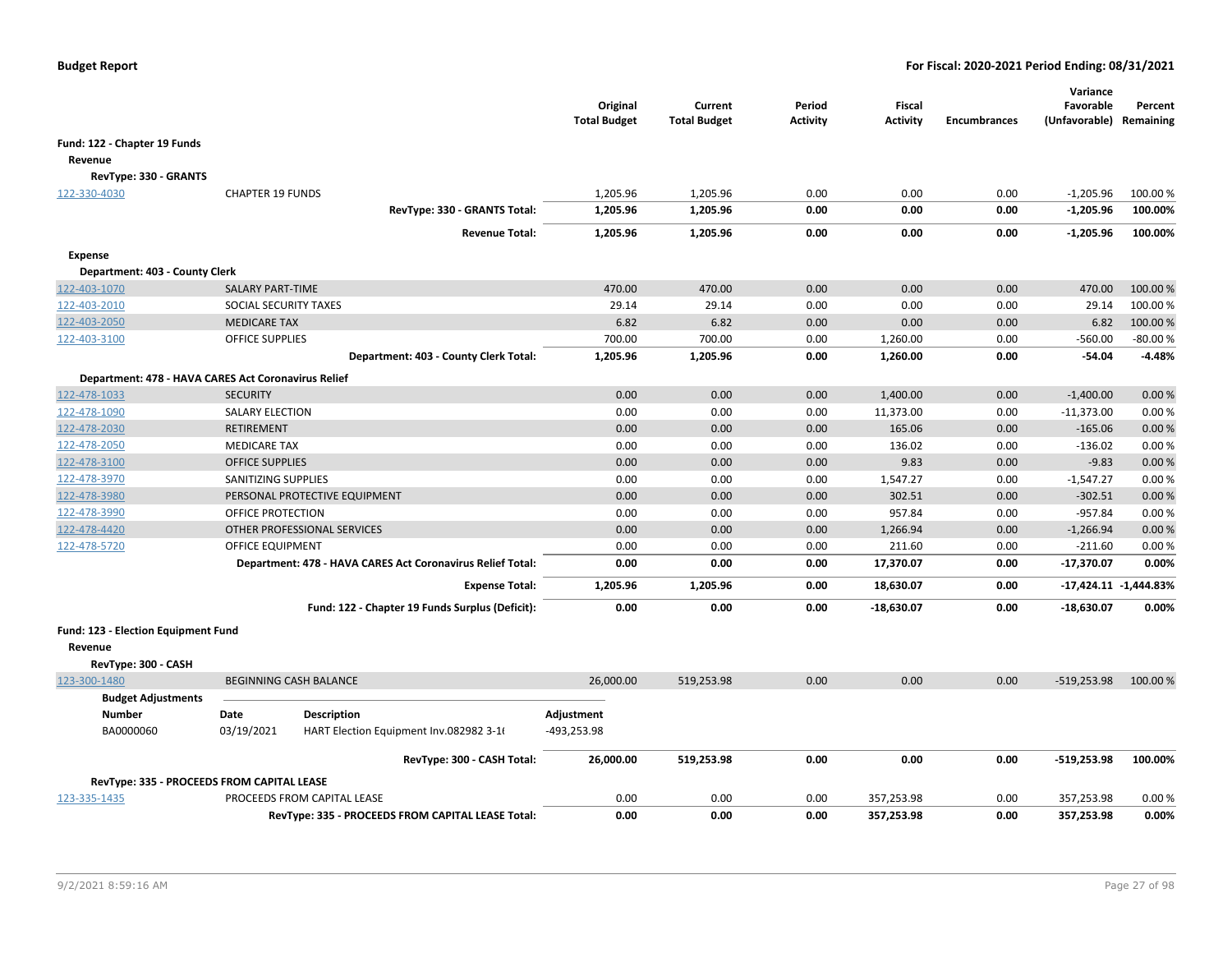|  | <b>Budget Report</b> |
|--|----------------------|
|--|----------------------|

|                                                     |                           |                                                                       |                     |                     |                 |                 |                     | Variance      |           |
|-----------------------------------------------------|---------------------------|-----------------------------------------------------------------------|---------------------|---------------------|-----------------|-----------------|---------------------|---------------|-----------|
|                                                     |                           |                                                                       | Original            | Current             | Period          | <b>Fiscal</b>   |                     | Favorable     | Percent   |
|                                                     |                           |                                                                       | <b>Total Budget</b> | <b>Total Budget</b> | <b>Activity</b> | <b>Activity</b> | <b>Encumbrances</b> | (Unfavorable) | Remaining |
| RevType: 340 - FEES OF OFFICE                       |                           |                                                                       |                     |                     |                 |                 |                     |               |           |
| 123-340-4840                                        |                           | <b>ELECTION REIMBURSEMENTS</b>                                        | 4,000.00            | 4,000.00            | 0.00            | 4,945.93        | 0.00                | 945.93        | 123.65%   |
|                                                     |                           | RevType: 340 - FEES OF OFFICE Total:                                  | 4,000.00            | 4,000.00            | 0.00            | 4,945.93        | 0.00                | 945.93        | 23.65%    |
|                                                     |                           | <b>Revenue Total:</b>                                                 | 30,000.00           | 523,253.98          | 0.00            | 362,199.91      | 0.00                | $-161,054.07$ | 30.78%    |
| <b>Expense</b>                                      |                           |                                                                       |                     |                     |                 |                 |                     |               |           |
| Department: 403 - County Clerk                      |                           |                                                                       |                     |                     |                 |                 |                     |               |           |
| 123-403-5730                                        | <b>ELECTION EQUIPMENT</b> |                                                                       | 30,000.00           | 523,253.98          | 0.00            | 493,253.98      | 0.00                | 30,000.00     | 5.73 %    |
| <b>Budget Adjustments</b>                           |                           |                                                                       |                     |                     |                 |                 |                     |               |           |
| <b>Number</b>                                       | Date                      | <b>Description</b>                                                    | Adjustment          |                     |                 |                 |                     |               |           |
| BA0000060                                           | 03/19/2021                | HART Election Equipment Inv.082982 3-16                               | 493,253.98          |                     |                 |                 |                     |               |           |
|                                                     |                           | Department: 403 - County Clerk Total:                                 | 30,000.00           | 523,253.98          | 0.00            | 493,253.98      | 0.00                | 30,000.00     | 5.73%     |
|                                                     |                           | <b>Expense Total:</b>                                                 | 30,000.00           | 523,253.98          | 0.00            | 493,253.98      | 0.00                | 30,000.00     | 5.73%     |
|                                                     |                           | Fund: 123 - Election Equipment Fund Surplus (Deficit):                | 0.00                | 0.00                | 0.00            | $-131,054.07$   | 0.00                | $-131,054.07$ | 0.00%     |
| Fund: 125 - County Clerk Co.& Dist.CourtTechnology  |                           |                                                                       |                     |                     |                 |                 |                     |               |           |
| Revenue                                             |                           |                                                                       |                     |                     |                 |                 |                     |               |           |
| RevType: 370 - MISCELLANEOUS                        |                           |                                                                       |                     |                     |                 |                 |                     |               |           |
| 125-370-4400                                        |                           | CO. CLK. CO. & DIST. CT. TECHNOLOGY FEE                               | 600.00              | 600.00              | 45.78           | 84.21           | 0.00                | $-515.79$     | 85.97%    |
|                                                     |                           | RevType: 370 - MISCELLANEOUS Total:                                   | 600.00              | 600.00              | 45.78           | 84.21           | 0.00                | $-515.79$     | 85.97%    |
|                                                     |                           | <b>Revenue Total:</b>                                                 | 600.00              | 600.00              | 45.78           | 84.21           | 0.00                | $-515.79$     | 85.97%    |
| <b>Expense</b>                                      |                           |                                                                       |                     |                     |                 |                 |                     |               |           |
| Department: 440 - Technology Equipment              |                           |                                                                       |                     |                     |                 |                 |                     |               |           |
| 125-440-5720                                        | OFFICE EQUIPMENT          |                                                                       | 600.00              | 600.00              | 0.00            | 300.00          | 825.00              | $-525.00$     | $-87.50%$ |
|                                                     |                           | Department: 440 - Technology Equipment Total:                         | 600.00              | 600.00              | 0.00            | 300.00          | 825.00              | $-525.00$     | $-87.50%$ |
|                                                     |                           | <b>Expense Total:</b>                                                 | 600.00              | 600.00              | 0.00            | 300.00          | 825.00              | $-525.00$     | $-87.50%$ |
|                                                     |                           | Fund: 125 - County Clerk Co.& Dist.CourtTechnology Surplus (Deficit): | 0.00                | 0.00                | 45.78           | $-215.79$       | $-825.00$           | $-1,040.79$   | 0.00%     |
| Fund: 126 - County Clerk Court Records Preservation |                           |                                                                       |                     |                     |                 |                 |                     |               |           |
| Revenue                                             |                           |                                                                       |                     |                     |                 |                 |                     |               |           |
| RevType: 370 - MISCELLANEOUS                        |                           |                                                                       |                     |                     |                 |                 |                     |               |           |
| 126-370-1330                                        |                           | <b>CO.CLK.COURT RECORDS PRESERVATION</b>                              | 0.00                | 0.00                | 153.87          | 463.87          | 0.00                | 463.87        | 0.00%     |
|                                                     |                           | RevType: 370 - MISCELLANEOUS Total:                                   | 0.00                | 0.00                | 153.87          | 463.87          | 0.00                | 463.87        | 0.00%     |
|                                                     |                           | <b>Revenue Total:</b>                                                 | 0.00                | 0.00                | 153.87          | 463.87          | 0.00                | 463.87        | 0.00%     |
|                                                     |                           | Fund: 126 - County Clerk Court Records Preservation Total:            | 0.00                | 0.00                | 153.87          | 463.87          | 0.00                | 463.87        | 0.00%     |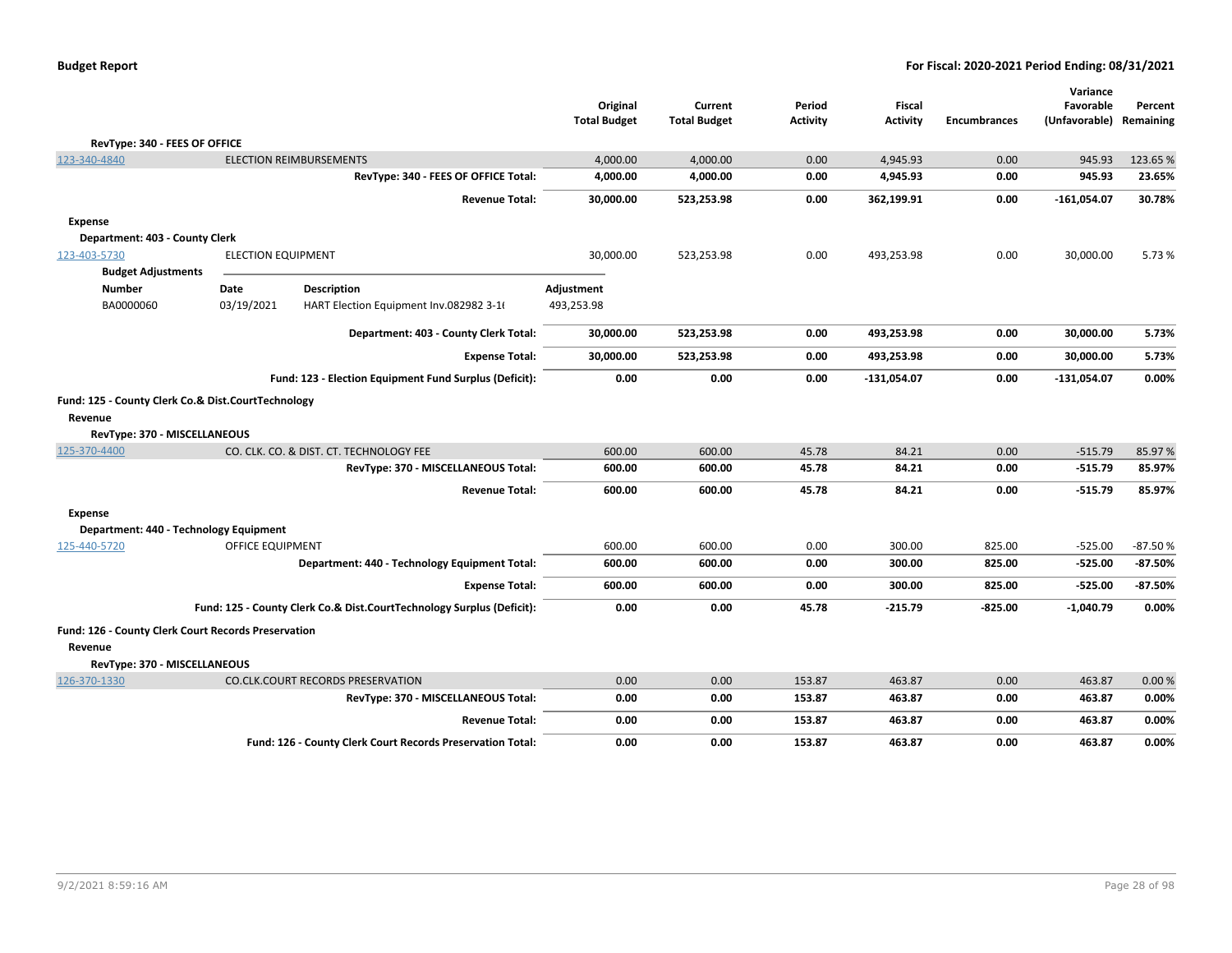|                                                                     |                                                             | Original<br><b>Total Budget</b> | Current<br><b>Total Budget</b> | Period<br>Activity | Fiscal<br><b>Activity</b> | <b>Encumbrances</b> | Variance<br>Favorable<br>(Unfavorable) | Percent<br>Remaining |
|---------------------------------------------------------------------|-------------------------------------------------------------|---------------------------------|--------------------------------|--------------------|---------------------------|---------------------|----------------------------------------|----------------------|
| Fund: 127 - County Clerk Records Archive                            |                                                             |                                 |                                |                    |                           |                     |                                        |                      |
| Revenue                                                             |                                                             |                                 |                                |                    |                           |                     |                                        |                      |
| RevType: 300 - CASH                                                 |                                                             |                                 |                                |                    |                           |                     |                                        |                      |
| 127-300-1530                                                        | BEGINNING CASH BALANCE                                      | 50,000.00                       | 50,000.00                      | 0.00               | 0.00                      | 0.00                | $-50,000.00$                           | 100.00 %             |
|                                                                     | RevType: 300 - CASH Total:                                  | 50,000.00                       | 50,000.00                      | 0.00               | 0.00                      | 0.00                | $-50,000.00$                           | 100.00%              |
| RevType: 370 - MISCELLANEOUS                                        |                                                             |                                 |                                |                    |                           |                     |                                        |                      |
| 127-370-1330                                                        | CO. CLERK RECORDS ARCHIVE FEE                               | 90,000.00                       | 90,000.00                      | 14,693.87          | 31,463.87                 | 0.00                | $-58,536.13$                           | 65.04 %              |
|                                                                     | RevType: 370 - MISCELLANEOUS Total:                         | 90,000.00                       | 90,000.00                      | 14,693.87          | 31,463.87                 | 0.00                | $-58,536.13$                           | 65.04%               |
|                                                                     | <b>Revenue Total:</b>                                       | 140,000.00                      | 140,000.00                     | 14,693.87          | 31,463.87                 | 0.00                | $-108,536.13$                          | 77.53%               |
| <b>Expense</b>                                                      |                                                             |                                 |                                |                    |                           |                     |                                        |                      |
| Department: 403 - County Clerk                                      |                                                             |                                 |                                |                    |                           |                     |                                        |                      |
| 127-403-4370                                                        | <b>DIGITAL IMAGING</b>                                      | 140,000.00                      | 140,000.00                     | 0.00               | 17,605.32                 | 0.00                | 122,394.68                             | 87.42%               |
|                                                                     | Department: 403 - County Clerk Total:                       | 140,000.00                      | 140,000.00                     | 0.00               | 17,605.32                 | 0.00                | 122,394.68                             | 87.42%               |
|                                                                     | <b>Expense Total:</b>                                       | 140,000.00                      | 140,000.00                     | 0.00               | 17,605.32                 | 0.00                | 122,394.68                             | 87.42%               |
|                                                                     | Fund: 127 - County Clerk Records Archive Surplus (Deficit): | 0.00                            | 0.00                           | 14,693.87          | 13,858.55                 | 0.00                | 13,858.55                              | 0.00%                |
| Fund: 130 - Bail Bond Trust Fund<br>Revenue<br>RevType: 345 - BONDS |                                                             |                                 |                                |                    |                           |                     |                                        |                      |
| 130-345-1130                                                        | <b>SURETY BAIL BOND FEE</b>                                 | 7,000.00                        | 7,000.00                       | 420.00             | 5,340.00                  | 0.00                | $-1,660.00$                            | 23.71%               |
|                                                                     | RevType: 345 - BONDS Total:                                 | 7,000.00                        | 7,000.00                       | 420.00             | 5,340.00                  | 0.00                | $-1,660.00$                            | 23.71%               |
|                                                                     | <b>Revenue Total:</b>                                       | 7,000.00                        | 7,000.00                       | 420.00             | 5,340.00                  | 0.00                | $-1,660.00$                            | 23.71%               |
| <b>Expense</b>                                                      |                                                             |                                 |                                |                    |                           |                     |                                        |                      |
|                                                                     | Department: 498 - Bail Bond Fee Expense                     |                                 |                                |                    |                           |                     |                                        |                      |
| 130-498-4890                                                        | <b>QUARTERLY BAIL BOND FEES</b>                             | 7,000.00                        | 7,000.00                       | 0.00               | 0.00                      | 0.00                | 7,000.00                               | 100.00%              |
|                                                                     | Department: 498 - Bail Bond Fee Expense Total:              | 7,000.00                        | 7,000.00                       | 0.00               | 0.00                      | 0.00                | 7,000.00                               | 100.00%              |
|                                                                     | <b>Expense Total:</b>                                       | 7,000.00                        | 7,000.00                       | 0.00               | 0.00                      | 0.00                | 7,000.00                               | 100.00%              |
|                                                                     | Fund: 130 - Bail Bond Trust Fund Surplus (Deficit):         | 0.00                            | 0.00                           | 420.00             | 5,340.00                  | 0.00                | 5,340.00                               | 0.00%                |
| Fund: 160 - County Judge Excess Supplement                          |                                                             |                                 |                                |                    |                           |                     |                                        |                      |
| Revenue                                                             |                                                             |                                 |                                |                    |                           |                     |                                        |                      |
| RevType: 300 - CASH                                                 |                                                             |                                 |                                |                    |                           |                     |                                        |                      |
| 160-300-1160                                                        | <b>BEGINNING CASH BALANCE</b>                               | 2,700.00                        | 2,700.00                       | 0.00               | 0.00                      | 0.00                | $-2,700.00$                            | 100.00 %             |
|                                                                     | RevType: 300 - CASH Total:                                  | 2,700.00                        | 2,700.00                       | 0.00               | 0.00                      | 0.00                | $-2,700.00$                            | 100.00%              |
|                                                                     | <b>Revenue Total:</b>                                       | 2,700.00                        | 2,700.00                       | 0.00               | 0.00                      | 0.00                | $-2,700.00$                            | 100.00%              |
| <b>Expense</b>                                                      |                                                             |                                 |                                |                    |                           |                     |                                        |                      |
|                                                                     | Department: 452 - Excess Supplement County Judge            |                                 |                                |                    |                           |                     |                                        |                      |
| 160-452-3100                                                        | OFFICE SUPPLIES                                             | 1,000.00                        | 1,000.00                       | 151.36             | 190.16                    | 217.56              | 592.28                                 | 59.23 %              |
| 160-452-3110                                                        | <b>POSTAGE</b>                                              | 1,500.00                        | 1,500.00                       | 168.05             | 633.16                    | 0.00                | 866.84                                 | 57.79%               |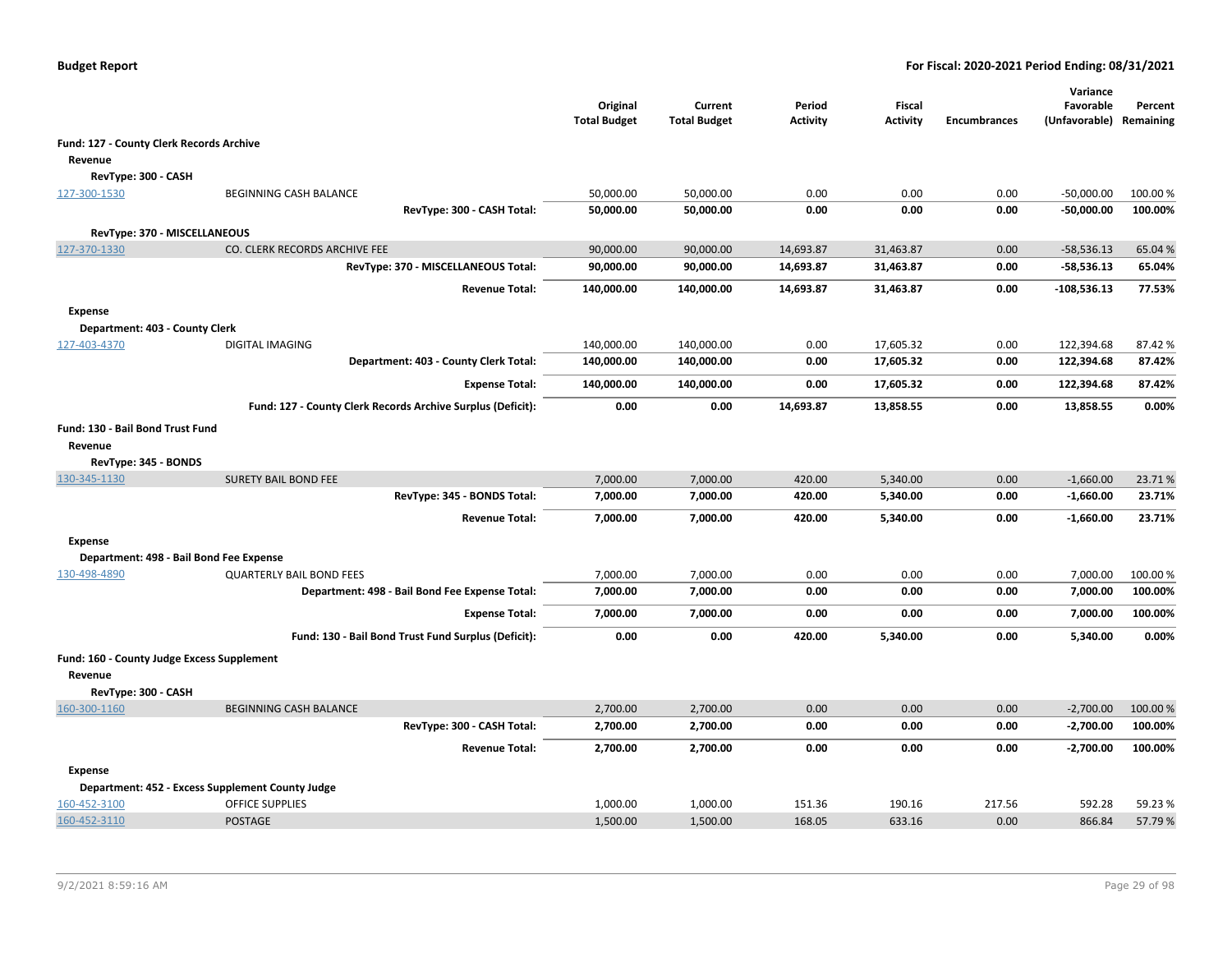|  | <b>Budget Report</b> |
|--|----------------------|
|--|----------------------|

|                                               |                                                               |                     |                     |                 |                 |                     | Variance      |           |
|-----------------------------------------------|---------------------------------------------------------------|---------------------|---------------------|-----------------|-----------------|---------------------|---------------|-----------|
|                                               |                                                               | Original            | Current             | Period          | <b>Fiscal</b>   |                     | Favorable     | Percent   |
|                                               |                                                               | <b>Total Budget</b> | <b>Total Budget</b> | <b>Activity</b> | <b>Activity</b> | <b>Encumbrances</b> | (Unfavorable) | Remaining |
| 160-452-5720                                  | <b>OFFICE EQUIPMENT</b>                                       | 200.00              | 200.00              | 0.00            | 0.00            | 0.00                | 200.00        | 100.00 %  |
|                                               | Department: 452 - Excess Supplement County Judge Total:       | 2,700.00            | 2,700.00            | 319.41          | 823.32          | 217.56              | 1,659.12      | 61.45%    |
|                                               | <b>Expense Total:</b>                                         | 2,700.00            | 2,700.00            | 319.41          | 823.32          | 217.56              | 1,659.12      | 61.45%    |
|                                               | Fund: 160 - County Judge Excess Supplement Surplus (Deficit): | 0.00                | 0.00                | $-319.41$       | $-823.32$       | $-217.56$           | $-1,040.88$   | 0.00%     |
| Fund: 161 - Probate Judges Education          |                                                               |                     |                     |                 |                 |                     |               |           |
| Revenue                                       |                                                               |                     |                     |                 |                 |                     |               |           |
| RevType: 300 - CASH                           |                                                               |                     |                     |                 |                 |                     |               |           |
| 161-300-1170                                  | <b>BEGINNING CASH BALANCE</b>                                 | 1,450.00            | 1,450.00            | 0.00            | 0.00            | 0.00                | $-1,450.00$   | 100.00 %  |
|                                               | RevType: 300 - CASH Total:                                    | 1,450.00            | 1,450.00            | 0.00            | 0.00            | 0.00                | $-1,450.00$   | 100.00%   |
| RevType: 340 - FEES OF OFFICE                 |                                                               |                     |                     |                 |                 |                     |               |           |
| 161-340-1310                                  | PROBATE JUDGES EDUCATION                                      | 150.00              | 150.00              | 65.03           | 210.03          | 0.00                | 60.03         | 140.02%   |
|                                               | RevType: 340 - FEES OF OFFICE Total:                          | 150.00              | 150.00              | 65.03           | 210.03          | 0.00                | 60.03         | 40.02%    |
|                                               | <b>Revenue Total:</b>                                         | 1,600.00            | 1,600.00            | 65.03           | 210.03          | 0.00                | $-1,389.97$   | 86.87%    |
| <b>Expense</b>                                |                                                               |                     |                     |                 |                 |                     |               |           |
|                                               | Department: 412 - Probate Judges Expense                      |                     |                     |                 |                 |                     |               |           |
| 161-412-4270                                  | <b>OUT OF COUNTY TRAVEL</b>                                   | 1,600.00            | 1,600.00            | 0.00            | 0.00            | 0.00                | 1,600.00      | 100.00 %  |
|                                               | Department: 412 - Probate Judges Expense Total:               | 1,600.00            | 1,600.00            | 0.00            | 0.00            | 0.00                | 1,600.00      | 100.00%   |
|                                               | <b>Expense Total:</b>                                         | 1,600.00            | 1,600.00            | 0.00            | 0.00            | 0.00                | 1,600.00      | 100.00%   |
|                                               | Fund: 161 - Probate Judges Education Surplus (Deficit):       | 0.00                | 0.00                | 65.03           | 210.03          | 0.00                | 210.03        | 0.00%     |
| Fund: 190 - District Clerk Records Management |                                                               |                     |                     |                 |                 |                     |               |           |
| Revenue                                       |                                                               |                     |                     |                 |                 |                     |               |           |
| RevType: 300 - CASH                           |                                                               |                     |                     |                 |                 |                     |               |           |
| 190-300-1190                                  | <b>BEGINNING CASH BALANCE</b>                                 | 7,088.49            | 7,088.49            | 0.00            | 0.00            | 0.00                | $-7,088.49$   | 100.00 %  |
|                                               | RevType: 300 - CASH Total:                                    | 7,088.49            | 7,088.49            | 0.00            | 0.00            | 0.00                | $-7,088.49$   | 100.00%   |
|                                               | RevType: 360 - INTEREST EARNINGS                              |                     |                     |                 |                 |                     |               |           |
| 190-360-1000                                  | <b>INTEREST EARNINGS</b>                                      | 15.00               | 15.00               | 0.00            | 0.00            | 0.00                | $-15.00$      | 100.00 %  |
|                                               | RevType: 360 - INTEREST EARNINGS Total:                       | 15.00               | 15.00               | 0.00            | 0.00            | 0.00                | $-15.00$      | 100.00%   |
| RevType: 370 - MISCELLANEOUS                  |                                                               |                     |                     |                 |                 |                     |               |           |
| 190-370-1360                                  | DST.CLK.PRES.REC.FEE                                          | 2,500.00            | 2,500.00            | 0.00            | 2,827.47        | 0.00                | 327.47        | 113.10%   |
|                                               | RevType: 370 - MISCELLANEOUS Total:                           | 2,500.00            | 2,500.00            | 0.00            | 2,827.47        | 0.00                | 327.47        | 13.10%    |
|                                               | <b>Revenue Total:</b>                                         | 9,603.49            | 9,603.49            | 0.00            | 2,827.47        | 0.00                | -6,776.02     | 70.56%    |
|                                               |                                                               |                     |                     |                 |                 |                     |               |           |
| Expense<br>Department: 450 - District Clerk   |                                                               |                     |                     |                 |                 |                     |               |           |
| 190-450-1070                                  | <b>SALARY PART-TIME</b>                                       | 6,111.56            | 6,111.56            | 0.00            | 5,171.32        | 0.00                | 940.24        | 15.38%    |
| 190-450-2010                                  | SOCIAL SECURITY TAXES                                         | 352.42              | 352.42              | 0.00            | 316.11          | 0.00                | 36.31         | 10.30%    |
| 190-450-2020                                  | <b>GROUP HEALTH INSURANCE</b>                                 | 2,400.00            | 2,400.00            | 0.00            | 1,797.20        | 0.00                | 602.80        | 25.12%    |
| 190-450-2030                                  | <b>RETIREMENT</b>                                             | 654.51              | 654.51              | 0.00            | 612.17          | 0.00                | 42.34         | 6.47%     |
|                                               |                                                               |                     |                     |                 |                 |                     |               |           |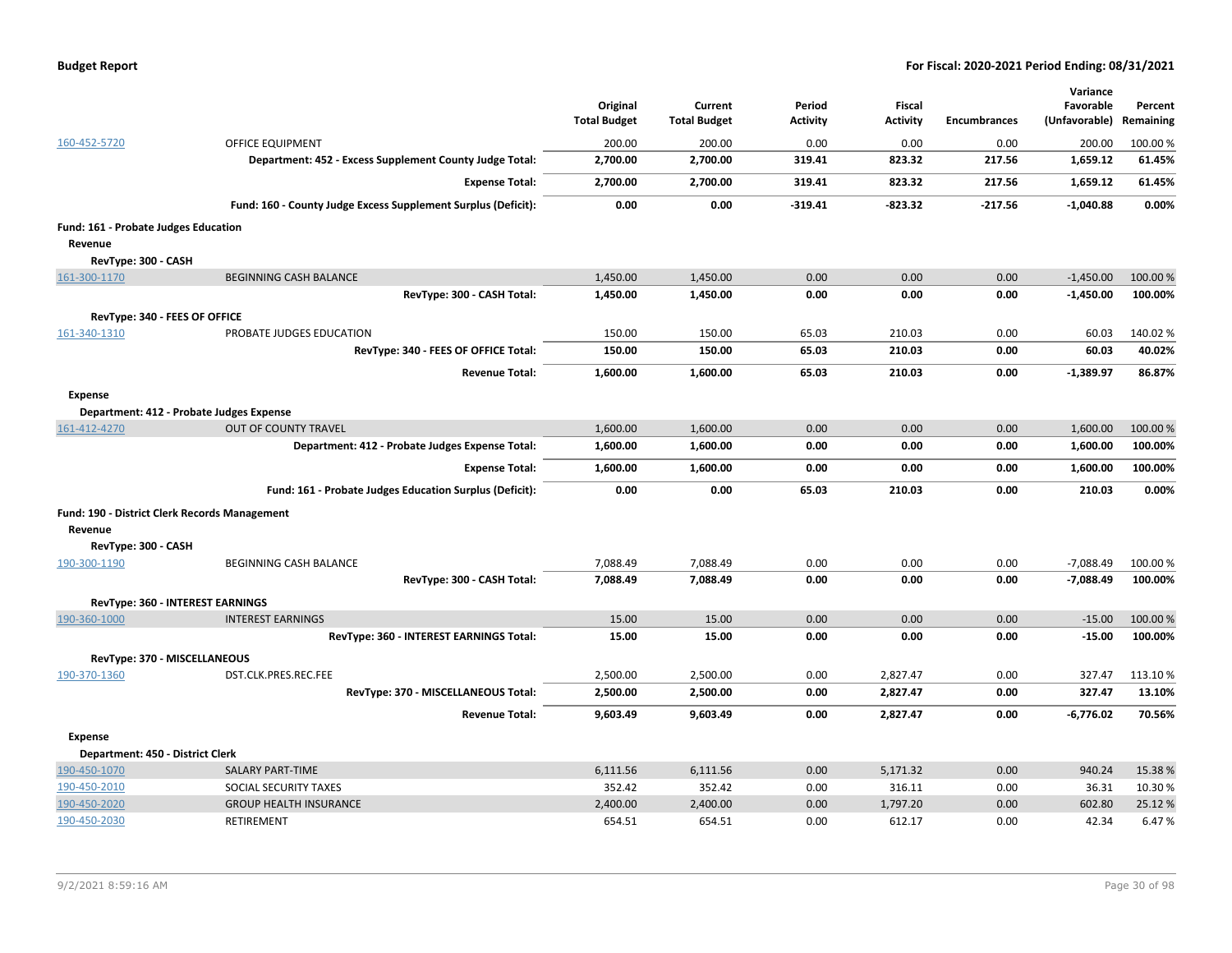|  |  |  | <b>Budget Report</b> |
|--|--|--|----------------------|
|--|--|--|----------------------|

|                                                   |                                                                  |                     |                     |                 |                 |                     | Variance      |           |
|---------------------------------------------------|------------------------------------------------------------------|---------------------|---------------------|-----------------|-----------------|---------------------|---------------|-----------|
|                                                   |                                                                  | Original            | Current             | Period          | Fiscal          |                     | Favorable     | Percent   |
|                                                   |                                                                  | <b>Total Budget</b> | <b>Total Budget</b> | <b>Activity</b> | <b>Activity</b> | <b>Encumbrances</b> | (Unfavorable) | Remaining |
| 190-450-2050                                      | <b>MEDICARE TAX</b>                                              | 85.00               | 85.00               | 0.00            | 73.92           | 0.00                | 11.08         | 13.04 %   |
| 190-450-3100                                      | <b>OFFICE SUPPLIES</b>                                           | 0.00                | 0.00                | 0.00            | 140.85          | 0.00                | $-140.85$     | 0.00%     |
|                                                   | Department: 450 - District Clerk Total:                          | 9,603.49            | 9,603.49            | 0.00            | 8,111.57        | 0.00                | 1,491.92      | 15.54%    |
|                                                   | <b>Expense Total:</b>                                            | 9,603.49            | 9,603.49            | 0.00            | 8,111.57        | 0.00                | 1,491.92      | 15.54%    |
|                                                   | Fund: 190 - District Clerk Records Management Surplus (Deficit): | 0.00                | 0.00                | 0.00            | $-5,284.10$     | 0.00                | $-5,284.10$   | 0.00%     |
| <b>Fund: 191 - District Court Records Archive</b> |                                                                  |                     |                     |                 |                 |                     |               |           |
| Revenue                                           |                                                                  |                     |                     |                 |                 |                     |               |           |
| RevType: 300 - CASH                               |                                                                  |                     |                     |                 |                 |                     |               |           |
| 191-300-1340                                      | <b>BEGINNING CASH BALANCE</b>                                    | 25,000.00           | 25,000.00           | 0.00            | 0.00            | 0.00                | $-25,000.00$  | 100.00 %  |
|                                                   | RevType: 300 - CASH Total:                                       | 25,000.00           | 25,000.00           | 0.00            | 0.00            | 0.00                | $-25,000.00$  | 100.00%   |
| RevType: 370 - MISCELLANEOUS                      |                                                                  |                     |                     |                 |                 |                     |               |           |
| 191-370-4500                                      | DISTRICT CT.RECORDS ARCHIVE FEE                                  | 4,000.00            | 4,000.00            | 0.00            | 4,025.03        | 0.00                | 25.03         | 100.63%   |
|                                                   | RevType: 370 - MISCELLANEOUS Total:                              | 4,000.00            | 4,000.00            | 0.00            | 4,025.03        | 0.00                | 25.03         | 0.63%     |
|                                                   | <b>Revenue Total:</b>                                            | 29,000.00           | 29,000.00           | 0.00            | 4,025.03        | 0.00                | $-24,974.97$  | 86.12%    |
| Expense                                           |                                                                  |                     |                     |                 |                 |                     |               |           |
| Department: 450 - District Clerk                  |                                                                  |                     |                     |                 |                 |                     |               |           |
| 191-450-1070                                      | SALARY PART-TIME                                                 | 0.00                | 0.00                | 470.12          | 470.12          | 0.00                | $-470.12$     | 0.00%     |
| 191-450-2010                                      | SOCIAL SECURITY TAXES                                            | 0.00                | 0.00                | 28.73           | 28.73           | 0.00                | $-28.73$      | 0.00%     |
| 191-450-2020                                      | <b>GROUP HEALTH INSURANCE</b>                                    | 0.00                | 0.00                | 179.72          | 179.72          | 0.00                | $-179.72$     | 0.00%     |
| 191-450-2030                                      | RETIREMENT                                                       | 0.00                | 0.00                | 55.76           | 55.76           | 0.00                | $-55.76$      | 0.00%     |
| 191-450-2050                                      | <b>MEDICARE TAX</b>                                              | 0.00                | 0.00                | 6.72            | 6.72            | 0.00                | $-6.72$       | 0.00%     |
| 191-450-5720                                      | OFFICE EQUIPMENT                                                 | 29,000.00           | 29,000.00           | 0.00            | 507.75          | 0.00                | 28,492.25     | 98.25 %   |
|                                                   | Department: 450 - District Clerk Total:                          | 29,000.00           | 29,000.00           | 741.05          | 1,248.80        | 0.00                | 27,751.20     | 95.69%    |
|                                                   | <b>Expense Total:</b>                                            | 29,000.00           | 29,000.00           | 741.05          | 1,248.80        | 0.00                | 27,751.20     | 95.69%    |
|                                                   | Fund: 191 - District Court Records Archive Surplus (Deficit):    | 0.00                | 0.00                | $-741.05$       | 2,776.23        | 0.00                | 2,776.23      | 0.00%     |
|                                                   | Fund: 192 - District Clerk Co.& Dist.Court Technology            |                     |                     |                 |                 |                     |               |           |
| Revenue                                           |                                                                  |                     |                     |                 |                 |                     |               |           |
| RevType: 300 - CASH                               |                                                                  |                     |                     |                 |                 |                     |               |           |
| 192-300-1610                                      | <b>BEGINNING CASH BALANCE</b>                                    | 3,000.00            | 3,000.00            | 0.00            | 0.00            | 0.00                | $-3,000.00$   | 100.00%   |
|                                                   | RevType: 300 - CASH Total:                                       | 3,000.00            | 3,000.00            | 0.00            | 0.00            | 0.00                | $-3,000.00$   | 100.00%   |
| RevType: 370 - MISCELLANEOUS                      |                                                                  |                     |                     |                 |                 |                     |               |           |
| 192-370-4400                                      | DST.CLK.CO.&DST.CT.TECHNOLOGY FEE                                | 0.00                | 0.00                | 0.00            | 565.08          | 0.00                | 565.08        | 0.00%     |
|                                                   | RevType: 370 - MISCELLANEOUS Total:                              | 0.00                | 0.00                | 0.00            | 565.08          | 0.00                | 565.08        | 0.00%     |
|                                                   | <b>Revenue Total:</b>                                            | 3,000.00            | 3,000.00            | 0.00            | 565.08          | 0.00                | $-2,434.92$   | 81.16%    |
|                                                   |                                                                  |                     |                     |                 |                 |                     |               |           |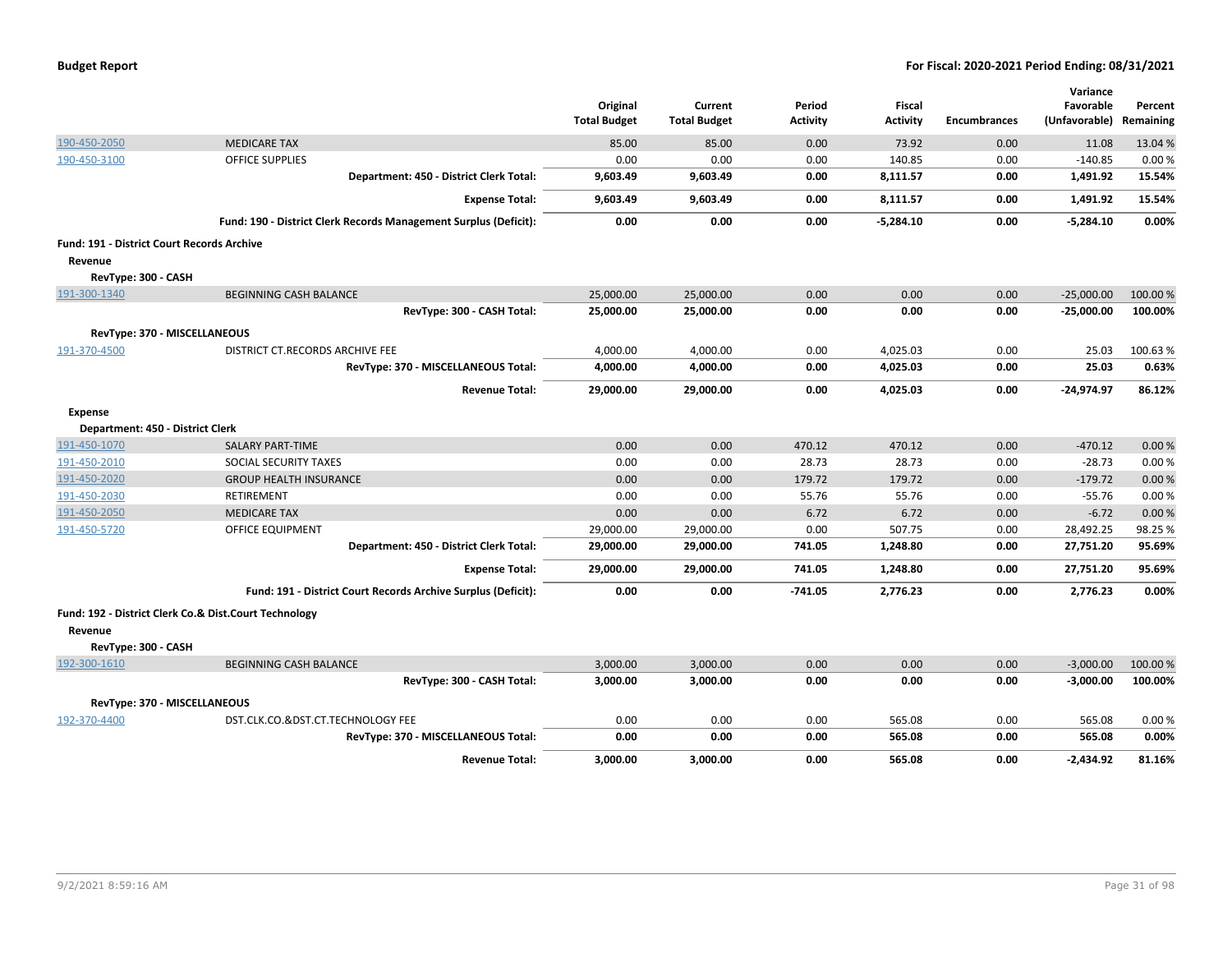| <b>Budget Report</b> |  |  |
|----------------------|--|--|
|----------------------|--|--|

|                     |                                                                          |                     |                     |                 |                 |                     | Variance      |           |
|---------------------|--------------------------------------------------------------------------|---------------------|---------------------|-----------------|-----------------|---------------------|---------------|-----------|
|                     |                                                                          | Original            | Current             | Period          | <b>Fiscal</b>   |                     | Favorable     | Percent   |
|                     |                                                                          | <b>Total Budget</b> | <b>Total Budget</b> | <b>Activity</b> | <b>Activity</b> | <b>Encumbrances</b> | (Unfavorable) | Remaining |
| <b>Expense</b>      |                                                                          |                     |                     |                 |                 |                     |               |           |
|                     | Department: 440 - Technology Equipment                                   |                     |                     |                 |                 |                     |               |           |
| 192-440-5720        | <b>OFFICE EQUIPMENT</b>                                                  | 3,000.00            | 3,000.00            | 0.00            | 0.00            | 0.00                | 3,000.00      | 100.00 %  |
|                     | Department: 440 - Technology Equipment Total:                            | 3,000.00            | 3,000.00            | 0.00            | 0.00            | 0.00                | 3,000.00      | 100.00%   |
|                     | <b>Expense Total:</b>                                                    | 3,000.00            | 3,000.00            | 0.00            | 0.00            | 0.00                | 3,000.00      | 100.00%   |
|                     | Fund: 192 - District Clerk Co.& Dist.Court Technology Surplus (Deficit): | 0.00                | 0.00                | 0.00            | 565.08          | 0.00                | 565.08        | 0.00%     |
| Revenue             | <b>Fund: 193 - District Clerk Court Records Preservation</b>             |                     |                     |                 |                 |                     |               |           |
| RevType: 300 - CASH |                                                                          |                     |                     |                 |                 |                     |               |           |
| 193-300-1620        | <b>BEGINNING CASH BALANCE</b>                                            | 35,000.00           | 35,000.00           | 0.00            | 0.00            | 0.00                | $-35,000.00$  | 100.00%   |
|                     | RevType: 300 - CASH Total:                                               | 35,000.00           | 35,000.00           | 0.00            | 0.00            | 0.00                | $-35,000.00$  | 100.00%   |
|                     | RevType: 370 - MISCELLANEOUS                                             |                     |                     |                 |                 |                     |               |           |
| 193-370-1330        | DIST.CLK.COURT RECORDS PRESERVATION                                      | 0.00                | 0.00                | 0.00            | 3,336.89        | 0.00                | 3,336.89      | 0.00%     |
|                     | RevType: 370 - MISCELLANEOUS Total:                                      | 0.00                | 0.00                | 0.00            | 3,336.89        | 0.00                | 3,336.89      | 0.00%     |
|                     | <b>Revenue Total:</b>                                                    | 35,000.00           | 35,000.00           | 0.00            | 3,336.89        | 0.00                | $-31,663.11$  | 90.47%    |
| <b>Expense</b>      |                                                                          |                     |                     |                 |                 |                     |               |           |
|                     | Department: 545 - District Clerk Records Pres.Equip.                     |                     |                     |                 |                 |                     |               |           |
| 193-545-5720        | <b>OFFICE EQUIPMENT</b>                                                  | 35,000.00           | 35,000.00           | 0.00            | 0.00            | 0.00                | 35,000.00     | 100.00%   |
|                     | Department: 545 - District Clerk Records Pres. Equip. Total:             | 35,000.00           | 35,000.00           | 0.00            | 0.00            | 0.00                | 35,000.00     | 100.00%   |
|                     | <b>Expense Total:</b>                                                    | 35,000.00           | 35,000.00           | 0.00            | 0.00            | 0.00                | 35,000.00     | 100.00%   |
|                     | Fund: 193 - District Clerk Court Records Preservation Surplus (Deficit): | 0.00                | 0.00                | 0.00            | 3,336.89        | 0.00                | 3,336.89      | $0.00\%$  |
|                     | Fund: 200 - County Offices Records Mangement                             |                     |                     |                 |                 |                     |               |           |
| Revenue             |                                                                          |                     |                     |                 |                 |                     |               |           |
| RevType: 300 - CASH |                                                                          |                     |                     |                 |                 |                     |               |           |
| 200-300-1200        | <b>BEGINNING CASH BALANCE</b>                                            | 6,737.24            | 6,737.24            | 0.00            | 0.00            | 0.00                | $-6,737.24$   | 100.00%   |
|                     | RevType: 300 - CASH Total:                                               | 6,737.24            | 6,737.24            | 0.00            | 0.00            | 0.00                | -6,737.24     | 100.00%   |
|                     | RevType: 360 - INTEREST EARNINGS                                         |                     |                     |                 |                 |                     |               |           |
| 200-360-1000        | <b>INTEREST EARNINGS</b>                                                 | 50.00               | 50.00               | 0.00            | 0.00            | 0.00                | $-50.00$      | 100.00%   |
|                     | RevType: 360 - INTEREST EARNINGS Total:                                  | 50.00               | 50.00               | 0.00            | 0.00            | 0.00                | $-50.00$      | 100.00%   |
|                     | RevType: 370 - MISCELLANEOUS                                             |                     |                     |                 |                 |                     |               |           |
| 200-370-1350        | <b>CO.OFFICE REC.MNGMT.FEE</b>                                           | 15,000.00           | 15,000.00           | 371.54          | 13,201.09       | 0.00                | $-1,798.91$   | 11.99 %   |
|                     | RevType: 370 - MISCELLANEOUS Total:                                      | 15,000.00           | 15,000.00           | 371.54          | 13,201.09       | 0.00                | $-1,798.91$   | 11.99%    |
|                     | <b>Revenue Total:</b>                                                    | 21,787.24           | 21,787.24           | 371.54          | 13,201.09       | 0.00                | $-8,586.15$   | 39.41%    |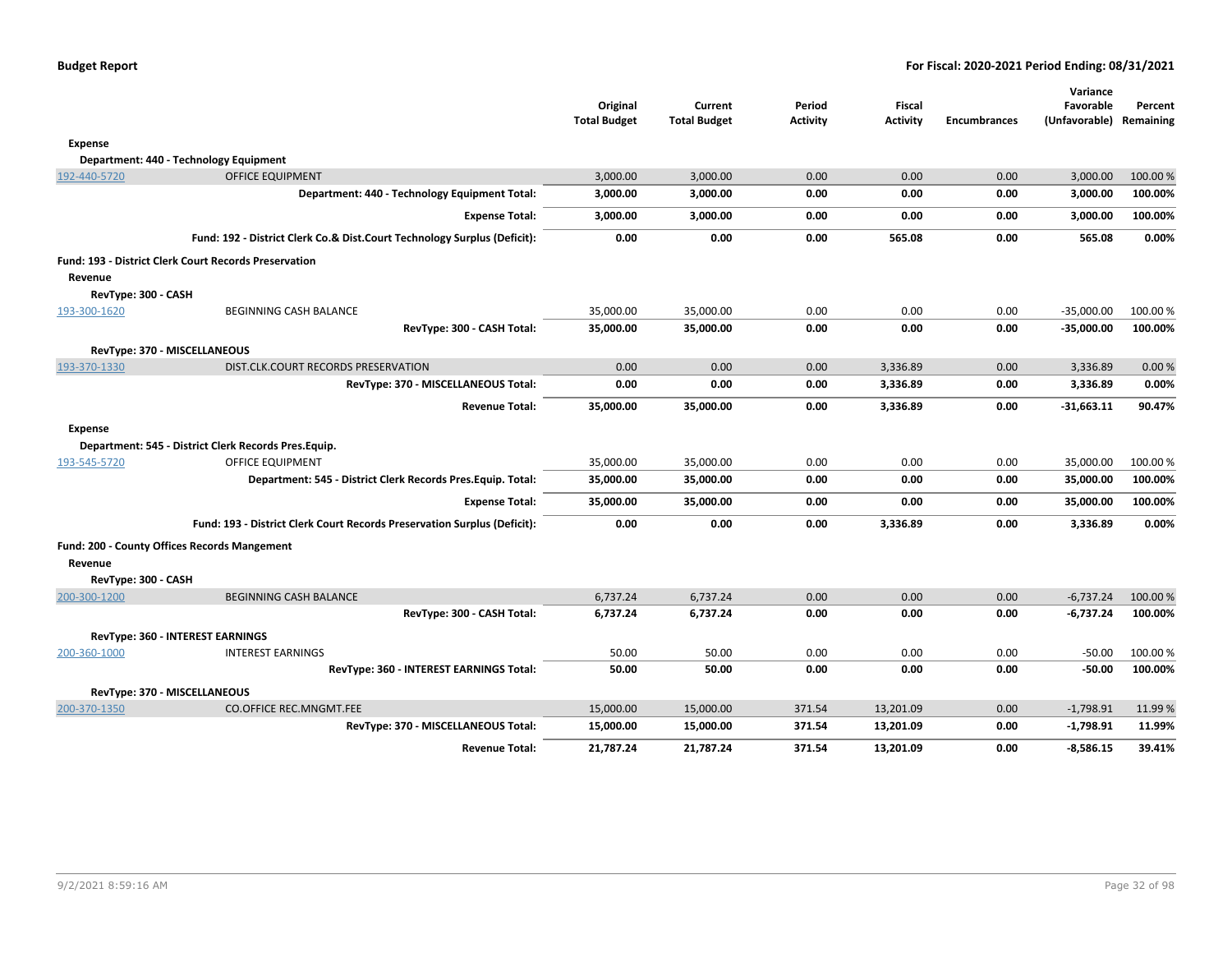|                |                                           |                          |                                                  | <b>Total Budget</b> | Original  | Current<br><b>Total Budget</b> | Period<br><b>Activity</b> | Fiscal<br><b>Activity</b> | <b>Encumbrances</b> | Variance<br>Favorable<br>(Unfavorable) | Percent<br>Remaining |
|----------------|-------------------------------------------|--------------------------|--------------------------------------------------|---------------------|-----------|--------------------------------|---------------------------|---------------------------|---------------------|----------------------------------------|----------------------|
| <b>Expense</b> |                                           |                          |                                                  |                     |           |                                |                           |                           |                     |                                        |                      |
|                | Department: 449 - Co. Office Records Mgt. |                          |                                                  |                     |           |                                |                           |                           |                     |                                        |                      |
| 200-449-1070   |                                           | <b>SALARY PART-TIME</b>  |                                                  |                     | 0.00      | 8,807.83                       | 903.12                    | 7,598.88                  | 0.00                | 1,208.95                               | 13.73%               |
|                | <b>Budget Adjustments</b>                 |                          |                                                  |                     |           |                                |                           |                           |                     |                                        |                      |
|                | <b>Number</b>                             | Date                     | <b>Description</b>                               | Adjustment          |           |                                |                           |                           |                     |                                        |                      |
|                | BA0000047                                 | 12/15/2020               | Reclassify budget lines                          | 8,807.83            |           |                                |                           |                           |                     |                                        |                      |
| 200-449-2010   |                                           | SOCIAL SECURITY TAXES    |                                                  |                     | 0.00      | 529.75                         | 55.99                     | 406.47                    | 0.00                | 123.28                                 | 23.27 %              |
|                | <b>Budget Adjustments</b>                 |                          |                                                  |                     |           |                                |                           |                           |                     |                                        |                      |
|                | <b>Number</b>                             | Date                     | <b>Description</b>                               | Adjustment          |           |                                |                           |                           |                     |                                        |                      |
|                | BA0000047                                 | 12/15/2020               | Reclassify budget lines                          | 529.75              |           |                                |                           |                           |                     |                                        |                      |
| 200-449-2030   |                                           | RETIREMENT               |                                                  |                     | 0.00      | 998.83                         | 107.11                    | 900.13                    | 0.00                | 98.70                                  | 9.88%                |
|                | <b>Budget Adjustments</b>                 |                          |                                                  |                     |           |                                |                           |                           |                     |                                        |                      |
|                | <b>Number</b>                             | Date                     | <b>Description</b>                               | Adjustment          |           |                                |                           |                           |                     |                                        |                      |
|                | BA0000047                                 | 12/15/2020               | Reclassify budget lines                          | 998.83              |           |                                |                           |                           |                     |                                        |                      |
| 200-449-2040   |                                           |                          | <b>WORKERS COMPENSATION</b>                      |                     | 0.00      | 26.94                          | 0.00                      | 25.28                     | 0.00                | 1.66                                   | 6.16%                |
|                | <b>Budget Adjustments</b>                 |                          |                                                  |                     |           |                                |                           |                           |                     |                                        |                      |
|                | <b>Number</b>                             | Date                     | <b>Description</b>                               | Adjustment          |           |                                |                           |                           |                     |                                        |                      |
|                | BA0000047                                 | 12/15/2020               | Reclassify budget lines                          | 26.94               |           |                                |                           |                           |                     |                                        |                      |
| 200-449-2050   |                                           | <b>MEDICARE TAX</b>      |                                                  |                     | 0.00      | 123.89                         | 13.10                     | 184.35                    | 0.00                | $-60.46$                               | -48.80%              |
|                | <b>Budget Adjustments</b>                 |                          |                                                  |                     |           |                                |                           |                           |                     |                                        |                      |
|                | <b>Number</b>                             | Date                     | <b>Description</b>                               | Adjustment          |           |                                |                           |                           |                     |                                        |                      |
|                | BA0000047                                 | 12/15/2020               | Reclassify budget lines                          | 123.89              |           |                                |                           |                           |                     |                                        |                      |
| 200-449-3500   |                                           | <b>RECORDS DISPOSAL</b>  |                                                  |                     | 5,000.00  | 5,000.00                       | 307.69                    | 2,760.36                  | 0.00                | 2,239.64                               | 44.79%               |
| 200-449-4530   |                                           | <b>COMPUTER SOFTWARE</b> |                                                  |                     | 4,150.00  | 4,150.00                       | 0.00                      | 0.00                      | 0.00                | 4,150.00                               | 100.00%              |
| 200-449-5740   |                                           | <b>TECHNOLOGY</b>        |                                                  |                     | 1,150.00  | 1,150.00                       | 0.00                      | 0.00                      | 0.00                | 1,150.00                               | 100.00%              |
|                |                                           |                          | Department: 449 - Co. Office Records Mgt. Total: |                     | 10,300.00 | 20,787.24                      | 1,387.01                  | 11,875.47                 | 0.00                | 8,911.77                               | 42.87%               |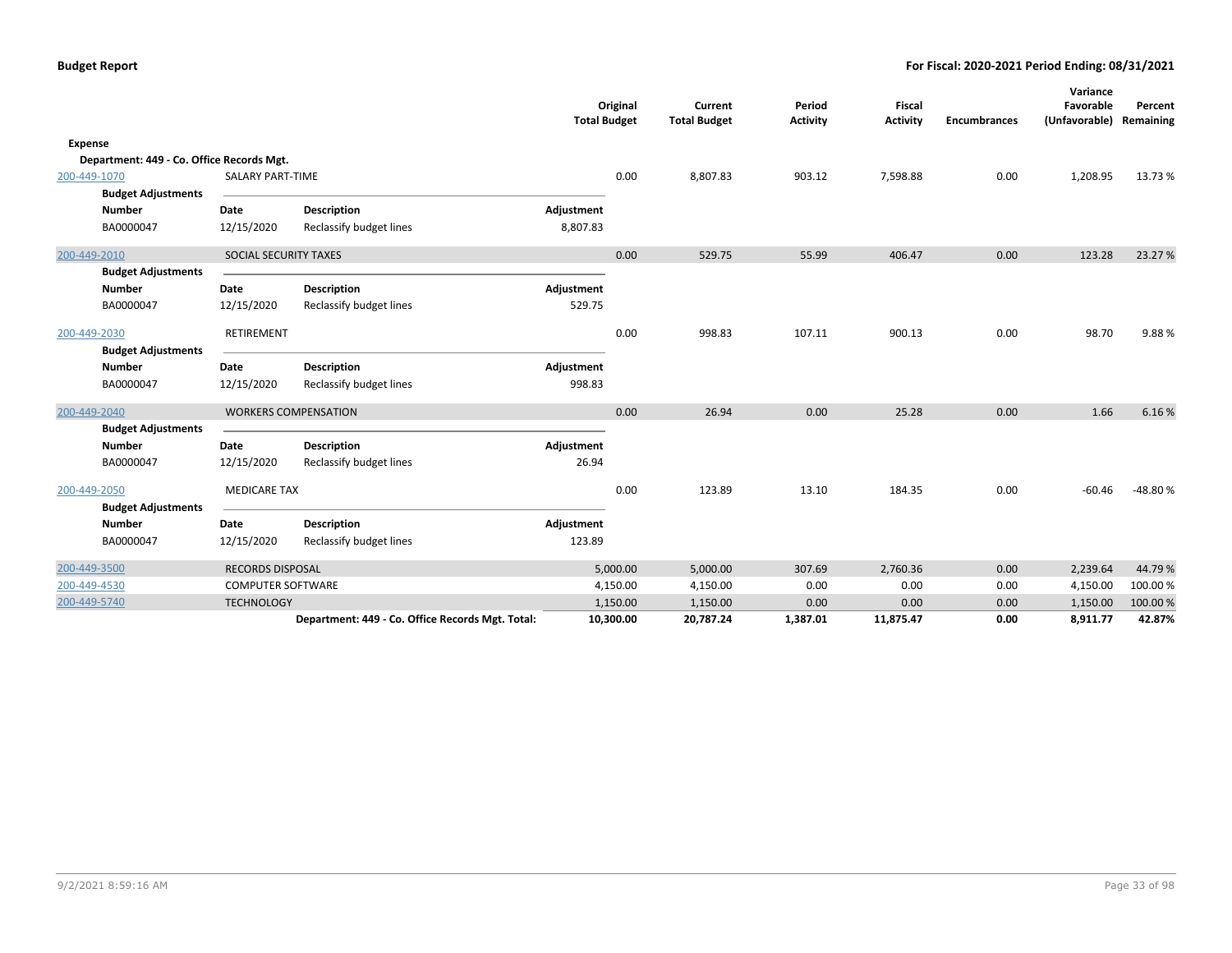|                                           |                             |                                                                 | Original<br><b>Total Budget</b> | Current<br><b>Total Budget</b> | Period<br><b>Activity</b> | <b>Fiscal</b><br><b>Activity</b> | <b>Encumbrances</b> | Variance<br>Favorable<br>(Unfavorable) | Percent<br>Remaining |
|-------------------------------------------|-----------------------------|-----------------------------------------------------------------|---------------------------------|--------------------------------|---------------------------|----------------------------------|---------------------|----------------------------------------|----------------------|
| Department: 999 - Undesignated Conversion |                             |                                                                 |                                 |                                |                           |                                  |                     |                                        |                      |
| 200-999-9999                              |                             | UNDESIGNATED CONVERSION                                         | 11,487.24                       | 1,000.00                       | 0.00                      | 0.00                             | 0.00                | 1,000.00                               | 100.00 %             |
| <b>Budget Adjustments</b>                 |                             |                                                                 |                                 |                                |                           |                                  |                     |                                        |                      |
| <b>Number</b>                             | Date                        | <b>Description</b>                                              | Adjustment                      |                                |                           |                                  |                     |                                        |                      |
| BA0000047                                 | 12/15/2020                  | Reclassify budget lines                                         | $-8,807.83$                     |                                |                           |                                  |                     |                                        |                      |
| BA0000047                                 | 12/15/2020                  | Reclassify budget lines                                         | $-529.75$                       |                                |                           |                                  |                     |                                        |                      |
| BA0000047                                 | 12/15/2020                  | Reclassify budget lines                                         | $-998.83$                       |                                |                           |                                  |                     |                                        |                      |
| BA0000047                                 | 12/15/2020                  | Reclassify budget lines                                         | $-26.94$                        |                                |                           |                                  |                     |                                        |                      |
| BA0000047                                 | 12/15/2020                  | Reclassify budget lines                                         | $-123.89$                       |                                |                           |                                  |                     |                                        |                      |
|                                           |                             | Department: 999 - Undesignated Conversion Total:                | 11,487.24                       | 1,000.00                       | 0.00                      | 0.00                             | 0.00                | 1,000.00                               | 100.00%              |
|                                           |                             | <b>Expense Total:</b>                                           | 21,787.24                       | 21,787.24                      | 1,387.01                  | 11,875.47                        | 0.00                | 9,911.77                               | 45.49%               |
|                                           |                             | Fund: 200 - County Offices Records Mangement Surplus (Deficit): | 0.00                            | 0.00                           | $-1,015.47$               | 1,325.62                         | 0.00                | 1,325.62                               | 0.00%                |
| Fund: 210 - Road & Bridge #1              |                             |                                                                 |                                 |                                |                           |                                  |                     |                                        |                      |
| Revenue                                   |                             |                                                                 |                                 |                                |                           |                                  |                     |                                        |                      |
| RevType: 300 - CASH                       |                             |                                                                 |                                 |                                |                           |                                  |                     |                                        |                      |
| 210-300-1210                              |                             | <b>BEGINNING CASH BALANCE</b>                                   | 66,657.62                       | 66,657.62                      | 0.00                      | 0.00                             | 0.00                | $-66,657.62$                           | 100.00%              |
|                                           |                             | RevType: 300 - CASH Total:                                      | 66,657.62                       | 66,657.62                      | 0.00                      | 0.00                             | 0.00                | $-66,657.62$                           | 100.00%              |
| <b>RevType: 310 - PROPERTY TAXES</b>      |                             |                                                                 |                                 |                                |                           |                                  |                     |                                        |                      |
| 210-310-1100                              | <b>CURRENT TAXES</b>        |                                                                 | 547,378.68                      | 547,378.68                     | 2,541.16                  | 550,935.47                       | 0.00                | 3,556.79                               | 100.65 %             |
| 210-310-1200                              | <b>DELINQUENT TAXES</b>     |                                                                 | 10,000.00                       | 10,000.00                      | 1,053.14                  | 17,323.55                        | 0.00                | 7,323.55                               | 173.24 %             |
|                                           |                             | RevType: 310 - PROPERTY TAXES Total:                            | 557,378.68                      | 557,378.68                     | 3,594.30                  | 568,259.02                       | 0.00                | 10,880.34                              | 1.95%                |
| RevType: 318 - OTHER TAXES                |                             |                                                                 |                                 |                                |                           |                                  |                     |                                        |                      |
| 210-318-1200                              |                             | PAY N LIEU TAX/GRASSLAND                                        | 1,500.00                        | 1,500.00                       | 0.00                      | 1,129.36                         | 0.00                | $-370.64$                              | 24.71%               |
| 210-318-1210                              |                             | PAY N LIEU TAX/UPPER TRINITY                                    | 517.67                          | 517.67                         | 0.00                      | 548.84                           | 0.00                | 31.17                                  | 106.02%              |
| 210-318-1600                              | <b>SALES TAX REVENUES</b>   |                                                                 | 50,000.00                       | 50,000.00                      | 7,411.67                  | 69,568.09                        | 0.00                | 19,568.09                              | 139.14 %             |
|                                           |                             | RevType: 318 - OTHER TAXES Total:                               | 52,017.67                       | 52,017.67                      | 7,411.67                  | 71,246.29                        | 0.00                | 19,228.62                              | 36.97%               |
| RevType: 321 - FEES OF TAX COLLECTOR      |                             |                                                                 |                                 |                                |                           |                                  |                     |                                        |                      |
| 210-321-2000                              |                             | CAR REGISTRATION/SALES TAX                                      | 75,000.00                       | 75,000.00                      | 0.00                      | 73,368.00                        | 0.00                | $-1,632.00$                            | 2.18%                |
| 210-321-3000                              |                             | <b>COUNTY'S ADDITIONAL \$10</b>                                 | 65,000.00                       | 65,000.00                      | 5,781.81                  | 63,216.79                        | 0.00                | $-1,783.21$                            | 2.74 %               |
|                                           |                             | RevType: 321 - FEES OF TAX COLLECTOR Total:                     | 140,000.00                      | 140,000.00                     | 5,781.81                  | 136,584.79                       | 0.00                | $-3,415.21$                            | 2.44%                |
| RevType: 350 - FINES                      |                             |                                                                 |                                 |                                |                           |                                  |                     |                                        |                      |
| 210-350-4030                              | <b>COUNTY CLERK FINES</b>   |                                                                 | 7,000.00                        | 7,000.00                       | 481.23                    | 1,385.45                         | 0.00                | $-5,614.55$                            | 80.21%               |
| 210-350-4500                              | <b>DISTRICT CLERK FINES</b> |                                                                 | 8,000.00                        | 8,000.00                       | 0.00                      | 10,158.34                        | 0.00                | 2,158.34                               | 126.98%              |
| 210-350-4550                              | J. P. #1 FINES              |                                                                 | 5,000.00                        | 5,000.00                       | 0.00                      | 1,759.14                         | 0.00                | $-3,240.86$                            | 64.82%               |
| 210-350-4560                              | J. P. #2 FINES              |                                                                 | 2,500.00                        | 2,500.00                       | 0.00                      | 1,169.82                         | 0.00                | $-1,330.18$                            | 53.21%               |
| 210-350-4570                              | J. P. #3 FINES              |                                                                 | 2,000.00                        | 2,000.00                       | 0.00                      | 922.05                           | 0.00                | $-1,077.95$                            | 53.90%               |
|                                           |                             | RevType: 350 - FINES Total:                                     | 24,500.00                       | 24,500.00                      | 481.23                    | 15,394.80                        | 0.00                | $-9,105.20$                            | 37.16%               |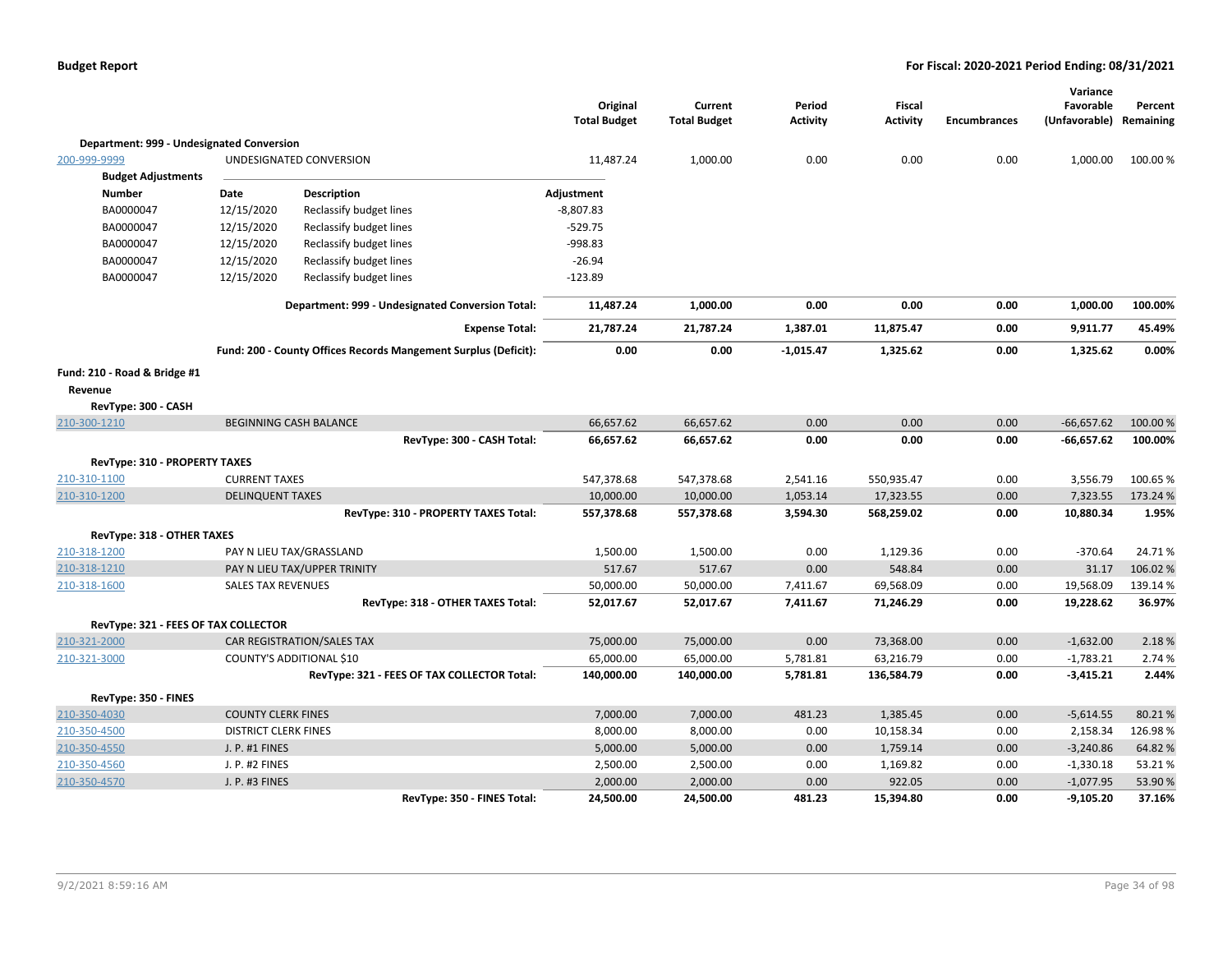|                                             |                               |                                                    | Original<br><b>Total Budget</b> | Current<br><b>Total Budget</b> | Period<br><b>Activity</b> | <b>Fiscal</b><br><b>Activity</b> | <b>Encumbrances</b> | Variance<br>Favorable<br>(Unfavorable) Remaining | Percent           |
|---------------------------------------------|-------------------------------|----------------------------------------------------|---------------------------------|--------------------------------|---------------------------|----------------------------------|---------------------|--------------------------------------------------|-------------------|
| RevType: 360 - INTEREST EARNINGS            |                               |                                                    |                                 |                                |                           |                                  |                     |                                                  |                   |
| 210-360-1000                                | <b>INTEREST EARNINGS</b>      |                                                    | 500.00                          | 500.00                         | 0.00                      | 292.77                           | 0.00                | $-207.23$                                        | 41.45%            |
|                                             |                               | RevType: 360 - INTEREST EARNINGS Total:            | 500.00                          | 500.00                         | 0.00                      | 292.77                           | 0.00                | $-207.23$                                        | 41.45%            |
| RevType: 364 - SALE OF ASSETS LAND/BUILDING |                               |                                                    |                                 |                                |                           |                                  |                     |                                                  |                   |
| 210-364-1630                                | <b>SALE OF EQUIPMENT</b>      |                                                    | 1,000.00                        | 19,569.37                      | 0.00                      | 18,569.37                        | 0.00                | $-1,000.00$                                      | 5.11%             |
| <b>Budget Adjustments</b>                   |                               |                                                    |                                 |                                |                           |                                  |                     |                                                  |                   |
| Number                                      | Date                          | <b>Description</b>                                 | Adjustment                      |                                |                           |                                  |                     |                                                  |                   |
| BA0000093                                   | 08/30/2021                    | Proceeds from auction Pct 1                        | $-18,569.37$                    |                                |                           |                                  |                     |                                                  |                   |
|                                             |                               | RevType: 364 - SALE OF ASSETS LAND/BUILDING Total: | 1,000.00                        | 19,569.37                      | 0.00                      | 18,569.37                        | 0.00                | $-1,000.00$                                      | 5.11%             |
| RevType: 370 - MISCELLANEOUS                |                               |                                                    |                                 |                                |                           |                                  |                     |                                                  |                   |
| 210-370-1200                                | STATE LATERAL ROAD            |                                                    | 8,500.00                        | 8,500.00                       | 0.00                      | 8,432.71                         | 0.00                | $-67.29$                                         | 0.79%             |
| 210-370-1250                                | <b>TDT WEIGHT FEES</b>        |                                                    | 23,000.00                       | 23,000.00                      | 0.00                      | 19,518.78                        | 0.00                | $-3,481.22$                                      | 15.14 %           |
| 210-370-1300                                |                               | REFUNDS & MISCELLANEOUS                            | 500.00                          | 500.00                         | 0.00                      | 1,204.34                         | 0.00                | 704.34                                           | 240.87%           |
| 210-370-1380                                | <b>SALE OF SCRAP IRON</b>     |                                                    | 0.00                            | 0.00                           | 0.00                      | 1,326.25                         | 0.00                | 1,326.25                                         | 0.00%             |
| 210-370-1420                                |                               | <b>CULVERT PERMITTING PROCESS</b>                  | 0.00                            | 0.00                           | 20.00                     | 380.00                           | 0.00                | 380.00                                           | 0.00%             |
| 210-370-1450                                |                               | REIMBURSEMENT OF MATERIALS                         | 2,000.00                        | 2,000.00                       | 0.00                      | 7,923.00                         | 0.00                | 5,923.00                                         | 396.15%           |
| 210-370-1500                                | <b>DONATIONS</b>              |                                                    | 0.00                            | 1,000.00                       | 0.00                      | 2,162.00                         | 0.00                | 1,162.00                                         | 216.20%           |
| <b>Budget Adjustments</b>                   |                               |                                                    |                                 |                                |                           |                                  |                     |                                                  |                   |
| <b>Number</b>                               | Date                          | <b>Description</b>                                 | Adjustment                      |                                |                           |                                  |                     |                                                  |                   |
| BA0000063                                   | 04/30/2021                    | Donation from Walter Lindsey for repairs           | $-1,000.00$                     |                                |                           |                                  |                     |                                                  |                   |
|                                             |                               | RevType: 370 - MISCELLANEOUS Total:                | 34,000.00                       | 35,000.00                      | 20.00                     | 40,947.08                        | 0.00                | 5,947.08                                         | 16.99%            |
|                                             |                               | <b>Revenue Total:</b>                              | 876,053.97                      | 895,623.34                     | 17,289.01                 | 851,294.12                       | 0.00                | $-44,329.22$                                     | 4.95%             |
| <b>Expense</b>                              |                               |                                                    |                                 |                                |                           |                                  |                     |                                                  |                   |
| Department: 621 - Road & Bridge 1           |                               |                                                    |                                 |                                |                           |                                  |                     |                                                  |                   |
| 210-621-1010                                | SALARY ELECTED OFFICIAL       |                                                    | 63,240.97                       | 63,240.97                      | 4,864.70                  | 58,376.40                        | 0.00                | 4,864.57                                         | 7.69%             |
| 210-621-1030                                | <b>SALARY FOREMAN</b>         |                                                    | 32,485.18                       | 32,485.18                      | 2,498.85                  | 30,021.43                        | 0.00                | 2,463.75                                         | 7.58%             |
| 210-621-1060                                |                               | SALARY PRECINCT EMPLOYEES                          | 218,411.26                      | 218,411.26                     | 12,146.74                 | 135,421.12                       | 0.00                | 82,990.14                                        | 38.00%            |
| 210-621-2010                                | SOCIAL SECURITY TAXES         | <b>GROUP HEALTH INSURANCE</b>                      | 19,476.52                       | 19,476.52                      | 1,202.55                  | 13,656.16                        | 0.00                | 5,820.36                                         | 29.88%            |
| 210-621-2020<br>210-621-2030                | RETIREMENT                    |                                                    | 97,653.12<br>37,193.87          | 97,653.12<br>37,193.87         | 7,120.54<br>2,313.91      | 73,594.13                        | 0.00<br>0.00        | 24,058.99<br>10,697.22                           | 24.64 %<br>28.76% |
| 210-621-2040                                |                               | <b>WORKERS COMPENSATION</b>                        | 7,905.10                        | 7,905.10                       | 0.00                      | 26,496.65<br>7,195.72            | 0.00                | 709.38                                           | 8.97%             |
| 210-621-2050                                | <b>MEDICARE TAX</b>           |                                                    | 4,554.99                        | 4,554.99                       | 281.21                    | 3,193.49                         | 0.00                | 1,361.50                                         | 29.89%            |
| 210-621-3140                                |                               | <b>EMPLOYEE PHYSICALS/DOT TESTING</b>              | 450.00                          | 450.00                         | 0.00                      | 375.00                           | 0.00                | 75.00                                            | 16.67%            |
| 210-621-3400                                | <b>SHOP SUPPLIES</b>          |                                                    | 2,000.00                        | 2,000.00                       | 123.53                    | 1,781.71                         | 0.00                | 218.29                                           | 10.91%            |
| 210-621-3410                                |                               | R&B MAT. ROCK & GRAVEL                             | 100,000.00                      | 100,000.00                     | 11,911.55                 | 80,215.81                        | 0.00                | 19,784.19                                        | 19.78%            |
| 210-621-3420                                | <b>R&amp;B MAT. CULVERTS</b>  |                                                    | 15,000.00                       | 15,000.00                      | 0.00                      | 9,777.33                         | 0.00                | 5,222.67                                         | 34.82 %           |
| 210-621-3430                                |                               | R&B MAT. HARDWARE & LUMBER                         | 2,000.00                        | 2,000.00                       | 0.00                      | 506.97                           | 0.00                | 1,493.03                                         | 74.65%            |
| 210-621-3440                                |                               | R&B MAT. ASPHALT/RD OIL                            | 60,000.00                       | 60,000.00                      | 23,001.92                 | 75,556.68                        | 0.00                | $-15,556.68$                                     | $-25.93%$         |
| 210-621-4060                                | <b>TAX APPRAISAL DISTRICT</b> |                                                    | 28,034.70                       | 28,034.70                      | 5,546.21                  | 28,034.68                        | 0.00                | 0.02                                             | 0.00%             |
|                                             |                               |                                                    |                                 |                                |                           |                                  |                     |                                                  |                   |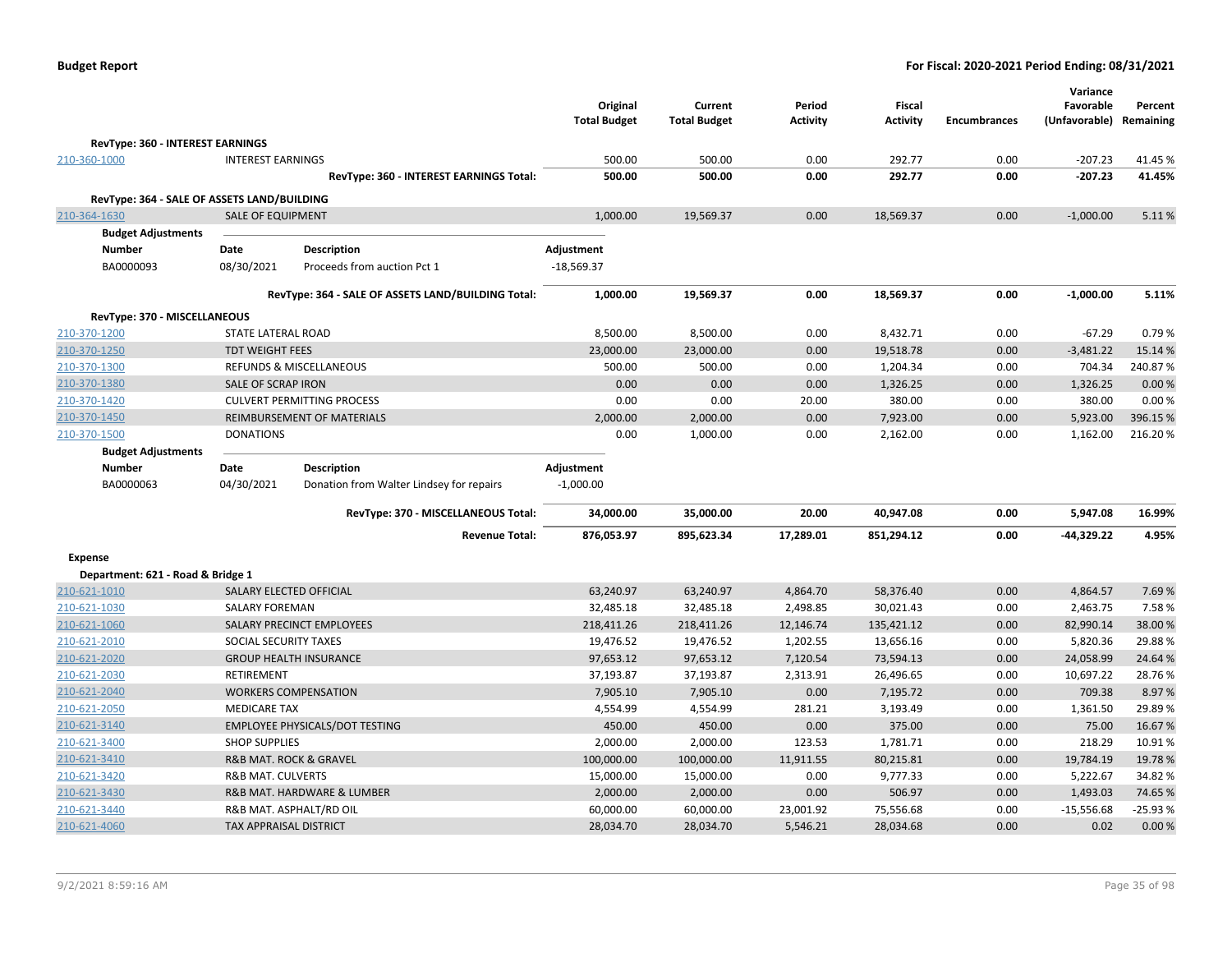|                                             |                                |                                                    | Original<br><b>Total Budget</b> | Current<br><b>Total Budget</b> | Period<br><b>Activity</b> | <b>Fiscal</b><br><b>Activity</b> | Encumbrances | Variance<br>Favorable<br>(Unfavorable) Remaining | Percent   |
|---------------------------------------------|--------------------------------|----------------------------------------------------|---------------------------------|--------------------------------|---------------------------|----------------------------------|--------------|--------------------------------------------------|-----------|
| 210-621-4200                                | UTILITY TELEPHONE              |                                                    | 270.00                          | 270.00                         | 0.00                      | 0.00                             | 0.00         | 270.00                                           | 100.00 %  |
| 210-621-4210                                | <b>INTERNET</b>                |                                                    | 1,100.00                        | 1,100.00                       | 56.90                     | 731.90                           | 0.00         | 368.10                                           | 33.46%    |
| 210-621-4270                                |                                | OUT OF COUNTY TRAVEL/TRAINING                      | 1,435.58                        | 1,435.58                       | 0.00                      | 1,710.50                         | 0.00         | $-274.92$                                        | $-19.15%$ |
| 210-621-4300                                |                                | <b>BIDS, NOTICES &amp; PERMITS</b>                 | 800.00                          | 800.00                         | 60.54                     | 310.96                           | 0.00         | 489.04                                           | 61.13%    |
| 210-621-4350                                | PRINTING                       |                                                    | 100.00                          | 100.00                         | 0.00                      | 51.88                            | 0.00         | 48.12                                            | 48.12%    |
| 210-621-4400                                | UTILITY ELECTRICITY            |                                                    | 1,600.00                        | 1,600.00                       | 90.47                     | 1,098.10                         | 0.00         | 501.90                                           | 31.37%    |
| 210-621-4420                                | UTILITY WATER                  |                                                    | 250.00                          | 250.00                         | 19.70                     | 184.51                           | 0.00         | 65.49                                            | 26.20%    |
| 210-621-4430                                | <b>TRASH PICKUP</b>            |                                                    | 1,000.00                        | 1,000.00                       | 70.00                     | 933.31                           | 0.00         | 66.69                                            | 6.67%     |
| 210-621-4500                                | <b>R&amp;M BUILDING</b>        |                                                    | 300.00                          | 300.00                         | 0.00                      | 84.99                            | 0.00         | 215.01                                           | 71.67%    |
| 210-621-4570                                |                                | R&M MACHINERY GAS & OIL                            | 41,000.00                       | 41,000.00                      | 8,206.09                  | 30,614.41                        | 0.00         | 10,385.59                                        | 25.33 %   |
| 210-621-4580                                | <b>R&amp;M MACHINERY PARTS</b> |                                                    | 22,500.00                       | 42,069.37                      | 31,285.81                 | 61,292.15                        | 105.13       | $-19,327.91$                                     | -45.94 %  |
| <b>Budget Adjustments</b>                   |                                |                                                    |                                 |                                |                           |                                  |              |                                                  |           |
| <b>Number</b>                               | Date                           | <b>Description</b>                                 | Adjustment                      |                                |                           |                                  |              |                                                  |           |
| BA0000063                                   | 04/30/2021                     | Donation from Walter Lindsey for repairs           | 1,000.00                        |                                |                           |                                  |              |                                                  |           |
| BA0000093                                   | 08/30/2021                     | Proceeds from auction Pct 1                        | 18,569.37                       |                                |                           |                                  |              |                                                  |           |
| 210-621-4590                                |                                | R&M MACH. TIRES & TUBES                            | 20,000.00                       | 20,000.00                      | 2,790.00                  | 16,434.46                        | 235.12       | 3,330.42                                         | 16.65 %   |
| 210-621-4600                                |                                | <b>EQUIPMENT RENTAL/LEASE</b>                      | 0.00                            | 0.00                           | 0.00                      | 3,000.00                         | 0.00         | $-3,000.00$                                      | 0.00%     |
| 210-621-4800                                | <b>BOND</b>                    |                                                    | 0.00                            | 0.00                           | 0.00                      | 177.50                           | 0.00         | $-177.50$                                        | 0.00%     |
| 210-621-4810                                | <b>DUES</b>                    |                                                    | 335.00                          | 335.00                         | 0.00                      | 395.00                           | 0.00         | $-60.00$                                         | $-17.91%$ |
| 210-621-4820                                | <b>INSURANCE</b>               |                                                    | 5,500.00                        | 5,500.00                       | 0.00                      | 4,666.30                         | 0.00         | 833.70                                           | 15.16%    |
| 210-621-4900                                | <b>MISCELLANEOUS</b>           |                                                    | 1,000.00                        | 1,000.00                       | 0.00                      | 0.00                             | 0.00         | 1,000.00                                         | 100.00 %  |
| 210-621-4910                                |                                | <b>SOIL &amp; WATER CONSERVATION</b>               | 250.00                          | 250.00                         | 0.00                      | 0.00                             | 0.00         | 250.00                                           | 100.00%   |
| 210-621-4940                                |                                | FLOOD CONTROL SITE MAINTENANCE                     | 5,500.00                        | 5,500.00                       | 0.00                      | 5,500.00                         | 0.00         | 0.00                                             | 0.00%     |
| 210-621-4960                                |                                | <b>TCOG HAZARDOUS WASTEMATCH</b>                   | 1,250.00                        | 1,250.00                       | 0.00                      | 0.00                             | 0.00         | 1,250.00                                         | 100.00%   |
| 210-621-5710                                |                                | PURCHASE OF MACH./EQUIP                            | 67,500.00                       | 67,500.00                      | 0.00                      | 40,550.00                        | 0.00         | 26,950.00                                        | 39.93 %   |
|                                             |                                | Department: 621 - Road & Bridge 1 Total:           | 860,096.29                      | 879,665.66                     | 113,591.22                | 711,939.25                       | 340.25       | 167,386.16                                       | 19.03%    |
| Department: 625 - Administrative Office R&B |                                |                                                    |                                 |                                |                           |                                  |              |                                                  |           |
| 210-625-1050                                | <b>SALARY SECRETARY</b>        |                                                    | 10,271.28                       | 10,271.28                      | 0.00                      | 5,138.21                         | 0.00         | 5,133.07                                         | 49.97%    |
| 210-625-2010                                | SOCIAL SECURITY TAXES          |                                                    | 636.82                          | 636.82                         | 0.00                      | 241.52                           | 0.00         | 395.30                                           | 62.07%    |
| 210-625-2020                                |                                | <b>GROUP HEALTH INSURANCE</b>                      | 3,051.66                        | 3,051.66                       | 0.00                      | 1,017.53                         | 0.00         | 2,034.13                                         | 66.66%    |
| 210-625-2030                                | <b>RETIREMENT</b>              |                                                    | 1,216.12                        | 1,216.12                       | 0.00                      | 607.53                           | 0.00         | 608.59                                           | 50.04%    |
| 210-625-2040                                |                                | <b>WORKERS COMPENSATION</b>                        | 32.87                           | 32.87                          | 0.00                      | 29.48                            | 0.00         | 3.39                                             | 10.31%    |
| 210-625-2050                                | <b>MEDICARE TAX</b>            |                                                    | 148.93                          | 148.93                         | 0.00                      | 56.58                            | 0.00         | 92.35                                            | 62.01%    |
| 210-625-3100                                | <b>OFFICE SUPPLIES</b>         |                                                    | 100.00                          | 100.00                         | 0.00                      | 0.00                             | 0.00         | 100.00                                           | 100.00 %  |
| 210-625-4530                                | <b>COMPUTER SOFTWARE</b>       |                                                    | 500.00                          | 500.00                         | 563.12                    | 2,546.24                         | 0.00         | $-2,046.24$                                      | -409.25 % |
|                                             |                                | Department: 625 - Administrative Office R&B Total: | 15,957.68                       | 15,957.68                      | 563.12                    | 9,637.09                         | 0.00         | 6,320.59                                         | 39.61%    |
|                                             |                                | <b>Expense Total:</b>                              | 876,053.97                      | 895,623.34                     | 114,154.34                | 721,576.34                       | 340.25       | 173,706.75                                       | 19.40%    |
|                                             |                                | Fund: 210 - Road & Bridge #1 Surplus (Deficit):    | 0.00                            | 0.00                           | $-96,865.33$              | 129,717.78                       | $-340.25$    | 129,377.53                                       | 0.00%     |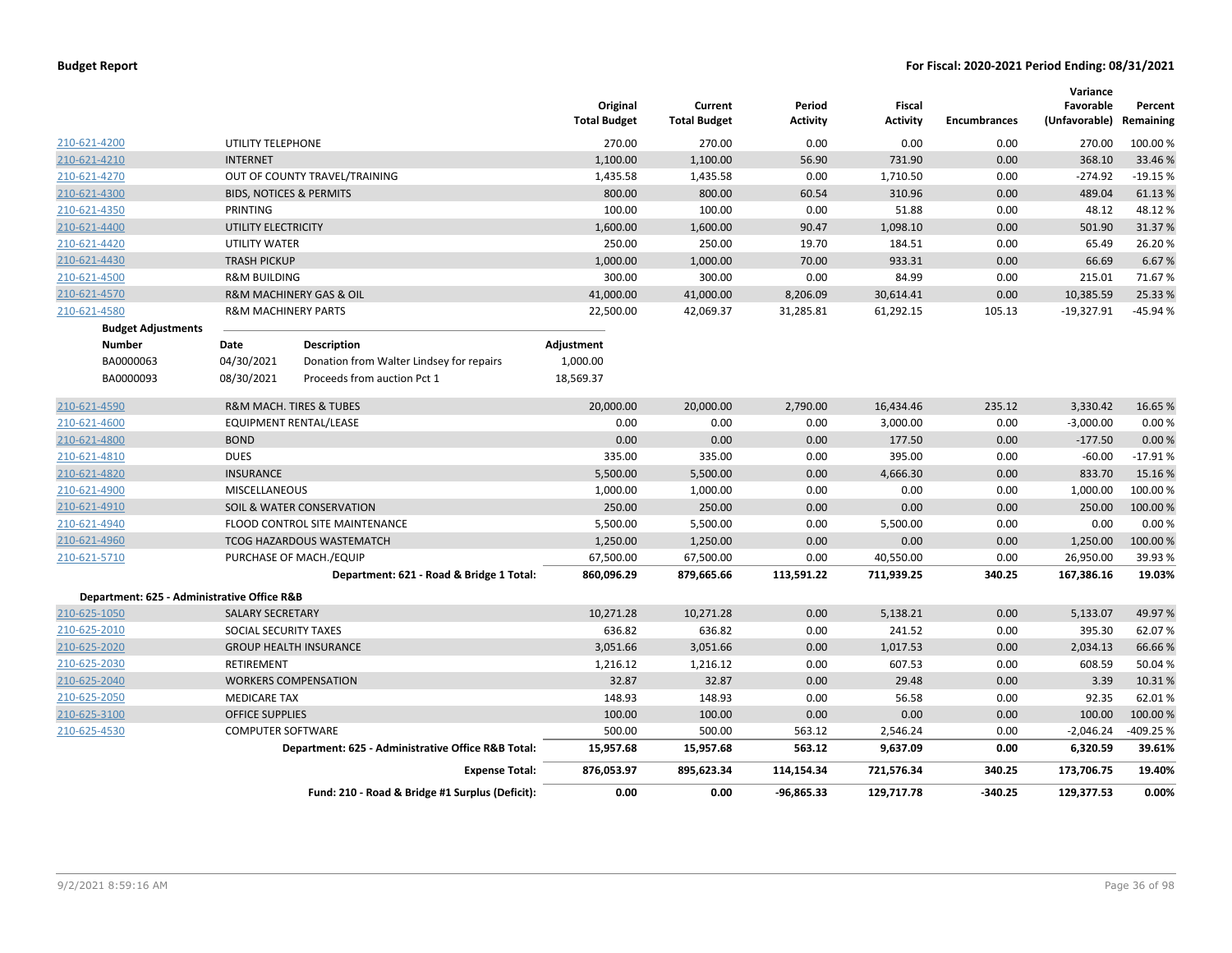|                                      |                             |                                                        |                                             | Original<br><b>Total Budget</b> | Current<br><b>Total Budget</b> | Period<br><b>Activity</b> | Fiscal<br><b>Activity</b> | <b>Encumbrances</b> | Variance<br>Favorable<br>(Unfavorable) | Percent<br>Remaining |
|--------------------------------------|-----------------------------|--------------------------------------------------------|---------------------------------------------|---------------------------------|--------------------------------|---------------------------|---------------------------|---------------------|----------------------------------------|----------------------|
| Fund: 220 - Road & Bridge #2         |                             |                                                        |                                             |                                 |                                |                           |                           |                     |                                        |                      |
| Revenue                              |                             |                                                        |                                             |                                 |                                |                           |                           |                     |                                        |                      |
| RevType: 300 - CASH                  |                             |                                                        |                                             |                                 |                                |                           |                           |                     |                                        |                      |
| 220-300-1220                         |                             | <b>BEGINNING CASH BALANCE</b>                          |                                             | 150,609.92                      | 150,609.92                     | 0.00                      | 0.00                      | 0.00                | $-150,609.92$                          | 100.00 %             |
|                                      |                             |                                                        | RevType: 300 - CASH Total:                  | 150,609.92                      | 150,609.92                     | 0.00                      | 0.00                      | 0.00                | $-150,609.92$                          | 100.00%              |
| RevType: 310 - PROPERTY TAXES        |                             |                                                        |                                             |                                 |                                |                           |                           |                     |                                        |                      |
| 220-310-1100                         | <b>CURRENT TAXES</b>        |                                                        |                                             | 637,623.64                      | 637,623.64                     | 2,960.63                  | 641,877.28                | 0.00                | 4,253.64                               | 100.67%              |
| 220-310-1200                         | <b>DELINQUENT TAXES</b>     |                                                        |                                             | 12,000.00                       | 12,000.00                      | 1,226.97                  | 20,183.11                 | 0.00                | 8,183.11                               | 168.19%              |
|                                      |                             |                                                        | RevType: 310 - PROPERTY TAXES Total:        | 649,623.64                      | 649,623.64                     | 4,187.60                  | 662,060.39                | 0.00                | 12,436.75                              | 1.91%                |
| RevType: 318 - OTHER TAXES           |                             |                                                        |                                             |                                 |                                |                           |                           |                     |                                        |                      |
| 220-318-1200                         |                             | PAY N LIEU TAX/GRASSLAND                               |                                             | 2,000.00                        | 2,000.00                       | 0.00                      | 1,315.78                  | 0.00                | $-684.22$                              | 34.21%               |
| 220-318-1210                         |                             | PAY N LIEU TAX/UPPER TRINITY                           |                                             | 603.02                          | 603.02                         | 0.00                      | 639.17                    | 0.00                | 36.15                                  | 105.99%              |
| 220-318-1600                         | <b>SALES TAX REVENUES</b>   |                                                        |                                             | 62,000.00                       | 62,000.00                      | 8,631.52                  | 81,017.96                 | 0.00                | 19,017.96                              | 130.67%              |
|                                      |                             |                                                        | RevType: 318 - OTHER TAXES Total:           | 64,603.02                       | 64,603.02                      | 8,631.52                  | 82,972.91                 | 0.00                | 18,369.89                              | 28.44%               |
|                                      |                             |                                                        |                                             |                                 |                                |                           |                           |                     |                                        |                      |
| RevType: 321 - FEES OF TAX COLLECTOR |                             |                                                        |                                             |                                 |                                |                           |                           |                     |                                        |                      |
| 220-321-2000<br>220-321-3000         |                             | CAR REGISTRATION/SALES TAX<br>COUNTY'S ADDITIONAL \$10 |                                             | 87,000.00<br>80,000.00          | 87,000.00<br>80,000.00         | 0.00<br>6,735.05          | 85,464.01<br>73,639.08    | 0.00<br>0.00        | $-1,535.99$<br>$-6,360.92$             | 1.77%<br>7.95 %      |
|                                      |                             |                                                        | RevType: 321 - FEES OF TAX COLLECTOR Total: | 167,000.00                      | 167,000.00                     | 6,735.05                  | 159,103.09                | 0.00                | -7,896.91                              | 4.73%                |
|                                      |                             |                                                        |                                             |                                 |                                |                           |                           |                     |                                        |                      |
| RevType: 330 - GRANTS                |                             |                                                        |                                             |                                 |                                |                           |                           |                     |                                        |                      |
| 220-330-2200                         | <b>CTIF GRANT</b>           |                                                        |                                             | 0.00                            | 26,400.00                      | 26,400.00                 | 26,400.00                 | 0.00                | 0.00                                   | 0.00%                |
| <b>Budget Adjustments</b>            |                             |                                                        |                                             |                                 |                                |                           |                           |                     |                                        |                      |
| Number<br>BA0000087                  | Date<br>08/24/2021          | <b>Description</b><br>R&B2 CTIF Grant                  |                                             | Adjustment<br>$-26,400.00$      |                                |                           |                           |                     |                                        |                      |
|                                      |                             |                                                        |                                             |                                 |                                |                           |                           |                     |                                        |                      |
|                                      |                             |                                                        | RevType: 330 - GRANTS Total:                | 0.00                            | 26,400.00                      | 26,400.00                 | 26,400.00                 | 0.00                | 0.00                                   | 0.00%                |
| RevType: 350 - FINES                 |                             |                                                        |                                             |                                 |                                |                           |                           |                     |                                        |                      |
| 220-350-4030                         | <b>COUNTY CLERK FINES</b>   |                                                        |                                             | 6,000.00                        | 6,000.00                       | 560.57                    | 1,613.89                  | 0.00                | $-4,386.11$                            | 73.10%               |
| 220-350-4500                         | <b>DISTRICT CLERK FINES</b> |                                                        |                                             | 8,500.00                        | 8,500.00                       | 0.00                      | 11,833.11                 | 0.00                | 3,333.11                               | 139.21%              |
| 220-350-4550                         | J. P. #1 FINES              |                                                        |                                             | 7,500.00                        | 7,500.00                       | 0.00                      | 2,049.15                  | 0.00                | $-5,450.85$                            | 72.68%               |
| 220-350-4560                         | J. P. #2 FINES              |                                                        |                                             | 3,000.00                        | 3,000.00                       | 0.00                      | 1,362.68                  | 0.00                | $-1,637.32$                            | 54.58%               |
| 220-350-4570                         | J. P. #3 FINES              |                                                        |                                             | 5,000.00                        | 5,000.00                       | 0.00                      | 1,074.07                  | 0.00                | $-3,925.93$                            | 78.52%               |
|                                      |                             |                                                        | RevType: 350 - FINES Total:                 | 30,000.00                       | 30,000.00                      | 560.57                    | 17,932.90                 | 0.00                | $-12,067.10$                           | 40.22%               |
| RevType: 360 - INTEREST EARNINGS     |                             |                                                        |                                             |                                 |                                |                           |                           |                     |                                        |                      |
| 220-360-1000                         | <b>INTEREST EARNINGS</b>    |                                                        |                                             | 3,000.00                        | 3,000.00                       | 0.00                      | 449.79                    | 0.00                | $-2,550.21$                            | 85.01%               |
|                                      |                             |                                                        | RevType: 360 - INTEREST EARNINGS Total:     | 3,000.00                        | 3,000.00                       | 0.00                      | 449.79                    | 0.00                | $-2,550.21$                            | 85.01%               |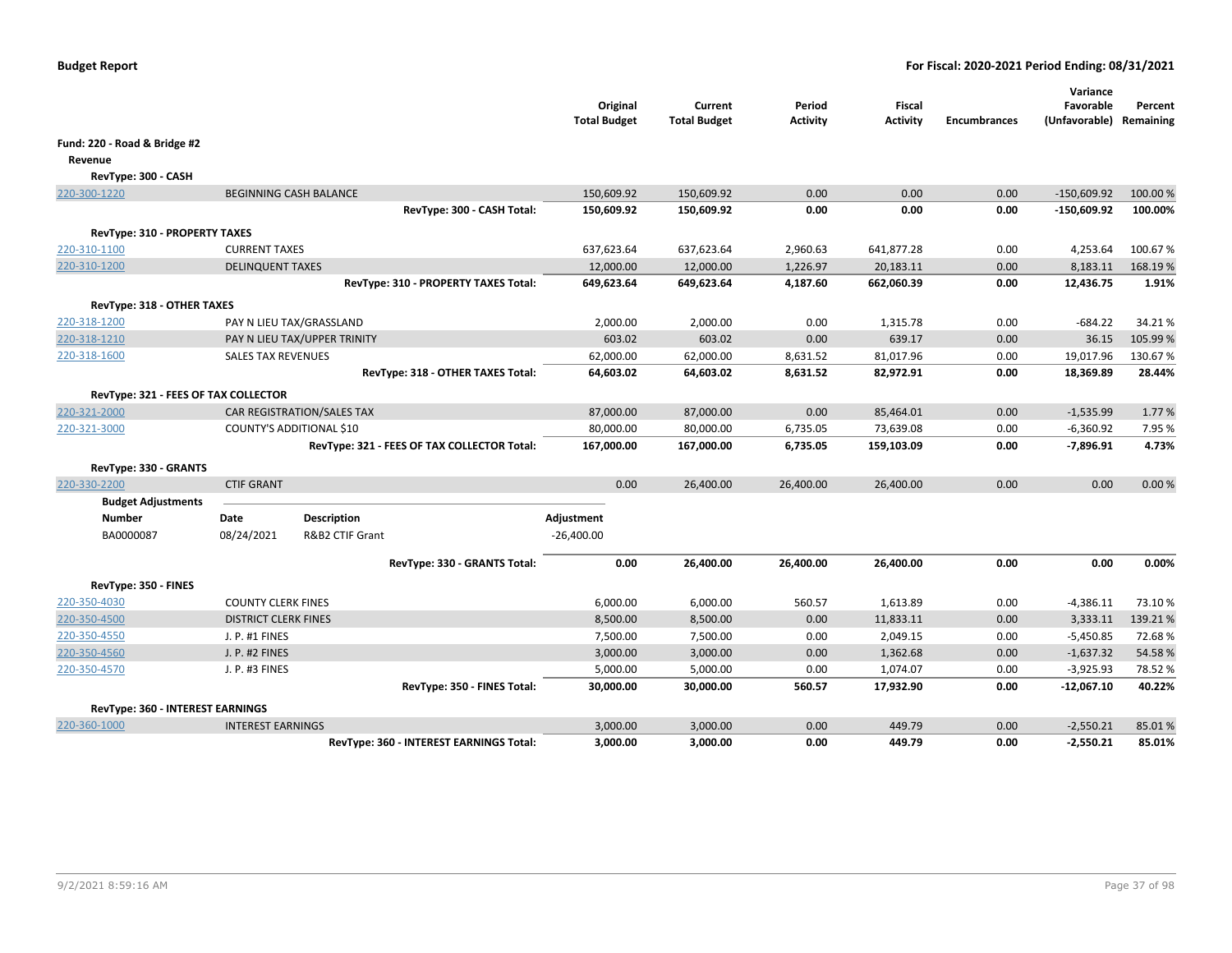|                                             |                         |                                                    | Original<br><b>Total Budget</b> | Current<br><b>Total Budget</b> | Period<br>Activity | <b>Fiscal</b><br><b>Activity</b> | <b>Encumbrances</b> | Variance<br>Favorable<br>(Unfavorable) | Percent<br>Remaining |
|---------------------------------------------|-------------------------|----------------------------------------------------|---------------------------------|--------------------------------|--------------------|----------------------------------|---------------------|----------------------------------------|----------------------|
| RevType: 364 - SALE OF ASSETS LAND/BUILDING |                         |                                                    |                                 |                                |                    |                                  |                     |                                        |                      |
| 220-364-1630                                | SALE OF EQUIPMENT       |                                                    | 4,000.00                        | 130,632.50                     | 0.00               | 63,316.25                        | 0.00                | $-67,316.25$                           | 51.53%               |
| <b>Budget Adjustments</b>                   |                         |                                                    |                                 |                                |                    |                                  |                     |                                        |                      |
| <b>Number</b>                               | Date                    | <b>Description</b>                                 | Adjustment                      |                                |                    |                                  |                     |                                        |                      |
| BA0000088                                   | 08/24/2021              | Auctioneer Express Sale of Equipment               | $-63,316.25$                    |                                |                    |                                  |                     |                                        |                      |
| BA0000094                                   | 08/30/2021              | Proceeds from auction Pct 2                        | $-63,316.25$                    |                                |                    |                                  |                     |                                        |                      |
|                                             |                         | RevType: 364 - SALE OF ASSETS LAND/BUILDING Total: | 4,000.00                        | 130,632.50                     | 0.00               | 63,316.25                        | 0.00                | $-67,316.25$                           | 51.53%               |
| RevType: 370 - MISCELLANEOUS                |                         |                                                    |                                 |                                |                    |                                  |                     |                                        |                      |
| 220-370-1200                                | STATE LATERAL ROAD      |                                                    | 10,000.00                       | 10,000.00                      | 0.00               | 9,822.98                         | 0.00                | $-177.02$                              | 1.77 %               |
| 220-370-1250                                | <b>TDT WEIGHT FEES</b>  |                                                    | 25,000.00                       | 25,000.00                      | 0.00               | 22,736.81                        | 0.00                | $-2,263.19$                            | 9.05 %               |
| 220-370-1300                                |                         | <b>REFUNDS &amp; MISCELLANEOUS</b>                 | 0.00                            | 0.00                           | 28.64              | 1,493.01                         | 0.00                | 1,493.01                               | 0.00%                |
| 220-370-1419                                | ROAD ACCEPTANCE         |                                                    | 0.00                            | 0.00                           | 0.00               | 1,600.00                         | 0.00                | 1,600.00                               | 0.00%                |
| 220-370-1420                                |                         | <b>CULVERT PERMITTING PROCESS</b>                  | 0.00                            | 0.00                           | 20.00              | 500.00                           | 0.00                | 500.00                                 | 0.00%                |
| 220-370-1421                                |                         | ROW PERMIT APPLICATION                             | 0.00                            | 0.00                           | 0.00               | 20.00                            | 0.00                | 20.00                                  | 0.00%                |
| 220-370-1450                                |                         | REIMBURSEMENT OF MATERIALS                         | 2,000.00                        | 108,940.00                     | 23,470.00          | 88,478.50                        | 0.00                | $-20,461.50$                           | 18.78 %              |
| <b>Budget Adjustments</b>                   |                         |                                                    |                                 |                                |                    |                                  |                     |                                        |                      |
| Number                                      | Date                    | Description                                        | Adjustment                      |                                |                    |                                  |                     |                                        |                      |
| BA0000074                                   | 07/27/2021              | R&B2 Reimb of Mat from Summit Ranch I              | $-60,000.00$                    |                                |                    |                                  |                     |                                        |                      |
| BA0000089                                   | 08/24/2021              | Summit Ranch Reimb materials Rock and              | $-23,470.00$                    |                                |                    |                                  |                     |                                        |                      |
| BA0000095                                   | 08/30/2021              | Pct 2 reimbursement of materials                   | $-23,470.00$                    |                                |                    |                                  |                     |                                        |                      |
| 220-370-1500                                |                         | TRENTON HIGH MEADOWS SUBDIVISION                   | 2,800.00                        | 2,800.00                       | 0.00               | 4,200.00                         | 0.00                | 1,400.00                               | 150.00%              |
|                                             |                         | RevType: 370 - MISCELLANEOUS Total:                | 39,800.00                       | 146,740.00                     | 23,518.64          | 128,851.30                       | 0.00                | $-17,888.70$                           | 12.19%               |
|                                             |                         | <b>Revenue Total:</b>                              | 1,108,636.58                    | 1,368,609.08                   | 70,033.38          | 1,141,086.63                     | 0.00                | $-227,522.45$                          | 16.62%               |
| <b>Expense</b>                              |                         |                                                    |                                 |                                |                    |                                  |                     |                                        |                      |
| Department: 509 - Contingency               |                         |                                                    |                                 |                                |                    |                                  |                     |                                        |                      |
| 220-509-4750                                | <b>CONTINGENCY</b>      |                                                    | 10,000.00                       | 10,000.00                      | 0.00               | 0.00                             | 0.00                | 10,000.00                              | 100.00 %             |
|                                             |                         | Department: 509 - Contingency Total:               | 10,000.00                       | 10,000.00                      | 0.00               | 0.00                             | 0.00                | 10,000.00                              | 100.00%              |
| Department: 622 - Road & Bridge 2           |                         |                                                    |                                 |                                |                    |                                  |                     |                                        |                      |
| 220-622-1010                                | SALARY ELECTED OFFICIAL |                                                    | 63,240.97                       | 63,240.97                      | 4,864.70           | 58,376.40                        | 0.00                | 4,864.57                               | 7.69%                |
| 220-622-1030                                | <b>SALARY FOREMAN</b>   |                                                    | 0.00                            | 44,081.80                      | 3,806.17           | 47,887.97                        | 0.00                | $-3,806.17$                            | $-8.63%$             |
| <b>Budget Adjustments</b>                   |                         |                                                    |                                 |                                |                    |                                  |                     |                                        |                      |
| Number                                      | Date                    | Description                                        | Adjustment                      |                                |                    |                                  |                     |                                        |                      |
| BA0000080                                   | 08/03/2021              | Move money from Sal Pct Emply to Sal Fo            | 44,081.80                       |                                |                    |                                  |                     |                                        |                      |
| 220-622-1060                                |                         | SALARY PRECINCT EMPLOYEES                          | 232,350.04                      | 188,268.24                     | 14,095.41          | 171,595.22                       | 0.00                | 16,673.02                              | 8.86%                |
| <b>Budget Adjustments</b>                   |                         |                                                    |                                 |                                |                    |                                  |                     |                                        |                      |
| <b>Number</b>                               | Date                    | <b>Description</b>                                 | Adjustment                      |                                |                    |                                  |                     |                                        |                      |
| BA0000080                                   | 08/03/2021              | Move money from Sal Pct Emply to Sal Fo            | $-44,081.80$                    |                                |                    |                                  |                     |                                        |                      |
| 220-622-2010                                | SOCIAL SECURITY TAXES   |                                                    | 18,474.44                       | 18,474.44                      | 1,342.87           | 16,468.71                        | 0.00                | 2,005.73                               | 10.86%               |
|                                             |                         |                                                    |                                 |                                |                    |                                  |                     |                                        |                      |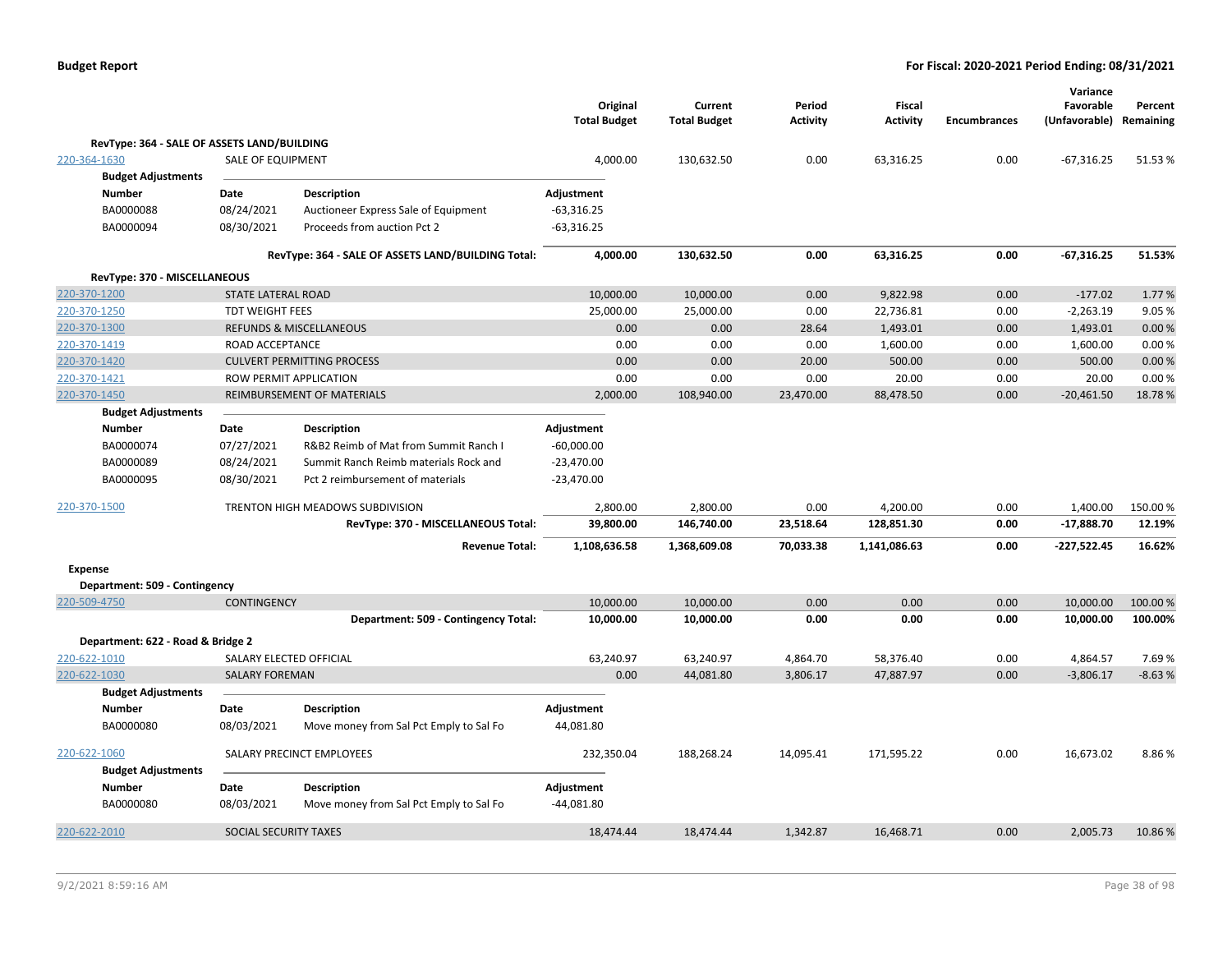|                           |                                |                                        | Original<br><b>Total Budget</b> | Current<br><b>Total Budget</b> | Period<br><b>Activity</b> | Fiscal<br><b>Activity</b> | <b>Encumbrances</b> | Variance<br>Favorable<br>(Unfavorable) Remaining | Percent    |
|---------------------------|--------------------------------|----------------------------------------|---------------------------------|--------------------------------|---------------------------|---------------------------|---------------------|--------------------------------------------------|------------|
| 220-622-2020              |                                | <b>GROUP HEALTH INSURANCE</b>          | 97,653.12                       | 97,653.12                      | 8,137.76                  | 89,515.36                 | 0.00                | 8,137.76                                         | 8.33 %     |
| 220-622-2030              | <b>RETIREMENT</b>              |                                        | 34,997.98                       | 34,997.98                      | 2,700.07                  | 32,898.38                 | 0.00                | 2,099.60                                         | 6.00 %     |
| 220-622-2040              |                                | <b>WORKERS COMPENSATION</b>            | 7,337.58                        | 7,337.58                       | 0.00                      | 6,679.20                  | 0.00                | 658.38                                           | 8.97%      |
| 220-622-2050              | <b>MEDICARE TAX</b>            |                                        | 4,286.07                        | 4,286.07                       | 314.04                    | 3,851.48                  | 0.00                | 434.59                                           | 10.14 %    |
| 220-622-3140              |                                | EMPLOYEE PHYSICALS/DOT TESTING         | 400.00                          | 400.00                         | 160.00                    | 450.00                    | 0.00                | $-50.00$                                         | $-12.50%$  |
| 220-622-3400              | <b>SHOP SUPPLIES</b>           |                                        | 5,500.00                        | 5,500.00                       | 2,194.54                  | 7,255.98                  | 0.00                | $-1,755.98$                                      | $-31.93%$  |
| 220-622-3410              |                                | <b>R&amp;B MAT. ROCK &amp; GRAVEL</b>  | 184,307.00                      | 291,247.00                     | 2,870.53                  | 165,057.21                | 0.00                | 126,189.79                                       | 43.33%     |
| <b>Budget Adjustments</b> |                                |                                        |                                 |                                |                           |                           |                     |                                                  |            |
| <b>Number</b>             | Date                           | <b>Description</b>                     | Adjustment                      |                                |                           |                           |                     |                                                  |            |
| BA0000074                 | 07/27/2021                     | R&B2 Reimb of Mat from Summit Ranch I  | 60,000.00                       |                                |                           |                           |                     |                                                  |            |
| BA0000089                 | 08/24/2021                     | Summit Ranch Reimb materials Rock and  | 23,470.00                       |                                |                           |                           |                     |                                                  |            |
| BA0000095                 | 08/30/2021                     | Pct 2 reimbursement of materials       | 23,470.00                       |                                |                           |                           |                     |                                                  |            |
| 220-622-3420              | <b>R&amp;B MAT. CULVERTS</b>   |                                        | 14,000.00                       | 14,000.00                      | 0.00                      | 13,935.74                 | 0.00                | 64.26                                            | 0.46%      |
| 220-622-3430              |                                | R&B MAT. HARDWARE & LUMBER             | 3,000.00                        | 3,000.00                       | 0.00                      | 6,159.71                  | 0.00                | $-3,159.71$                                      | $-105.32%$ |
| 220-622-3440              |                                | R&B MAT. ASPHALT/RD OIL                | 92,000.00                       | 92,000.00                      | 22,191.12                 | 86,712.14                 | 2,849.89            | 2,437.97                                         | 2.65 %     |
| 220-622-3450              | CHEMICALS                      |                                        | 1,000.00                        | 1,000.00                       | 0.00                      | 580.27                    | 0.00                | 419.73                                           | 41.97%     |
| 220-622-3460              | <b>CTIF EXPENDITURES</b>       |                                        | 0.00                            | 26,400.00                      | 0.00                      | 38,623.75                 | 0.00                | $-12,223.75$                                     | $-46.30%$  |
| <b>Budget Adjustments</b> |                                |                                        |                                 |                                |                           |                           |                     |                                                  |            |
| <b>Number</b>             | Date                           | <b>Description</b>                     | Adjustment                      |                                |                           |                           |                     |                                                  |            |
| BA0000087                 | 08/24/2021                     | R&B2 CTIF Grant                        | 26,400.00                       |                                |                           |                           |                     |                                                  |            |
| 220-622-3950              | <b>UNIFORMS</b>                |                                        | 2,800.00                        | 2,800.00                       | 0.00                      | 2,586.79                  | 0.00                | 213.21                                           | 7.61%      |
| 220-622-4060              | TAX APPRAISAL DISTRICT         |                                        | 32,656.70                       | 32,656.70                      | 6,460.60                  | 32,656.70                 | 0.00                | 0.00                                             | 0.00%      |
| 220-622-4210              | <b>INTERNET</b>                |                                        | 0.00                            | 0.00                           | 81.95                     | 901.45                    | 0.00                | $-901.45$                                        | 0.00%      |
| 220-622-4270              |                                | OUT OF COUNTY TRAVEL/TRAINING          | 2,500.00                        | 2,500.00                       | 0.00                      | 2,677.10                  | 0.00                | $-177.10$                                        | $-7.08%$   |
| 220-622-4300              |                                | <b>BIDS, NOTICES &amp; PERMITS</b>     | 500.00                          | 500.00                         | 0.00                      | 52.29                     | 0.00                | 447.71                                           | 89.54 %    |
| 220-622-4350              | <b>PRINTING</b>                |                                        | 100.00                          | 100.00                         | 0.00                      | 0.00                      | 0.00                | 100.00                                           | 100.00%    |
| 220-622-4400              | UTILITY ELECTRICITY            |                                        | 2,000.00                        | 2,000.00                       | 151.59                    | 1,572.84                  | 0.00                | 427.16                                           | 21.36%     |
| 220-622-4410              | <b>UTILITY GAS</b>             |                                        | 750.00                          | 750.00                         | 61.88                     | 969.96                    | 0.00                | $-219.96$                                        | $-29.33%$  |
| 220-622-4420              | UTILITY WATER                  |                                        | 940.00                          | 940.00                         | 91.21                     | 835.79                    | 0.00                | 104.21                                           | 11.09%     |
| 220-622-4430              | <b>TRASH PICK-UP</b>           |                                        | 1,300.00                        | 1,300.00                       | 0.00                      | 383.20                    | 0.00                | 916.80                                           | 70.52 %    |
| 220-622-4500              | <b>R&amp;M BUILDING</b>        |                                        | 3,000.00                        | 3,000.00                       | 0.00                      | 2,278.39                  | 0.00                | 721.61                                           | 24.05 %    |
| 220-622-4570              |                                | R&M MACHINERY GAS & OIL                | 70,000.00                       | 70,000.00                      | 3,907.18                  | 65,880.40                 | 0.00                | 4,119.60                                         | 5.89%      |
| 220-622-4580              | <b>R&amp;M MACHINERY PARTS</b> |                                        | 50,000.00                       | 176,632.50                     | 6,686.92                  | 94,218.76                 | 0.00                | 82,413.74                                        | 46.66%     |
| <b>Budget Adjustments</b> |                                |                                        |                                 |                                |                           |                           |                     |                                                  |            |
| <b>Number</b>             | Date                           | <b>Description</b>                     | Adjustment                      |                                |                           |                           |                     |                                                  |            |
| BA0000088                 | 08/24/2021                     | Auctioneer Express Sale of Equipment   | 63,316.25                       |                                |                           |                           |                     |                                                  |            |
| BA0000094                 | 08/30/2021                     | Proceeds from auction Pct 2            | 63,316.25                       |                                |                           |                           |                     |                                                  |            |
| 220-622-4590              |                                | <b>R&amp;M MACH. TIRES &amp; TUBES</b> | 15,000.00                       | 15,000.00                      | 2,480.50                  | 14,358.43                 | 0.00                | 641.57                                           | 4.28%      |
| 220-622-4600              |                                | <b>EQUIPMENT RENTAL/LEASE</b>          | 32,000.00                       | 32,000.00                      | 0.00                      | 27,330.00                 | 0.00                | 4,670.00                                         | 14.59 %    |
| 220-622-4810              | <b>DUES</b>                    |                                        | 335.00                          | 335.00                         | 0.00                      | 395.00                    | 0.00                | $-60.00$                                         | $-17.91%$  |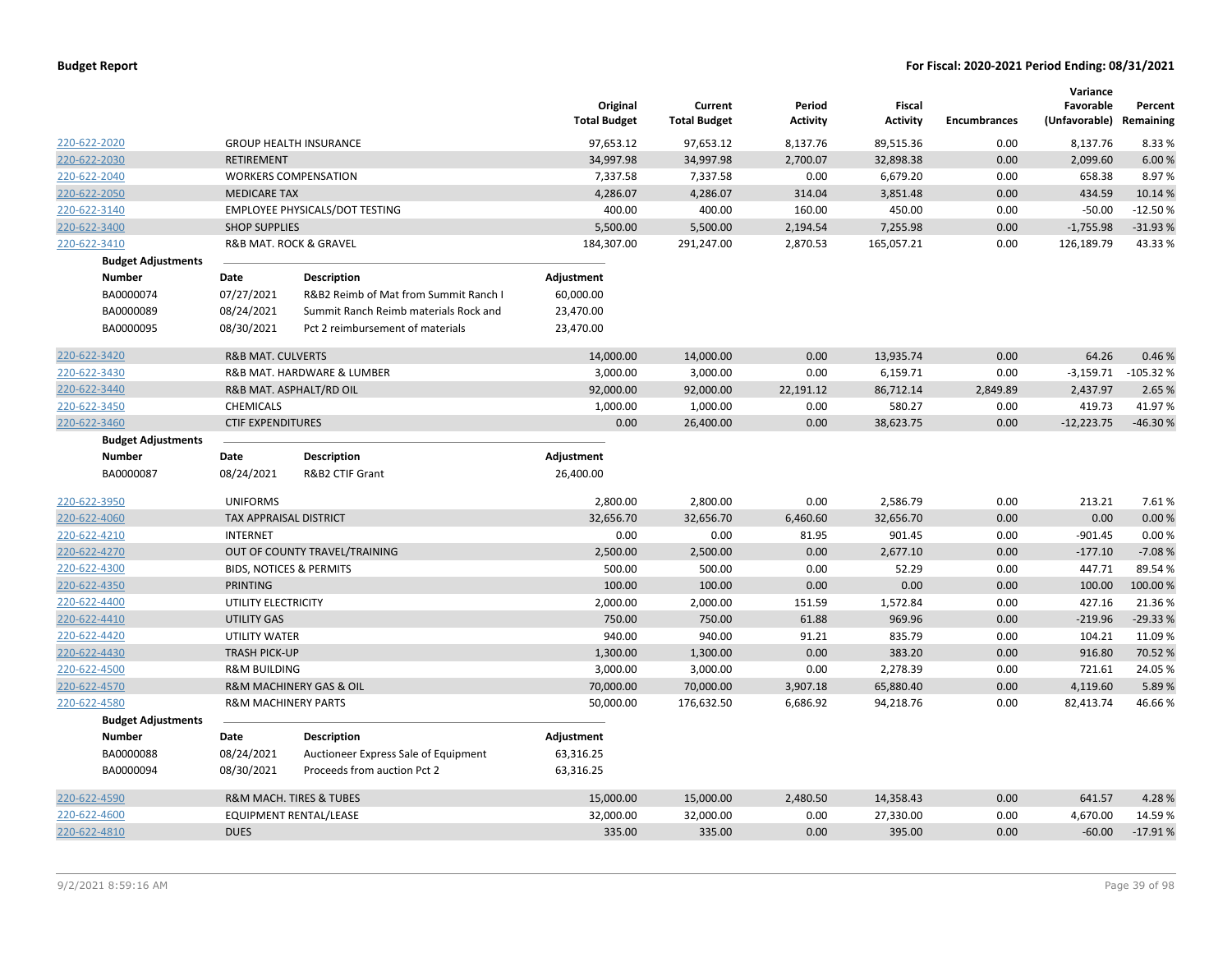| <b>Budget Report</b> |  |
|----------------------|--|
|----------------------|--|

| 220-622-4820                                      | <b>INSURANCE</b>         |                                                    | <b>Total Budget</b> | Original<br>9,000.00 | Current<br><b>Total Budget</b><br>9,000.00 | Period<br><b>Activity</b><br>0.00 | Fiscal<br><b>Activity</b><br>8,280.63 | Encumbrances<br>0.00 | Variance<br>Favorable<br>(Unfavorable)<br>719.37 | Percent<br>Remaining<br>7.99% |
|---------------------------------------------------|--------------------------|----------------------------------------------------|---------------------|----------------------|--------------------------------------------|-----------------------------------|---------------------------------------|----------------------|--------------------------------------------------|-------------------------------|
| 220-622-4900                                      | <b>MISCELLANEOUS</b>     |                                                    |                     | 1,000.00             | 1,000.00                                   | 0.00                              | 0.00                                  | 0.00                 | 1,000.00                                         | 100.00%                       |
| 220-622-4910                                      |                          | SOIL & WATER CONSERVATION                          |                     | 250.00               | 250.00                                     | 0.00                              | 0.00                                  | 0.00                 | 250.00                                           | 100.00%                       |
| 220-622-4930                                      |                          | TRENTON HIGH MEADOWS SUBDIVISION                   |                     | 4,000.00             | 4,000.00                                   | 0.00                              | 0.00                                  | 0.00                 | 4,000.00                                         | 100.00%                       |
| 220-622-4940                                      |                          | FLOOD CONTROL SITE MAINTENANCE                     |                     | 4,000.00             | 4,000.00                                   | 0.00                              | 4,000.00                              | 0.00                 | 0.00                                             | 0.00%                         |
| 220-622-5710                                      |                          | PURCHASE OF MACH./EQUIP                            |                     | 92,000.00            | 92,000.00                                  | 0.00                              | 67,179.16                             | 0.00                 | 24,820.84                                        | 26.98%                        |
| 220-622-5730                                      | <b>RADIO EQUIPMENT</b>   |                                                    |                     | 0.00                 | 0.00                                       | 0.00                              | 12.00                                 | 0.00                 | $-12.00$                                         | 0.00%                         |
|                                                   |                          | Department: 622 - Road & Bridge 2 Total:           | 1,082,678.90        |                      | 1,342,651.40                               | 82,599.04                         | 1,072,616.41                          | 2,849.89             | 267,185.10                                       | 19.90%                        |
| Department: 625 - Administrative Office R&B       |                          |                                                    |                     |                      |                                            |                                   |                                       |                      |                                                  |                               |
| 220-625-1050                                      | <b>SALARY SECRETARY</b>  |                                                    |                     | 10,271.28            | 10,271.28                                  | 0.00                              | 5,138.21                              | 0.00                 | 5,133.07                                         | 49.97%                        |
| 220-625-2010                                      | SOCIAL SECURITY TAXES    |                                                    |                     | 636.82               | 636.82                                     | 0.00                              | 241.51                                | 0.00                 | 395.31                                           | 62.08%                        |
| 220-625-2020                                      |                          | <b>GROUP HEALTH INSURANCE</b>                      |                     | 3,051.66             | 3,051.66                                   | 0.00                              | 1,017.53                              | 0.00                 | 2,034.13                                         | 66.66%                        |
| 220-625-2030                                      | <b>RETIREMENT</b>        |                                                    |                     | 1,216.12             | 1,216.12                                   | 0.00                              | 607.53                                | 0.00                 | 608.59                                           | 50.04%                        |
| 220-625-2040                                      |                          | <b>WORKERS COMPENSATION</b>                        |                     | 32.87                | 32.87                                      | 0.00                              | 29.48                                 | 0.00                 | 3.39                                             | 10.31%                        |
| 220-625-2050                                      | <b>MEDICARE TAX</b>      |                                                    |                     | 148.93               | 148.93                                     | 0.00                              | 56.59                                 | 0.00                 | 92.34                                            | 62.00%                        |
| 220-625-3100                                      | <b>OFFICE SUPPLIES</b>   |                                                    |                     | 100.00               | 100.00                                     | 0.00                              | 0.00                                  | 0.00                 | 100.00                                           | 100.00%                       |
| 220-625-4530                                      | <b>COMPUTER SOFTWARE</b> |                                                    |                     | 500.00               | 500.00                                     | 563.12                            | 2,546.24                              | 0.00                 | $-2,046.24$                                      | $-409.25%$                    |
|                                                   |                          | Department: 625 - Administrative Office R&B Total: |                     | 15,957.68            | 15,957.68                                  | 563.12                            | 9,637.09                              | 0.00                 | 6,320.59                                         | 39.61%                        |
|                                                   |                          | <b>Expense Total:</b>                              | 1,108,636.58        |                      | 1,368,609.08                               | 83,162.16                         | 1,082,253.50                          | 2,849.89             | 283,505.69                                       | 20.71%                        |
|                                                   |                          | Fund: 220 - Road & Bridge #2 Surplus (Deficit):    |                     | 0.00                 | 0.00                                       | $-13,128.78$                      | 58,833.13                             | $-2,849.89$          | 55,983.24                                        | 0.00%                         |
| Fund: 221 - Raw Water Pipeline Road and Bridge #2 |                          |                                                    |                     |                      |                                            |                                   |                                       |                      |                                                  |                               |
| Revenue                                           |                          |                                                    |                     |                      |                                            |                                   |                                       |                      |                                                  |                               |
| RevType: 325 - RAW WATER PIPELINE                 |                          |                                                    |                     |                      |                                            |                                   |                                       |                      |                                                  |                               |
| 221-325-1790                                      |                          | FOR MAINTENANCE OF ROADS                           |                     | 0.00                 | 12,000.00                                  | 0.00                              | 12,000.00                             | 0.00                 | 0.00                                             | 0.00%                         |
| <b>Budget Adjustments</b>                         |                          |                                                    |                     |                      |                                            |                                   |                                       |                      |                                                  |                               |
| <b>Number</b>                                     | Date                     | <b>Description</b>                                 | Adjustment          |                      |                                            |                                   |                                       |                      |                                                  |                               |
| BA0000040                                         | 10/30/2020               | <b>Garney Construction</b>                         | $-12,000.00$        |                      |                                            |                                   |                                       |                      |                                                  |                               |
|                                                   |                          | RevType: 325 - RAW WATER PIPELINE Total:           |                     | 0.00                 | 12,000.00                                  | 0.00                              | 12,000.00                             | 0.00                 | 0.00                                             | 0.00%                         |
|                                                   |                          | <b>Revenue Total:</b>                              |                     | 0.00                 | 12,000.00                                  | 0.00                              | 12,000.00                             | 0.00                 | 0.00                                             | 0.00%                         |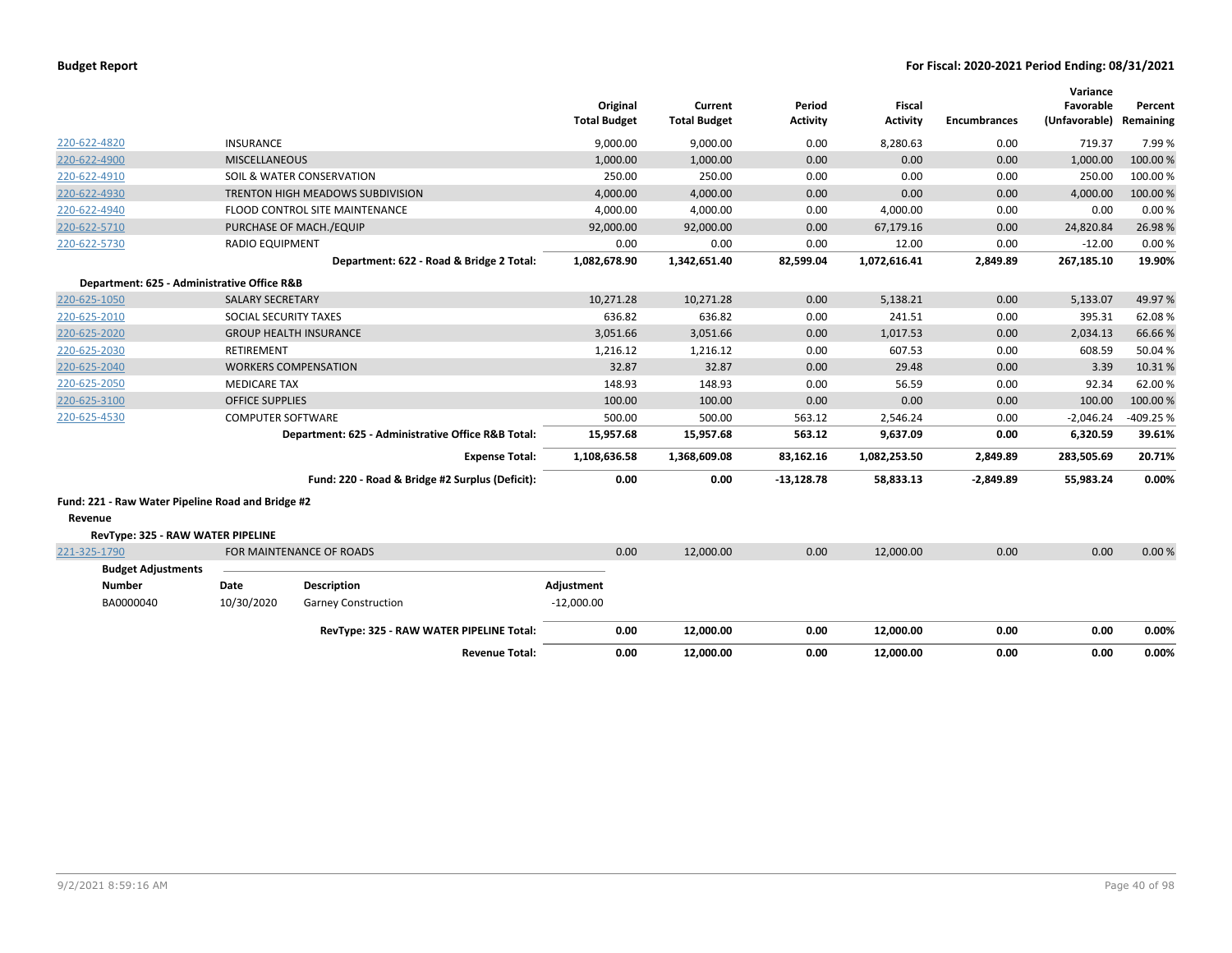|                                         |                             |                                                                      | Original<br><b>Total Budget</b> | Current<br><b>Total Budget</b> | Period<br><b>Activity</b> | <b>Fiscal</b><br><b>Activity</b> | <b>Encumbrances</b> | Variance<br>Favorable<br>(Unfavorable) Remaining | Percent  |
|-----------------------------------------|-----------------------------|----------------------------------------------------------------------|---------------------------------|--------------------------------|---------------------------|----------------------------------|---------------------|--------------------------------------------------|----------|
| <b>Expense</b>                          |                             |                                                                      |                                 |                                |                           |                                  |                     |                                                  |          |
| Department: 622 - Road & Bridge 2       |                             |                                                                      |                                 |                                |                           |                                  |                     |                                                  |          |
| 221-622-3410                            |                             | R & B MAT. ROCK & GRAVEL                                             | 0.00                            | 12,000.00                      | 0.00                      | 0.00                             | 0.00                | 12,000.00                                        | 100.00 % |
| <b>Budget Adjustments</b>               |                             |                                                                      |                                 |                                |                           |                                  |                     |                                                  |          |
| <b>Number</b>                           | Date                        | <b>Description</b>                                                   | Adjustment                      |                                |                           |                                  |                     |                                                  |          |
| BA0000040                               | 10/30/2020                  | <b>Garney Construction</b>                                           | 12,000.00                       |                                |                           |                                  |                     |                                                  |          |
|                                         |                             | Department: 622 - Road & Bridge 2 Total:                             | 0.00                            | 12,000.00                      | 0.00                      | 0.00                             | 0.00                | 12,000.00                                        | 100.00%  |
|                                         |                             | <b>Expense Total:</b>                                                | 0.00                            | 12,000.00                      | 0.00                      | 0.00                             | 0.00                | 12,000.00                                        | 100.00%  |
|                                         |                             | Fund: 221 - Raw Water Pipeline Road and Bridge #2 Surplus (Deficit): | 0.00                            | 0.00                           | 0.00                      | 12,000.00                        | 0.00                | 12,000.00                                        | 0.00%    |
| Fund: 230 - Road & Bridge #3<br>Revenue |                             |                                                                      |                                 |                                |                           |                                  |                     |                                                  |          |
| RevType: 310 - PROPERTY TAXES           |                             |                                                                      |                                 |                                |                           |                                  |                     |                                                  |          |
| 230-310-1100                            | <b>CURRENT TAXES</b>        |                                                                      | 956,435.46                      | 956,435.46                     | 4,440.67                  | 962,754.49                       | 0.00                | 6,319.03                                         | 100.66%  |
| 230-310-1200                            | <b>DELINQUENT TAXES</b>     |                                                                      | 15,900.00                       | 15,900.00                      | 1,840.33                  | 30,272.69                        | 0.00                | 14,372.69                                        | 190.39%  |
|                                         |                             | RevType: 310 - PROPERTY TAXES Total:                                 | 972,335.46                      | 972,335.46                     | 6,281.00                  | 993,027.18                       | 0.00                | 20,691.72                                        | 2.13%    |
| RevType: 318 - OTHER TAXES              |                             |                                                                      |                                 |                                |                           |                                  |                     |                                                  |          |
| 230-318-1200                            |                             | PAY N LIEU TAX/GRASSLAND                                             | 2,000.00                        | 2,000.00                       | 0.00                      | 1,973.54                         | 0.00                | $-26.46$                                         | 1.32 %   |
| 230-318-1210                            |                             | PAY N LIEU TAX/UPPER TRINITY                                         | 904.53                          | 904.53                         | 0.00                      | 958.88                           | 0.00                | 54.35                                            | 106.01%  |
| 230-318-1600                            | <b>SALES TAX REVENUES</b>   |                                                                      | 90,000.00                       | 90,000.00                      | 12,948.93                 | 121,542.45                       | 0.00                | 31,542.45                                        | 135.05 % |
|                                         |                             | RevType: 318 - OTHER TAXES Total:                                    | 92,904.53                       | 92,904.53                      | 12,948.93                 | 124,474.87                       | 0.00                | 31,570.34                                        | 33.98%   |
| RevType: 321 - FEES OF TAX COLLECTOR    |                             |                                                                      |                                 |                                |                           |                                  |                     |                                                  |          |
| 230-321-2000                            |                             | CAR REGISTRATION/SALES TAX                                           | 120,000.00                      | 120,000.00                     | 0.00                      | 128,196.01                       | 0.00                | 8,196.01                                         | 106.83%  |
| 230-321-3000                            |                             | <b>COUNTY'S ADDITIONAL \$10</b>                                      | 100,000.00                      | 100,000.00                     | 10,102.55                 | 110,458.62                       | 0.00                | 10,458.62                                        | 110.46%  |
|                                         |                             | RevType: 321 - FEES OF TAX COLLECTOR Total:                          | 220,000.00                      | 220,000.00                     | 10,102.55                 | 238,654.63                       | 0.00                | 18,654.63                                        | 8.48%    |
| RevType: 350 - FINES                    |                             |                                                                      |                                 |                                |                           |                                  |                     |                                                  |          |
| 230-350-4030                            | <b>COUNTY CLERK FINES</b>   |                                                                      | 10,000.00                       | 10,000.00                      | 840.85                    | 2,420.83                         | 0.00                | $-7,579.17$                                      | 75.79 %  |
| 230-350-4500                            | <b>DISTRICT CLERK FINES</b> |                                                                      | 10,000.00                       | 10,000.00                      | 0.00                      | 17,749.66                        | 0.00                | 7,749.66                                         | 177.50%  |
| 230-350-4550                            | J. P. #1 FINES              |                                                                      | 5,000.00                        | 5,000.00                       | 0.00                      | 3,073.74                         | 0.00                | $-1,926.26$                                      | 38.53%   |
| 230-350-4560                            | J. P. #2 FINES              |                                                                      | 2,400.00                        | 2,400.00                       | 0.00                      | 2,044.04                         | 0.00                | $-355.96$                                        | 14.83%   |
| 230-350-4570                            | J. P. #3 FINES              |                                                                      | 3,000.00                        | 3,000.00                       | 0.00                      | 1,611.10                         | 0.00                | $-1,388.90$                                      | 46.30%   |
|                                         |                             | RevType: 350 - FINES Total:                                          | 30,400.00                       | 30,400.00                      | 840.85                    | 26,899.37                        | 0.00                | $-3,500.63$                                      | 11.52%   |
| RevType: 360 - INTEREST EARNINGS        |                             |                                                                      |                                 |                                |                           |                                  |                     |                                                  |          |
| 230-360-1000                            | <b>INTEREST EARNINGS</b>    |                                                                      | 4,000.00                        | 4,000.00                       | 0.00                      | 778.43                           | 0.00                | $-3,221.57$                                      | 80.54 %  |
|                                         |                             | RevType: 360 - INTEREST EARNINGS Total:                              | 4,000.00                        | 4,000.00                       | 0.00                      | 778.43                           | 0.00                | $-3,221.57$                                      | 80.54%   |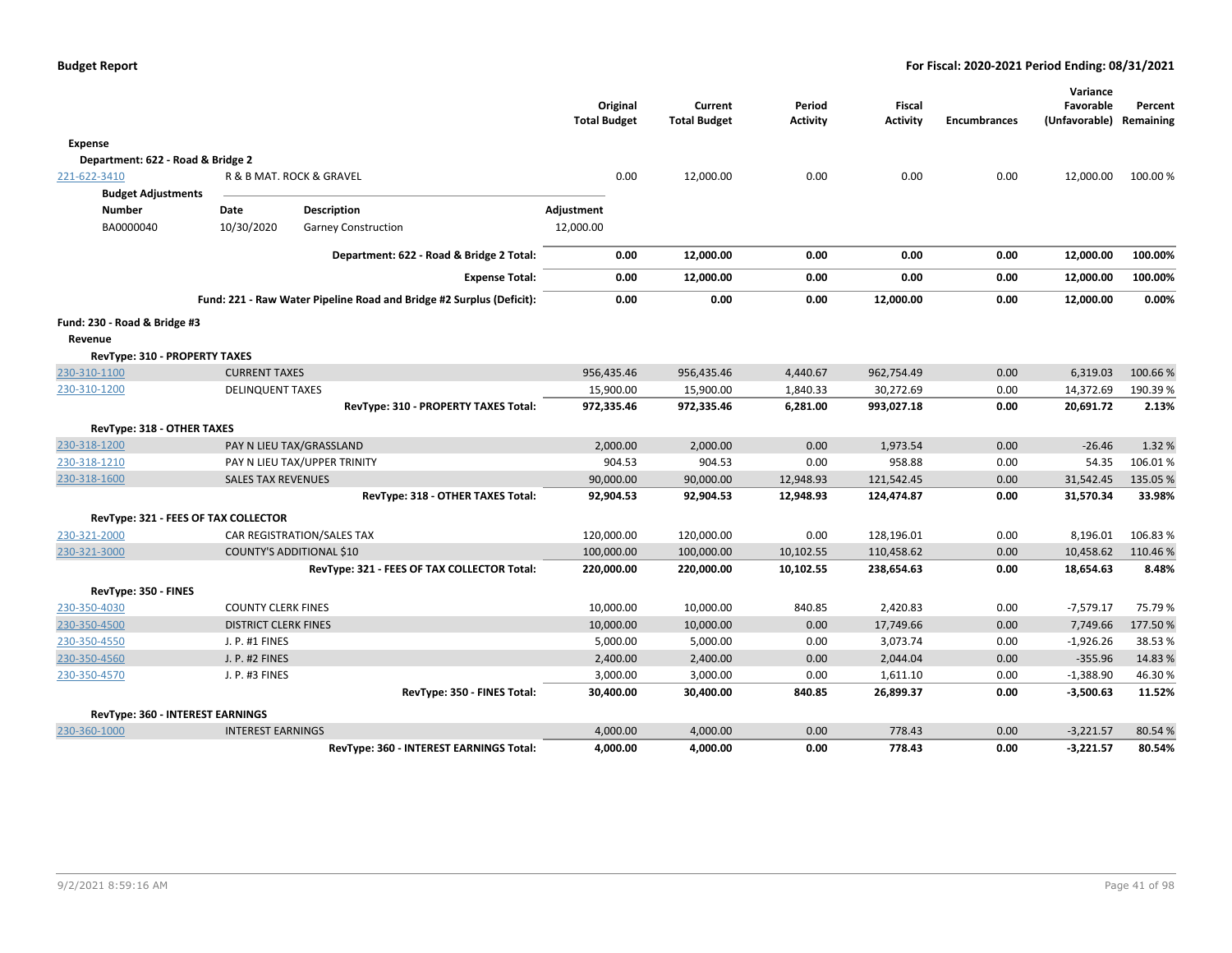|                                             |                           |                                                        | Original<br><b>Total Budget</b> | Current<br><b>Total Budget</b> | Period<br><b>Activity</b> | <b>Fiscal</b><br><b>Activity</b> | <b>Encumbrances</b> | Variance<br>Favorable<br>(Unfavorable) | Percent<br>Remaining |
|---------------------------------------------|---------------------------|--------------------------------------------------------|---------------------------------|--------------------------------|---------------------------|----------------------------------|---------------------|----------------------------------------|----------------------|
| RevType: 364 - SALE OF ASSETS LAND/BUILDING |                           |                                                        |                                 |                                |                           |                                  |                     |                                        |                      |
| 230-364-1630                                | <b>SALE OF EQUIPMENT</b>  |                                                        | 5,000.00                        | 40,850.74                      | 0.00                      | 35,850.74                        | 0.00                | $-5,000.00$                            | 12.24 %              |
| <b>Budget Adjustments</b>                   |                           |                                                        |                                 |                                |                           |                                  |                     |                                        |                      |
| <b>Number</b>                               | Date                      | <b>Description</b>                                     | Adjustment                      |                                |                           |                                  |                     |                                        |                      |
| BA0000091                                   | 08/30/2021                | Proceeds from auction Pct 3                            | $-35,850.74$                    |                                |                           |                                  |                     |                                        |                      |
|                                             |                           |                                                        |                                 |                                |                           |                                  |                     |                                        |                      |
|                                             |                           | RevType: 364 - SALE OF ASSETS LAND/BUILDING Total:     | 5,000.00                        | 40,850.74                      | 0.00                      | 35,850.74                        | 0.00                | $-5,000.00$                            | 12.24%               |
| RevType: 370 - MISCELLANEOUS                |                           |                                                        |                                 |                                |                           |                                  |                     |                                        |                      |
| 230-370-1200                                | <b>STATE LATERAL ROAD</b> |                                                        | 14,500.00                       | 14,500.00                      | 0.00                      | 14,734.47                        | 0.00                | 234.47                                 | 101.62%              |
| 230-370-1250                                | <b>TDT WEIGHT FEES</b>    |                                                        | 20,000.00                       | 20,000.00                      | 0.00                      | 34,105.20                        | 0.00                | 14,105.20                              | 170.53%              |
| 230-370-1300                                |                           | <b>REFUNDS &amp; MISCELLANEOUS</b>                     | 2,869.88                        | 2,869.88                       | 60.00                     | 11,272.75                        | 0.00                | 8,402.87                               | 392.80%              |
| 230-370-1420                                |                           | <b>CULVERT PERMITTING PROCESS</b>                      | 0.00                            | 0.00                           | 20.00                     | 820.00                           | 0.00                | 820.00                                 | 0.00%                |
| 230-370-1450                                |                           | REIMBURSEMENT OF MATERIALS                             | 10,000.00                       | 10,000.00                      | 444.00                    | 5,887.05                         | 0.00                | $-4,112.95$                            | 41.13%               |
|                                             |                           | RevType: 370 - MISCELLANEOUS Total:                    | 47,369.88                       | 47,369.88                      | 524.00                    | 66,819.47                        | 0.00                | 19,449.59                              | 41.06%               |
|                                             |                           | <b>Revenue Total:</b>                                  | 1,372,009.87                    | 1,407,860.61                   | 30,697.33                 | 1,486,504.69                     | 0.00                | 78,644.08                              | 5.59%                |
| Expense                                     |                           |                                                        |                                 |                                |                           |                                  |                     |                                        |                      |
| Department: 509 - Contingency               |                           |                                                        |                                 |                                |                           |                                  |                     |                                        |                      |
| 230-509-4750                                | CONTINGENCY               |                                                        | 30,000.00                       | 30,000.00                      | 0.00                      | 0.00                             | 0.00                | 30,000.00                              | 100.00%              |
|                                             |                           | Department: 509 - Contingency Total:                   | 30,000.00                       | 30,000.00                      | 0.00                      | 0.00                             | 0.00                | 30,000.00                              | 100.00%              |
| Department: 623 - Road & Bridge 3           |                           |                                                        |                                 |                                |                           |                                  |                     |                                        |                      |
| 230-623-1010                                |                           | SALARY ELECTED OFFICIAL                                | 63,240.97                       | 63,240.97                      | 4,864.70                  | 58,376.40                        | 0.00                | 4,864.57                               | 7.69 %               |
| 230-623-1030                                | <b>SALARY FOREMAN</b>     |                                                        | 0.00                            | 29,011.83                      | 2,585.66                  | 31,597.49                        | 0.00                | $-2,585.66$                            | $-8.91%$             |
| <b>Budget Adjustments</b>                   |                           |                                                        |                                 |                                |                           |                                  |                     |                                        |                      |
| <b>Number</b>                               | Date                      | <b>Description</b>                                     | Adjustment                      |                                |                           |                                  |                     |                                        |                      |
| BA0000081                                   | 08/03/2021                | Move money from Sal Pct Emply to Sal Fo                | 29,011.83                       |                                |                           |                                  |                     |                                        |                      |
|                                             |                           |                                                        |                                 |                                |                           |                                  |                     |                                        |                      |
| 230-623-1050                                | <b>SALARY SECRETARY</b>   |                                                        | 11,700.00                       | 11,700.00                      | 864.00                    | 10,130.88                        | 0.00                | 1,569.12                               | 13.41%               |
| 230-623-1060                                |                           | SALARY PRECINCT EMPLOYEES                              | 308,082.42                      | 279,070.59                     | 19,152.86                 | 235,897.72                       | 0.00                | 43,172.87                              | 15.47%               |
| <b>Budget Adjustments</b>                   |                           |                                                        |                                 |                                |                           |                                  |                     |                                        |                      |
| Number<br>BA0000081                         | Date<br>08/03/2021        | Description<br>Move money from Sal Pct Emply to Sal Fo | Adjustment<br>$-29,011.83$      |                                |                           |                                  |                     |                                        |                      |
|                                             |                           |                                                        |                                 |                                |                           |                                  |                     |                                        |                      |
| 230-623-1070                                | <b>SALARY PART-TIME</b>   |                                                        | 18,096.00                       | 18,096.00                      | 0.00                      | 0.00                             | 0.00                | 18,096.00                              | 100.00 %             |
| 230-623-2010                                | SOCIAL SECURITY TAXES     |                                                        | 23,747.45                       | 23,747.45                      | 1,694.36                  | 20,743.23                        | 0.00                | 3,004.22                               | 12.65 %              |
| 230-623-2020                                |                           | <b>GROUP HEALTH INSURANCE</b>                          | 122,066.40                      | 122,066.40                     | 10,169.56                 | 110,865.54                       | 0.00                | 11,200.86                              | 9.18%                |
| 230-623-2030                                | RETIREMENT                |                                                        | 45,349.97                       | 45,349.97                      | 3,257.63                  | 39,782.67                        | 0.00                | 5,567.30                               | 12.28 %              |
| 230-623-2040                                |                           | <b>WORKERS COMPENSATION</b>                            | 9,692.43                        | 9,692.43                       | 0.00                      | 8,821.98                         | 0.00                | 870.45                                 | 8.98%                |
| 230-623-2050                                | <b>MEDICARE TAX</b>       |                                                        | 5,553.84                        | 5,553.84                       | 396.25                    | 4,851.28                         | 0.00                | 702.56                                 | 12.65 %              |
| 230-623-3100                                | <b>OFFICE SUPPLIES</b>    |                                                        | 500.00                          | 500.00                         | 251.89                    | 680.93                           | 0.00                | $-180.93$                              | $-36.19%$            |
| 230-623-3140                                |                           | EMPLOYEE PHYSICALS/DOT TESTING                         | 500.00                          | 500.00                         | 80.00                     | 295.00                           | 0.00                | 205.00                                 | 41.00%               |
| 230-623-3400                                | <b>SHOP SUPPLIES</b>      |                                                        | 6,500.00                        | 8,000.00                       | 118.92                    | 8,266.53                         | 0.00                | $-266.53$                              | $-3.33%$             |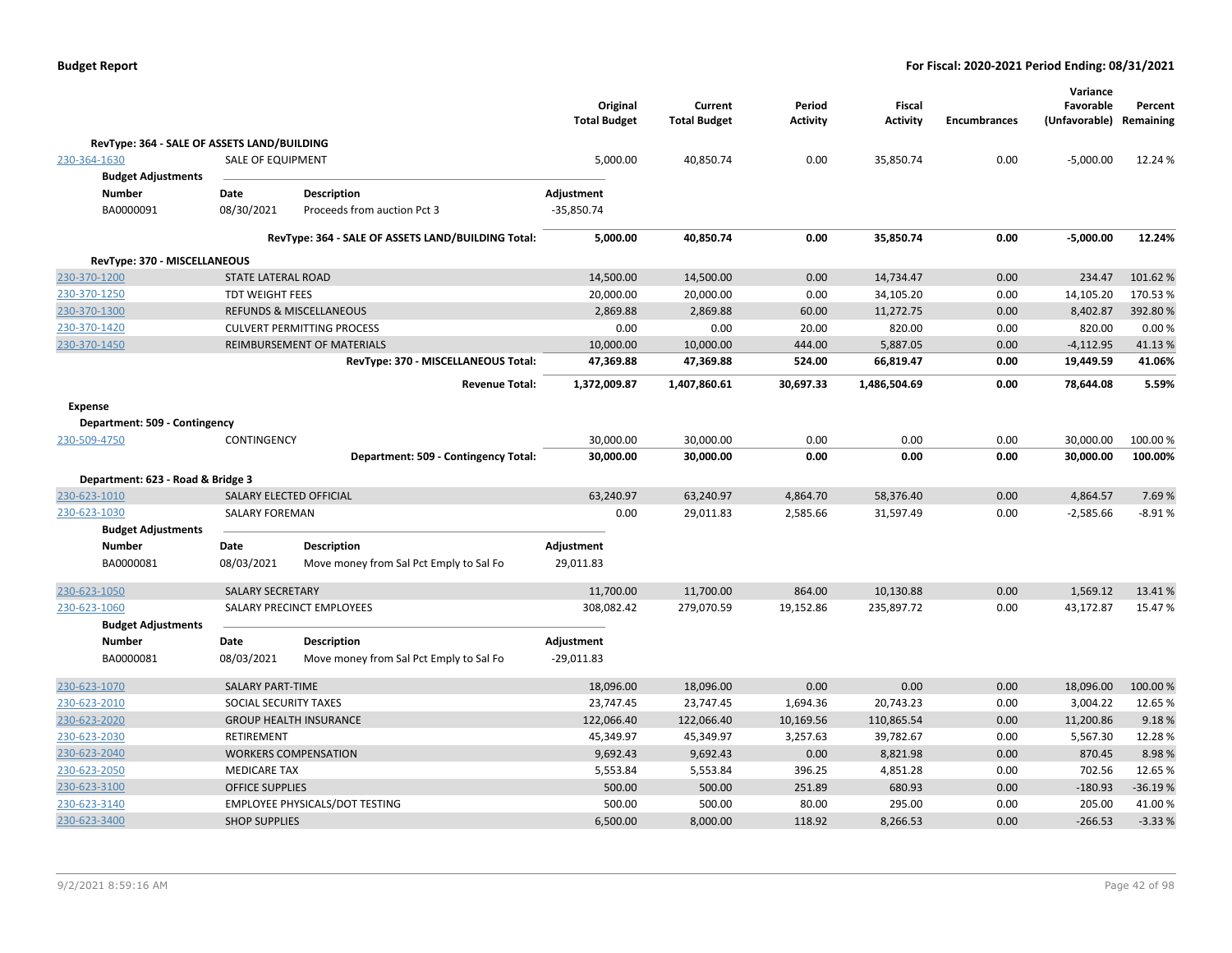|                                           |                                    |                                                                  | Original<br><b>Total Budget</b> | Current<br><b>Total Budget</b> | Period<br><b>Activity</b> | Fiscal<br><b>Activity</b> | <b>Encumbrances</b> | Variance<br>Favorable<br>(Unfavorable) Remaining | Percent    |
|-------------------------------------------|------------------------------------|------------------------------------------------------------------|---------------------------------|--------------------------------|---------------------------|---------------------------|---------------------|--------------------------------------------------|------------|
| <b>Budget Adjustments</b>                 |                                    |                                                                  |                                 |                                |                           |                           |                     |                                                  |            |
| <b>Number</b><br>BA0000065                | Date<br>05/12/2021                 | <b>Description</b><br>Pct 3 - To transfer from Misc to Shop supp | Adjustment<br>1,500.00          |                                |                           |                           |                     |                                                  |            |
| 230-623-3410                              |                                    | R&B MAT. ROCK & GRAVEL                                           | 173,177.65                      | 173,177.65                     | 6,488.80                  | 144,910.78                | 0.00                | 28,266.87                                        | 16.32 %    |
| 230-623-3420                              | <b>R&amp;B MAT. CULVERTS</b>       |                                                                  | 20,000.00                       | 20,000.00                      | 8,517.10                  | 14,516.30                 | 0.00                | 5,483.70                                         | 27.42%     |
| 230-623-3430                              |                                    | R&B MAT. HARDWARE & LUMBER                                       | 5,000.00                        | 5,000.00                       | 0.00                      | 1,591.42                  | 0.00                | 3,408.58                                         | 68.17%     |
| 230-623-3440                              |                                    | R&B MAT. ASPHALT/RD OIL                                          | 90,000.00                       | 90,000.00                      | 0.00                      | 58,619.60                 | 0.00                | 31,380.40                                        | 34.87%     |
| 230-623-3450                              | CHEMICALS                          |                                                                  | 10,000.00                       | 10,000.00                      | 0.00                      | 9,975.00                  | 0.00                | 25.00                                            | 0.25%      |
| 230-623-3500                              | <b>DEBRIS REMOVAL</b>              |                                                                  | 3,000.00                        | 3,000.00                       | 427.51                    | 1,710.04                  | 0.00                | 1,289.96                                         | 43.00%     |
| 230-623-4000                              | <b>LEGAL FEES</b>                  |                                                                  | 1,000.00                        | 1,000.00                       | 0.00                      | 0.00                      | 0.00                | 1,000.00                                         | 100.00%    |
| 230-623-4060                              | TAX APPRAISAL DISTRICT             |                                                                  | 48,985.06                       | 48,985.06                      | 9,690.91                  | 48,985.08                 | 0.00                | $-0.02$                                          | 0.00%      |
| 230-623-4210                              | <b>INTERNET</b>                    |                                                                  | 1,100.00                        | 1,100.00                       | 81.95                     | 901.45                    | 0.00                | 198.55                                           | 18.05 %    |
| 230-623-4270                              |                                    | OUT OF COUNTY TRAVEL/TRAINING                                    | 3,500.00                        | 3,500.00                       | 629.84                    | 1,801.24                  | 0.00                | 1,698.76                                         | 48.54%     |
| 230-623-4300                              | <b>BIDS, NOTICES &amp; PERMITS</b> |                                                                  | 1,500.00                        | 1,500.00                       | 0.00                      | 862.29                    | 0.00                | 637.71                                           | 42.51%     |
| 230-623-4350                              | PRINTING                           |                                                                  | 100.00                          | 100.00                         | 0.00                      | 0.00                      | 0.00                | 100.00                                           | 100.00%    |
| 230-623-4400                              | UTILITY ELECTRICITY                |                                                                  | 3,500.00                        | 3,500.00                       | 230.99                    | 2,583.33                  | 0.00                | 916.67                                           | 26.19%     |
| 230-623-4410                              | <b>UTILITY GAS</b>                 |                                                                  | 550.00                          | 550.00                         | 0.00                      | 354.38                    | 0.00                | 195.62                                           | 35.57%     |
| 230-623-4420                              | <b>UTILITY WATER</b>               |                                                                  | 850.00                          | 850.00                         | 32.18                     | 408.61                    | 0.00                | 441.39                                           | 51.93%     |
| 230-623-4430                              | <b>TRASH PICK-UP</b>               |                                                                  | 1,000.00                        | 1,000.00                       | 70.00                     | 910.72                    | 0.00                | 89.28                                            | 8.93%      |
| 230-623-4500                              | <b>R&amp;M BUILDING</b>            |                                                                  | 1,500.00                        | 1,500.00                       | 0.00                      | 318.50                    | 1,600.00            | -418.50                                          | -27.90%    |
| 230-623-4503                              |                                    | FIRE EXTINGUISHER INSPECTION                                     | 0.00                            | 0.00                           | 60.00                     | 60.00                     | 0.00                | $-60.00$                                         | 0.00%      |
| 230-623-4530                              | <b>COMPUTER SOFTWARE</b>           |                                                                  | 1,000.00                        | 1,000.00                       | 0.00                      | 0.00                      | 0.00                | 1,000.00                                         | 100.00%    |
| 230-623-4570                              |                                    | R&M MACHINERY GAS & OIL                                          | 150,000.00                      | 120,000.00                     | 8,115.17                  | 87,127.20                 | 0.00                | 32,872.80                                        | 27.39 %    |
| <b>Budget Adjustments</b>                 |                                    |                                                                  |                                 |                                |                           |                           |                     |                                                  |            |
| <b>Number</b><br>BA0000064                | Date<br>05/05/2021                 | <b>Description</b><br>Pct 3 transfer from Gas/oil to R&M Parts   | Adjustment<br>$-30,000.00$      |                                |                           |                           |                     |                                                  |            |
| 230-623-4580<br><b>Budget Adjustments</b> | <b>R&amp;M MACHINERY PARTS</b>     |                                                                  | 100,000.00                      | 130,000.00                     | 10,569.11                 | 129,004.74                | 5,255.35            | $-4,260.09$                                      | $-3.28%$   |
| <b>Number</b>                             | Date                               | <b>Description</b>                                               | Adjustment                      |                                |                           |                           |                     |                                                  |            |
| BA0000064                                 | 05/05/2021                         | Pct 3 transfer from Gas/oil to R&M Parts                         | 30,000.00                       |                                |                           |                           |                     |                                                  |            |
| 230-623-4590                              |                                    | <b>R&amp;M MACH. TIRES &amp; TUBES</b>                           | 20,000.00                       | 20,000.00                      | 420.00                    | 20,179.51                 | 0.00                | $-179.51$                                        | $-0.90%$   |
| 230-623-4600                              |                                    | <b>EQUIPMENT RENTAL/LEASE</b>                                    | 20,000.00                       | 20,000.00                      | 0.00                      | 10,500.00                 | 0.00                | 9,500.00                                         | 47.50%     |
| 230-623-4800                              | <b>BOND</b>                        |                                                                  | 150.00                          | 150.00                         | 0.00                      | 327.50                    | 0.00                | $-177.50$                                        | $-118.33%$ |
| 230-623-4810                              | <b>DUES</b>                        |                                                                  | 335.00                          | 335.00                         | 0.00                      | 434.99                    | 0.00                | $-99.99$                                         | -29.85%    |
| 230-623-4820                              | <b>INSURANCE</b>                   |                                                                  | 11,000.00                       | 11,000.00                      | 0.00                      | 9,148.64                  | 0.00                | 1,851.36                                         | 16.83%     |
| 230-623-4900                              | MISCELLANEOUS                      |                                                                  | 1,500.00                        | 0.00                           | 0.00                      | 0.00                      | 0.00                | 0.00                                             | 0.00%      |
| <b>Budget Adjustments</b>                 |                                    |                                                                  |                                 |                                |                           |                           |                     |                                                  |            |
| Number                                    | Date                               | <b>Description</b>                                               | Adjustment                      |                                |                           |                           |                     |                                                  |            |
| BA0000065                                 | 05/12/2021                         | Pct 3 - To transfer from Misc to Shop supp                       | $-1,500.00$                     |                                |                           |                           |                     |                                                  |            |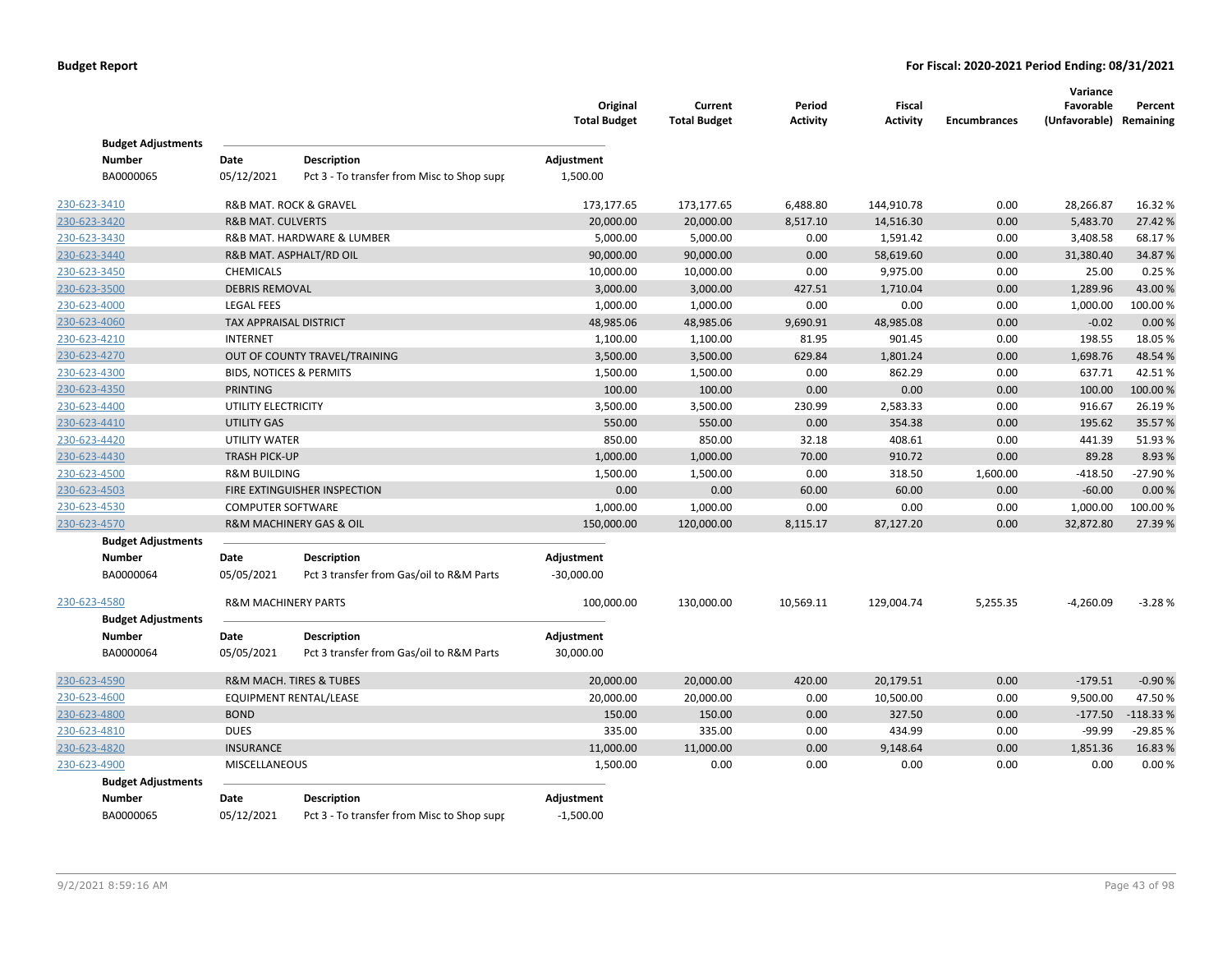|                                                       |                              |                                                    | Original<br><b>Total Budget</b> | Current<br><b>Total Budget</b> | Period<br><b>Activity</b> | <b>Fiscal</b><br><b>Activity</b> | <b>Encumbrances</b> | Variance<br>Favorable<br>(Unfavorable) | Percent<br>Remaining |
|-------------------------------------------------------|------------------------------|----------------------------------------------------|---------------------------------|--------------------------------|---------------------------|----------------------------------|---------------------|----------------------------------------|----------------------|
| 230-623-4910                                          |                              | SOIL & WATER CONSERVATION                          | 25.00                           | 25.00                          | 0.00                      | 0.00                             | 0.00                | 25.00                                  | 100.00 %             |
| 230-623-4960                                          |                              | TCOG HAZARDOUS WASTEMATCH                          | 1,250.00                        | 1,250.00                       | 0.00                      | 0.00                             | 0.00                | 1,250.00                               | 100.00%              |
| 230-623-5710                                          |                              | PURCHASE OF MACH./EQUIP                            | 40,000.00                       | 75,850.74                      | 0.00                      | 34,981.95                        | 36,842.75           | 4,026.04                               | 5.31%                |
| <b>Budget Adjustments</b>                             |                              |                                                    |                                 |                                |                           |                                  |                     |                                        |                      |
| <b>Number</b>                                         | Date                         | <b>Description</b>                                 | Adjustment                      |                                |                           |                                  |                     |                                        |                      |
| BA0000091                                             | 08/30/2021                   | Proceeds from auction Pct 3                        | 35,850.74                       |                                |                           |                                  |                     |                                        |                      |
| 230-623-5750                                          | LAND/BUILDING                |                                                    | 1,000.00                        | 1,000.00                       | 0.00                      | 0.00                             | 0.00                | 1,000.00                               | 100.00%              |
|                                                       |                              | Department: 623 - Road & Bridge 3 Total:           | 1,326,052.19                    | 1,361,902.93                   | 88,769.39                 | 1,110,522.92                     | 43,698.10           | 207,681.91                             | 15.25%               |
| Department: 625 - Administrative Office R&B           |                              |                                                    |                                 |                                |                           |                                  |                     |                                        |                      |
| 230-625-1050                                          | <b>SALARY SECRETARY</b>      |                                                    | 10,271.28                       | 10,271.28                      | 0.00                      | 5,138.21                         | 0.00                | 5,133.07                               | 49.97%               |
| 230-625-2010                                          | <b>SOCIAL SECURITY TAXES</b> |                                                    | 636.82                          | 636.82                         | 0.00                      | 241.51                           | 0.00                | 395.31                                 | 62.08%               |
| 230-625-2020                                          |                              | <b>GROUP HEALTH INSURANCE</b>                      | 3,051.66                        | 3,051.66                       | 0.00                      | 1,017.53                         | 0.00                | 2,034.13                               | 66.66%               |
| 230-625-2030                                          | RETIREMENT                   |                                                    | 1,216.12                        | 1,216.12                       | 0.00                      | 607.53                           | 0.00                | 608.59                                 | 50.04 %              |
| 230-625-2040                                          |                              | <b>WORKERS COMPENSATION</b>                        | 32.87                           | 32.87                          | 0.00                      | 29.48                            | 0.00                | 3.39                                   | 10.31%               |
| 230-625-2050                                          | <b>MEDICARE TAX</b>          |                                                    | 148.93                          | 148.93                         | 0.00                      | 56.59                            | 0.00                | 92.34                                  | 62.00%               |
| 230-625-3100                                          | <b>OFFICE SUPPLIES</b>       |                                                    | 100.00                          | 100.00                         | 0.00                      | 0.00                             | 0.00                | 100.00                                 | 100.00 %             |
| 230-625-4530                                          | <b>COMPUTER SOFTWARE</b>     |                                                    | 500.00                          | 500.00                         | 563.12                    | 2,546.24                         | 0.00                | $-2,046.24$                            | -409.25 %            |
|                                                       |                              | Department: 625 - Administrative Office R&B Total: | 15,957.68                       | 15,957.68                      | 563.12                    | 9,637.09                         | 0.00                | 6,320.59                               | 39.61%               |
|                                                       |                              | <b>Expense Total:</b>                              | 1,372,009.87                    | 1,407,860.61                   | 89,332.51                 | 1,120,160.01                     | 43,698.10           | 244,002.50                             | 17.33%               |
|                                                       |                              | Fund: 230 - Road & Bridge #3 Surplus (Deficit):    | 0.00                            | 0.00                           | $-58,635.18$              | 366,344.68                       | -43.698.10          | 322,646.58                             | 0.00%                |
| Fund: 231 - Lake Road Impact/Raw Water PipelinePct. 3 |                              |                                                    |                                 |                                |                           |                                  |                     |                                        |                      |
| Revenue                                               |                              |                                                    |                                 |                                |                           |                                  |                     |                                        |                      |
| RevType: 300 - CASH                                   |                              |                                                    |                                 |                                |                           |                                  |                     |                                        |                      |
| 231-300-1230                                          |                              | UNENCUMBERED FUND BALANCE                          | 250,000.00                      | 250,000.00                     | 0.00                      | 0.00                             | 0.00                | $-250,000.00$                          | 100.00 %             |
|                                                       |                              | RevType: 300 - CASH Total:                         | 250,000.00                      | 250,000.00                     | 0.00                      | 0.00                             | 0.00                | $-250,000.00$                          | 100.00%              |
| RevType: 325 - RAW WATER PIPELINE                     |                              |                                                    |                                 |                                |                           |                                  |                     |                                        |                      |
| 231-325-1790<br><b>Budget Adjustments</b>             |                              | FOR MAINTENANCE OF ROADS                           | 0.00                            | 84,000.00                      | 0.00                      | 84,000.00                        | 0.00                | 0.00                                   | 0.00%                |
| <b>Number</b>                                         | Date                         | Description                                        | Adjustment                      |                                |                           |                                  |                     |                                        |                      |
| BA0000044                                             | 10/30/2020                   | Austin Bridge                                      | $-30,000.00$                    |                                |                           |                                  |                     |                                        |                      |
| BA0000041                                             | 10/30/2020                   | <b>Garney Construction</b>                         | $-54,000.00$                    |                                |                           |                                  |                     |                                        |                      |
|                                                       |                              | RevType: 325 - RAW WATER PIPELINE Total:           | 0.00                            | 84,000.00                      | 0.00                      | 84,000.00                        | 0.00                | 0.00                                   | 0.00%                |
|                                                       |                              | <b>Revenue Total:</b>                              | 250,000.00                      | 334,000.00                     | 0.00                      | 84,000.00                        | 0.00                | $-250,000.00$                          | 74.85%               |
| <b>Expense</b>                                        |                              |                                                    |                                 |                                |                           |                                  |                     |                                        |                      |
| Department: 623 - Road & Bridge 3                     |                              |                                                    |                                 |                                |                           |                                  |                     |                                        |                      |
| 231-623-4900                                          | <b>MISCELLANEOUS</b>         |                                                    | 250,000.00                      | 250,000.00                     | 0.00                      | 0.00                             | 0.00                | 250,000.00                             | 100.00 %             |
|                                                       |                              | Department: 623 - Road & Bridge 3 Total:           | 250,000.00                      | 250,000.00                     | 0.00                      | 0.00                             | 0.00                | 250,000.00                             | 100.00%              |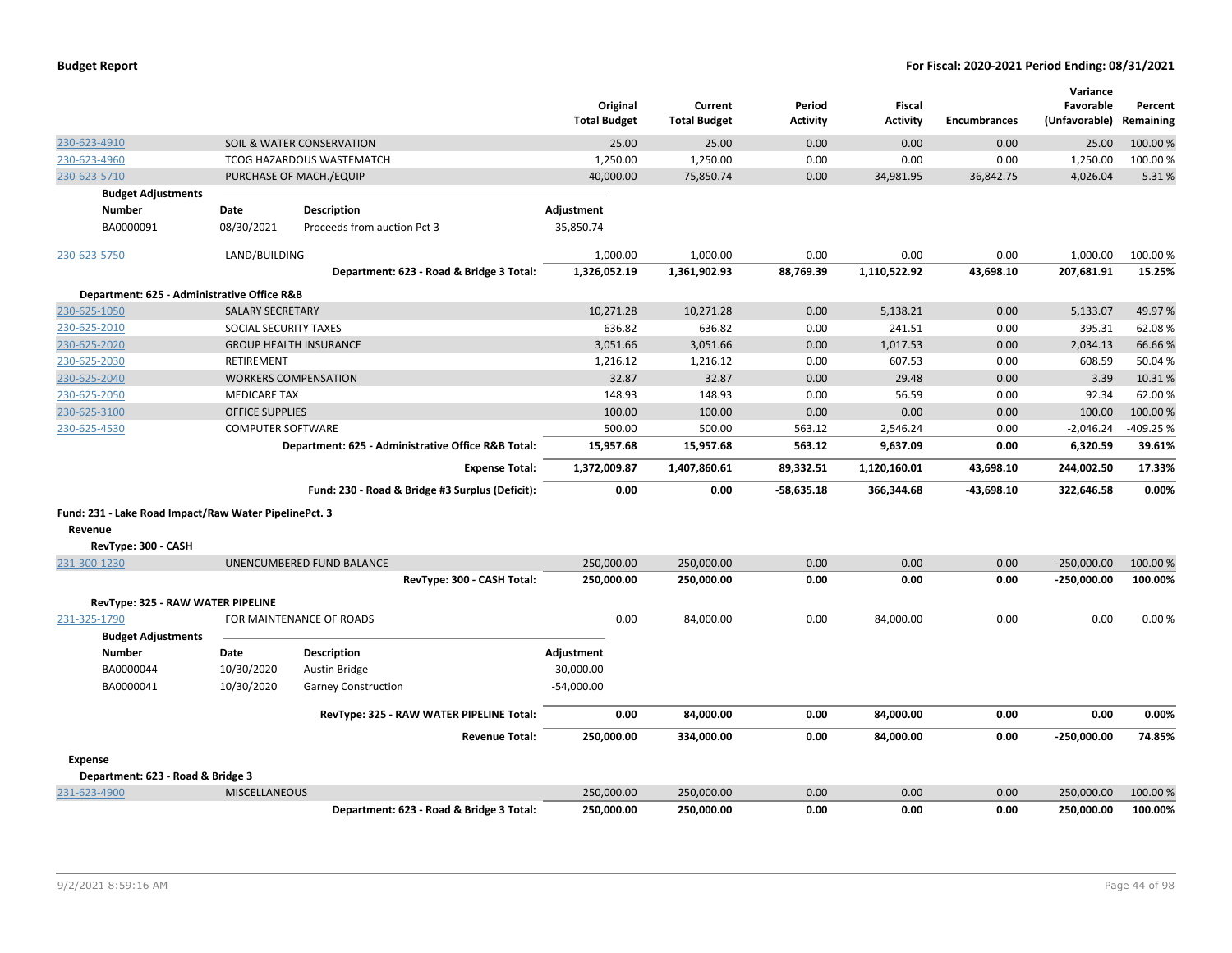|                                                      |                                |                                                                          | Original<br><b>Total Budget</b> | Current<br><b>Total Budget</b> | Period<br><b>Activity</b> | Fiscal<br><b>Activity</b> | <b>Encumbrances</b> | Variance<br>Favorable<br>(Unfavorable) Remaining | Percent  |
|------------------------------------------------------|--------------------------------|--------------------------------------------------------------------------|---------------------------------|--------------------------------|---------------------------|---------------------------|---------------------|--------------------------------------------------|----------|
| Department: 626 - Road & Bridge 3 Raw Water Pipeline |                                |                                                                          |                                 |                                |                           |                           |                     |                                                  |          |
| 231-626-4580                                         | <b>R&amp;M MACHINERY PARTS</b> |                                                                          | 0.00                            | 30,000.00                      | 0.00                      | 0.00                      | 0.00                | 30,000.00                                        | 100.00%  |
| <b>Budget Adjustments</b>                            |                                |                                                                          |                                 |                                |                           |                           |                     |                                                  |          |
| Number                                               | Date                           | <b>Description</b>                                                       | Adjustment                      |                                |                           |                           |                     |                                                  |          |
| BA0000044                                            | 10/30/2020                     | Austin Bridge                                                            | 30,000.00                       |                                |                           |                           |                     |                                                  |          |
| 231-626-5710                                         |                                | PURCHASE OF MACH./EQUIP                                                  | 0.00                            | 54,000.00                      | 0.00                      | 0.00                      | 0.00                | 54,000.00                                        | 100.00 % |
| <b>Budget Adjustments</b>                            |                                |                                                                          |                                 |                                |                           |                           |                     |                                                  |          |
| Number                                               | Date                           | <b>Description</b>                                                       | Adjustment                      |                                |                           |                           |                     |                                                  |          |
| BA0000041                                            | 10/30/2020                     | <b>Garney Construction</b>                                               | 54,000.00                       |                                |                           |                           |                     |                                                  |          |
|                                                      |                                | Department: 626 - Road & Bridge 3 Raw Water Pipeline Total:              | 0.00                            | 84,000.00                      | 0.00                      | 0.00                      | 0.00                | 84,000.00                                        | 100.00%  |
|                                                      |                                | <b>Expense Total:</b>                                                    | 250,000.00                      | 334,000.00                     | 0.00                      | 0.00                      | 0.00                | 334,000.00                                       | 100.00%  |
|                                                      |                                | Fund: 231 - Lake Road Impact/Raw Water PipelinePct. 3 Surplus (Deficit): | 0.00                            | 0.00                           | 0.00                      | 84,000.00                 | 0.00                | 84,000.00                                        | 0.00%    |
| Fund: 240 - Road & Bridge #4                         |                                |                                                                          |                                 |                                |                           |                           |                     |                                                  |          |
| Revenue                                              |                                |                                                                          |                                 |                                |                           |                           |                     |                                                  |          |
| RevType: 300 - CASH                                  |                                |                                                                          |                                 |                                |                           |                           |                     |                                                  |          |
| 240-300-1240                                         |                                | <b>BEGINNING CASH BALANCE</b>                                            | 47,006.36                       | 47,006.36                      | 0.00                      | 0.00                      | 0.00                | -47,006.36                                       | 100.00%  |
|                                                      |                                | RevType: 300 - CASH Total:                                               | 47,006.36                       | 47,006.36                      | 0.00                      | 0.00                      | 0.00                | $-47,006.36$                                     | 100.00%  |
| RevType: 310 - PROPERTY TAXES                        |                                |                                                                          |                                 |                                |                           |                           |                     |                                                  |          |
| 240-310-1100                                         | <b>CURRENT TAXES</b>           |                                                                          | 544,424.23                      | 544,424.23                     | 2,528.13                  | 548,108.89                | 0.00                | 3,684.66                                         | 100.68%  |
| 240-310-1200                                         | <b>DELINQUENT TAXES</b>        |                                                                          | 10,000.00                       | 10,000.00                      | 1,047.73                  | 17,234.66                 | 0.00                | 7,234.66                                         | 172.35 % |
|                                                      |                                | RevType: 310 - PROPERTY TAXES Total:                                     | 554,424.23                      | 554,424.23                     | 3,575.86                  | 565,343.55                | 0.00                | 10,919.32                                        | 1.97%    |
| RevType: 318 - OTHER TAXES                           |                                |                                                                          |                                 |                                |                           |                           |                     |                                                  |          |
| 240-318-1200                                         |                                | PAY N LIEU TAX/GRASSLAND                                                 | 1,600.00                        | 1,600.00                       | 0.00                      | 1,123.56                  | 0.00                | $-476.44$                                        | 29.78%   |
| 240-318-1210                                         |                                | PAY N LIEU TAX/UPPER TRINITY                                             | 514.83                          | 514.83                         | 0.00                      | 545.90                    | 0.00                | 31.07                                            | 106.04%  |
| 240-318-1600                                         | <b>SALES TAX REVENUES</b>      |                                                                          | 55,000.00                       | 55,000.00                      | 7,372.00                  | 69,195.72                 | 0.00                | 14,195.72                                        | 125.81%  |
|                                                      |                                | RevType: 318 - OTHER TAXES Total:                                        | 57,114.83                       | 57,114.83                      | 7,372.00                  | 70,865.18                 | 0.00                | 13,750.35                                        | 24.07%   |
| RevType: 321 - FEES OF TAX COLLECTOR                 |                                |                                                                          |                                 |                                |                           |                           |                     |                                                  |          |
| 240-321-2000                                         |                                | CAR REGISTRATION/SALES TAX                                               | 75,000.00                       | 75,000.00                      | 0.00                      | 72,971.98                 | 0.00                | $-2,028.02$                                      | 2.70%    |
| 240-321-3000                                         |                                | COUNTY'S ADDITIONAL \$10                                                 | 65,000.00                       | 65,000.00                      | 5,750.59                  | 62,875.51                 | 0.00                | $-2,124.49$                                      | 3.27 %   |
|                                                      |                                | RevType: 321 - FEES OF TAX COLLECTOR Total:                              | 140,000.00                      | 140,000.00                     | 5,750.59                  | 135,847.49                | 0.00                | $-4,152.51$                                      | 2.97%    |
| RevType: 350 - FINES                                 |                                |                                                                          |                                 |                                |                           |                           |                     |                                                  |          |
| 240-350-4030                                         | <b>COUNTY CLERK FINES</b>      |                                                                          | 10,000.00                       | 10,000.00                      | 478.63                    | 1,377.99                  | 0.00                | $-8,622.01$                                      | 86.22%   |
| 240-350-4500                                         | <b>DISTRICT CLERK FINES</b>    |                                                                          | 10,500.00                       | 10,500.00                      | 0.00                      | 10,103.51                 | 0.00                | $-396.49$                                        | 3.78%    |
| 240-350-4550                                         | J. P. #1 FINES                 |                                                                          | 8,000.00                        | 8,000.00                       | 0.00                      | 1,749.62                  | 0.00                | $-6,250.38$                                      | 78.13%   |
| 240-350-4560                                         | J. P. #2 FINES                 |                                                                          | 2,000.00                        | 2,000.00                       | 0.00                      | 1,163.51                  | 0.00                | $-836.49$                                        | 41.82%   |
| 240-350-4570                                         | J. P. #3 FINES                 |                                                                          | 3,300.00                        | 3,300.00                       | 0.00                      | 917.08                    | 0.00                | $-2,382.92$                                      | 72.21%   |
|                                                      |                                | RevType: 350 - FINES Total:                                              | 33,800.00                       | 33.800.00                      | 478.63                    | 15,311.71                 | 0.00                | $-18.488.29$                                     | 54.70%   |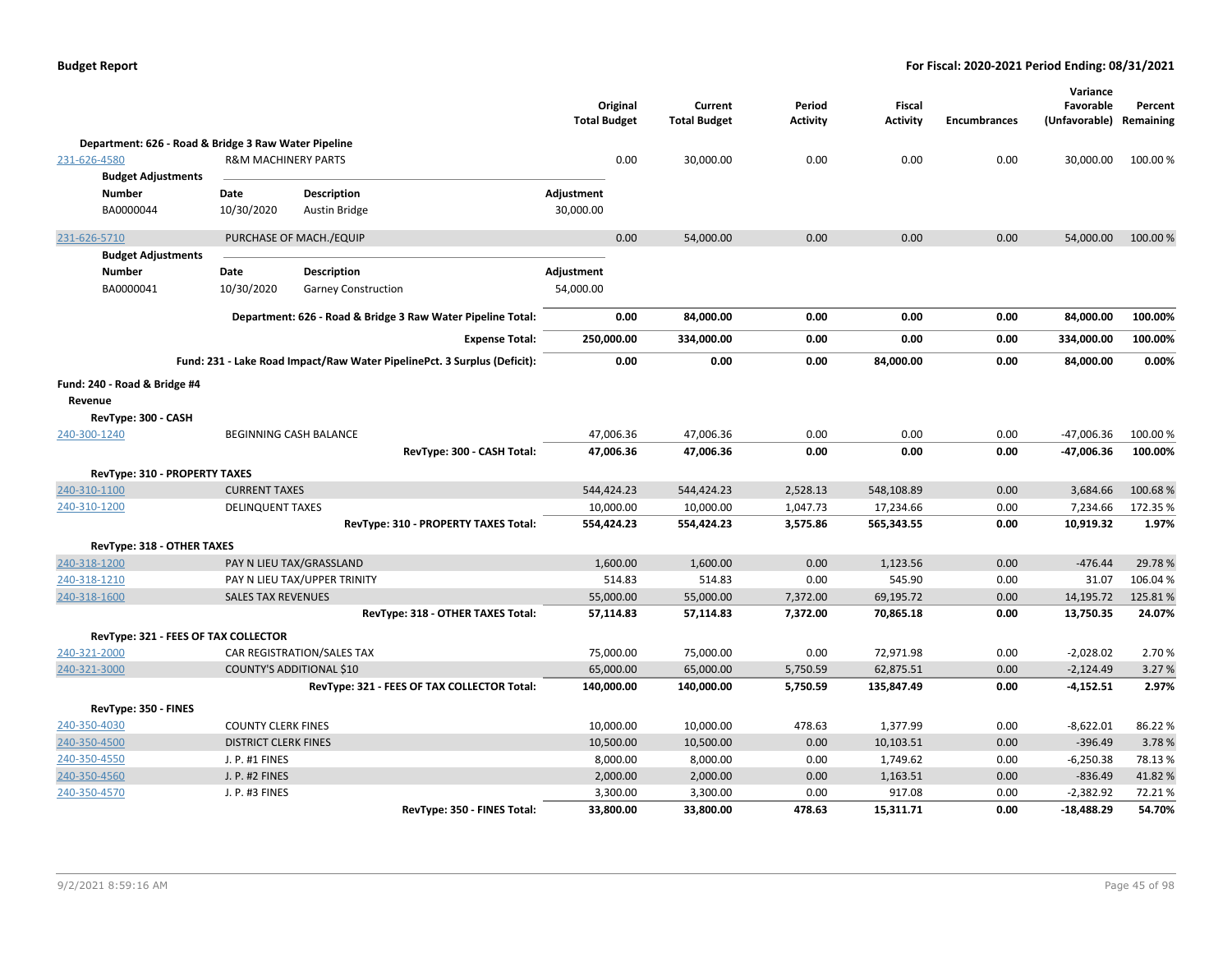| <b>Budget Report</b> |  |
|----------------------|--|
|----------------------|--|

|                                   |                                                    | Original<br><b>Total Budget</b> | Current<br><b>Total Budget</b> | Period<br><b>Activity</b> | <b>Fiscal</b><br><b>Activity</b> | <b>Encumbrances</b> | Variance<br>Favorable<br>(Unfavorable) Remaining | Percent   |
|-----------------------------------|----------------------------------------------------|---------------------------------|--------------------------------|---------------------------|----------------------------------|---------------------|--------------------------------------------------|-----------|
|                                   | RevType: 360 - INTEREST EARNINGS                   |                                 |                                |                           |                                  |                     |                                                  |           |
| 240-360-1000                      | <b>INTEREST EARNINGS</b>                           | 2,000.00                        | 2,000.00                       | 0.00                      | 332.29                           | 0.00                | $-1,667.71$                                      | 83.39%    |
|                                   | RevType: 360 - INTEREST EARNINGS Total:            | 2,000.00                        | 2,000.00                       | 0.00                      | 332.29                           | 0.00                | $-1,667.71$                                      | 83.39%    |
|                                   | RevType: 364 - SALE OF ASSETS LAND/BUILDING        |                                 |                                |                           |                                  |                     |                                                  |           |
| 240-364-1630                      | <b>SALE OF EQUIPMENT</b>                           | 1,500.00                        | 1,500.00                       | 0.00                      | 0.00                             | 0.00                | $-1,500.00$                                      | 100.00%   |
|                                   | RevType: 364 - SALE OF ASSETS LAND/BUILDING Total: | 1,500.00                        | 1,500.00                       | 0.00                      | 0.00                             | 0.00                | $-1,500.00$                                      | 100.00%   |
| RevType: 370 - MISCELLANEOUS      |                                                    |                                 |                                |                           |                                  |                     |                                                  |           |
| 240-370-1200                      | <b>STATE LATERAL ROAD</b>                          | 10,000.00                       | 10,000.00                      | 0.00                      | 8,387.19                         | 0.00                | $-1,612.81$                                      | 16.13%    |
| 240-370-1250                      | <b>TDT WEIGHT FEES</b>                             | 23,000.00                       | 23,000.00                      | 0.00                      | 19,413.44                        | 0.00                | $-3,586.56$                                      | 15.59%    |
| 240-370-1300                      | <b>REFUNDS &amp; MISCELLANEOUS</b>                 | 1,000.00                        | 1,000.00                       | 161.11                    | 1,581.67                         | 0.00                | 581.67                                           | 158.17%   |
| 240-370-1310                      | AUTOMOBILE INSURANCE LOSS PAYMENTS                 | 0.00                            | 0.00                           | 37,033.00                 | 37,033.00                        | 0.00                | 37,033.00                                        | 0.00%     |
| 240-370-1420                      | <b>CULVERT PERMITTING PROCESS</b>                  | 0.00                            | 0.00                           | 20.00                     | 940.00                           | 0.00                | 940.00                                           | 0.00%     |
| 240-370-1421                      | <b>ROW PERMIT APPLICATION</b>                      | 0.00                            | 0.00                           | 0.00                      | 20.00                            | 0.00                | 20.00                                            | 0.00%     |
| 240-370-1450                      | <b>REIMBURSEMENT OF MATERIALS</b>                  | 1,500.00                        | 1,500.00                       | 0.00                      | 585.76                           | 0.00                | $-914.24$                                        | 60.95%    |
| 240-370-1460                      | SALE OF RECYCLED MATERIALS                         | 2,000.00                        | 2,000.00                       | 0.00                      | 2,172.90                         | 0.00                | 172.90                                           | 108.65 %  |
|                                   | RevType: 370 - MISCELLANEOUS Total:                | 37,500.00                       | 37,500.00                      | 37,214.11                 | 70,133.96                        | 0.00                | 32,633.96                                        | 87.02%    |
|                                   | <b>Revenue Total:</b>                              | 873,345.42                      | 873,345.42                     | 54,391.19                 | 857,834.18                       | 0.00                | $-15,511.24$                                     | 1.78%     |
| <b>Expense</b>                    |                                                    |                                 |                                |                           |                                  |                     |                                                  |           |
| Department: 624 - Road & Bridge 4 |                                                    |                                 |                                |                           |                                  |                     |                                                  |           |
| 240-624-1010                      | SALARY ELECTED OFFICIAL                            | 63,240.97                       | 63,240.97                      | 4,864.70                  | 58,376.40                        | 0.00                | 4,864.57                                         | 7.69%     |
| 240-624-1030                      | <b>SALARY FOREMAN</b>                              | 32,485.18                       | 32,485.18                      | 0.00                      | 11,404.74                        | 0.00                | 21,080.44                                        | 64.89%    |
| 240-624-1050                      | <b>SALARY SECRETARY</b>                            | 30,657.94                       | 30,657.94                      | 2,358.31                  | 28,299.74                        | 0.00                | 2,358.20                                         | 7.69%     |
| 240-624-1060                      | SALARY PRECINCT EMPLOYEES                          | 150,186.40                      | 150,186.40                     | 10,385.52                 | 116,007.10                       | 0.00                | 34,179.30                                        | 22.76%    |
| 240-624-1070                      | <b>SALARY PART-TIME</b>                            | 18,096.00                       | 18,096.00                      | 0.00                      | 0.00                             | 0.00                | 18,096.00                                        | 100.00%   |
| 240-624-2010                      | SOCIAL SECURITY TAXES                              | 18,269.32                       | 18,269.32                      | 1,090.35                  | 13,232.32                        | 0.00                | 5,037.00                                         | 27.57%    |
| 240-624-2020                      | <b>GROUP HEALTH INSURANCE</b>                      | 97,653.12                       | 97,653.12                      | 6,103.32                  | 70,696.79                        | 0.00                | 26,956.33                                        | 27.60%    |
| 240-624-2030                      | RETIREMENT                                         | 34,888.51                       | 34,888.51                      | 2,088.38                  | 25,348.04                        | 0.00                | 9,540.47                                         | 27.35 %   |
| 240-624-2040                      | <b>WORKERS COMPENSATION</b>                        | 6,469.26                        | 6,469.26                       | 0.00                      | 5,887.58                         | 0.00                | 581.68                                           | 8.99%     |
| 240-624-2050                      | <b>MEDICARE TAX</b>                                | 4,272.66                        | 4,272.66                       | 255.00                    | 3,094.68                         | 0.00                | 1,177.98                                         | 27.57%    |
| 240-624-2060                      | UNEMPLOYMENT EXPENSE                               | 0.00                            | 0.00                           | 0.00                      | 27.21                            | 0.00                | $-27.21$                                         | 0.00%     |
| 240-624-3100                      | <b>OFFICE SUPPLIES</b>                             | 250.00                          | 250.00                         | 0.00                      | 61.19                            | 0.00                | 188.81                                           | 75.52%    |
| 240-624-3140                      | <b>EMPLOYEE PHYSICALS/DOT TESTING</b>              | 350.00                          | 350.00                         | 160.00                    | 315.00                           | 0.00                | 35.00                                            | 10.00 %   |
| 240-624-3400                      | <b>SHOP SUPPLIES</b>                               | 1,500.00                        | 1,500.00                       | 7.98                      | 1,507.25                         | 44.81               | $-52.06$                                         | $-3.47%$  |
| 240-624-3410                      | <b>R&amp;B MAT. ROCK &amp; GRAVEL</b>              | 80,000.00                       | 80,000.00                      | 6,035.52                  | 108,981.28                       | 0.00                | $-28,981.28$                                     | $-36.23%$ |
| 240-624-3420                      | <b>R&amp;B MAT. CULVERTS</b>                       | 9,000.00                        | 9,000.00                       | 0.00                      | 8,569.14                         | 0.00                | 430.86                                           | 4.79%     |
| 240-624-3430                      | R&B MAT. HARDWARE & LUMBER                         | 1,500.00                        | 1,500.00                       | 60.07                     | 60.07                            | 230.50              | 1,209.43                                         | 80.63%    |
| 240-624-3440                      | R&B MAT. ASPHALT/RD OIL                            | 70,000.00                       | 70,000.00                      | 47,438.64                 | 71,208.27                        | 0.00                | $-1,208.27$                                      | $-1.73%$  |
| 240-624-3450                      | <b>CHEMICALS</b>                                   | 15,000.00                       | 15,000.00                      | 0.00                      | 0.00                             | 0.00                | 15,000.00                                        | 100.00%   |
| 240-624-3950                      | <b>UNIFORMS</b>                                    | 2,500.00                        | 2,500.00                       | 216.35                    | 2,450.24                         | 0.00                | 49.76                                            | 1.99%     |
| 240-624-4060                      | <b>TAX APPRAISAL DISTRICT</b>                      | 27,883.38                       | 27,883.38                      | 5,516.28                  | 27,883.38                        | 0.00                | 0.00                                             | 0.00%     |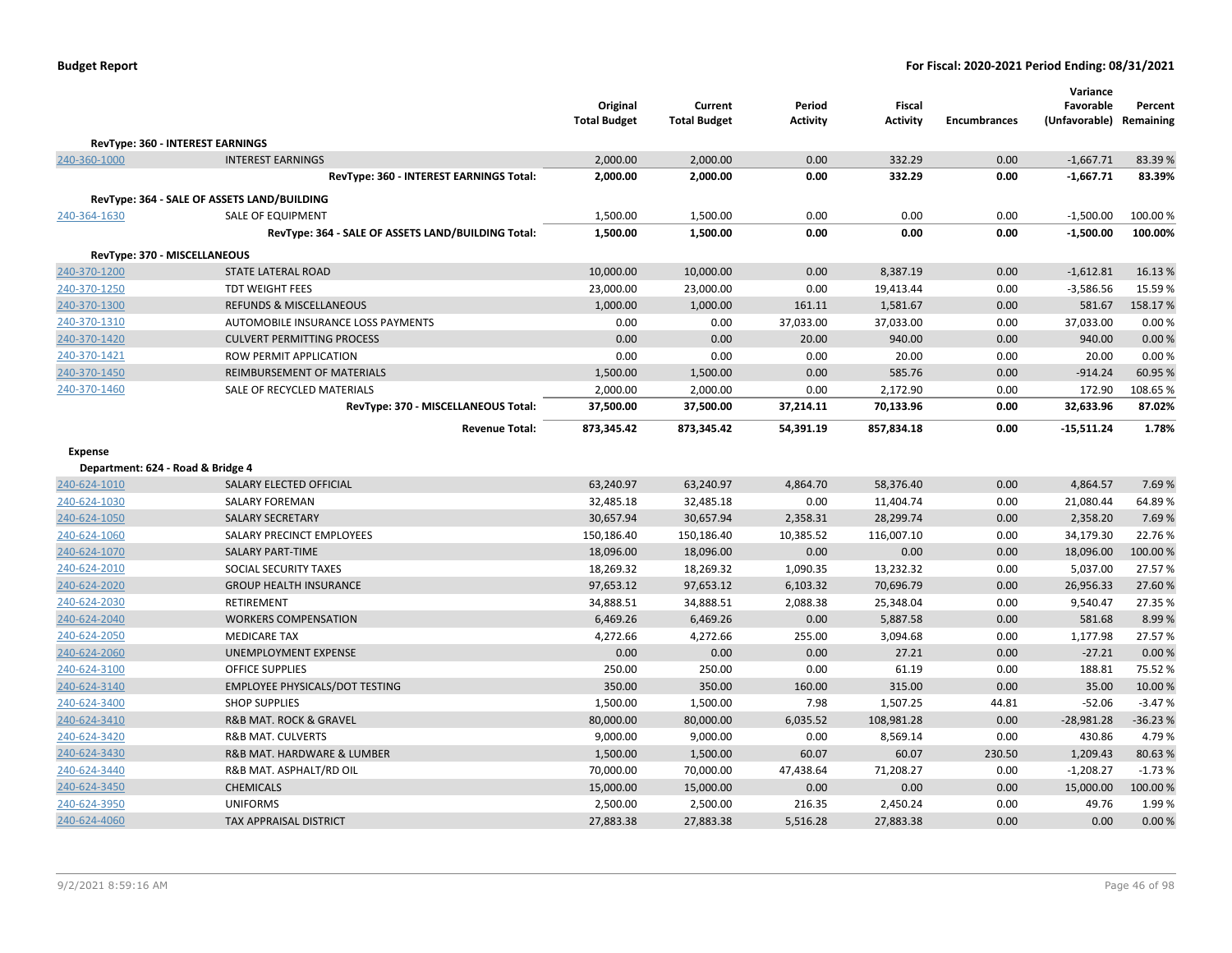|                     |                                                       | Original<br><b>Total Budget</b> | Current<br><b>Total Budget</b> | Period<br>Activity | <b>Fiscal</b><br><b>Activity</b> | <b>Encumbrances</b> | Variance<br>Favorable<br>(Unfavorable) | Percent<br>Remaining |
|---------------------|-------------------------------------------------------|---------------------------------|--------------------------------|--------------------|----------------------------------|---------------------|----------------------------------------|----------------------|
| 240-624-4210        | <b>INTERNET</b>                                       | 1,000.00                        | 1,000.00                       | 93.94              | 999.59                           | 0.00                | 0.41                                   | 0.04%                |
| 240-624-4270        | OUT OF COUNTY TRAVEL/TRAINING                         | 4,600.00                        | 4,600.00                       | 852.96             | 2,288.07                         | 0.00                | 2,311.93                               | 50.26%               |
| 240-624-4300        | <b>BIDS, NOTICES &amp; PERMITS</b>                    | 300.00                          | 300.00                         | 0.00               | 27.52                            | 0.00                | 272.48                                 | 90.83%               |
| 240-624-4350        | <b>PRINTING</b>                                       | 100.00                          | 100.00                         | 0.00               | 0.00                             | 0.00                | 100.00                                 | 100.00 %             |
| 240-624-4400        | UTILITY ELECTRICITY                                   | 4,000.00                        | 4,000.00                       | 209.61             | 2,681.43                         | 0.00                | 1,318.57                               | 32.96%               |
| 240-624-4410        | UTILITY GAS                                           | 600.00                          | 600.00                         | 63.29              | 809.14                           | 0.00                | $-209.14$                              | -34.86%              |
| 240-624-4420        | UTILITY WATER                                         | 1,250.00                        | 1,250.00                       | 92.75              | 750.04                           | 0.00                | 499.96                                 | 40.00%               |
| 240-624-4430        | <b>TRASH PICK-UP</b>                                  | 2,500.00                        | 2,500.00                       | 400.75             | 2,805.25                         | 0.00                | $-305.25$                              | $-12.21%$            |
| 240-624-4500        | <b>R&amp;M BUILDING</b>                               | 1,250.00                        | 1,250.00                       | 0.00               | 146.00                           | 0.00                | 1,104.00                               | 88.32%               |
| 240-624-4530        | <b>COMPUTER SOFTWARE</b>                              | 1,500.00                        | 1,500.00                       | 0.00               | 0.00                             | 0.00                | 1,500.00                               | 100.00 %             |
| 240-624-4570        | <b>R&amp;M MACHINERY GAS &amp; OIL</b>                | 40,000.00                       | 40,000.00                      | 3,772.92           | 27,318.99                        | 0.00                | 12,681.01                              | 31.70%               |
| 240-624-4580        | <b>R&amp;M MACHINERY PARTS</b>                        | 30,000.00                       | 30,000.00                      | 8,056.31           | 39,890.95                        | 0.00                | $-9,890.95$                            | $-32.97%$            |
| 240-624-4590        | R&M MACH. TIRES & TUBES                               | 9,000.00                        | 9,000.00                       | 120.00             | 5,582.00                         | 0.00                | 3,418.00                               | 37.98%               |
| 240-624-4600        | EQUIPMENT RENTAL/LEASE                                | 15,000.00                       | 15,000.00                      | 0.00               | 22,386.06                        | 0.00                | $-7,386.06$                            | $-49.24%$            |
| 240-624-4810        | <b>DUES</b>                                           | 335.00                          | 335.00                         | 0.00               | 395.00                           | 0.00                | $-60.00$                               | $-17.91%$            |
| 240-624-4820        | <b>INSURANCE</b>                                      | 6,000.00                        | 6,000.00                       | 0.00               | 5,017.63                         | 0.00                | 982.37                                 | 16.37%               |
| 240-624-4900        | <b>MISCELLANEOUS</b>                                  | 500.00                          | 500.00                         | 0.00               | 0.00                             | 0.00                | 500.00                                 | 100.00 %             |
| 240-624-4910        | SOIL & WATER CONSERVATION                             | 250.00                          | 250.00                         | 0.00               | 0.00                             | 0.00                | 250.00                                 | 100.00 %             |
| 240-624-5710        | PURCHASE OF MACH./EQUIP                               | 75,000.00                       | 75,000.00                      | 0.00               | 0.00                             | 0.00                | 75,000.00                              | 100.00%              |
|                     | Department: 624 - Road & Bridge 4 Total:              | 857,387.74                      | 857,387.74                     | 100,242.95         | 664,508.09                       | 275.31              | 192,604.34                             | 22.46%               |
|                     | Department: 625 - Administrative Office R&B           |                                 |                                |                    |                                  |                     |                                        |                      |
| 240-625-1050        | <b>SALARY SECRETARY</b>                               | 10,271.28                       | 10,271.28                      | 0.00               | 5,137.65                         | 0.00                | 5,133.63                               | 49.98%               |
| 240-625-2010        | SOCIAL SECURITY TAXES                                 | 636.82                          | 636.82                         | 0.00               | 241.41                           | 0.00                | 395.41                                 | 62.09%               |
| 240-625-2020        | <b>GROUP HEALTH INSURANCE</b>                         | 3,051.66                        | 3,051.66                       | 0.00               | 1,017.56                         | 0.00                | 2,034.10                               | 66.66%               |
| 240-625-2030        | RETIREMENT                                            | 1,216.12                        | 1,216.12                       | 0.00               | 607.19                           | 0.00                | 608.93                                 | 50.07%               |
| 240-625-2040        | <b>WORKERS COMPENSATION</b>                           | 32.87                           | 32.87                          | 0.00               | 29.48                            | 0.00                | 3.39                                   | 10.31%               |
| 240-625-2050        | <b>MEDICARE TAX</b>                                   | 148.93                          | 148.93                         | 0.00               | 56.18                            | 0.00                | 92.75                                  | 62.28%               |
| 240-625-3100        | <b>OFFICE SUPPLIES</b>                                | 100.00                          | 100.00                         | 0.00               | 0.00                             | 0.00                | 100.00                                 | 100.00%              |
| 240-625-4530        | <b>COMPUTER SOFTWARE</b>                              | 500.00                          | 500.00                         | 563.14             | 2,546.28                         | 0.00                | $-2,046.28$                            | 409.26%              |
|                     | Department: 625 - Administrative Office R&B Total:    | 15,957.68                       | 15,957.68                      | 563.14             | 9,635.75                         | 0.00                | 6,321.93                               | 39.62%               |
|                     | <b>Expense Total:</b>                                 | 873,345.42                      | 873,345.42                     | 100,806.09         | 674,143.84                       | 275.31              | 198,926.27                             | 22.78%               |
|                     | Fund: 240 - Road & Bridge #4 Surplus (Deficit):       | 0.00                            | 0.00                           | -46,414.90         | 183,690.34                       | $-275.31$           | 183,415.03                             | 0.00%                |
|                     | Fund: 241 - Lake Road Impact/Raw Water PipelinePct. 4 |                                 |                                |                    |                                  |                     |                                        |                      |
| Revenue             |                                                       |                                 |                                |                    |                                  |                     |                                        |                      |
| RevType: 300 - CASH |                                                       |                                 |                                |                    |                                  |                     |                                        |                      |
| 241-300-1240        | UNENCUMBERED FUND BALANCE                             | 150,000.00                      | 150,000.00                     | 0.00               | 0.00                             | 0.00                | $-150,000.00$                          | 100.00 %             |
|                     | RevType: 300 - CASH Total:                            | 150,000.00                      | 150,000.00                     | 0.00               | 0.00                             | 0.00                | $-150,000.00$                          | 100.00%              |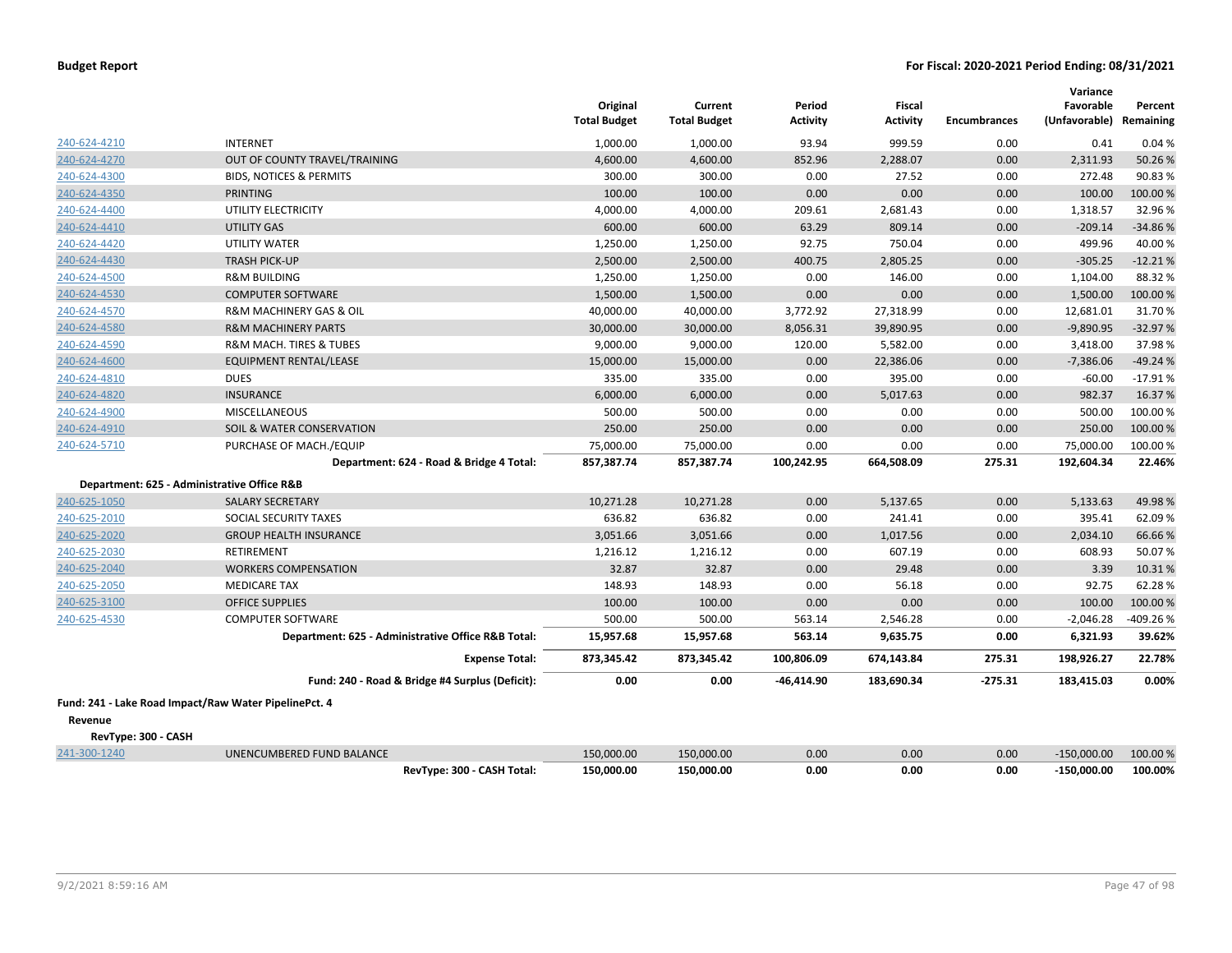|                                               |                         |                                                                          | Original<br><b>Total Budget</b> | Current<br><b>Total Budget</b> | Period<br><b>Activity</b> | <b>Fiscal</b><br><b>Activity</b> | <b>Encumbrances</b> | Variance<br>Favorable<br>(Unfavorable) Remaining | Percent  |
|-----------------------------------------------|-------------------------|--------------------------------------------------------------------------|---------------------------------|--------------------------------|---------------------------|----------------------------------|---------------------|--------------------------------------------------|----------|
| RevType: 326 - MAINTENANCE OF ROADS           |                         |                                                                          |                                 |                                |                           |                                  |                     |                                                  |          |
| 241-326-1830                                  |                         | FOR MAINTENANCE OF ROADS                                                 | 0.00                            | 104,000.00                     | 0.00                      | 104,000.00                       | 0.00                | 0.00                                             | 0.00%    |
| <b>Budget Adjustments</b>                     |                         |                                                                          |                                 |                                |                           |                                  |                     |                                                  |          |
| <b>Number</b>                                 | Date                    | <b>Description</b>                                                       | Adjustment                      |                                |                           |                                  |                     |                                                  |          |
| BA0000044                                     | 10/30/2020              | Austin Bridge                                                            | $-20,000.00$                    |                                |                           |                                  |                     |                                                  |          |
| BA0000043                                     | 10/30/2020              | <b>Garney Construction</b>                                               | $-84,000.00$                    |                                |                           |                                  |                     |                                                  |          |
|                                               |                         | RevType: 326 - MAINTENANCE OF ROADS Total:                               | 0.00                            | 104,000.00                     | 0.00                      | 104,000.00                       | 0.00                | 0.00                                             | 0.00%    |
|                                               |                         | <b>Revenue Total:</b>                                                    | 150,000.00                      | 254,000.00                     | 0.00                      | 104,000.00                       | 0.00                | $-150,000.00$                                    | 59.06%   |
| Expense                                       |                         |                                                                          |                                 |                                |                           |                                  |                     |                                                  |          |
| Department: 624 - Road & Bridge 4             |                         |                                                                          |                                 |                                |                           |                                  |                     |                                                  |          |
| 241-624-3410                                  |                         | R&B MAT. ROCK & GRAVEL                                                   | 0.00                            | 42,000.00                      | 0.00                      | 0.00                             | 0.00                | 42,000.00                                        | 100.00%  |
| <b>Budget Adjustments</b>                     |                         |                                                                          |                                 |                                |                           |                                  |                     |                                                  |          |
| <b>Number</b>                                 | Date                    | <b>Description</b>                                                       | Adjustment                      |                                |                           |                                  |                     |                                                  |          |
| BA0000043                                     | 10/30/2020              | <b>Garney Construction</b>                                               | 42,000.00                       |                                |                           |                                  |                     |                                                  |          |
| 241-624-4900                                  | <b>MISCELLANEOUS</b>    |                                                                          | 150,000.00                      | 150,000.00                     | 0.00                      | 0.00                             | 0.00                | 150,000.00                                       | 100.00%  |
| 241-624-5710                                  |                         | PURCHASE OF MACH./EQUIP                                                  | 0.00                            | 62,000.00                      | 0.00                      | 0.00                             | 0.00                | 62,000.00                                        | 100.00 % |
| <b>Budget Adjustments</b>                     |                         |                                                                          |                                 |                                |                           |                                  |                     |                                                  |          |
| <b>Number</b>                                 | Date                    | <b>Description</b>                                                       | Adjustment                      |                                |                           |                                  |                     |                                                  |          |
| BA0000044                                     | 10/30/2020              | Austin Bridge                                                            | 20,000.00                       |                                |                           |                                  |                     |                                                  |          |
| BA0000043                                     | 10/30/2020              | <b>Garney Construction</b>                                               | 42,000.00                       |                                |                           |                                  |                     |                                                  |          |
|                                               |                         | Department: 624 - Road & Bridge 4 Total:                                 | 150,000.00                      | 254,000.00                     | 0.00                      | 0.00                             | 0.00                | 254,000.00                                       | 100.00%  |
|                                               |                         | <b>Expense Total:</b>                                                    | 150,000.00                      | 254,000.00                     | 0.00                      | 0.00                             | 0.00                | 254,000.00                                       | 100.00%  |
|                                               |                         | Fund: 241 - Lake Road Impact/Raw Water PipelinePct. 4 Surplus (Deficit): | 0.00                            | 0.00                           | 0.00                      | 104,000.00                       | 0.00                | 104,000.00                                       | 0.00%    |
| Fund: 260 - J.P.#1 Justice Court Technology   |                         |                                                                          |                                 |                                |                           |                                  |                     |                                                  |          |
| Revenue                                       |                         |                                                                          |                                 |                                |                           |                                  |                     |                                                  |          |
| RevType: 370 - MISCELLANEOUS                  |                         |                                                                          |                                 |                                |                           |                                  |                     |                                                  |          |
| 260-370-4550                                  | J.P.#1 TECHNOLOGY FEES  |                                                                          | 1,500.00                        | 1,500.00                       | 0.00                      | 479.58                           | 0.00                | $-1,020.42$                                      | 68.03%   |
|                                               |                         | RevType: 370 - MISCELLANEOUS Total:                                      | 1,500.00                        | 1,500.00                       | 0.00                      | 479.58                           | 0.00                | $-1,020.42$                                      | 68.03%   |
|                                               |                         | <b>Revenue Total:</b>                                                    | 1,500.00                        | 1,500.00                       | 0.00                      | 479.58                           | 0.00                | $-1,020.42$                                      | 68.03%   |
| Expense                                       |                         |                                                                          |                                 |                                |                           |                                  |                     |                                                  |          |
| Department: 455 - Justice of the Peace Pct. 1 |                         |                                                                          |                                 |                                |                           |                                  |                     |                                                  |          |
| 260-455-5720                                  | <b>OFFICE EQUIPMENT</b> |                                                                          | 1,500.00                        | 1,500.00                       | 0.00                      | 1,544.16                         | 0.00                | $-44.16$                                         | $-2.94%$ |
|                                               |                         | Department: 455 - Justice of the Peace Pct. 1 Total:                     | 1,500.00                        | 1,500.00                       | 0.00                      | 1,544.16                         | 0.00                | $-44.16$                                         | $-2.94%$ |
|                                               |                         | <b>Expense Total:</b>                                                    | 1,500.00                        | 1,500.00                       | 0.00                      | 1,544.16                         | 0.00                | $-44.16$                                         | $-2.94%$ |
|                                               |                         | Fund: 260 - J.P.#1 Justice Court Technology Surplus (Deficit):           | 0.00                            | 0.00                           | 0.00                      | $-1,064.58$                      | 0.00                | $-1,064.58$                                      | 0.00%    |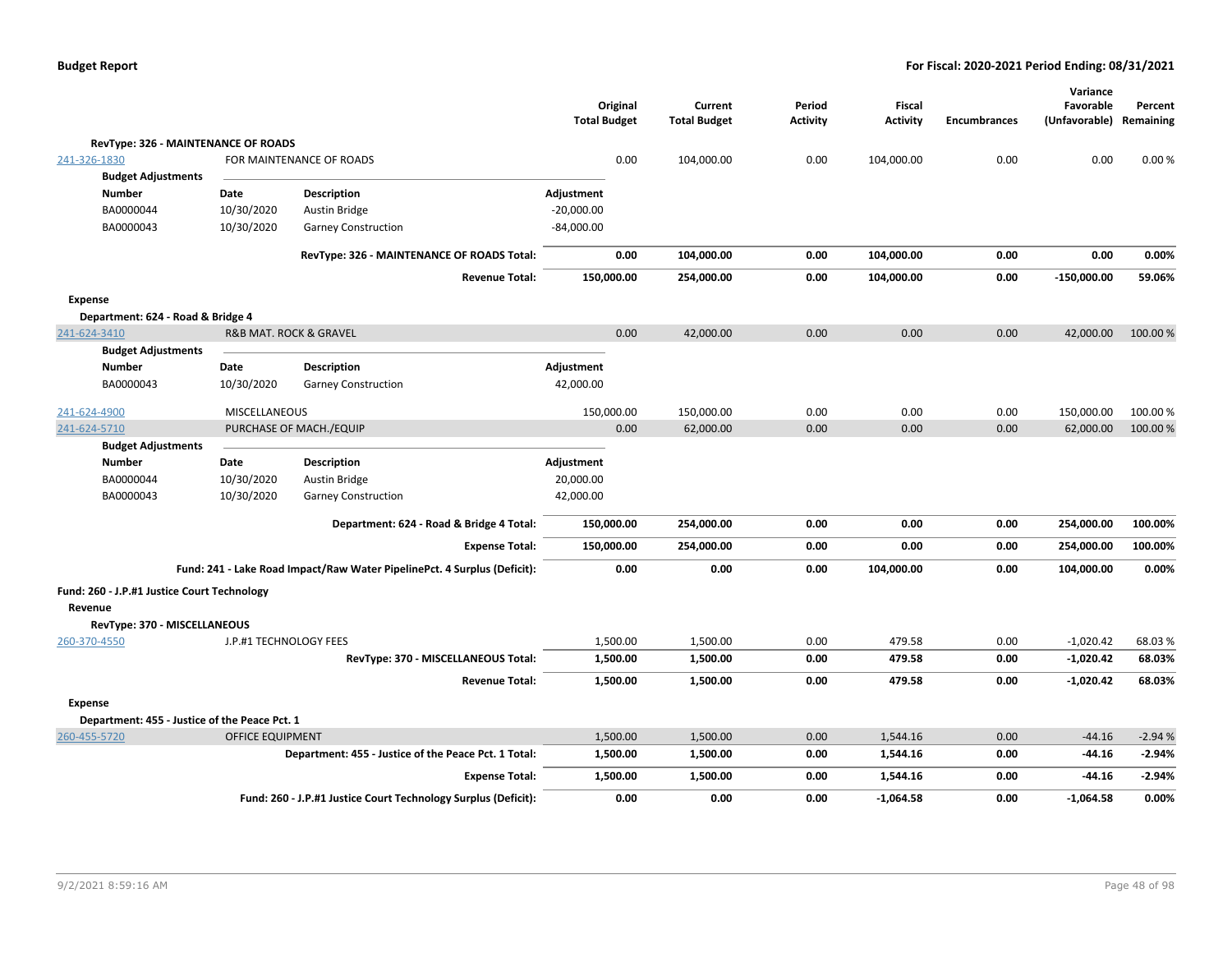|                                                        |                                                                      | Original<br><b>Total Budget</b> | Current<br><b>Total Budget</b> | Period<br>Activity | <b>Fiscal</b><br><b>Activity</b> | <b>Encumbrances</b> | Variance<br>Favorable<br>(Unfavorable) | Percent<br>Remaining |
|--------------------------------------------------------|----------------------------------------------------------------------|---------------------------------|--------------------------------|--------------------|----------------------------------|---------------------|----------------------------------------|----------------------|
| Fund: 270 - J.P.#2 Justice Court Technology            |                                                                      |                                 |                                |                    |                                  |                     |                                        |                      |
| Revenue                                                |                                                                      |                                 |                                |                    |                                  |                     |                                        |                      |
| RevType: 370 - MISCELLANEOUS                           |                                                                      |                                 |                                |                    |                                  |                     |                                        |                      |
| 270-370-4560                                           | J.P.#2 TECHNOLOGY FEES                                               | 500.00                          | 500.00                         | 0.00               | 70.12                            | 0.00                | $-429.88$                              | 85.98%               |
|                                                        | RevType: 370 - MISCELLANEOUS Total:                                  | 500.00                          | 500.00                         | 0.00               | 70.12                            | 0.00                | $-429.88$                              | 85.98%               |
|                                                        | <b>Revenue Total:</b>                                                | 500.00                          | 500.00                         | 0.00               | 70.12                            | 0.00                | $-429.88$                              | 85.98%               |
| <b>Expense</b>                                         |                                                                      |                                 |                                |                    |                                  |                     |                                        |                      |
|                                                        | Department: 456 - Justice of the Peace Pct. 2                        |                                 |                                |                    |                                  |                     |                                        |                      |
| 270-456-5720                                           | <b>OFFICE EQUIPMENT</b>                                              | 500.00                          | 500.00                         | 0.00               | 0.00                             | 0.00                | 500.00                                 | 100.00%              |
|                                                        | Department: 456 - Justice of the Peace Pct. 2 Total:                 | 500.00                          | 500.00                         | 0.00               | 0.00                             | 0.00                | 500.00                                 | 100.00%              |
|                                                        | <b>Expense Total:</b>                                                | 500.00                          | 500.00                         | 0.00               | 0.00                             | 0.00                | 500.00                                 | 100.00%              |
|                                                        | Fund: 270 - J.P.#2 Justice Court Technology Surplus (Deficit):       | 0.00                            | 0.00                           | 0.00               | 70.12                            | 0.00                | 70.12                                  | 0.00%                |
| Fund: 280 - J.P.#3 Justice Court Technology<br>Revenue |                                                                      |                                 |                                |                    |                                  |                     |                                        |                      |
| RevType: 300 - CASH                                    |                                                                      |                                 |                                |                    |                                  |                     |                                        |                      |
| 280-300-1280                                           | BEGINNING CASH BALANCE<br>RevType: 300 - CASH Total:                 | 5,300.00<br>5,300.00            | 5,300.00<br>5,300.00           | 0.00<br>0.00       | 0.00<br>0.00                     | 0.00<br>0.00        | $-5,300.00$<br>$-5,300.00$             | 100.00%<br>100.00%   |
| RevType: 370 - MISCELLANEOUS                           |                                                                      |                                 |                                |                    |                                  |                     |                                        |                      |
| 280-370-4560                                           | J.P.#3 TECHNOLOGY FEES                                               | 700.00                          | 700.00                         | 0.00               | 316.01                           | 0.00                | $-383.99$                              | 54.86%               |
|                                                        | RevType: 370 - MISCELLANEOUS Total:                                  | 700.00                          | 700.00                         | 0.00               | 316.01                           | 0.00                | $-383.99$                              | 54.86%               |
|                                                        | <b>Revenue Total:</b>                                                | 6,000.00                        | 6,000.00                       | 0.00               | 316.01                           | 0.00                | $-5,683.99$                            | 94.73%               |
| Expense                                                | Department: 457 - Justice of the Peace Pct. 3                        |                                 |                                |                    |                                  |                     |                                        |                      |
| 280-457-5720                                           | OFFICE EQUIPMENT                                                     | 6,000.00                        | 6,000.00                       | 0.00               | 0.00                             | 0.00                | 6,000.00                               | 100.00%              |
|                                                        | Department: 457 - Justice of the Peace Pct. 3 Total:                 | 6,000.00                        | 6,000.00                       | 0.00               | 0.00                             | 0.00                | 6,000.00                               | 100.00%              |
|                                                        | <b>Expense Total:</b>                                                | 6,000.00                        | 6,000.00                       | 0.00               | 0.00                             | 0.00                | 6,000.00                               | 100.00%              |
|                                                        | Fund: 280 - J.P.#3 Justice Court Technology Surplus (Deficit):       | 0.00                            | 0.00                           | 0.00               | 316.01                           | 0.00                | 316.01                                 | 0.00%                |
| Fund: 310 - F.C. Detention Center Annual Payment       |                                                                      |                                 |                                |                    |                                  |                     |                                        |                      |
| Revenue                                                |                                                                      |                                 |                                |                    |                                  |                     |                                        |                      |
|                                                        | RevType: 319 - F.C. DETENTION CENTER                                 |                                 |                                |                    |                                  |                     |                                        |                      |
| 310-319-5510                                           | <b>ANNUAL PAYMENT</b><br>RevType: 319 - F.C. DETENTION CENTER Total: | 10,000.00<br>10,000.00          | 10,000.00<br>10,000.00         | 0.00<br>0.00       | 10,000.00<br>10,000.00           | 0.00<br>0.00        | 0.00<br>0.00                           | 0.00%<br>0.00%       |
|                                                        |                                                                      |                                 |                                |                    |                                  |                     |                                        |                      |
| RevType: 370 - MISCELLANEOUS                           |                                                                      |                                 |                                |                    |                                  |                     |                                        |                      |
| 310-370-1300                                           | REFUNDS & MISCELLANEOUS<br>RevType: 370 - MISCELLANEOUS Total:       | 0.00<br>0.00                    | 0.00<br>0.00                   | 0.00<br>0.00       | 100.00<br>100.00                 | 0.00<br>0.00        | 100.00<br>100.00                       | 0.00%<br>0.00%       |
|                                                        | <b>Revenue Total:</b>                                                | 10,000.00                       | 10,000.00                      | 0.00               | 10,100.00                        | 0.00                | 100.00                                 | 1.00%                |
|                                                        |                                                                      |                                 |                                |                    |                                  |                     |                                        |                      |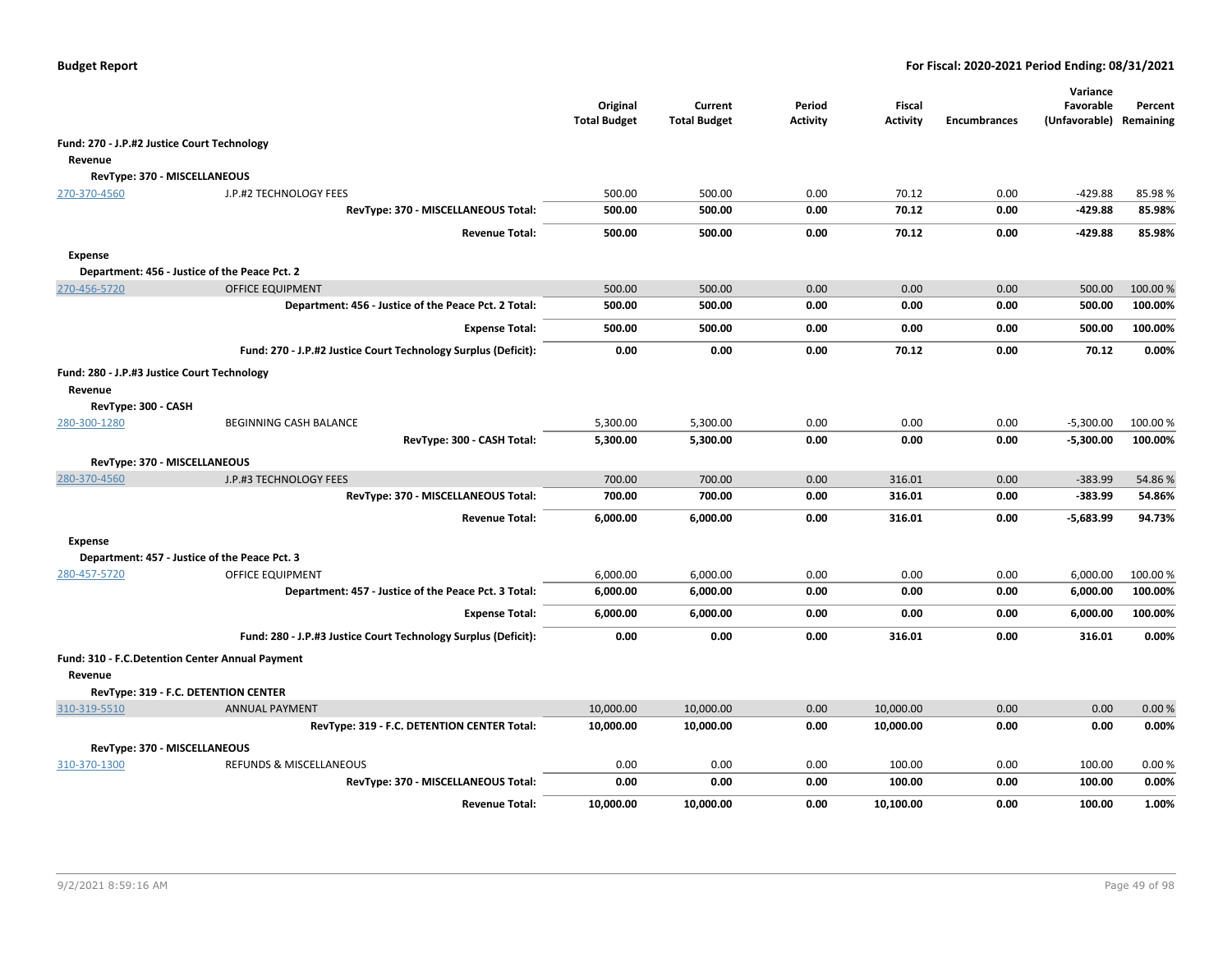|                                           |                                                                    | Original<br><b>Total Budget</b> | Current<br><b>Total Budget</b> | Period<br><b>Activity</b> | <b>Fiscal</b><br><b>Activity</b> | <b>Encumbrances</b> | Variance<br>Favorable<br>(Unfavorable) | Percent<br>Remaining |
|-------------------------------------------|--------------------------------------------------------------------|---------------------------------|--------------------------------|---------------------------|----------------------------------|---------------------|----------------------------------------|----------------------|
| <b>Expense</b>                            |                                                                    |                                 |                                |                           |                                  |                     |                                        |                      |
| Department: 560 - County Sheriff          |                                                                    |                                 |                                |                           |                                  |                     |                                        |                      |
| 310-560-4270                              | OUT OF COUNTY TRAVEL/TRAINING                                      | 10,000.00                       | 10,000.00                      | 559.37                    | 8,983.22                         | 0.00                | 1,016.78                               | 10.17%               |
|                                           | Department: 560 - County Sheriff Total:                            | 10,000.00                       | 10,000.00                      | 559.37                    | 8,983.22                         | 0.00                | 1,016.78                               | 10.17%               |
|                                           | <b>Expense Total:</b>                                              | 10,000.00                       | 10,000.00                      | 559.37                    | 8,983.22                         | 0.00                | 1,016.78                               | 10.17%               |
|                                           | Fund: 310 - F.C.Detention Center Annual Payment Surplus (Deficit): | 0.00                            | 0.00                           | -559.37                   | 1,116.78                         | 0.00                | 1,116.78                               | 0.00%                |
| Fund: 330 - Bail Bondsman Application Fee |                                                                    |                                 |                                |                           |                                  |                     |                                        |                      |
| Revenue                                   |                                                                    |                                 |                                |                           |                                  |                     |                                        |                      |
| RevType: 300 - CASH                       |                                                                    |                                 |                                |                           |                                  |                     |                                        |                      |
| 330-300-1330                              | BEGINNING CASH BALANCE                                             | 500.00                          | 500.00                         | 0.00                      | 0.00                             | 0.00                | $-500.00$                              | 100.00 %             |
|                                           | RevType: 300 - CASH Total:                                         | 500.00                          | 500.00                         | 0.00                      | 0.00                             | 0.00                | $-500.00$                              | 100.00%              |
| RevType: 340 - FEES OF OFFICE             |                                                                    |                                 |                                |                           |                                  |                     |                                        |                      |
| 330-340-4800                              | <b>APPLICATION FEE</b>                                             | 0.00                            | 0.00                           | 0.00                      | 1,000.00                         | 0.00                | 1,000.00                               | 0.00%                |
|                                           | RevType: 340 - FEES OF OFFICE Total:                               | 0.00                            | 0.00                           | 0.00                      | 1,000.00                         | 0.00                | 1,000.00                               | 0.00%                |
|                                           | <b>Revenue Total:</b>                                              | 500.00                          | 500.00                         | 0.00                      | 1,000.00                         | 0.00                | 500.00                                 | 100.00%              |
| <b>Expense</b>                            |                                                                    |                                 |                                |                           |                                  |                     |                                        |                      |
|                                           | Department: 498 - Bail Bond Fee Expense                            |                                 |                                |                           |                                  |                     |                                        |                      |
| 330-498-3100                              | <b>OFFICE SUPPLIES</b>                                             | 500.00                          | 500.00                         | 0.00                      | 0.00                             | 0.00                | 500.00                                 | 100.00%              |
|                                           | Department: 498 - Bail Bond Fee Expense Total:                     | 500.00                          | 500.00                         | 0.00                      | 0.00                             | 0.00                | 500.00                                 | 100.00%              |
|                                           | <b>Expense Total:</b>                                              | 500.00                          | 500.00                         | 0.00                      | 0.00                             | 0.00                | 500.00                                 | 100.00%              |
|                                           | Fund: 330 - Bail Bondsman Application Fee Surplus (Deficit):       | 0.00                            | 0.00                           | 0.00                      | 1,000.00                         | 0.00                | 1,000.00                               | 0.00%                |
| Fund: 350 - Law Library                   |                                                                    |                                 |                                |                           |                                  |                     |                                        |                      |
| Revenue<br>RevType: 340 - FEES OF OFFICE  |                                                                    |                                 |                                |                           |                                  |                     |                                        |                      |
| 350-340-4030                              | <b>COUNTY CLERK FEES</b>                                           | 5,000.00                        | 5,000.00                       | 538.51                    | 1,693.51                         | 0.00                | $-3,306.49$                            | 66.13%               |
| 350-340-4500                              | <b>DISTRICT CLERK FEES</b>                                         | 10,000.00                       | 10,000.00                      | 0.00                      | 9,939.80                         | 0.00                | $-60.20$                               | 0.60%                |
|                                           | RevType: 340 - FEES OF OFFICE Total:                               | 15,000.00                       | 15,000.00                      | 538.51                    | 11,633.31                        | 0.00                | $-3,366.69$                            | 22.44%               |
|                                           | RevType: 360 - INTEREST EARNINGS                                   |                                 |                                |                           |                                  |                     |                                        |                      |
| 350-360-1000                              | <b>INTEREST EARNINGS</b>                                           | 50.00                           | 50.00                          | 0.00                      | 0.00                             | 0.00                | $-50.00$                               | 100.00 %             |
|                                           | RevType: 360 - INTEREST EARNINGS Total:                            | 50.00                           | 50.00                          | 0.00                      | 0.00                             | 0.00                | $-50.00$                               | 100.00%              |
|                                           | <b>Revenue Total:</b>                                              | 15,050.00                       | 15,050.00                      | 538.51                    | 11,633.31                        | 0.00                | $-3,416.69$                            | 22.70%               |
| <b>Expense</b>                            |                                                                    |                                 |                                |                           |                                  |                     |                                        |                      |
| Department: 451 - Law Library             |                                                                    |                                 |                                |                           |                                  |                     |                                        |                      |
| 350-451-3100                              | <b>OFFICE SUPPLIES</b>                                             | 500.00                          | 500.00                         | 0.00                      | 0.00                             | 0.00                | 500.00                                 | 100.00 %             |
| 350-451-4530                              | <b>R&amp;M COMPUTER</b>                                            | 1,000.00                        | 1,000.00                       | 0.00                      | 0.00                             | 0.00                | 1,000.00                               | 100.00 %             |
| 350-451-5740                              | <b>TECHNOLOGY</b>                                                  | 13,000.00                       | 13,000.00                      | 0.00                      | 0.00                             | 0.00                | 13,000.00                              | 100.00 %             |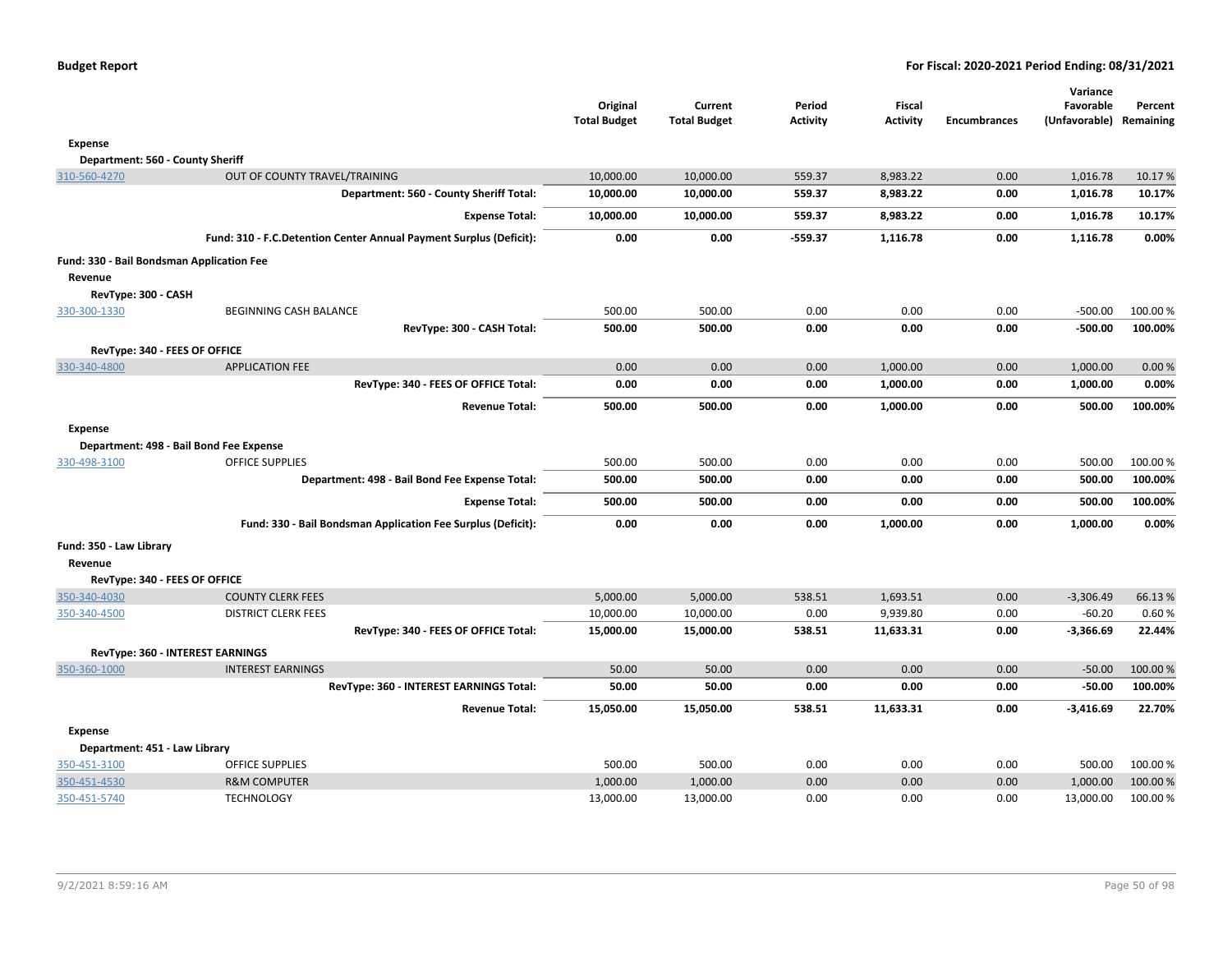|                                     |                                            | Original<br><b>Total Budget</b> | Current<br><b>Total Budget</b> | Period<br><b>Activity</b> | <b>Fiscal</b><br><b>Activity</b> | <b>Encumbrances</b> | Variance<br>Favorable<br>(Unfavorable) | Percent<br>Remaining |
|-------------------------------------|--------------------------------------------|---------------------------------|--------------------------------|---------------------------|----------------------------------|---------------------|----------------------------------------|----------------------|
| 350-451-5900                        | <b>LAW BOOKS</b>                           | 550.00                          | 550.00                         | 0.00                      | 0.00                             | 0.00                | 550.00                                 | 100.00 %             |
|                                     | Department: 451 - Law Library Total:       | 15,050.00                       | 15,050.00                      | 0.00                      | 0.00                             | 0.00                | 15,050.00                              | 100.00%              |
|                                     | <b>Expense Total:</b>                      | 15,050.00                       | 15,050.00                      | 0.00                      | 0.00                             | 0.00                | 15,050.00                              | 100.00%              |
|                                     | Fund: 350 - Law Library Surplus (Deficit): | 0.00                            | 0.00                           | 538.51                    | 11,633.31                        | 0.00                | 11,633.31                              | 0.00%                |
| Fund: 360 - D. A. Fee               |                                            |                                 |                                |                           |                                  |                     |                                        |                      |
| Revenue                             |                                            |                                 |                                |                           |                                  |                     |                                        |                      |
| RevType: 340 - FEES OF OFFICE       |                                            |                                 |                                |                           |                                  |                     |                                        |                      |
| 360-340-4750                        | <b>DISTRICT ATTORNEY FEES</b>              | 2,000.00                        | 2,000.00                       | 5.00                      | 486.28                           | 0.00                | $-1,513.72$                            | 75.69%               |
|                                     | RevType: 340 - FEES OF OFFICE Total:       | 2,000.00                        | 2,000.00                       | 5.00                      | 486.28                           | 0.00                | $-1,513.72$                            | 75.69%               |
|                                     | RevType: 352 - FINES & FORFEITURES         |                                 |                                |                           |                                  |                     |                                        |                      |
| 360-352-2000                        | <b>CONTRABAND FORFEITURE</b>               | 0.00                            | 0.00                           | 0.00                      | 27,158.51                        | 0.00                | 27,158.51                              | 0.00%                |
|                                     | RevType: 352 - FINES & FORFEITURES Total:  | 0.00                            | 0.00                           | 0.00                      | 27,158.51                        | 0.00                | 27,158.51                              | 0.00%                |
|                                     | RevType: 360 - INTEREST EARNINGS           |                                 |                                |                           |                                  |                     |                                        |                      |
| 360-360-1000                        | INTEREST EARNINGS-D.A. FEE                 | 0.00                            | 0.00                           | 0.00                      | 2.83                             | 0.00                | 2.83                                   | 0.00%                |
| 360-360-2360                        | <b>INTEREST EARNINGS-SEIZURE</b>           | 0.00                            | 0.00                           | 0.00                      | 0.31                             | 0.00                | 0.31                                   | 0.00%                |
|                                     | RevType: 360 - INTEREST EARNINGS Total:    | 0.00                            | 0.00                           | 0.00                      | 3.14                             | 0.00                | 3.14                                   | 0.00%                |
| RevType: 370 - MISCELLANEOUS        |                                            |                                 |                                |                           |                                  |                     |                                        |                      |
| 360-370-1300                        | REFUNDS & MISCELLANEOUS                    | 1,000.00                        | 1,000.00                       | 84.03                     | 1,035.95                         | 0.00                | 35.95                                  | 103.60%              |
|                                     | RevType: 370 - MISCELLANEOUS Total:        | 1,000.00                        | 1,000.00                       | 84.03                     | 1,035.95                         | 0.00                | 35.95                                  | 3.60%                |
|                                     | <b>Revenue Total:</b>                      | 3,000.00                        | 3,000.00                       | 89.03                     | 28,683.88                        | 0.00                | 25,683.88                              | 856.13%              |
| <b>Expense</b>                      |                                            |                                 |                                |                           |                                  |                     |                                        |                      |
| Department: 475 - District Attorney |                                            |                                 |                                |                           |                                  |                     |                                        |                      |
| 360-475-4900                        | <b>MISCELLANEOUS</b>                       | 3,000.00                        | 3,000.00                       | 0.00                      | 1,959.20                         | 0.00                | 1,040.80                               | 34.69%               |
|                                     | Department: 475 - District Attorney Total: | 3,000.00                        | 3,000.00                       | 0.00                      | 1,959.20                         | 0.00                | 1,040.80                               | 34.69%               |
| Department: 477 - DA Seizure        |                                            |                                 |                                |                           |                                  |                     |                                        |                      |
| 360-477-1012                        | SALARY SUPPLEMENT                          | 0.00                            | 0.00                           | 689.24                    | 11,120.76                        | 0.00                | $-11,120.76$                           | 0.00%                |
| 360-477-2010                        | SOCIAL SECURITY TAXES                      | 0.00                            | 0.00                           | 39.17                     | 641.83                           | 0.00                | $-641.83$                              | 0.00%                |
| 360-477-2020                        | <b>GROUP HEALTH INSURANCE</b>              | 0.00                            | 0.00                           | 111.87                    | 1,563.37                         | 0.00                | $-1,563.37$                            | 0.00%                |
| 360-477-2030                        | <b>RETIREMENT</b>                          | 0.00                            | 0.00                           | 81.76                     | 1,314.00                         | 0.00                | $-1,314.00$                            | 0.00%                |
| 360-477-2040                        | <b>WORKERS COMPENSATION</b>                | 0.00                            | 0.00                           | 0.00                      | 6.82                             | 0.00                | $-6.82$                                | 0.00%                |
| 360-477-2050                        | <b>MEDICARE TAX</b>                        | 0.00                            | 0.00                           | 9.16                      | 150.18                           | 0.00                | $-150.18$                              | 0.00%                |
| 360-477-4900                        | MISCELLANEOUS                              | 0.00                            | 0.00                           | 0.00                      | 500.00                           | 0.00                | $-500.00$                              | 0.00%                |
|                                     | Department: 477 - DA Seizure Total:        | 0.00                            | 0.00                           | 931.20                    | 15,296.96                        | 0.00                | $-15,296.96$                           | 0.00%                |
|                                     | <b>Expense Total:</b>                      | 3,000.00                        | 3,000.00                       | 931.20                    | 17,256.16                        | 0.00                | -14,256.16                             | $-475.21%$           |
|                                     | Fund: 360 - D. A. Fee Surplus (Deficit):   | 0.00                            | 0.00                           | -842.17                   | 11,427.72                        | 0.00                | 11,427.72                              | 0.00%                |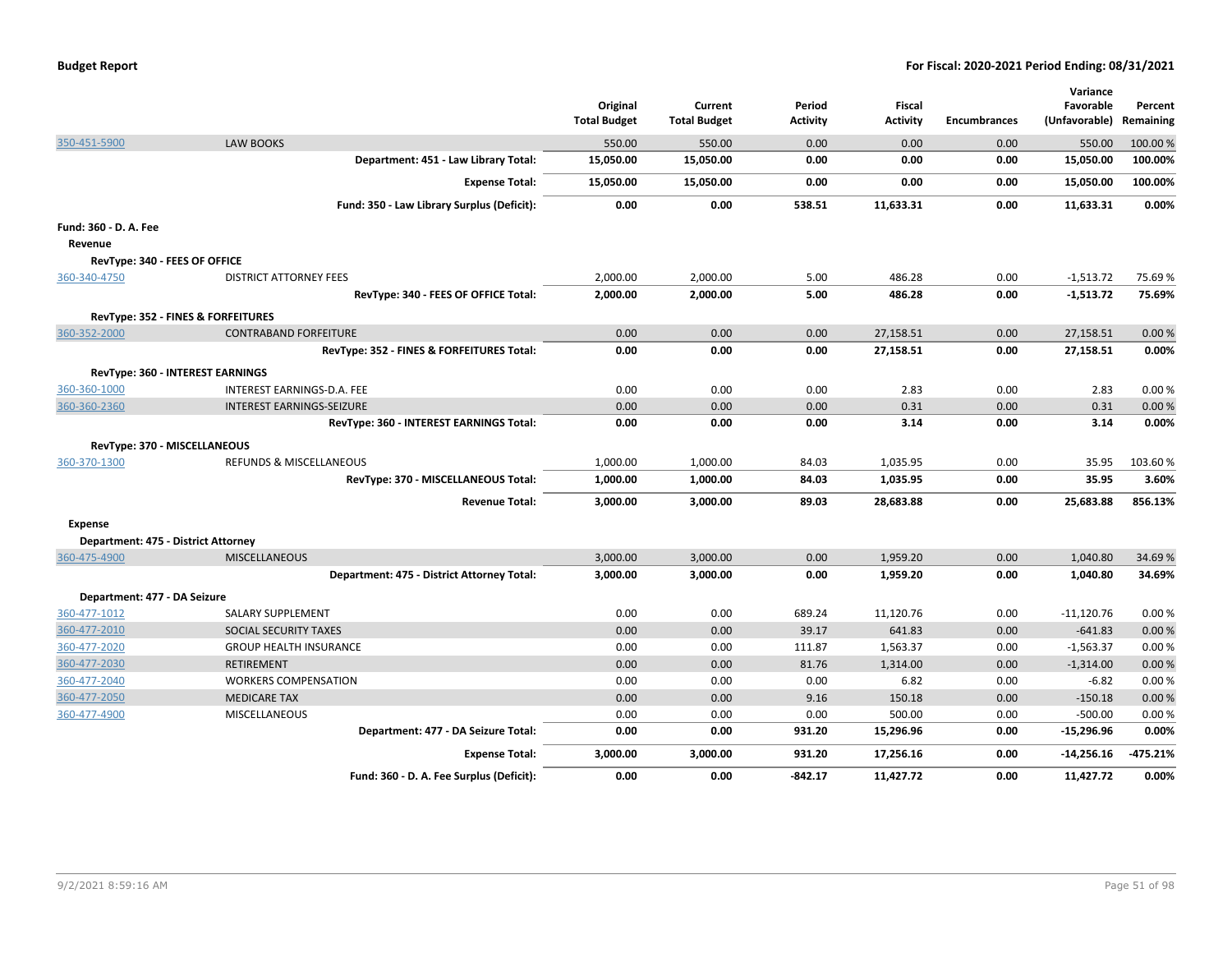|                                               |                                                                     | Original<br><b>Total Budget</b> | Current<br><b>Total Budget</b> | Period<br><b>Activity</b> | <b>Fiscal</b><br><b>Activity</b> | <b>Encumbrances</b> | Variance<br>Favorable<br>(Unfavorable) | Percent<br>Remaining |
|-----------------------------------------------|---------------------------------------------------------------------|---------------------------------|--------------------------------|---------------------------|----------------------------------|---------------------|----------------------------------------|----------------------|
| Fund: 361 - Contraband Seizure                |                                                                     |                                 |                                |                           |                                  |                     |                                        |                      |
| Revenue                                       |                                                                     |                                 |                                |                           |                                  |                     |                                        |                      |
| RevType: 360 - INTEREST EARNINGS              |                                                                     |                                 |                                |                           |                                  |                     |                                        |                      |
| 361-360-1000                                  | <b>INTEREST EARNINGS</b>                                            | 0.00                            | 0.00                           | 0.00                      | 1.74                             | 0.00                | 1.74                                   | 0.00%                |
|                                               | RevType: 360 - INTEREST EARNINGS Total:                             | 0.00                            | 0.00                           | 0.00                      | 1.74                             | 0.00                | 1.74                                   | 0.00%                |
|                                               | <b>Revenue Total:</b>                                               | 0.00                            | 0.00                           | 0.00                      | 1.74                             | 0.00                | 1.74                                   | 0.00%                |
|                                               | Fund: 361 - Contraband Seizure Total:                               | 0.00                            | 0.00                           | 0.00                      | 1.74                             | 0.00                | 1.74                                   | 0.00%                |
| Fund: 362 - Investigator/LEOSE<br>Revenue     |                                                                     |                                 |                                |                           |                                  |                     |                                        |                      |
| RevType: 330 - GRANTS                         |                                                                     |                                 |                                |                           |                                  |                     |                                        |                      |
| 362-330-4750                                  | INVESTIGATOR/LEOSE GRANT                                            | 0.00                            | 0.00                           | 0.00                      | 642.52                           | 0.00                | 642.52                                 | 0.00%                |
|                                               | RevType: 330 - GRANTS Total:                                        | 0.00                            | 0.00                           | 0.00                      | 642.52                           | 0.00                | 642.52                                 | 0.00%                |
|                                               | <b>Revenue Total:</b>                                               | 0.00                            | 0.00                           | 0.00                      | 642.52                           | 0.00                | 642.52                                 | 0.00%                |
| <b>Expense</b>                                |                                                                     |                                 |                                |                           |                                  |                     |                                        |                      |
| Department: 475 - District Attorney           |                                                                     |                                 |                                |                           |                                  |                     |                                        |                      |
| 362-475-4270                                  | OUT OF COUNTY TRAVEL/TRAINING                                       | 0.00                            | 0.00                           | 226.21                    | 576.21                           | 0.00                | $-576.21$                              | 0.00%                |
|                                               | Department: 475 - District Attorney Total:                          | 0.00                            | 0.00                           | 226.21                    | 576.21                           | 0.00                | $-576.21$                              | 0.00%                |
|                                               | <b>Expense Total:</b>                                               | 0.00                            | 0.00                           | 226.21                    | 576.21                           | 0.00                | $-576.21$                              | 0.00%                |
|                                               | Fund: 362 - Investigator/LEOSE Surplus (Deficit):                   | 0.00                            | 0.00                           | $-226.21$                 | 66.31                            | 0.00                | 66.31                                  | 0.00%                |
| Fund: 380 - IHC Co-Op Gin                     |                                                                     |                                 |                                |                           |                                  |                     |                                        |                      |
| Revenue                                       |                                                                     |                                 |                                |                           |                                  |                     |                                        |                      |
| RevType: 360 - INTEREST EARNINGS              |                                                                     |                                 |                                |                           |                                  |                     |                                        |                      |
| 380-360-1000                                  | <b>INTEREST EARNINGS</b><br>RevType: 360 - INTEREST EARNINGS Total: | 0.00                            | 0.00                           | 0.00                      | 9.09                             | 0.00                | 9.09<br>9.09                           | 0.00%                |
|                                               |                                                                     | 0.00                            | 0.00                           | 0.00                      | 9.09                             | 0.00                |                                        | 0.00%                |
|                                               | <b>Revenue Total:</b>                                               | 0.00                            | 0.00                           | 0.00                      | 9.09                             | 0.00                | 9.09                                   | 0.00%                |
|                                               | Fund: 380 - IHC Co-Op Gin Total:                                    | 0.00                            | 0.00                           | 0.00                      | 9.09                             | 0.00                | 9.09                                   | 0.00%                |
| Fund: 381 - IHC Bonnie Ruth Cooper<br>Revenue |                                                                     |                                 |                                |                           |                                  |                     |                                        |                      |
| RevType: 360 - INTEREST EARNINGS              |                                                                     |                                 |                                |                           |                                  |                     |                                        |                      |
| 381-360-1000                                  | <b>INTEREST EARNINGS</b>                                            | 0.00                            | 0.00                           | 0.00                      | 2.46                             | 0.00                | 2.46                                   | 0.00%                |
|                                               | RevType: 360 - INTEREST EARNINGS Total:                             | 0.00                            | 0.00                           | 0.00                      | 2.46                             | 0.00                | 2.46                                   | 0.00%                |
| RevType: 370 - MISCELLANEOUS                  |                                                                     |                                 |                                |                           |                                  |                     |                                        |                      |
| 381-370-1500                                  | <b>BONNIE RUTH COOPER TRUST</b>                                     | 0.00                            | 0.00                           | 0.00                      | 1,186.56                         | 0.00                | 1,186.56                               | 0.00%                |
|                                               | RevType: 370 - MISCELLANEOUS Total:                                 | 0.00                            | 0.00                           | 0.00                      | 1,186.56                         | 0.00                | 1,186.56                               | 0.00%                |
|                                               | <b>Revenue Total:</b>                                               | 0.00                            | 0.00                           | 0.00                      | 1.189.02                         | 0.00                | 1,189.02                               | 0.00%                |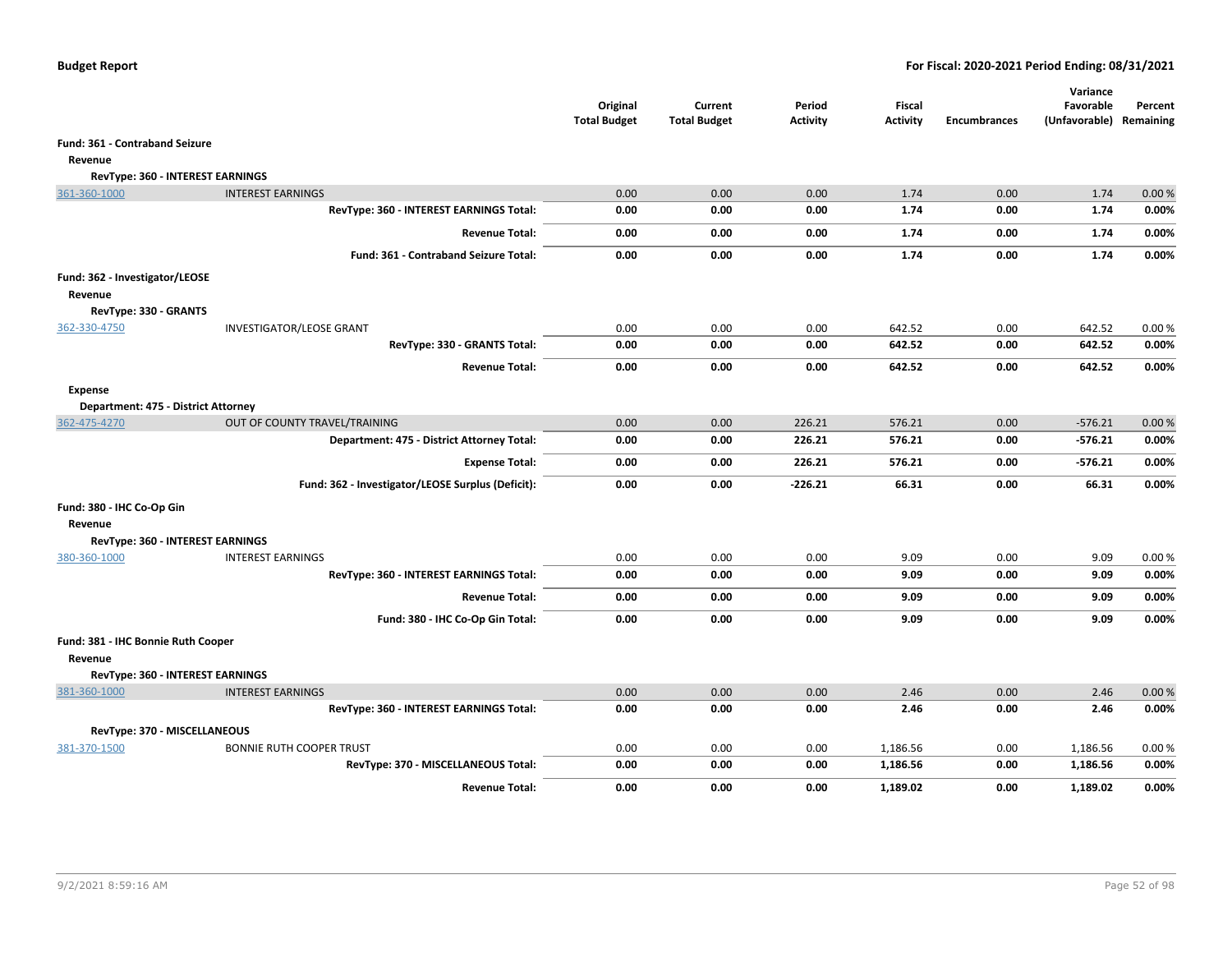|                                           |                          |                                                       | <b>Total Budget</b> | Original | Current<br><b>Total Budget</b> | Period<br><b>Activity</b> | <b>Fiscal</b><br><b>Activity</b> | <b>Encumbrances</b> | Variance<br>Favorable<br>(Unfavorable) | Percent<br>Remaining |
|-------------------------------------------|--------------------------|-------------------------------------------------------|---------------------|----------|--------------------------------|---------------------------|----------------------------------|---------------------|----------------------------------------|----------------------|
| <b>Expense</b>                            |                          |                                                       |                     |          |                                |                           |                                  |                     |                                        |                      |
| Department: 645 - Indigent Health Care    |                          |                                                       |                     |          |                                |                           |                                  |                     |                                        |                      |
| 381-645-4110                              |                          | PHYSICIAN, NON-EMERGENCY                              |                     | 0.00     | 0.00                           | 500.00                    | 1,757.45                         | 0.00                | $-1,757.45$                            | 0.00%                |
| 381-645-4130                              | HOSPITAL-INPATIENT       |                                                       |                     | 0.00     | 0.00                           | 0.00                      | 3,210.75                         | 0.00                | $-3,210.75$                            | 0.00%                |
| 381-645-4140                              | HOSPITAL-OUTPATIENT      |                                                       |                     | 0.00     | 0.00                           | 0.00                      | 2,684.10                         | 0.00                | $-2,684.10$                            | 0.00%                |
| 381-645-4150                              | LABORATORY/X-RAY         |                                                       |                     | 0.00     | 0.00                           | 0.00                      | 67.89                            | 0.00                | $-67.89$                               | 0.00%                |
|                                           |                          | Department: 645 - Indigent Health Care Total:         |                     | 0.00     | 0.00                           | 500.00                    | 7,720.19                         | 0.00                | $-7,720.19$                            | 0.00%                |
|                                           |                          | <b>Expense Total:</b>                                 |                     | 0.00     | 0.00                           | 500.00                    | 7,720.19                         | 0.00                | $-7,720.19$                            | 0.00%                |
|                                           |                          | Fund: 381 - IHC Bonnie Ruth Cooper Surplus (Deficit): |                     | 0.00     | 0.00                           | $-500.00$                 | $-6,531.17$                      | 0.00                | $-6,531.17$                            | 0.00%                |
| Fund: 412 - Safe Room Reimbursement Prog. |                          |                                                       |                     |          |                                |                           |                                  |                     |                                        |                      |
| <b>Expense</b>                            |                          |                                                       |                     |          |                                |                           |                                  |                     |                                        |                      |
| Department: 408 - Safe Room               |                          |                                                       |                     |          |                                |                           |                                  |                     |                                        |                      |
| 412-408-4540                              | <b>R&amp;M AUTO</b>      |                                                       |                     | 0.00     | 0.00                           | 0.00                      | 7,833.60                         | 0.00                | $-7,833.60$                            | 0.00%                |
|                                           |                          | Department: 408 - Safe Room Total:                    |                     | 0.00     | 0.00                           | 0.00                      | 7,833.60                         | 0.00                | $-7,833.60$                            | 0.00%                |
| Department: 418 - FEMA 3554               |                          |                                                       |                     |          |                                |                           |                                  |                     |                                        |                      |
| 412-418-3100                              | <b>SUPPLIES</b>          |                                                       |                     | 0.00     | 0.00                           | 0.00                      | 454.48                           | 0.00                | $-454.48$                              | 0.00%                |
|                                           |                          | Department: 418 - FEMA 3554 Total:                    |                     | 0.00     | 0.00                           | 0.00                      | 454.48                           | 0.00                | $-454.48$                              | 0.00%                |
|                                           |                          | <b>Expense Total:</b>                                 |                     | 0.00     | 0.00                           | 0.00                      | 8,288.08                         | 0.00                | $-8,288.08$                            | 0.00%                |
|                                           |                          | Fund: 412 - Safe Room Reimbursement Prog. Total:      |                     | 0.00     | 0.00                           | 0.00                      | 8,288.08                         | 0.00                | $-8,288.08$                            | 0.00%                |
| Fund: 413 - CARES ACT-CORONAVIRUS RELIEF  |                          |                                                       |                     |          |                                |                           |                                  |                     |                                        |                      |
| Revenue                                   |                          |                                                       |                     |          |                                |                           |                                  |                     |                                        |                      |
| RevType: 330 - GRANTS                     |                          |                                                       |                     |          |                                |                           |                                  |                     |                                        |                      |
| 413-330-4770                              |                          | <b>CORONAVIRUS RELIEF FUND</b>                        |                     | 0.00     | 751,476.00                     | 0.00                      | 751,476.00                       | 0.00                | 0.00                                   | 0.00%                |
| <b>Budget Adjustments</b>                 |                          |                                                       |                     |          |                                |                           |                                  |                     |                                        |                      |
| <b>Number</b>                             | Date                     | <b>Description</b>                                    | Adjustment          |          |                                |                           |                                  |                     |                                        |                      |
| BA0000066                                 | 05/12/2021               | Coronavirus Relief Fund TDEM 2020                     | $-751,476.00$       |          |                                |                           |                                  |                     |                                        |                      |
|                                           |                          | RevType: 330 - GRANTS Total:                          |                     | 0.00     | 751,476.00                     | 0.00                      | 751,476.00                       | 0.00                | 0.00                                   | 0.00%                |
|                                           |                          | <b>Revenue Total:</b>                                 |                     | 0.00     | 751,476.00                     | 0.00                      | 751,476.00                       | 0.00                | 0.00                                   | 0.00%                |
| <b>Expense</b>                            |                          |                                                       |                     |          |                                |                           |                                  |                     |                                        |                      |
| Department: 413 - CARES Act               |                          |                                                       |                     |          |                                |                           |                                  |                     |                                        |                      |
| 413-413-1040                              | <b>SALARIES DEPUTIES</b> |                                                       |                     | 0.00     | 566,887.25                     | 0.00                      | 0.00                             | 0.00                | 566,887.25                             | 100.00 %             |
| <b>Budget Adjustments</b>                 |                          |                                                       |                     |          |                                |                           |                                  |                     |                                        |                      |
| <b>Number</b>                             | Date                     | <b>Description</b>                                    | Adjustment          |          |                                |                           |                                  |                     |                                        |                      |
| BA0000066                                 | 05/12/2021               | Coronavirus Relief Fund TDEM 2020                     | 751,476.00          |          |                                |                           |                                  |                     |                                        |                      |
| BA0000084                                 | 08/03/2021               | Salaries moving to other line items in 413            | $-184,588.75$       |          |                                |                           |                                  |                     |                                        |                      |
| 413-413-2251                              | <b>JANITOR TRAVEL</b>    |                                                       |                     | 0.00     | 52.73                          | 0.00                      | 52.73                            | 0.00                | 0.00                                   | 0.00%                |
|                                           |                          |                                                       |                     |          |                                |                           |                                  |                     |                                        |                      |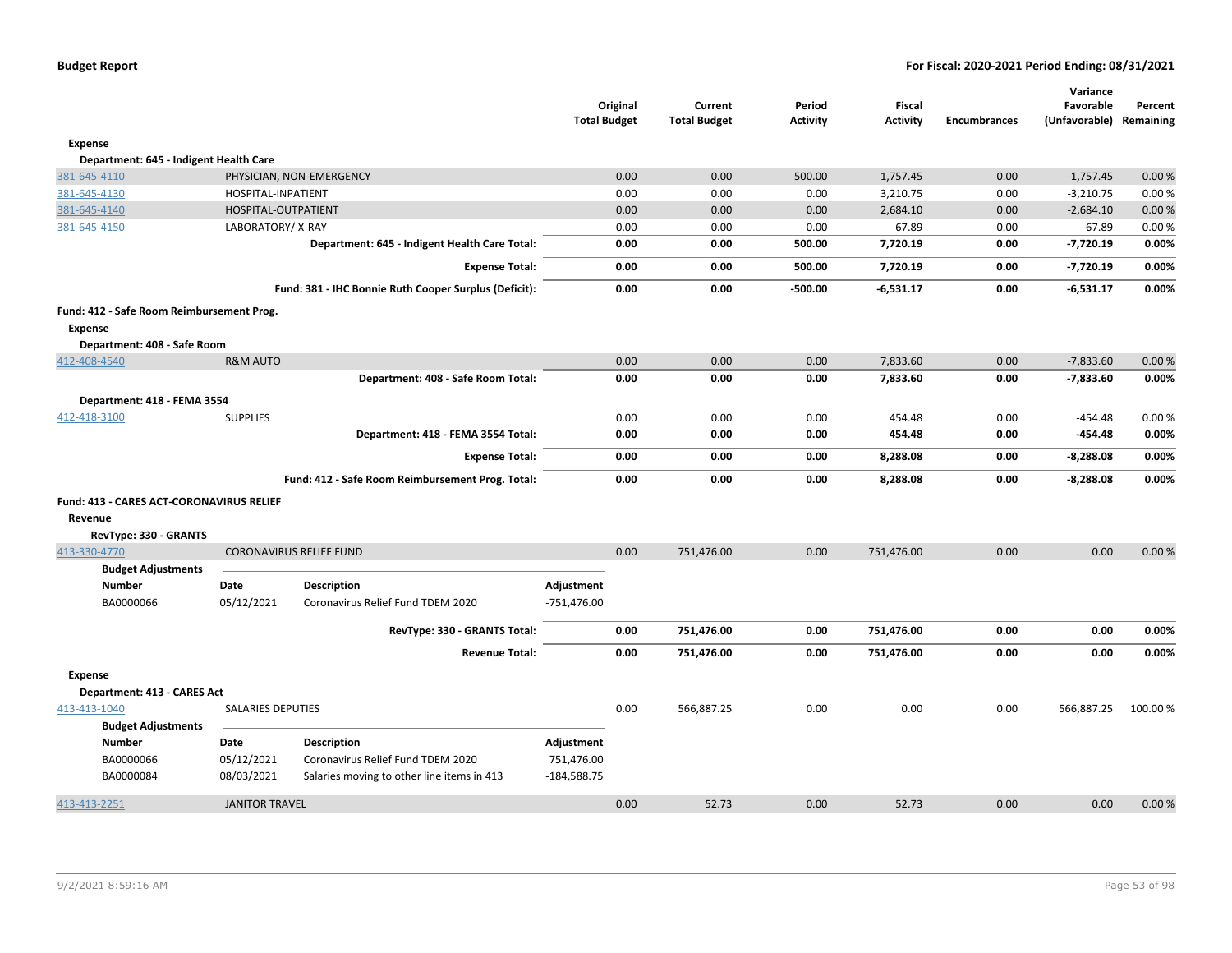|              |                                                         |                         |                                                                  | <b>Total Budget</b>     | Original | Current<br><b>Total Budget</b> | Period<br><b>Activity</b> | Fiscal<br><b>Activity</b> | <b>Encumbrances</b> | Variance<br>Favorable<br>(Unfavorable) Remaining | Percent   |
|--------------|---------------------------------------------------------|-------------------------|------------------------------------------------------------------|-------------------------|----------|--------------------------------|---------------------------|---------------------------|---------------------|--------------------------------------------------|-----------|
|              | <b>Budget Adjustments</b><br><b>Number</b><br>BA0000084 | Date<br>08/03/2021      | <b>Description</b><br>Salaries moving to other line items in 413 | Adjustment<br>52.73     |          |                                |                           |                           |                     |                                                  |           |
| 413-413-3100 | <b>Budget Adjustments</b>                               | <b>OFFICE SUPPLIES</b>  |                                                                  |                         | 0.00     | 497.60                         | 0.00                      | 497.60                    | 0.00                | 0.00                                             | 0.00%     |
|              | Number<br>BA0000084                                     | Date<br>08/03/2021      | <b>Description</b><br>Salaries moving to other line items in 413 | Adjustment<br>497.60    |          |                                |                           |                           |                     |                                                  |           |
| 413-413-3110 |                                                         | <b>POSTAGE</b>          |                                                                  |                         | 0.00     | 569.50                         | 0.00                      | 569.50                    | 0.00                | 0.00                                             | 0.00%     |
|              | <b>Budget Adjustments</b><br><b>Number</b><br>BA0000084 | Date<br>08/03/2021      | <b>Description</b><br>Salaries moving to other line items in 413 | Adjustment<br>569.50    |          |                                |                           |                           |                     |                                                  |           |
| 413-413-3970 | <b>Budget Adjustments</b>                               | SANITIZING SUPPLIES     |                                                                  |                         | 0.00     | 20,043.79                      | 0.00                      | 20,043.79                 | 0.00                | 0.00                                             | 0.00%     |
|              | <b>Number</b><br>BA0000084                              | Date<br>08/03/2021      | <b>Description</b><br>Salaries moving to other line items in 413 | Adjustment<br>20,043.79 |          |                                |                           |                           |                     |                                                  |           |
| 413-413-3980 |                                                         |                         | PERSONAL PROTECTIVE EQUIPMENT                                    |                         | 0.00     | 7,675.67                       | 0.00                      | 7,675.67                  | 0.00                | 0.00                                             | 0.00%     |
|              | <b>Budget Adjustments</b><br><b>Number</b><br>BA0000084 | Date<br>08/03/2021      | <b>Description</b><br>Salaries moving to other line items in 413 | Adjustment<br>7,675.67  |          |                                |                           |                           |                     |                                                  |           |
| 413-413-3981 | <b>Budget Adjustments</b>                               | PUBLIC HEALTH EXPENSES  |                                                                  |                         | 0.00     | 10,024.95                      | 0.00                      | 10,024.95                 | 0.00                | 0.00                                             | 0.00%     |
|              | <b>Number</b><br>BA0000084                              | Date<br>08/03/2021      | <b>Description</b><br>Salaries moving to other line items in 413 | Adjustment<br>10,024.95 |          |                                |                           |                           |                     |                                                  |           |
| 413-413-3990 | <b>Budget Adjustments</b>                               | OFFICE PROTECTION       |                                                                  |                         | 0.00     | 23,441.86                      | 0.00                      | 23,441.86                 | 0.00                | 0.00                                             | 0.00%     |
|              | <b>Number</b><br>BA0000084                              | Date<br>08/03/2021      | <b>Description</b><br>Salaries moving to other line items in 413 | Adjustment<br>23,441.86 |          |                                |                           |                           |                     |                                                  |           |
| 413-413-4420 | <b>Budget Adjustments</b>                               |                         | OTHER PROFESSIONAL SERVICES                                      |                         | 0.00     | 2,604.14                       | 2,081.26                  | 4,685.40                  | 0.00                | $-2,081.26$                                      | $-79.92%$ |
|              | Number<br>BA0000084                                     | Date<br>08/03/2021      | <b>Description</b><br>Salaries moving to other line items in 413 | Adjustment<br>2,604.14  |          |                                |                           |                           |                     |                                                  |           |
| 413-413-5720 |                                                         | <b>OFFICE EQUIPMENT</b> |                                                                  |                         | 0.00     | 24,097.89                      | 0.00                      | 24,097.89                 | 0.00                | 0.00                                             | 0.00%     |
|              | <b>Budget Adjustments</b><br><b>Number</b><br>BA0000084 | Date<br>08/03/2021      | <b>Description</b><br>Salaries moving to other line items in 413 | Adjustment<br>24,097.89 |          |                                |                           |                           |                     |                                                  |           |
| 413-413-5740 |                                                         | <b>TECHNOLOGY</b>       |                                                                  |                         | 0.00     | 559.23                         | 64.99                     | 624.22                    | 0.00                | $-64.99$                                         | $-11.62%$ |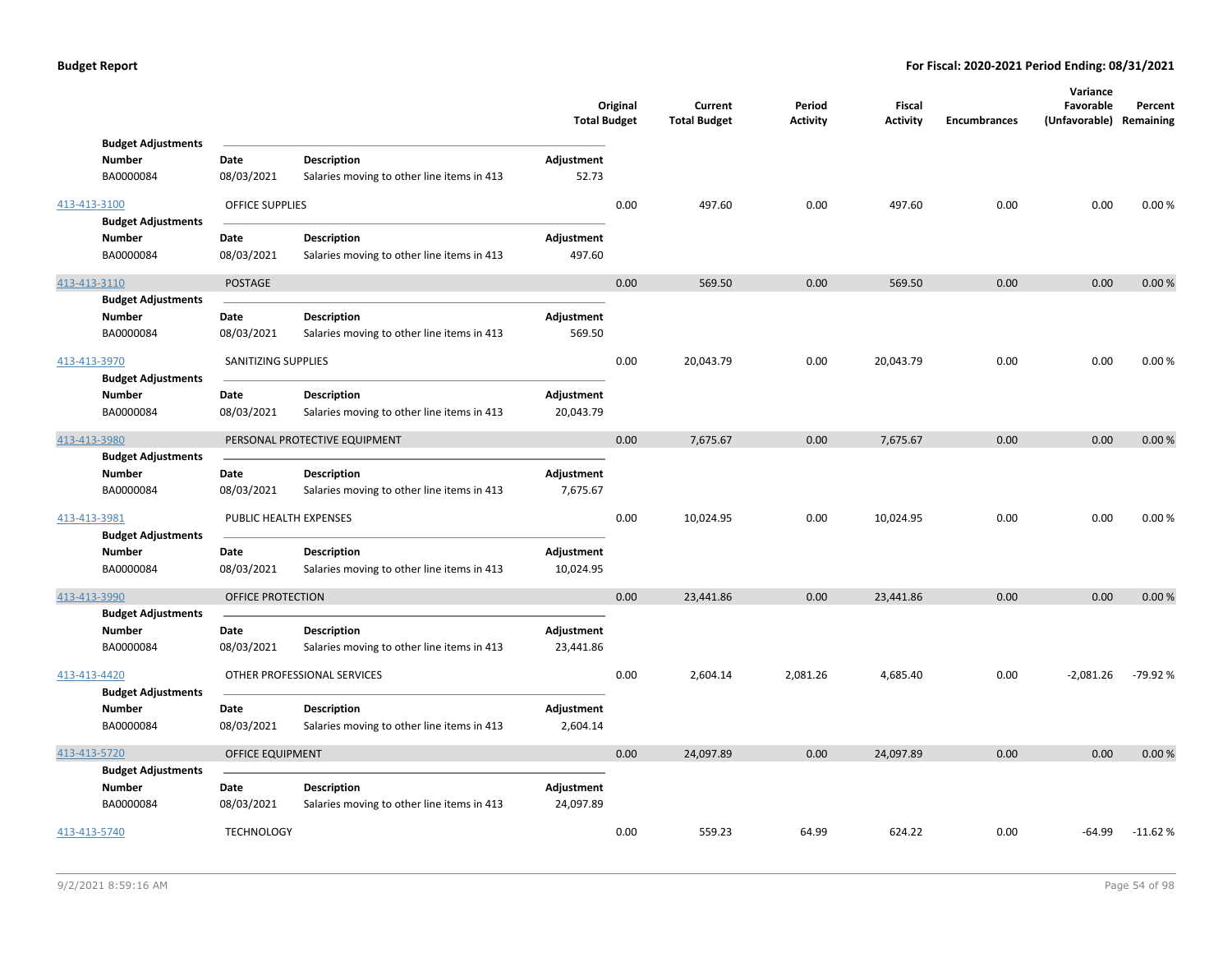|                                                 |                       |                                                       | <b>Total Budget</b> | Original | Current<br><b>Total Budget</b> | Period<br><b>Activity</b> | Fiscal<br><b>Activity</b> | <b>Encumbrances</b> | Variance<br>Favorable<br>(Unfavorable) | Percent<br>Remaining |
|-------------------------------------------------|-----------------------|-------------------------------------------------------|---------------------|----------|--------------------------------|---------------------------|---------------------------|---------------------|----------------------------------------|----------------------|
| <b>Budget Adjustments</b>                       |                       |                                                       |                     |          |                                |                           |                           |                     |                                        |                      |
| <b>Number</b>                                   | Date                  | Description                                           | Adjustment          |          |                                |                           |                           |                     |                                        |                      |
| BA0000084                                       | 08/03/2021            | Salaries moving to other line items in 413            | 559.23              |          |                                |                           |                           |                     |                                        |                      |
|                                                 |                       | Department: 413 - CARES Act Total:                    |                     | 0.00     | 656,454.61                     | 2,146.25                  | 91,713.61                 | 0.00                | 564,741.00                             | 86.03%               |
| Department: 417 - COVID-19 Vaccine Call Center  |                       |                                                       |                     |          |                                |                           |                           |                     |                                        |                      |
| 413-417-1070                                    | SALARY PART-TIME TEMP |                                                       |                     | 0.00     | 18,726.00                      | 0.00                      | 18,726.00                 | 0.00                | 0.00                                   | 0.00%                |
| <b>Budget Adjustments</b>                       |                       |                                                       |                     |          |                                |                           |                           |                     |                                        |                      |
| Number                                          | Date                  | <b>Description</b>                                    | Adjustment          |          |                                |                           |                           |                     |                                        |                      |
| BA0000084                                       | 08/03/2021            | Salaries moving to other line items in 413            | 18,726.00           |          |                                |                           |                           |                     |                                        |                      |
| 413-417-2010                                    | SOCIAL SECURITY TAXES |                                                       |                     | 0.00     | 1,161.06                       | 0.00                      | 1,161.06                  | 0.00                | 0.00                                   | 0.00%                |
| <b>Budget Adjustments</b>                       |                       |                                                       |                     |          |                                |                           |                           |                     |                                        |                      |
| <b>Number</b>                                   | Date                  | <b>Description</b>                                    | Adjustment          |          |                                |                           |                           |                     |                                        |                      |
| BA0000084                                       | 08/03/2021            | Salaries moving to other line items in 413            | 1,161.06            |          |                                |                           |                           |                     |                                        |                      |
| 413-417-2050                                    | <b>MEDICARE TAX</b>   |                                                       |                     | 0.00     | 271.57                         | 0.00                      | 271.57                    | 0.00                | 0.00                                   | 0.00%                |
| <b>Budget Adjustments</b>                       |                       |                                                       |                     |          |                                |                           |                           |                     |                                        |                      |
| <b>Number</b>                                   | Date                  | <b>Description</b>                                    | Adjustment          |          |                                |                           |                           |                     |                                        |                      |
| BA0000084                                       | 08/03/2021            | Salaries moving to other line items in 413            | 271.57              |          |                                |                           |                           |                     |                                        |                      |
|                                                 |                       | Department: 417 - COVID-19 Vaccine Call Center Total: |                     | 0.00     | 20,158.63                      | 0.00                      | 20,158.63                 | 0.00                | 0.00                                   | 0.00%                |
| <b>Department: 419 - CARES FINAL ALLOCATION</b> |                       |                                                       |                     |          |                                |                           |                           |                     |                                        |                      |
| 413-419-1502                                    | <b>COMP PAY OUT</b>   |                                                       |                     | 0.00     | 62,641.43                      | 0.00                      | 62,641.43                 | 0.00                | 0.00                                   | 0.00%                |
| <b>Budget Adjustments</b>                       |                       |                                                       |                     |          |                                |                           |                           |                     |                                        |                      |
| <b>Number</b>                                   | Date                  | <b>Description</b>                                    | Adjustment          |          |                                |                           |                           |                     |                                        |                      |
| BA0000084                                       | 08/03/2021            | Salaries moving to other line items in 413            | 62,641.43           |          |                                |                           |                           |                     |                                        |                      |
| 413-419-2010                                    | SOCIAL SECURITY TAXES |                                                       |                     | 0.00     | 3,883.78                       | 0.00                      | 3,883.78                  | 0.00                | 0.00                                   | 0.00%                |
| <b>Budget Adjustments</b>                       |                       |                                                       |                     |          |                                |                           |                           |                     |                                        |                      |
| <b>Number</b>                                   | Date                  | <b>Description</b>                                    | Adjustment          |          |                                |                           |                           |                     |                                        |                      |
| BA0000084                                       | 08/03/2021            | Salaries moving to other line items in 413            | 3,883.78            |          |                                |                           |                           |                     |                                        |                      |
| 413-419-2030                                    | RETIREMENT            |                                                       |                     | 0.00     | 7,429.26                       | 0.00                      | 7,429.26                  | 0.00                | 0.00                                   | 0.00%                |
| <b>Budget Adjustments</b>                       |                       |                                                       |                     |          |                                |                           |                           |                     |                                        |                      |
| <b>Number</b>                                   | Date                  | <b>Description</b>                                    | Adjustment          |          |                                |                           |                           |                     |                                        |                      |
| BA0000084                                       | 08/03/2021            | Salaries moving to other line items in 413            | 7,429.26            |          |                                |                           |                           |                     |                                        |                      |
| 413-419-2050                                    | <b>MEDICARE TAX</b>   |                                                       |                     | 0.00     | 908.29                         | 0.00                      | 908.29                    | 0.00                | 0.00                                   | 0.00%                |
| <b>Budget Adjustments</b>                       |                       |                                                       |                     |          |                                |                           |                           |                     |                                        |                      |
| <b>Number</b>                                   | Date                  | <b>Description</b>                                    | Adjustment          |          |                                |                           |                           |                     |                                        |                      |
| BA0000084                                       | 08/03/2021            | Salaries moving to other line items in 413            | 908.29              |          |                                |                           |                           |                     |                                        |                      |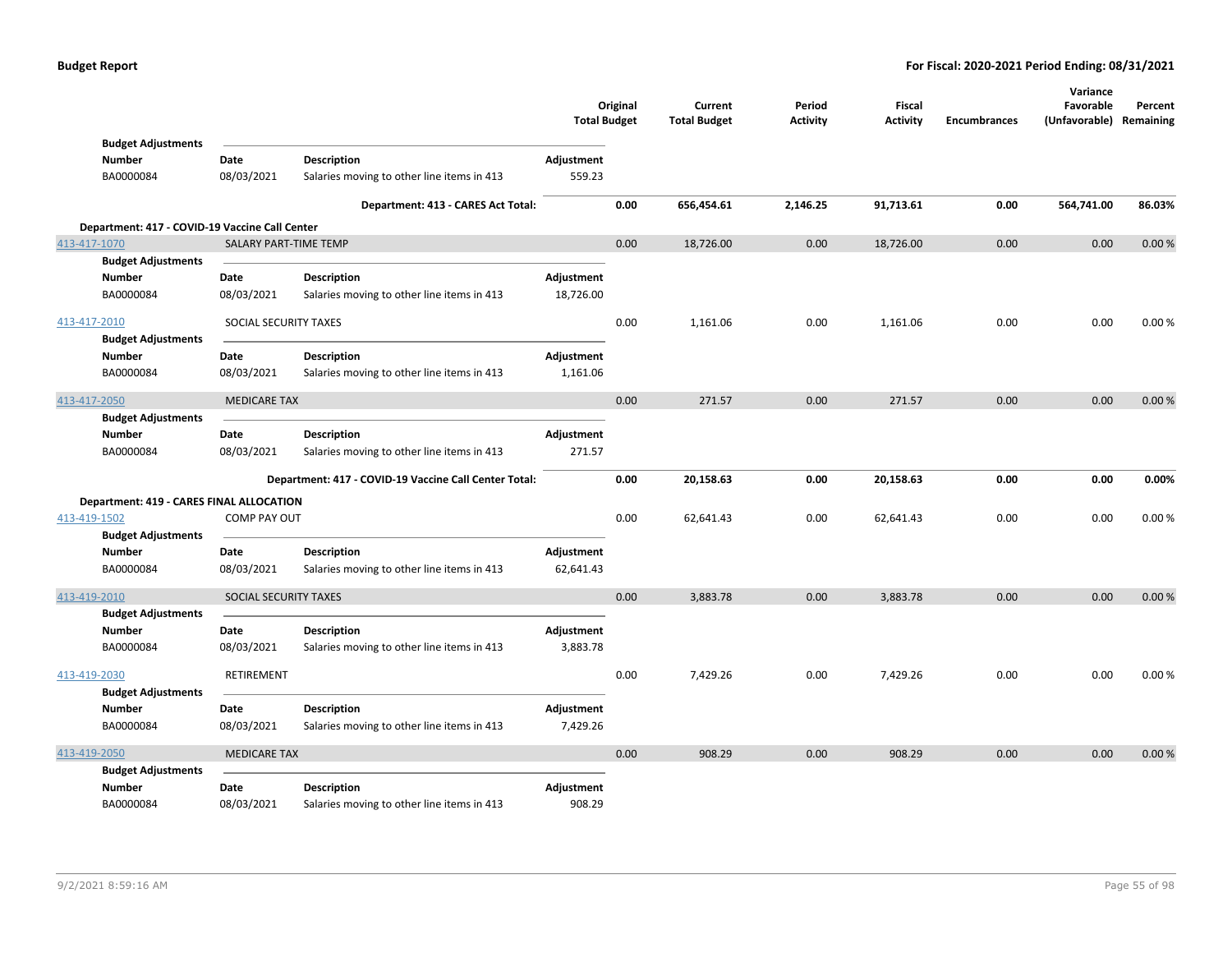| <b>Budget Report</b> |  |  |
|----------------------|--|--|
|----------------------|--|--|

|                                   |                            |                                                             |                     |          |                     |                 |                 |                     | Variance      |            |
|-----------------------------------|----------------------------|-------------------------------------------------------------|---------------------|----------|---------------------|-----------------|-----------------|---------------------|---------------|------------|
|                                   |                            |                                                             |                     | Original | Current             | Period          | Fiscal          |                     | Favorable     | Percent    |
|                                   |                            |                                                             | <b>Total Budget</b> |          | <b>Total Budget</b> | <b>Activity</b> | <b>Activity</b> | <b>Encumbrances</b> | (Unfavorable) | Remaining  |
| 413-419-5750                      |                            | PURCHASE OF AUTOMOBILES                                     |                     | 0.00     | 0.00                | 0.00            | 0.00            | 151,836.99          | $-151,836.99$ | 0.00%      |
|                                   |                            | Department: 419 - CARES FINAL ALLOCATION Total:             |                     | 0.00     | 74,862.76           | 0.00            | 74,862.76       | 151,836.99          | $-151,836.99$ | $-202.82%$ |
| Department: 622 - Road & Bridge 2 |                            |                                                             |                     |          |                     |                 |                 |                     |               |            |
| 413-622-5710                      |                            | PURCHASE OF MACH./EQUIP.                                    |                     | 0.00     | 0.00                | 0.00            | 0.00            | 55,557.68           | $-55,557.68$  | 0.00%      |
|                                   |                            | Department: 622 - Road & Bridge 2 Total:                    |                     | 0.00     | 0.00                | 0.00            | 0.00            | 55,557.68           | $-55,557.68$  | 0.00%      |
| Department: 623 - Road & Bridge 3 |                            |                                                             |                     |          |                     |                 |                 |                     |               |            |
| 413-623-5710                      |                            | PURCHASE OF MACH./EQUIP.                                    |                     | 0.00     | 0.00                | 120,000.00      | 120,000.00      | 0.00                | $-120,000.00$ | 0.00%      |
|                                   |                            | Department: 623 - Road & Bridge 3 Total:                    |                     | 0.00     | 0.00                | 120,000.00      | 120,000.00      | 0.00                | $-120,000.00$ | 0.00%      |
| Department: 624 - Road & Bridge 4 |                            |                                                             |                     |          |                     |                 |                 |                     |               |            |
| 413-624-3440                      |                            | R&B MAT. ASPHALT/RD OIL                                     |                     | 0.00     | 0.00                | 14,610.75       | 14,610.75       | 0.00                | $-14,610.75$  | 0.00%      |
|                                   |                            | Department: 624 - Road & Bridge 4 Total:                    |                     | 0.00     | 0.00                | 14,610.75       | 14,610.75       | 0.00                | $-14,610.75$  | 0.00%      |
|                                   |                            | <b>Expense Total:</b>                                       |                     | 0.00     | 751,476.00          | 136,757.00      | 321,345.75      | 207,394.67          | 222,735.58    | 29.64%     |
|                                   |                            | Fund: 413 - CARES ACT-CORONAVIRUS RELIEF Surplus (Deficit): |                     | 0.00     | 0.00                | $-136,757.00$   | 430,130.25      | $-207,394.67$       | 222,735.58    | 0.00%      |
| Fund: 414 - OOG COVID #4145401    |                            |                                                             |                     |          |                     |                 |                 |                     |               |            |
| Revenue                           |                            |                                                             |                     |          |                     |                 |                 |                     |               |            |
| RevType: 330 - GRANTS             |                            |                                                             |                     |          |                     |                 |                 |                     |               |            |
| 414-330-4772                      |                            | <b>OOG CORONAVIRUS GRANT</b>                                |                     | 0.00     | 46,529.48           | 0.00            | 52,011.09       | 0.00                | 5,481.61      | 111.78%    |
| <b>Budget Adjustments</b>         |                            |                                                             |                     |          |                     |                 |                 |                     |               |            |
| <b>Number</b>                     | Date                       | <b>Description</b>                                          | Adjustment          |          |                     |                 |                 |                     |               |            |
| BA0000085                         | 08/03/2021                 | Budget Amendment for Fund 414                               | $-46,529.48$        |          |                     |                 |                 |                     |               |            |
|                                   |                            | RevType: 330 - GRANTS Total:                                |                     | 0.00     | 46,529.48           | 0.00            | 52,011.09       | 0.00                | 5,481.61      | 11.78%     |
|                                   |                            | <b>Revenue Total:</b>                                       |                     | 0.00     | 46,529.48           | 0.00            | 52,011.09       | 0.00                | 5,481.61      | 11.78%     |
| <b>Expense</b>                    |                            |                                                             |                     |          |                     |                 |                 |                     |               |            |
| Department: 416 - OOG COVID       |                            |                                                             |                     |          |                     |                 |                 |                     |               |            |
| 414-416-3970                      | <b>SANITIZING SUPPLIES</b> |                                                             |                     | 0.00     | 689.03              | 0.00            | 689.03          | 0.00                | 0.00          | 0.00%      |
| <b>Budget Adjustments</b>         |                            |                                                             |                     |          |                     |                 |                 |                     |               |            |
| <b>Number</b>                     | Date                       | <b>Description</b>                                          | Adjustment          |          |                     |                 |                 |                     |               |            |
| BA0000085                         | 08/03/2021                 | Budget Amendment for Fund 414                               | 689.03              |          |                     |                 |                 |                     |               |            |
| 414-416-3980                      |                            | PERSONAL PROTECTIVE EQUIPMENT                               |                     | 0.00     | 4,081.46            | 0.00            | 4,081.46        | 0.00                | 0.00          | 0.00%      |
| <b>Budget Adjustments</b>         |                            |                                                             |                     |          |                     |                 |                 |                     |               |            |
| <b>Number</b>                     | Date                       | <b>Description</b>                                          | Adjustment          |          |                     |                 |                 |                     |               |            |
| BA0000085                         | 08/03/2021                 | Budget Amendment for Fund 414                               | 4,081.46            |          |                     |                 |                 |                     |               |            |
| 414-416-3990                      | <b>OFFICE PROTECTION</b>   |                                                             |                     | 0.00     | 1,200.00            | 0.00            | 1,200.00        | 0.00                | 0.00          | 0.00%      |
| <b>Budget Adjustments</b>         |                            |                                                             |                     |          |                     |                 |                 |                     |               |            |
| <b>Number</b>                     | Date                       | <b>Description</b>                                          | Adjustment          |          |                     |                 |                 |                     |               |            |
| BA0000085                         | 08/03/2021                 | Budget Amendment for Fund 414                               | 1,200.00            |          |                     |                 |                 |                     |               |            |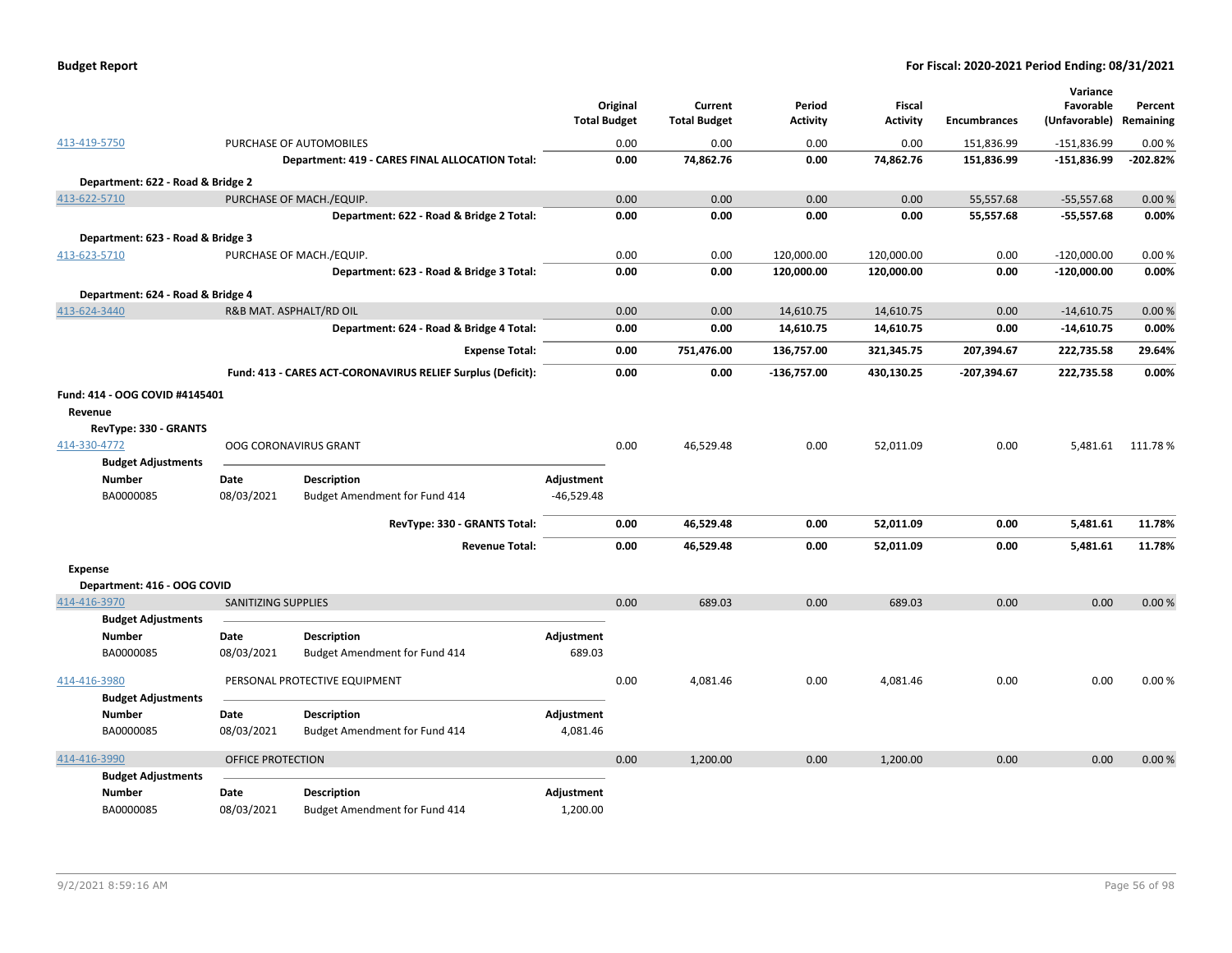|                |                                              |                          |                                                     | Original<br><b>Total Budget</b> | Current<br><b>Total Budget</b> | Period<br><b>Activity</b> | <b>Fiscal</b><br><b>Activity</b> | <b>Encumbrances</b> | Variance<br>Favorable<br>(Unfavorable) Remaining | Percent  |
|----------------|----------------------------------------------|--------------------------|-----------------------------------------------------|---------------------------------|--------------------------------|---------------------------|----------------------------------|---------------------|--------------------------------------------------|----------|
| 414-416-4530   |                                              | <b>COMPUTER SOFTWARE</b> |                                                     | 0.00                            | 1,276.15                       | 0.00                      | 1,276.15                         | 0.00                | 0.00                                             | 0.00%    |
|                | <b>Budget Adjustments</b>                    |                          |                                                     |                                 |                                |                           |                                  |                     |                                                  |          |
|                | Number<br>BA0000085                          | Date<br>08/03/2021       | Description<br>Budget Amendment for Fund 414        | Adjustment<br>1,276.15          |                                |                           |                                  |                     |                                                  |          |
| 414-416-5740   |                                              | <b>TECHNOLOGY</b>        |                                                     | 0.00                            | 39,282.84                      | 0.00                      | 39,282.84                        | 0.00                | 0.00                                             | 0.00%    |
|                | <b>Budget Adjustments</b>                    |                          |                                                     |                                 |                                |                           |                                  |                     |                                                  |          |
|                | <b>Number</b>                                | Date                     | <b>Description</b>                                  | Adjustment                      |                                |                           |                                  |                     |                                                  |          |
|                | BA0000085                                    | 08/03/2021               | Budget Amendment for Fund 414                       | 39,282.84                       |                                |                           |                                  |                     |                                                  |          |
|                |                                              |                          | Department: 416 - OOG COVID Total:                  | 0.00                            | 46,529.48                      | 0.00                      | 46,529.48                        | 0.00                | 0.00                                             | 0.00%    |
|                |                                              |                          | <b>Expense Total:</b>                               | 0.00                            | 46,529.48                      | 0.00                      | 46,529.48                        | 0.00                | 0.00                                             | 0.00%    |
|                |                                              |                          | Fund: 414 - OOG COVID #4145401 Surplus (Deficit):   | 0.00                            | 0.00                           | 0.00                      | 5,481.61                         | 0.00                | 5,481.61                                         | 0.00%    |
| Revenue        | Fund: 415 - American Recovery Program Grant  |                          |                                                     |                                 |                                |                           |                                  |                     |                                                  |          |
|                | RevType: 330 - GRANTS                        |                          |                                                     |                                 |                                |                           |                                  |                     |                                                  |          |
| 415-330-4775   |                                              | <b>ARP Grant</b>         |                                                     | 0.00                            | 0.00                           | 0.00                      | 3,449,089.00                     | 0.00                | 3,449,089.00                                     | 0.00%    |
|                |                                              |                          | RevType: 330 - GRANTS Total:                        | 0.00                            | 0.00                           | 0.00                      | 3,449,089.00                     | 0.00                | 3,449,089.00                                     | 0.00%    |
|                |                                              |                          | <b>Revenue Total:</b>                               | 0.00                            | 0.00                           | 0.00                      | 3,449,089.00                     | 0.00                | 3,449,089.00                                     | 0.00%    |
|                |                                              |                          | Fund: 415 - American Recovery Program Grant Total:  | 0.00                            | 0.00                           | 0.00                      | 3,449,089.00                     | 0.00                | 3,449,089.00                                     | 0.00%    |
|                | <b>Fund: 560 - Sheriff Forfeiture</b>        |                          |                                                     |                                 |                                |                           |                                  |                     |                                                  |          |
| Revenue        |                                              |                          |                                                     |                                 |                                |                           |                                  |                     |                                                  |          |
|                | RevType: 300 - CASH                          |                          |                                                     |                                 |                                |                           |                                  |                     |                                                  |          |
| 560-300-1560   |                                              |                          | <b>BEGINNING CASH BALANCE</b>                       | 25,000.00                       | 25,000.00                      | 0.00                      | 0.00                             | 0.00                | $-25,000.00$                                     | 100.00 % |
|                |                                              |                          | RevType: 300 - CASH Total:                          | 25,000.00                       | 25,000.00                      | 0.00                      | 0.00                             | 0.00                | $-25,000.00$                                     | 100.00%  |
|                | RevType: 352 - FINES & FORFEITURES           |                          |                                                     |                                 |                                |                           |                                  |                     |                                                  |          |
| 560-352-2000   |                                              |                          | <b>CONTRABAND FORFEITURE</b>                        | 0.00                            | 0.00                           | 0.00                      | 71,704.58                        | 0.00                | 71,704.58                                        | 0.00%    |
|                |                                              |                          | RevType: 352 - FINES & FORFEITURES Total:           | 0.00                            | 0.00                           | 0.00                      | 71,704.58                        | 0.00                | 71,704.58                                        | 0.00%    |
|                | RevType: 355 - FEDERAL FORFEITURE FUNDS 2018 |                          |                                                     |                                 |                                |                           |                                  |                     |                                                  |          |
| 560-355-5600   |                                              |                          | FEDERAL FORFEITURE FUNDS                            | 0.00                            | 0.00                           | 0.00                      | 1,586.65                         | 0.00                | 1,586.65                                         | 0.00%    |
|                |                                              |                          | RevType: 355 - FEDERAL FORFEITURE FUNDS 2018 Total: | 0.00                            | 0.00                           | 0.00                      | 1,586.65                         | 0.00                | 1,586.65                                         | 0.00%    |
|                | RevType: 360 - INTEREST EARNINGS             |                          |                                                     |                                 |                                |                           |                                  |                     |                                                  |          |
| 560-360-1000   |                                              |                          | INTEREST EARNINGS-SO FORFEITURE                     | 0.00                            | 0.00                           | 0.00                      | 5.72                             | 0.00                | 5.72                                             | 0.00%    |
|                |                                              |                          | RevType: 360 - INTEREST EARNINGS Total:             | 0.00                            | 0.00                           | 0.00                      | 5.72                             | 0.00                | 5.72                                             | 0.00%    |
|                |                                              |                          | <b>Revenue Total:</b>                               | 25,000.00                       | 25,000.00                      | 0.00                      | 73,296.95                        | 0.00                | 48,296.95                                        | 193.19%  |
| <b>Expense</b> |                                              |                          |                                                     |                                 |                                |                           |                                  |                     |                                                  |          |
|                | Department: 560 - County Sheriff             |                          |                                                     |                                 |                                |                           |                                  |                     |                                                  |          |
| 560-560-1501   |                                              | <b>SIGN ON BONUS</b>     |                                                     | 0.00                            | 0.00                           | 500.00                    | 1,500.00                         | 0.00                | $-1.500.00$                                      | 0.00%    |
| 560-560-4200   |                                              | <b>CELL PHONE</b>        |                                                     | 0.00                            | 0.00                           | 30.25                     | 631.51                           | 0.00                | $-631.51$                                        | 0.00%    |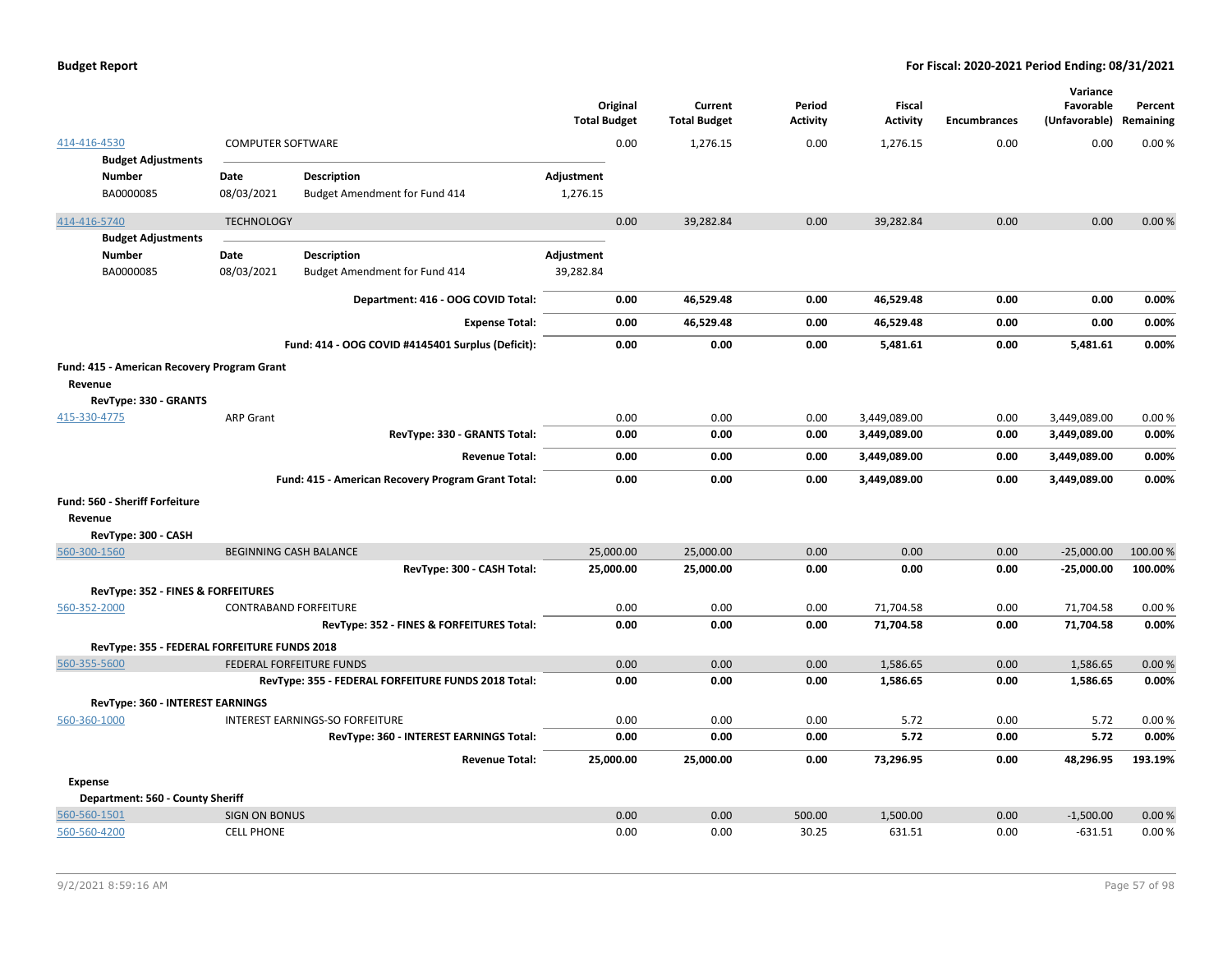|                                            |                                                                           | Original<br><b>Total Budget</b> | Current<br><b>Total Budget</b> | Period<br>Activity | Fiscal<br><b>Activity</b> | <b>Encumbrances</b> | Variance<br>Favorable<br>(Unfavorable) Remaining | Percent    |
|--------------------------------------------|---------------------------------------------------------------------------|---------------------------------|--------------------------------|--------------------|---------------------------|---------------------|--------------------------------------------------|------------|
| 560-560-4270                               | OUT OF COUNTY TRAVEL/TRAINING                                             | 0.00                            | 0.00                           | 0.00               | 1,830.00                  | 0.00                | $-1,830.00$                                      | 0.00%      |
| 560-560-4420                               | PROFESSIONAL SERVICES                                                     | 0.00                            | 0.00                           | 0.00               | 750.00                    | 0.00                | $-750.00$                                        | 0.00%      |
| 560-560-4541                               | <b>AUTOMOBILE ACCESSORIES</b>                                             | 0.00                            | 0.00                           | 0.00               | 2,044.68                  | 0.00                | $-2,044.68$                                      | 0.00%      |
| 560-560-4900                               | <b>MISCELLANEOUS</b>                                                      | 25,000.00                       | 25,000.00                      | 0.00               | 181.00                    | 0.00                | 24,819.00                                        | 99.28%     |
| 560-560-4950                               | NARCOTICS AND/OR OTHER INVESTIGATIONS                                     | 0.00                            | 0.00                           | 0.00               | 2,000.00                  | 0.00                | $-2,000.00$                                      | 0.00%      |
| 560-560-4951                               | CONTRABAND FORFEITURE DISBURSEMENT                                        | 0.00                            | 0.00                           | 0.00               | 8,246.67                  | 0.00                | $-8,246.67$                                      | 0.00%      |
| 560-560-5740                               | <b>TECHNOLOGY</b>                                                         | 0.00                            | 0.00                           | 945.60             | 13,160.19                 | 0.00                | $-13,160.19$                                     | 0.00%      |
| 560-560-5790                               | <b>WEAPONS</b>                                                            | 0.00                            | 0.00                           | 0.00               | 1,775.00                  | 0.00                | $-1,775.00$                                      | 0.00%      |
| 560-560-5800                               | <b>INVESTIGATIVE EQUIPMENT</b>                                            | 0.00                            | 0.00                           | 0.00               | 5,888.00                  | 0.00                | $-5,888.00$                                      | 0.00%      |
|                                            | Department: 560 - County Sheriff Total:                                   | 25,000.00                       | 25,000.00                      | 1,475.85           | 38,007.05                 | 0.00                | $-13,007.05$                                     | $-52.03%$  |
|                                            | Department: 561 - Federal Forfeiture                                      |                                 |                                |                    |                           |                     |                                                  |            |
| 560-561-3200                               | <b>WEAPON SUPPLIES</b>                                                    | 0.00                            | 0.00                           | 0.00               | 2,385.00                  | 0.00                | $-2,385.00$                                      | 0.00%      |
| 560-561-5730                               | TELEPHONE/RADIO EQUIPMENT                                                 | 0.00                            | 0.00                           | 0.00               | 4,202.93                  | 0.00                | $-4,202.93$                                      | 0.00%      |
| 560-561-5740                               | <b>TECHNOLOGY</b>                                                         | 0.00                            | 0.00                           | 0.00               | 2,056.52                  | 0.00                | $-2,056.52$                                      | 0.00%      |
| 560-561-5750                               | <b>AUTOMOBILES</b>                                                        | 0.00                            | 0.00                           | 0.00               | 9,170.00                  | 0.00                | $-9,170.00$                                      | 0.00%      |
| 560-561-5790                               | <b>WEAPONS</b>                                                            | 0.00                            | 0.00                           | 0.00               | 25,208.00                 | 0.00                | $-25,208.00$                                     | 0.00%      |
|                                            | Department: 561 - Federal Forfeiture Total:                               | 0.00                            | 0.00                           | 0.00               | 43,022.45                 | 0.00                | $-43,022.45$                                     | 0.00%      |
|                                            | <b>Expense Total:</b>                                                     | 25,000.00                       | 25,000.00                      | 1,475.85           | 81,029.50                 | 0.00                | $-56,029.50$                                     | $-224.12%$ |
|                                            | Fund: 560 - Sheriff Forfeiture Surplus (Deficit):                         | 0.00                            | 0.00                           | $-1,475.85$        | $-7,732.55$               | 0.00                | $-7,732.55$                                      | 0.00%      |
|                                            | <b>Fund: 561 - Law Enforcement Education Sheriff's Office</b>             |                                 |                                |                    |                           |                     |                                                  |            |
| Revenue                                    |                                                                           |                                 |                                |                    |                           |                     |                                                  |            |
|                                            | RevType: 360 - INTEREST EARNINGS                                          |                                 |                                |                    |                           |                     |                                                  |            |
| 561-360-1000                               | <b>INTEREST EARNINGS</b>                                                  | 0.00                            | 0.00                           | 0.00               | 0.06                      | 0.00                | 0.06                                             | 0.00%      |
|                                            | RevType: 360 - INTEREST EARNINGS Total:                                   | 0.00                            | 0.00                           | 0.00               | 0.06                      | 0.00                | 0.06                                             | 0.00%      |
|                                            | RevType: 370 - MISCELLANEOUS                                              |                                 |                                |                    |                           |                     |                                                  |            |
| 561-370-1600                               | PEACE OFFICE ALLOCATION                                                   | 1,800.00                        | 1,800.00                       | 0.00               | 1,972.51                  | 0.00                | 172.51                                           | 109.58%    |
|                                            | RevType: 370 - MISCELLANEOUS Total:                                       | 1,800.00                        | 1,800.00                       | 0.00               | 1,972.51                  | 0.00                | 172.51                                           | 9.58%      |
|                                            | <b>Revenue Total:</b>                                                     | 1,800.00                        | 1,800.00                       | 0.00               | 1,972.57                  | 0.00                | 172.57                                           | 9.59%      |
| <b>Expense</b>                             |                                                                           |                                 |                                |                    |                           |                     |                                                  |            |
| Department: 560 - County Sheriff           |                                                                           |                                 |                                |                    |                           |                     |                                                  |            |
| 561-560-4270                               | OUT OF COUNTY TRAVEL/TRAINING                                             | 1,800.00                        | 1,800.00                       | 0.00               | 1,972.65                  | 0.00                | $-172.65$                                        | $-9.59%$   |
|                                            | Department: 560 - County Sheriff Total:                                   | 1,800.00                        | 1,800.00                       | 0.00               | 1,972.65                  | 0.00                | $-172.65$                                        | $-9.59%$   |
|                                            | <b>Expense Total:</b>                                                     | 1,800.00                        | 1,800.00                       | 0.00               | 1,972.65                  | 0.00                | $-172.65$                                        | $-9.59%$   |
|                                            | Fund: 561 - Law Enforcement Education Sheriff's Office Surplus (Deficit): | 0.00                            | 0.00                           | 0.00               | $-0.08$                   | 0.00                | $-0.08$                                          | 0.00%      |
| Fund: 562 - Bois D'Arc Lake Reservoir (SO) |                                                                           |                                 |                                |                    |                           |                     |                                                  |            |
| Revenue                                    |                                                                           |                                 |                                |                    |                           |                     |                                                  |            |
|                                            | RevType: 319 - F.C. DETENTION CENTER                                      |                                 |                                |                    |                           |                     |                                                  |            |
| 562-319-1840                               | PERSONNEL INCOME YEAR 2                                                   | 108,852.00                      | 108,852.00                     | 0.00               | 121,500.00                | 0.00                | 12,648.00                                        | 111.62%    |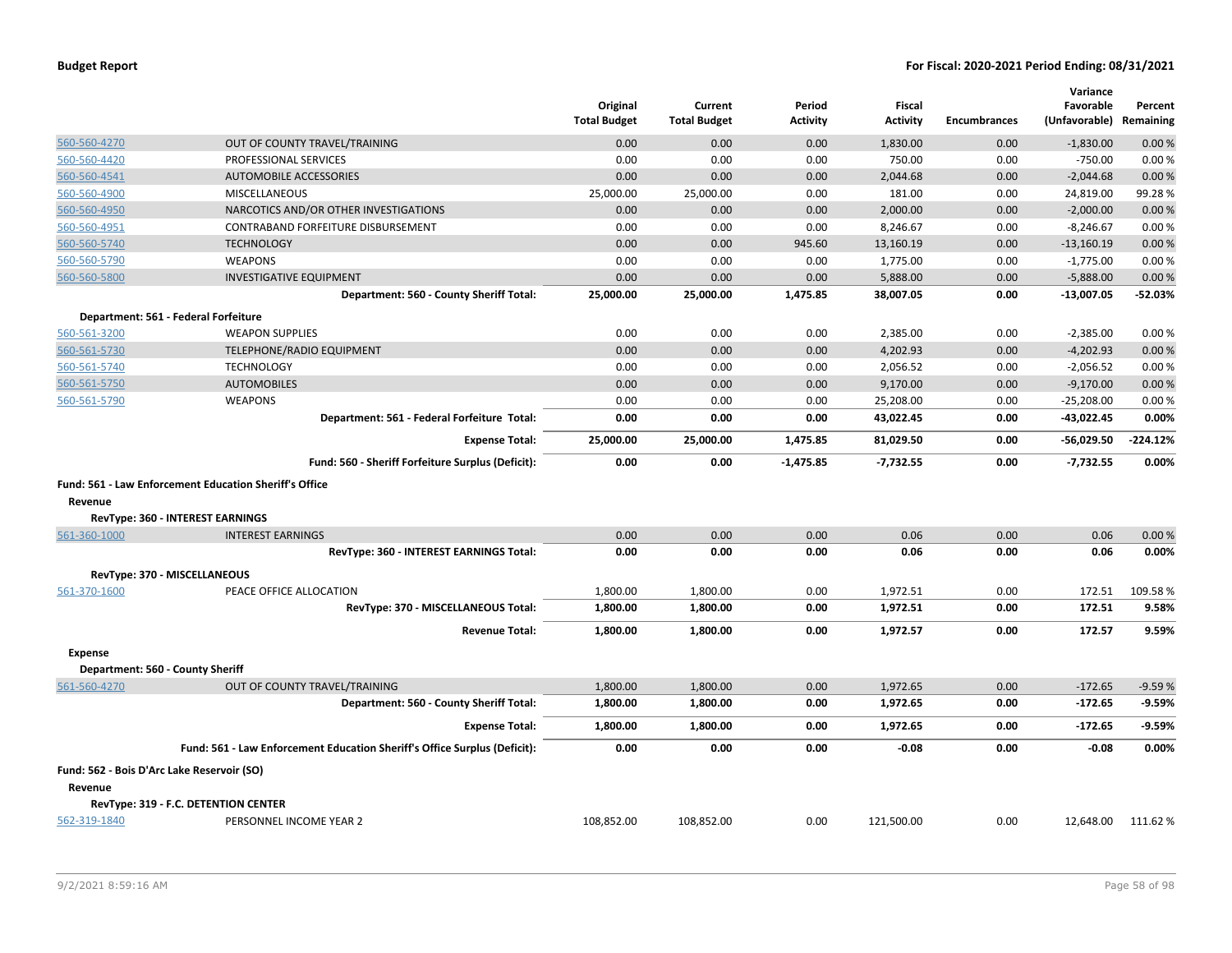| <b>Budget Report</b> |  |
|----------------------|--|
|----------------------|--|

|                                        |                                                               |                     |                     |             |                 |                     | Variance      |           |
|----------------------------------------|---------------------------------------------------------------|---------------------|---------------------|-------------|-----------------|---------------------|---------------|-----------|
|                                        |                                                               | Original            | Current             | Period      | <b>Fiscal</b>   |                     | Favorable     | Percent   |
|                                        |                                                               | <b>Total Budget</b> | <b>Total Budget</b> | Activity    | <b>Activity</b> | <b>Encumbrances</b> | (Unfavorable) | Remaining |
| 562-319-1860                           | VEHICLE OR SPEC EQUIP INC YEAR 2                              | 256,000.00          | 256,000.00          | 0.00        | 276,000.00      | 0.00                | 20,000.00     | 107.81%   |
| 562-319-2500                           | DRUG SCREENING/PSYCHOLOGICAL INC YEAR 2                       | 600.00              | 600.00              | 0.00        | 0.00            | 0.00                | $-600.00$     | 100.00%   |
| 562-319-3950                           | UNIFORMS INCOME YEAR 2                                        | 2,048.00            | 2,048.00            | 0.00        | 0.00            | 0.00                | $-2,048.00$   | 100.00 %  |
| 562-319-4270                           | TRAINING INCOME YEAR 2                                        | 10,000.00           | 10,000.00           | 0.00        | 0.00            | 0.00                | $-10,000.00$  | 100.00%   |
| 562-319-4540                           | R&M EQUIPMENT INCOME YEAR 2                                   | 20,000.00           | 20,000.00           | 0.00        | 0.00            | 0.00                | $-20,000.00$  | 100.00 %  |
|                                        | RevType: 319 - F.C. DETENTION CENTER Total:                   | 397,500.00          | 397,500.00          | 0.00        | 397,500.00      | 0.00                | 0.00          | 0.00%     |
| RevType: 370 - MISCELLANEOUS           |                                                               |                     |                     |             |                 |                     |               |           |
| 562-370-1840                           | <b>LOCAL FUNDING</b>                                          | 36,287.76           | 36,287.76           | 0.00        | 36,287.76       | 0.00                | 0.00          | 0.00%     |
|                                        | RevType: 370 - MISCELLANEOUS Total:                           | 36,287.76           | 36,287.76           | 0.00        | 36,287.76       | 0.00                | 0.00          | 0.00%     |
|                                        | <b>Revenue Total:</b>                                         | 433,787.76          | 433,787.76          | 0.00        | 433,787.76      | 0.00                | 0.00          | 0.00%     |
| <b>Expense</b>                         |                                                               |                     |                     |             |                 |                     |               |           |
| Department: 560 - County Sheriff       |                                                               |                     |                     |             |                 |                     |               |           |
| 562-560-1040                           | <b>SALARIES DEPUTIES</b>                                      | 80,910.38           | 80,910.38           | 6,067.78    | 73,684.16       | 0.00                | 7,226.22      | 8.93 %    |
| 562-560-2010                           | SOCIAL SECURITY TAXES                                         | 5,678.72            | 5,678.72            | 361.88      | 3,336.76        | 0.00                | 2,341.96      | 41.24%    |
| 562-560-2020                           | <b>GROUP HEALTH INSURANCE</b>                                 | 24,413.28           | 24,413.28           | 1,939.24    | 23,817.42       | 0.00                | 595.86        | 2.44 %    |
| 562-560-2030                           | <b>RETIREMENT</b>                                             | 10,542.27           | 10,542.27           | 719.63      | 8,723.79        | 0.00                | 1,818.48      | 17.25 %   |
| 562-560-2040                           | <b>WORKERS COMPENSATION</b>                                   | 2,015.03            | 2,015.03            | 0.00        | 1,278.18        | 0.00                | 736.85        | 36.57%    |
| 562-560-2050                           | <b>MEDICARE TAX</b>                                           | 1,328.08            | 1,328.08            | 84.63       | 2,208.51        | 0.00                | $-880.43$     | $-66.29%$ |
| 562-560-2500                           | <b>EMPLOYEE PHYSICALS</b>                                     | 600.00              | 600.00              | 0.00        | 0.00            | 0.00                | 600.00        | 100.00 %  |
| 562-560-3950                           | UNIFORMS/OTHER                                                | 2,000.00            | 2,000.00            | 0.00        | 0.00            | 0.00                | 2,000.00      | 100.00%   |
| 562-560-4230                           | <b>CELL PHONE ALLOWANCE</b>                                   | 300.00              | 300.00              | 0.00        | 0.00            | 0.00                | 300.00        | 100.00%   |
| 562-560-4270                           | OUT OF COUNTY TRAVEL/TRAINING                                 | 10,000.00           | 10,000.00           | 0.00        | 0.00            | 0.00                | 10,000.00     | 100.00%   |
| 562-560-4530                           | TYLER/CAD MAINTENANCE                                         | 20,000.00           | 20,000.00           | 0.00        | 0.00            | 0.00                | 20,000.00     | 100.00 %  |
| 562-560-4540                           | R&M AUTO, BOATS, ATV                                          | 20,000.00           | 20,000.00           | 0.00        | 0.00            | 0.00                | 20,000.00     | 100.00 %  |
| 562-560-5750                           | PURCHASE AUTOS, BOATS, ATV'S                                  | 256,000.00          | 256,000.00          | 0.00        | 0.00            | 178,314.00          | 77,686.00     | 30.35 %   |
|                                        | Department: 560 - County Sheriff Total:                       | 433,787.76          | 433,787.76          | 9,173.16    | 113,048.82      | 178,314.00          | 142,424.94    | 32.83%    |
|                                        | <b>Expense Total:</b>                                         | 433,787.76          | 433,787.76          | 9,173.16    | 113,048.82      | 178,314.00          | 142,424.94    | 32.83%    |
|                                        | Fund: 562 - Bois D'Arc Lake Reservoir (SO) Surplus (Deficit): | 0.00                | 0.00                | $-9,173.16$ | 320,738.94      | -178,314.00         | 142,424.94    | 0.00%     |
| Fund: 590 - Specialty Court/Drug Court |                                                               |                     |                     |             |                 |                     |               |           |
| Revenue                                |                                                               |                     |                     |             |                 |                     |               |           |
| RevType: 370 - MISCELLANEOUS           |                                                               |                     |                     |             |                 |                     |               |           |
| 590-370-4250                           | <b>DRUG COURT FEE</b>                                         | 4,000.00            | 4,000.00            | 167.77      | 2,021.62        | 0.00                | $-1,978.38$   | 49.46%    |
| 590-370-4260                           | <b>SPECIALTY COURT</b>                                        | 0.00                | 0.00                | 2.81        | 464.85          | 0.00                | 464.85        | 0.00%     |
|                                        | RevType: 370 - MISCELLANEOUS Total:                           | 4,000.00            | 4,000.00            | 170.58      | 2,486.47        | 0.00                | $-1,513.53$   | 37.84%    |
|                                        | <b>Revenue Total:</b>                                         | 4,000.00            | 4,000.00            | 170.58      | 2,486.47        | 0.00                | $-1,513.53$   | 37.84%    |
| <b>Expense</b>                         |                                                               |                     |                     |             |                 |                     |               |           |
|                                        | <b>Department: 436 - Specialty Court Expenses</b>             |                     |                     |             |                 |                     |               |           |
| 590-436-4370                           | <b>ATTORNEY FEES DRUG COURT</b>                               | 3,400.00            | 3,400.00            | 340.00      | 2.579.75        | 0.00                | 820.25        | 24.13%    |
|                                        |                                                               |                     |                     |             |                 |                     |               |           |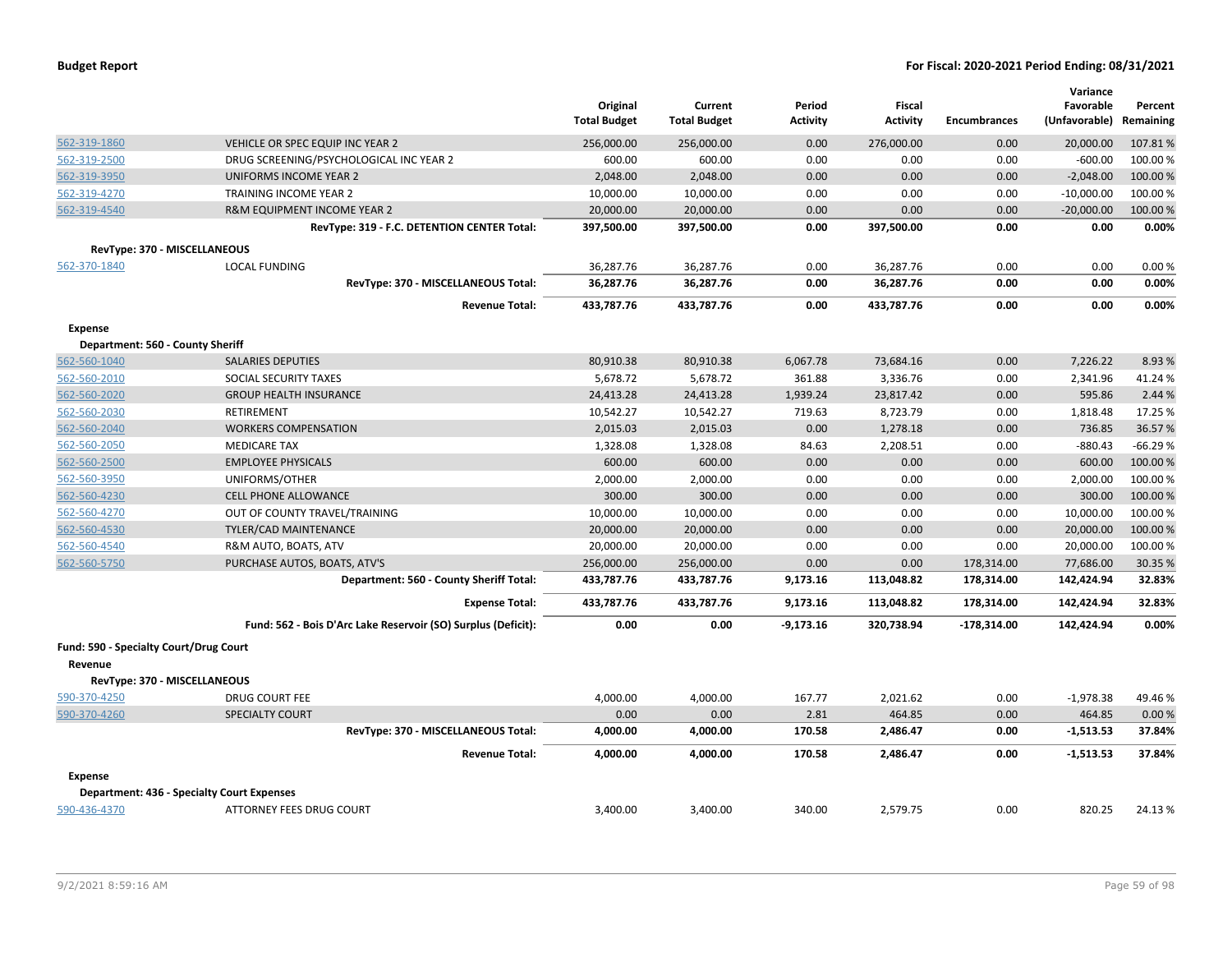| <b>Budget Report</b> |  |
|----------------------|--|
|----------------------|--|

|                                |                                                           | Original<br><b>Total Budget</b> | Current<br><b>Total Budget</b> | Period<br><b>Activity</b> | Fiscal<br><b>Activity</b> | <b>Encumbrances</b> | Variance<br>Favorable<br>(Unfavorable) | Percent<br>Remaining |
|--------------------------------|-----------------------------------------------------------|---------------------------------|--------------------------------|---------------------------|---------------------------|---------------------|----------------------------------------|----------------------|
| 590-436-4420                   | PROFESSIONAL SERVICES                                     | 600.00                          | 600.00                         | 0.00                      | 0.00                      | 0.00                | 600.00                                 | 100.00 %             |
|                                | Department: 436 - Specialty Court Expenses Total:         | 4,000.00                        | 4,000.00                       | 340.00                    | 2,579.75                  | 0.00                | 1,420.25                               | 35.51%               |
|                                | <b>Expense Total:</b>                                     | 4,000.00                        | 4,000.00                       | 340.00                    | 2,579.75                  | 0.00                | 1,420.25                               | 35.51%               |
|                                | Fund: 590 - Specialty Court/Drug Court Surplus (Deficit): | 0.00                            | 0.00                           | $-169.42$                 | $-93.28$                  | 0.00                | $-93.28$                               | 0.00%                |
| Fund: 600 - Sinking            |                                                           |                                 |                                |                           |                           |                     |                                        |                      |
| Revenue                        |                                                           |                                 |                                |                           |                           |                     |                                        |                      |
|                                | <b>RevType: 310 - PROPERTY TAXES</b>                      |                                 |                                |                           |                           |                     |                                        |                      |
| 600-310-1100                   | <b>CURRENT TAXES</b>                                      | 1,118,142.73                    | 1,118,142.73                   | 6,130.78                  | 1,312,116.76              | 0.00                | 193,974.03                             | 117.35 %             |
| 600-310-1200                   | <b>DELINQUENT TAXES</b>                                   | 0.00                            | 0.00                           | 1,248.80                  | 35,328.77                 | 0.00                | 35,328.77                              | 0.00%                |
|                                | RevType: 310 - PROPERTY TAXES Total:                      | 1,118,142.73                    | 1,118,142.73                   | 7,379.58                  | 1,347,445.53              | 0.00                | 229,302.80                             | 20.51%               |
| RevType: 318 - OTHER TAXES     |                                                           |                                 |                                |                           |                           |                     |                                        |                      |
| 600-318-1200                   | PAY N LIEU TAX/GRASSLAND                                  | 900.00                          | 900.00                         | 0.00                      | 1,007.68                  | 0.00                | 107.68                                 | 111.96%              |
| 600-318-1210                   | PAY N LIEU TAX/UPPER TRINITY                              | 200.00                          | 200.00                         | 0.00                      | 489.60                    | 0.00                | 289.60                                 | 244.80%              |
|                                | RevType: 318 - OTHER TAXES Total:                         | 1,100.00                        | 1,100.00                       | 0.00                      | 1,497.28                  | 0.00                | 397.28                                 | 36.12%               |
|                                | <b>Revenue Total:</b>                                     | 1,119,242.73                    | 1,119,242.73                   | 7,379.58                  | 1,348,942.81              | 0.00                | 229,700.08                             | 20.52%               |
| <b>Expense</b>                 |                                                           |                                 |                                |                           |                           |                     |                                        |                      |
| Department: 620 - Debt Service |                                                           |                                 |                                |                           |                           |                     |                                        |                      |
| 600-620-3090                   | ANNUAL PAYING AGENT REGISTRAR FEES                        | 586.48                          | 586.48                         | 389.81                    | 1.179.62                  | 0.00                |                                        | -593.14 -101.14 %    |
| 600-620-4010                   | CONTINUING DISCLOSURE FEES                                | 2,250.00                        | 2,250.00                       | 0.00                      | 2,250.00                  | 0.00                | 0.00                                   | 0.00%                |
| 600-620-6270                   | PRINCIPAL, 2017 GO BONDS                                  | 175,000.00                      | 175,000.00                     | 0.00                      | 175,000.00                | 0.00                | 0.00                                   | 0.00%                |
| 600-620-6300                   | PRINCIPAL, 2018 GO BONDS                                  | 160,000.00                      | 160,000.00                     | 0.00                      | 160,000.00                | 0.00                | 0.00                                   | 0.00%                |
|                                | Department: 620 - Debt Service Total:                     | 337,836.48                      | 337,836.48                     | 389.81                    | 338,429.62                | 0.00                | $-593.14$                              | $-0.18%$             |
|                                | Department: 660 - Debt Service Interest                   |                                 |                                |                           |                           |                     |                                        |                      |
| 600-660-6670                   | INTEREST, 2017 GO BONDS                                   | 196,175.00                      | 196,175.00                     | 96,337.50                 | 196,175.00                | 0.00                | 0.00                                   | 0.00%                |
| 600-660-6700                   | INTEREST, 2018 GO BONDS                                   | 236,500.00                      | 236,500.00                     | 0.00                      | 236,500.00                | 0.00                | 0.00                                   | 0.00%                |
| 600-660-6710                   | INTEREST, 2020 CO BONDS                                   | 348,731.25                      | 348,731.25                     | 116,243.75                | 348,731.25                | 0.00                | 0.00                                   | 0.00%                |
|                                | Department: 660 - Debt Service Interest Total:            | 781,406.25                      | 781,406.25                     | 212,581.25                | 781,406.25                | 0.00                | 0.00                                   | 0.00%                |
|                                | <b>Expense Total:</b>                                     | 1,119,242.73                    | 1,119,242.73                   | 212,971.06                | 1,119,835.87              | 0.00                | $-593.14$                              | $-0.05%$             |
|                                | Fund: 600 - Sinking Surplus (Deficit):                    | 0.00                            | 0.00                           | $-205,591.48$             | 229,106.94                | 0.00                | 229,106.94                             | 0.00%                |
|                                | Fund: 630 - Law Enforcement Education Const. Pct.1        |                                 |                                |                           |                           |                     |                                        |                      |
| Revenue                        |                                                           |                                 |                                |                           |                           |                     |                                        |                      |
|                                | RevType: 370 - MISCELLANEOUS                              |                                 |                                |                           |                           |                     |                                        |                      |
| 630-370-1600                   | PEACE OFFICER ALLOCATION                                  | 685.17                          | 685.17                         | 0.00                      | 642.52                    | 0.00                | $-42.65$                               | 6.22 %               |
|                                | RevType: 370 - MISCELLANEOUS Total:                       | 685.17                          | 685.17                         | 0.00                      | 642.52                    | 0.00                | $-42.65$                               | 6.22%                |
|                                | <b>Revenue Total:</b>                                     | 685.17                          | 685.17                         | 0.00                      | 642.52                    | 0.00                | $-42.65$                               | 6.22%                |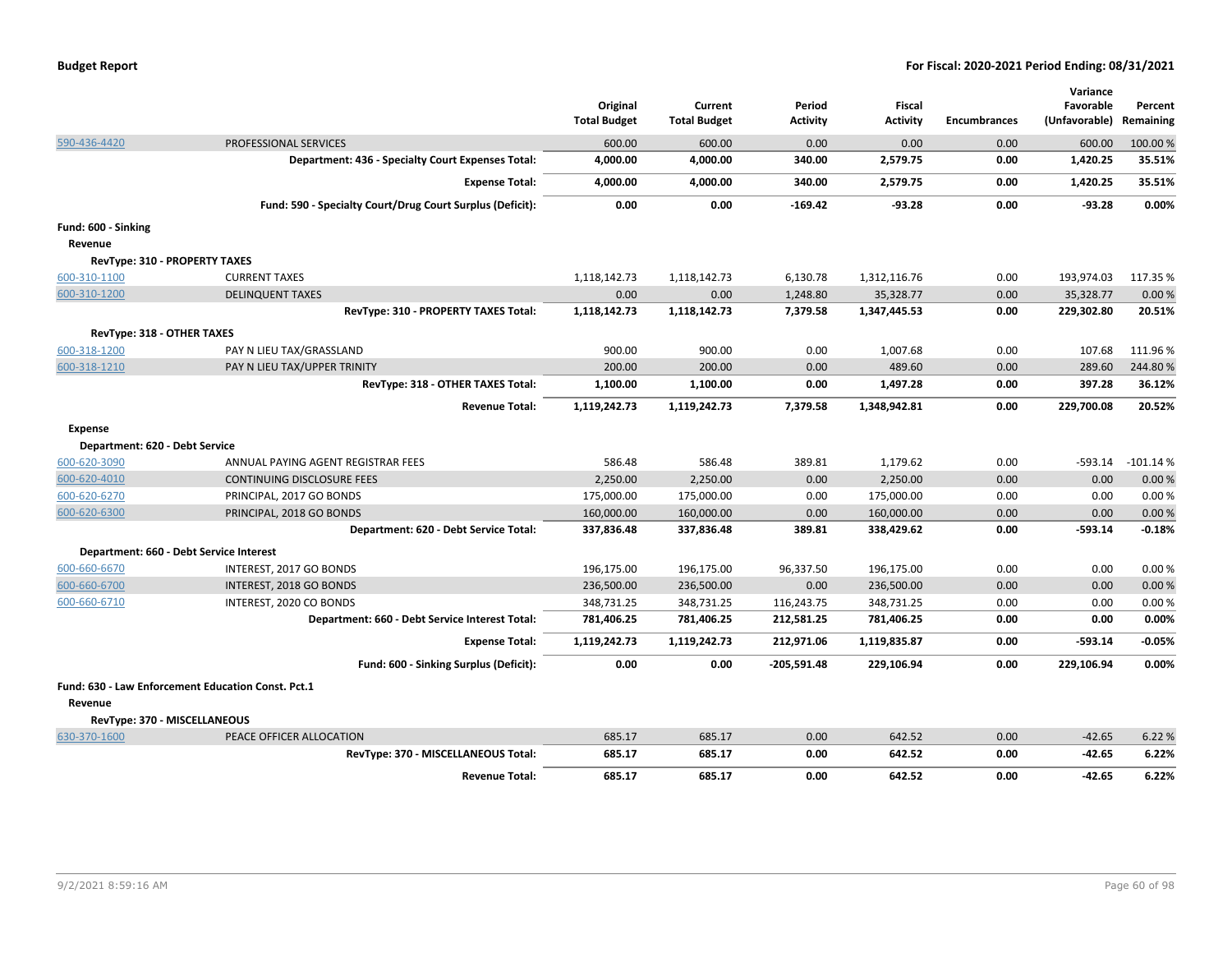|                |                                                                       | Original<br><b>Total Budget</b> | Current<br><b>Total Budget</b> | Period<br><b>Activity</b> | Fiscal<br><b>Activity</b> | <b>Encumbrances</b> | Variance<br>Favorable<br>(Unfavorable) Remaining | Percent         |
|----------------|-----------------------------------------------------------------------|---------------------------------|--------------------------------|---------------------------|---------------------------|---------------------|--------------------------------------------------|-----------------|
| <b>Expense</b> |                                                                       |                                 |                                |                           |                           |                     |                                                  |                 |
|                | Department: 551 - Constable Pct.1                                     |                                 |                                |                           |                           |                     |                                                  |                 |
| 630-551-4270   | OUT OF COUNTY TRAVEL/TRAINING                                         | 685.17                          | 685.17                         | 0.00                      | 0.00                      | 0.00                | 685.17                                           | 100.00%         |
|                | Department: 551 - Constable Pct.1 Total:                              | 685.17                          | 685.17                         | 0.00                      | 0.00                      | 0.00                | 685.17                                           | 100.00%         |
|                | <b>Expense Total:</b>                                                 | 685.17                          | 685.17                         | 0.00                      | 0.00                      | 0.00                | 685.17                                           | 100.00%         |
|                | Fund: 630 - Law Enforcement Education Const. Pct.1 Surplus (Deficit): | 0.00                            | 0.00                           | 0.00                      | 642.52                    | 0.00                | 642.52                                           | 0.00%           |
| Revenue        | Fund: 640 - Law Enforcement Education Const. Pct.2                    |                                 |                                |                           |                           |                     |                                                  |                 |
|                | RevType: 370 - MISCELLANEOUS                                          |                                 |                                |                           |                           |                     |                                                  |                 |
| 640-370-1600   | PEACE OFFICER ALLOCATION                                              | 685.17                          | 685.17                         | 0.00                      | 642.52                    | 0.00                | $-42.65$                                         | 6.22 %          |
|                | RevType: 370 - MISCELLANEOUS Total:                                   | 685.17                          | 685.17                         | 0.00                      | 642.52                    | 0.00                | $-42.65$                                         | 6.22%           |
|                | <b>Revenue Total:</b>                                                 | 685.17                          | 685.17                         | 0.00                      | 642.52                    | 0.00                | $-42.65$                                         | 6.22%           |
| <b>Expense</b> | Department: 552 - Constable Pct.2                                     |                                 |                                |                           |                           |                     |                                                  |                 |
| 640-552-4270   | OUT OF COUNTY TRAVEL/TRAINING                                         | 685.17                          | 685.17                         | 0.00                      | 0.00                      | 0.00                | 685.17                                           | 100.00 %        |
|                | Department: 552 - Constable Pct.2 Total:                              | 685.17                          | 685.17                         | 0.00                      | 0.00                      | 0.00                | 685.17                                           | 100.00%         |
|                | <b>Expense Total:</b>                                                 | 685.17                          | 685.17                         | 0.00                      | 0.00                      | 0.00                | 685.17                                           | 100.00%         |
|                |                                                                       |                                 |                                |                           |                           |                     |                                                  |                 |
|                | Fund: 640 - Law Enforcement Education Const. Pct.2 Surplus (Deficit): | 0.00                            | 0.00                           | 0.00                      | 642.52                    | 0.00                | 642.52                                           | 0.00%           |
|                | Fund: 650 - Law Enforcement Education Const. Pct.3                    |                                 |                                |                           |                           |                     |                                                  |                 |
| Revenue        |                                                                       |                                 |                                |                           |                           |                     |                                                  |                 |
|                | RevType: 370 - MISCELLANEOUS                                          |                                 |                                |                           |                           | 0.00                |                                                  |                 |
| 650-370-1600   | PEACE OFFICER ALLOCATION<br>RevType: 370 - MISCELLANEOUS Total:       | 685.17<br>685.17                | 685.17<br>685.17               | 0.00<br>0.00              | 642.52<br>642.52          | 0.00                | $-42.65$<br>$-42.65$                             | 6.22 %<br>6.22% |
|                |                                                                       |                                 |                                |                           |                           |                     |                                                  |                 |
| <b>Expense</b> | <b>Revenue Total:</b>                                                 | 685.17                          | 685.17                         | 0.00                      | 642.52                    | 0.00                | $-42.65$                                         | 6.22%           |
|                | Department: 553 - Constable Pct.3                                     |                                 |                                |                           |                           |                     |                                                  |                 |
| 650-553-4270   | OUT OF COUNTY TRAVEL/TRAINING                                         | 685.17                          | 685.17                         | 0.00                      | 0.00                      | 0.00                | 685.17                                           | 100.00%         |
|                | Department: 553 - Constable Pct.3 Total:                              | 685.17                          | 685.17                         | 0.00                      | 0.00                      | 0.00                | 685.17                                           | 100.00%         |
|                | <b>Expense Total:</b>                                                 | 685.17                          | 685.17                         | 0.00                      | 0.00                      | 0.00                | 685.17                                           | 100.00%         |
|                | Fund: 650 - Law Enforcement Education Const. Pct.3 Surplus (Deficit): | 0.00                            | 0.00                           | 0.00                      | 642.52                    | 0.00                | 642.52                                           | 0.00%           |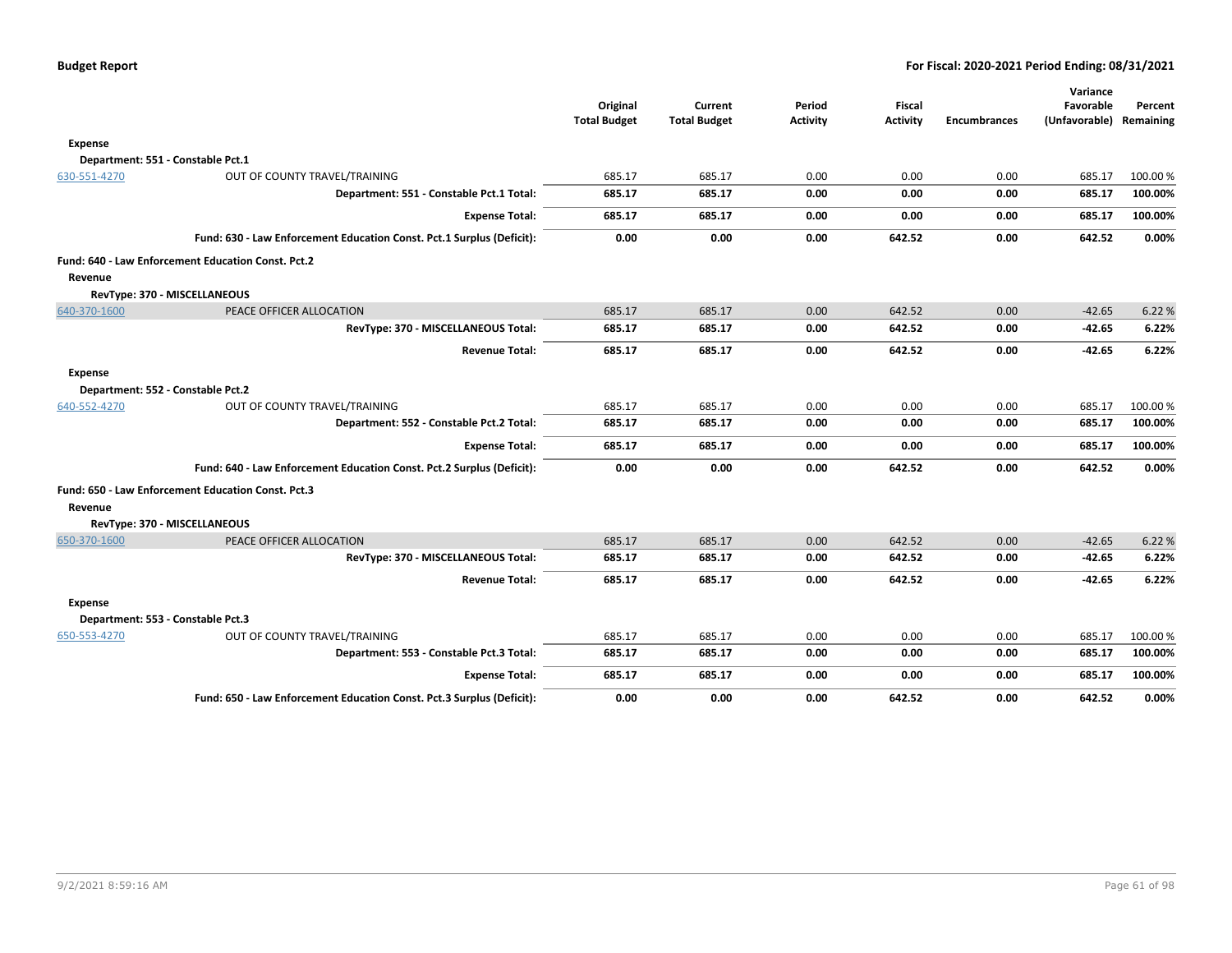|                                                                                      |                          |                                                           | <b>Total Budget</b> | Original | Current<br><b>Total Budget</b> | Period<br><b>Activity</b> | <b>Fiscal</b><br><b>Activity</b> | <b>Encumbrances</b> | Variance<br>Favorable<br>(Unfavorable) Remaining | Percent  |
|--------------------------------------------------------------------------------------|--------------------------|-----------------------------------------------------------|---------------------|----------|--------------------------------|---------------------------|----------------------------------|---------------------|--------------------------------------------------|----------|
| Fund: 660 - 2017 GO Bonds-Construction Fund FY2017                                   |                          |                                                           |                     |          |                                |                           |                                  |                     |                                                  |          |
| <b>Expense</b>                                                                       |                          |                                                           |                     |          |                                |                           |                                  |                     |                                                  |          |
| Department: 667 - Courthouse Construction Phase 2                                    |                          |                                                           |                     |          |                                |                           |                                  |                     |                                                  |          |
| 660-667-1670                                                                         |                          | <b>CONSTRUTION MANAGER AGENT</b>                          |                     | 0.00     | 0.00                           | 0.00                      | 1,681.81                         | 0.00                | $-1,681.81$                                      | 0.00%    |
|                                                                                      |                          | Department: 667 - Courthouse Construction Phase 2 Total:  |                     | 0.00     | 0.00                           | 0.00                      | 1,681.81                         | 0.00                | $-1,681.81$                                      | 0.00%    |
|                                                                                      |                          | <b>Expense Total:</b>                                     |                     | 0.00     | 0.00                           | 0.00                      | 1,681.81                         | 0.00                | $-1,681.81$                                      | 0.00%    |
|                                                                                      |                          | Fund: 660 - 2017 GO Bonds-Construction Fund FY2017 Total: |                     | 0.00     | 0.00                           | 0.00                      | 1,681.81                         | 0.00                | $-1,681.81$                                      | 0.00%    |
| Fund: 670 - Courthouse Restoration                                                   |                          |                                                           |                     |          |                                |                           |                                  |                     |                                                  |          |
| Revenue                                                                              |                          |                                                           |                     |          |                                |                           |                                  |                     |                                                  |          |
| RevType: 330 - GRANTS                                                                |                          |                                                           |                     |          |                                |                           |                                  |                     |                                                  |          |
| 670-330-5100                                                                         |                          | <b>COURTHOUSE RESTORATION</b>                             |                     | 0.00     | 0.00                           | 316,461.71                | 3,251,995.43                     | 0.00                | 3,251,995.43                                     | 0.00%    |
|                                                                                      |                          | RevType: 330 - GRANTS Total:                              |                     | 0.00     | 0.00                           | 316,461.71                | 3,251,995.43                     | 0.00                | 3,251,995.43                                     | 0.00%    |
|                                                                                      |                          | <b>Revenue Total:</b>                                     |                     | 0.00     | 0.00                           | 316,461.71                | 3,251,995.43                     | 0.00                | 3,251,995.43                                     | 0.00%    |
|                                                                                      |                          | Fund: 670 - Courthouse Restoration Total:                 |                     | 0.00     | 0.00                           | 316,461.71                | 3,251,995.43                     | 0.00                | 3,251,995.43                                     | 0.00%    |
| Fund: 680 - 2018 GO Bonds-Construction Fund FY2019<br>Revenue<br>RevType: 300 - CASH |                          |                                                           |                     |          |                                |                           |                                  |                     |                                                  |          |
| 680-300-1680                                                                         |                          | <b>BEGINNING CASH BALANCE</b>                             | 2,500,000.00        |          | 2,500,000.00                   | 0.00                      | 0.00                             | 0.00                | $-2,500,000.00$                                  | 100.00 % |
|                                                                                      |                          | RevType: 300 - CASH Total:                                | 2,500,000.00        |          | 2,500,000.00                   | 0.00                      | 0.00                             | 0.00                | $-2,500,000.00$                                  | 100.00%  |
| RevType: 360 - INTEREST EARNINGS                                                     |                          |                                                           |                     |          |                                |                           |                                  |                     |                                                  |          |
| 680-360-1680                                                                         |                          | <b>INTEREST EARNINGS BUSINESS MONEY FUND</b>              |                     | 0.00     | 0.00                           | 0.00                      | 1,040.20                         | 0.00                | 1,040.20                                         | 0.00%    |
|                                                                                      |                          | RevType: 360 - INTEREST EARNINGS Total:                   |                     | 0.00     | 0.00                           | 0.00                      | 1,040.20                         | 0.00                | 1,040.20                                         | 0.00%    |
|                                                                                      |                          | <b>Revenue Total:</b>                                     | 2,500,000.00        |          | 2,500,000.00                   | 0.00                      | 1,040.20                         | 0.00                | $-2,498,959.80$                                  | 99.96%   |
| <b>Expense</b>                                                                       |                          |                                                           |                     |          |                                |                           |                                  |                     |                                                  |          |
| Department: 668 - Courthouse Construction Phase 2                                    |                          |                                                           |                     |          |                                | 0.00                      |                                  |                     |                                                  |          |
| 680-668-1650<br><b>Budget Adjustments</b>                                            | <b>CONSTRUCTION</b>      |                                                           | 2,500,000.00        |          | 1,859,370.55                   |                           | 1,769,138.98                     | 0.00                | 90,231.57                                        | 4.85%    |
| <b>Number</b>                                                                        | Date                     | <b>Description</b>                                        | Adjustment          |          |                                |                           |                                  |                     |                                                  |          |
| BA0000068                                                                            | 06/15/2021               | Budget Amend for 2019 GO Bonds                            | $-640,629.45$       |          |                                |                           |                                  |                     |                                                  |          |
| 680-668-1670                                                                         |                          | <b>CONSTRUCTION MANAGER AGENT</b>                         |                     | 0.00     | 342,068.93                     | 0.00                      | 342,068.93                       | 0.00                | 0.00                                             | 0.00%    |
| <b>Budget Adjustments</b>                                                            |                          |                                                           |                     |          |                                |                           |                                  |                     |                                                  |          |
| <b>Number</b>                                                                        | Date                     | <b>Description</b>                                        | Adjustment          |          |                                |                           |                                  |                     |                                                  |          |
| BA0000068                                                                            | 06/15/2021               | Budget Amend for 2019 GO Bonds                            | 342,068.93          |          |                                |                           |                                  |                     |                                                  |          |
| 680-668-1680                                                                         | <b>MASONRY AND STONE</b> |                                                           |                     | 0.00     | 275,527.16                     | 0.00                      | 275,527.16                       | 0.00                | 0.00                                             | 0.00%    |
| <b>Budget Adjustments</b>                                                            |                          |                                                           |                     |          |                                |                           |                                  |                     |                                                  |          |
| <b>Number</b>                                                                        | Date                     | <b>Description</b>                                        | Adjustment          |          |                                |                           |                                  |                     |                                                  |          |
| BA0000068                                                                            | 06/15/2021               | Budget Amend for 2019 GO Bonds                            | 275,527.16          |          |                                |                           |                                  |                     |                                                  |          |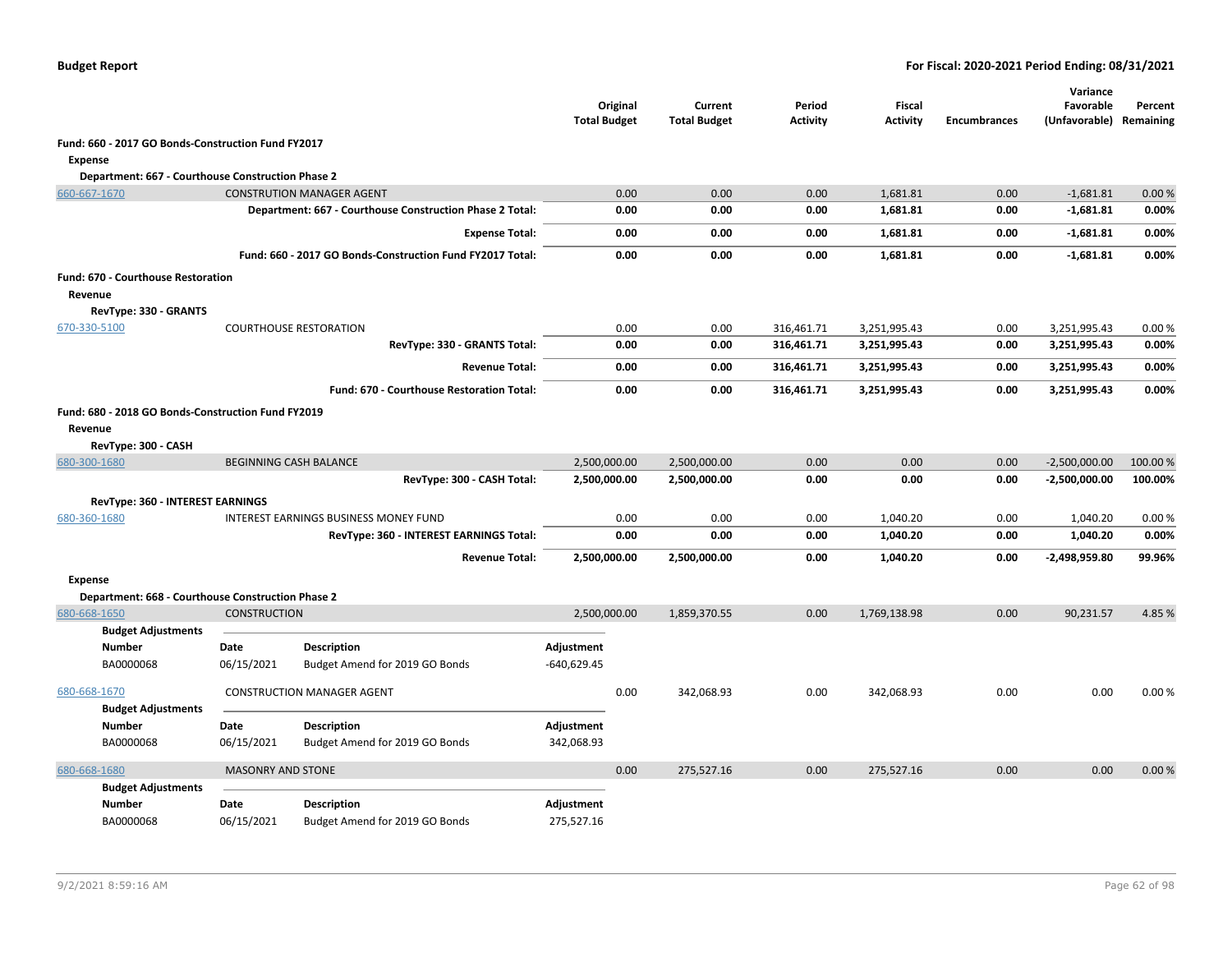|                                                               |                              |                                                                       | <b>Total Budget</b> | Original | Current<br><b>Total Budget</b> | Period<br><b>Activity</b> | <b>Fiscal</b><br><b>Activity</b> | Encumbrances | Variance<br>Favorable<br>(Unfavorable) Remaining | Percent |
|---------------------------------------------------------------|------------------------------|-----------------------------------------------------------------------|---------------------|----------|--------------------------------|---------------------------|----------------------------------|--------------|--------------------------------------------------|---------|
| 680-668-4030                                                  | <b>ARCHITECTURAL FEES</b>    |                                                                       |                     | 0.00     | 13,000.00                      | 0.00                      | 13,000.00                        | 0.00         | 0.00                                             | 0.00%   |
| <b>Budget Adjustments</b><br>Number                           | Date                         | <b>Description</b>                                                    | Adjustment          |          |                                |                           |                                  |              |                                                  |         |
| BA0000068                                                     | 06/15/2021                   | Budget Amend for 2019 GO Bonds                                        | 13,000.00           |          |                                |                           |                                  |              |                                                  |         |
| 680-668-4260                                                  | PROFESSIONAL FEES            |                                                                       |                     | 0.00     | 6,856.80                       | 0.00                      | 6,856.80                         | 0.00         | 0.00                                             | 0.00%   |
| <b>Budget Adjustments</b>                                     |                              |                                                                       |                     |          |                                |                           |                                  |              |                                                  |         |
| <b>Number</b>                                                 | Date                         | <b>Description</b>                                                    | Adjustment          |          |                                |                           |                                  |              |                                                  |         |
| BA0000068                                                     | 06/15/2021                   | Budget Amend for 2019 GO Bonds                                        | 6,856.80            |          |                                |                           |                                  |              |                                                  |         |
| 680-668-4430<br><b>Budget Adjustments</b>                     | TRASH PICK UP                |                                                                       |                     | 0.00     | 3,176.56                       | 0.00                      | 3,176.56                         | 0.00         | 0.00                                             | 0.00%   |
| <b>Number</b>                                                 | Date                         | <b>Description</b>                                                    | Adjustment          |          |                                |                           |                                  |              |                                                  |         |
| BA0000068                                                     | 06/15/2021                   | Budget Amend for 2019 GO Bonds                                        | 3,176.56            |          |                                |                           |                                  |              |                                                  |         |
|                                                               |                              | Department: 668 - Courthouse Construction Phase 2 Total:              | 2,500,000.00        |          | 2,500,000.00                   | 0.00                      | 2,409,768.43                     | 0.00         | 90,231.57                                        | 3.61%   |
|                                                               |                              | <b>Expense Total:</b>                                                 | 2,500,000.00        |          | 2,500,000.00                   | 0.00                      | 2,409,768.43                     | 0.00         | 90,231.57                                        | 3.61%   |
|                                                               |                              | Fund: 680 - 2018 GO Bonds-Construction Fund FY2019 Surplus (Deficit): |                     | 0.00     | 0.00                           | 0.00                      | $-2,408,728.23$                  | 0.00         | -2,408,728.23                                    | 0.00%   |
| Fund: 690 - 2020 CO Bonds-Construction Fund FY2020<br>Revenue |                              |                                                                       |                     |          |                                |                           |                                  |              |                                                  |         |
| RevType: 350 - FINES                                          |                              |                                                                       |                     |          |                                |                           |                                  |              |                                                  |         |
| 690-350-1690                                                  |                              | 2020 CO BOND PROCEEDS                                                 | 9,900,000.00        |          | 9,900,000.00                   | 0.00                      | 0.00                             | 0.00         | $-9,900,000.00$                                  | 100.00% |
|                                                               |                              | RevType: 350 - FINES Total:                                           | 9,900,000.00        |          | 9,900,000.00                   | 0.00                      | 0.00                             | 0.00         | -9,900,000.00                                    | 100.00% |
| <b>RevType: 360 - INTEREST EARNINGS</b>                       |                              |                                                                       |                     |          |                                |                           |                                  |              |                                                  |         |
| 690-360-1000                                                  |                              | <b>INTEREST EARNING LEGEND BANK</b>                                   |                     | 0.00     | 0.00                           | 0.00                      | 9.70                             | 0.00         | 9.70                                             | 0.00%   |
| 690-360-1690                                                  | <b>INTEREST EARNINGS ICS</b> |                                                                       |                     | 0.00     | 0.00                           | 0.00                      | 9,644.44                         | 0.00         | 9,644.44                                         | 0.00%   |
|                                                               |                              | RevType: 360 - INTEREST EARNINGS Total:                               |                     | 0.00     | 0.00                           | 0.00                      | 9,654.14                         | 0.00         | 9,654.14                                         | 0.00%   |
|                                                               |                              | <b>Revenue Total:</b>                                                 | 9,900,000.00        |          | 9,900,000.00                   | 0.00                      | 9,654.14                         | 0.00         | -9,890,345.86                                    | 99.90%  |
| Expense                                                       |                              |                                                                       |                     |          |                                |                           |                                  |              |                                                  |         |
| Department: 669 - Courthouse Construction Phase 2             |                              |                                                                       |                     |          |                                |                           |                                  |              |                                                  |         |
| 690-669-1650                                                  | <b>CONSTRUCTION</b>          |                                                                       | 9,090,000.00        |          | 7,780,736.30                   | 1,119,752.61              | 5,884,114.33                     | 0.00         | 1,896,621.97                                     | 24.38%  |
| <b>Budget Adjustments</b>                                     |                              |                                                                       |                     |          |                                |                           |                                  |              |                                                  |         |
| <b>Number</b>                                                 | Date                         | <b>Description</b>                                                    | Adjustment          |          |                                |                           |                                  |              |                                                  |         |
| BA0000069                                                     | 06/15/2021                   | Budget Ament 2020 CO Bonds                                            | $-787,372.14$       |          |                                |                           |                                  |              |                                                  |         |
| BA0000078                                                     | 07/30/2021                   | Fund 690 move money from construction                                 | $-100,000.00$       |          |                                |                           |                                  |              |                                                  |         |
| BA0000076                                                     | 07/30/2021                   | Fund 690 Move money from construction                                 | $-206,675.20$       |          |                                |                           |                                  |              |                                                  |         |
| BA0000077                                                     | 07/30/2021                   | Fund 690 Move money from construction                                 | $-1,400.00$         |          |                                |                           |                                  |              |                                                  |         |
| BA0000082                                                     | 08/03/2021                   | Move money from construction to mason                                 | $-70,427.50$        |          |                                |                           |                                  |              |                                                  |         |
| BA0000097                                                     | 08/31/2021                   | Fund 690 moving money from Construction                               | $-143,388.86$       |          |                                |                           |                                  |              |                                                  |         |
| 690-669-1670                                                  |                              | <b>CONSTRUCTION MANAGER AGENT</b>                                     | 750,000.00          |          | 750,000.00                     | 197.460.47                | 666.612.19                       | 0.00         | 83.387.81                                        | 11.12 % |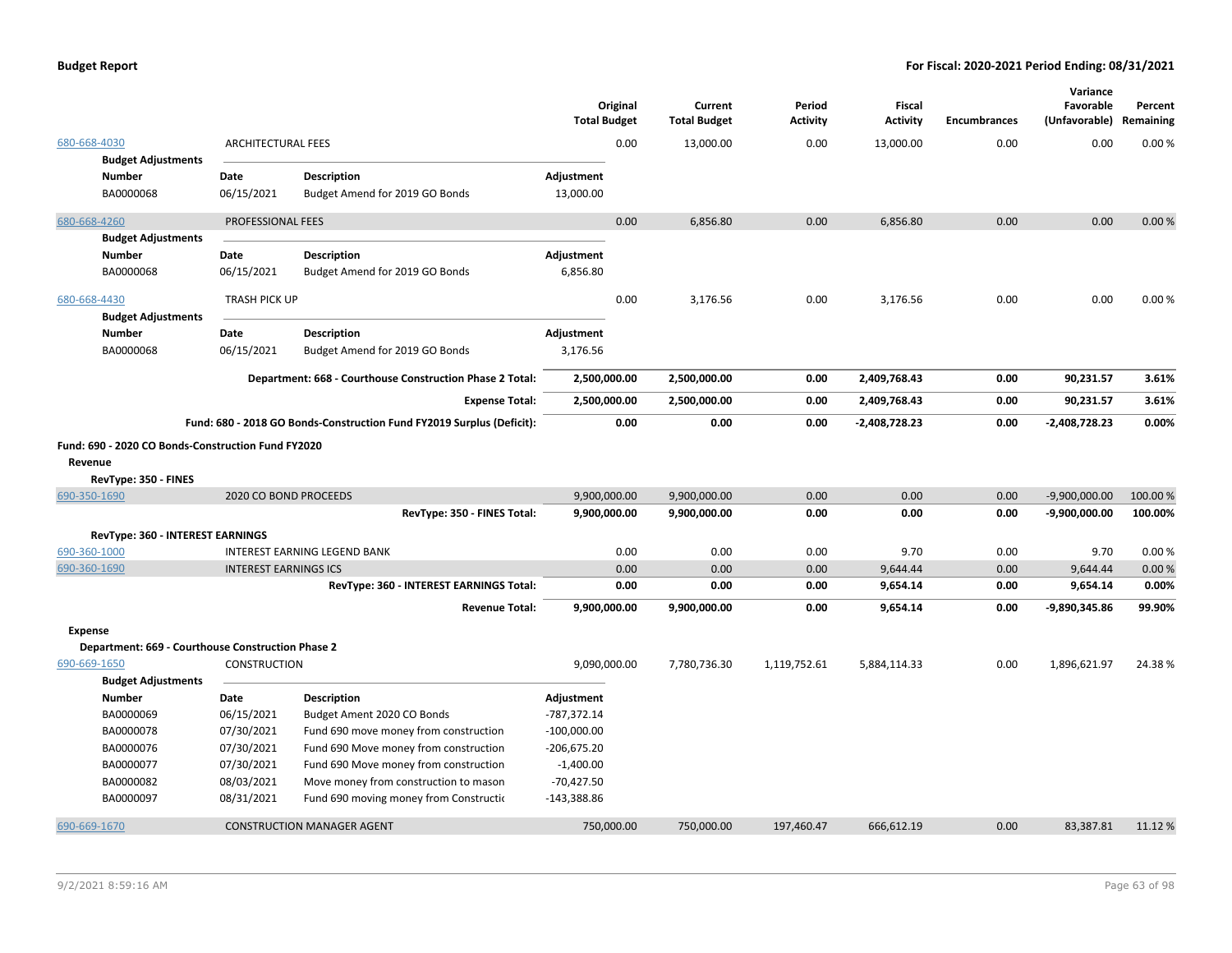|                                  |                          |                                                                       | Original<br><b>Total Budget</b> |      | Current<br><b>Total Budget</b> | Period<br><b>Activity</b> | <b>Fiscal</b><br><b>Activity</b> | <b>Encumbrances</b> | Variance<br>Favorable<br>(Unfavorable) Remaining | Percent |
|----------------------------------|--------------------------|-----------------------------------------------------------------------|---------------------------------|------|--------------------------------|---------------------------|----------------------------------|---------------------|--------------------------------------------------|---------|
| 690-669-1680                     | <b>MASONRY AND STONE</b> |                                                                       |                                 | 0.00 | 1,183,951.99                   | 209,639.23                | 1,183,951.99                     | 0.00                | 0.00                                             | 0.00%   |
| <b>Budget Adjustments</b>        |                          |                                                                       |                                 |      |                                |                           |                                  |                     |                                                  |         |
| <b>Number</b>                    | Date                     | <b>Description</b>                                                    | Adjustment                      |      |                                |                           |                                  |                     |                                                  |         |
| BA0000069                        | 06/15/2021               | Budget Ament 2020 CO Bonds                                            | 767,637.56                      |      |                                |                           |                                  |                     |                                                  |         |
| BA0000076                        | 07/30/2021               | Fund 690 Move money from construction                                 | 206,675.20                      |      |                                |                           |                                  |                     |                                                  |         |
| BA0000082                        | 08/03/2021               | Move money from construction to mason                                 | 70,427.50                       |      |                                |                           |                                  |                     |                                                  |         |
| BA0000097                        | 08/31/2021               | Fund 690 moving money from Construction                               | 139,211.73                      |      |                                |                           |                                  |                     |                                                  |         |
| 690-669-4030                     | <b>ARCHITECTURAL FEE</b> |                                                                       | 60,000.00                       |      | 60,000.00                      | 6,500.00                  | 45,500.00                        | 0.00                | 14,500.00                                        | 24.17%  |
| 690-669-4260                     | PROFESSIONAL FEES        |                                                                       |                                 | 0.00 | 11,521.80                      | 2,800.00                  | 11,521.80                        | 0.00                | 0.00                                             | 0.00%   |
| <b>Budget Adjustments</b>        |                          |                                                                       |                                 |      |                                |                           |                                  |                     |                                                  |         |
| <b>Number</b>                    | Date                     | <b>Description</b>                                                    | Adjustment                      |      |                                |                           |                                  |                     |                                                  |         |
| BA0000069                        | 06/15/2021               | Budget Ament 2020 CO Bonds                                            | 7,321.80                        |      |                                |                           |                                  |                     |                                                  |         |
| BA0000077                        | 07/30/2021               | Fund 690 Move money from construction                                 | 1,400.00                        |      |                                |                           |                                  |                     |                                                  |         |
| BA0000097                        | 08/31/2021               | Fund 690 moving money from Constructio                                | 2,800.00                        |      |                                |                           |                                  |                     |                                                  |         |
| 690-669-4430                     | <b>TRASH PICK UP</b>     |                                                                       |                                 | 0.00 | 9,639.91                       | 1,377.13                  | 9,639.91                         | 0.00                | 0.00                                             | 0.00%   |
| <b>Budget Adjustments</b>        |                          |                                                                       |                                 |      |                                |                           |                                  |                     |                                                  |         |
| <b>Number</b>                    | Date                     | <b>Description</b>                                                    | Adjustment                      |      |                                |                           |                                  |                     |                                                  |         |
| BA0000069                        | 06/15/2021               | Budget Ament 2020 CO Bonds                                            | 8,262.78                        |      |                                |                           |                                  |                     |                                                  |         |
| BA0000097                        | 08/31/2021               | Fund 690 moving money from Constructio                                | 1,377.13                        |      |                                |                           |                                  |                     |                                                  |         |
| 690-669-5735                     | FF&E                     |                                                                       |                                 | 0.00 | 100,000.00                     | 0.00                      | 100,000.00                       | 0.00                | 0.00                                             | 0.00%   |
| <b>Budget Adjustments</b>        |                          |                                                                       |                                 |      |                                |                           |                                  |                     |                                                  |         |
| Number                           | Date                     | <b>Description</b>                                                    | Adjustment                      |      |                                |                           |                                  |                     |                                                  |         |
| BA0000078                        | 07/30/2021               | Fund 690 move money from construction                                 | 100,000.00                      |      |                                |                           |                                  |                     |                                                  |         |
| 690-669-5740                     | <b>TECHNOLOGY</b>        |                                                                       |                                 | 0.00 | 4,150.00                       | 0.00                      | 4,150.00                         | 31,380.42           | -31,380.42 -756.15 %                             |         |
| <b>Budget Adjustments</b>        |                          |                                                                       |                                 |      |                                |                           |                                  |                     |                                                  |         |
| <b>Number</b>                    | Date                     | <b>Description</b>                                                    | Adjustment                      |      |                                |                           |                                  |                     |                                                  |         |
| BA0000069                        | 06/15/2021               | Budget Ament 2020 CO Bonds                                            | 4,150.00                        |      |                                |                           |                                  |                     |                                                  |         |
|                                  |                          | Department: 669 - Courthouse Construction Phase 2 Total:              | 9,900,000.00                    |      | 9,900,000.00                   | 1,537,529.44              | 7,905,490.22                     | 31,380.42           | 1,963,129.36                                     | 19.83%  |
|                                  |                          | <b>Expense Total:</b>                                                 | 9,900,000.00                    |      | 9,900,000.00                   | 1,537,529.44              | 7,905,490.22                     | 31,380.42           | 1,963,129.36                                     | 19.83%  |
|                                  |                          | Fund: 690 - 2020 CO Bonds-Construction Fund FY2020 Surplus (Deficit): |                                 | 0.00 | 0.00                           | $-1,537,529.44$           | -7,895,836.08                    | $-31,380.42$        | -7,927,216.50                                    | 0.00%   |
| Fund: 700 - Right of Way         |                          |                                                                       |                                 |      |                                |                           |                                  |                     |                                                  |         |
| Revenue                          |                          |                                                                       |                                 |      |                                |                           |                                  |                     |                                                  |         |
| RevType: 360 - INTEREST EARNINGS |                          |                                                                       |                                 |      |                                |                           |                                  |                     |                                                  |         |
| 700-360-1000                     | <b>INTEREST EARNINGS</b> |                                                                       |                                 | 0.00 | 0.00                           | 0.00                      | 38.42                            | 0.00                | 38.42                                            | 0.00%   |
|                                  |                          | <b>RevTvpe: 360 - INTEREST EARNINGS Total:</b>                        |                                 | 0.00 | 0.00                           | 0.00                      | 38.42                            | 0.00                | 38.42                                            | 0.00%   |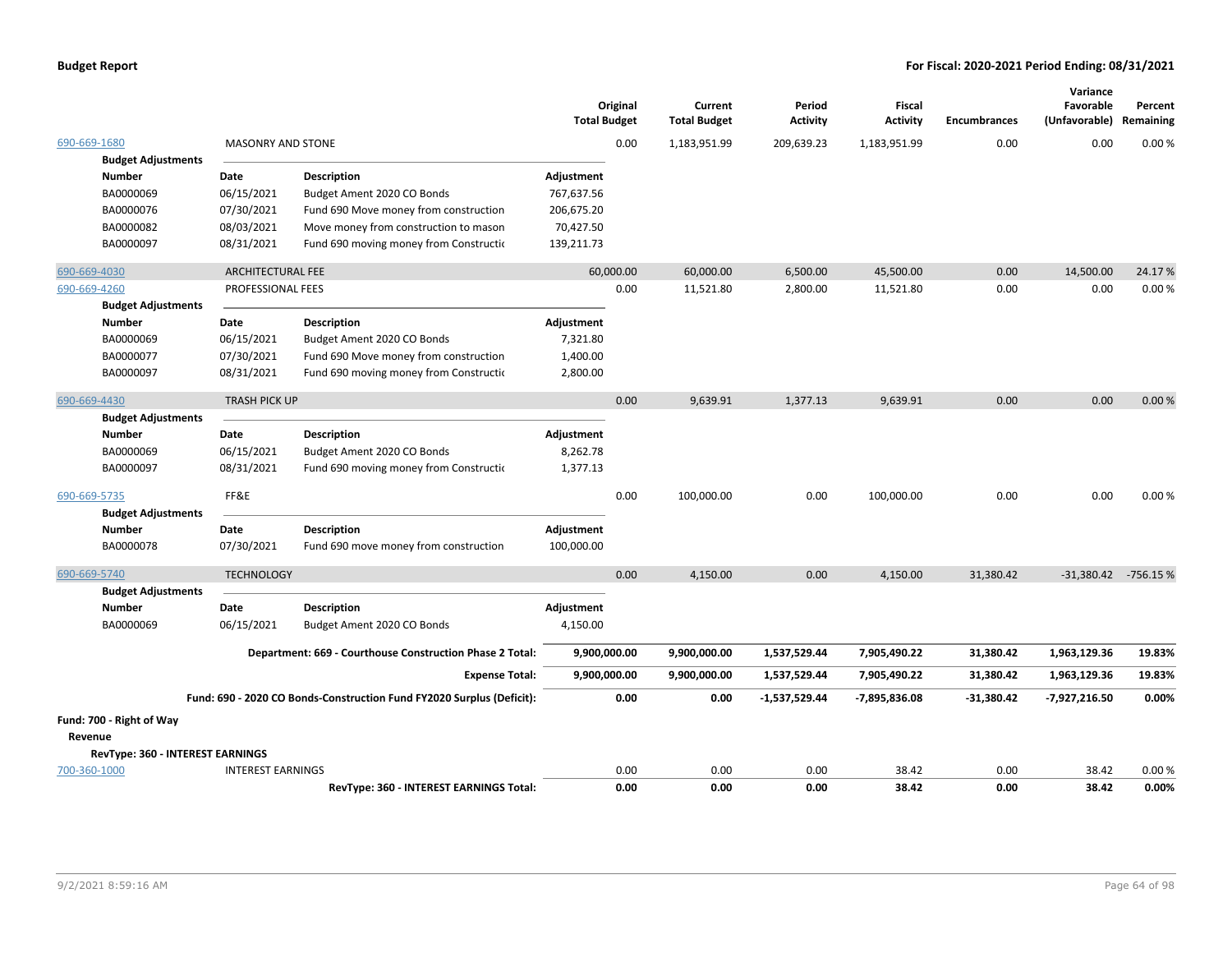|                                          |                                                             | Original<br><b>Total Budget</b> | Current<br><b>Total Budget</b> | Period<br><b>Activity</b> | Fiscal<br><b>Activity</b> | <b>Encumbrances</b> | Variance<br>Favorable<br>(Unfavorable) Remaining | Percent |
|------------------------------------------|-------------------------------------------------------------|---------------------------------|--------------------------------|---------------------------|---------------------------|---------------------|--------------------------------------------------|---------|
| RevType: 370 - MISCELLANEOUS             |                                                             |                                 |                                |                           |                           |                     |                                                  |         |
| 700-370-1421                             | <b>ROW PERMITS</b>                                          | 0.00                            | 0.00                           | 0.00                      | 90.00                     | 0.00                | 90.00                                            | 0.00%   |
|                                          | RevType: 370 - MISCELLANEOUS Total:                         | 0.00                            | 0.00                           | 0.00                      | 90.00                     | 0.00                | 90.00                                            | 0.00%   |
|                                          | <b>Revenue Total:</b>                                       | 0.00                            | 0.00                           | 0.00                      | 128.42                    | 0.00                | 128.42                                           | 0.00%   |
|                                          | Fund: 700 - Right of Way Total:                             | 0.00                            | 0.00                           | 0.00                      | 128.42                    | 0.00                | 128.42                                           | 0.00%   |
| Fund: 800 - Veterans Court Program       |                                                             |                                 |                                |                           |                           |                     |                                                  |         |
| Revenue                                  |                                                             |                                 |                                |                           |                           |                     |                                                  |         |
| RevType: 370 - MISCELLANEOUS             |                                                             |                                 |                                |                           |                           |                     |                                                  |         |
| 800-370-1800                             | <b>PROGRAM FEES</b>                                         | 0.00                            | 0.00                           | 25.00                     | 500.00                    | 0.00                | 500.00                                           | 0.00%   |
|                                          | RevType: 370 - MISCELLANEOUS Total:                         | 0.00                            | 0.00                           | 25.00                     | 500.00                    | 0.00                | 500.00                                           | 0.00%   |
|                                          | <b>Revenue Total:</b>                                       | 0.00                            | 0.00                           | 25.00                     | 500.00                    | 0.00                | 500.00                                           | 0.00%   |
|                                          | Fund: 800 - Veterans Court Program Total:                   | 0.00                            | 0.00                           | 25.00                     | 500.00                    | 0.00                | 500.00                                           | 0.00%   |
| Fund: 810 - County Lake Road Impact Fund |                                                             |                                 |                                |                           |                           |                     |                                                  |         |
| Revenue                                  |                                                             |                                 |                                |                           |                           |                     |                                                  |         |
| RevType: 318 - OTHER TAXES               |                                                             |                                 |                                |                           |                           |                     |                                                  |         |
| 810-318-1830                             | YEAR 3 PAYMENT                                              | 100,000.00                      | 100,000.00                     | 0.00                      | 100,000.00                | 0.00                | 0.00                                             | 0.00%   |
|                                          | RevType: 318 - OTHER TAXES Total:                           | 100,000.00                      | 100,000.00                     | 0.00                      | 100,000.00                | 0.00                | 0.00                                             | 0.00%   |
|                                          | <b>Revenue Total:</b>                                       | 100,000.00                      | 100,000.00                     | 0.00                      | 100,000.00                | 0.00                | 0.00                                             | 0.00%   |
| Expense                                  |                                                             |                                 |                                |                           |                           |                     |                                                  |         |
|                                          | Department: 522 - COUNTY LAKE ROAD IMPACT                   |                                 |                                |                           |                           |                     |                                                  |         |
| 810-522-4900                             | <b>MISCELLANEOUS</b>                                        | 100,000.00                      | 100,000.00                     | 0.00                      | 0.00                      | 0.00                | 100,000.00                                       | 100.00% |
|                                          | Department: 522 - COUNTY LAKE ROAD IMPACT Total:            | 100,000.00                      | 100,000.00                     | 0.00                      | 0.00                      | 0.00                | 100,000.00                                       | 100.00% |
|                                          | <b>Expense Total:</b>                                       | 100,000.00                      | 100,000.00                     | 0.00                      | 0.00                      | 0.00                | 100,000.00                                       | 100.00% |
|                                          | Fund: 810 - County Lake Road Impact Fund Surplus (Deficit): | 0.00                            | 0.00                           | 0.00                      | 100,000.00                | 0.00                | 100,000.00                                       | 0.00%   |
| Fund: 850 - Lake Fannin                  |                                                             |                                 |                                |                           |                           |                     |                                                  |         |
| Revenue                                  |                                                             |                                 |                                |                           |                           |                     |                                                  |         |
| RevType: 370 - MISCELLANEOUS             |                                                             |                                 |                                |                           |                           |                     |                                                  |         |
| 850-370-1402                             | <b>FRANCHISE TAX</b>                                        | 0.00                            | 0.00                           | 0.00                      | 153.00                    | 0.00                | 153.00                                           | 0.00%   |
| 850-370-1500                             | <b>DONATIONS</b>                                            | 0.00                            | 0.00                           | 0.00                      | 8,675.90                  | 0.00                | 8,675.90                                         | 0.00%   |
| 850-370-1830                             | <b>VOLUNTEER MEMBERSHIP FEES</b>                            | 0.00                            | 0.00                           | 0.00                      | 100.00                    | 0.00                | 100.00                                           | 0.00%   |
| 850-370-1840                             | LOCAL FUNDING                                               | 5,000.00                        | 5,000.00                       | 0.00                      | 5,000.00                  | 0.00                | 0.00                                             | 0.00%   |
| 850-370-1850                             | <b>RENTAL FEE</b>                                           | 0.00                            | 0.00                           | 725.00                    | 4,112.50                  | 0.00                | 4,112.50                                         | 0.00%   |
| 850-370-1860                             | <b>DEPOSIT FEE</b>                                          | 0.00                            | 0.00                           | 0.00                      | 750.00                    | 0.00                | 750.00                                           | 0.00%   |
|                                          | RevType: 370 - MISCELLANEOUS Total:                         | 5,000.00                        | 5,000.00                       | 725.00                    | 18,791.40                 | 0.00                | 13,791.40                                        | 275.83% |
|                                          | <b>Revenue Total:</b>                                       | 5,000.00                        | 5,000.00                       | 725.00                    | 18,791.40                 | 0.00                | 13,791.40                                        | 275.83% |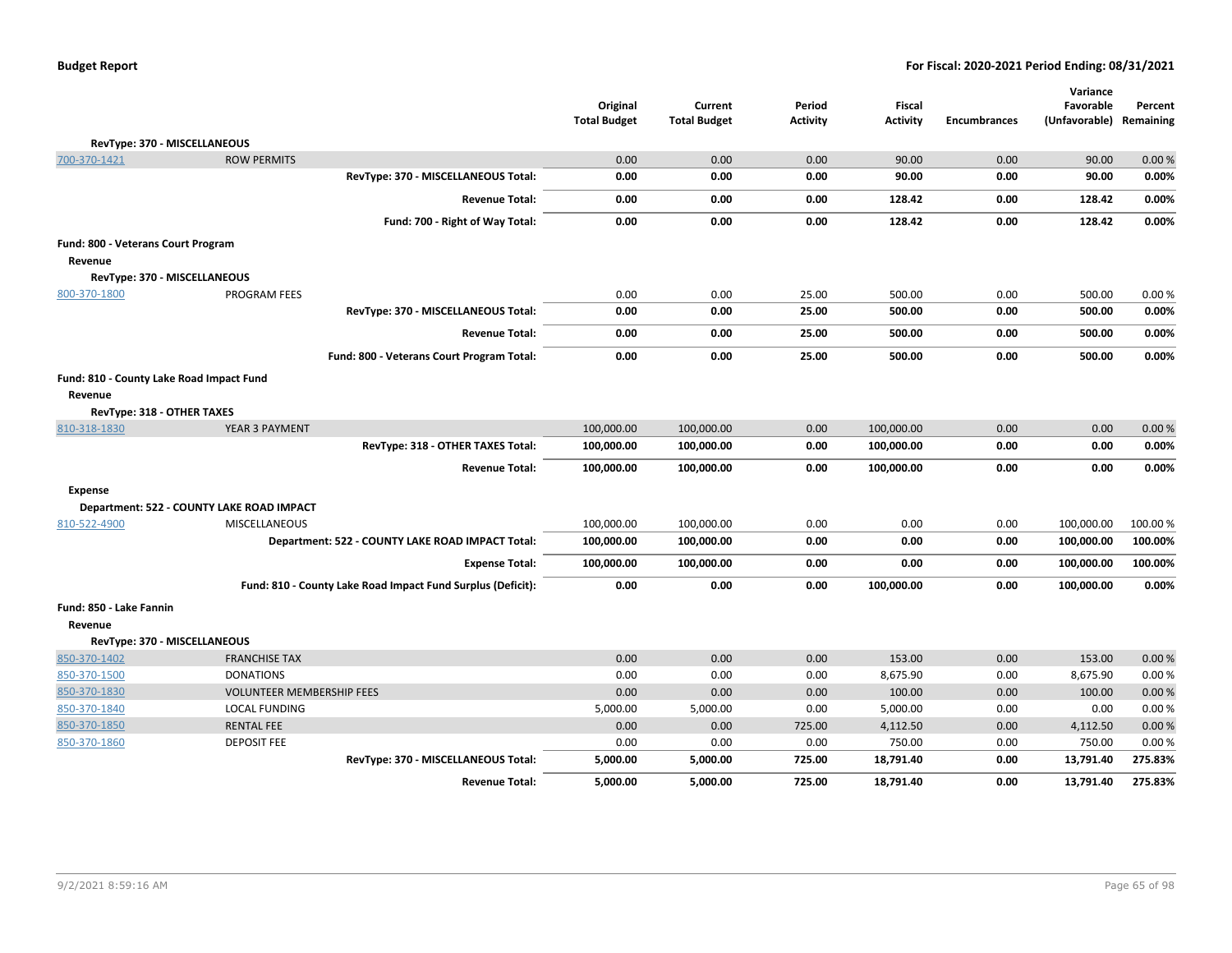|                                  |                           |                                            | Original<br><b>Total Budget</b> | Current<br><b>Total Budget</b> | Period<br>Activity | <b>Fiscal</b><br><b>Activity</b> | <b>Encumbrances</b> | Variance<br>Favorable<br>(Unfavorable) Remaining | Percent    |
|----------------------------------|---------------------------|--------------------------------------------|---------------------------------|--------------------------------|--------------------|----------------------------------|---------------------|--------------------------------------------------|------------|
| <b>Expense</b>                   |                           |                                            |                                 |                                |                    |                                  |                     |                                                  |            |
| Department: 520 - Lake Fannin    |                           |                                            |                                 |                                |                    |                                  |                     |                                                  |            |
| 850-520-1402                     | <b>FRANCHISE TAX</b>      |                                            | 0.00                            | 0.00                           | 153.00             | 153.00                           | 0.00                | $-153.00$                                        | 0.00%      |
| 850-520-1860                     | <b>DEPOSIT REFUND</b>     |                                            | 0.00                            | 0.00                           | 0.00               | 900.00                           | 0.00                | $-900.00$                                        | 0.00%      |
| 850-520-3430                     | <b>R&amp;M DAM</b>        |                                            | 1,096.00                        | 1,096.00                       | 0.00               | 0.00                             | 0.00                | 1,096.00                                         | 100.00%    |
| 850-520-4400                     | UTILITIES ELECTRICITY     |                                            | 500.00                          | 500.00                         | 70.26              | 364.04                           | 0.00                | 135.96                                           | 27.19%     |
| 850-520-4420                     | UTILITIES WATER           |                                            | 400.00                          | 400.00                         | 36.60              | 984.99                           | 0.00                | $-584.99$                                        | $-146.25%$ |
| 850-520-4430                     | <b>TRASH PICK UP</b>      |                                            | 900.00                          | 900.00                         | 70.00              | 770.00                           | 0.00                | 130.00                                           | 14.44 %    |
| 850-520-4500                     | <b>R&amp;M BUILDING</b>   |                                            | 0.00                            | 0.00                           | 0.00               | 344.49                           | 0.00                | $-344.49$                                        | 0.00%      |
| 850-520-4840                     |                           | <b>GENERAL LIABILITY INSURANCE</b>         | 2,104.00                        | 2,104.00                       | 0.00               | 2,160.00                         | 0.00                | $-56.00$                                         | $-2.66%$   |
|                                  |                           | Department: 520 - Lake Fannin Total:       | 5,000.00                        | 5,000.00                       | 329.86             | 5,676.52                         | 0.00                | $-676.52$                                        | $-13.53%$  |
|                                  |                           | <b>Expense Total:</b>                      | 5,000.00                        | 5,000.00                       | 329.86             | 5,676.52                         | 0.00                | $-676.52$                                        | $-13.53%$  |
|                                  |                           | Fund: 850 - Lake Fannin Surplus (Deficit): | 0.00                            | 0.00                           | 395.14             | 13,114.88                        | 0.00                | 13,114.88                                        | 0.00%      |
| Fund: 890 - T.J.J.D.             |                           |                                            |                                 |                                |                    |                                  |                     |                                                  |            |
| Revenue                          |                           |                                            |                                 |                                |                    |                                  |                     |                                                  |            |
| RevType: 330 - GRANTS            |                           |                                            |                                 |                                |                    |                                  |                     |                                                  |            |
| 890-330-9080                     |                           | STRUCTURAL FAMILY THERAPY GRANT OOG        | 0.00                            | 41,144.10                      | 0.00               | 41,144.10                        | 0.00                | 0.00                                             | 0.00%      |
| <b>Budget Adjustments</b>        |                           |                                            |                                 |                                |                    |                                  |                     |                                                  |            |
| Number                           | Date                      | <b>Description</b>                         | Adjustment                      |                                |                    |                                  |                     |                                                  |            |
| BA0000062                        | 03/19/2021                | OOG Grant 2806207                          | $-41,144.10$                    |                                |                    |                                  |                     |                                                  |            |
| 890-330-9081                     |                           | STRUCTURAL FAM THER HOSP AUTH              | 0.00                            | 50,000.00                      | 0.00               | 50,000.00                        | 0.00                | 0.00                                             | 0.00%      |
| <b>Budget Adjustments</b>        |                           |                                            |                                 |                                |                    |                                  |                     |                                                  |            |
| <b>Number</b>                    | Date                      | <b>Description</b>                         | Adjustment                      |                                |                    |                                  |                     |                                                  |            |
| BA0000061                        | 03/19/2021                | <b>Hospital Authority Grant</b>            | $-50,000.00$                    |                                |                    |                                  |                     |                                                  |            |
| 890-330-9150                     |                           | <b>BASIC PROBATION SUPERVISION</b>         | 136,718.00                      | 136,718.00                     | 0.00               | 113,932.00                       | 0.00                | $-22,786.00$                                     | 16.67%     |
| 890-330-9160                     | <b>COMMUNITY PROGRAMS</b> |                                            | 75,000.00                       | 75,000.00                      | 0.00               | 62,500.00                        | 0.00                | $-12,500.00$                                     | 16.67%     |
| 890-330-9170                     | PRE/POST ADJUDICATION     |                                            | 4,373.00                        | 4,373.00                       | 0.00               | 3,644.00                         | 0.00                | $-729.00$                                        | 16.67%     |
| 890-330-9180                     |                           | <b>COMMITMENT DIVERSION</b>                | 10,000.00                       | 10,000.00                      | 0.00               | 8,333.00                         | 0.00                | $-1,667.00$                                      | 16.67%     |
| 890-330-9190                     |                           | <b>MENTAL HEALTH SERVICES</b>              | 10,737.00                       | 10,737.00                      | 0.00               | 8,947.00                         | 0.00                | $-1,790.00$                                      | 16.67%     |
| 890-330-9200                     |                           | REGIONAL DIVERSIONS ALTERNATIVES           | 3,000.00                        | 3,000.00                       | 0.00               | 0.00                             | 0.00                | $-3,000.00$                                      | 100.00%    |
|                                  |                           | RevType: 330 - GRANTS Total:               | 239,828.00                      | 330,972.10                     | 0.00               | 288,500.10                       | 0.00                | -42,472.00                                       | 12.83%     |
| RevType: 360 - INTEREST EARNINGS |                           |                                            |                                 |                                |                    |                                  |                     |                                                  |            |
| 890-360-1890                     | <b>INTEREST EARNINGS</b>  |                                            | 0.00                            | 0.00                           | 0.00               | 10.43                            | 0.00                | 10.43                                            | 0.00%      |
|                                  |                           | RevType: 360 - INTEREST EARNINGS Total:    | 0.00                            | 0.00                           | 0.00               | 10.43                            | 0.00                | 10.43                                            | 0.00%      |
| RevType: 370 - MISCELLANEOUS     |                           |                                            |                                 |                                |                    |                                  |                     |                                                  |            |
| 890-370-9950                     | <b>LOCAL FUNDING</b>      |                                            | 170,000.00                      | 170,000.00                     | 0.00               | 170,000.00                       | 0.00                | 0.00                                             | 0.00%      |
|                                  |                           | RevType: 370 - MISCELLANEOUS Total:        | 170,000.00                      | 170,000.00                     | 0.00               | 170,000.00                       | 0.00                | 0.00                                             | 0.00%      |
|                                  |                           | <b>Revenue Total:</b>                      | 409,828.00                      | 500,972.10                     | 0.00               | 458.510.53                       | 0.00                | $-42.461.57$                                     | 8.48%      |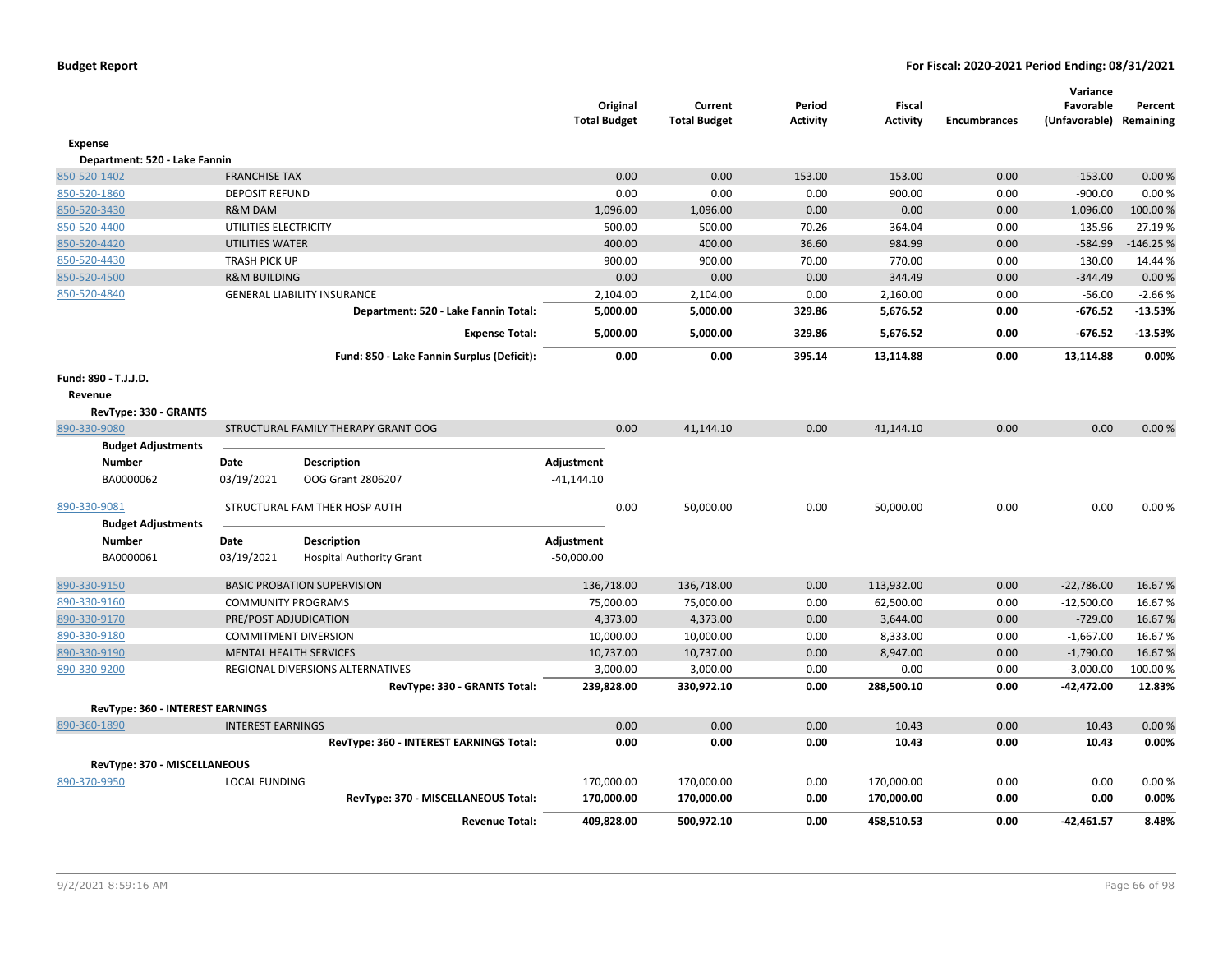|                                                            |                          |                                                                   | <b>Total Budget</b> | Original | Current<br><b>Total Budget</b> | Period<br><b>Activity</b> | <b>Fiscal</b><br><b>Activity</b> | <b>Encumbrances</b> | Variance<br>Favorable<br>(Unfavorable) Remaining | Percent |
|------------------------------------------------------------|--------------------------|-------------------------------------------------------------------|---------------------|----------|--------------------------------|---------------------------|----------------------------------|---------------------|--------------------------------------------------|---------|
| Expense                                                    |                          |                                                                   |                     |          |                                |                           |                                  |                     |                                                  |         |
| Department: 581 - Structural Family Therapy                |                          |                                                                   |                     |          |                                |                           |                                  |                     |                                                  |         |
| 890-581-4160                                               |                          | STRUCTURAL FAMILY THERAPY                                         |                     | 0.00     | 41,144.10                      | 0.00                      | 41,144.10                        | 0.00                | 0.00                                             | 0.00%   |
| <b>Budget Adjustments</b>                                  |                          |                                                                   |                     |          |                                |                           |                                  |                     |                                                  |         |
| <b>Number</b>                                              | Date                     | <b>Description</b>                                                | Adjustment          |          |                                |                           |                                  |                     |                                                  |         |
| BA0000062                                                  | 03/19/2021               | OOG Grant 2806207                                                 | 41,144.10           |          |                                |                           |                                  |                     |                                                  |         |
|                                                            |                          | Department: 581 - Structural Family Therapy Total:                |                     | 0.00     | 41,144.10                      | 0.00                      | 41,144.10                        | 0.00                | 0.00                                             | 0.00%   |
| Department: 582 - Structural Family Therapy Hosp Authority |                          |                                                                   |                     |          |                                |                           |                                  |                     |                                                  |         |
| 890-582-4160                                               |                          | STRUCTURAL FAM THER HOSP AUTH                                     |                     | 0.00     | 50,000.00                      | 0.00                      | 33,334.00                        | 0.00                | 16,666.00                                        | 33.33 % |
| <b>Budget Adjustments</b>                                  |                          |                                                                   |                     |          |                                |                           |                                  |                     |                                                  |         |
| <b>Number</b>                                              | Date                     | <b>Description</b>                                                | Adjustment          |          |                                |                           |                                  |                     |                                                  |         |
| BA0000061                                                  | 03/19/2021               | <b>Hospital Authority Grant</b>                                   | 50,000.00           |          |                                |                           |                                  |                     |                                                  |         |
|                                                            |                          | Department: 582 - Structural Family Therapy Hosp Authority Total: |                     | 0.00     | 50,000.00                      | 0.00                      | 33,334.00                        | 0.00                | 16,666.00                                        | 33.33%  |
| <b>Department: 589 - Regional Diversions Alternatives</b>  |                          |                                                                   |                     |          |                                |                           |                                  |                     |                                                  |         |
| 890-589-4530                                               | <b>COMPUTER SOFTWARE</b> |                                                                   |                     | 3,000.00 | 3,000.00                       | 0.00                      | 3,000.00                         | 0.00                | 0.00                                             | 0.00%   |
|                                                            |                          | Department: 589 - Regional Diversions Alternatives Total:         |                     | 3,000.00 | 3,000.00                       | 0.00                      | 3,000.00                         | 0.00                | 0.00                                             | 0.00%   |
| <b>Department: 592 - Pre/Post Adjudication Facilities</b>  |                          |                                                                   |                     |          |                                |                           |                                  |                     |                                                  |         |
| 890-592-1020                                               |                          | SALARY APPOINTED OFFICIAL                                         |                     | 1,357.23 | 1,357.23                       | 8.26                      | 1,198.45                         | 0.00                | 158.78                                           | 11.70%  |
| 890-592-1030                                               |                          | SALARY COMM.CORR.OFFICERS                                         |                     | 1,698.08 | 1,698.08                       | 10.33                     | 1,499.36                         | 0.00                | 198.72                                           | 11.70%  |
| 890-592-2010                                               | SOCIAL SECURITY TAX      |                                                                   |                     | 189.43   | 189.43                         | 1.14                      | 165.07                           | 0.00                | 24.36                                            | 12.86%  |
| 890-592-2020                                               |                          | <b>GROUP HEALTH INSURANCE</b>                                     |                     | 693.84   | 693.84                         | 4.56                      | 615.36                           | 0.00                | 78.48                                            | 11.31%  |
| 890-592-2030                                               | RETIREMENT               |                                                                   |                     | 361.75   | 361.75                         | 2.21                      | 318.93                           | 0.00                | 42.82                                            | 11.84 % |
| 890-592-2040                                               |                          | <b>WORKERS COMPENSATION</b>                                       |                     | 28.37    | 28.37                          | 0.00                      | 24.76                            | 0.00                | 3.61                                             | 12.72%  |
| 890-592-2050                                               | <b>MEDICARE TAX</b>      |                                                                   |                     | 44.30    | 44.30                          | 0.26                      | 38.44                            | 0.00                | 5.86                                             | 13.23 % |
|                                                            |                          | Department: 592 - Pre/Post Adjudication Facilities Total:         |                     | 4,373.00 | 4,373.00                       | 26.76                     | 3,860.37                         | 0.00                | 512.63                                           | 11.72%  |
| Department: 593 - Commitment Diversion                     |                          |                                                                   |                     |          |                                |                           |                                  |                     |                                                  |         |
| 890-593-1020                                               |                          | SALARY APPOINTED OFFICIAL                                         |                     | 3,103.65 | 3,103.65                       | 265.60                    | 2,870.81                         | 0.00                | 232.84                                           | 7.50%   |
| 890-593-1030                                               |                          | SALARY COMM.CORR.OFFICERS                                         |                     | 3,883.10 | 3,883.10                       | 332.30                    | 3,591.77                         | 0.00                | 291.33                                           | 7.50%   |
| 890-593-2010                                               | SOCIAL SECURITY TAX      |                                                                   |                     | 433.18   | 433.18                         | 36.75                     | 396.05                           | 0.00                | 37.13                                            | 8.57%   |
| 890-593-2020                                               |                          | <b>GROUP HEALTH INSURANCE</b>                                     |                     | 1,586.64 | 1,586.64                       | 147.06                    | 1,455.32                         | 0.00                | 131.32                                           | 8.28%   |
| 890-593-2030                                               | <b>RETIREMENT</b>        |                                                                   |                     | 827.23   | 827.23                         | 70.92                     | 765.30                           | 0.00                | 61.93                                            | 7.49 %  |
| 890-593-2040                                               |                          | <b>WORKERS COMPENSATION</b>                                       |                     | 64.90    | 64.90                          | 0.00                      | 56.60                            | 0.00                | 8.30                                             | 12.79%  |
| 890-593-2050                                               | <b>MEDICARE TAX</b>      |                                                                   |                     | 101.30   | 101.30                         | 8.58                      | 92.66                            | 0.00                | 8.64                                             | 8.53 %  |
|                                                            |                          | Department: 593 - Commitment Diversion Total:                     | 10,000.00           |          | 10,000.00                      | 861.21                    | 9,228.51                         | 0.00                | 771.49                                           | 7.71%   |
| Department: 594 - Mental Health Services                   |                          |                                                                   |                     |          |                                |                           |                                  |                     |                                                  |         |
| 890-594-1020                                               |                          | SALARY APPOINTED OFFICIAL                                         |                     | 406.27   | 406.27                         | 0.00                      | 385.79                           | 0.00                | 20.48                                            | 5.04 %  |
| 890-594-1030                                               |                          | SALARY COMM.CORR.OFFICERS                                         |                     | 508.29   | 508.29                         | 0.00                      | 482.61                           | 0.00                | 25.68                                            | 5.05 %  |
| 890-594-2010                                               | SOCIAL SECURITY TAX      |                                                                   |                     | 56.70    | 56.70                          | 0.00                      | 53.12                            | 0.00                | 3.58                                             | 6.31%   |
| 890-594-2020                                               |                          | <b>GROUP HEALTH INSURANCE</b>                                     |                     | 207.69   | 207.69                         | 0.00                      | 198.15                           | 0.00                | 9.54                                             | 4.59%   |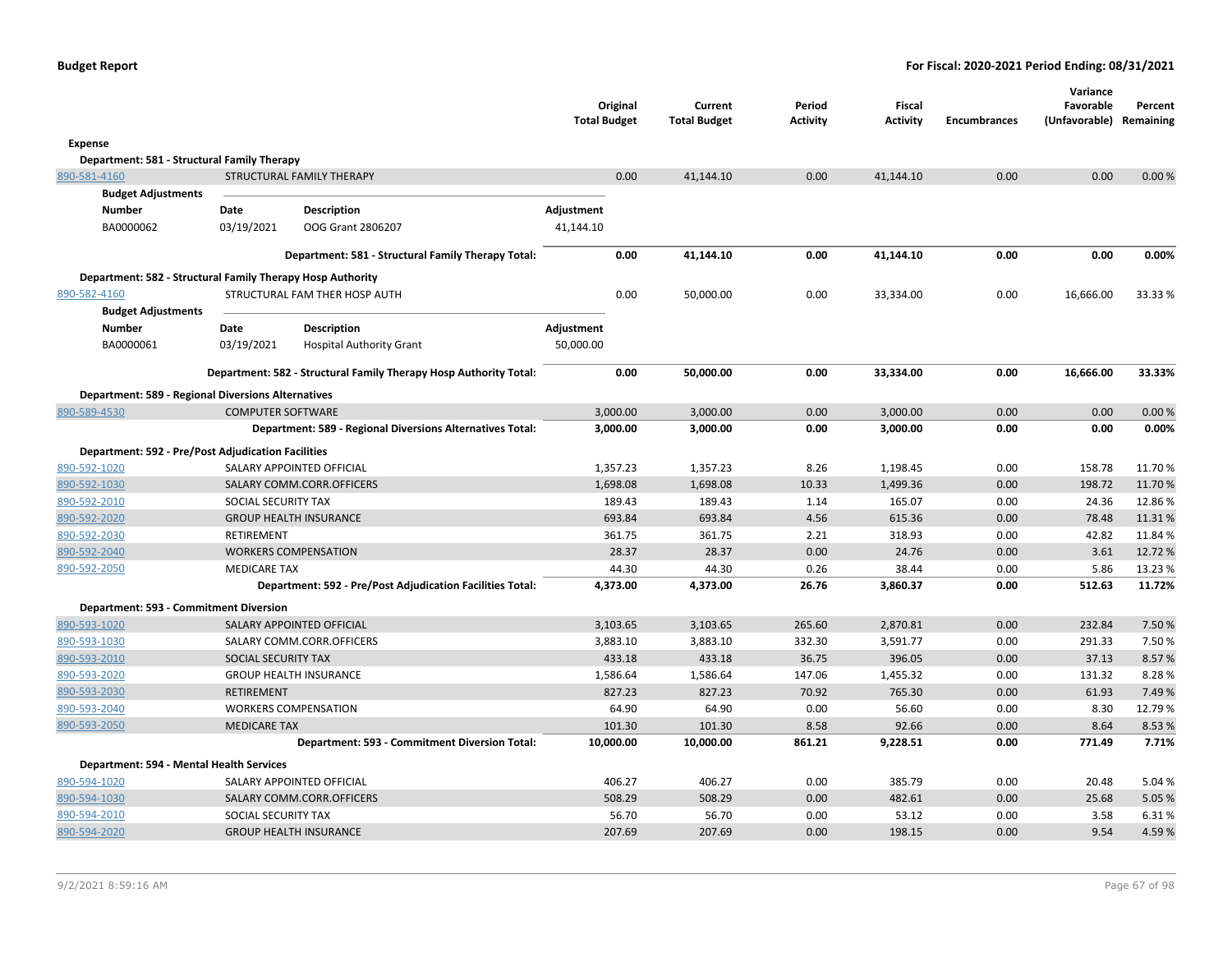|                                 |                                                      | Original<br><b>Total Budget</b> | Current<br><b>Total Budget</b> | Period<br><b>Activity</b> | Fiscal<br><b>Activity</b> | <b>Encumbrances</b> | Variance<br>Favorable<br>(Unfavorable) Remaining | Percent  |
|---------------------------------|------------------------------------------------------|---------------------------------|--------------------------------|---------------------------|---------------------------|---------------------|--------------------------------------------------|----------|
| 890-594-2030                    | RETIREMENT                                           | 108.28                          | 108.28                         | 0.00                      | 102.70                    | 0.00                | 5.58                                             | 5.15 %   |
| 890-594-2040                    | <b>WORKERS COMPENSATION</b>                          | 8.51                            | 8.51                           | 0.00                      | 7.42                      | 0.00                | 1.09                                             | 12.81%   |
| 890-594-2050                    | <b>MEDICARE TAX</b>                                  | 13.26                           | 13.26                          | 0.00                      | 12.39                     | 0.00                | 0.87                                             | 6.56%    |
| 890-594-4130                    | PSYCHOLOGICAL                                        | 4,928.00                        | 4,928.00                       | 500.00                    | 3,275.00                  | 0.00                | 1,653.00                                         | 33.54 %  |
| 890-594-4140                    | COUNSELING                                           | 4,500.00                        | 4,500.00                       | 0.00                      | 2,013.00                  | 0.00                | 2,487.00                                         | 55.27 %  |
|                                 | Department: 594 - Mental Health Services Total:      | 10,737.00                       | 10,737.00                      | 500.00                    | 6,530.18                  | 0.00                | 4,206.82                                         | 39.18%   |
|                                 | Department: 994 - Local Funds Carried Forward        |                                 |                                |                           |                           |                     |                                                  |          |
| 890-994-4150                    | RESIDENTIAL PLACEMENT                                | 0.00                            | 0.00                           | 0.00                      | 8,855.90                  | 0.00                | $-8,855.90$                                      | 0.00%    |
| 890-994-4880                    | LAW ENFORCEMENT INSURANCE                            | 0.00                            | 0.00                           | 0.00                      | 694.44                    | 0.00                | $-694.44$                                        | 0.00%    |
|                                 | Department: 994 - Local Funds Carried Forward Total: | 0.00                            | 0.00                           | 0.00                      | 9,550.34                  | 0.00                | $-9,550.34$                                      | 0.00%    |
| Department: 995 - Local Funding |                                                      |                                 |                                |                           |                           |                     |                                                  |          |
| 890-995-1020                    | SALARY APPOINTED OFFICIAL                            | 4,903.77                        | 4,903.77                       | 363.67                    | 4,518.30                  | 0.00                | 385.47                                           | 7.86%    |
| 890-995-1030                    | SALARY COMM.CORR.OFFICERS                            | 6,135.31                        | 6,135.31                       | 455.00                    | 5,653.07                  | 0.00                | 482.24                                           | 7.86%    |
| 890-995-2010                    | <b>SOCIAL SECURITY TAX</b>                           | 684.42                          | 684.42                         | 50.33                     | 623.35                    | 0.00                | 61.07                                            | 8.92 %   |
| 890-995-2020                    | <b>GROUP HEALTH INSURANCE</b>                        | 2,506.91                        | 2,506.91                       | 201.40                    | 2,294.79                  | 0.00                | 212.12                                           | 8.46%    |
| 890-995-2030                    | <b>RETIREMENT</b>                                    | 1,307.03                        | 1,307.03                       | 97.10                     | 1,204.22                  | 0.00                | 102.81                                           | 7.87%    |
| 890-995-2040                    | <b>WORKERS COMPENSATION</b>                          | 102.50                          | 102.50                         | 0.00                      | 89.44                     | 0.00                | 13.06                                            | 12.74 %  |
| 890-995-2050                    | <b>MEDICARE TAX</b>                                  | 160.06                          | 160.06                         | 11.77                     | 145.83                    | 0.00                | 14.23                                            | 8.89%    |
| 890-995-4010                    | <b>AUDIT EXPENSE</b>                                 | 7,000.00                        | 7,000.00                       | 0.00                      | 6,300.00                  | 0.00                | 700.00                                           | 10.00 %  |
| 890-995-4040                    | DETENTION OPERATING COST FY20                        | 0.00                            | 0.00                           | 0.00                      | 13,995.07                 | 0.00                | $-13,995.07$                                     | 0.00%    |
| 890-995-4041                    | DETENTION OPERATING COST FY21                        | 137,200.00                      | 137,200.00                     | 11,809.98                 | 111,807.27                | 0.00                | 25,392.73                                        | 18.51%   |
| 890-995-4150                    | RESIDENTIAL PLACEMENT                                | 10,000.00                       | 10,000.00                      | 3,554.02                  | 3,554.02                  | 0.00                | 6,445.98                                         | 64.46%   |
| 890-995-4530                    | <b>COMPUTER SOFTWARE</b>                             | 0.00                            | 0.00                           | 0.00                      | 90.00                     | 0.00                | $-90.00$                                         | 0.00%    |
|                                 | Department: 995 - Local Funding Total:               | 170,000.00                      | 170,000.00                     | 16,543.27                 | 150,275.36                | 0.00                | 19,724.64                                        | 11.60%   |
|                                 | Department: 996 - Basic Probation Supervision        |                                 |                                |                           |                           |                     |                                                  |          |
| 890-996-1020                    | SALARY APPOINTED OFFICIAL                            | 38,583.96                       | 38,583.96                      | 3,303.36                  | 35,802.52                 | 0.00                | 2,781.44                                         | 7.21 %   |
| 890-996-1030                    | SALARY COMM.CORR.OFFICERS                            | 48,273.92                       | 48,273.92                      | 4,132.94                  | 44,793.97                 | 0.00                | 3,479.95                                         | 7.21 %   |
| 890-996-2010                    | SOCIAL SECURITY TAX                                  | 5,385.19                        | 5,385.19                       | 457.26                    | 4,941.27                  | 0.00                | 443.92                                           | 8.24 %   |
| 890-996-2020                    | <b>GROUP HEALTH INSURANCE</b>                        | 19,724.90                       | 19,724.90                      | 1,829.51                  | 18,151.48                 | 0.00                | 1,573.42                                         | 7.98%    |
| 890-996-2030                    | <b>RETIREMENT</b>                                    | 10,283.97                       | 10,283.97                      | 881.95                    | 9,543.71                  | 0.00                | 740.26                                           | 7.20 %   |
| 890-996-2040                    | <b>WORKERS COMPENSATION</b>                          | 806.62                          | 806.62                         | 0.00                      | 703.60                    | 0.00                | 103.02                                           | 12.77%   |
| 890-996-2050                    | <b>MEDICARE TAX</b>                                  | 1,259.44                        | 1,259.44                       | 106.95                    | 1,155.93                  | 0.00                | 103.51                                           | 8.22 %   |
| 890-996-3100                    | <b>OFFICE SUPPLIES</b>                               | 2,000.00                        | 2,000.00                       | 1,388.33                  | 1,742.81                  | 0.00                | 257.19                                           | 12.86%   |
| 890-996-3110                    | POSTAGE                                              | 200.00                          | 200.00                         | 32.89                     | 32.89                     | 0.00                | 167.11                                           | 83.56%   |
| 890-996-4210                    | <b>INTERNET</b>                                      | 1,000.00                        | 1,000.00                       | 93.94                     | 1,093.53                  | 0.00                | $-93.53$                                         | $-9.35%$ |
| 890-996-4230                    | <b>CELL PHONE ALLOWANCE</b>                          | 400.00                          | 400.00                         | 34.68                     | 369.03                    | 0.00                | 30.97                                            | 7.74 %   |
| 890-996-4270                    | OUT OF COUNTY TRAVEL/TRAINING                        | 8,200.00                        | 8,200.00                       | 1,083.88                  | 2,894.00                  | 0.00                | 5,306.00                                         | 64.71%   |
| 890-996-4350                    | <b>PRINTING</b>                                      | 600.00                          | 600.00                         | 293.68                    | 293.68                    | 0.00                | 306.32                                           | 51.05 %  |
|                                 | Department: 996 - Basic Probation Supervision Total: | 136,718.00                      | 136,718.00                     | 13,639.37                 | 121,518.42                | 0.00                | 15,199.58                                        | 11.12%   |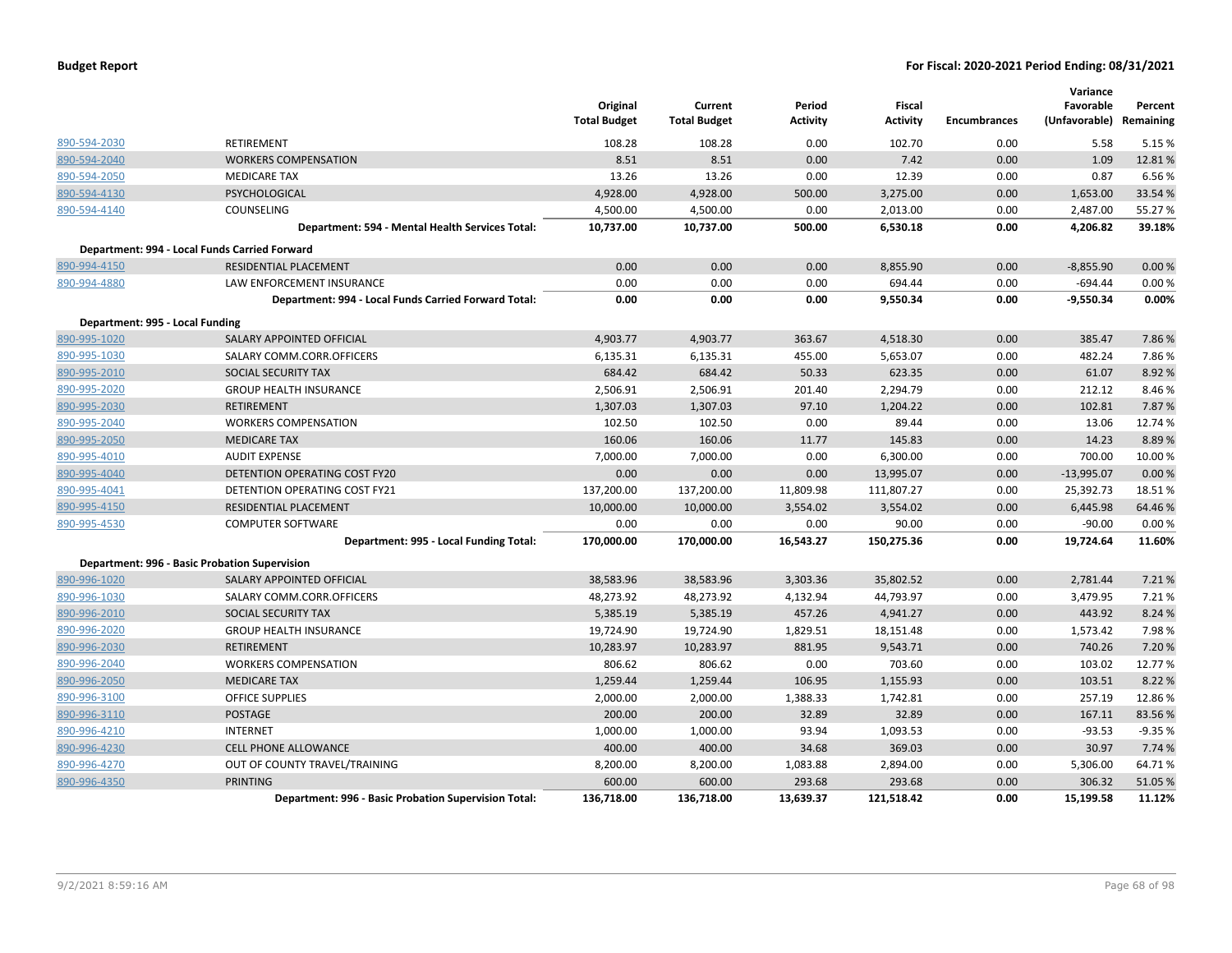|                                                   |                                                               | Original<br><b>Total Budget</b> | Current<br><b>Total Budget</b> | Period<br><b>Activity</b> | <b>Fiscal</b><br><b>Activity</b> | <b>Encumbrances</b> | Variance<br>Favorable<br>(Unfavorable) | Percent<br>Remaining |
|---------------------------------------------------|---------------------------------------------------------------|---------------------------------|--------------------------------|---------------------------|----------------------------------|---------------------|----------------------------------------|----------------------|
|                                                   | <b>Department: 997 - Community Programs</b>                   |                                 |                                |                           |                                  |                     |                                        |                      |
| 890-997-1020                                      | SALARY APPOINTED OFFICIAL                                     | 23,277.38                       | 23,277.38                      | 1,569.29                  | 21,346.26                        | 0.00                | 1,931.12                               | 8.30%                |
| 890-997-1030                                      | SALARY COMM.CORR.OFFICERS                                     | 29,123.25                       | 29,123.25                      | 1,963.42                  | 26,707.19                        | 0.00                | 2,416.06                               | 8.30%                |
| 890-997-2010                                      | SOCIAL SECURITY TAX                                           | 3,248.84                        | 3,248.84                       | 217.22                    | 2,944.24                         | 0.00                | 304.60                                 | 9.38%                |
| 890-997-2020                                      | <b>GROUP HEALTH INSURANCE</b>                                 | 11,899.87                       | 11,899.87                      | 869.13                    | 10,853.16                        | 0.00                | 1,046.71                               | 8.80%                |
| 890-997-2030                                      | RETIREMENT                                                    | 6,204.23                        | 6,204.23                       | 418.96                    | 5,688.43                         | 0.00                | 515.80                                 | 8.31%                |
| 890-997-2040                                      | <b>WORKERS COMPENSATION</b>                                   | 486.62                          | 486.62                         | 0.00                      | 424.54                           | 0.00                | 62.08                                  | 12.76%               |
| 890-997-2050                                      | <b>MEDICARE TAX</b>                                           | 759.81                          | 759.81                         | 50.82                     | 688.49                           | 0.00                | 71.32                                  | 9.39%                |
|                                                   | Department: 997 - Community Programs Total:                   | 75,000.00                       | 75,000.00                      | 5,088.84                  | 68,652.31                        | 0.00                | 6,347.69                               | 8.46%                |
|                                                   | <b>Expense Total:</b>                                         | 409,828.00                      | 500,972.10                     | 36,659.45                 | 447,093.59                       | 0.00                | 53,878.51                              | 10.75%               |
|                                                   | Fund: 890 - T.J.J.D. Surplus (Deficit):                       | 0.00                            | 0.00                           | $-36,659.45$              | 11,416.94                        | 0.00                | 11,416.94                              | 0.00%                |
| <b>Fund: 891 - Juvenile Probation-Restitution</b> |                                                               |                                 |                                |                           |                                  |                     |                                        |                      |
| Revenue                                           |                                                               |                                 |                                |                           |                                  |                     |                                        |                      |
| RevType: 340 - FEES OF OFFICE                     |                                                               |                                 |                                |                           |                                  |                     |                                        |                      |
| 891-340-5750                                      | <b>JUVENILE PROBATION FEES</b>                                | 0.00                            | 0.00                           | 135.00                    | 720.00                           | 0.00                | 720.00                                 | 0.00%                |
| 891-340-5760                                      | JUVENILE PROBATION RESTITUTION                                | 0.00                            | 0.00                           | 0.00                      | 563.44                           | 0.00                | 563.44                                 | 0.00%                |
| 891-340-5770                                      | JUVENILE PROBATION COURT COSTS                                | 0.00                            | 0.00                           | 0.00                      | 100.00                           | 0.00                | 100.00                                 | 0.00%                |
| 891-340-5790                                      | REIMBURSEMENT OF EXPENSES                                     | 0.00                            | 0.00                           | 97.00                     | 663.76                           | 0.00                | 663.76                                 | 0.00%                |
|                                                   | RevType: 340 - FEES OF OFFICE Total:                          | 0.00                            | 0.00                           | 232.00                    | 2,047.20                         | 0.00                | 2,047.20                               | 0.00%                |
|                                                   | <b>Revenue Total:</b>                                         | 0.00                            | 0.00                           | 232.00                    | 2,047.20                         | 0.00                | 2,047.20                               | 0.00%                |
| <b>Expense</b>                                    |                                                               |                                 |                                |                           |                                  |                     |                                        |                      |
|                                                   | <b>Department: 891 - Probation Fee Expenses</b>               |                                 |                                |                           |                                  |                     |                                        |                      |
| 891-891-3100                                      | OFFICE SUPPLIES/MISC.                                         | 0.00                            | 0.00                           | 97.34                     | 2,118.21                         | 0.00                | $-2,118.21$                            | 0.00%                |
| 891-891-3190                                      | <b>RESTITUTION</b>                                            | 0.00                            | 0.00                           | 0.00                      | 586.10                           | 0.00                | $-586.10$                              | 0.00%                |
| 891-891-3200                                      | <b>COURT COSTS</b>                                            | 0.00                            | 0.00                           | 0.00                      | 120.00                           | 0.00                | $-120.00$                              | 0.00%                |
|                                                   | Department: 891 - Probation Fee Expenses Total:               | 0.00                            | 0.00                           | 97.34                     | 2,824.31                         | 0.00                | $-2,824.31$                            | 0.00%                |
|                                                   | <b>Expense Total:</b>                                         | 0.00                            | 0.00                           | 97.34                     | 2,824.31                         | 0.00                | $-2,824.31$                            | 0.00%                |
|                                                   | Fund: 891 - Juvenile Probation-Restitution Surplus (Deficit): | 0.00                            | 0.00                           | 134.66                    | $-777.11$                        | 0.00                | $-777.11$                              | 0.00%                |
| Fund: 920 - Statzer                               |                                                               |                                 |                                |                           |                                  |                     |                                        |                      |
| Revenue                                           |                                                               |                                 |                                |                           |                                  |                     |                                        |                      |
|                                                   | RevType: 360 - INTEREST EARNINGS                              |                                 |                                |                           |                                  |                     |                                        |                      |
| 920-360-1000                                      | <b>INTEREST EARNINGS</b>                                      | 0.00                            | 0.00                           | 0.00                      | 18.76                            | 0.00                | 18.76                                  | 0.00%                |
|                                                   | RevType: 360 - INTEREST EARNINGS Total:                       | 0.00                            | 0.00                           | 0.00                      | 18.76                            | 0.00                | 18.76                                  | 0.00%                |
| RevType: 370 - MISCELLANEOUS                      |                                                               |                                 |                                |                           |                                  |                     |                                        |                      |
| 920-370-1000                                      | <b>RENT</b>                                                   | 757.85                          | 757.85                         | 0.00                      | 757.85                           | 0.00                | 0.00                                   | 0.00%                |
|                                                   | RevType: 370 - MISCELLANEOUS Total:                           | 757.85                          | 757.85                         | 0.00                      | 757.85                           | 0.00                | 0.00                                   | 0.00%                |
|                                                   | <b>Revenue Total:</b>                                         | 757.85                          | 757.85                         | 0.00                      | 776.61                           | 0.00                | 18.76                                  | 2.48%                |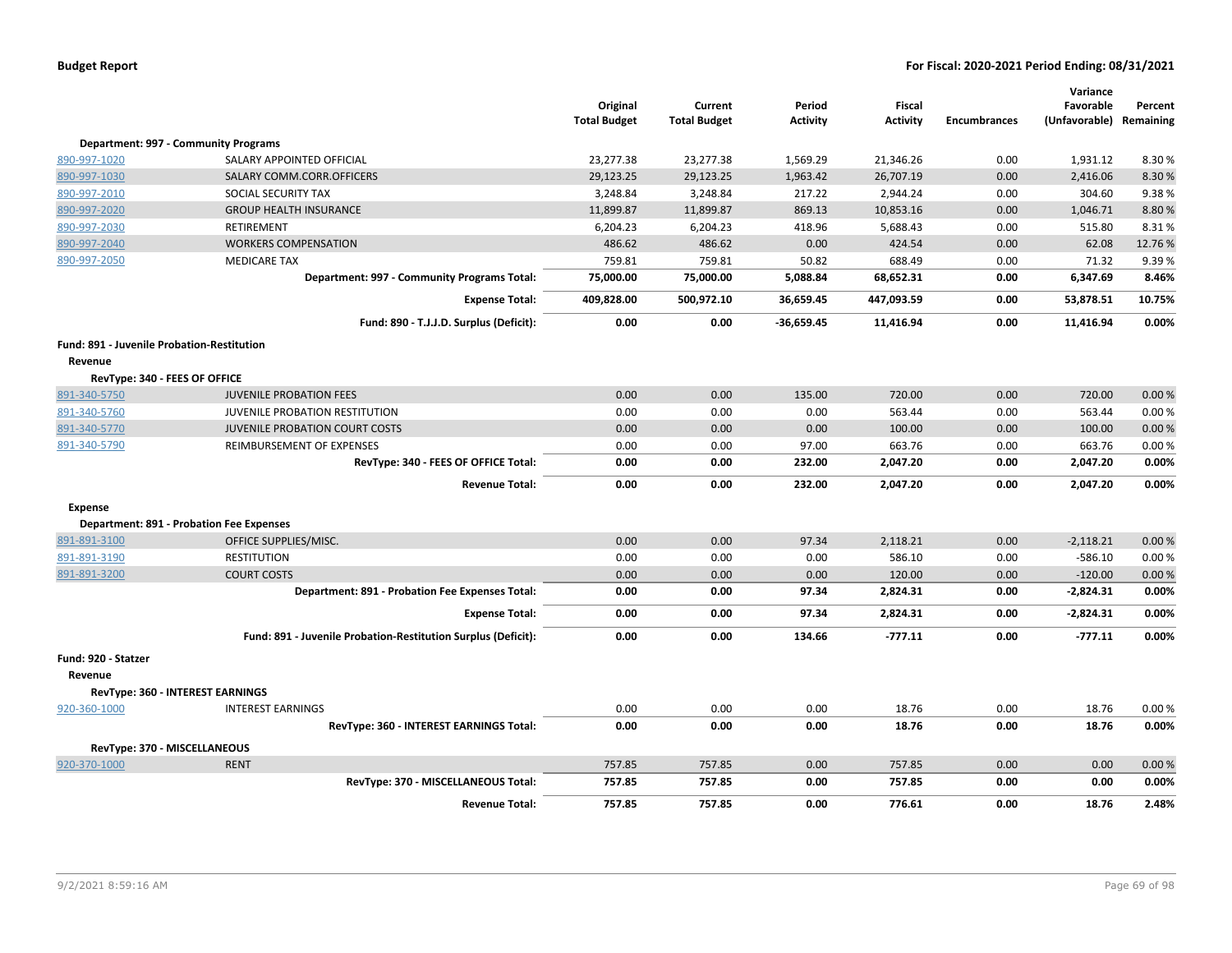|                                                      |                                    |                                                          | <b>Total Budget</b> | Original | Current<br><b>Total Budget</b> | Period<br><b>Activity</b> | Fiscal<br><b>Activity</b> | <b>Encumbrances</b> | Variance<br>Favorable<br>(Unfavorable) Remaining | Percent  |
|------------------------------------------------------|------------------------------------|----------------------------------------------------------|---------------------|----------|--------------------------------|---------------------------|---------------------------|---------------------|--------------------------------------------------|----------|
|                                                      |                                    |                                                          |                     |          |                                |                           |                           |                     |                                                  |          |
| <b>Expense</b><br>Department: 521 - Statzer Expenses |                                    |                                                          |                     |          |                                |                           |                           |                     |                                                  |          |
| 920-521-4300                                         | <b>BIDS, NOTICES &amp; PERMITS</b> |                                                          |                     | 110.00   | 110.00                         | 0.00                      | 0.00                      | 0.00                | 110.00                                           | 100.00 % |
| 920-521-4900                                         |                                    | LITERACY COUNCIL DONATIONS                               |                     | 647.85   | 647.85                         | 0.00                      | 0.00                      | 0.00                | 647.85                                           | 100.00%  |
|                                                      |                                    | Department: 521 - Statzer Expenses Total:                |                     | 757.85   | 757.85                         | 0.00                      | 0.00                      | 0.00                | 757.85                                           | 100.00%  |
|                                                      |                                    | <b>Expense Total:</b>                                    |                     | 757.85   | 757.85                         | 0.00                      | 0.00                      | 0.00                | 757.85                                           | 100.00%  |
|                                                      |                                    | Fund: 920 - Statzer Surplus (Deficit):                   |                     | 0.00     | 0.00                           | 0.00                      | 776.61                    | 0.00                | 776.61                                           | 0.00%    |
| Fund: 930 - Texas Community Dev.Prog.                |                                    |                                                          |                     |          |                                |                           |                           |                     |                                                  |          |
| Revenue                                              |                                    |                                                          |                     |          |                                |                           |                           |                     |                                                  |          |
| RevType: 330 - GRANTS                                |                                    |                                                          |                     |          |                                |                           |                           |                     |                                                  |          |
| 930-330-9090                                         |                                    | GRANT #7219149 HICKORY CREEK                             |                     | 0.00     | 212,816.59                     | 0.00                      | 212,816.59                | 0.00                | 0.00                                             | 0.00%    |
| <b>Budget Adjustments</b>                            |                                    |                                                          |                     |          |                                |                           |                           |                     |                                                  |          |
| Number                                               | Date                               | <b>Description</b>                                       | Adjustment          |          |                                |                           |                           |                     |                                                  |          |
| BA0000083                                            | 08/03/2021                         | Increase to budget for Hickory Creek Grar                | $-212,816.59$       |          |                                |                           |                           |                     |                                                  |          |
|                                                      |                                    | RevType: 330 - GRANTS Total:                             |                     | 0.00     | 212,816.59                     | 0.00                      | 212,816.59                | 0.00                | 0.00                                             | 0.00%    |
|                                                      |                                    | <b>Revenue Total:</b>                                    |                     | 0.00     | 212,816.59                     | 0.00                      | 212,816.59                | 0.00                | 0.00                                             | 0.00%    |
| <b>Expense</b>                                       |                                    |                                                          |                     |          |                                |                           |                           |                     |                                                  |          |
| Department: 909 - Grant #7219149 Hickory Creek       |                                    |                                                          |                     |          |                                |                           |                           |                     |                                                  |          |
| 930-909-4140                                         | <b>GRANT ADMINISTRATION</b>        |                                                          |                     | 0.00     | 4,750.00                       | 0.00                      | 4,750.00                  | 0.00                | 0.00                                             | 0.00%    |
| <b>Budget Adjustments</b>                            |                                    |                                                          |                     |          |                                |                           |                           |                     |                                                  |          |
| <b>Number</b>                                        | Date                               | <b>Description</b>                                       | Adjustment          |          |                                |                           |                           |                     |                                                  |          |
| BA0000083                                            | 08/03/2021                         | Increase to budget for Hickory Creek Grar                | 4,750.00            |          |                                |                           |                           |                     |                                                  |          |
| 930-909-4150                                         | <b>CONSTRUCTION EXPENSE</b>        |                                                          |                     | 0.00     | 178,666.59                     | 0.00                      | 178,666.59                | 0.00                | 0.00                                             | 0.00%    |
| <b>Budget Adjustments</b>                            |                                    |                                                          |                     |          |                                |                           |                           |                     |                                                  |          |
| <b>Number</b>                                        | Date                               | <b>Description</b>                                       | Adjustment          |          |                                |                           |                           |                     |                                                  |          |
| BA0000083                                            | 08/03/2021                         | Increase to budget for Hickory Creek Grar                | 178,666.59          |          |                                |                           |                           |                     |                                                  |          |
| 930-909-4160                                         | <b>ENGINEERING</b>                 |                                                          |                     | 0.00     | 29,400.00                      | 0.00                      | 29,400.00                 | 0.00                | 0.00                                             | 0.00%    |
| <b>Budget Adjustments</b>                            |                                    |                                                          |                     |          |                                |                           |                           |                     |                                                  |          |
| <b>Number</b>                                        | Date                               | <b>Description</b>                                       | Adjustment          |          |                                |                           |                           |                     |                                                  |          |
| BA0000083                                            | 08/03/2021                         | Increase to budget for Hickory Creek Grar                | 29,400.00           |          |                                |                           |                           |                     |                                                  |          |
|                                                      |                                    | Department: 909 - Grant #7219149 Hickory Creek Total:    |                     | 0.00     | 212,816.59                     | 0.00                      | 212,816.59                | 0.00                | 0.00                                             | 0.00%    |
|                                                      |                                    | <b>Expense Total:</b>                                    |                     | 0.00     | 212,816.59                     | 0.00                      | 212,816.59                | 0.00                | 0.00                                             | 0.00%    |
|                                                      |                                    | Fund: 930 - Texas Community Dev.Prog. Surplus (Deficit): |                     | 0.00     | 0.00                           | 0.00                      | 0.00                      | 0.00                | 0.00                                             | 0.00%    |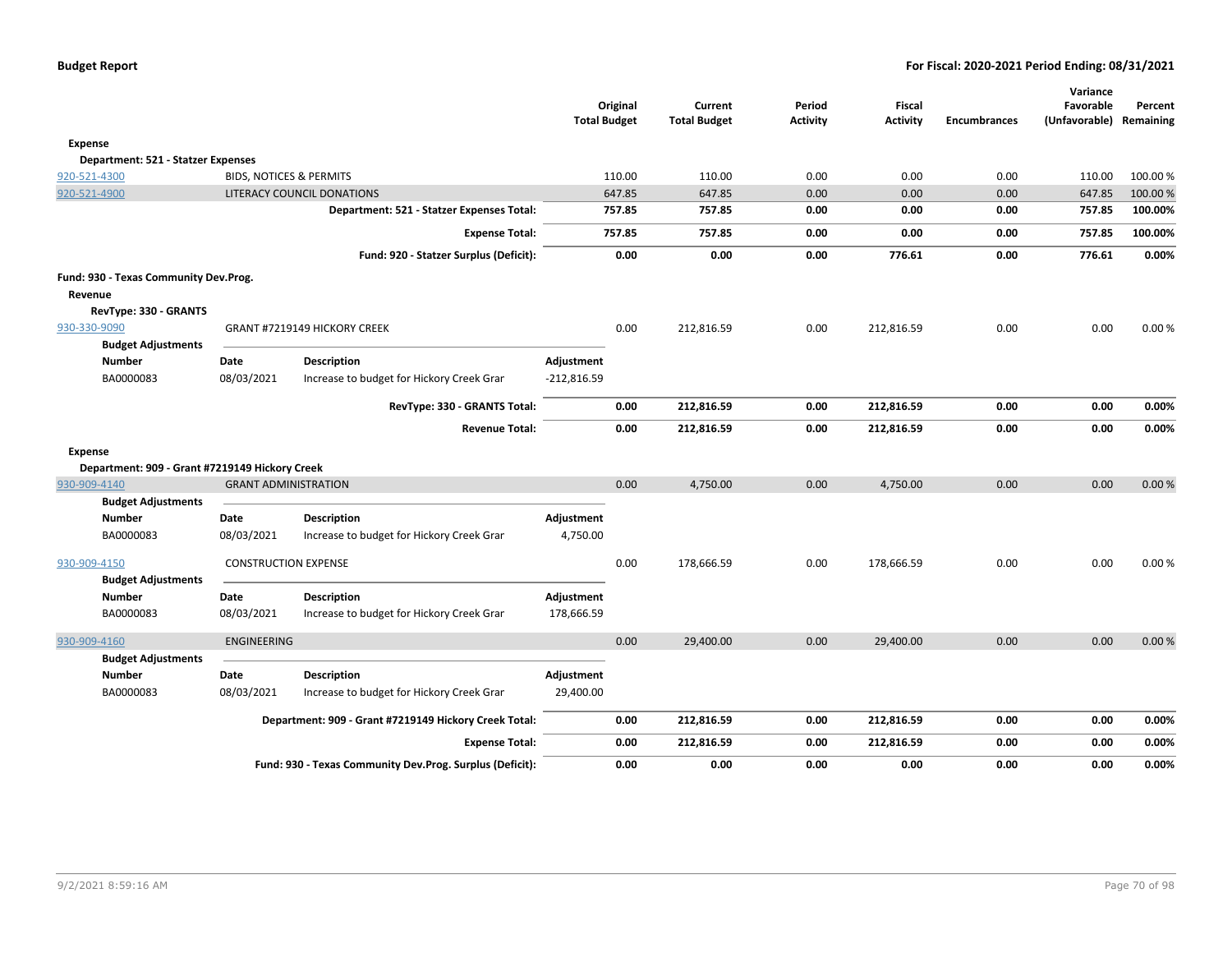|                              |                                                 | Original<br><b>Total Budget</b> | Current<br><b>Total Budget</b> | Period<br>Activity | Fiscal<br><b>Activity</b> | Encumbrances | Variance<br>Favorable<br>(Unfavorable) | Percent<br>Remaining |  |
|------------------------------|-------------------------------------------------|---------------------------------|--------------------------------|--------------------|---------------------------|--------------|----------------------------------------|----------------------|--|
| Fund: 950 - Payroll          |                                                 |                                 |                                |                    |                           |              |                                        |                      |  |
| Revenue                      |                                                 |                                 |                                |                    |                           |              |                                        |                      |  |
| RevType: 370 - MISCELLANEOUS |                                                 |                                 |                                |                    |                           |              |                                        |                      |  |
| 950-370-1300                 | <b>REFUNDS &amp; MISCELLANEOUS</b>              | 0.00                            | 0.00                           | 4,996.24           | 24,545.68                 | 0.00         | 24,545.68                              | 0.00%                |  |
|                              | RevType: 370 - MISCELLANEOUS Total:             | 0.00                            | 0.00                           | 4,996.24           | 24,545.68                 | 0.00         | 24,545.68                              | 0.00%                |  |
|                              | <b>Revenue Total:</b>                           | 0.00                            | 0.00                           | 4,996.24           | 24,545.68                 | 0.00         | 24,545.68                              | 0.00%                |  |
| <b>Expense</b>               |                                                 |                                 |                                |                    |                           |              |                                        |                      |  |
|                              | Department: 415 - COBRA Health Insurance        |                                 |                                |                    |                           |              |                                        |                      |  |
| 950-415-2020                 | <b>COBRA Group Health Insurance</b>             | 0.00                            | 0.00                           | 4,996.21           | 24,516.58                 | 0.00         | $-24,516.58$                           | 0.00%                |  |
|                              | Department: 415 - COBRA Health Insurance Total: | 0.00                            | 0.00                           | 4,996.21           | 24,516.58                 | 0.00         | $-24,516.58$                           | 0.00%                |  |
|                              | <b>Expense Total:</b>                           | 0.00                            | 0.00                           | 4,996.21           | 24,516.58                 | 0.00         | $-24,516.58$                           | 0.00%                |  |
|                              | Fund: 950 - Payroll Surplus (Deficit):          | 0.00                            | 0.00                           | 0.03               | 29.10                     | 0.00         | 29.10                                  | 0.00%                |  |
|                              | <b>Report Surplus (Deficit):</b>                | 0.00                            | 0.00                           | $-2,641,669.49$    | 214,176.37                | -486,184.85  | $-272,008.48$                          | 0.00%                |  |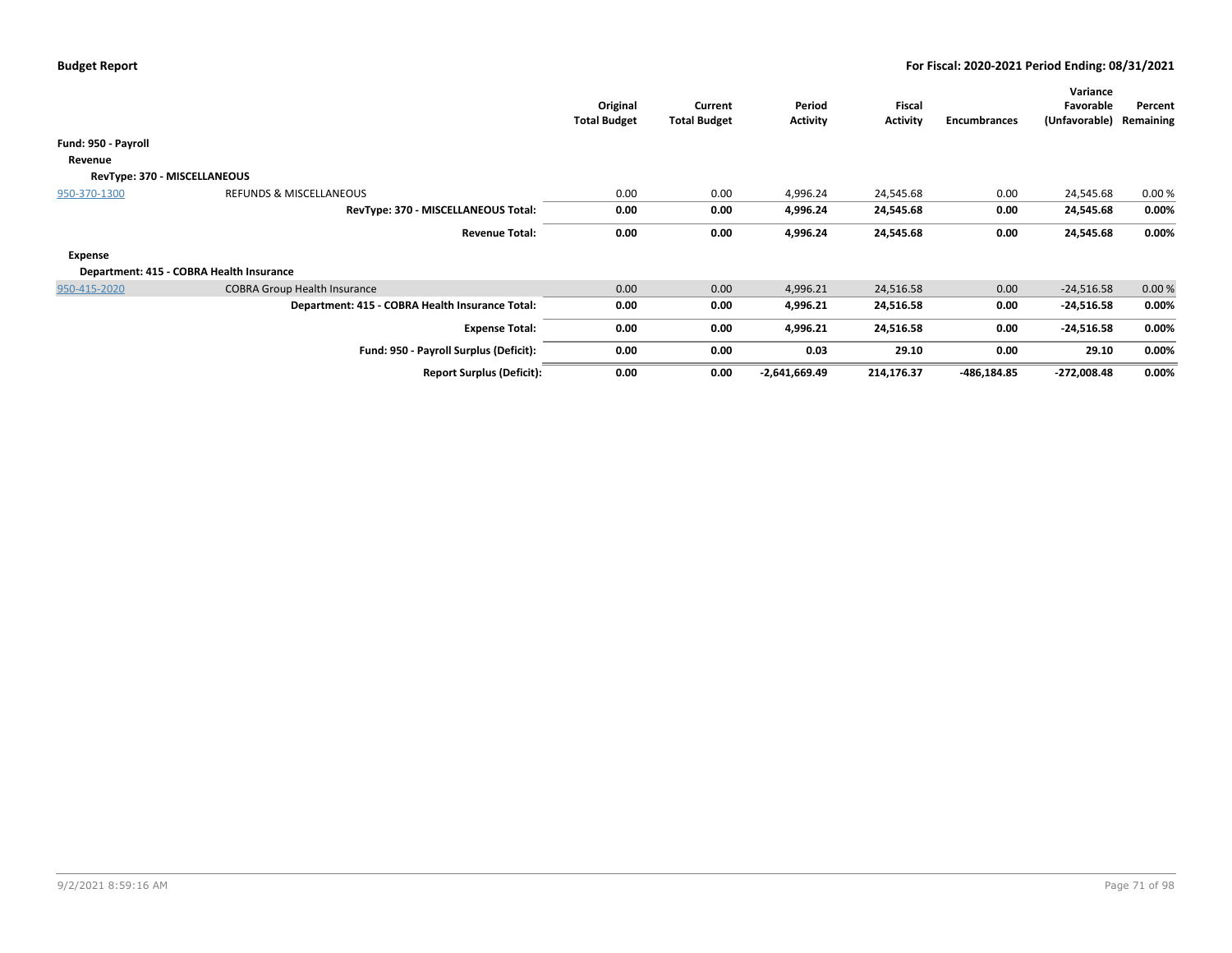# **Group Summary**

| RevTyp                                             | Original<br><b>Total Budget</b> | Current<br><b>Total Budget</b> | Period<br><b>Activity</b> | <b>Fiscal</b><br>Activity | <b>Encumbrances</b> | Variance<br>Favorable<br>(Unfavorable) Remaining | Percent              |
|----------------------------------------------------|---------------------------------|--------------------------------|---------------------------|---------------------------|---------------------|--------------------------------------------------|----------------------|
| Fund: 100 - General                                |                                 |                                |                           |                           |                     |                                                  |                      |
| Revenue                                            |                                 |                                |                           |                           |                     |                                                  |                      |
| 300 - CASH                                         | 353,291.78                      | 353,291.78                     | 0.00                      | 0.00                      | 0.00                | $-353,291.78$                                    | 100.00%              |
| 310 - PROPERTY TAXES                               | 9,722,601.67                    | 9,722,601.67                   | 62,537.31                 | 9,887,173.61              | 0.00                | 164,571.94                                       | $-1.69%$             |
| 318 - OTHER TAXES                                  | 1,606,805.87                    | 1,606,805.87                   | 137,992.41                | 1,450,619.17              | 0.00                | $-156, 186.70$                                   | 9.72%                |
| 319 - F.C. DETENTION CENTER                        | 220,000.00                      | 220,000.00                     | 52,620.66                 | 415,653.27                | 0.00                | 195,653.27                                       | $-88.93%$            |
| 320 - LICENSES & PERMITS                           | 115,000.00                      | 115,000.00                     | 11,291.00                 | 130,940.00                | 0.00                | 15,940.00                                        | -13.86%              |
| 321 - FEES OF TAX COLLECTOR                        | 501,500.00                      | 501,500.00                     | 12,845.22                 | 406,025.30                | 0.00                | -95,474.70                                       | 19.04%               |
| 330 - GRANTS                                       | 47,526.62                       | 47,526.62                      | 0.00                      | 58,842.30                 | 0.00                | 11,315.68                                        | $-23.81%$            |
| 340 - FEES OF OFFICE                               | 487,650.00                      | 487,650.00                     | 51,487.69                 | 302,368.98                | 0.00                | $-185,281.02$                                    | 37.99%               |
| 350 - FINES                                        | 6,500.00                        | 6,500.00                       | 0.00                      | 686.60                    | 0.00                | $-5,813.40$                                      | 89.44%               |
| 352 - FINES & FORFEITURES                          | 8,200.00                        | 8,200.00                       | 5.00                      | 19.00                     | 0.00                | $-8,181.00$                                      | 99.77%               |
| 360 - INTEREST EARNINGS                            | 9,000.00                        | 9,000.00                       | 1.53                      | 6,832.21                  | 0.00                | $-2,167.79$                                      | 24.09%               |
| 364 - SALE OF ASSETS LAND/BUILDING                 | 1,000.00                        | 1,000.00                       | 0.00                      | 22,427.86                 | 0.00                |                                                  | 21,427.86 -2,142.79% |
| 370 - MISCELLANEOUS                                | 824,205.58                      | 862,687.82                     | 137,397.40                | 1,016,289.00              | 0.00                | 153,601.18                                       | $-17.80%$            |
| <b>Revenue Surplus (Deficit):</b>                  | 13,903,281.52                   | 13,941,763.76                  | 466,178.22                | 13,697,877.30             | 0.00                | -243,886.46                                      | 1.75%                |
| <b>Expense</b>                                     |                                 |                                |                           |                           |                     |                                                  |                      |
| Department: 400 - County Judge                     |                                 |                                |                           |                           |                     |                                                  |                      |
|                                                    | 144,600.30                      | 144,600.30                     | 10,721.44                 | 128,962.27                | 57.23               | 15,580.80                                        | 10.78%               |
| Department: 400 - County Judge Total:              | 144,600.30                      | 144,600.30                     | 10,721.44                 | 128,962.27                | 57.23               | 15,580.80                                        | 10.78%               |
|                                                    |                                 |                                |                           |                           |                     |                                                  |                      |
| Department: 401 - 911 Coordinator                  |                                 |                                |                           |                           |                     |                                                  |                      |
|                                                    | 23,000.00                       | 23,000.00                      | 0.00                      | 23,000.00                 | 0.00                | 0.00                                             | 0.00%                |
| Department: 401 - 911 Coordinator Total:           | 23,000.00                       | 23,000.00                      | 0.00                      | 23,000.00                 | 0.00                | 0.00                                             | 0.00%                |
| Department: 403 - County Clerk                     |                                 |                                |                           |                           |                     |                                                  |                      |
|                                                    | 391,790.91                      | 391,790.91                     | 30,034.62                 | 357,509.92                | 431.91              | 33,849.08                                        | 8.64%                |
| Department: 403 - County Clerk Total:              | 391,790.91                      | 391,790.91                     | 30,034.62                 | 357,509.92                | 431.91              | 33,849.08                                        | 8.64%                |
| Department: 404 - Election                         |                                 |                                |                           |                           |                     |                                                  |                      |
|                                                    | 53,446.00                       | 53,446.00                      | 667.83                    | 47,999.11                 | 0.00                | 5,446.89                                         | 10.19%               |
| Department: 404 - Election Total:                  | 53,446.00                       | 53,446.00                      | 667.83                    | 47,999.11                 | 0.00                | 5,446.89                                         | 10.19%               |
|                                                    |                                 |                                |                           |                           |                     |                                                  |                      |
| Department: 405 - Veterans' Service Officer        |                                 |                                |                           |                           |                     |                                                  |                      |
| Department: 405 - Veterans' Service Officer Total: | 62,281.03                       | 62,281.03                      | 4,725.34<br>4,725.34      | 55,911.51<br>55,911.51    | 0.00<br>0.00        | 6,369.52<br>6,369.52                             | 10.23%<br>10.23%     |
|                                                    | 62,281.03                       | 62,281.03                      |                           |                           |                     |                                                  |                      |
| Department: 406 - Emergency Management             |                                 |                                |                           |                           |                     |                                                  |                      |
|                                                    | 69,943.12                       | 104,343.79                     | 4,258.17                  | 101,051.97                | 0.00                | 3,291.82                                         | 3.15%                |
| Department: 406 - Emergency Management Total:      | 69,943.12                       | 104,343.79                     | 4,258.17                  | 101,051.97                | 0.00                | 3,291.82                                         | 3.15%                |
| Department: 409 - Non-Departmental                 |                                 |                                |                           |                           |                     |                                                  |                      |
|                                                    | 853,604.16                      | 941,854.16                     | 238,115.93                | 860,003.07                | 1,370.00            | 80,481.09                                        | 8.54%                |
|                                                    |                                 |                                |                           |                           |                     |                                                  |                      |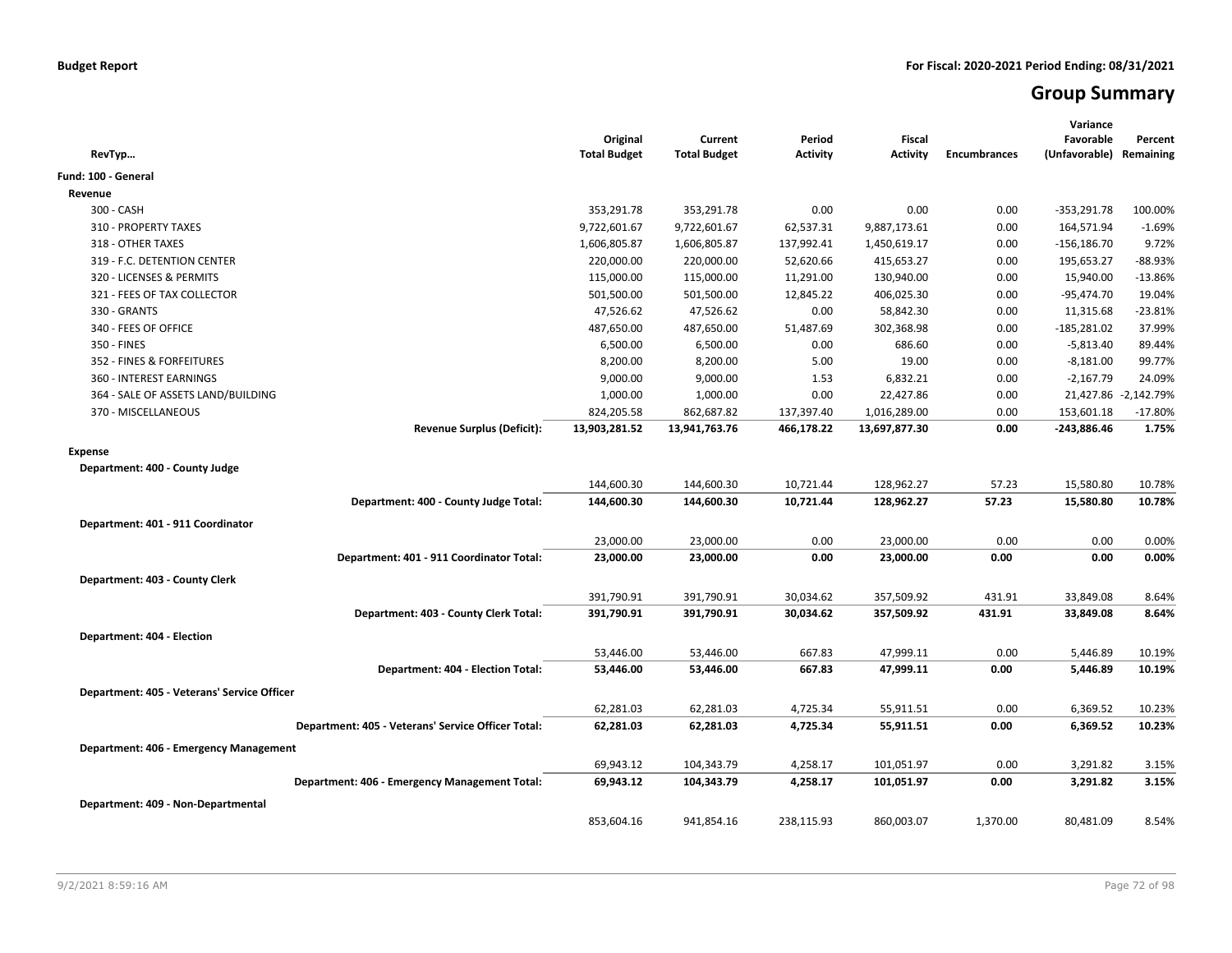| <b>Budget Report</b> |
|----------------------|
|----------------------|

|                                                              |                     |                     |                 |                 |                     | Variance      |           |
|--------------------------------------------------------------|---------------------|---------------------|-----------------|-----------------|---------------------|---------------|-----------|
|                                                              | Original            | Current             | Period          | Fiscal          |                     | Favorable     | Percent   |
| RevTyp                                                       | <b>Total Budget</b> | <b>Total Budget</b> | <b>Activity</b> | <b>Activity</b> | <b>Encumbrances</b> | (Unfavorable) | Remaining |
| Department: 409 - Non-Departmental Total:                    | 853,604.16          | 941,854.16          | 238,115.93      | 860,003.07      | 1,370.00            | 80,481.09     | 8.54%     |
| Department: 410 - County Court at Law                        |                     |                     |                 |                 |                     |               |           |
|                                                              | 484,276.22          | 484,276.22          | 40,698.92       | 433,413.07      | 0.00                | 50,863.15     | 10.50%    |
| Department: 410 - County Court at Law Total:                 | 484,276.22          | 484,276.22          | 40,698.92       | 433,413.07      | 0.00                | 50,863.15     | 10.50%    |
| Department: 425 - Court Administration                       |                     |                     |                 |                 |                     |               |           |
|                                                              | 95,761.00           | 95,761.00           | 7,270.46        | 80,436.36       | 0.00                | 15,324.64     | 16.00%    |
| Department: 425 - Court Administration Total:                | 95,761.00           | 95,761.00           | 7,270.46        | 80,436.36       | 0.00                | 15,324.64     | 16.00%    |
| Department: 435 - 336th District Court Administration        |                     |                     |                 |                 |                     |               |           |
|                                                              | 919,524.10          | 919,524.10          | 118,086.23      | 797,910.56      | 342.12              | 121,271.42    | 13.19%    |
| Department: 435 - 336th District Court Administration Total: | 919,524.10          | 919,524.10          | 118,086.23      | 797,910.56      | 342.12              | 121,271.42    | 13.19%    |
| Department: 450 - District Clerk                             |                     |                     |                 |                 |                     |               |           |
|                                                              | 476,617.45          | 476,617.45          | 35,995.88       | 421,815.90      | 826.45              | 53,975.10     | 11.32%    |
| Department: 450 - District Clerk Total:                      | 476,617.45          | 476,617.45          | 35,995.88       | 421,815.90      | 826.45              | 53,975.10     | 11.32%    |
| Department: 455 - Justice of the Peace Pct. 1                |                     |                     |                 |                 |                     |               |           |
|                                                              | 174,554.25          | 174,554.25          | 13,146.91       | 152,686.57      | 12.98               | 21,854.70     | 12.52%    |
| Department: 455 - Justice of the Peace Pct. 1 Total:         | 174,554.25          | 174,554.25          | 13,146.91       | 152,686.57      | 12.98               | 21,854.70     | 12.52%    |
| Department: 456 - Justice of the Peace Pct. 2                |                     |                     |                 |                 |                     |               |           |
|                                                              | 140,034.58          | 140,034.58          | 11,417.44       | 127,246.87      | 0.00                | 12,787.71     | 9.13%     |
| Department: 456 - Justice of the Peace Pct. 2 Total:         | 140,034.58          | 140,034.58          | 11,417.44       | 127,246.87      | 0.00                | 12,787.71     | 9.13%     |
| Department: 457 - Justice of the Peace Pct. 3                |                     |                     |                 |                 |                     |               |           |
|                                                              | 118,951.29          | 118,951.29          | 9,070.51        | 107,765.65      | 0.00                | 11,185.64     | 9.40%     |
| Department: 457 - Justice of the Peace Pct. 3 Total:         | 118,951.29          | 118,951.29          | 9,070.51        | 107,765.65      | 0.00                | 11,185.64     | 9.40%     |
| Department: 475 - District Attorney                          |                     |                     |                 |                 |                     |               |           |
|                                                              | 978,017.75          | 978,017.75          | 64,460.58       | 857,868.56      | 268.99              | 119,880.20    | 12.26%    |
| Department: 475 - District Attorney Total:                   | 978,017.75          | 978,017.75          | 64,460.58       | 857,868.56      | 268.99              | 119,880.20    | 12.26%    |
| Department: 495 - County Auditor                             |                     |                     |                 |                 |                     |               |           |
|                                                              | 322,848.26          | 322,848.26          | 25,349.37       | 293,448.67      | 0.00                | 29,399.59     | 9.11%     |
| Department: 495 - County Auditor Total:                      | 322,848.26          | 322,848.26          | 25,349.37       | 293,448.67      | 0.00                | 29,399.59     | 9.11%     |
| Department: 496 - County Purchasing                          |                     |                     |                 |                 |                     |               |           |
|                                                              | 79,439.17           | 79,439.17           | 6,063.00        | 70,884.20       | 248.22              | 8,306.75      | 10.46%    |
| Department: 496 - County Purchasing Total:                   | 79,439.17           | 79,439.17           | 6,063.00        | 70,884.20       | 248.22              | 8,306.75      | 10.46%    |
| Department: 497 - County Treasurer                           |                     |                     |                 |                 |                     |               |           |
|                                                              | 84,754.56           | 84,754.56           | 6,346.72        | 76,785.29       | 0.00                | 7,969.27      | 9.40%     |
| Department: 497 - County Treasurer Total:                    | 84,754.56           | 84,754.56           | 6,346.72        | 76,785.29       | 0.00                | 7,969.27      | 9.40%     |
| Department: 499 - Tax Assessor Collector                     |                     |                     |                 |                 |                     |               |           |
|                                                              | 341,568.22          | 341,568.22          | 25,099.89       | 295,338.08      | $-0.50$             | 46,230.64     | 13.53%    |
| Department: 499 - Tax Assessor Collector Total:              | 341,568.22          | 341,568.22          | 25,099.89       | 295,338.08      | $-0.50$             | 46,230.64     | 13.53%    |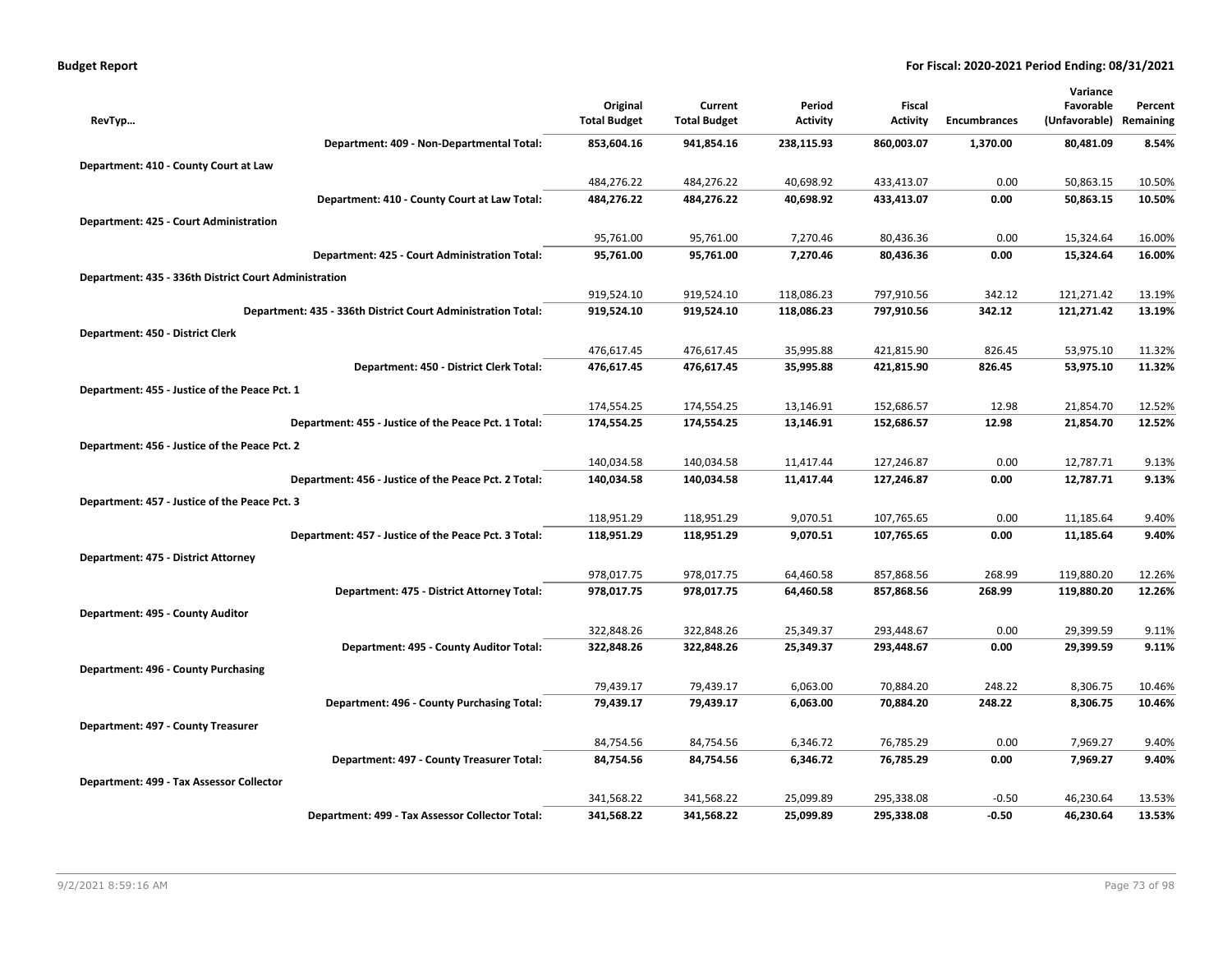|                                                      |                                 |                                |                           |                           |                     | Variance                             |                        |
|------------------------------------------------------|---------------------------------|--------------------------------|---------------------------|---------------------------|---------------------|--------------------------------------|------------------------|
| RevTyp                                               | Original<br><b>Total Budget</b> | Current<br><b>Total Budget</b> | Period<br><b>Activity</b> | Fiscal<br><b>Activity</b> | <b>Encumbrances</b> | Favorable<br>(Unfavorable) Remaining | Percent                |
|                                                      |                                 |                                |                           |                           |                     |                                      |                        |
| Department: 503 - Computer/IT Dept.                  | 119,946.73                      | 119,946.73                     | 5,909.86                  | 73,420.17                 | 62.19               | 46,464.37                            | 38.74%                 |
| Department: 503 - Computer/IT Dept. Total:           | 119,946.73                      | 119,946.73                     | 5,909.86                  | 73,420.17                 | 62.19               | 46,464.37                            | 38.74%                 |
|                                                      |                                 |                                |                           |                           |                     |                                      |                        |
| Department: 509 - Contingency                        | 279,000.00                      | 129,646.03                     | 0.00                      | 1,239.00                  | 0.00                | 128,407.03                           | 99.04%                 |
| Department: 509 - Contingency Total:                 | 279,000.00                      | 129,646.03                     | 0.00                      | 1,239.00                  | 0.00                | 128,407.03                           | 99.04%                 |
|                                                      |                                 |                                |                           |                           |                     |                                      |                        |
| Department: 510 - Courthouse                         | 403,751.45                      | 403,751.45                     | 14,922.00                 | 396,616.04                | 9,981.75            | $-2,846.34$                          | $-0.70%$               |
| Department: 510 - Courthouse Total:                  | 403,751.45                      | 403,751.45                     | 14,922.00                 | 396,616.04                | 9,981.75            | $-2,846.34$                          | $-0.70%$               |
|                                                      |                                 |                                |                           |                           |                     |                                      |                        |
| Department: 511 - County Office Building             | 10,638.00                       | 10,638.00                      | 642.00                    | 8,232.05                  | 28.23               | 2,377.72                             | 22.35%                 |
| Department: 511 - County Office Building Total:      | 10,638.00                       | 10,638.00                      | 642.00                    | 8,232.05                  | 28.23               | 2,377.72                             | 22.35%                 |
|                                                      |                                 |                                |                           |                           |                     |                                      |                        |
| Department: 512 - Co-Op Office Building              | 2,170.00                        | 2,170.00                       | 73.23                     | 5,919.56                  | 12.98               | $-3,762.54$                          | $-173.39%$             |
| Department: 512 - Co-Op Office Building Total:       | 2,170.00                        | 2,170.00                       | 73.23                     | 5,919.56                  | 12.98               | $-3,762.54$                          | $-173.39%$             |
|                                                      |                                 |                                |                           |                           |                     |                                      |                        |
| Department: 513 - Courthouse South Annex             |                                 |                                |                           |                           |                     |                                      |                        |
| Department: 513 - Courthouse South Annex Total:      | 21,555.00<br>21,555.00          | 37,178.30<br>37,178.30         | 3,451.87<br>3,451.87      | 18,529.05<br>18,529.05    | 58.86<br>58.86      | 18,590.39<br>18,590.39               | 50.00%<br>50.00%       |
|                                                      |                                 |                                |                           |                           |                     |                                      |                        |
| Department: 514 - City Hall Annex                    |                                 |                                |                           |                           |                     |                                      |                        |
| Department: 514 - City Hall Annex Total:             | 800.00<br>800.00                | 800.00<br>800.00               | 82.69<br>82.69            | 909.59<br>909.59          | 0.00<br>0.00        | $-109.59$<br>$-109.59$               | $-13.70%$<br>$-13.70%$ |
|                                                      |                                 |                                |                           |                           |                     |                                      |                        |
| Department: 515 - Windom County Building             |                                 |                                |                           |                           |                     |                                      |                        |
| Department: 515 - Windom County Building Total:      | 11,200.00<br>11,200.00          | 11,200.00<br>11,200.00         | 885.59<br>885.59          | 7,870.32<br>7,870.32      | 0.00<br>0.00        | 3,329.68<br>3,329.68                 | 29.73%<br>29.73%       |
|                                                      |                                 |                                |                           |                           |                     |                                      |                        |
| Department: 516 - Agrilife Extension Building        |                                 |                                |                           |                           |                     |                                      |                        |
| Department: 516 - Agrilife Extension Building Total: | 8,413.00<br>8,413.00            | 8,413.00<br>8,413.00           | 372.04<br>372.04          | 7,043.95<br>7,043.95      | 0.00<br>0.00        | 1,369.05<br>1,369.05                 | 16.27%<br>16.27%       |
|                                                      |                                 |                                |                           |                           |                     |                                      |                        |
| <b>Department: 518 - County Offices Relocation</b>   |                                 |                                |                           |                           |                     |                                      |                        |
| Department: 518 - County Offices Relocation Total:   | 235,250.00<br>235,250.00        | 235,250.00<br>235,250.00       | 15,584.75<br>15,584.75    | 163,143.94<br>163,143.94  | 61.28<br>61.28      | 72,044.78<br>72,044.78               | 30.62%<br>30.62%       |
|                                                      |                                 |                                |                           |                           |                     |                                      |                        |
| Department: 520 - Lake Fannin                        |                                 |                                |                           |                           |                     |                                      |                        |
| Department: 520 - Lake Fannin Total:                 | 5,000.00<br>5,000.00            | 5,000.00<br>5,000.00           | 0.00<br>0.00              | 5,000.00<br>5,000.00      | 0.00<br>0.00        | 0.00<br>0.00                         | 0.00%<br>0.00%         |
|                                                      |                                 |                                |                           |                           |                     |                                      |                        |
| Department: 540 - Ambulance Service                  |                                 |                                |                           |                           |                     |                                      |                        |
| Department: 540 - Ambulance Service Total:           | 749,600.00<br>749,600.00        | 749,600.00<br>749,600.00       | 123,690.27<br>123,690.27  | 681,973.64<br>681,973.64  | 0.00<br>0.00        | 67,626.36<br>67,626.36               | 9.02%<br>9.02%         |
|                                                      |                                 |                                |                           |                           |                     |                                      |                        |
| <b>Department: 543 - Fire Protection</b>             |                                 |                                |                           |                           |                     |                                      |                        |
|                                                      | 132,020.00                      | 132,320.00                     | 32,829.94                 | 131,706.66                | 0.00                | 613.34                               | 0.46%                  |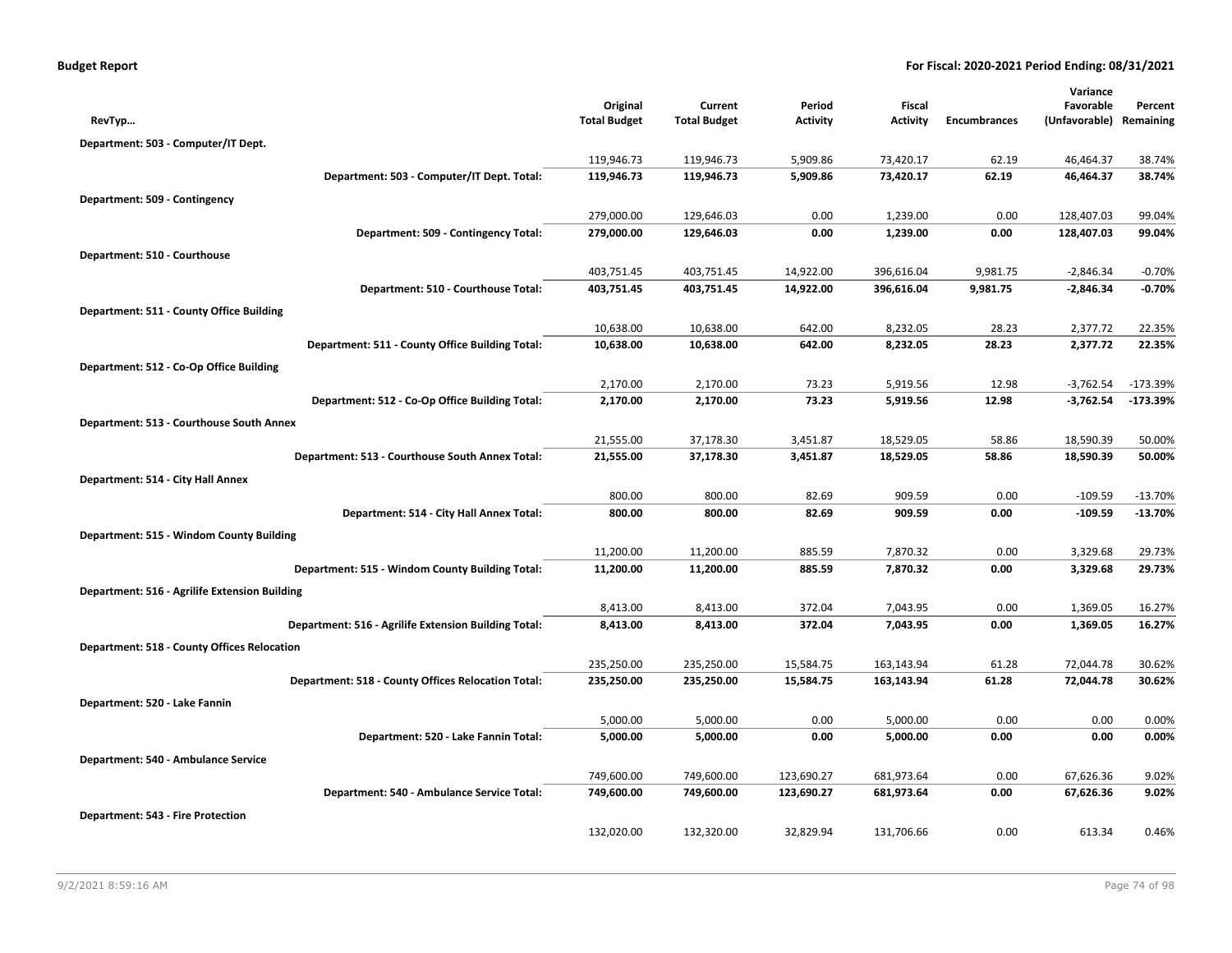| <b>Budget Report</b> |
|----------------------|
|----------------------|

|                                               |                                                    |                     |                     |                 |                 |                     | Variance      |           |
|-----------------------------------------------|----------------------------------------------------|---------------------|---------------------|-----------------|-----------------|---------------------|---------------|-----------|
|                                               |                                                    | Original            | Current             | Period          | Fiscal          |                     | Favorable     | Percent   |
| RevTyp                                        |                                                    | <b>Total Budget</b> | <b>Total Budget</b> | <b>Activity</b> | <b>Activity</b> | <b>Encumbrances</b> | (Unfavorable) | Remaining |
|                                               | Department: 543 - Fire Protection Total:           | 132,020.00          | 132,320.00          | 32,829.94       | 131,706.66      | 0.00                | 613.34        | 0.46%     |
| Department: 551 - Constable Pct.1             |                                                    |                     |                     |                 |                 |                     |               |           |
|                                               |                                                    | 52,658.80           | 52,658.80           | 3,859.42        | 47,599.65       | 0.00                | 5,059.15      | 9.61%     |
|                                               | Department: 551 - Constable Pct.1 Total:           | 52,658.80           | 52,658.80           | 3,859.42        | 47,599.65       | 0.00                | 5,059.15      | 9.61%     |
| Department: 552 - Constable Pct.2             |                                                    |                     |                     |                 |                 |                     |               |           |
|                                               |                                                    | 36,244.89           | 36,244.89           | 2,545.02        | 30,692.13       | 0.00                | 5,552.76      | 15.32%    |
|                                               | Department: 552 - Constable Pct.2 Total:           | 36,244.89           | 36,244.89           | 2,545.02        | 30,692.13       | 0.00                | 5,552.76      | 15.32%    |
| Department: 553 - Constable Pct.3             |                                                    |                     |                     |                 |                 |                     |               |           |
|                                               |                                                    | 35,308.24           | 35,308.24           | 2,657.63        | 31,988.26       | 0.00                | 3,319.98      | 9.40%     |
|                                               | Department: 553 - Constable Pct.3 Total:           | 35,308.24           | 35,308.24           | 2,657.63        | 31,988.26       | 0.00                | 3,319.98      | 9.40%     |
| Department: 555 - Animal Control Officer      |                                                    |                     |                     |                 |                 |                     |               |           |
|                                               |                                                    | 3,000.00            | 3,000.00            | 0.00            | 1,552.36        | 0.00                | 1,447.64      | 48.25%    |
|                                               | Department: 555 - Animal Control Officer Total:    | 3,000.00            | 3,000.00            | 0.00            | 1,552.36        | 0.00                | 1,447.64      | 48.25%    |
|                                               |                                                    |                     |                     |                 |                 |                     |               |           |
| Department: 559 - Texas VINE Program          |                                                    | 18,571.12           | 18,571.12           | 4,642.78        | 18,571.12       | 0.00                | 0.00          | 0.00%     |
|                                               | Department: 559 - Texas VINE Program Total:        | 18,571.12           | 18,571.12           | 4,642.78        | 18,571.12       | 0.00                | 0.00          | 0.00%     |
|                                               |                                                    |                     |                     |                 |                 |                     |               |           |
| Department: 560 - County Sheriff              |                                                    |                     |                     |                 |                 |                     |               |           |
|                                               |                                                    | 2,402,920.51        | 2,430,545.05        | 159,558.45      | 2,008,484.41    | 4,092.52            | 417,968.12    | 17.20%    |
|                                               | Department: 560 - County Sheriff Total:            | 2,402,920.51        | 2,430,545.05        | 159,558.45      | 2,008,484.41    | 4,092.52            | 417,968.12    | 17.20%    |
| Department: 565 - Jail Operations             |                                                    |                     |                     |                 |                 |                     |               |           |
|                                               |                                                    | 2,751,580.00        | 2,764,080.00        | 200,564.45      | 1,926,773.99    | 0.00                | 837,306.01    | 30.29%    |
|                                               | Department: 565 - Jail Operations Total:           | 2,751,580.00        | 2,764,080.00        | 200,564.45      | 1,926,773.99    | 0.00                | 837,306.01    | 30.29%    |
| Department: 573 - Bond Supervision            |                                                    |                     |                     |                 |                 |                     |               |           |
|                                               |                                                    | 71,631.80           | 71,631.80           | 4,089.99        | 54,164.98       | 2,880.00            | 14,586.82     | 20.36%    |
|                                               | Department: 573 - Bond Supervision Total:          | 71,631.80           | 71,631.80           | 4,089.99        | 54,164.98       | 2,880.00            | 14,586.82     | 20.36%    |
| Department: 575 - Juvenile Probation          |                                                    |                     |                     |                 |                 |                     |               |           |
|                                               |                                                    | 170,000.00          | 170,000.00          | 30.51           | 170,329.63      | 0.00                | $-329.63$     | $-0.19%$  |
|                                               | Department: 575 - Juvenile Probation Total:        | 170,000.00          | 170,000.00          | 30.51           | 170,329.63      | 0.00                | $-329.63$     | $-0.19%$  |
| Department: 590 - Environmental Development   |                                                    |                     |                     |                 |                 |                     |               |           |
|                                               |                                                    | 139,649.81          | 139,649.81          | 11,237.33       | 117,928.59      | 129.93              | 21,591.29     | 15.46%    |
|                                               | Department: 590 - Environmental Development Total: | 139,649.81          | 139,649.81          | 11,237.33       | 117,928.59      | 129.93              | 21,591.29     | 15.46%    |
| <b>Department: 591 - Development Services</b> |                                                    |                     |                     |                 |                 |                     |               |           |
|                                               |                                                    | 60,163.59           | 69,301.29           | 3,963.82        | 56,422.29       | 0.00                | 12,879.00     | 18.58%    |
|                                               | Department: 591 - Development Services Total:      | 60,163.59           | 69,301.29           | 3,963.82        | 56,422.29       | 0.00                | 12,879.00     | 18.58%    |
| <b>Department: 640 - County Services</b>      |                                                    |                     |                     |                 |                 |                     |               |           |
|                                               |                                                    | 57,025.00           | 57,025.00           | 2,057.11        | 47,905.21       | 0.00                | 9,119.79      | 15.99%    |
|                                               | Department: 640 - County Services Total:           | 57,025.00           | 57,025.00           | 2,057.11        | 47,905.21       | 0.00                | 9,119.79      | 15.99%    |
|                                               |                                                    |                     |                     |                 |                 |                     |               |           |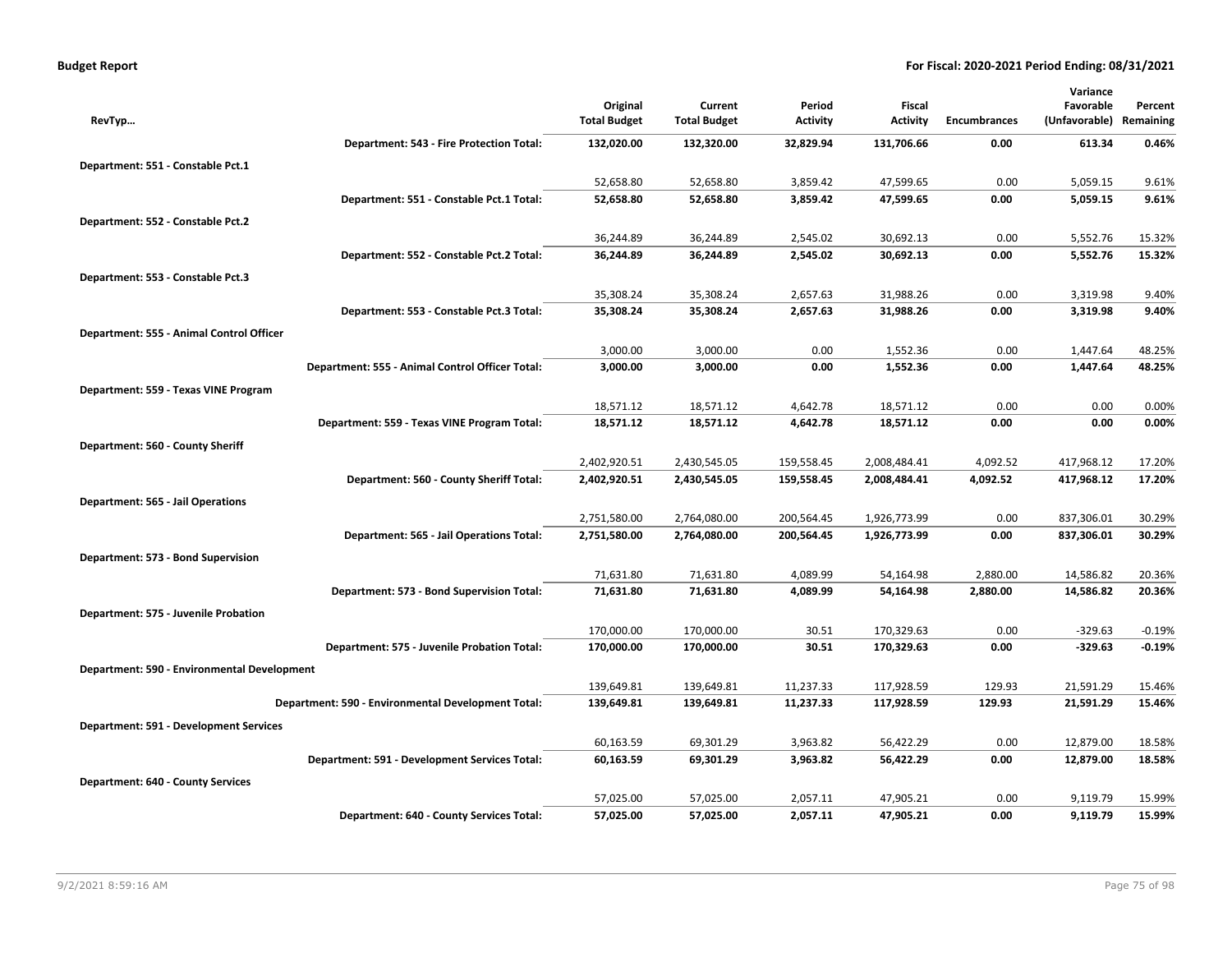| RevTyp                                                    | Original<br><b>Total Budget</b> | Current<br><b>Total Budget</b> | Period<br><b>Activity</b> | Fiscal<br><b>Activity</b> | <b>Encumbrances</b> | Variance<br>Favorable<br>(Unfavorable) | Percent<br>Remaining |
|-----------------------------------------------------------|---------------------------------|--------------------------------|---------------------------|---------------------------|---------------------|----------------------------------------|----------------------|
| Department: 641 - Health Officer                          |                                 |                                |                           |                           |                     |                                        |                      |
|                                                           | 2,400.00                        | 2,400.00                       | 200.00                    | 2,200.00                  | 0.00                | 200.00                                 | 8.33%                |
| Department: 641 - Health Officer Total:                   | 2,400.00                        | 2,400.00                       | 200.00                    | 2,200.00                  | 0.00                | 200.00                                 | 8.33%                |
| Department: 645 - Indigent Health Care                    |                                 |                                |                           |                           |                     |                                        |                      |
|                                                           | 189,386.82                      | 189,386.82                     | 36,049.05                 | 319,328.71                | 0.00                | $-129,941.89$                          | $-68.61%$            |
| Department: 645 - Indigent Health Care Total:             | 189,386.82                      | 189,386.82                     | 36,049.05                 | 319,328.71                | 0.00                | -129,941.89                            | $-68.61%$            |
| Department: 665 - County Agents                           |                                 |                                |                           |                           |                     |                                        |                      |
|                                                           | 115,384.39                      | 115,384.39                     | 8,826.10                  | 92,957.04                 | 14.54               | 22,412.81                              | 19.42%               |
| Department: 665 - County Agents Total:                    | 115,384.39                      | 115,384.39                     | 8,826.10                  | 92,957.04                 | 14.54               | 22,412.81                              | 19.42%               |
| <b>Department: 696 - Donations and Allocations</b>        |                                 |                                |                           |                           |                     |                                        |                      |
|                                                           | 3,000.00                        | 3,000.00                       | 0.00                      | 500.00                    | 0.00                | 2,500.00                               | 83.33%               |
| <b>Department: 696 - Donations and Allocations Total:</b> | 3,000.00                        | 3,000.00                       | 0.00                      | 500.00                    | 0.00                | 2,500.00                               | 83.33%               |
|                                                           |                                 |                                |                           |                           |                     |                                        |                      |
| <b>Expense Total:</b>                                     | 13,903,281.52                   | 13,941,763.76                  | 1,290,255.14              | 11,719,039.97             | 20,879.68           | 2,201,844.11                           | 15.79%               |
| Fund: 100 - General Surplus (Deficit):                    | 0.00                            | 0.00                           | -824,076.92               | 1,978,837.33              | $-20,879.68$        | 1,957,957.65                           | 0.00%                |
| Fund: 110 - Courthouse Security                           |                                 |                                |                           |                           |                     |                                        |                      |
| Revenue                                                   |                                 |                                |                           |                           |                     |                                        |                      |
| 300 - CASH                                                | 26,650.00                       | 55,064.66                      | 0.00                      | 0.00                      | 0.00                | $-55,064.66$                           | 100.00%              |
| 340 - FEES OF OFFICE                                      | 8,300.00                        | 8,300.00                       | 1,601.70                  | 6,992.00                  | 0.00                | $-1,308.00$                            | 15.76%               |
| 360 - INTEREST EARNINGS                                   | 50.00                           | 50.00                          | 0.00                      | 0.00                      | 0.00                | $-50.00$                               | 100.00%              |
| <b>Revenue Surplus (Deficit):</b>                         | 35,000.00                       | 63,414.66                      | 1,601.70                  | 6,992.00                  | 0.00                | $-56,422.66$                           | 88.97%               |
| <b>Expense</b>                                            |                                 |                                |                           |                           |                     |                                        |                      |
| Department: 541 - Courthouse Security Part-Time           |                                 |                                |                           |                           |                     |                                        |                      |
|                                                           | 35,000.00                       | 35,000.00                      | 4,451.36                  | 6,948.78                  | 0.00                | 28,051.22                              | 80.15%               |
| Department: 541 - Courthouse Security Part-Time Total:    | 35,000.00                       | 35,000.00                      | 4,451.36                  | 6,948.78                  | 0.00                | 28,051.22                              | 80.15%               |
| Department: 542 - Security Equipment                      |                                 |                                |                           |                           |                     |                                        |                      |
|                                                           | 0.00                            | 28,414.66                      | 0.00                      | 28,774.25                 | 0.00                | $-359.59$                              | $-1.27%$             |
| Department: 542 - Security Equipment Total:               | 0.00                            | 28,414.66                      | 0.00                      | 28,774.25                 | 0.00                | $-359.59$                              | $-1.27%$             |
| <b>Expense Total:</b>                                     | 35,000.00                       | 63,414.66                      | 4,451.36                  | 35,723.03                 | 0.00                | 27,691.63                              | 43.67%               |
| Fund: 110 - Courthouse Security Surplus (Deficit):        | 0.00                            | 0.00                           | $-2,849.66$               | $-28,731.03$              | 0.00                | $-28,731.03$                           | 0.00%                |
| Fund: 111 - Justice Court Building Security               |                                 |                                |                           |                           |                     |                                        |                      |
| Revenue                                                   |                                 |                                |                           |                           |                     |                                        |                      |
| 300 - CASH                                                | 3,650.00                        | 3,650.00                       | 0.00                      | 0.00                      | 0.00                | $-3,650.00$                            | 100.00%              |
| 370 - MISCELLANEOUS                                       | 850.00                          | 850.00                         | 0.00                      | 915.92                    | 0.00                | 65.92                                  | $-7.76%$             |
| <b>Revenue Surplus (Deficit):</b>                         | 4,500.00                        | 4,500.00                       | 0.00                      | 915.92                    | 0.00                | $-3,584.08$                            | 79.65%               |
| <b>Expense</b>                                            |                                 |                                |                           |                           |                     |                                        |                      |
| Department: 454 - Justice Ct Bldg Expense                 |                                 |                                |                           |                           |                     |                                        |                      |
|                                                           | 4,500.00                        | 4,500.00                       | 0.00                      | 0.00                      | 0.00                | 4,500.00                               | 100.00%              |
|                                                           |                                 |                                |                           |                           |                     |                                        |                      |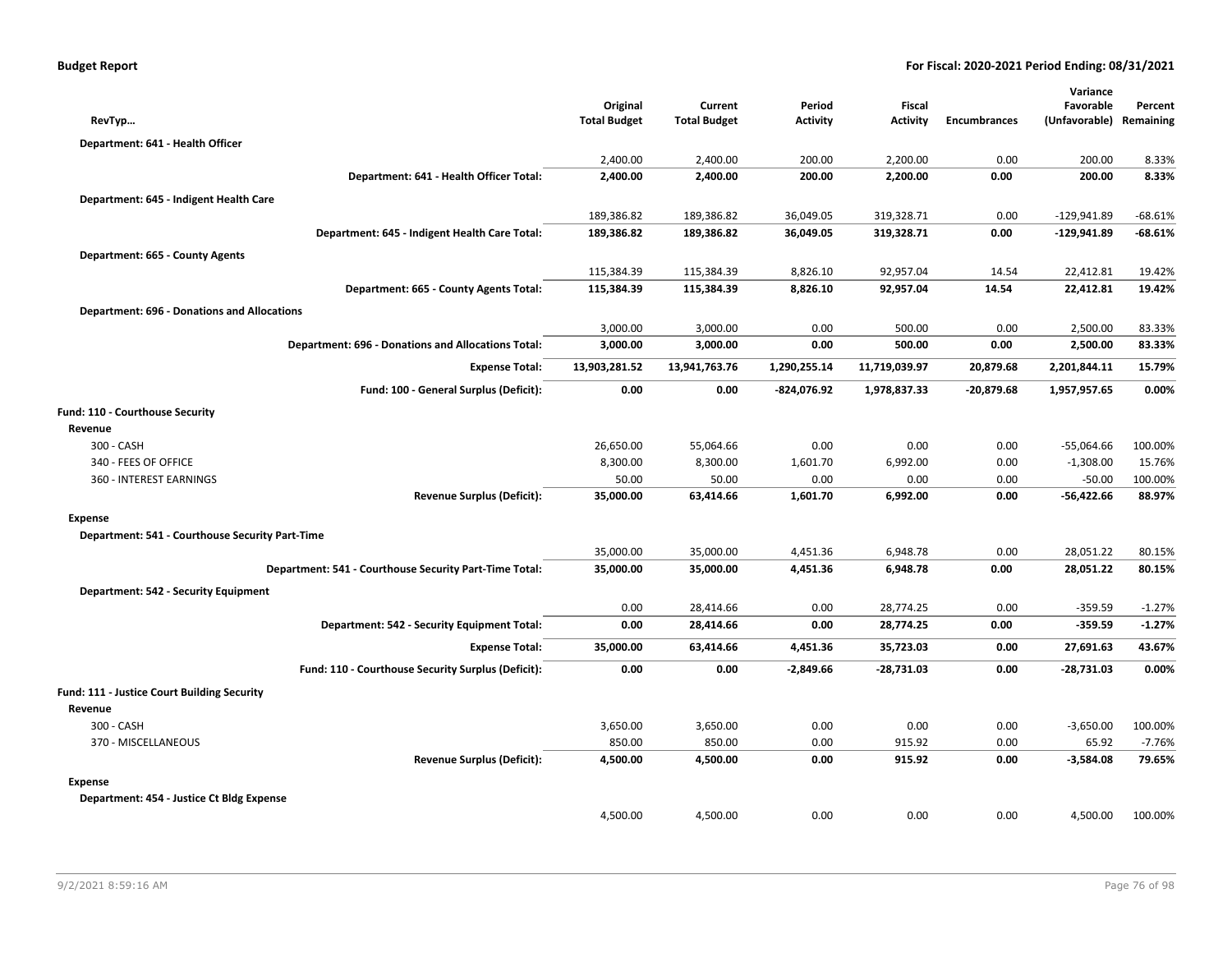| RevTyp                                              |                                                                | Original<br><b>Total Budget</b> | Current<br><b>Total Budget</b> | Period<br>Activity | Fiscal<br><b>Activity</b> | <b>Encumbrances</b> | Variance<br>Favorable<br>(Unfavorable) | Percent<br>Remaining |
|-----------------------------------------------------|----------------------------------------------------------------|---------------------------------|--------------------------------|--------------------|---------------------------|---------------------|----------------------------------------|----------------------|
|                                                     | Department: 454 - Justice Ct Bldg Expense Total:               | 4,500.00                        | 4,500.00                       | 0.00               | 0.00                      | 0.00                | 4,500.00                               | 100.00%              |
|                                                     | <b>Expense Total:</b>                                          | 4,500.00                        | 4,500.00                       | 0.00               | 0.00                      | 0.00                | 4,500.00                               | 100.00%              |
|                                                     | Fund: 111 - Justice Court Building Security Surplus (Deficit): | 0.00                            | 0.00                           | 0.00               | 915.92                    | 0.00                | 915.92                                 | 0.00%                |
| Fund: 120 - County Clerk Vital Statistics           |                                                                |                                 |                                |                    |                           |                     |                                        |                      |
| Revenue                                             |                                                                |                                 |                                |                    |                           |                     |                                        |                      |
| 300 - CASH                                          |                                                                | 2,995.00                        | 2,995.00                       | 0.00               | 0.00                      | 0.00                | $-2,995.00$                            | 100.00%              |
| 360 - INTEREST EARNINGS                             |                                                                | 5.00                            | 5.00                           | 0.00               | 0.00                      | 0.00                | $-5.00$                                | 100.00%              |
| 370 - MISCELLANEOUS                                 |                                                                | 500.00                          | 500.00                         | 133.00             | 263.00                    | 0.00                | $-237.00$                              | 47.40%               |
|                                                     | <b>Revenue Surplus (Deficit):</b>                              | 3,500.00                        | 3,500.00                       | 133.00             | 263.00                    | 0.00                | $-3,237.00$                            | 92.49%               |
| <b>Expense</b>                                      |                                                                |                                 |                                |                    |                           |                     |                                        |                      |
| Department: 411 - Vital Stats Expense               |                                                                |                                 |                                |                    |                           |                     |                                        |                      |
|                                                     |                                                                | 3,500.00                        | 3,500.00                       | 266.04             | 1,696.11                  | 9.97                | 1,793.92                               | 51.25%               |
|                                                     | Department: 411 - Vital Stats Expense Total:                   | 3,500.00                        | 3,500.00                       | 266.04             | 1,696.11                  | 9.97                | 1,793.92                               | 51.25%               |
|                                                     | <b>Expense Total:</b>                                          | 3,500.00                        | 3,500.00                       | 266.04             | 1,696.11                  | 9.97                | 1,793.92                               | 51.25%               |
|                                                     | Fund: 120 - County Clerk Vital Statistics Surplus (Deficit):   | 0.00                            | 0.00                           | $-133.04$          | $-1,433.11$               | $-9.97$             | $-1,443.08$                            | 0.00%                |
| Fund: 121 - County Clerk Records Management         |                                                                |                                 |                                |                    |                           |                     |                                        |                      |
| Revenue                                             |                                                                |                                 |                                |                    |                           |                     |                                        |                      |
| 300 - CASH                                          |                                                                | 38,139.08                       | 38,139.08                      | 0.00               | 0.00                      | 0.00                | -38,139.08                             | 100.00%              |
| 360 - INTEREST EARNINGS                             |                                                                | 50.00                           | 50.00                          | 0.00               | 0.00                      | 0.00                | $-50.00$                               | 100.00%              |
| 370 - MISCELLANEOUS                                 |                                                                | 57,500.00                       | 57,500.00                      | 15,308.02          | 36,648.99                 | 0.00                | $-20,851.01$                           | 36.26%               |
|                                                     | <b>Revenue Surplus (Deficit):</b>                              | 95,689.08                       | 95,689.08                      | 15,308.02          | 36,648.99                 | 0.00                | -59,040.09                             | 61.70%               |
| <b>Expense</b>                                      |                                                                |                                 |                                |                    |                           |                     |                                        |                      |
| Department: 402 - Co.Clerk Records Mgt. Exp.        |                                                                |                                 |                                |                    |                           |                     |                                        |                      |
|                                                     |                                                                | 95,689.08                       | 95,689.08                      | 16,247.82          | 91,860.37                 | 0.00                | 3,828.71                               | 4.00%                |
|                                                     | Department: 402 - Co.Clerk Records Mgt. Exp. Total:            | 95,689.08                       | 95,689.08                      | 16,247.82          | 91,860.37                 | 0.00                | 3,828.71                               | 4.00%                |
|                                                     | <b>Expense Total:</b>                                          | 95,689.08                       | 95,689.08                      | 16,247.82          | 91,860.37                 | 0.00                | 3,828.71                               | 4.00%                |
|                                                     | Fund: 121 - County Clerk Records Management Surplus (Deficit): | 0.00                            | 0.00                           | $-939.80$          | $-55,211.38$              | 0.00                | -55,211.38                             | 0.00%                |
| Fund: 122 - Chapter 19 Funds                        |                                                                |                                 |                                |                    |                           |                     |                                        |                      |
| Revenue                                             |                                                                |                                 |                                |                    |                           |                     |                                        |                      |
| 330 - GRANTS                                        |                                                                | 1,205.96                        | 1,205.96                       | 0.00               | 0.00                      | 0.00                | $-1,205.96$                            | 100.00%              |
|                                                     | <b>Revenue Surplus (Deficit):</b>                              | 1,205.96                        | 1,205.96                       | 0.00               | 0.00                      | 0.00                | $-1,205.96$                            | 100.00%              |
| <b>Expense</b>                                      |                                                                |                                 |                                |                    |                           |                     |                                        |                      |
| Department: 403 - County Clerk                      |                                                                |                                 |                                |                    |                           |                     |                                        |                      |
|                                                     |                                                                | 1,205.96                        | 1,205.96                       | 0.00               | 1,260.00                  | 0.00                | $-54.04$                               | $-4.48%$             |
|                                                     | Department: 403 - County Clerk Total:                          | 1,205.96                        | 1,205.96                       | 0.00               | 1,260.00                  | 0.00                | $-54.04$                               | $-4.48%$             |
| Department: 478 - HAVA CARES Act Coronavirus Relief |                                                                |                                 |                                |                    |                           |                     |                                        |                      |
|                                                     |                                                                | 0.00                            | 0.00                           | 0.00               | 17,370.07                 | 0.00                | $-17,370.07$                           | 0.00%                |
|                                                     |                                                                |                                 |                                |                    |                           |                     |                                        |                      |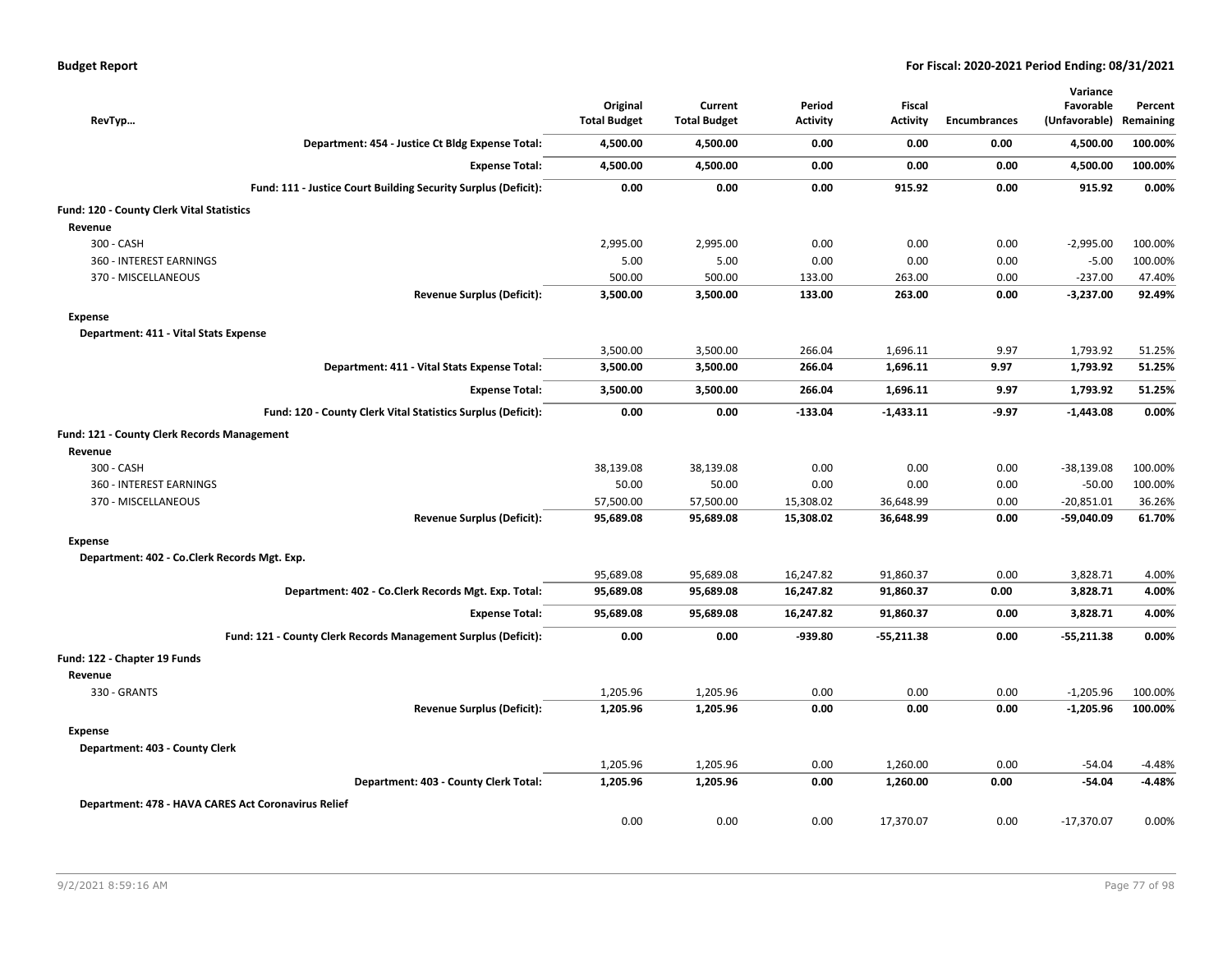| RevTyp                                                                 | Original<br><b>Total Budget</b> | Current<br><b>Total Budget</b> | Period<br><b>Activity</b> | Fiscal<br><b>Activity</b> | Encumbrances | Variance<br>Favorable<br>(Unfavorable) Remaining | Percent                   |
|------------------------------------------------------------------------|---------------------------------|--------------------------------|---------------------------|---------------------------|--------------|--------------------------------------------------|---------------------------|
| Department: 478 - HAVA CARES Act Coronavirus Relief Total:             | 0.00                            | 0.00                           | 0.00                      | 17,370.07                 | 0.00         | $-17,370.07$                                     | 0.00%                     |
| <b>Expense Total:</b>                                                  | 1,205.96                        | 1,205.96                       | 0.00                      | 18,630.07                 | 0.00         |                                                  | $-17,424.11$ $-1,444.83%$ |
| Fund: 122 - Chapter 19 Funds Surplus (Deficit):                        | 0.00                            | 0.00                           | 0.00                      | $-18,630.07$              | 0.00         | $-18,630.07$                                     | 0.00%                     |
| <b>Fund: 123 - Election Equipment Fund</b><br>Revenue                  |                                 |                                |                           |                           |              |                                                  |                           |
| 300 - CASH                                                             | 26,000.00                       | 519,253.98                     | 0.00                      | 0.00                      | 0.00         | $-519,253.98$                                    | 100.00%                   |
| 335 - PROCEEDS FROM CAPITAL LEASE                                      | 0.00                            | 0.00                           | 0.00                      | 357,253.98                | 0.00         | 357,253.98                                       | 0.00%                     |
| 340 - FEES OF OFFICE                                                   | 4,000.00                        | 4,000.00                       | 0.00                      | 4,945.93                  | 0.00         | 945.93                                           | $-23.65%$                 |
| <b>Revenue Surplus (Deficit):</b>                                      | 30,000.00                       | 523,253.98                     | 0.00                      | 362,199.91                | 0.00         | $-161,054.07$                                    | 30.78%                    |
| <b>Expense</b><br>Department: 403 - County Clerk                       |                                 |                                |                           |                           |              |                                                  |                           |
|                                                                        | 30,000.00                       | 523,253.98                     | 0.00                      | 493,253.98                | 0.00         | 30,000.00                                        | 5.73%                     |
| Department: 403 - County Clerk Total:                                  | 30,000.00                       | 523,253.98                     | 0.00                      | 493,253.98                | 0.00         | 30,000.00                                        | 5.73%                     |
| <b>Expense Total:</b>                                                  | 30,000.00                       | 523,253.98                     | 0.00                      | 493,253.98                | 0.00         | 30,000.00                                        | 5.73%                     |
| Fund: 123 - Election Equipment Fund Surplus (Deficit):                 | 0.00                            | 0.00                           | 0.00                      | $-131,054.07$             | 0.00         | $-131,054.07$                                    | 0.00%                     |
| Fund: 125 - County Clerk Co.& Dist.CourtTechnology<br>Revenue          |                                 |                                |                           |                           |              |                                                  |                           |
| 370 - MISCELLANEOUS                                                    | 600.00                          | 600.00                         | 45.78                     | 84.21                     | 0.00         | $-515.79$                                        | 85.97%                    |
| <b>Revenue Surplus (Deficit):</b>                                      | 600.00                          | 600.00                         | 45.78                     | 84.21                     | 0.00         | $-515.79$                                        | 85.97%                    |
| <b>Expense</b>                                                         |                                 |                                |                           |                           |              |                                                  |                           |
| Department: 440 - Technology Equipment                                 |                                 |                                |                           |                           |              |                                                  |                           |
|                                                                        | 600.00                          | 600.00                         | 0.00                      | 300.00                    | 825.00       | $-525.00$                                        | $-87.50%$                 |
| Department: 440 - Technology Equipment Total:                          | 600.00                          | 600.00                         | 0.00                      | 300.00                    | 825.00       | $-525.00$                                        | $-87.50%$                 |
| <b>Expense Total:</b>                                                  | 600.00                          | 600.00                         | 0.00                      | 300.00                    | 825.00       | $-525.00$                                        | $-87.50%$                 |
| Fund: 125 - County Clerk Co.& Dist.CourtTechnology Surplus (Deficit):  | 0.00                            | 0.00                           | 45.78                     | $-215.79$                 | $-825.00$    | $-1,040.79$                                      | 0.00%                     |
| Fund: 126 - County Clerk Court Records Preservation<br>Revenue         |                                 |                                |                           |                           |              |                                                  |                           |
| 370 - MISCELLANEOUS                                                    | 0.00                            | 0.00                           | 153.87                    | 463.87                    | 0.00         | 463.87                                           | 0.00%                     |
| <b>Revenue Surplus (Deficit):</b>                                      | 0.00                            | 0.00                           | 153.87                    | 463.87                    | 0.00         | 463.87                                           | 0.00%                     |
| Fund: 126 - County Clerk Court Records Preservation Surplus (Deficit): | 0.00                            | 0.00                           | 153.87                    | 463.87                    | 0.00         | 463.87                                           | 0.00%                     |
| Fund: 127 - County Clerk Records Archive                               |                                 |                                |                           |                           |              |                                                  |                           |
| Revenue                                                                |                                 |                                |                           |                           |              |                                                  |                           |
| 300 - CASH                                                             | 50,000.00                       | 50,000.00                      | 0.00                      | 0.00                      | 0.00         | $-50,000.00$                                     | 100.00%                   |
| 370 - MISCELLANEOUS                                                    | 90,000.00                       | 90,000.00                      | 14,693.87                 | 31,463.87                 | 0.00         | $-58,536.13$                                     | 65.04%                    |
| <b>Revenue Surplus (Deficit):</b>                                      | 140,000.00                      | 140,000.00                     | 14,693.87                 | 31.463.87                 | 0.00         | $-108,536.13$                                    | 77.53%                    |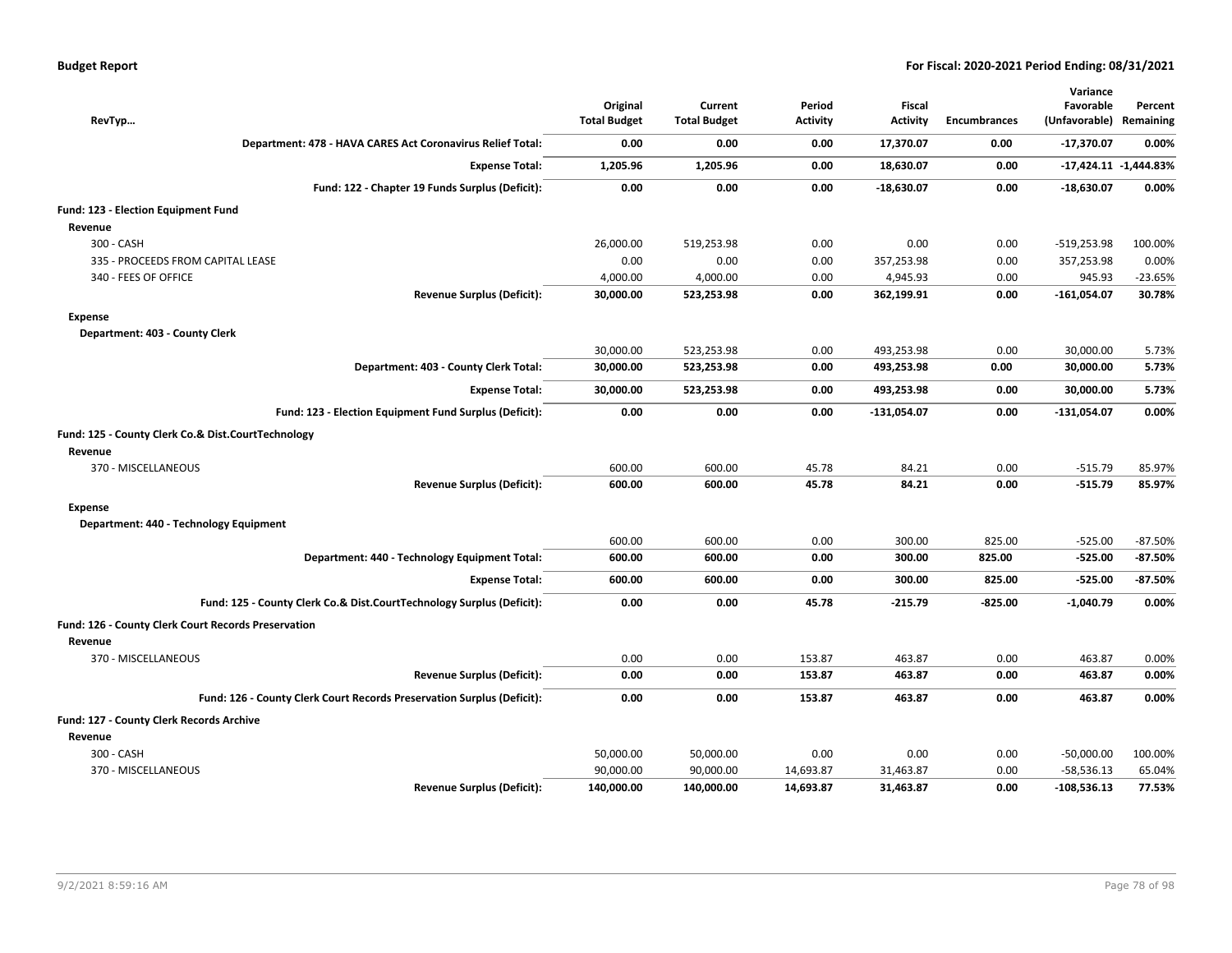| RevTyp                                                        | Original<br><b>Total Budget</b> | Current<br><b>Total Budget</b> | Period<br><b>Activity</b> | Fiscal<br><b>Activity</b> | <b>Encumbrances</b> | Variance<br>Favorable<br>(Unfavorable) Remaining | Percent   |
|---------------------------------------------------------------|---------------------------------|--------------------------------|---------------------------|---------------------------|---------------------|--------------------------------------------------|-----------|
| <b>Expense</b>                                                |                                 |                                |                           |                           |                     |                                                  |           |
| Department: 403 - County Clerk                                |                                 |                                |                           |                           |                     |                                                  |           |
|                                                               | 140,000.00                      | 140,000.00                     | 0.00                      | 17,605.32                 | 0.00                | 122,394.68                                       | 87.42%    |
| Department: 403 - County Clerk Total:                         | 140,000.00                      | 140,000.00                     | 0.00                      | 17,605.32                 | 0.00                | 122,394.68                                       | 87.42%    |
| <b>Expense Total:</b>                                         | 140,000.00                      | 140,000.00                     | 0.00                      | 17,605.32                 | 0.00                | 122,394.68                                       | 87.42%    |
| Fund: 127 - County Clerk Records Archive Surplus (Deficit):   | 0.00                            | 0.00                           | 14,693.87                 | 13,858.55                 | 0.00                | 13,858.55                                        | 0.00%     |
| Fund: 130 - Bail Bond Trust Fund                              |                                 |                                |                           |                           |                     |                                                  |           |
| Revenue                                                       |                                 |                                |                           |                           |                     |                                                  |           |
| 345 - BONDS                                                   | 7,000.00                        | 7,000.00                       | 420.00                    | 5,340.00                  | 0.00                | $-1,660.00$                                      | 23.71%    |
| <b>Revenue Surplus (Deficit):</b>                             | 7,000.00                        | 7,000.00                       | 420.00                    | 5,340.00                  | 0.00                | $-1,660.00$                                      | 23.71%    |
| <b>Expense</b>                                                |                                 |                                |                           |                           |                     |                                                  |           |
| Department: 498 - Bail Bond Fee Expense                       |                                 |                                |                           |                           |                     |                                                  |           |
|                                                               | 7,000.00                        | 7,000.00                       | 0.00                      | 0.00                      | 0.00                | 7,000.00                                         | 100.00%   |
| Department: 498 - Bail Bond Fee Expense Total:                | 7,000.00                        | 7,000.00                       | 0.00                      | 0.00                      | 0.00                | 7,000.00                                         | 100.00%   |
| <b>Expense Total:</b>                                         | 7,000.00                        | 7,000.00                       | 0.00                      | 0.00                      | 0.00                | 7,000.00                                         | 100.00%   |
| Fund: 130 - Bail Bond Trust Fund Surplus (Deficit):           | 0.00                            | 0.00                           | 420.00                    | 5,340.00                  | 0.00                | 5,340.00                                         | 0.00%     |
| Fund: 160 - County Judge Excess Supplement                    |                                 |                                |                           |                           |                     |                                                  |           |
| Revenue                                                       |                                 |                                |                           |                           |                     |                                                  |           |
| 300 - CASH                                                    | 2,700.00                        | 2,700.00                       | 0.00                      | 0.00                      | 0.00                | $-2,700.00$                                      | 100.00%   |
| <b>Revenue Surplus (Deficit):</b>                             | 2,700.00                        | 2,700.00                       | 0.00                      | 0.00                      | 0.00                | $-2,700.00$                                      | 100.00%   |
| <b>Expense</b>                                                |                                 |                                |                           |                           |                     |                                                  |           |
| Department: 452 - Excess Supplement County Judge              |                                 |                                |                           |                           |                     |                                                  |           |
|                                                               | 2,700.00                        | 2,700.00                       | 319.41                    | 823.32                    | 217.56              | 1,659.12                                         | 61.45%    |
| Department: 452 - Excess Supplement County Judge Total:       | 2,700.00                        | 2,700.00                       | 319.41                    | 823.32                    | 217.56              | 1,659.12                                         | 61.45%    |
| <b>Expense Total:</b>                                         | 2,700.00                        | 2,700.00                       | 319.41                    | 823.32                    | 217.56              | 1,659.12                                         | 61.45%    |
| Fund: 160 - County Judge Excess Supplement Surplus (Deficit): | 0.00                            | 0.00                           | $-319.41$                 | -823.32                   | $-217.56$           | $-1,040.88$                                      | 0.00%     |
| <b>Fund: 161 - Probate Judges Education</b>                   |                                 |                                |                           |                           |                     |                                                  |           |
| Revenue                                                       |                                 |                                |                           |                           |                     |                                                  |           |
| 300 - CASH                                                    | 1,450.00                        | 1,450.00                       | 0.00                      | 0.00                      | 0.00                | $-1,450.00$                                      | 100.00%   |
| 340 - FEES OF OFFICE                                          | 150.00                          | 150.00                         | 65.03                     | 210.03                    | 0.00                | 60.03                                            | $-40.02%$ |
| <b>Revenue Surplus (Deficit):</b>                             | 1,600.00                        | 1,600.00                       | 65.03                     | 210.03                    | 0.00                | $-1,389.97$                                      | 86.87%    |
| <b>Expense</b>                                                |                                 |                                |                           |                           |                     |                                                  |           |
| Department: 412 - Probate Judges Expense                      |                                 |                                |                           |                           |                     |                                                  |           |
|                                                               | 1,600.00                        | 1,600.00                       | 0.00                      | 0.00                      | 0.00                | 1,600.00                                         | 100.00%   |
| Department: 412 - Probate Judges Expense Total:               | 1,600.00                        | 1,600.00                       | 0.00                      | 0.00                      | 0.00                | 1,600.00                                         | 100.00%   |
| <b>Expense Total:</b>                                         | 1,600.00                        | 1,600.00                       | 0.00                      | 0.00                      | 0.00                | 1,600.00                                         | 100.00%   |
| Fund: 161 - Probate Judges Education Surplus (Deficit):       | 0.00                            | 0.00                           | 65.03                     | 210.03                    | 0.00                | 210.03                                           | 0.00%     |
|                                                               |                                 |                                |                           |                           |                     |                                                  |           |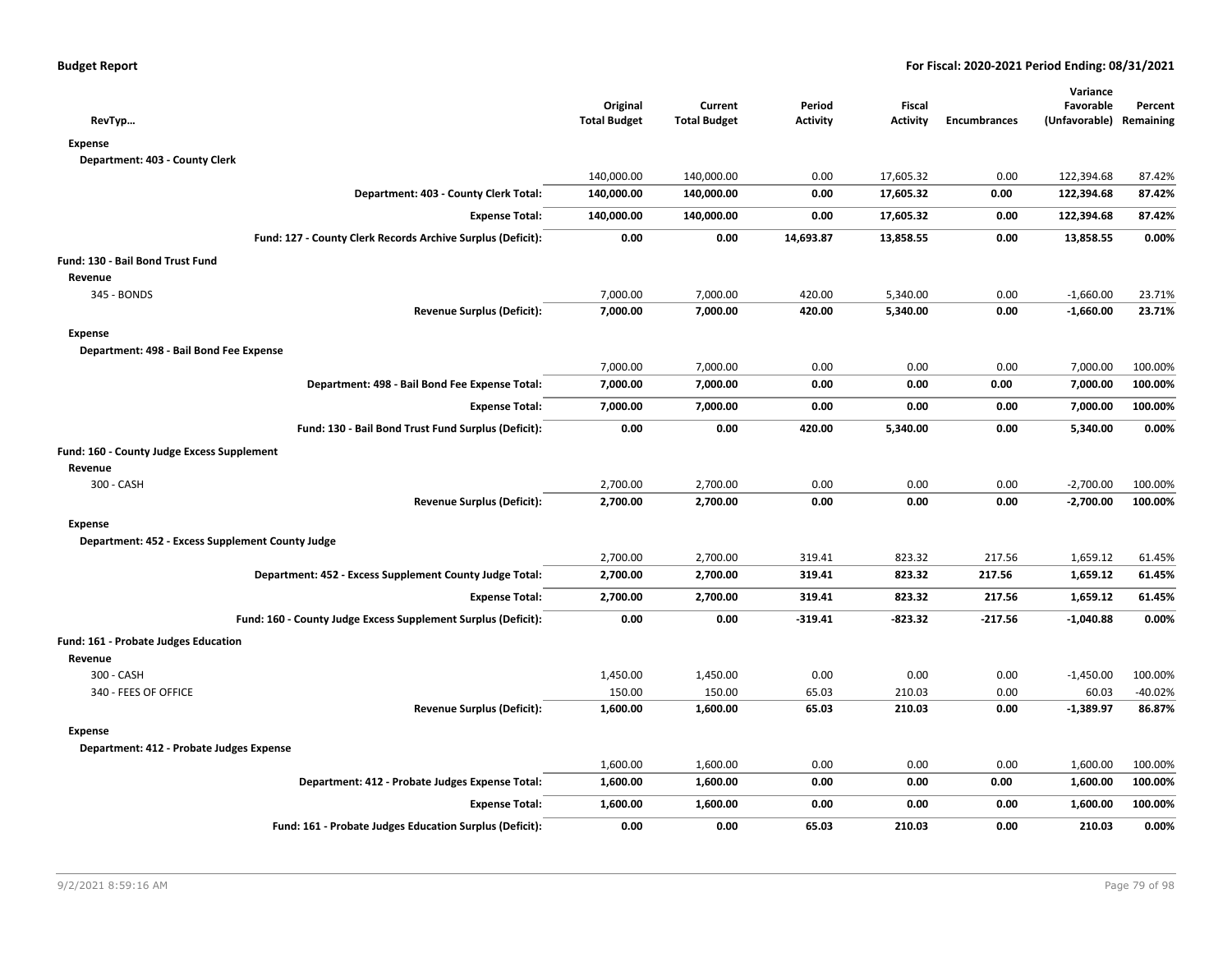|  |  |  | <b>Budget Report</b> |
|--|--|--|----------------------|
|--|--|--|----------------------|

|                                                                          |                      |                      |                 |                      |                     | Variance              |                     |
|--------------------------------------------------------------------------|----------------------|----------------------|-----------------|----------------------|---------------------|-----------------------|---------------------|
|                                                                          | Original             | Current              | Period          | Fiscal               |                     | Favorable             | Percent             |
| RevTyp                                                                   | <b>Total Budget</b>  | <b>Total Budget</b>  | <b>Activity</b> | <b>Activity</b>      | <b>Encumbrances</b> | (Unfavorable)         | Remaining           |
| Fund: 190 - District Clerk Records Management                            |                      |                      |                 |                      |                     |                       |                     |
| Revenue                                                                  |                      |                      |                 |                      |                     |                       |                     |
| 300 - CASH                                                               | 7,088.49             | 7,088.49             | 0.00            | 0.00                 | 0.00                | $-7,088.49$           | 100.00%             |
| 360 - INTEREST EARNINGS                                                  | 15.00                | 15.00                | 0.00            | 0.00                 | 0.00                | $-15.00$              | 100.00%             |
| 370 - MISCELLANEOUS<br><b>Revenue Surplus (Deficit):</b>                 | 2,500.00<br>9,603.49 | 2,500.00<br>9,603.49 | 0.00<br>0.00    | 2,827.47<br>2,827.47 | 0.00<br>0.00        | 327.47<br>$-6,776.02$ | $-13.10%$<br>70.56% |
|                                                                          |                      |                      |                 |                      |                     |                       |                     |
| <b>Expense</b>                                                           |                      |                      |                 |                      |                     |                       |                     |
| Department: 450 - District Clerk                                         |                      |                      |                 |                      |                     |                       |                     |
|                                                                          | 9,603.49             | 9,603.49             | 0.00            | 8,111.57             | 0.00                | 1,491.92              | 15.54%              |
| Department: 450 - District Clerk Total:                                  | 9,603.49             | 9,603.49             | 0.00            | 8,111.57             | 0.00                | 1,491.92              | 15.54%              |
| <b>Expense Total:</b>                                                    | 9,603.49             | 9,603.49             | 0.00            | 8,111.57             | 0.00                | 1,491.92              | 15.54%              |
| Fund: 190 - District Clerk Records Management Surplus (Deficit):         | 0.00                 | 0.00                 | 0.00            | $-5,284.10$          | 0.00                | $-5,284.10$           | 0.00%               |
| <b>Fund: 191 - District Court Records Archive</b>                        |                      |                      |                 |                      |                     |                       |                     |
| Revenue                                                                  |                      |                      |                 |                      |                     |                       |                     |
| 300 - CASH                                                               | 25,000.00            | 25,000.00            | 0.00            | 0.00                 | 0.00                | $-25,000.00$          | 100.00%             |
| 370 - MISCELLANEOUS                                                      | 4,000.00             | 4,000.00             | 0.00            | 4,025.03             | 0.00                | 25.03                 | $-0.63%$            |
| <b>Revenue Surplus (Deficit):</b>                                        | 29,000.00            | 29,000.00            | 0.00            | 4,025.03             | 0.00                | $-24,974.97$          | 86.12%              |
| <b>Expense</b>                                                           |                      |                      |                 |                      |                     |                       |                     |
| Department: 450 - District Clerk                                         |                      |                      |                 |                      |                     |                       |                     |
|                                                                          | 29,000.00            | 29,000.00            | 741.05          | 1,248.80             | 0.00                | 27,751.20             | 95.69%              |
| Department: 450 - District Clerk Total:                                  | 29,000.00            | 29,000.00            | 741.05          | 1,248.80             | 0.00                | 27,751.20             | 95.69%              |
| <b>Expense Total:</b>                                                    | 29,000.00            | 29,000.00            | 741.05          | 1,248.80             | 0.00                | 27,751.20             | 95.69%              |
| Fund: 191 - District Court Records Archive Surplus (Deficit):            | 0.00                 | 0.00                 | $-741.05$       | 2,776.23             | 0.00                | 2,776.23              | 0.00%               |
| Fund: 192 - District Clerk Co.& Dist.Court Technology                    |                      |                      |                 |                      |                     |                       |                     |
| Revenue                                                                  |                      |                      |                 |                      |                     |                       |                     |
| 300 - CASH                                                               | 3,000.00             | 3,000.00             | 0.00            | 0.00                 | 0.00                | $-3,000.00$           | 100.00%             |
| 370 - MISCELLANEOUS                                                      | 0.00                 | 0.00                 | 0.00            | 565.08               | 0.00                | 565.08                | 0.00%               |
| <b>Revenue Surplus (Deficit):</b>                                        | 3,000.00             | 3,000.00             | 0.00            | 565.08               | 0.00                | $-2,434.92$           | 81.16%              |
| <b>Expense</b>                                                           |                      |                      |                 |                      |                     |                       |                     |
| Department: 440 - Technology Equipment                                   |                      |                      |                 |                      |                     |                       |                     |
|                                                                          | 3,000.00             | 3,000.00             | 0.00            | 0.00                 | 0.00                | 3,000.00              | 100.00%             |
| Department: 440 - Technology Equipment Total:                            | 3,000.00             | 3,000.00             | 0.00            | 0.00                 | 0.00                | 3,000.00              | 100.00%             |
| <b>Expense Total:</b>                                                    | 3,000.00             | 3,000.00             | 0.00            | 0.00                 | 0.00                | 3,000.00              | 100.00%             |
| Fund: 192 - District Clerk Co.& Dist.Court Technology Surplus (Deficit): | 0.00                 | 0.00                 | 0.00            | 565.08               | 0.00                | 565.08                | 0.00%               |
| <b>Fund: 193 - District Clerk Court Records Preservation</b>             |                      |                      |                 |                      |                     |                       |                     |
| Revenue                                                                  |                      |                      |                 |                      |                     |                       |                     |
| 300 - CASH                                                               | 35,000.00            | 35,000.00            | 0.00            | 0.00                 | 0.00                | $-35,000.00$          | 100.00%             |
|                                                                          |                      |                      |                 |                      |                     |                       |                     |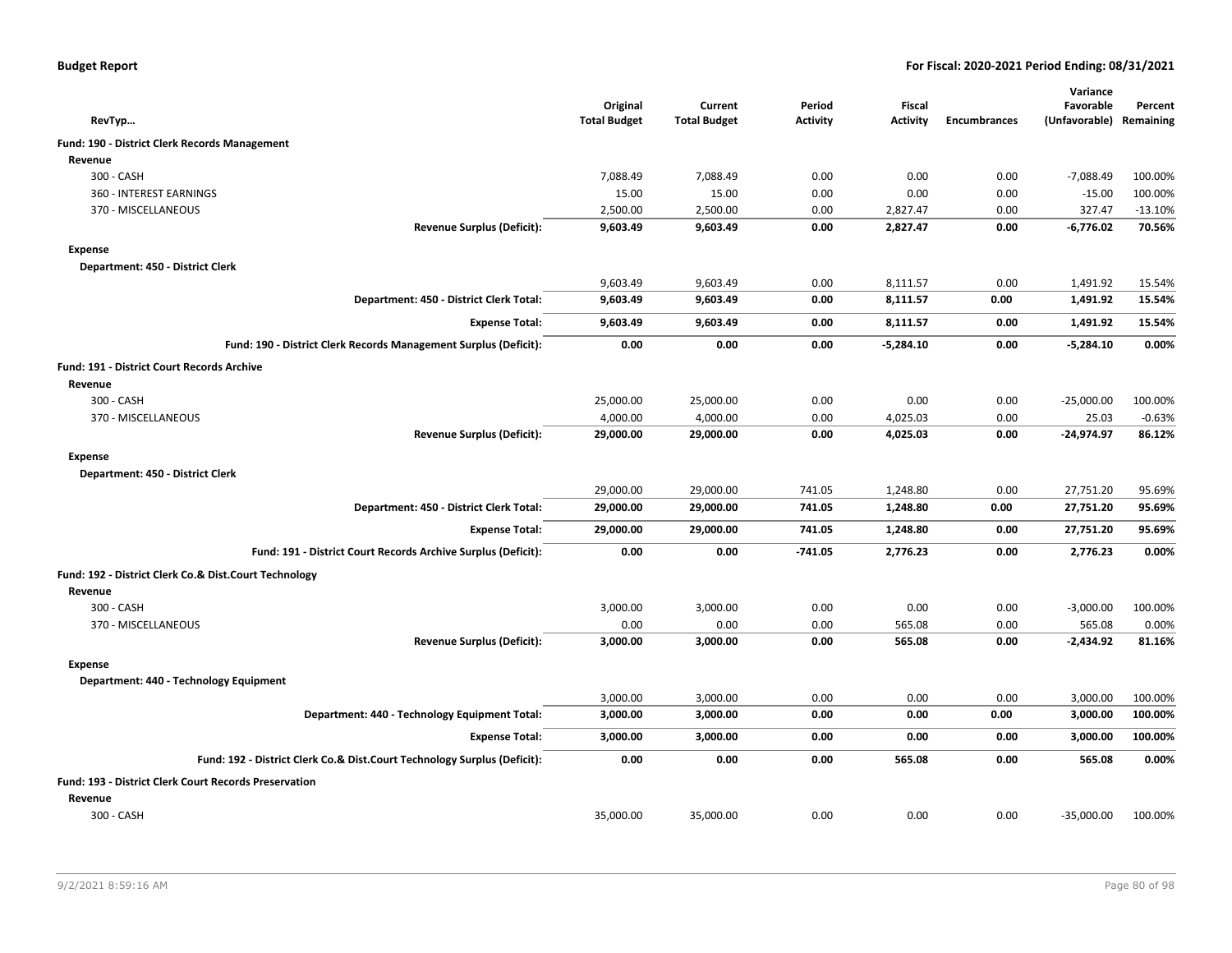| RevTyp                                                                   | Original<br><b>Total Budget</b> | Current<br><b>Total Budget</b> | Period<br><b>Activity</b> | <b>Fiscal</b><br><b>Activity</b> | <b>Encumbrances</b> | Variance<br>Favorable<br>(Unfavorable) Remaining | Percent  |
|--------------------------------------------------------------------------|---------------------------------|--------------------------------|---------------------------|----------------------------------|---------------------|--------------------------------------------------|----------|
| 370 - MISCELLANEOUS                                                      | 0.00                            | 0.00                           | 0.00                      | 3,336.89                         | 0.00                | 3,336.89                                         | 0.00%    |
| <b>Revenue Surplus (Deficit):</b>                                        | 35,000.00                       | 35,000.00                      | 0.00                      | 3,336.89                         | 0.00                | $-31,663.11$                                     | 90.47%   |
| <b>Expense</b>                                                           |                                 |                                |                           |                                  |                     |                                                  |          |
| Department: 545 - District Clerk Records Pres.Equip.                     |                                 |                                |                           |                                  |                     |                                                  |          |
|                                                                          | 35,000.00                       | 35,000.00                      | 0.00                      | 0.00                             | 0.00                | 35,000.00                                        | 100.00%  |
| Department: 545 - District Clerk Records Pres. Equip. Total:             | 35,000.00                       | 35,000.00                      | 0.00                      | 0.00                             | 0.00                | 35,000.00                                        | 100.00%  |
| <b>Expense Total:</b>                                                    | 35,000.00                       | 35,000.00                      | 0.00                      | 0.00                             | 0.00                | 35,000.00                                        | 100.00%  |
|                                                                          |                                 |                                |                           |                                  |                     |                                                  |          |
| Fund: 193 - District Clerk Court Records Preservation Surplus (Deficit): | 0.00                            | 0.00                           | 0.00                      | 3,336.89                         | 0.00                | 3,336.89                                         | 0.00%    |
| Fund: 200 - County Offices Records Mangement                             |                                 |                                |                           |                                  |                     |                                                  |          |
| Revenue                                                                  |                                 |                                |                           |                                  |                     |                                                  |          |
| 300 - CASH                                                               | 6,737.24                        | 6,737.24                       | 0.00                      | 0.00                             | 0.00                | $-6,737.24$                                      | 100.00%  |
| 360 - INTEREST EARNINGS                                                  | 50.00                           | 50.00                          | 0.00                      | 0.00                             | 0.00                | $-50.00$                                         | 100.00%  |
| 370 - MISCELLANEOUS                                                      | 15,000.00                       | 15,000.00                      | 371.54                    | 13,201.09                        | 0.00                | $-1,798.91$                                      | 11.99%   |
| <b>Revenue Surplus (Deficit):</b>                                        | 21,787.24                       | 21,787.24                      | 371.54                    | 13,201.09                        | 0.00                | $-8,586.15$                                      | 39.41%   |
| <b>Expense</b>                                                           |                                 |                                |                           |                                  |                     |                                                  |          |
| Department: 449 - Co. Office Records Mgt.                                |                                 |                                |                           |                                  |                     |                                                  |          |
|                                                                          | 10,300.00                       | 20,787.24                      | 1,387.01                  | 11,875.47                        | 0.00                | 8,911.77                                         | 42.87%   |
| Department: 449 - Co. Office Records Mgt. Total:                         | 10,300.00                       | 20,787.24                      | 1,387.01                  | 11,875.47                        | 0.00                | 8,911.77                                         | 42.87%   |
| Department: 999 - Undesignated Conversion                                |                                 |                                |                           |                                  |                     |                                                  |          |
|                                                                          | 11,487.24                       | 1,000.00                       | 0.00                      | 0.00                             | 0.00                | 1,000.00                                         | 100.00%  |
| Department: 999 - Undesignated Conversion Total:                         | 11,487.24                       | 1,000.00                       | 0.00                      | 0.00                             | 0.00                | 1,000.00                                         | 100.00%  |
| <b>Expense Total:</b>                                                    | 21,787.24                       | 21,787.24                      | 1,387.01                  | 11,875.47                        | 0.00                | 9,911.77                                         | 45.49%   |
| Fund: 200 - County Offices Records Mangement Surplus (Deficit):          | 0.00                            | 0.00                           | $-1,015.47$               | 1,325.62                         | 0.00                | 1,325.62                                         | 0.00%    |
| Fund: 210 - Road & Bridge #1                                             |                                 |                                |                           |                                  |                     |                                                  |          |
| Revenue                                                                  |                                 |                                |                           |                                  |                     |                                                  |          |
| 300 - CASH                                                               | 66,657.62                       | 66,657.62                      | 0.00                      | 0.00                             | 0.00                | $-66,657.62$                                     | 100.00%  |
| 310 - PROPERTY TAXES                                                     | 557,378.68                      | 557,378.68                     | 3,594.30                  | 568,259.02                       | 0.00                | 10,880.34                                        | $-1.95%$ |
| 318 - OTHER TAXES                                                        | 52,017.67                       | 52,017.67                      | 7,411.67                  | 71,246.29                        | 0.00                | 19,228.62                                        | -36.97%  |
| 321 - FEES OF TAX COLLECTOR                                              | 140,000.00                      | 140,000.00                     | 5,781.81                  | 136,584.79                       | 0.00                | $-3,415.21$                                      | 2.44%    |
| 350 - FINES                                                              | 24,500.00                       | 24,500.00                      | 481.23                    | 15,394.80                        | 0.00                | $-9,105.20$                                      | 37.16%   |
| 360 - INTEREST EARNINGS                                                  | 500.00                          | 500.00                         | 0.00                      | 292.77                           | 0.00                | $-207.23$                                        | 41.45%   |
| 364 - SALE OF ASSETS LAND/BUILDING                                       | 1,000.00                        | 19,569.37                      | 0.00                      | 18,569.37                        | 0.00                | $-1,000.00$                                      | 5.11%    |
| 370 - MISCELLANEOUS                                                      | 34,000.00                       | 35,000.00                      | 20.00                     | 40,947.08                        | 0.00                | 5,947.08                                         | -16.99%  |
| <b>Revenue Surplus (Deficit):</b>                                        | 876,053.97                      | 895,623.34                     | 17,289.01                 | 851,294.12                       | 0.00                | -44,329.22                                       | 4.95%    |
| <b>Expense</b>                                                           |                                 |                                |                           |                                  |                     |                                                  |          |
| Department: 621 - Road & Bridge 1                                        |                                 |                                |                           |                                  |                     |                                                  |          |
|                                                                          | 860,096.29                      | 879,665.66                     | 113,591.22                | 711,939.25                       | 340.25              | 167,386.16                                       | 19.03%   |
| Department: 621 - Road & Bridge 1 Total:                                 | 860,096.29                      | 879,665.66                     | 113,591.22                | 711,939.25                       | 340.25              | 167,386.16                                       | 19.03%   |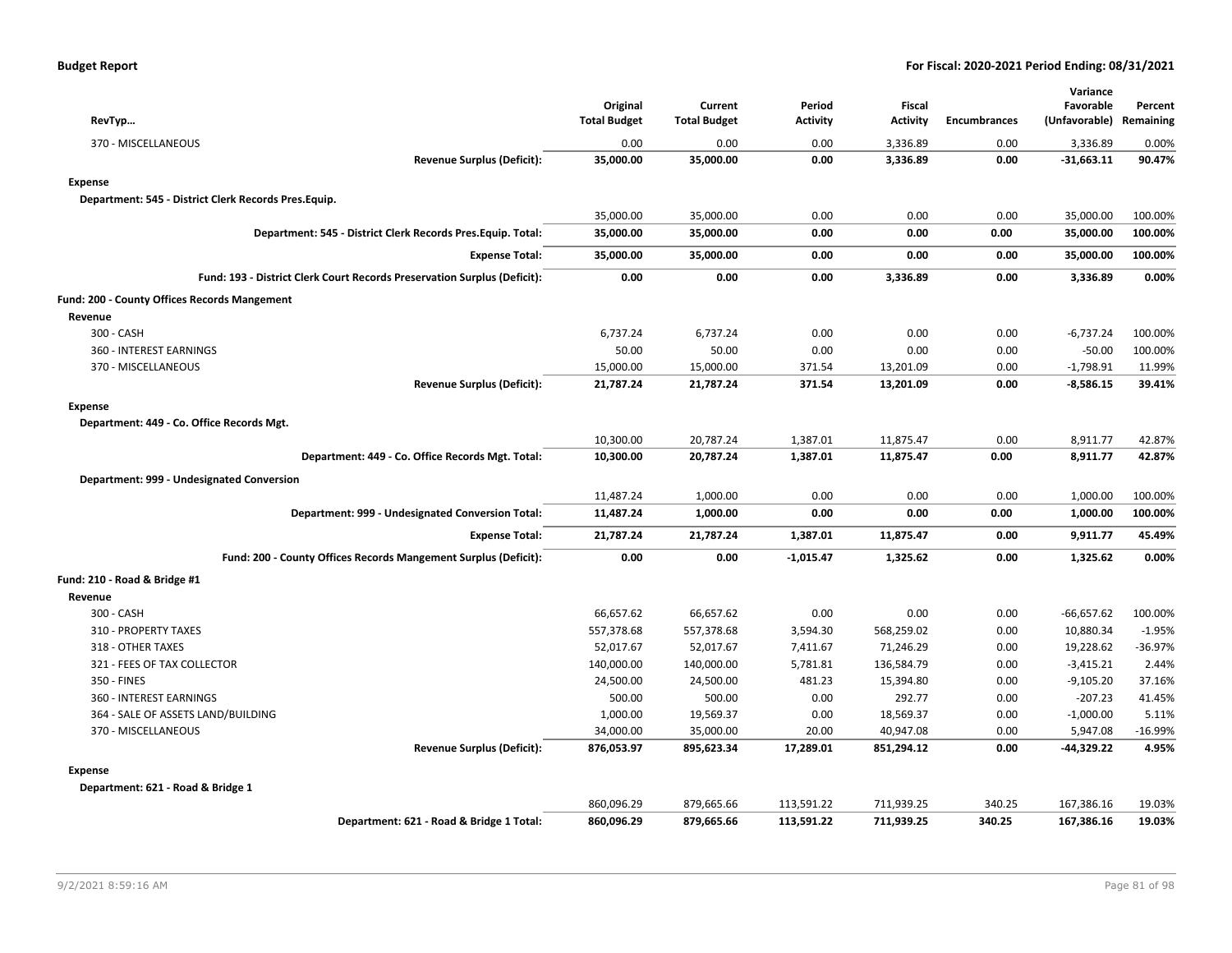| RevTyp                                            |                                                    | Original<br><b>Total Budget</b> | Current<br><b>Total Budget</b> | Period<br><b>Activity</b> | <b>Fiscal</b><br><b>Activity</b> | <b>Encumbrances</b> | Variance<br>Favorable<br>(Unfavorable) Remaining | Percent          |
|---------------------------------------------------|----------------------------------------------------|---------------------------------|--------------------------------|---------------------------|----------------------------------|---------------------|--------------------------------------------------|------------------|
|                                                   |                                                    |                                 |                                |                           |                                  |                     |                                                  |                  |
| Department: 625 - Administrative Office R&B       |                                                    |                                 |                                |                           |                                  |                     |                                                  |                  |
|                                                   | Department: 625 - Administrative Office R&B Total: | 15,957.68<br>15,957.68          | 15,957.68<br>15,957.68         | 563.12<br>563.12          | 9,637.09<br>9,637.09             | 0.00<br>0.00        | 6,320.59<br>6,320.59                             | 39.61%<br>39.61% |
|                                                   |                                                    |                                 |                                |                           |                                  |                     |                                                  |                  |
|                                                   | <b>Expense Total:</b>                              | 876,053.97                      | 895,623.34                     | 114,154.34                | 721,576.34                       | 340.25              | 173,706.75                                       | 19.40%           |
|                                                   | Fund: 210 - Road & Bridge #1 Surplus (Deficit):    | 0.00                            | 0.00                           | $-96,865.33$              | 129,717.78                       | $-340.25$           | 129,377.53                                       | 0.00%            |
| Fund: 220 - Road & Bridge #2                      |                                                    |                                 |                                |                           |                                  |                     |                                                  |                  |
| Revenue                                           |                                                    |                                 |                                |                           |                                  |                     |                                                  |                  |
| 300 - CASH                                        |                                                    | 150,609.92                      | 150,609.92                     | 0.00                      | 0.00                             | 0.00                | $-150,609.92$                                    | 100.00%          |
| 310 - PROPERTY TAXES                              |                                                    | 649,623.64                      | 649,623.64                     | 4,187.60                  | 662,060.39                       | 0.00                | 12,436.75                                        | $-1.91%$         |
| 318 - OTHER TAXES                                 |                                                    | 64,603.02                       | 64,603.02                      | 8,631.52                  | 82,972.91                        | 0.00                | 18,369.89                                        | $-28.44%$        |
| 321 - FEES OF TAX COLLECTOR                       |                                                    | 167,000.00                      | 167,000.00                     | 6,735.05                  | 159,103.09                       | 0.00                | $-7,896.91$                                      | 4.73%            |
| 330 - GRANTS                                      |                                                    | 0.00                            | 26,400.00                      | 26,400.00                 | 26,400.00                        | 0.00                | 0.00                                             | 0.00%            |
| 350 - FINES                                       |                                                    | 30,000.00                       | 30,000.00                      | 560.57                    | 17,932.90                        | 0.00                | $-12,067.10$                                     | 40.22%           |
| 360 - INTEREST EARNINGS                           |                                                    | 3,000.00                        | 3,000.00                       | 0.00                      | 449.79                           | 0.00                | $-2,550.21$                                      | 85.01%           |
| 364 - SALE OF ASSETS LAND/BUILDING                |                                                    | 4,000.00                        | 130,632.50                     | 0.00                      | 63,316.25                        | 0.00                | $-67,316.25$                                     | 51.53%           |
| 370 - MISCELLANEOUS                               |                                                    | 39,800.00                       | 146,740.00                     | 23,518.64                 | 128,851.30                       | 0.00                | $-17,888.70$                                     | 12.19%           |
|                                                   | <b>Revenue Surplus (Deficit):</b>                  | 1,108,636.58                    | 1,368,609.08                   | 70,033.38                 | 1,141,086.63                     | 0.00                | $-227,522.45$                                    | 16.62%           |
| Expense                                           |                                                    |                                 |                                |                           |                                  |                     |                                                  |                  |
| Department: 509 - Contingency                     |                                                    |                                 |                                |                           |                                  |                     |                                                  |                  |
|                                                   |                                                    | 10,000.00                       | 10,000.00                      | 0.00                      | 0.00                             | 0.00                | 10,000.00                                        | 100.00%          |
|                                                   | Department: 509 - Contingency Total:               | 10,000.00                       | 10,000.00                      | 0.00                      | 0.00                             | 0.00                | 10,000.00                                        | 100.00%          |
| Department: 622 - Road & Bridge 2                 |                                                    |                                 |                                |                           |                                  |                     |                                                  |                  |
|                                                   |                                                    | 1,082,678.90                    | 1,342,651.40                   | 82,599.04                 | 1,072,616.41                     | 2,849.89            | 267,185.10                                       | 19.90%           |
|                                                   | Department: 622 - Road & Bridge 2 Total:           | 1,082,678.90                    | 1,342,651.40                   | 82,599.04                 | 1,072,616.41                     | 2,849.89            | 267,185.10                                       | 19.90%           |
| Department: 625 - Administrative Office R&B       |                                                    |                                 |                                |                           |                                  |                     |                                                  |                  |
|                                                   |                                                    | 15,957.68                       | 15,957.68                      | 563.12                    | 9,637.09                         | 0.00                | 6,320.59                                         | 39.61%           |
|                                                   | Department: 625 - Administrative Office R&B Total: | 15,957.68                       | 15,957.68                      | 563.12                    | 9,637.09                         | 0.00                | 6,320.59                                         | 39.61%           |
|                                                   | <b>Expense Total:</b>                              | 1,108,636.58                    | 1,368,609.08                   | 83,162.16                 | 1,082,253.50                     | 2,849.89            | 283,505.69                                       | 20.71%           |
|                                                   | Fund: 220 - Road & Bridge #2 Surplus (Deficit):    | 0.00                            | 0.00                           | $-13,128.78$              | 58,833.13                        | $-2,849.89$         | 55,983.24                                        | 0.00%            |
| Fund: 221 - Raw Water Pipeline Road and Bridge #2 |                                                    |                                 |                                |                           |                                  |                     |                                                  |                  |
| Revenue                                           |                                                    |                                 |                                |                           |                                  |                     |                                                  |                  |
| 325 - RAW WATER PIPELINE                          |                                                    | 0.00                            | 12,000.00                      | 0.00                      | 12,000.00                        | 0.00                | 0.00                                             | 0.00%            |
|                                                   | <b>Revenue Surplus (Deficit):</b>                  | 0.00                            | 12,000.00                      | 0.00                      | 12,000.00                        | 0.00                | 0.00                                             | 0.00%            |
|                                                   |                                                    |                                 |                                |                           |                                  |                     |                                                  |                  |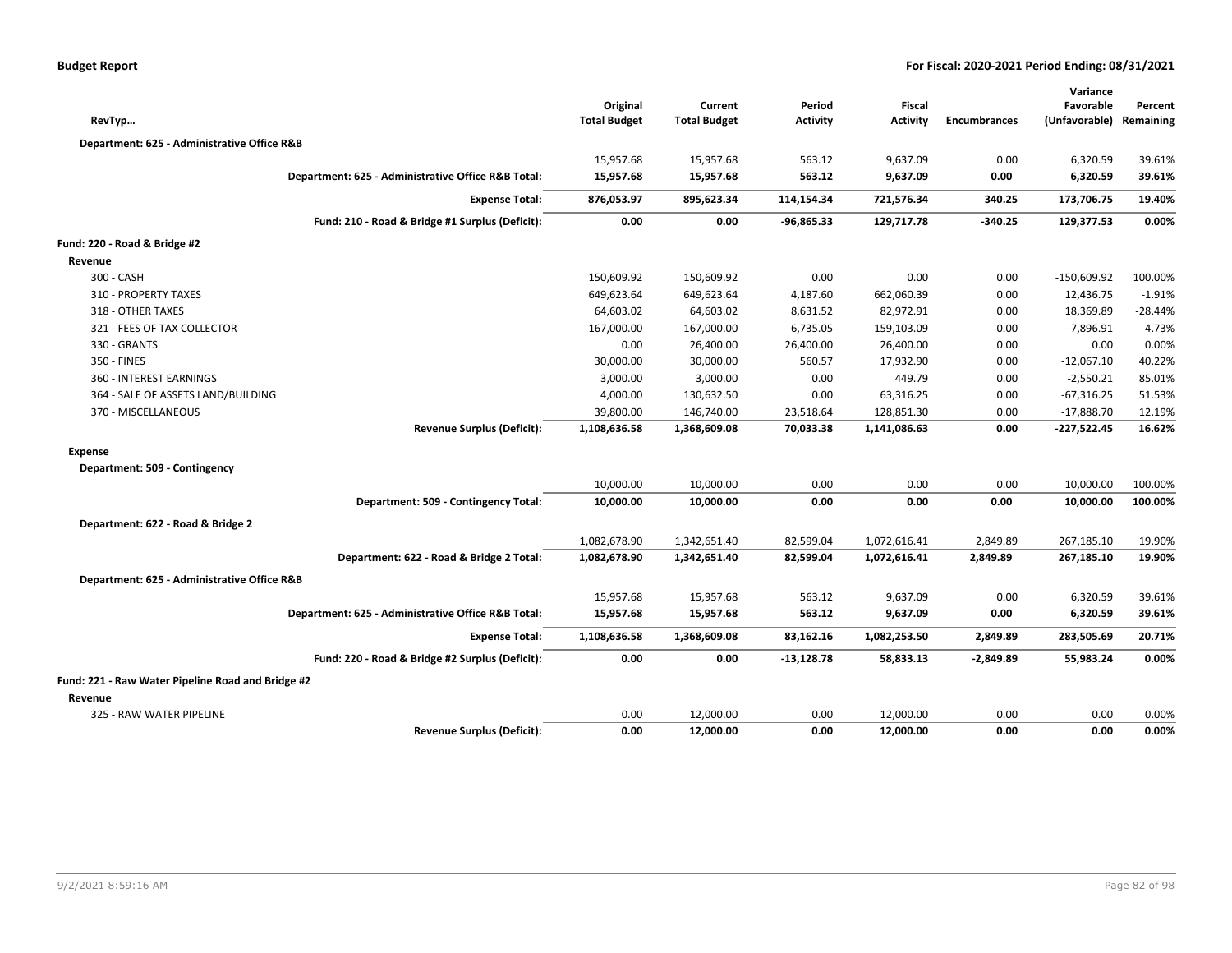| RevTyp                                                               | Original<br><b>Total Budget</b> | Current<br><b>Total Budget</b> | Period<br><b>Activity</b> | Fiscal<br><b>Activity</b> | <b>Encumbrances</b> | Variance<br>Favorable<br>(Unfavorable) Remaining | Percent   |
|----------------------------------------------------------------------|---------------------------------|--------------------------------|---------------------------|---------------------------|---------------------|--------------------------------------------------|-----------|
| <b>Expense</b>                                                       |                                 |                                |                           |                           |                     |                                                  |           |
| Department: 622 - Road & Bridge 2                                    |                                 |                                |                           |                           |                     |                                                  |           |
|                                                                      | 0.00                            | 12,000.00                      | 0.00                      | 0.00                      | 0.00                | 12,000.00                                        | 100.00%   |
| Department: 622 - Road & Bridge 2 Total:                             | 0.00                            | 12,000.00                      | 0.00                      | 0.00                      | 0.00                | 12,000.00                                        | 100.00%   |
| <b>Expense Total:</b>                                                | 0.00                            | 12,000.00                      | 0.00                      | 0.00                      | 0.00                | 12,000.00                                        | 100.00%   |
| Fund: 221 - Raw Water Pipeline Road and Bridge #2 Surplus (Deficit): | 0.00                            | 0.00                           | 0.00                      | 12,000.00                 | 0.00                | 12,000.00                                        | 0.00%     |
| Fund: 230 - Road & Bridge #3                                         |                                 |                                |                           |                           |                     |                                                  |           |
| Revenue                                                              |                                 |                                |                           |                           |                     |                                                  |           |
| 310 - PROPERTY TAXES                                                 | 972,335.46                      | 972,335.46                     | 6,281.00                  | 993,027.18                | 0.00                | 20,691.72                                        | $-2.13%$  |
| 318 - OTHER TAXES                                                    | 92,904.53                       | 92,904.53                      | 12,948.93                 | 124,474.87                | 0.00                | 31,570.34                                        | -33.98%   |
| 321 - FEES OF TAX COLLECTOR                                          | 220,000.00                      | 220,000.00                     | 10,102.55                 | 238,654.63                | 0.00                | 18,654.63                                        | $-8.48%$  |
| 350 - FINES                                                          | 30,400.00                       | 30,400.00                      | 840.85                    | 26,899.37                 | 0.00                | $-3,500.63$                                      | 11.52%    |
| 360 - INTEREST EARNINGS                                              | 4,000.00                        | 4,000.00                       | 0.00                      | 778.43                    | 0.00                | $-3,221.57$                                      | 80.54%    |
| 364 - SALE OF ASSETS LAND/BUILDING                                   | 5,000.00                        | 40,850.74                      | 0.00                      | 35,850.74                 | 0.00                | $-5,000.00$                                      | 12.24%    |
| 370 - MISCELLANEOUS                                                  | 47,369.88                       | 47,369.88                      | 524.00                    | 66,819.47                 | 0.00                | 19,449.59                                        | $-41.06%$ |
| <b>Revenue Surplus (Deficit):</b>                                    | 1,372,009.87                    | 1,407,860.61                   | 30,697.33                 | 1,486,504.69              | 0.00                | 78,644.08                                        | $-5.59%$  |
| <b>Expense</b>                                                       |                                 |                                |                           |                           |                     |                                                  |           |
| Department: 509 - Contingency                                        |                                 |                                |                           |                           |                     |                                                  |           |
|                                                                      | 30,000.00                       | 30,000.00                      | 0.00                      | 0.00                      | 0.00                | 30,000.00                                        | 100.00%   |
| Department: 509 - Contingency Total:                                 | 30,000.00                       | 30,000.00                      | 0.00                      | 0.00                      | 0.00                | 30,000.00                                        | 100.00%   |
| Department: 623 - Road & Bridge 3                                    |                                 |                                |                           |                           |                     |                                                  |           |
|                                                                      | 1,326,052.19                    | 1,361,902.93                   | 88,769.39                 | 1,110,522.92              | 43,698.10           | 207,681.91                                       | 15.25%    |
| Department: 623 - Road & Bridge 3 Total:                             | 1,326,052.19                    | 1,361,902.93                   | 88,769.39                 | 1,110,522.92              | 43,698.10           | 207,681.91                                       | 15.25%    |
| Department: 625 - Administrative Office R&B                          |                                 |                                |                           |                           |                     |                                                  |           |
|                                                                      | 15,957.68                       | 15,957.68                      | 563.12                    | 9,637.09                  | 0.00                | 6,320.59                                         | 39.61%    |
| Department: 625 - Administrative Office R&B Total:                   | 15,957.68                       | 15,957.68                      | 563.12                    | 9,637.09                  | 0.00                | 6,320.59                                         | 39.61%    |
| <b>Expense Total:</b>                                                | 1,372,009.87                    | 1,407,860.61                   | 89,332.51                 | 1,120,160.01              | 43,698.10           | 244,002.50                                       | 17.33%    |
| Fund: 230 - Road & Bridge #3 Surplus (Deficit):                      | 0.00                            | 0.00                           | $-58,635.18$              | 366,344.68                | $-43,698.10$        | 322,646.58                                       | 0.00%     |
| Fund: 231 - Lake Road Impact/Raw Water PipelinePct. 3                |                                 |                                |                           |                           |                     |                                                  |           |
| Revenue                                                              |                                 |                                |                           |                           |                     |                                                  |           |
| 300 - CASH                                                           | 250,000.00                      | 250,000.00                     | 0.00                      | 0.00                      | 0.00                | $-250,000.00$                                    | 100.00%   |
| 325 - RAW WATER PIPELINE                                             | 0.00                            | 84,000.00                      | 0.00                      | 84,000.00                 | 0.00                | 0.00                                             | 0.00%     |
| <b>Revenue Surplus (Deficit):</b>                                    | 250,000.00                      | 334,000.00                     | 0.00                      | 84,000.00                 | 0.00                | $-250,000.00$                                    | 74.85%    |
| <b>Expense</b>                                                       |                                 |                                |                           |                           |                     |                                                  |           |
| Department: 623 - Road & Bridge 3                                    |                                 |                                |                           |                           |                     |                                                  |           |
|                                                                      | 250,000.00                      | 250,000.00                     | 0.00                      | 0.00                      | 0.00                | 250,000.00                                       | 100.00%   |
| Department: 623 - Road & Bridge 3 Total:                             | 250,000.00                      | 250,000.00                     | 0.00                      | 0.00                      | 0.00                | 250,000.00                                       | 100.00%   |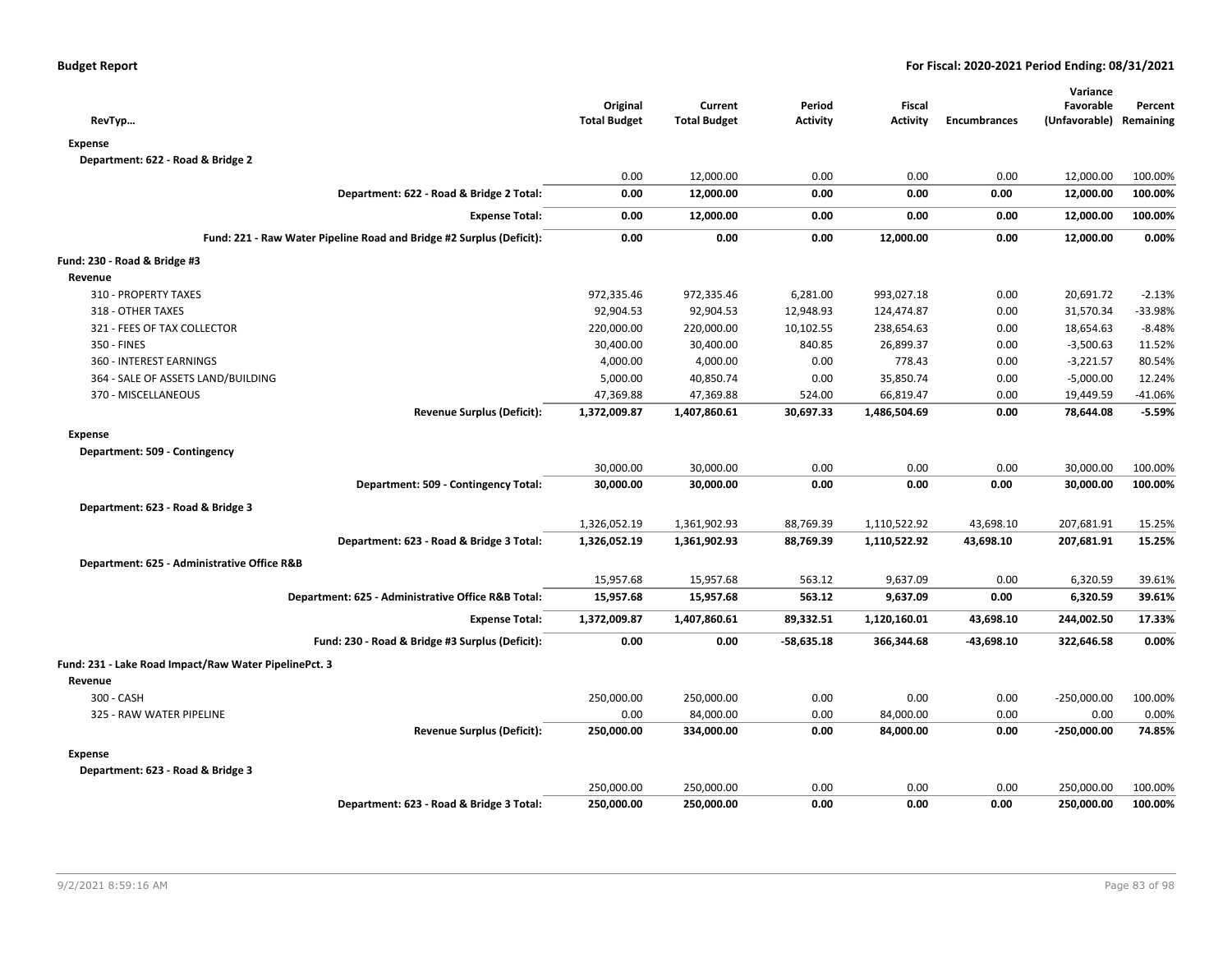| <b>Budget Report</b> |  |
|----------------------|--|
|----------------------|--|

| RevTyp                                                                   | Original<br><b>Total Budget</b> | Current<br><b>Total Budget</b> | Period<br><b>Activity</b> | <b>Fiscal</b><br><b>Activity</b> | <b>Encumbrances</b> | Variance<br>Favorable<br>(Unfavorable) | Percent<br>Remaining |
|--------------------------------------------------------------------------|---------------------------------|--------------------------------|---------------------------|----------------------------------|---------------------|----------------------------------------|----------------------|
| Department: 626 - Road & Bridge 3 Raw Water Pipeline                     |                                 |                                |                           |                                  |                     |                                        |                      |
|                                                                          | 0.00                            | 84,000.00                      | 0.00                      | 0.00                             | 0.00                | 84,000.00                              | 100.00%              |
| Department: 626 - Road & Bridge 3 Raw Water Pipeline Total:              | 0.00                            | 84,000.00                      | 0.00                      | 0.00                             | 0.00                | 84,000.00                              | 100.00%              |
| <b>Expense Total:</b>                                                    | 250,000.00                      | 334,000.00                     | 0.00                      | 0.00                             | 0.00                | 334,000.00                             | 100.00%              |
| Fund: 231 - Lake Road Impact/Raw Water PipelinePct. 3 Surplus (Deficit): | 0.00                            | 0.00                           | 0.00                      | 84,000.00                        | 0.00                | 84,000.00                              | 0.00%                |
| Fund: 240 - Road & Bridge #4                                             |                                 |                                |                           |                                  |                     |                                        |                      |
| Revenue                                                                  |                                 |                                |                           |                                  |                     |                                        |                      |
| 300 - CASH                                                               | 47,006.36                       | 47,006.36                      | 0.00                      | 0.00                             | 0.00                | -47,006.36                             | 100.00%              |
| 310 - PROPERTY TAXES                                                     | 554,424.23                      | 554,424.23                     | 3,575.86                  | 565,343.55                       | 0.00                | 10,919.32                              | $-1.97%$             |
| 318 - OTHER TAXES                                                        | 57,114.83                       | 57,114.83                      | 7,372.00                  | 70,865.18                        | 0.00                | 13,750.35                              | $-24.07%$            |
| 321 - FEES OF TAX COLLECTOR                                              | 140,000.00                      | 140,000.00                     | 5,750.59                  | 135,847.49                       | 0.00                | $-4,152.51$                            | 2.97%                |
| 350 - FINES                                                              | 33,800.00                       | 33,800.00                      | 478.63                    | 15,311.71                        | 0.00                | $-18,488.29$                           | 54.70%               |
| 360 - INTEREST EARNINGS                                                  | 2,000.00                        | 2,000.00                       | 0.00                      | 332.29                           | 0.00                | $-1,667.71$                            | 83.39%               |
| 364 - SALE OF ASSETS LAND/BUILDING                                       | 1,500.00                        | 1,500.00                       | 0.00                      | 0.00                             | 0.00                | $-1,500.00$                            | 100.00%              |
| 370 - MISCELLANEOUS                                                      | 37,500.00                       | 37,500.00                      | 37,214.11                 | 70,133.96                        | 0.00                | 32,633.96                              | $-87.02%$            |
| <b>Revenue Surplus (Deficit):</b>                                        | 873,345.42                      | 873,345.42                     | 54,391.19                 | 857,834.18                       | 0.00                | $-15,511.24$                           | 1.78%                |
| <b>Expense</b>                                                           |                                 |                                |                           |                                  |                     |                                        |                      |
| Department: 624 - Road & Bridge 4                                        |                                 |                                |                           |                                  |                     |                                        |                      |
|                                                                          | 857,387.74                      | 857,387.74                     | 100,242.95                | 664,508.09                       | 275.31              | 192,604.34                             | 22.46%               |
| Department: 624 - Road & Bridge 4 Total:                                 | 857,387.74                      | 857,387.74                     | 100,242.95                | 664,508.09                       | 275.31              | 192,604.34                             | 22.46%               |
| Department: 625 - Administrative Office R&B                              |                                 |                                |                           |                                  |                     |                                        |                      |
|                                                                          | 15,957.68                       | 15,957.68                      | 563.14                    | 9,635.75                         | 0.00                | 6,321.93                               | 39.62%               |
| Department: 625 - Administrative Office R&B Total:                       | 15,957.68                       | 15,957.68                      | 563.14                    | 9,635.75                         | 0.00                | 6,321.93                               | 39.62%               |
| <b>Expense Total:</b>                                                    | 873,345.42                      | 873,345.42                     | 100,806.09                | 674,143.84                       | 275.31              | 198,926.27                             | 22.78%               |
| Fund: 240 - Road & Bridge #4 Surplus (Deficit):                          | 0.00                            | 0.00                           | -46,414.90                | 183,690.34                       | $-275.31$           | 183,415.03                             | 0.00%                |
| Fund: 241 - Lake Road Impact/Raw Water PipelinePct. 4                    |                                 |                                |                           |                                  |                     |                                        |                      |
| Revenue                                                                  |                                 |                                |                           |                                  |                     |                                        |                      |
| 300 - CASH                                                               | 150,000.00                      | 150,000.00                     | 0.00                      | 0.00                             | 0.00                | $-150,000.00$                          | 100.00%              |
| 326 - MAINTENANCE OF ROADS                                               | 0.00                            | 104,000.00                     | 0.00                      | 104,000.00                       | 0.00                | 0.00                                   | 0.00%                |
| <b>Revenue Surplus (Deficit):</b>                                        | 150,000.00                      | 254,000.00                     | 0.00                      | 104,000.00                       | 0.00                | $-150,000.00$                          | 59.06%               |
| <b>Expense</b>                                                           |                                 |                                |                           |                                  |                     |                                        |                      |
| Department: 624 - Road & Bridge 4                                        |                                 |                                |                           |                                  |                     |                                        |                      |
|                                                                          | 150,000.00                      | 254,000.00                     | 0.00                      | 0.00                             | 0.00                | 254,000.00                             | 100.00%              |
| Department: 624 - Road & Bridge 4 Total:                                 | 150,000.00                      | 254,000.00                     | 0.00                      | 0.00                             | 0.00                | 254,000.00                             | 100.00%              |
| <b>Expense Total:</b>                                                    | 150,000.00                      | 254,000.00                     | 0.00                      | 0.00                             | 0.00                | 254,000.00                             | 100.00%              |
| Fund: 241 - Lake Road Impact/Raw Water PipelinePct. 4 Surplus (Deficit): | 0.00                            | 0.00                           | 0.00                      | 104,000.00                       | 0.00                | 104,000.00                             | 0.00%                |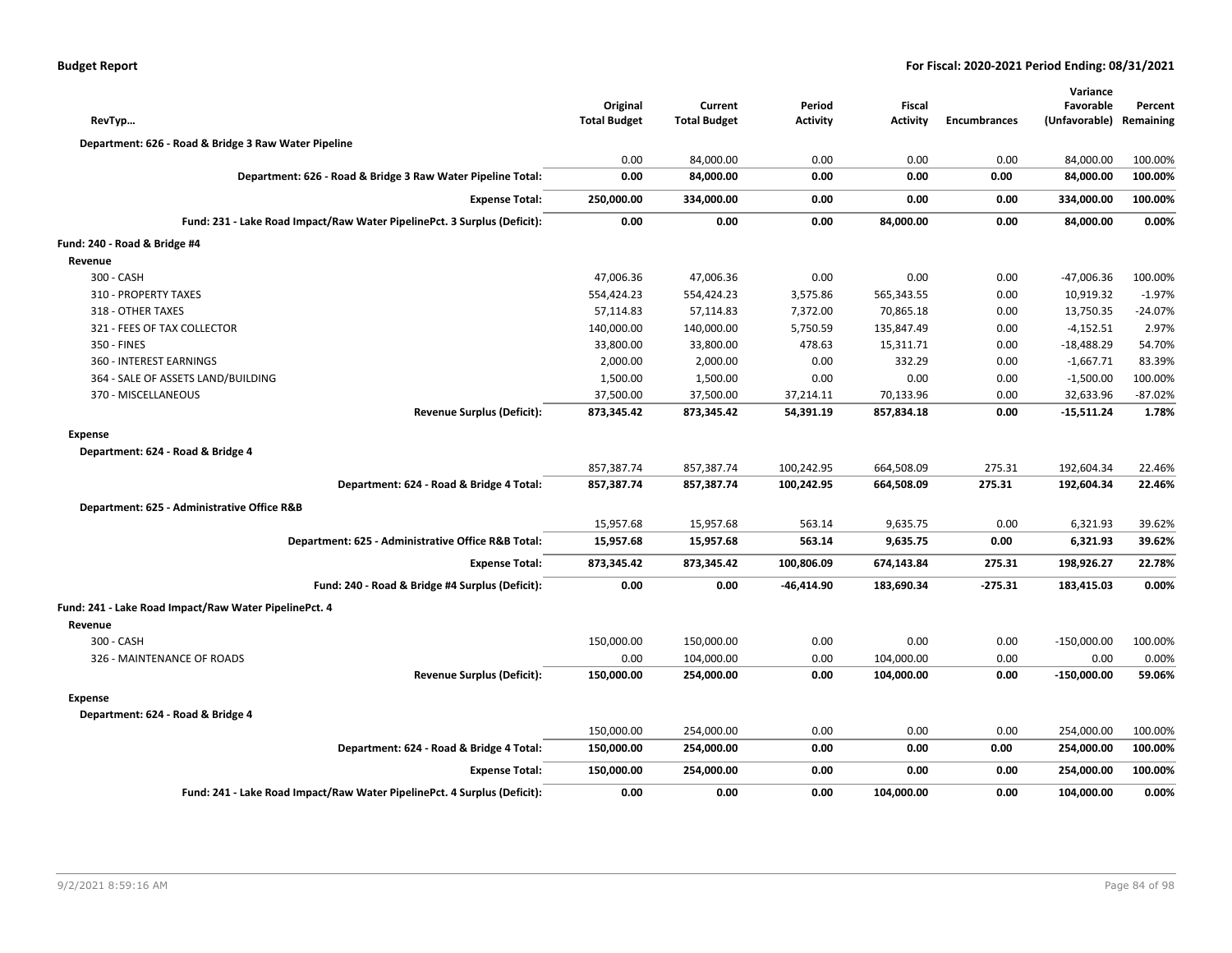| RevTyp                                          |                                                                | Original<br><b>Total Budget</b> | Current<br><b>Total Budget</b> | Period<br>Activity | <b>Fiscal</b><br><b>Activity</b> | <b>Encumbrances</b> | Variance<br>Favorable<br>(Unfavorable) Remaining | Percent  |
|-------------------------------------------------|----------------------------------------------------------------|---------------------------------|--------------------------------|--------------------|----------------------------------|---------------------|--------------------------------------------------|----------|
| Fund: 260 - J.P.#1 Justice Court Technology     |                                                                |                                 |                                |                    |                                  |                     |                                                  |          |
| Revenue                                         |                                                                |                                 |                                |                    |                                  |                     |                                                  |          |
| 370 - MISCELLANEOUS                             |                                                                | 1,500.00                        | 1,500.00                       | 0.00               | 479.58                           | 0.00                | $-1,020.42$                                      | 68.03%   |
|                                                 | <b>Revenue Surplus (Deficit):</b>                              | 1,500.00                        | 1,500.00                       | 0.00               | 479.58                           | 0.00                | $-1,020.42$                                      | 68.03%   |
| Expense                                         |                                                                |                                 |                                |                    |                                  |                     |                                                  |          |
| Department: 455 - Justice of the Peace Pct. 1   |                                                                |                                 |                                |                    |                                  |                     |                                                  |          |
|                                                 |                                                                | 1,500.00                        | 1,500.00                       | 0.00               | 1,544.16                         | 0.00                | -44.16                                           | $-2.94%$ |
|                                                 | Department: 455 - Justice of the Peace Pct. 1 Total:           | 1,500.00                        | 1,500.00                       | 0.00               | 1,544.16                         | 0.00                | -44.16                                           | $-2.94%$ |
|                                                 | <b>Expense Total:</b>                                          | 1,500.00                        | 1,500.00                       | 0.00               | 1,544.16                         | 0.00                | -44.16                                           | $-2.94%$ |
|                                                 | Fund: 260 - J.P.#1 Justice Court Technology Surplus (Deficit): | 0.00                            | 0.00                           | 0.00               | $-1,064.58$                      | 0.00                | $-1,064.58$                                      | 0.00%    |
| Fund: 270 - J.P.#2 Justice Court Technology     |                                                                |                                 |                                |                    |                                  |                     |                                                  |          |
| Revenue                                         |                                                                |                                 |                                |                    |                                  |                     |                                                  |          |
| 370 - MISCELLANEOUS                             |                                                                | 500.00                          | 500.00                         | 0.00               | 70.12                            | 0.00                | $-429.88$                                        | 85.98%   |
|                                                 | <b>Revenue Surplus (Deficit):</b>                              | 500.00                          | 500.00                         | 0.00               | 70.12                            | 0.00                | $-429.88$                                        | 85.98%   |
| Expense                                         |                                                                |                                 |                                |                    |                                  |                     |                                                  |          |
| Department: 456 - Justice of the Peace Pct. 2   |                                                                |                                 |                                |                    |                                  |                     |                                                  |          |
|                                                 |                                                                | 500.00                          | 500.00                         | 0.00               | 0.00                             | 0.00                | 500.00                                           | 100.00%  |
|                                                 | Department: 456 - Justice of the Peace Pct. 2 Total:           | 500.00                          | 500.00                         | 0.00               | 0.00                             | 0.00                | 500.00                                           | 100.00%  |
|                                                 | <b>Expense Total:</b>                                          | 500.00                          | 500.00                         | 0.00               | 0.00                             | 0.00                | 500.00                                           | 100.00%  |
|                                                 | Fund: 270 - J.P.#2 Justice Court Technology Surplus (Deficit): | 0.00                            | 0.00                           | 0.00               | 70.12                            | 0.00                | 70.12                                            | 0.00%    |
| Fund: 280 - J.P.#3 Justice Court Technology     |                                                                |                                 |                                |                    |                                  |                     |                                                  |          |
| Revenue                                         |                                                                |                                 |                                |                    |                                  |                     |                                                  |          |
| 300 - CASH                                      |                                                                | 5,300.00                        | 5,300.00                       | 0.00               | 0.00                             | 0.00                | $-5,300.00$                                      | 100.00%  |
| 370 - MISCELLANEOUS                             |                                                                | 700.00                          | 700.00                         | 0.00               | 316.01                           | 0.00                | $-383.99$                                        | 54.86%   |
|                                                 | <b>Revenue Surplus (Deficit):</b>                              | 6,000.00                        | 6,000.00                       | 0.00               | 316.01                           | 0.00                | $-5,683.99$                                      | 94.73%   |
| <b>Expense</b>                                  |                                                                |                                 |                                |                    |                                  |                     |                                                  |          |
| Department: 457 - Justice of the Peace Pct. 3   |                                                                |                                 |                                |                    |                                  |                     |                                                  |          |
|                                                 |                                                                | 6,000.00                        | 6,000.00                       | 0.00               | 0.00                             | 0.00                | 6,000.00                                         | 100.00%  |
|                                                 | Department: 457 - Justice of the Peace Pct. 3 Total:           | 6,000.00                        | 6,000.00                       | 0.00               | 0.00                             | 0.00                | 6,000.00                                         | 100.00%  |
|                                                 | <b>Expense Total:</b>                                          | 6,000.00                        | 6,000.00                       | 0.00               | 0.00                             | 0.00                | 6,000.00                                         | 100.00%  |
|                                                 | Fund: 280 - J.P.#3 Justice Court Technology Surplus (Deficit): | 0.00                            | 0.00                           | 0.00               | 316.01                           | 0.00                | 316.01                                           | 0.00%    |
| Fund: 310 - F.C.Detention Center Annual Payment |                                                                |                                 |                                |                    |                                  |                     |                                                  |          |
| Revenue                                         |                                                                |                                 |                                |                    |                                  |                     |                                                  |          |
| 319 - F.C. DETENTION CENTER                     |                                                                | 10,000.00                       | 10,000.00                      | 0.00               | 10,000.00                        | 0.00                | 0.00                                             | 0.00%    |
| 370 - MISCELLANEOUS                             |                                                                | 0.00                            | 0.00                           | 0.00               | 100.00                           | 0.00                | 100.00                                           | 0.00%    |
|                                                 | <b>Revenue Surplus (Deficit):</b>                              | 10,000.00                       | 10,000.00                      | 0.00               | 10,100.00                        | 0.00                | 100.00                                           | $-1.00%$ |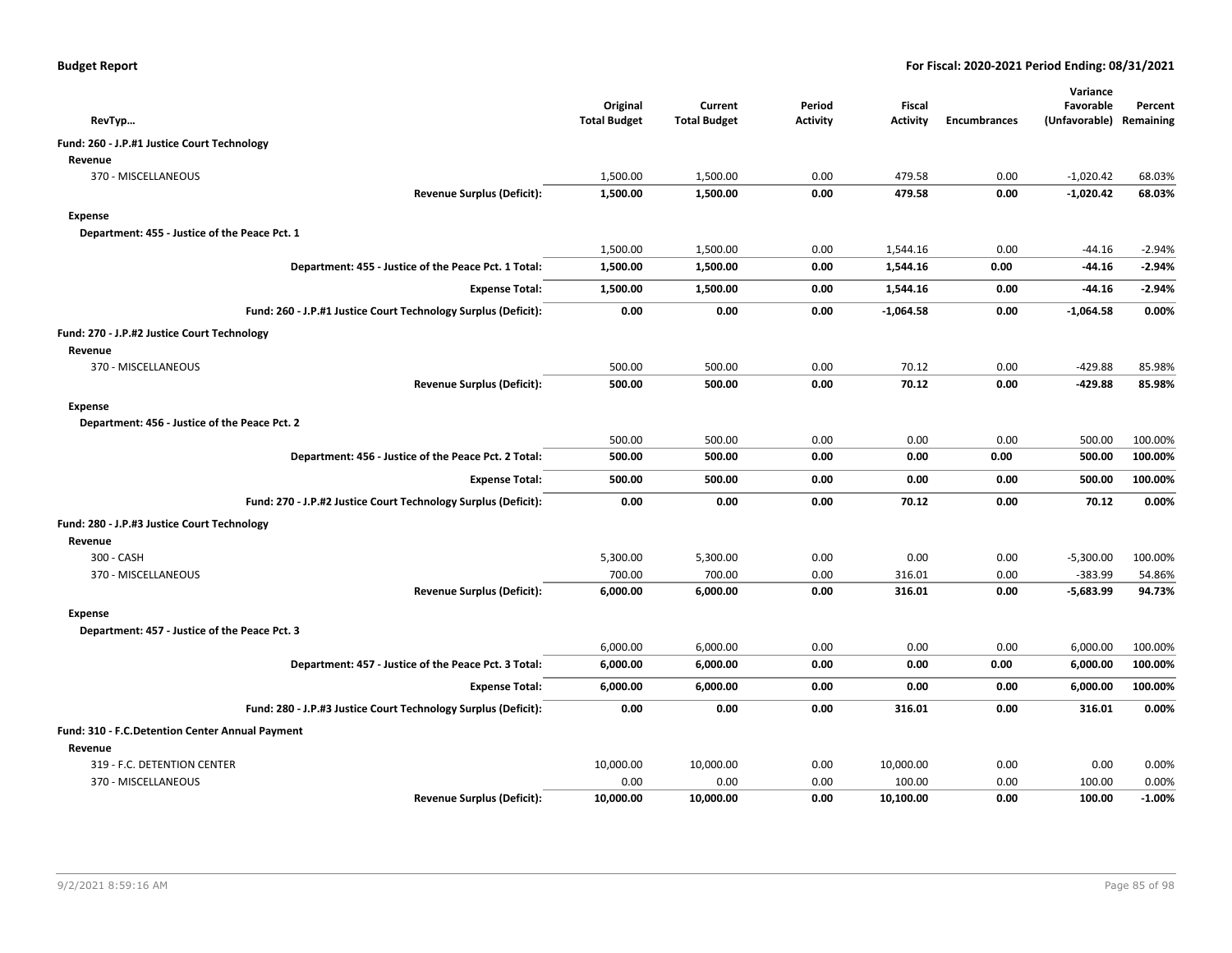| RevTyp                                                             | Original<br><b>Total Budget</b> | Current<br><b>Total Budget</b> | Period<br><b>Activity</b> | <b>Fiscal</b><br><b>Activity</b> | <b>Encumbrances</b> | Variance<br>Favorable<br>(Unfavorable) Remaining | Percent    |
|--------------------------------------------------------------------|---------------------------------|--------------------------------|---------------------------|----------------------------------|---------------------|--------------------------------------------------|------------|
| <b>Expense</b>                                                     |                                 |                                |                           |                                  |                     |                                                  |            |
| Department: 560 - County Sheriff                                   |                                 |                                |                           |                                  |                     |                                                  |            |
|                                                                    | 10,000.00                       | 10,000.00                      | 559.37                    | 8,983.22                         | 0.00                | 1,016.78                                         | 10.17%     |
| Department: 560 - County Sheriff Total:                            | 10,000.00                       | 10,000.00                      | 559.37                    | 8,983.22                         | 0.00                | 1,016.78                                         | 10.17%     |
| <b>Expense Total:</b>                                              | 10,000.00                       | 10,000.00                      | 559.37                    | 8,983.22                         | 0.00                | 1,016.78                                         | 10.17%     |
| Fund: 310 - F.C.Detention Center Annual Payment Surplus (Deficit): | 0.00                            | 0.00                           | $-559.37$                 | 1,116.78                         | 0.00                | 1,116.78                                         | 0.00%      |
| Fund: 330 - Bail Bondsman Application Fee                          |                                 |                                |                           |                                  |                     |                                                  |            |
| Revenue                                                            |                                 |                                |                           |                                  |                     |                                                  |            |
| 300 - CASH                                                         | 500.00                          | 500.00                         | 0.00                      | 0.00                             | 0.00                | $-500.00$                                        | 100.00%    |
| 340 - FEES OF OFFICE                                               | 0.00                            | 0.00                           | 0.00                      | 1,000.00                         | 0.00                | 1,000.00                                         | 0.00%      |
| <b>Revenue Surplus (Deficit):</b>                                  | 500.00                          | 500.00                         | 0.00                      | 1,000.00                         | 0.00                | 500.00                                           | $-100.00%$ |
| <b>Expense</b>                                                     |                                 |                                |                           |                                  |                     |                                                  |            |
| Department: 498 - Bail Bond Fee Expense                            |                                 |                                |                           |                                  |                     |                                                  |            |
|                                                                    | 500.00                          | 500.00                         | 0.00                      | 0.00                             | 0.00                | 500.00                                           | 100.00%    |
| Department: 498 - Bail Bond Fee Expense Total:                     | 500.00                          | 500.00                         | 0.00                      | 0.00                             | 0.00                | 500.00                                           | 100.00%    |
| <b>Expense Total:</b>                                              | 500.00                          | 500.00                         | 0.00                      | 0.00                             | 0.00                | 500.00                                           | 100.00%    |
| Fund: 330 - Bail Bondsman Application Fee Surplus (Deficit):       | 0.00                            | 0.00                           | 0.00                      | 1,000.00                         | 0.00                | 1,000.00                                         | 0.00%      |
| Fund: 350 - Law Library                                            |                                 |                                |                           |                                  |                     |                                                  |            |
| Revenue                                                            |                                 |                                |                           |                                  |                     |                                                  |            |
| 340 - FEES OF OFFICE                                               | 15,000.00                       | 15,000.00                      | 538.51                    | 11,633.31                        | 0.00                | $-3,366.69$                                      | 22.44%     |
| 360 - INTEREST EARNINGS                                            | 50.00                           | 50.00                          | 0.00                      | 0.00                             | 0.00                | $-50.00$                                         | 100.00%    |
| <b>Revenue Surplus (Deficit):</b>                                  | 15,050.00                       | 15,050.00                      | 538.51                    | 11,633.31                        | 0.00                | $-3,416.69$                                      | 22.70%     |
| <b>Expense</b>                                                     |                                 |                                |                           |                                  |                     |                                                  |            |
| Department: 451 - Law Library                                      |                                 |                                |                           |                                  |                     |                                                  |            |
|                                                                    | 15,050.00                       | 15,050.00                      | 0.00                      | 0.00                             | 0.00                | 15,050.00                                        | 100.00%    |
| Department: 451 - Law Library Total:                               | 15,050.00                       | 15,050.00                      | 0.00                      | 0.00                             | 0.00                | 15,050.00                                        | 100.00%    |
| <b>Expense Total:</b>                                              | 15,050.00                       | 15,050.00                      | 0.00                      | 0.00                             | 0.00                | 15,050.00                                        | 100.00%    |
| Fund: 350 - Law Library Surplus (Deficit):                         | 0.00                            | 0.00                           | 538.51                    | 11,633.31                        | 0.00                | 11,633.31                                        | 0.00%      |
| Fund: 360 - D. A. Fee                                              |                                 |                                |                           |                                  |                     |                                                  |            |
| Revenue                                                            |                                 |                                |                           |                                  |                     |                                                  |            |
| 340 - FEES OF OFFICE                                               | 2,000.00                        | 2,000.00                       | 5.00                      | 486.28                           | 0.00                | $-1,513.72$                                      | 75.69%     |
| 352 - FINES & FORFEITURES                                          | 0.00                            | 0.00                           | 0.00                      | 27,158.51                        | 0.00                | 27,158.51                                        | 0.00%      |
| 360 - INTEREST EARNINGS                                            | 0.00                            | 0.00                           | 0.00                      | 3.14                             | 0.00                | 3.14                                             | 0.00%      |
| 370 - MISCELLANEOUS                                                | 1,000.00                        | 1,000.00                       | 84.03                     | 1,035.95                         | 0.00                | 35.95                                            | $-3.60%$   |
| <b>Revenue Surplus (Deficit):</b>                                  | 3,000.00                        | 3,000.00                       | 89.03                     | 28,683.88                        | 0.00                | 25,683.88                                        | $-856.13%$ |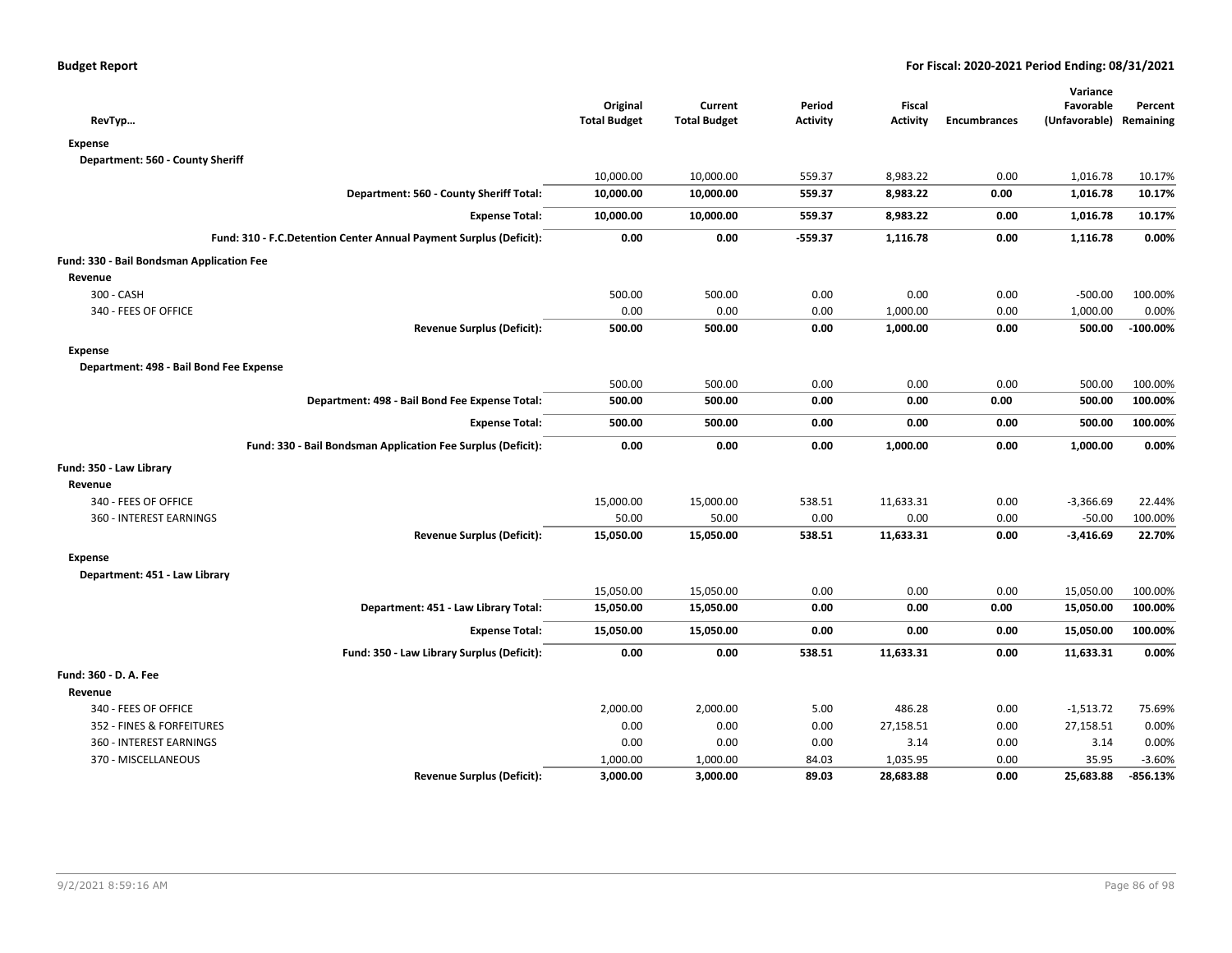| RevTyp                                 |                                                   | Original<br><b>Total Budget</b> | Current<br><b>Total Budget</b> | Period<br><b>Activity</b> | Fiscal<br><b>Activity</b> | <b>Encumbrances</b> | Variance<br>Favorable<br>(Unfavorable) Remaining | Percent  |
|----------------------------------------|---------------------------------------------------|---------------------------------|--------------------------------|---------------------------|---------------------------|---------------------|--------------------------------------------------|----------|
| <b>Expense</b>                         |                                                   |                                 |                                |                           |                           |                     |                                                  |          |
| Department: 475 - District Attorney    |                                                   |                                 |                                |                           |                           |                     |                                                  |          |
|                                        |                                                   | 3,000.00                        | 3,000.00                       | 0.00                      | 1,959.20                  | 0.00                | 1,040.80                                         | 34.69%   |
|                                        | Department: 475 - District Attorney Total:        | 3,000.00                        | 3,000.00                       | 0.00                      | 1,959.20                  | 0.00                | 1,040.80                                         | 34.69%   |
| Department: 477 - DA Seizure           |                                                   |                                 |                                |                           |                           |                     |                                                  |          |
|                                        |                                                   | 0.00                            | 0.00                           | 931.20                    | 15,296.96                 | 0.00                | $-15,296.96$                                     | 0.00%    |
|                                        | Department: 477 - DA Seizure Total:               | 0.00                            | 0.00                           | 931.20                    | 15,296.96                 | 0.00                | $-15,296.96$                                     | 0.00%    |
|                                        | <b>Expense Total:</b>                             | 3,000.00                        | 3,000.00                       | 931.20                    | 17,256.16                 | 0.00                | $-14,256.16$                                     | -475.21% |
|                                        | Fund: 360 - D. A. Fee Surplus (Deficit):          | 0.00                            | 0.00                           | $-842.17$                 | 11,427.72                 | 0.00                | 11,427.72                                        | 0.00%    |
| Fund: 361 - Contraband Seizure         |                                                   |                                 |                                |                           |                           |                     |                                                  |          |
| Revenue                                |                                                   |                                 |                                |                           |                           |                     |                                                  |          |
| 360 - INTEREST EARNINGS                |                                                   | 0.00                            | 0.00                           | 0.00                      | 1.74                      | 0.00                | 1.74                                             | 0.00%    |
|                                        | <b>Revenue Surplus (Deficit):</b>                 | 0.00                            | 0.00                           | 0.00                      | 1.74                      | 0.00                | 1.74                                             | 0.00%    |
|                                        | Fund: 361 - Contraband Seizure Surplus (Deficit): | 0.00                            | 0.00                           | 0.00                      | 1.74                      | 0.00                | 1.74                                             | 0.00%    |
| Fund: 362 - Investigator/LEOSE         |                                                   |                                 |                                |                           |                           |                     |                                                  |          |
| Revenue                                |                                                   |                                 |                                |                           |                           |                     |                                                  |          |
| 330 - GRANTS                           |                                                   | 0.00                            | 0.00                           | 0.00                      | 642.52                    | 0.00                | 642.52                                           | 0.00%    |
|                                        | <b>Revenue Surplus (Deficit):</b>                 | 0.00                            | 0.00                           | 0.00                      | 642.52                    | 0.00                | 642.52                                           | 0.00%    |
| <b>Expense</b>                         |                                                   |                                 |                                |                           |                           |                     |                                                  |          |
| Department: 475 - District Attorney    |                                                   |                                 |                                |                           |                           |                     |                                                  |          |
|                                        |                                                   | 0.00                            | 0.00                           | 226.21                    | 576.21                    | 0.00                | $-576.21$                                        | 0.00%    |
|                                        | Department: 475 - District Attorney Total:        | 0.00                            | 0.00                           | 226.21                    | 576.21                    | 0.00                | $-576.21$                                        | 0.00%    |
|                                        | <b>Expense Total:</b>                             | 0.00                            | 0.00                           | 226.21                    | 576.21                    | 0.00                | $-576.21$                                        | 0.00%    |
|                                        | Fund: 362 - Investigator/LEOSE Surplus (Deficit): | 0.00                            | 0.00                           | $-226.21$                 | 66.31                     | 0.00                | 66.31                                            | 0.00%    |
| Fund: 380 - IHC Co-Op Gin              |                                                   |                                 |                                |                           |                           |                     |                                                  |          |
| Revenue                                |                                                   |                                 |                                |                           |                           |                     |                                                  |          |
| 360 - INTEREST EARNINGS                |                                                   | 0.00                            | 0.00                           | 0.00                      | 9.09                      | 0.00                | 9.09                                             | 0.00%    |
|                                        | <b>Revenue Surplus (Deficit):</b>                 | 0.00                            | 0.00                           | 0.00                      | 9.09                      | 0.00                | 9.09                                             | 0.00%    |
|                                        | Fund: 380 - IHC Co-Op Gin Surplus (Deficit):      | 0.00                            | 0.00                           | 0.00                      | 9.09                      | 0.00                | 9.09                                             | 0.00%    |
| Fund: 381 - IHC Bonnie Ruth Cooper     |                                                   |                                 |                                |                           |                           |                     |                                                  |          |
| Revenue                                |                                                   |                                 |                                |                           |                           |                     |                                                  |          |
| 360 - INTEREST EARNINGS                |                                                   | 0.00                            | 0.00                           | 0.00                      | 2.46                      | 0.00                | 2.46                                             | 0.00%    |
| 370 - MISCELLANEOUS                    |                                                   | 0.00                            | 0.00                           | 0.00                      | 1,186.56                  | 0.00                | 1,186.56                                         | 0.00%    |
|                                        | <b>Revenue Surplus (Deficit):</b>                 | 0.00                            | 0.00                           | 0.00                      | 1,189.02                  | 0.00                | 1,189.02                                         | 0.00%    |
| <b>Expense</b>                         |                                                   |                                 |                                |                           |                           |                     |                                                  |          |
| Department: 645 - Indigent Health Care |                                                   |                                 |                                |                           |                           |                     |                                                  |          |
|                                        |                                                   | 0.00                            | 0.00                           | 500.00                    | 7,720.19                  | 0.00                | $-7,720.19$                                      | 0.00%    |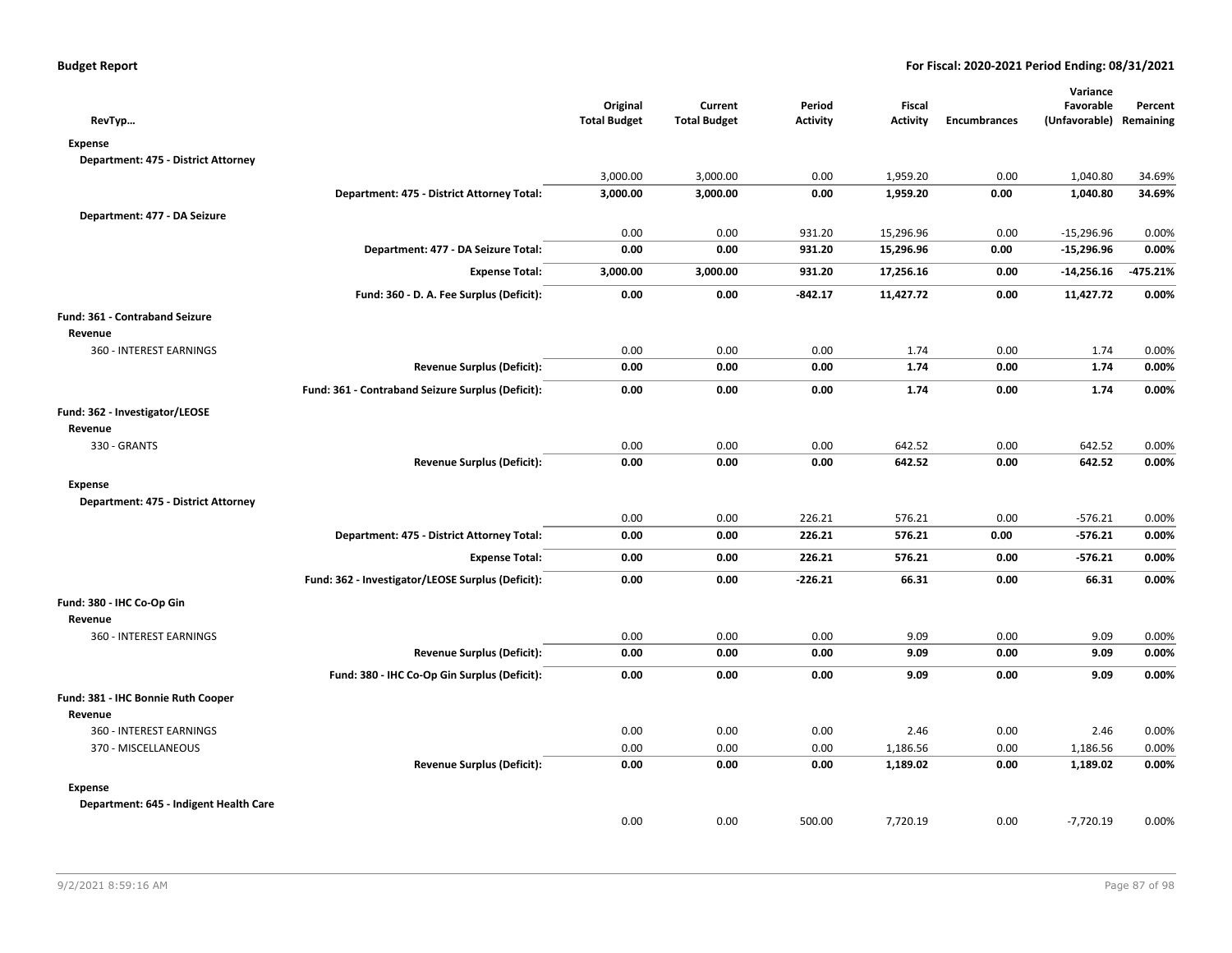| RevTyp                                                | Original<br><b>Total Budget</b> | Current<br><b>Total Budget</b> | Period<br><b>Activity</b> | <b>Fiscal</b><br><b>Activity</b> | <b>Encumbrances</b> | Variance<br>Favorable<br>(Unfavorable) | Percent<br>Remaining |
|-------------------------------------------------------|---------------------------------|--------------------------------|---------------------------|----------------------------------|---------------------|----------------------------------------|----------------------|
| Department: 645 - Indigent Health Care Total:         | 0.00                            | 0.00                           | 500.00                    | 7,720.19                         | 0.00                | $-7,720.19$                            | 0.00%                |
| <b>Expense Total:</b>                                 | 0.00                            | 0.00                           | 500.00                    | 7,720.19                         | 0.00                | $-7,720.19$                            | 0.00%                |
| Fund: 381 - IHC Bonnie Ruth Cooper Surplus (Deficit): | 0.00                            | 0.00                           | $-500.00$                 | $-6,531.17$                      | 0.00                | $-6,531.17$                            | 0.00%                |
| Fund: 412 - Safe Room Reimbursement Prog.             |                                 |                                |                           |                                  |                     |                                        |                      |
| <b>Expense</b>                                        |                                 |                                |                           |                                  |                     |                                        |                      |
| Department: 408 - Safe Room                           |                                 |                                |                           |                                  |                     |                                        |                      |
|                                                       | 0.00                            | 0.00                           | 0.00                      | 7,833.60                         | 0.00                | $-7,833.60$                            | 0.00%                |
| Department: 408 - Safe Room Total:                    | 0.00                            | 0.00                           | 0.00                      | 7,833.60                         | 0.00                | $-7,833.60$                            | 0.00%                |
| Department: 418 - FEMA 3554                           |                                 |                                |                           |                                  |                     |                                        |                      |
|                                                       | 0.00                            | 0.00                           | 0.00                      | 454.48                           | 0.00                | -454.48                                | 0.00%                |
| Department: 418 - FEMA 3554 Total:                    | 0.00                            | 0.00                           | 0.00                      | 454.48                           | 0.00                | -454.48                                | 0.00%                |
| <b>Expense Total:</b>                                 | 0.00                            | 0.00                           | 0.00                      | 8,288.08                         | 0.00                | $-8,288.08$                            | 0.00%                |
| Fund: 412 - Safe Room Reimbursement Prog. Total:      | 0.00                            | 0.00                           | 0.00                      | 8,288.08                         | 0.00                | $-8,288.08$                            | 0.00%                |
| Fund: 413 - CARES ACT-CORONAVIRUS RELIEF<br>Revenue   |                                 |                                |                           |                                  |                     |                                        |                      |
| 330 - GRANTS                                          | 0.00                            | 751,476.00                     | 0.00                      | 751,476.00                       | 0.00                | 0.00                                   | 0.00%                |
| <b>Revenue Surplus (Deficit):</b>                     | 0.00                            | 751,476.00                     | 0.00                      | 751,476.00                       | 0.00                | 0.00                                   | 0.00%                |
| <b>Expense</b>                                        |                                 |                                |                           |                                  |                     |                                        |                      |
| Department: 413 - CARES Act                           |                                 |                                |                           |                                  |                     |                                        |                      |
|                                                       | 0.00                            | 656,454.61                     | 2,146.25                  | 91,713.61                        | 0.00                | 564,741.00                             | 86.03%               |
| Department: 413 - CARES Act Total:                    | 0.00                            | 656,454.61                     | 2,146.25                  | 91,713.61                        | 0.00                | 564,741.00                             | 86.03%               |
| Department: 417 - COVID-19 Vaccine Call Center        |                                 |                                |                           |                                  |                     |                                        |                      |
|                                                       | 0.00                            | 20,158.63                      | 0.00                      | 20,158.63                        | 0.00                | 0.00                                   | 0.00%                |
| Department: 417 - COVID-19 Vaccine Call Center Total: | 0.00                            | 20,158.63                      | 0.00                      | 20,158.63                        | 0.00                | 0.00                                   | 0.00%                |
| <b>Department: 419 - CARES FINAL ALLOCATION</b>       |                                 |                                |                           |                                  |                     |                                        |                      |
|                                                       | 0.00                            | 74,862.76                      | 0.00                      | 74,862.76                        | 151,836.99          | $-151,836.99$                          | $-202.82%$           |
| Department: 419 - CARES FINAL ALLOCATION Total:       | 0.00                            | 74,862.76                      | 0.00                      | 74,862.76                        | 151,836.99          | $-151,836.99$                          | -202.82%             |
| Department: 622 - Road & Bridge 2                     |                                 |                                |                           |                                  |                     |                                        |                      |
|                                                       | 0.00                            | 0.00                           | 0.00                      | 0.00                             | 55,557.68           | $-55,557.68$                           | 0.00%                |
| Department: 622 - Road & Bridge 2 Total:              | 0.00                            | 0.00                           | 0.00                      | 0.00                             | 55,557.68           | $-55,557.68$                           | 0.00%                |
| Department: 623 - Road & Bridge 3                     |                                 |                                |                           |                                  |                     |                                        |                      |
|                                                       | 0.00                            | 0.00                           | 120,000.00                | 120,000.00                       | 0.00                | $-120,000.00$                          | 0.00%                |
| Department: 623 - Road & Bridge 3 Total:              | 0.00                            | 0.00                           | 120,000.00                | 120,000.00                       | 0.00                | $-120,000.00$                          | 0.00%                |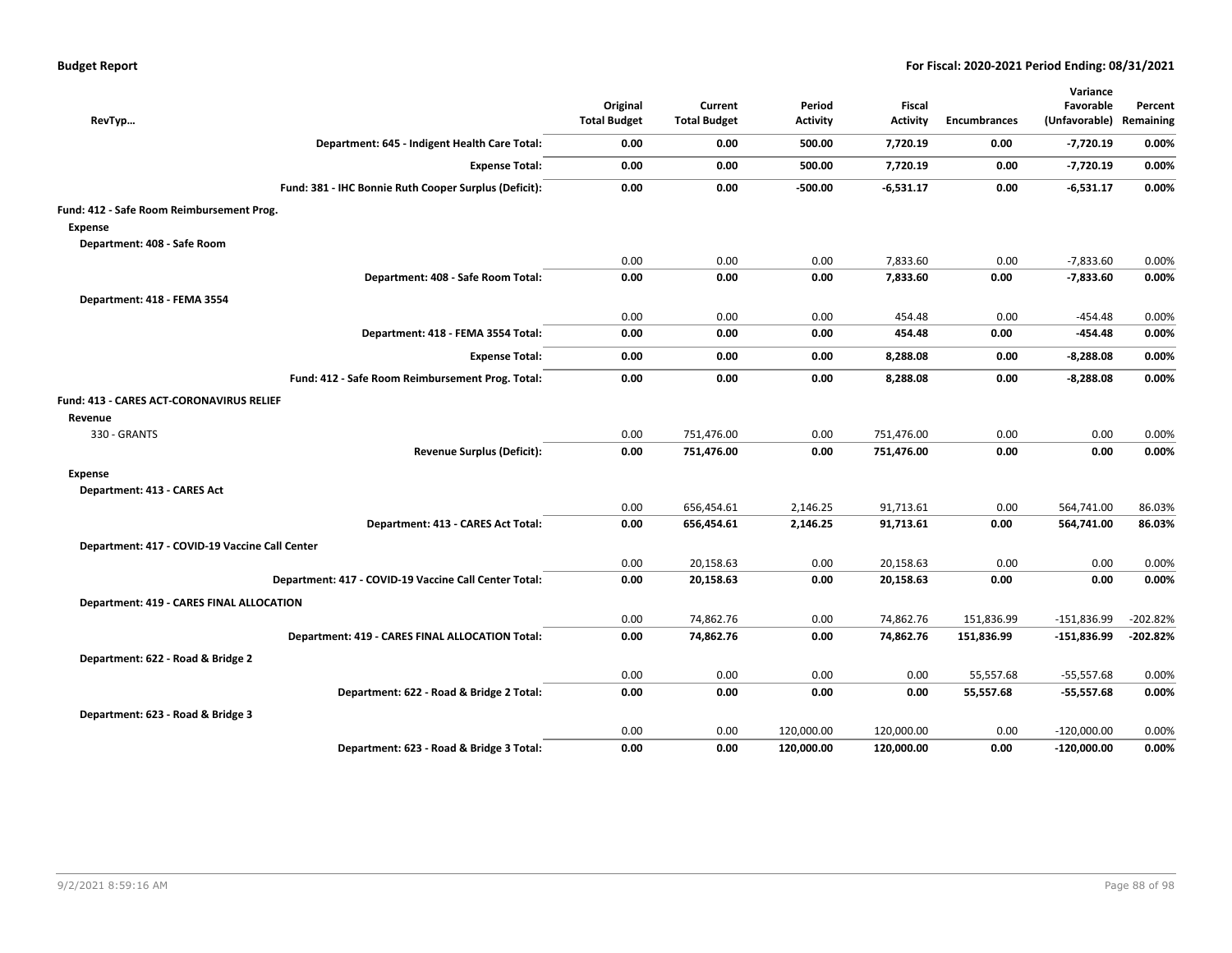| <b>Budget Report</b> |  |
|----------------------|--|
|----------------------|--|

| RevTyp                                                         | Original<br><b>Total Budget</b> | Current<br><b>Total Budget</b> | Period<br><b>Activity</b> | <b>Fiscal</b><br><b>Activity</b> | <b>Encumbrances</b> | Variance<br>Favorable<br>(Unfavorable) Remaining | Percent    |
|----------------------------------------------------------------|---------------------------------|--------------------------------|---------------------------|----------------------------------|---------------------|--------------------------------------------------|------------|
| Department: 624 - Road & Bridge 4                              |                                 |                                |                           |                                  |                     |                                                  |            |
|                                                                | 0.00                            | 0.00                           | 14,610.75                 | 14,610.75                        | 0.00                | $-14,610.75$                                     | 0.00%      |
| Department: 624 - Road & Bridge 4 Total:                       | 0.00                            | 0.00                           | 14,610.75                 | 14,610.75                        | 0.00                | $-14,610.75$                                     | 0.00%      |
| <b>Expense Total:</b>                                          | 0.00                            | 751,476.00                     | 136,757.00                | 321,345.75                       | 207,394.67          | 222,735.58                                       | 29.64%     |
| Fund: 413 - CARES ACT-CORONAVIRUS RELIEF Surplus (Deficit):    | 0.00                            | 0.00                           | $-136,757.00$             | 430,130.25                       | $-207,394.67$       | 222,735.58                                       | 0.00%      |
| Fund: 414 - OOG COVID #4145401                                 |                                 |                                |                           |                                  |                     |                                                  |            |
| Revenue                                                        |                                 |                                |                           |                                  |                     |                                                  |            |
| 330 - GRANTS                                                   | 0.00                            | 46,529.48                      | 0.00                      | 52,011.09                        | 0.00                | 5,481.61                                         | $-11.78%$  |
| <b>Revenue Surplus (Deficit):</b>                              | 0.00                            | 46,529.48                      | 0.00                      | 52,011.09                        | 0.00                | 5,481.61                                         | $-11.78%$  |
| <b>Expense</b>                                                 |                                 |                                |                           |                                  |                     |                                                  |            |
| Department: 416 - OOG COVID                                    |                                 |                                |                           |                                  |                     |                                                  |            |
|                                                                | 0.00                            | 46,529.48                      | 0.00                      | 46,529.48                        | 0.00                | 0.00                                             | 0.00%      |
| Department: 416 - OOG COVID Total:                             | 0.00                            | 46,529.48                      | 0.00                      | 46,529.48                        | 0.00                | 0.00                                             | 0.00%      |
| <b>Expense Total:</b>                                          | 0.00                            | 46,529.48                      | 0.00                      | 46,529.48                        | 0.00                | 0.00                                             | 0.00%      |
| Fund: 414 - OOG COVID #4145401 Surplus (Deficit):              | 0.00                            | 0.00                           | 0.00                      | 5,481.61                         | 0.00                | 5,481.61                                         | 0.00%      |
| Fund: 415 - American Recovery Program Grant                    |                                 |                                |                           |                                  |                     |                                                  |            |
| Revenue                                                        |                                 |                                |                           |                                  |                     |                                                  |            |
| 330 - GRANTS                                                   | 0.00                            | 0.00                           | 0.00                      | 3,449,089.00                     | 0.00                | 3,449,089.00                                     | 0.00%      |
| <b>Revenue Surplus (Deficit):</b>                              | 0.00                            | 0.00                           | 0.00                      | 3,449,089.00                     | 0.00                | 3,449,089.00                                     | 0.00%      |
| Fund: 415 - American Recovery Program Grant Surplus (Deficit): | 0.00                            | 0.00                           | 0.00                      | 3,449,089.00                     | 0.00                | 3,449,089.00                                     | 0.00%      |
| <b>Fund: 560 - Sheriff Forfeiture</b>                          |                                 |                                |                           |                                  |                     |                                                  |            |
| Revenue                                                        |                                 |                                |                           |                                  |                     |                                                  |            |
| 300 - CASH                                                     | 25,000.00                       | 25,000.00                      | 0.00                      | 0.00                             | 0.00                | $-25,000.00$                                     | 100.00%    |
| 352 - FINES & FORFEITURES                                      | 0.00                            | 0.00                           | 0.00                      | 71,704.58                        | 0.00                | 71,704.58                                        | 0.00%      |
| 355 - FEDERAL FORFEITURE FUNDS 2018                            | 0.00                            | 0.00                           | 0.00                      | 1,586.65                         | 0.00                | 1,586.65                                         | 0.00%      |
| 360 - INTEREST EARNINGS                                        | 0.00                            | 0.00                           | 0.00                      | 5.72                             | 0.00                | 5.72                                             | 0.00%      |
| <b>Revenue Surplus (Deficit):</b>                              | 25,000.00                       | 25,000.00                      | 0.00                      | 73,296.95                        | 0.00                | 48,296.95                                        | $-193.19%$ |
| <b>Expense</b>                                                 |                                 |                                |                           |                                  |                     |                                                  |            |
| Department: 560 - County Sheriff                               |                                 |                                |                           |                                  |                     |                                                  |            |
|                                                                | 25,000.00                       | 25,000.00                      | 1,475.85                  | 38,007.05                        | 0.00                | $-13,007.05$                                     | $-52.03%$  |
| Department: 560 - County Sheriff Total:                        | 25,000.00                       | 25,000.00                      | 1,475.85                  | 38,007.05                        | 0.00                | $-13,007.05$                                     | $-52.03%$  |
| Department: 561 - Federal Forfeiture                           |                                 |                                |                           |                                  |                     |                                                  |            |
|                                                                | 0.00                            | 0.00                           | 0.00                      | 43,022.45                        | 0.00                | $-43,022.45$                                     | 0.00%      |
| Department: 561 - Federal Forfeiture Total:                    | 0.00                            | 0.00                           | 0.00                      | 43,022.45                        | 0.00                | $-43,022.45$                                     | 0.00%      |
| <b>Expense Total:</b>                                          | 25,000.00                       | 25,000.00                      | 1,475.85                  | 81,029.50                        | 0.00                | $-56,029.50$                                     | $-224.12%$ |
| Fund: 560 - Sheriff Forfeiture Surplus (Deficit):              | 0.00                            | 0.00                           | $-1,475.85$               | $-7,732.55$                      | 0.00                | $-7,732.55$                                      | 0.00%      |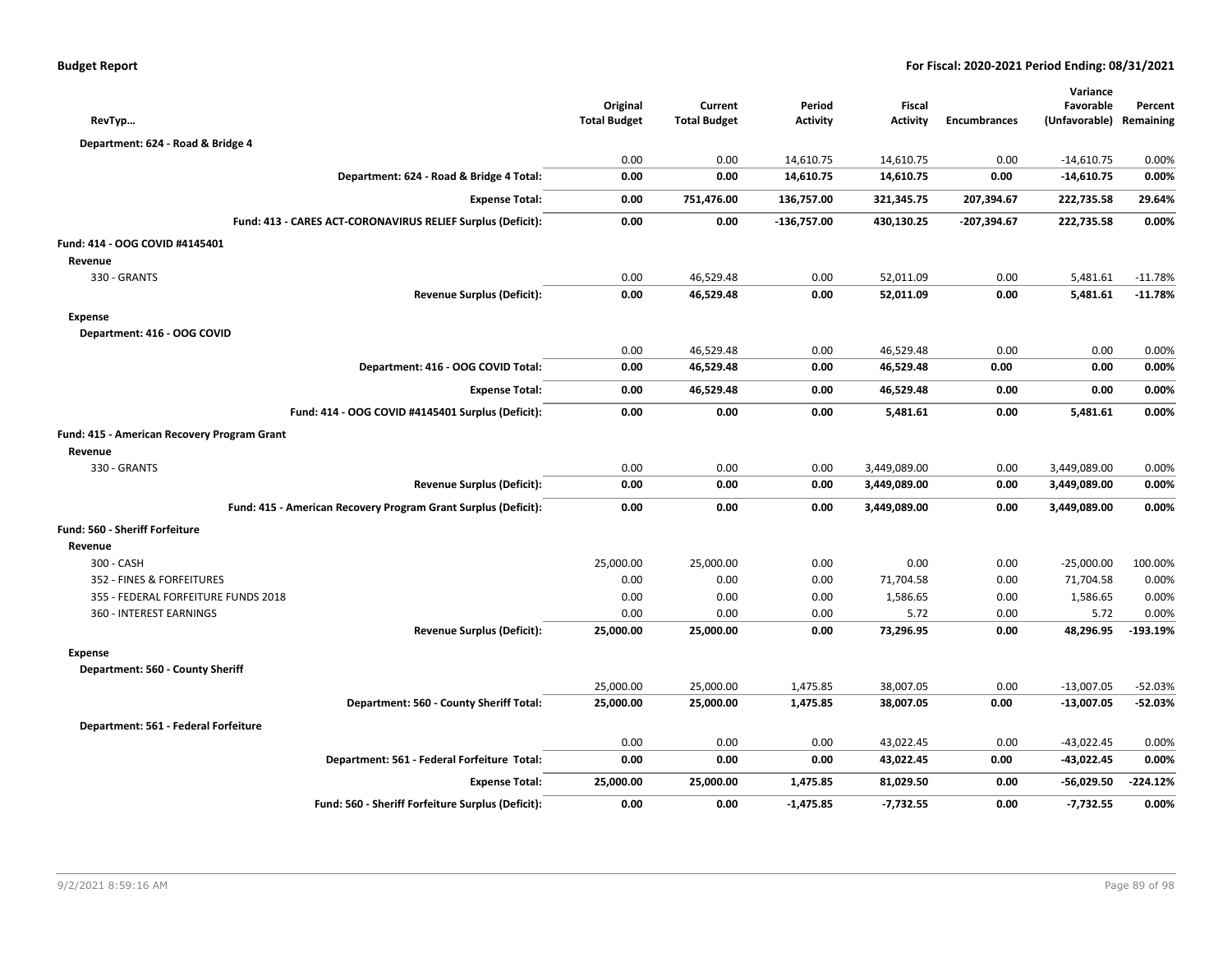| <b>Budget Report</b> |  |
|----------------------|--|
|----------------------|--|

|                                                        |                                                                           |                     |                     |                 |                 |                     | Variance                |           |
|--------------------------------------------------------|---------------------------------------------------------------------------|---------------------|---------------------|-----------------|-----------------|---------------------|-------------------------|-----------|
|                                                        |                                                                           | Original            | Current             | Period          | <b>Fiscal</b>   |                     | Favorable               | Percent   |
| RevTyp                                                 |                                                                           | <b>Total Budget</b> | <b>Total Budget</b> | <b>Activity</b> | <b>Activity</b> | <b>Encumbrances</b> | (Unfavorable) Remaining |           |
| Fund: 561 - Law Enforcement Education Sheriff's Office |                                                                           |                     |                     |                 |                 |                     |                         |           |
| Revenue                                                |                                                                           |                     |                     |                 |                 |                     |                         |           |
| 360 - INTEREST EARNINGS                                |                                                                           | 0.00                | 0.00                | 0.00            | 0.06            | 0.00                | 0.06                    | 0.00%     |
| 370 - MISCELLANEOUS                                    |                                                                           | 1,800.00            | 1,800.00            | 0.00            | 1,972.51        | 0.00                | 172.51                  | $-9.58%$  |
|                                                        | <b>Revenue Surplus (Deficit):</b>                                         | 1,800.00            | 1,800.00            | 0.00            | 1,972.57        | 0.00                | 172.57                  | $-9.59%$  |
| <b>Expense</b>                                         |                                                                           |                     |                     |                 |                 |                     |                         |           |
| Department: 560 - County Sheriff                       |                                                                           |                     |                     |                 |                 |                     |                         |           |
|                                                        |                                                                           | 1,800.00            | 1,800.00            | 0.00            | 1,972.65        | 0.00                | $-172.65$               | $-9.59%$  |
|                                                        | Department: 560 - County Sheriff Total:                                   | 1,800.00            | 1,800.00            | 0.00            | 1,972.65        | 0.00                | $-172.65$               | $-9.59%$  |
|                                                        | <b>Expense Total:</b>                                                     | 1,800.00            | 1,800.00            | 0.00            | 1,972.65        | 0.00                | $-172.65$               | $-9.59%$  |
|                                                        | Fund: 561 - Law Enforcement Education Sheriff's Office Surplus (Deficit): | 0.00                | 0.00                | 0.00            | $-0.08$         | 0.00                | $-0.08$                 | 0.00%     |
| Fund: 562 - Bois D'Arc Lake Reservoir (SO)             |                                                                           |                     |                     |                 |                 |                     |                         |           |
| Revenue                                                |                                                                           |                     |                     |                 |                 |                     |                         |           |
| 319 - F.C. DETENTION CENTER                            |                                                                           | 397,500.00          | 397,500.00          | 0.00            | 397,500.00      | 0.00                | 0.00                    | 0.00%     |
| 370 - MISCELLANEOUS                                    |                                                                           | 36,287.76           | 36,287.76           | 0.00            | 36,287.76       | 0.00                | 0.00                    | 0.00%     |
|                                                        | <b>Revenue Surplus (Deficit):</b>                                         | 433,787.76          | 433,787.76          | 0.00            | 433,787.76      | 0.00                | 0.00                    | 0.00%     |
| <b>Expense</b>                                         |                                                                           |                     |                     |                 |                 |                     |                         |           |
| Department: 560 - County Sheriff                       |                                                                           |                     |                     |                 |                 |                     |                         |           |
|                                                        |                                                                           | 433,787.76          | 433,787.76          | 9,173.16        | 113,048.82      | 178,314.00          | 142,424.94              | 32.83%    |
|                                                        | Department: 560 - County Sheriff Total:                                   | 433,787.76          | 433,787.76          | 9,173.16        | 113,048.82      | 178,314.00          | 142,424.94              | 32.83%    |
|                                                        | <b>Expense Total:</b>                                                     | 433,787.76          | 433,787.76          | 9,173.16        | 113,048.82      | 178,314.00          | 142,424.94              | 32.83%    |
|                                                        | Fund: 562 - Bois D'Arc Lake Reservoir (SO) Surplus (Deficit):             | 0.00                | 0.00                | $-9,173.16$     | 320,738.94      | $-178,314.00$       | 142,424.94              | 0.00%     |
| Fund: 590 - Specialty Court/Drug Court                 |                                                                           |                     |                     |                 |                 |                     |                         |           |
| Revenue                                                |                                                                           |                     |                     |                 |                 |                     |                         |           |
| 370 - MISCELLANEOUS                                    |                                                                           | 4,000.00            | 4,000.00            | 170.58          | 2,486.47        | 0.00                | $-1,513.53$             | 37.84%    |
|                                                        | <b>Revenue Surplus (Deficit):</b>                                         | 4,000.00            | 4,000.00            | 170.58          | 2,486.47        | 0.00                | $-1,513.53$             | 37.84%    |
| <b>Expense</b>                                         |                                                                           |                     |                     |                 |                 |                     |                         |           |
| <b>Department: 436 - Specialty Court Expenses</b>      |                                                                           |                     |                     |                 |                 |                     |                         |           |
|                                                        |                                                                           | 4,000.00            | 4,000.00            | 340.00          | 2,579.75        | 0.00                | 1,420.25                | 35.51%    |
|                                                        | Department: 436 - Specialty Court Expenses Total:                         | 4,000.00            | 4,000.00            | 340.00          | 2,579.75        | 0.00                | 1,420.25                | 35.51%    |
|                                                        | <b>Expense Total:</b>                                                     | 4,000.00            | 4,000.00            | 340.00          | 2,579.75        | 0.00                | 1,420.25                | 35.51%    |
|                                                        | Fund: 590 - Specialty Court/Drug Court Surplus (Deficit):                 | 0.00                | 0.00                | $-169.42$       | $-93.28$        | 0.00                | $-93.28$                | 0.00%     |
| Fund: 600 - Sinking                                    |                                                                           |                     |                     |                 |                 |                     |                         |           |
| Revenue                                                |                                                                           |                     |                     |                 |                 |                     |                         |           |
| 310 - PROPERTY TAXES                                   |                                                                           | 1,118,142.73        | 1,118,142.73        | 7,379.58        | 1,347,445.53    | 0.00                | 229,302.80              | $-20.51%$ |
| 318 - OTHER TAXES                                      |                                                                           | 1,100.00            | 1,100.00            | 0.00            | 1,497.28        | 0.00                | 397.28                  | $-36.12%$ |
|                                                        | <b>Revenue Surplus (Deficit):</b>                                         | 1,119,242.73        | 1,119,242.73        | 7,379.58        | 1,348,942.81    | 0.00                | 229,700.08              | $-20.52%$ |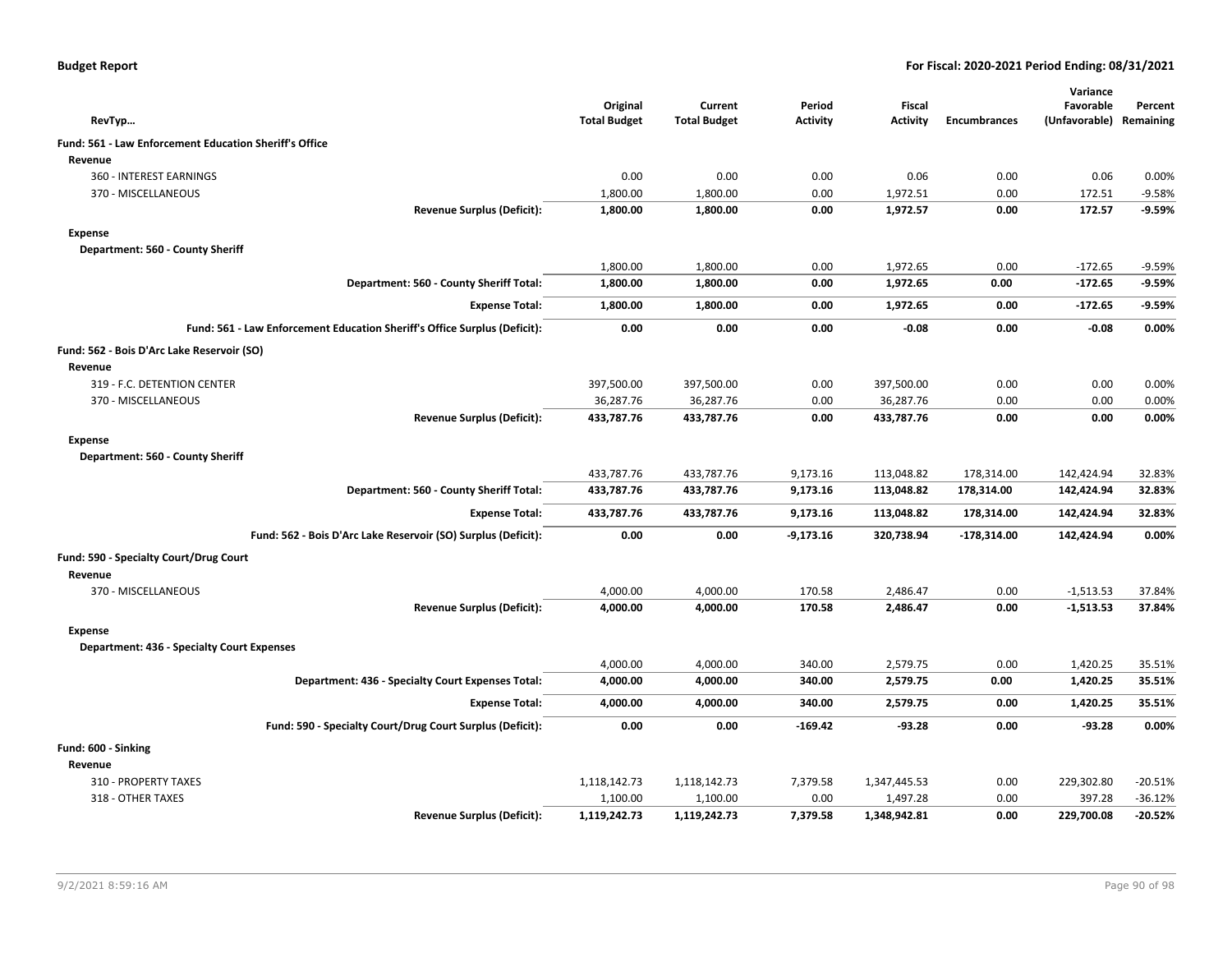|                                                                       |                                 |                                |                           |                                  |                     | Variance                             |          |
|-----------------------------------------------------------------------|---------------------------------|--------------------------------|---------------------------|----------------------------------|---------------------|--------------------------------------|----------|
| RevTyp                                                                | Original<br><b>Total Budget</b> | Current<br><b>Total Budget</b> | Period<br><b>Activity</b> | <b>Fiscal</b><br><b>Activity</b> | <b>Encumbrances</b> | Favorable<br>(Unfavorable) Remaining | Percent  |
| <b>Expense</b>                                                        |                                 |                                |                           |                                  |                     |                                      |          |
| Department: 620 - Debt Service                                        |                                 |                                |                           |                                  |                     |                                      |          |
|                                                                       | 337,836.48                      | 337,836.48                     | 389.81                    | 338,429.62                       | 0.00                | $-593.14$                            | $-0.18%$ |
| Department: 620 - Debt Service Total:                                 | 337,836.48                      | 337,836.48                     | 389.81                    | 338,429.62                       | 0.00                | $-593.14$                            | $-0.18%$ |
| Department: 660 - Debt Service Interest                               |                                 |                                |                           |                                  |                     |                                      |          |
|                                                                       | 781,406.25                      | 781,406.25                     | 212,581.25                | 781,406.25                       | 0.00                | 0.00                                 | 0.00%    |
| Department: 660 - Debt Service Interest Total:                        | 781,406.25                      | 781,406.25                     | 212,581.25                | 781,406.25                       | 0.00                | 0.00                                 | 0.00%    |
| <b>Expense Total:</b>                                                 | 1,119,242.73                    | 1,119,242.73                   | 212,971.06                | 1,119,835.87                     | 0.00                | $-593.14$                            | $-0.05%$ |
| Fund: 600 - Sinking Surplus (Deficit):                                | 0.00                            | 0.00                           | $-205,591.48$             | 229,106.94                       | 0.00                | 229,106.94                           | 0.00%    |
|                                                                       |                                 |                                |                           |                                  |                     |                                      |          |
| Fund: 630 - Law Enforcement Education Const. Pct.1<br>Revenue         |                                 |                                |                           |                                  |                     |                                      |          |
| 370 - MISCELLANEOUS                                                   | 685.17                          | 685.17                         | 0.00                      | 642.52                           | 0.00                | $-42.65$                             | 6.22%    |
| <b>Revenue Surplus (Deficit):</b>                                     | 685.17                          | 685.17                         | 0.00                      | 642.52                           | 0.00                | $-42.65$                             | 6.22%    |
|                                                                       |                                 |                                |                           |                                  |                     |                                      |          |
| Expense<br>Department: 551 - Constable Pct.1                          |                                 |                                |                           |                                  |                     |                                      |          |
|                                                                       | 685.17                          | 685.17                         | 0.00                      | 0.00                             | 0.00                | 685.17                               | 100.00%  |
| Department: 551 - Constable Pct.1 Total:                              | 685.17                          | 685.17                         | 0.00                      | 0.00                             | 0.00                | 685.17                               | 100.00%  |
| <b>Expense Total:</b>                                                 | 685.17                          | 685.17                         | 0.00                      | 0.00                             | 0.00                | 685.17                               | 100.00%  |
|                                                                       |                                 |                                |                           |                                  |                     |                                      |          |
| Fund: 630 - Law Enforcement Education Const. Pct.1 Surplus (Deficit): | 0.00                            | 0.00                           | 0.00                      | 642.52                           | 0.00                | 642.52                               | 0.00%    |
| Fund: 640 - Law Enforcement Education Const. Pct.2                    |                                 |                                |                           |                                  |                     |                                      |          |
| Revenue                                                               |                                 |                                |                           |                                  |                     |                                      |          |
| 370 - MISCELLANEOUS                                                   | 685.17                          | 685.17                         | 0.00                      | 642.52                           | 0.00                | $-42.65$                             | 6.22%    |
| <b>Revenue Surplus (Deficit):</b>                                     | 685.17                          | 685.17                         | 0.00                      | 642.52                           | 0.00                | $-42.65$                             | 6.22%    |
| <b>Expense</b>                                                        |                                 |                                |                           |                                  |                     |                                      |          |
| Department: 552 - Constable Pct.2                                     |                                 |                                |                           |                                  |                     |                                      |          |
|                                                                       | 685.17                          | 685.17                         | 0.00                      | 0.00                             | 0.00                | 685.17                               | 100.00%  |
| Department: 552 - Constable Pct.2 Total:                              | 685.17                          | 685.17                         | 0.00                      | 0.00                             | 0.00                | 685.17                               | 100.00%  |
| <b>Expense Total:</b>                                                 | 685.17                          | 685.17                         | 0.00                      | 0.00                             | 0.00                | 685.17                               | 100.00%  |
| Fund: 640 - Law Enforcement Education Const. Pct.2 Surplus (Deficit): | 0.00                            | 0.00                           | 0.00                      | 642.52                           | 0.00                | 642.52                               | 0.00%    |
| Fund: 650 - Law Enforcement Education Const. Pct.3                    |                                 |                                |                           |                                  |                     |                                      |          |
| Revenue                                                               |                                 |                                |                           |                                  |                     |                                      |          |
| 370 - MISCELLANEOUS                                                   | 685.17                          | 685.17                         | 0.00                      | 642.52                           | 0.00                | $-42.65$                             | 6.22%    |
| <b>Revenue Surplus (Deficit):</b>                                     | 685.17                          | 685.17                         | 0.00                      | 642.52                           | 0.00                | $-42.65$                             | 6.22%    |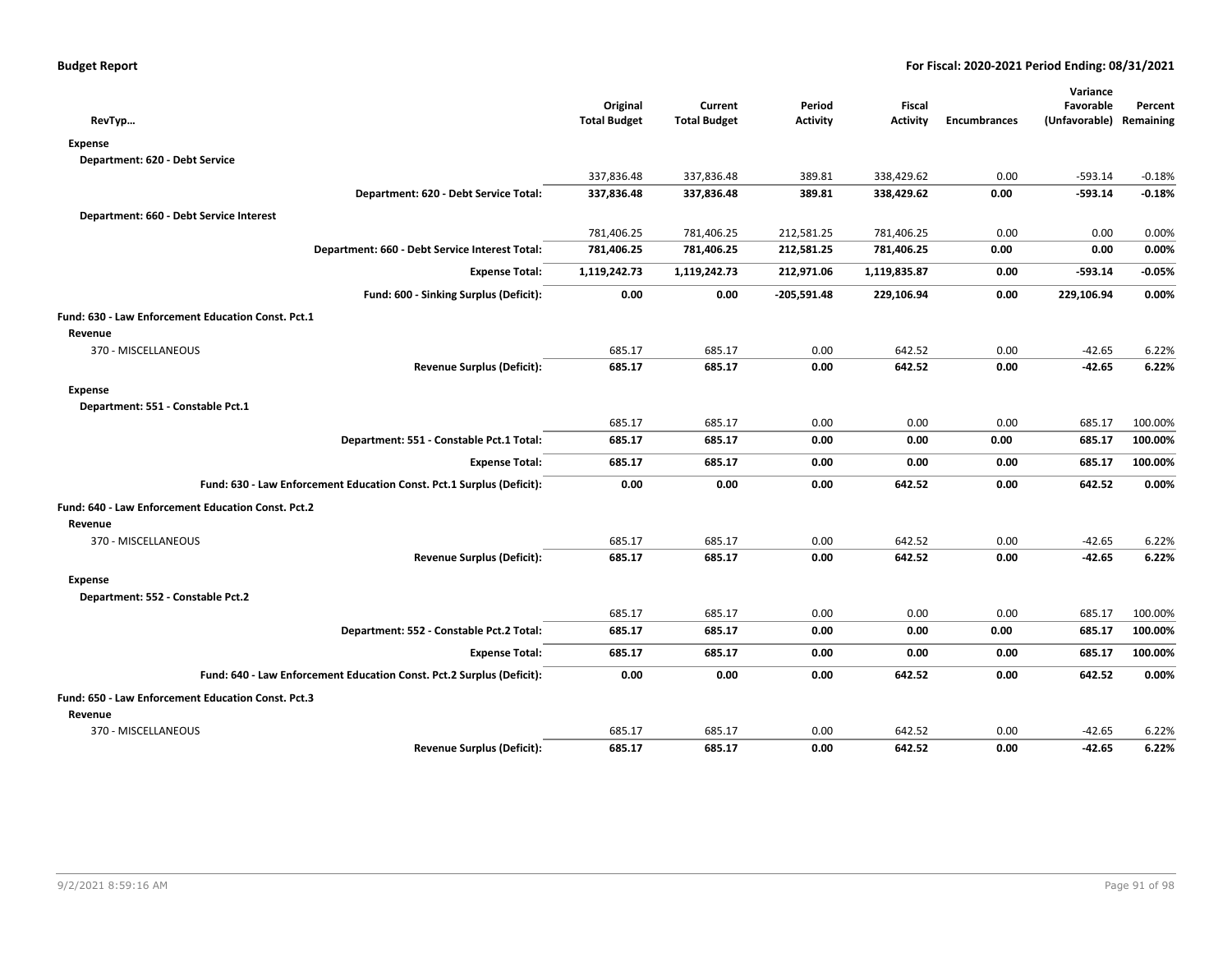| RevTyp                                                                | Original<br><b>Total Budget</b> | Current<br><b>Total Budget</b> | Period<br><b>Activity</b> | <b>Fiscal</b><br>Activity | <b>Encumbrances</b> | Variance<br>Favorable<br>(Unfavorable) Remaining | Percent |
|-----------------------------------------------------------------------|---------------------------------|--------------------------------|---------------------------|---------------------------|---------------------|--------------------------------------------------|---------|
| <b>Expense</b>                                                        |                                 |                                |                           |                           |                     |                                                  |         |
| Department: 553 - Constable Pct.3                                     |                                 |                                |                           |                           |                     |                                                  |         |
|                                                                       | 685.17                          | 685.17                         | 0.00                      | 0.00                      | 0.00                | 685.17                                           | 100.00% |
| Department: 553 - Constable Pct.3 Total:                              | 685.17                          | 685.17                         | 0.00                      | 0.00                      | 0.00                | 685.17                                           | 100.00% |
| <b>Expense Total:</b>                                                 | 685.17                          | 685.17                         | 0.00                      | 0.00                      | 0.00                | 685.17                                           | 100.00% |
| Fund: 650 - Law Enforcement Education Const. Pct.3 Surplus (Deficit): | 0.00                            | 0.00                           | 0.00                      | 642.52                    | 0.00                | 642.52                                           | 0.00%   |
| Fund: 660 - 2017 GO Bonds-Construction Fund FY2017<br><b>Expense</b>  |                                 |                                |                           |                           |                     |                                                  |         |
| Department: 667 - Courthouse Construction Phase 2                     |                                 |                                |                           |                           |                     |                                                  |         |
|                                                                       | 0.00                            | 0.00                           | 0.00                      | 1,681.81                  | 0.00                | $-1,681.81$                                      | 0.00%   |
| Department: 667 - Courthouse Construction Phase 2 Total:              | 0.00                            | 0.00                           | 0.00                      | 1,681.81                  | 0.00                | $-1,681.81$                                      | 0.00%   |
| <b>Expense Total:</b>                                                 | 0.00                            | 0.00                           | 0.00                      | 1,681.81                  | 0.00                | $-1,681.81$                                      | 0.00%   |
| Fund: 660 - 2017 GO Bonds-Construction Fund FY2017 Total:             | 0.00                            | 0.00                           | 0.00                      | 1,681.81                  | 0.00                | $-1,681.81$                                      | 0.00%   |
| <b>Fund: 670 - Courthouse Restoration</b>                             |                                 |                                |                           |                           |                     |                                                  |         |
| Revenue                                                               |                                 |                                |                           |                           |                     |                                                  |         |
| 330 - GRANTS                                                          | 0.00                            | 0.00                           | 316,461.71                | 3,251,995.43              | 0.00                | 3,251,995.43                                     | 0.00%   |
| <b>Revenue Surplus (Deficit):</b>                                     | 0.00                            | 0.00                           | 316,461.71                | 3,251,995.43              | 0.00                | 3,251,995.43                                     | 0.00%   |
| Fund: 670 - Courthouse Restoration Surplus (Deficit):                 | 0.00                            | 0.00                           | 316,461.71                | 3,251,995.43              | 0.00                | 3,251,995.43                                     | 0.00%   |
| Fund: 680 - 2018 GO Bonds-Construction Fund FY2019                    |                                 |                                |                           |                           |                     |                                                  |         |
| Revenue                                                               |                                 |                                |                           |                           |                     |                                                  |         |
| 300 - CASH                                                            | 2,500,000.00                    | 2,500,000.00                   | 0.00                      | 0.00                      | 0.00                | $-2,500,000.00$                                  | 100.00% |
| 360 - INTEREST EARNINGS                                               | 0.00                            | 0.00                           | 0.00                      | 1,040.20                  | 0.00                | 1,040.20                                         | 0.00%   |
| <b>Revenue Surplus (Deficit):</b>                                     | 2,500,000.00                    | 2,500,000.00                   | 0.00                      | 1,040.20                  | 0.00                | -2,498,959.80                                    | 99.96%  |
| <b>Expense</b>                                                        |                                 |                                |                           |                           |                     |                                                  |         |
| Department: 668 - Courthouse Construction Phase 2                     |                                 |                                |                           |                           |                     |                                                  |         |
|                                                                       | 2,500,000.00                    | 2,500,000.00                   | 0.00                      | 2,409,768.43              | 0.00                | 90,231.57                                        | 3.61%   |
| Department: 668 - Courthouse Construction Phase 2 Total:              | 2,500,000.00                    | 2,500,000.00                   | 0.00                      | 2,409,768.43              | 0.00                | 90,231.57                                        | 3.61%   |
| <b>Expense Total:</b>                                                 | 2,500,000.00                    | 2,500,000.00                   | 0.00                      | 2,409,768.43              | 0.00                | 90,231.57                                        | 3.61%   |
| Fund: 680 - 2018 GO Bonds-Construction Fund FY2019 Surplus (Deficit): | 0.00                            | 0.00                           | 0.00                      | -2,408,728.23             | 0.00                | -2,408,728.23                                    | 0.00%   |
| Fund: 690 - 2020 CO Bonds-Construction Fund FY2020                    |                                 |                                |                           |                           |                     |                                                  |         |
| Revenue                                                               |                                 |                                |                           |                           |                     |                                                  |         |
| 350 - FINES                                                           | 9,900,000.00                    | 9,900,000.00                   | 0.00                      | 0.00                      | 0.00                | $-9,900,000.00$                                  | 100.00% |
| 360 - INTEREST EARNINGS                                               | 0.00                            | 0.00                           | 0.00                      | 9,654.14                  | 0.00                | 9,654.14                                         | 0.00%   |
| <b>Revenue Surplus (Deficit):</b>                                     | 9,900,000.00                    | 9,900,000.00                   | 0.00                      | 9,654.14                  | 0.00                | -9,890,345.86                                    | 99.90%  |
| <b>Expense</b>                                                        |                                 |                                |                           |                           |                     |                                                  |         |
| Department: 669 - Courthouse Construction Phase 2                     |                                 |                                |                           |                           |                     |                                                  |         |
|                                                                       | 9,900,000.00                    | 9,900,000.00                   | 1,537,529.44              | 7,905,490.22              | 31,380.42           | 1,963,129.36                                     | 19.83%  |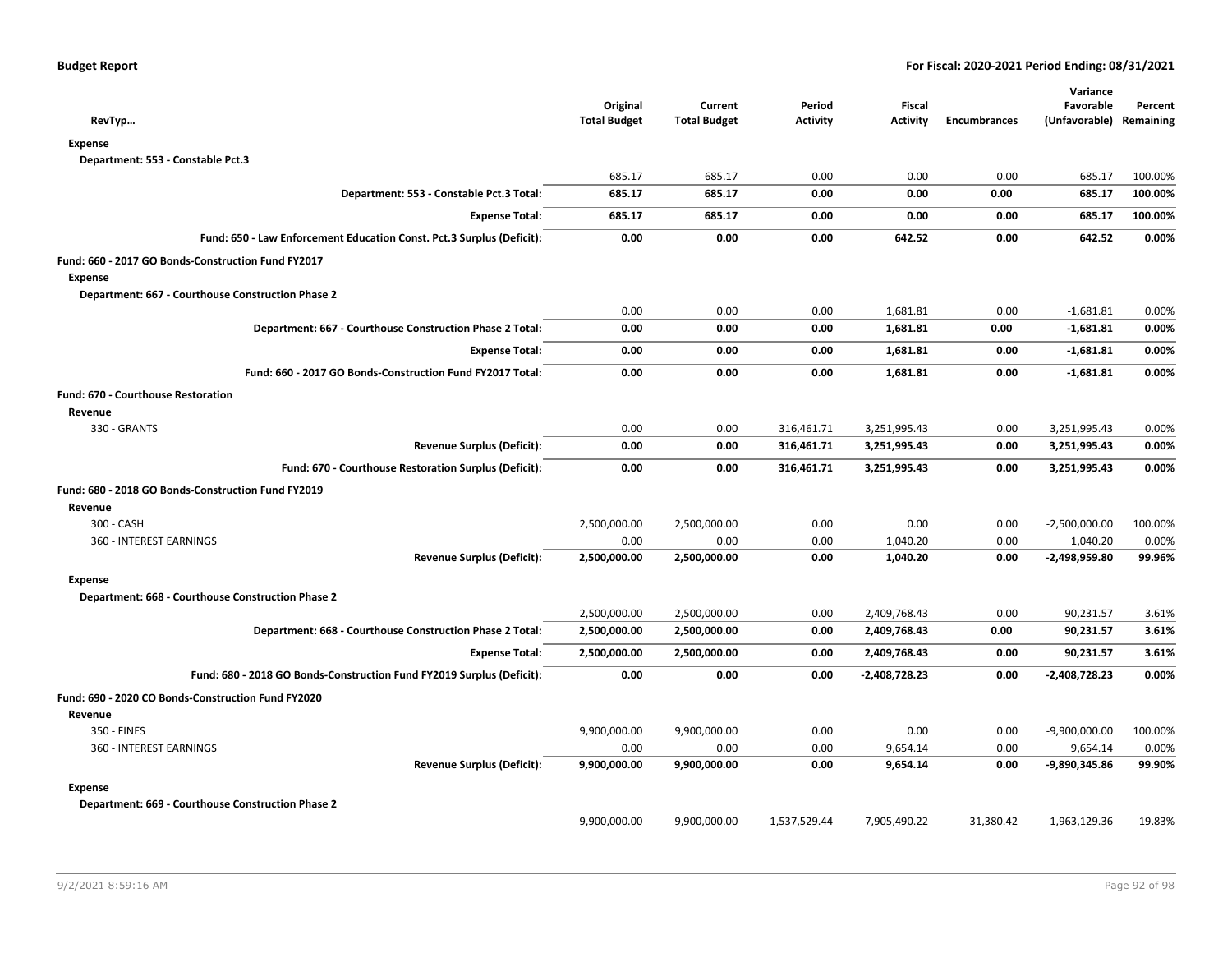|  | <b>Budget Report</b> |
|--|----------------------|
|--|----------------------|

|                                           |                                                                       | Original            | Current             | Period          | Fiscal          |                     | Variance<br>Favorable | Percent    |
|-------------------------------------------|-----------------------------------------------------------------------|---------------------|---------------------|-----------------|-----------------|---------------------|-----------------------|------------|
| RevTyp                                    |                                                                       | <b>Total Budget</b> | <b>Total Budget</b> | <b>Activity</b> | <b>Activity</b> | <b>Encumbrances</b> | (Unfavorable)         | Remaining  |
|                                           | Department: 669 - Courthouse Construction Phase 2 Total:              | 9,900,000.00        | 9,900,000.00        | 1,537,529.44    | 7,905,490.22    | 31,380.42           | 1,963,129.36          | 19.83%     |
|                                           | <b>Expense Total:</b>                                                 | 9,900,000.00        | 9,900,000.00        | 1,537,529.44    | 7,905,490.22    | 31,380.42           | 1,963,129.36          | 19.83%     |
|                                           | Fund: 690 - 2020 CO Bonds-Construction Fund FY2020 Surplus (Deficit): | 0.00                | 0.00                | $-1,537,529.44$ | -7,895,836.08   | $-31,380.42$        | $-7,927,216.50$       | 0.00%      |
| Fund: 700 - Right of Way                  |                                                                       |                     |                     |                 |                 |                     |                       |            |
| Revenue                                   |                                                                       |                     |                     |                 |                 |                     |                       |            |
| 360 - INTEREST EARNINGS                   |                                                                       | 0.00                | 0.00                | 0.00            | 38.42           | 0.00                | 38.42                 | 0.00%      |
| 370 - MISCELLANEOUS                       |                                                                       | 0.00                | 0.00                | 0.00            | 90.00           | 0.00                | 90.00                 | 0.00%      |
|                                           | <b>Revenue Surplus (Deficit):</b>                                     | 0.00                | 0.00                | 0.00            | 128.42          | 0.00                | 128.42                | 0.00%      |
|                                           | Fund: 700 - Right of Way Surplus (Deficit):                           | 0.00                | 0.00                | 0.00            | 128.42          | 0.00                | 128.42                | 0.00%      |
| Fund: 800 - Veterans Court Program        |                                                                       |                     |                     |                 |                 |                     |                       |            |
| Revenue                                   |                                                                       |                     |                     |                 |                 |                     |                       |            |
| 370 - MISCELLANEOUS                       |                                                                       | 0.00                | 0.00                | 25.00           | 500.00          | 0.00                | 500.00                | 0.00%      |
|                                           | <b>Revenue Surplus (Deficit):</b>                                     | 0.00                | 0.00                | 25.00           | 500.00          | 0.00                | 500.00                | 0.00%      |
|                                           | Fund: 800 - Veterans Court Program Surplus (Deficit):                 | 0.00                | 0.00                | 25.00           | 500.00          | 0.00                | 500.00                | 0.00%      |
| Fund: 810 - County Lake Road Impact Fund  |                                                                       |                     |                     |                 |                 |                     |                       |            |
| Revenue                                   |                                                                       |                     |                     |                 |                 |                     |                       |            |
| 318 - OTHER TAXES                         |                                                                       | 100,000.00          | 100,000.00          | 0.00            | 100,000.00      | 0.00                | 0.00                  | 0.00%      |
|                                           | <b>Revenue Surplus (Deficit):</b>                                     | 100,000.00          | 100,000.00          | 0.00            | 100,000.00      | 0.00                | 0.00                  | 0.00%      |
| Expense                                   |                                                                       |                     |                     |                 |                 |                     |                       |            |
| Department: 522 - COUNTY LAKE ROAD IMPACT |                                                                       |                     |                     |                 |                 |                     |                       |            |
|                                           |                                                                       | 100,000.00          | 100,000.00          | 0.00            | 0.00            | 0.00                | 100,000.00            | 100.00%    |
|                                           | Department: 522 - COUNTY LAKE ROAD IMPACT Total:                      | 100,000.00          | 100,000.00          | 0.00            | 0.00            | 0.00                | 100,000.00            | 100.00%    |
|                                           | <b>Expense Total:</b>                                                 | 100,000.00          | 100,000.00          | 0.00            | 0.00            | 0.00                | 100,000.00            | 100.00%    |
|                                           | Fund: 810 - County Lake Road Impact Fund Surplus (Deficit):           | 0.00                | 0.00                | 0.00            | 100,000.00      | 0.00                | 100,000.00            | 0.00%      |
| Fund: 850 - Lake Fannin                   |                                                                       |                     |                     |                 |                 |                     |                       |            |
| Revenue                                   |                                                                       |                     |                     |                 |                 |                     |                       |            |
| 370 - MISCELLANEOUS                       |                                                                       | 5,000.00            | 5,000.00            | 725.00          | 18,791.40       | 0.00                | 13,791.40             | $-275.83%$ |
|                                           | <b>Revenue Surplus (Deficit):</b>                                     | 5,000.00            | 5,000.00            | 725.00          | 18,791.40       | 0.00                | 13,791.40             | $-275.83%$ |
| <b>Expense</b>                            |                                                                       |                     |                     |                 |                 |                     |                       |            |
| Department: 520 - Lake Fannin             |                                                                       |                     |                     |                 |                 |                     |                       |            |
|                                           |                                                                       | 5,000.00            | 5,000.00            | 329.86          | 5,676.52        | 0.00                | $-676.52$             | $-13.53%$  |
|                                           | Department: 520 - Lake Fannin Total:                                  | 5,000.00            | 5,000.00            | 329.86          | 5,676.52        | 0.00                | $-676.52$             | $-13.53%$  |
|                                           | <b>Expense Total:</b>                                                 | 5,000.00            | 5,000.00            | 329.86          | 5,676.52        | 0.00                | $-676.52$             | $-13.53%$  |
|                                           | Fund: 850 - Lake Fannin Surplus (Deficit):                            | 0.00                | 0.00                | 395.14          | 13.114.88       | 0.00                | 13,114.88             | 0.00%      |
| Fund: 890 - T.J.J.D.                      |                                                                       |                     |                     |                 |                 |                     |                       |            |
| Revenue                                   |                                                                       |                     |                     |                 |                 |                     |                       |            |
| 330 - GRANTS                              |                                                                       | 239,828.00          | 330,972.10          | 0.00            | 288,500.10      | 0.00                | $-42,472.00$          | 12.83%     |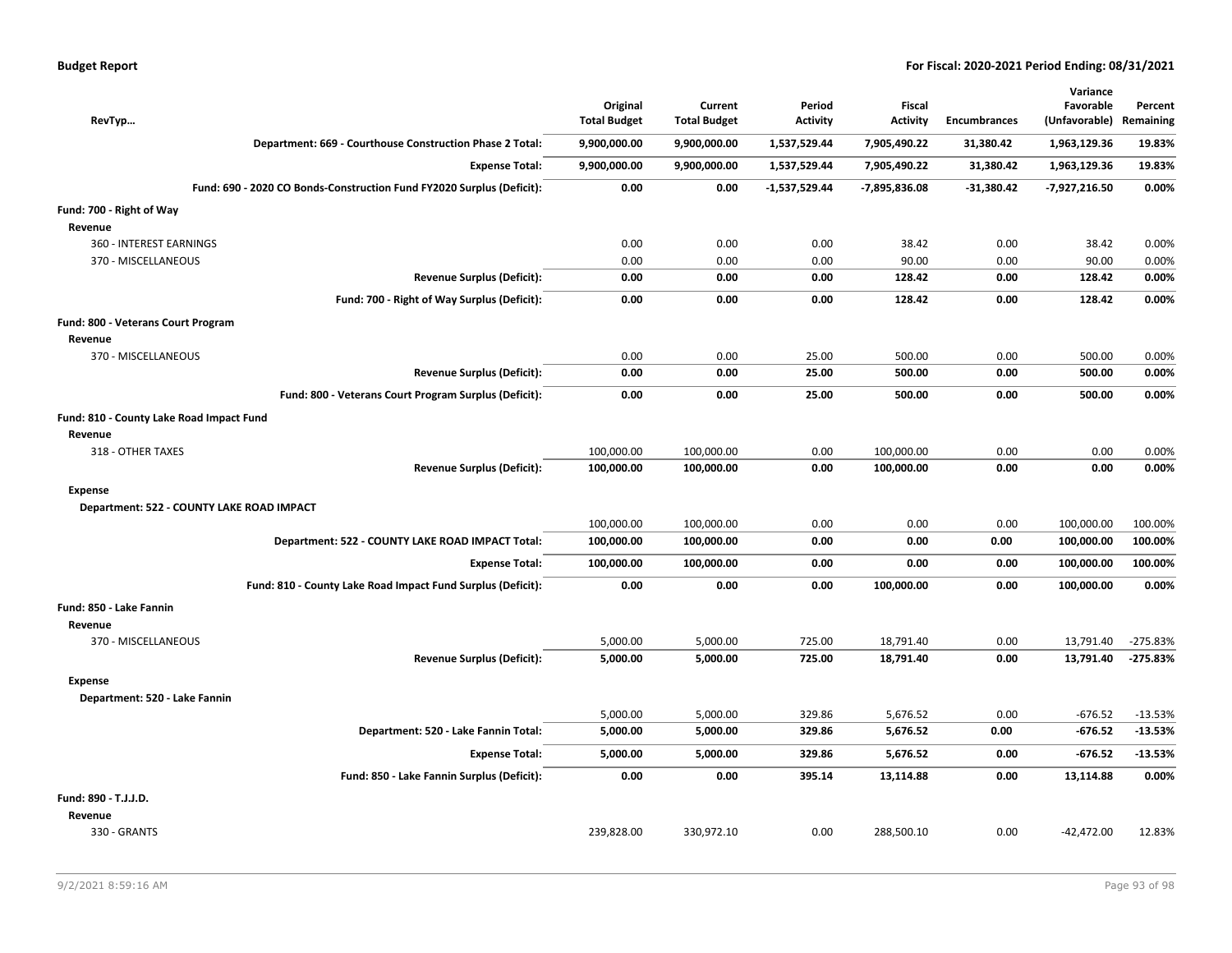| RevTyp                                                            | Original<br><b>Total Budget</b> | Current<br><b>Total Budget</b> | Period<br><b>Activity</b> | Fiscal<br><b>Activity</b> | <b>Encumbrances</b> | Variance<br>Favorable<br>(Unfavorable) Remaining | Percent |
|-------------------------------------------------------------------|---------------------------------|--------------------------------|---------------------------|---------------------------|---------------------|--------------------------------------------------|---------|
| 360 - INTEREST EARNINGS                                           | 0.00                            | 0.00                           | 0.00                      | 10.43                     | 0.00                | 10.43                                            | 0.00%   |
| 370 - MISCELLANEOUS                                               | 170,000.00                      | 170,000.00                     | 0.00                      | 170,000.00                | 0.00                | 0.00                                             | 0.00%   |
| <b>Revenue Surplus (Deficit):</b>                                 | 409,828.00                      | 500,972.10                     | 0.00                      | 458,510.53                | 0.00                | -42,461.57                                       | 8.48%   |
| Expense                                                           |                                 |                                |                           |                           |                     |                                                  |         |
| Department: 581 - Structural Family Therapy                       |                                 |                                |                           |                           |                     |                                                  |         |
|                                                                   | 0.00                            | 41,144.10                      | 0.00                      | 41,144.10                 | 0.00                | 0.00                                             | 0.00%   |
| Department: 581 - Structural Family Therapy Total:                | 0.00                            | 41,144.10                      | 0.00                      | 41,144.10                 | 0.00                | 0.00                                             | 0.00%   |
| Department: 582 - Structural Family Therapy Hosp Authority        |                                 |                                |                           |                           |                     |                                                  |         |
|                                                                   | 0.00                            | 50,000.00                      | 0.00                      | 33,334.00                 | 0.00                | 16,666.00                                        | 33.33%  |
| Department: 582 - Structural Family Therapy Hosp Authority Total: | 0.00                            | 50,000.00                      | 0.00                      | 33,334.00                 | 0.00                | 16,666.00                                        | 33.33%  |
| <b>Department: 589 - Regional Diversions Alternatives</b>         |                                 |                                |                           |                           |                     |                                                  |         |
|                                                                   | 3,000.00                        | 3,000.00                       | 0.00                      | 3,000.00                  | 0.00                | 0.00                                             | 0.00%   |
| Department: 589 - Regional Diversions Alternatives Total:         | 3,000.00                        | 3,000.00                       | 0.00                      | 3,000.00                  | 0.00                | 0.00                                             | 0.00%   |
| <b>Department: 592 - Pre/Post Adjudication Facilities</b>         |                                 |                                |                           |                           |                     |                                                  |         |
|                                                                   | 4,373.00                        | 4,373.00                       | 26.76                     | 3,860.37                  | 0.00                | 512.63                                           | 11.72%  |
| Department: 592 - Pre/Post Adjudication Facilities Total:         | 4,373.00                        | 4,373.00                       | 26.76                     | 3,860.37                  | 0.00                | 512.63                                           | 11.72%  |
| Department: 593 - Commitment Diversion                            |                                 |                                |                           |                           |                     |                                                  |         |
|                                                                   | 10,000.00                       | 10,000.00                      | 861.21                    | 9,228.51                  | 0.00                | 771.49                                           | 7.71%   |
| Department: 593 - Commitment Diversion Total:                     | 10,000.00                       | 10,000.00                      | 861.21                    | 9,228.51                  | 0.00                | 771.49                                           | 7.71%   |
| Department: 594 - Mental Health Services                          |                                 |                                |                           |                           |                     |                                                  |         |
|                                                                   | 10,737.00                       | 10,737.00                      | 500.00                    | 6,530.18                  | 0.00                | 4,206.82                                         | 39.18%  |
| Department: 594 - Mental Health Services Total:                   | 10,737.00                       | 10,737.00                      | 500.00                    | 6,530.18                  | 0.00                | 4,206.82                                         | 39.18%  |
| Department: 994 - Local Funds Carried Forward                     |                                 |                                |                           |                           |                     |                                                  |         |
|                                                                   | 0.00                            | 0.00                           | 0.00                      | 9,550.34                  | 0.00                | $-9,550.34$                                      | 0.00%   |
| Department: 994 - Local Funds Carried Forward Total:              | 0.00                            | 0.00                           | 0.00                      | 9,550.34                  | 0.00                | $-9,550.34$                                      | 0.00%   |
| Department: 995 - Local Funding                                   |                                 |                                |                           |                           |                     |                                                  |         |
|                                                                   | 170,000.00                      | 170,000.00                     | 16,543.27                 | 150,275.36                | 0.00                | 19,724.64                                        | 11.60%  |
| Department: 995 - Local Funding Total:                            | 170,000.00                      | 170,000.00                     | 16,543.27                 | 150,275.36                | 0.00                | 19,724.64                                        | 11.60%  |
| Department: 996 - Basic Probation Supervision                     |                                 |                                |                           |                           |                     |                                                  |         |
|                                                                   | 136,718.00                      | 136,718.00                     | 13,639.37                 | 121,518.42                | 0.00                | 15,199.58                                        | 11.12%  |
| Department: 996 - Basic Probation Supervision Total:              | 136,718.00                      | 136,718.00                     | 13,639.37                 | 121,518.42                | 0.00                | 15,199.58                                        | 11.12%  |
| Department: 997 - Community Programs                              |                                 |                                |                           |                           |                     |                                                  |         |
|                                                                   | 75,000.00                       | 75,000.00                      | 5,088.84                  | 68,652.31                 | 0.00                | 6,347.69                                         | 8.46%   |
| Department: 997 - Community Programs Total:                       | 75,000.00                       | 75,000.00                      | 5,088.84                  | 68,652.31                 | 0.00                | 6,347.69                                         | 8.46%   |
| <b>Expense Total:</b>                                             | 409,828.00                      | 500,972.10                     | 36,659.45                 | 447,093.59                | 0.00                | 53,878.51                                        | 10.75%  |
| Fund: 890 - T.J.J.D. Surplus (Deficit):                           | 0.00                            | 0.00                           | $-36,659.45$              | 11,416.94                 | 0.00                | 11,416.94                                        | 0.00%   |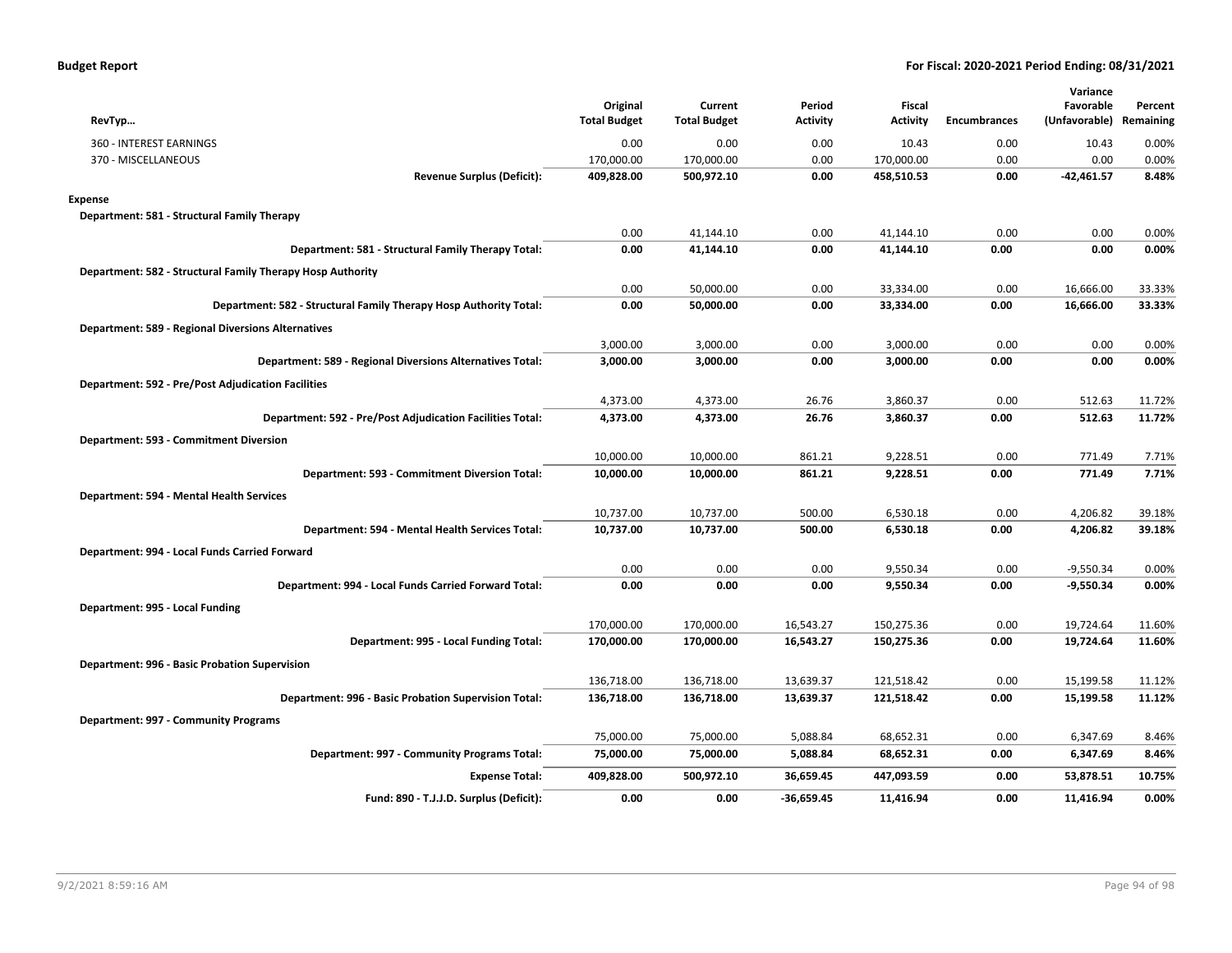| RevTyp                                                        | Original<br><b>Total Budget</b> | Current<br><b>Total Budget</b> | Period<br><b>Activity</b> | <b>Fiscal</b><br><b>Activity</b> | <b>Encumbrances</b> | Variance<br>Favorable<br>(Unfavorable) | Percent<br>Remaining |
|---------------------------------------------------------------|---------------------------------|--------------------------------|---------------------------|----------------------------------|---------------------|----------------------------------------|----------------------|
| Fund: 891 - Juvenile Probation-Restitution                    |                                 |                                |                           |                                  |                     |                                        |                      |
| Revenue                                                       |                                 |                                |                           |                                  |                     |                                        |                      |
| 340 - FEES OF OFFICE                                          | 0.00                            | 0.00                           | 232.00                    | 2,047.20                         | 0.00                | 2,047.20                               | 0.00%                |
| <b>Revenue Surplus (Deficit):</b>                             | 0.00                            | 0.00                           | 232.00                    | 2,047.20                         | 0.00                | 2,047.20                               | 0.00%                |
| <b>Expense</b>                                                |                                 |                                |                           |                                  |                     |                                        |                      |
| <b>Department: 891 - Probation Fee Expenses</b>               |                                 |                                |                           |                                  |                     |                                        |                      |
|                                                               | 0.00                            | 0.00                           | 97.34                     | 2,824.31                         | 0.00                | $-2,824.31$                            | 0.00%                |
| Department: 891 - Probation Fee Expenses Total:               | 0.00                            | 0.00                           | 97.34                     | 2,824.31                         | 0.00                | $-2,824.31$                            | 0.00%                |
| <b>Expense Total:</b>                                         | 0.00                            | 0.00                           | 97.34                     | 2,824.31                         | 0.00                | -2,824.31                              | 0.00%                |
| Fund: 891 - Juvenile Probation-Restitution Surplus (Deficit): | 0.00                            | 0.00                           | 134.66                    | $-777.11$                        | 0.00                | $-777.11$                              | 0.00%                |
| Fund: 920 - Statzer                                           |                                 |                                |                           |                                  |                     |                                        |                      |
| Revenue                                                       |                                 |                                |                           |                                  |                     |                                        |                      |
| 360 - INTEREST EARNINGS                                       | 0.00                            | 0.00                           | 0.00                      | 18.76                            | 0.00                | 18.76                                  | 0.00%                |
| 370 - MISCELLANEOUS                                           | 757.85                          | 757.85                         | 0.00                      | 757.85                           | 0.00                | 0.00                                   | 0.00%                |
| <b>Revenue Surplus (Deficit):</b>                             | 757.85                          | 757.85                         | 0.00                      | 776.61                           | 0.00                | 18.76                                  | $-2.48%$             |
| <b>Expense</b>                                                |                                 |                                |                           |                                  |                     |                                        |                      |
| Department: 521 - Statzer Expenses                            |                                 |                                |                           |                                  |                     |                                        |                      |
|                                                               | 757.85                          | 757.85                         | 0.00                      | 0.00                             | 0.00                | 757.85                                 | 100.00%              |
| Department: 521 - Statzer Expenses Total:                     | 757.85                          | 757.85                         | 0.00                      | 0.00                             | 0.00                | 757.85                                 | 100.00%              |
| <b>Expense Total:</b>                                         | 757.85                          | 757.85                         | 0.00                      | 0.00                             | 0.00                | 757.85                                 | 100.00%              |
| Fund: 920 - Statzer Surplus (Deficit):                        | 0.00                            | 0.00                           | 0.00                      | 776.61                           | 0.00                | 776.61                                 | 0.00%                |
| Fund: 930 - Texas Community Dev.Prog.                         |                                 |                                |                           |                                  |                     |                                        |                      |
| Revenue                                                       |                                 |                                |                           |                                  |                     |                                        |                      |
| 330 - GRANTS                                                  | 0.00                            | 212,816.59                     | 0.00                      | 212,816.59                       | 0.00                | 0.00                                   | 0.00%                |
| <b>Revenue Surplus (Deficit):</b>                             | 0.00                            | 212,816.59                     | 0.00                      | 212,816.59                       | 0.00                | 0.00                                   | 0.00%                |
| <b>Expense</b>                                                |                                 |                                |                           |                                  |                     |                                        |                      |
| Department: 909 - Grant #7219149 Hickory Creek                |                                 |                                |                           |                                  |                     |                                        |                      |
|                                                               | 0.00                            | 212,816.59                     | 0.00                      | 212,816.59                       | 0.00                | 0.00                                   | 0.00%                |
| Department: 909 - Grant #7219149 Hickory Creek Total:         | 0.00                            | 212,816.59                     | 0.00                      | 212,816.59                       | 0.00                | 0.00                                   | 0.00%                |
| <b>Expense Total:</b>                                         | 0.00                            | 212,816.59                     | 0.00                      | 212,816.59                       | 0.00                | 0.00                                   | 0.00%                |
| Fund: 930 - Texas Community Dev.Prog. Surplus (Deficit):      | 0.00                            | 0.00                           | 0.00                      | 0.00                             | 0.00                | 0.00                                   | 0.00%                |
| Fund: 950 - Payroll                                           |                                 |                                |                           |                                  |                     |                                        |                      |
| Revenue                                                       |                                 |                                |                           |                                  |                     |                                        |                      |
| 370 - MISCELLANEOUS                                           | 0.00                            | 0.00                           | 4,996.24                  | 24,545.68                        | 0.00                | 24,545.68                              | 0.00%                |
| <b>Revenue Surplus (Deficit):</b>                             | 0.00                            | 0.00                           | 4,996.24                  | 24,545.68                        | 0.00                | 24,545.68                              | 0.00%                |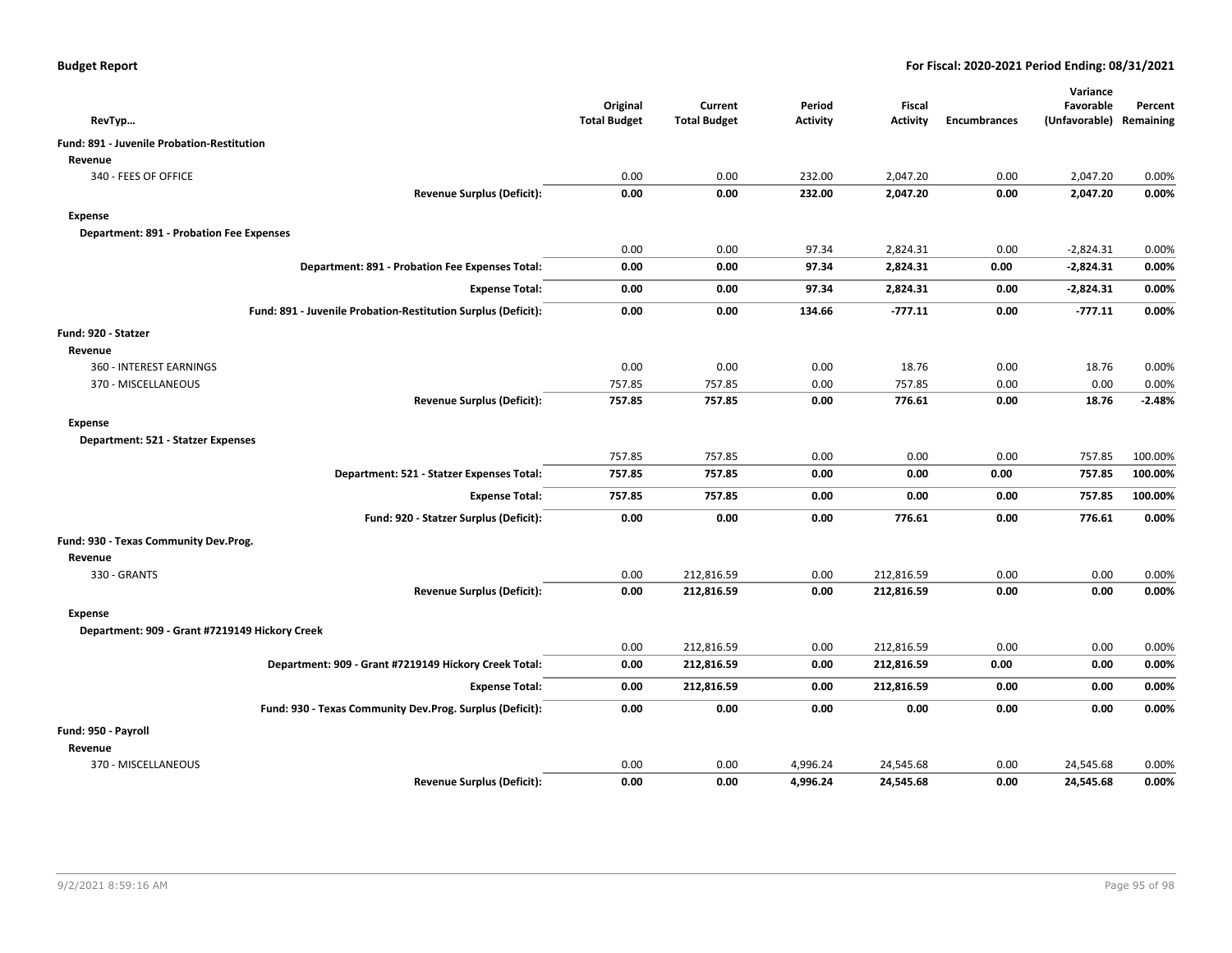| <b>Budget Report</b> |  |
|----------------------|--|
|----------------------|--|

| RevTyp                                          | Original<br><b>Total Budget</b> | Current<br><b>Total Budget</b> | Period<br><b>Activity</b> | <b>Fiscal</b><br>Activity | Encumbrances | Variance<br>Favorable<br>(Unfavorable) | Percent<br>Remaining |
|-------------------------------------------------|---------------------------------|--------------------------------|---------------------------|---------------------------|--------------|----------------------------------------|----------------------|
| Expense                                         |                                 |                                |                           |                           |              |                                        |                      |
| Department: 415 - COBRA Health Insurance        |                                 |                                |                           |                           |              |                                        |                      |
|                                                 | 0.00                            | 0.00                           | 4,996.21                  | 24,516.58                 | 0.00         | $-24,516.58$                           | 0.00%                |
| Department: 415 - COBRA Health Insurance Total: | 0.00                            | 0.00                           | 4,996.21                  | 24,516.58                 | 0.00         | $-24,516.58$                           | 0.00%                |
| <b>Expense Total:</b>                           | 0.00                            | 0.00                           | 4.996.21                  | 24,516.58                 | 0.00         | $-24,516.58$                           | 0.00%                |
| Fund: 950 - Payroll Surplus (Deficit):          | 0.00                            | 0.00                           | 0.03                      | 29.10                     | 0.00         | 29.10                                  | 0.00%                |
| <b>Report Surplus (Deficit):</b>                | 0.00                            | 0.00                           | -2,641,669.49             | 214,176.37                | -486,184.85  | $-272,008.48$                          | 0.00%                |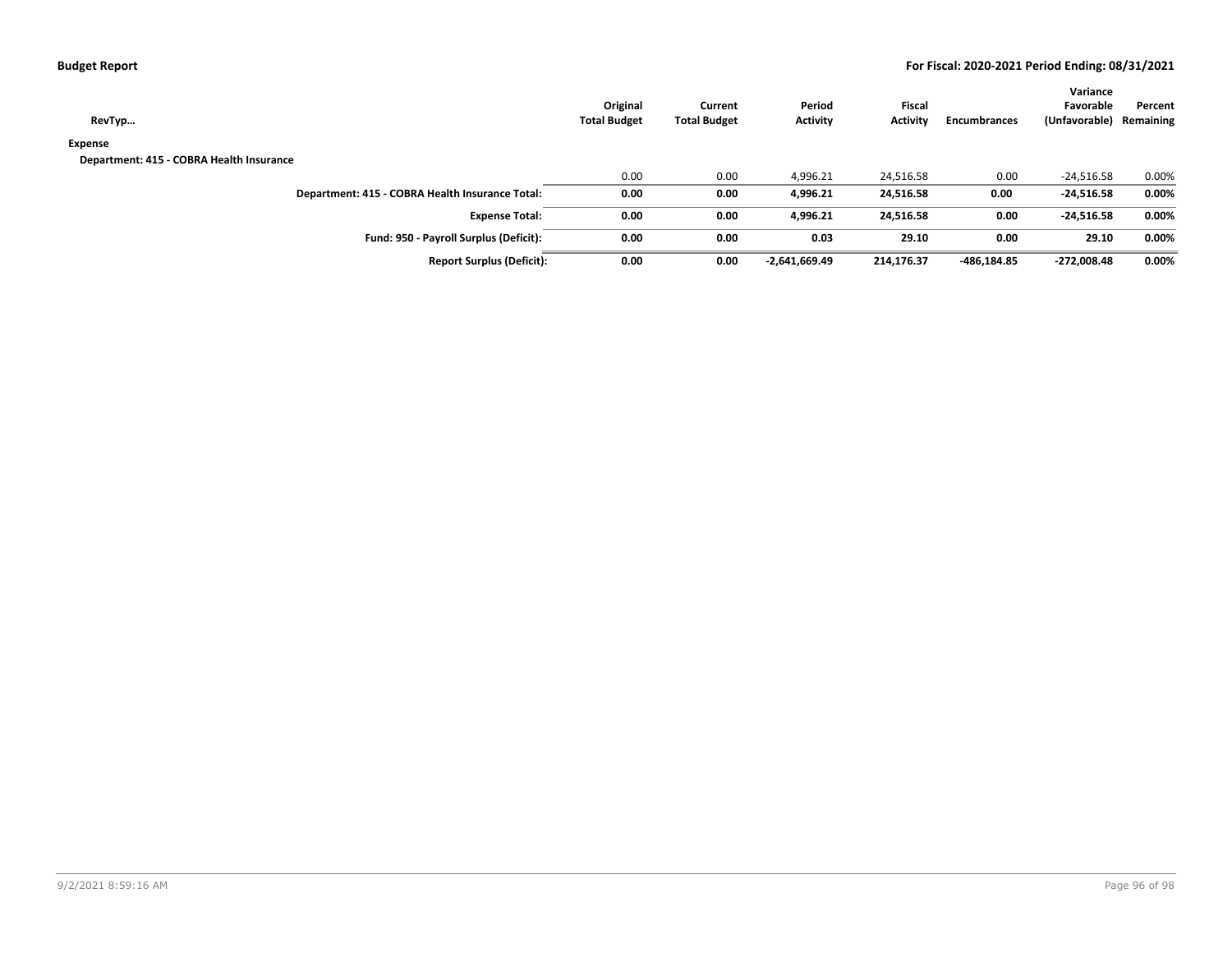# **Fund Summary**

| Fund                                 | Original<br><b>Total Budget</b> | Current<br><b>Total Budget</b> | Period<br><b>Activity</b> | <b>Fiscal</b><br><b>Activity</b> | <b>Encumbrances</b> | Variance<br>Favorable<br>(Unfavorable) |
|--------------------------------------|---------------------------------|--------------------------------|---------------------------|----------------------------------|---------------------|----------------------------------------|
| 100 - General                        | 0.00                            | 0.00                           | $-824,076.92$             | 1,978,837.33                     | $-20,879.68$        | 1,957,957.65                           |
| 110 - Courthouse Security            | 0.00                            | 0.00                           | $-2,849.66$               | $-28,731.03$                     | 0.00                | $-28,731.03$                           |
| 111 - Justice Court Building Securit | 0.00                            | 0.00                           | 0.00                      | 915.92                           | 0.00                | 915.92                                 |
| 120 - County Clerk Vital Statistics  | 0.00                            | 0.00                           | $-133.04$                 | $-1,433.11$                      | $-9.97$             | $-1,443.08$                            |
| 121 - County Clerk Records Manag     | 0.00                            | 0.00                           | $-939.80$                 | $-55,211.38$                     | 0.00                | $-55,211.38$                           |
| 122 - Chapter 19 Funds               | 0.00                            | 0.00                           | 0.00                      | $-18,630.07$                     | 0.00                | $-18,630.07$                           |
| 123 - Election Equipment Fund        | 0.00                            | 0.00                           | 0.00                      | $-131,054.07$                    | 0.00                | $-131,054.07$                          |
| 125 - County Clerk Co.& Dist.Court   | 0.00                            | 0.00                           | 45.78                     | $-215.79$                        | $-825.00$           | $-1,040.79$                            |
| 126 - County Clerk Court Records P   | 0.00                            | 0.00                           | 153.87                    | 463.87                           | 0.00                | 463.87                                 |
| 127 - County Clerk Records Archive   | 0.00                            | 0.00                           | 14,693.87                 | 13,858.55                        | 0.00                | 13,858.55                              |
| 130 - Bail Bond Trust Fund           | 0.00                            | 0.00                           | 420.00                    | 5,340.00                         | 0.00                | 5,340.00                               |
| 160 - County Judge Excess Supplen    | 0.00                            | 0.00                           | $-319.41$                 | $-823.32$                        | $-217.56$           | $-1,040.88$                            |
| 161 - Probate Judges Education       | 0.00                            | 0.00                           | 65.03                     | 210.03                           | 0.00                | 210.03                                 |
| 190 - District Clerk Records Manag   | 0.00                            | 0.00                           | 0.00                      | $-5,284.10$                      | 0.00                | $-5,284.10$                            |
| 191 - District Court Records Archive | 0.00                            | 0.00                           | $-741.05$                 | 2,776.23                         | 0.00                | 2,776.23                               |
| 192 - District Clerk Co.& Dist.Court | 0.00                            | 0.00                           | 0.00                      | 565.08                           | 0.00                | 565.08                                 |
| 193 - District Clerk Court Records P | 0.00                            | 0.00                           | 0.00                      | 3,336.89                         | 0.00                | 3,336.89                               |
| 200 - County Offices Records Mang    | 0.00                            | 0.00                           | $-1,015.47$               | 1,325.62                         | 0.00                | 1,325.62                               |
| 210 - Road & Bridge #1               | 0.00                            | 0.00                           | $-96,865.33$              | 129,717.78                       | $-340.25$           | 129,377.53                             |
| 220 - Road & Bridge #2               | 0.00                            | 0.00                           | $-13,128.78$              | 58,833.13                        | $-2,849.89$         | 55,983.24                              |
| 221 - Raw Water Pipeline Road and    | 0.00                            | 0.00                           | 0.00                      | 12,000.00                        | 0.00                | 12,000.00                              |
| 230 - Road & Bridge #3               | 0.00                            | 0.00                           | $-58,635.18$              | 366,344.68                       | $-43,698.10$        | 322,646.58                             |
| 231 - Lake Road Impact/Raw Wate      | 0.00                            | 0.00                           | 0.00                      | 84,000.00                        | 0.00                | 84,000.00                              |
| 240 - Road & Bridge #4               | 0.00                            | 0.00                           | $-46,414.90$              | 183,690.34                       | $-275.31$           | 183,415.03                             |
| 241 - Lake Road Impact/Raw Wate      | 0.00                            | 0.00                           | 0.00                      | 104,000.00                       | 0.00                | 104,000.00                             |
| 260 - J.P.#1 Justice Court Technolo  | 0.00                            | 0.00                           | 0.00                      | $-1,064.58$                      | 0.00                | $-1,064.58$                            |
| 270 - J.P.#2 Justice Court Technolo  | 0.00                            | 0.00                           | 0.00                      | 70.12                            | 0.00                | 70.12                                  |
| 280 - J.P.#3 Justice Court Technolo  | 0.00                            | 0.00                           | 0.00                      | 316.01                           | 0.00                | 316.01                                 |
| 310 - F.C.Detention Center Annual    | 0.00                            | 0.00                           | $-559.37$                 | 1,116.78                         | 0.00                | 1,116.78                               |
| 330 - Bail Bondsman Application Fe   | 0.00                            | 0.00                           | 0.00                      | 1,000.00                         | 0.00                | 1,000.00                               |
| 350 - Law Library                    | 0.00                            | 0.00                           | 538.51                    | 11,633.31                        | 0.00                | 11,633.31                              |
| 360 - D. A. Fee                      | 0.00                            | 0.00                           | $-842.17$                 | 11,427.72                        | 0.00                | 11,427.72                              |
| 361 - Contraband Seizure             | 0.00                            | 0.00                           | 0.00                      | 1.74                             | 0.00                | 1.74                                   |
| 362 - Investigator/LEOSE             | 0.00                            | 0.00                           | $-226.21$                 | 66.31                            | 0.00                | 66.31                                  |
| 380 - IHC Co-Op Gin                  | 0.00                            | 0.00                           | 0.00                      | 9.09                             | 0.00                | 9.09                                   |
| 381 - IHC Bonnie Ruth Cooper         | 0.00                            | 0.00                           | $-500.00$                 | $-6,531.17$                      | 0.00                | $-6,531.17$                            |
| 412 - Safe Room Reimbursement P      | 0.00                            | 0.00                           | 0.00                      | $-8,288.08$                      | 0.00                | $-8,288.08$                            |
| 413 - CARES ACT-CORONAVIRUS RI       | 0.00                            | 0.00                           | $-136,757.00$             | 430,130.25                       | $-207,394.67$       | 222,735.58                             |
| 414 - OOG COVID #4145401             | 0.00                            | 0.00                           | 0.00                      | 5,481.61                         | 0.00                | 5,481.61                               |
| 415 - American Recovery Program      | 0.00                            | 0.00                           | 0.00                      | 3,449,089.00                     | 0.00                | 3,449,089.00                           |